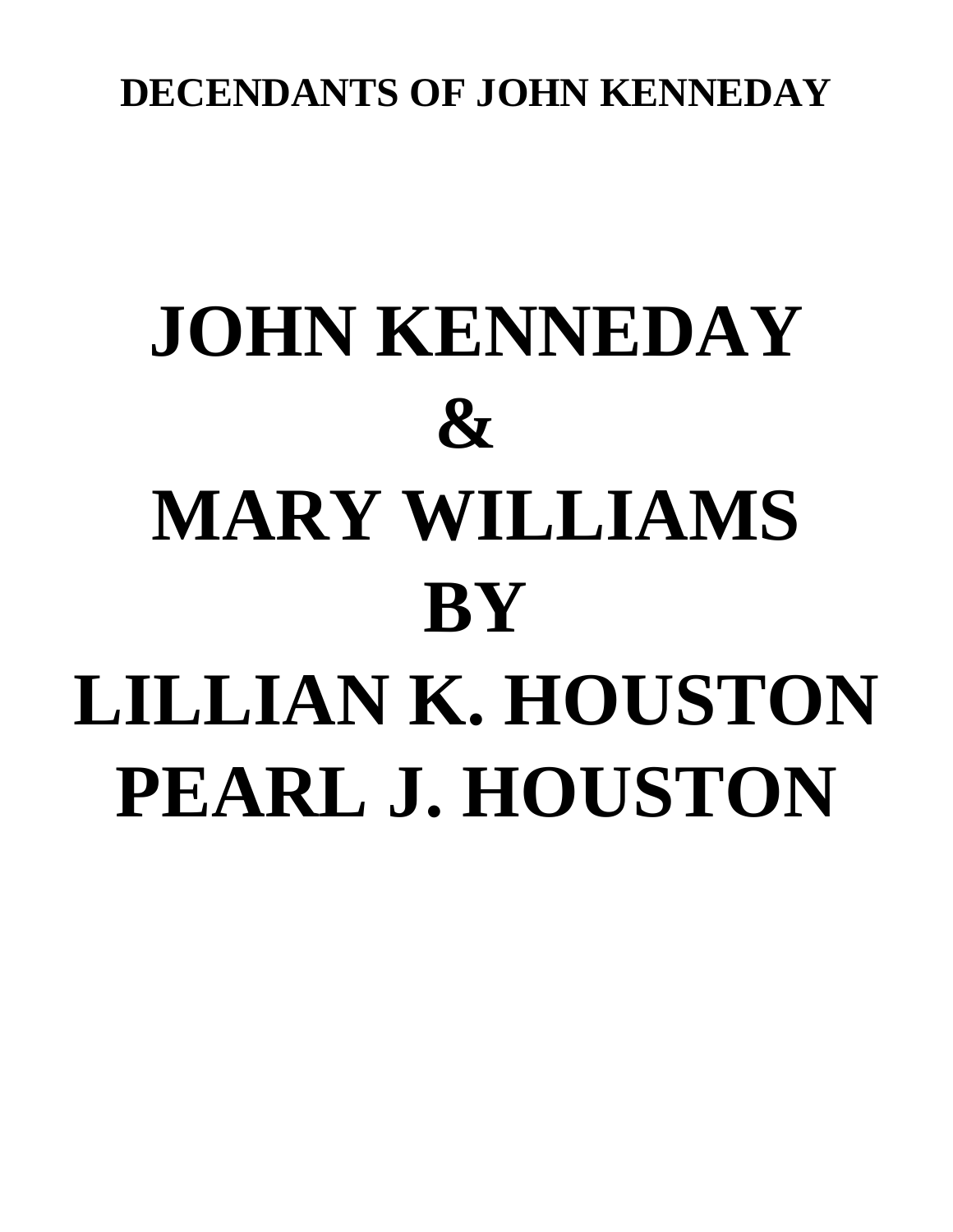#### *Descendants of John Kennedy*

#### *Generation No. 1*

1. JOHN<sup>1</sup> KENNEDY was born Feb 1777 in Unknown, and died 14 May 1862 in Duplin County, N. C.. He married MARY WILLIAMS 1809 in Duplin County, N. C., daughter of JAMES WILLIAMS and PRICILLA MERRILL. She was born Abt. 1791 in Duplin County, N. C., and died 01 Apr 1870 in Duplin County, N. C..

Notes for JOHN KENNEDY:

#### LAST WILL AND TESTAMENT

#### of JOHN KENNEDAY

In the Name of God Almighty I John Kennedy of the state of North Carolina and the County of duplin being in sound mind and memory and considering the certainly of this frail and transit life do therefor make and publish and declare this to be my last will and Testament in manner and form following to wit:

First after all my lawful debts are paid and discharged the use due of my estate I give and bequeath as follows.

 Item 1-- I give and bequeath to my beloved wife Mary Kenneday all my lands including the plantation whereon I now live with the dwelling house and all out houses for and during her natural life as her dower Right and after her death the lands so be quested to be divided as equally in value as possible among my children viz: John B. Kenneday, Jephie Miller and wife Eliza Jane, Henry Whaley and wife Sarah, James W. Kenneday, Isaac Sanderson and wife, Sylvia, Jesse I Kenneday and the children of my daughter Mary Ann Houston they receiving the share of their mother only and the children of my daughter Zilphy Tilgham they receiving the share of their mother only to them and their heirs forever.

 Item 2- I also give to my beloved Mary Kenneday my Negro man Jack and Negro girl Fanny and children, two beds, bedsteads and furniture one horse and buggy and harness, two cows, 2 calves her choice, one sow and pigs, two plows 2 pair four eves, 2 lambs and all the kitchen furniture for and during her natural life and after her death all the property be quested in this item to be sold at public auction by my executor herein after appointed and the proceeds arising from said sale to be equally divided among my children and as follows viz: John B. Kenneday, Jesse Miller and wife Eliza Jane, Henry Whaley and wife Sarah, James M. Kenneday, Isaac Sanderson and wife Sylvia, Jessie I Kenneday, and the children of my daughter Zilphy Tilgham, they receiving the share of their mother only and the children of my daughter Mary Ann Houston they receiving the share of their mother only to them and their heirs forever.

Item 3 I give to my son Bryant Kenneday seventy five dollars to him and to his heirs forever.

Item 4 I give to my son-in-law Michael Tilgham and wife Zilphy the sum of one dollar to them and their heirs forever.

Item 5 I give to my son Jesse I Kenneday one bed, bedstead and furniture to him and to his heirs forever.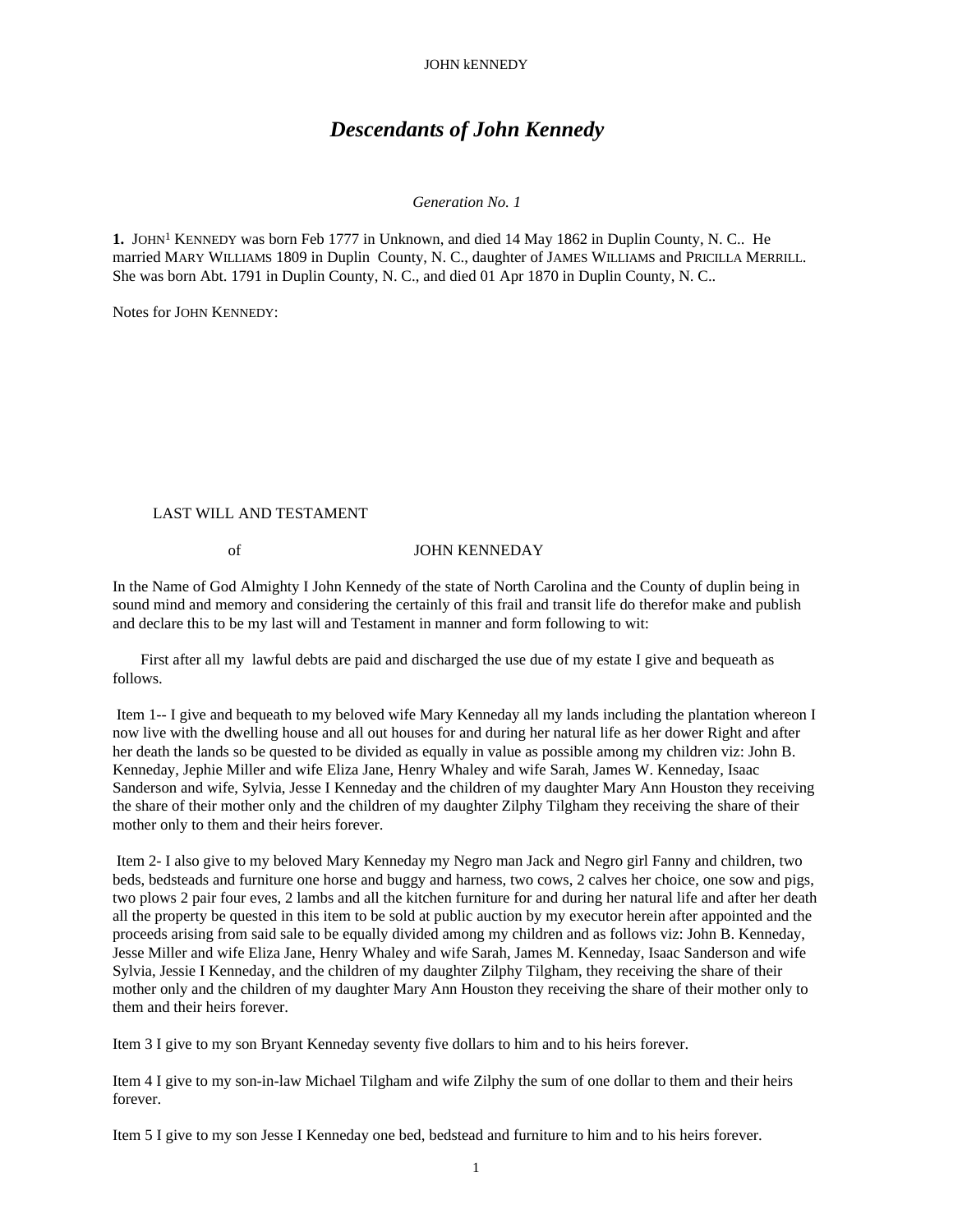Item 6 I give to my son-in-law Isaac Sanderson and wife Sylvia one bed, one bedstead and furniture and one cow 2 calf to them and their heirs forever which they have received.

Item 7 I give to my friend James Langhorn and wife Nancy one cow 2 calf to them and their heirs forever.

Item 8 All the residue of my estate not here to fore disposed of to be sold by executor herein after named and the monies arising from the sale thereof together with all the money and notes which I may have at the time of my death to be equally divided among my children and grandchildren as follows viz:

John B. Kenneday, Jesse Miller and wife Eliza Jane, Henry Whaley and wife Sarah, James W. Kenneday, Isaac Sanderson and wife Sylvia, Jesse I Kenneday

and the children of my daughter Zilphy Tilgham, they receiving the share of their mother only, and the children of my daughter Mary Ann Houston, they receiving the share of their mother only.

Item 9 I do hereby constitute and appoint my good friend Houston Maxwell and my son John B. Kenneday executors to this my last Will and Estman hereby revoking all former wills by me made, and all money coming into the hands of said executors for distribution shall be paid out by them the legatees.

In witness whereof I have hereunto set my hand and seal this 30th day of November AD 1859 John Kenneday

Signed, sealed, published and declared by John Kenneday to be his last Will and Testament

John D. Southerland John Smith

STATE OF NORTH CAROLINA DUPLIN COUNTY SUPERIOR COURT OF LAW JOHN B. KENNEDAY FALL TERM AD 1866 EXECUTOR OF JOHN KENNEDAY @ {Divisavil vel nan} MICHAEL TILGHMAN AND WIFE AND **OTHERS** 

To the Justice Clerk and other offices of he Court of Pleas and Quarter Sessions of Duplin County. Whereas the above entitled cause was transferred from your Court to this Court at Fall Term 1862 to try the infuse made up and joined between the said parties and whereas the following proceedings where had therefore at this term of this Court aforesaid to coit. Th parties by their attorneys come into open Court and thereupon the following jurors to coit. Henry Sullivan, Edward H. Williams, Thomas Davis, Waxel Sandlin, John W. Peterson, David Rouse, Edward W. Farrior, Grady Outlaw, G. M. Hall, Wm D. Pearsall, Thomas H. Mc Que, and William Williams being chosen tired and sworn to try the infuse joined between the said parties upon their oath say that the said proper writing and every part thereof is the Last Will and Testament of the said John Kenneday. It is therefore ordered by the Court, be remitted to the Court of Pleas and Quarter Sessions of Duplin County with a transcript of the proceedings thereupon in this court to the end that the said will may be duly recorded and filed in the said Court of Pleas and Quarter Sessions and that further proceedings may be had thereon according to law. It is considered that the said John B. Kenneday executor as a fore said do recover against the said Michael Tighlman and wife Zilpha, Bryant Kennedy, Jepe Miller and wife Eliza Jane, Henry Whaley and wife Sarah, Brantly Houston and wife Mary Ann, Isaac Sanderson and wife Sylvia his cost of suit and therefore it is ordered that the judgment be certified to the County Court and the original will remitted to the said court with a transcript of the proceedings and probate thereof in this Court that the said will may be recorded in the County Court and that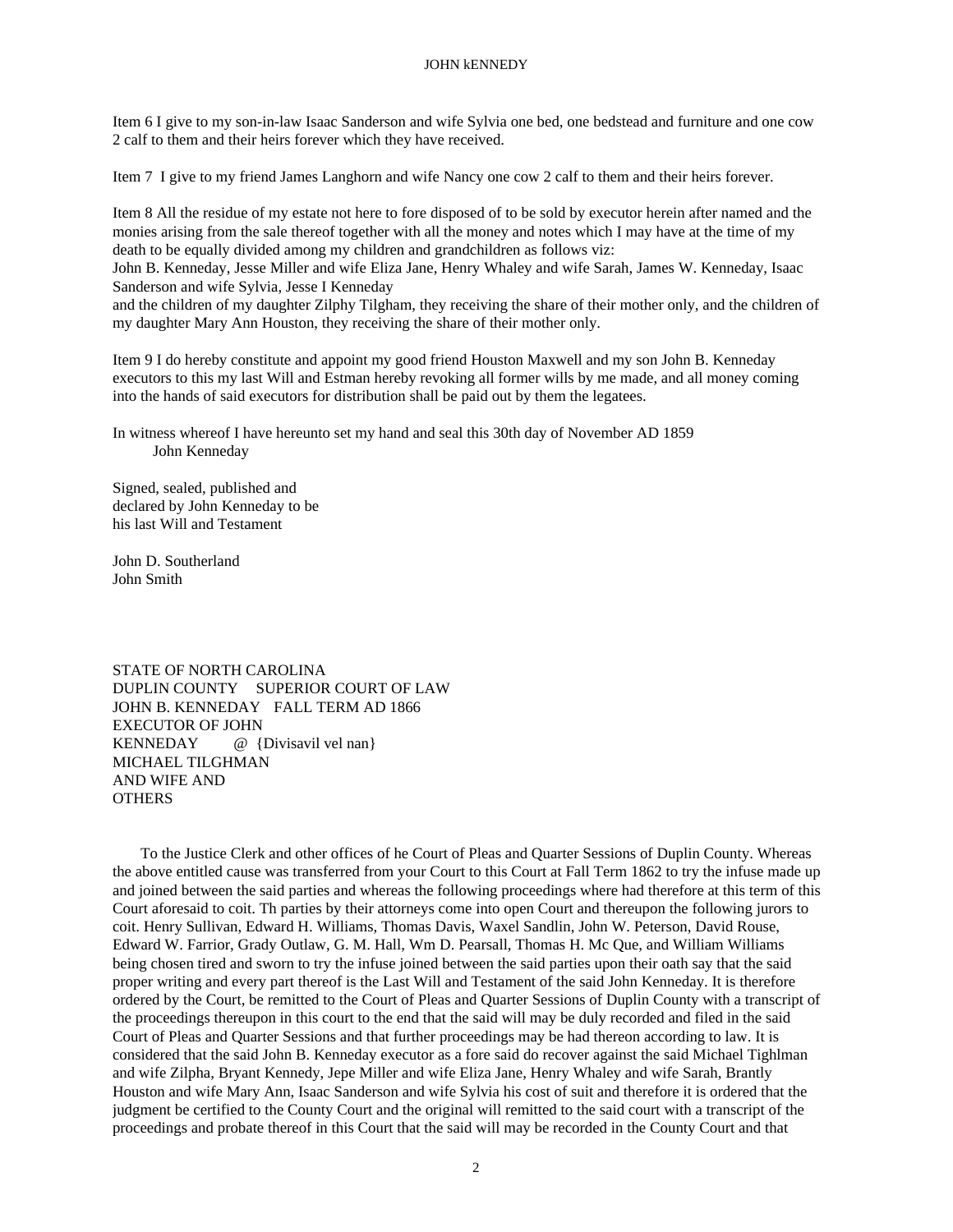further proceedings may be had thereupon according to law now therefore I, Also I. Brown Clerk of said do hereby in obedience to Jace order remit to your Court the said original Will and Transcript of the proceedings and probate to the end that you may proceed with what speed you can in such manner according to law as you may see proper.

Witness: A. J. Brown Clerk of said Court at office in Kenansville the 12th March AD 1867

A. J. Brown Clerk by J. D. Southerland DLC

#### JOHN KENNEDAY TO JESSE T. KENNEDAY DEED FOR 101 ACRES LAND

 This indenture made the 26th day of November A. D. 1859 between John Kenneday of State of North Carolina and County of Duplin of the first party and Jesse T. Kenneday of the same place of the second party. We oath that for consideration of the natural love, goodwill and affection which I do said party of the first party have and bear unto the said Jesse T. Kenneday of the second part as my son, and for the further consideration Of the sum of one dollar to me in hand paid the receipt whereof is hereby acknowledge and myself satisfied and parts have given granted bargain and sold and conveyed and by their presence I oath give good bargain sell coming unto the said Jesse T. Kenneday his heirs and assigns forever. And I the said party of the first part for myself my heirs and that and will warrant and forever defend the better of said describe lands and Tennent unto the said party of the second for his heirs and assigns forever from lawful claims or claims of any and all persons, wheresoever resulting have made to myself and wife, Mary Kenneday and our life estate on and to the premise above described. In written of whereof I have here unto set my hand and seal day and year above written signed sealed and delivered in presence of us:

G. W. Sanderson Lewis B. Mercer

John Kenneday {his mark} State of north Carolina Duplin County Court Clerk Office this deed executors of the forgoing deed is prove so before me by G. W. Sanderson and subscribing witness of the 24th day of April A. D. 1860.

Let it be registered Copy W. J. Kenneday Clerk Register of Deed

John J. Whithead, Clerk

Re: Duplin County Deed Book 23, Page 327

Duplin County Census North Division 1850 Listing: House Number 426 John Kenady age 74 Farmer Mary Kenady age 39 Silva Kenady age 20 Jesse T. Kenady age 17 Jane Kenady age 62 Who is sister, sister in law?

### FAYETTEVILLE OBSERVER, FAYETTEVILLE, N. C. MONDAY JUNE 2, 1862 VOL. XLIII # 2348

DIED, in Duplin County, on the 14th inst., John Kennedy, 85 years and 3 months.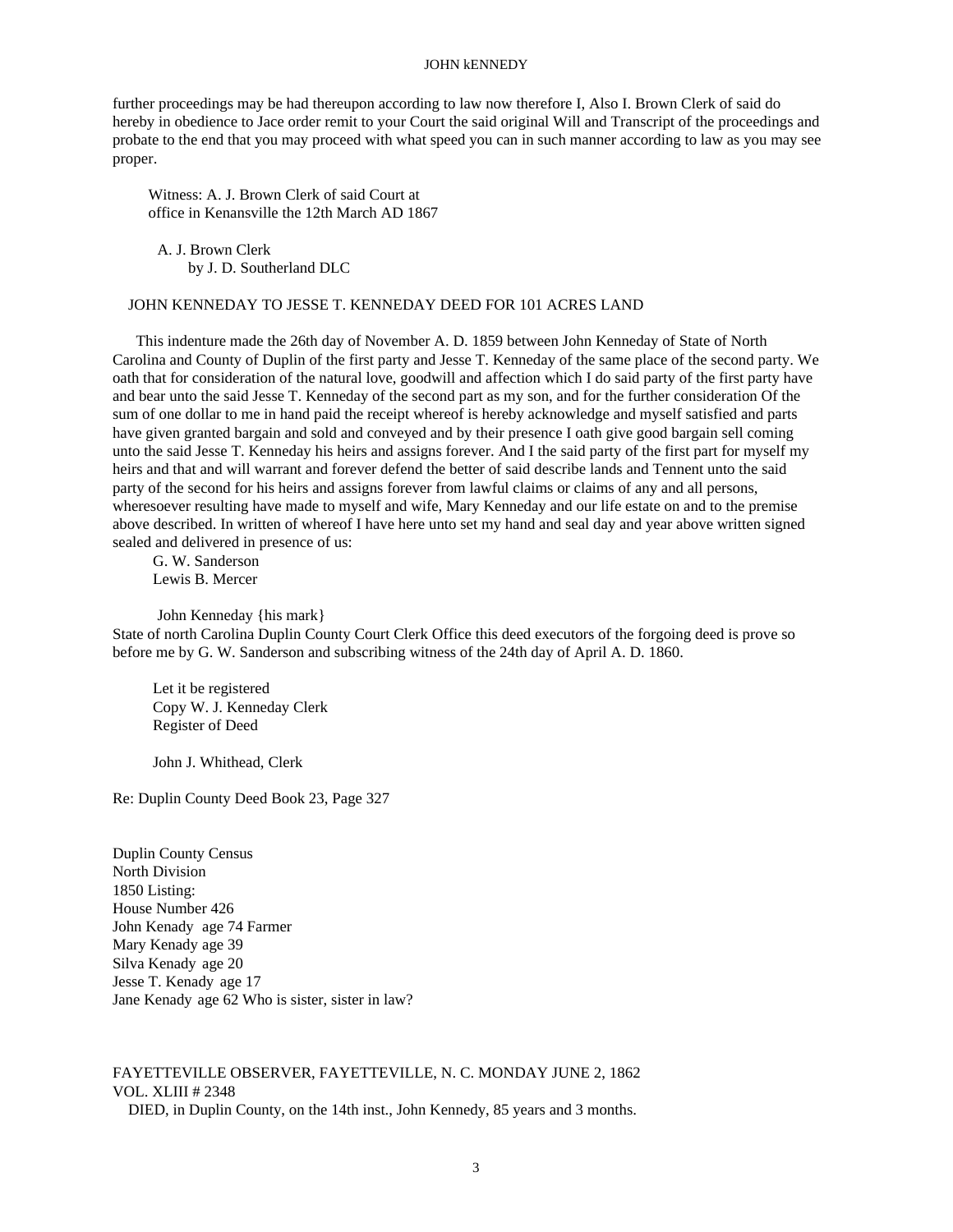Re: Nineteenth Century Vitus Statistics of Sampson County, and Duplin County {1796-1870} Vol 1 By Bradley Lee West.

KENNEDY: is an Irish Name literally meaning "helmeted head" and was originally written Cinneide and had the meaning of "ugly head". The name Kennedy is one of the most common names in Ireland. May of the Irish Kennedys fled to Spain and France during the English Oppression. In Virginia Patrick Kenede or (Kenncyde} was granted 600 acres of land Nansemond County in 1637. He sold this land the same year. There was a Gawin Kenneday in Westmore County, Virginia in 1668.

There are many variation of spelling for the name Kennedy. Some of these are Canady, Canaday, Cannady, Kennady, Kenady, Kenneday.

In the issue of the Washington Journal dated May 14, 1862, "Died in Duplin County, on the 14th inst, John Kennedy, aged 85 years and 3 months.

#### JOHN KENNEDY TO WM HOUSTON DEED FOR 125 ACRES

This indenture made the 30th day of March AD 1860 between John Kenneday of the State of North Carolina and County of Duplin of the first party Wm A. Houston and he Donely lives of the same place of the second party Whereto Ferster deal for and un condition of a consideration and goods and affection which I do said party of the first party I ore and bear unto the said Wm A. Houston of the second party a new Ijames and for the further consideration of the sum of one dollar to me in hand the receipt know of us ready unchanged and myself deeded and party had given goods bargain sold and conveyed and by these presents doth your great bargain Willy and convey unto residence Wm A. Houston his heir forever one certain tract or parcel land in the said County of Duplin on the east side of the North East River and North side of Limestone Swamp boring immediacy up on he Land Limestone Swamp for adjuring the lands of the deeds upon L. Smith, John B. Kenneday, Thomas Carr lying by the side of the main roads ditch From being part of the said John Heap lands, containing one hundred and twenty four acres. Together on the other Laguna a hand document and operations documents belonging or on answers apportioning. To have and to hold unto the Land Wm A. Houston his heirs bodily know forever. And I do said party of the first party for myself my heirs and shall and with warrants and forever defendant both of land sons outlast land and tenants unto the first party of deed second part his heirs and assigns person from the lawful claims and claims of any other Person Whatsoever recording forever to myself my life time on the lands preemies above described in presence of I shall set my hand and seal date above written present E. H. Sanderson, Lewis B. Mercer

John Kennedy {his mark}

North Carolina Duplin County Court Clerk's Office: This deed received of the foregoing deed as proved before me by the oath of E. H. Sanderson subscribing this 26th day of April AD 1860 Let it be registered John I Whitbrad, Clerk

Copy W. J. Kenneday, Register

Notes for MARY WILLIAMS:

1870 Duplin County Census

Mary Kennedy was listed as eighty years white female and was list as at home and also listed as the head of the household. Listed staying with her was Susan A Lawhorn. She was listed in Smith Township, Post Office Buena Vista on August 12, 1870.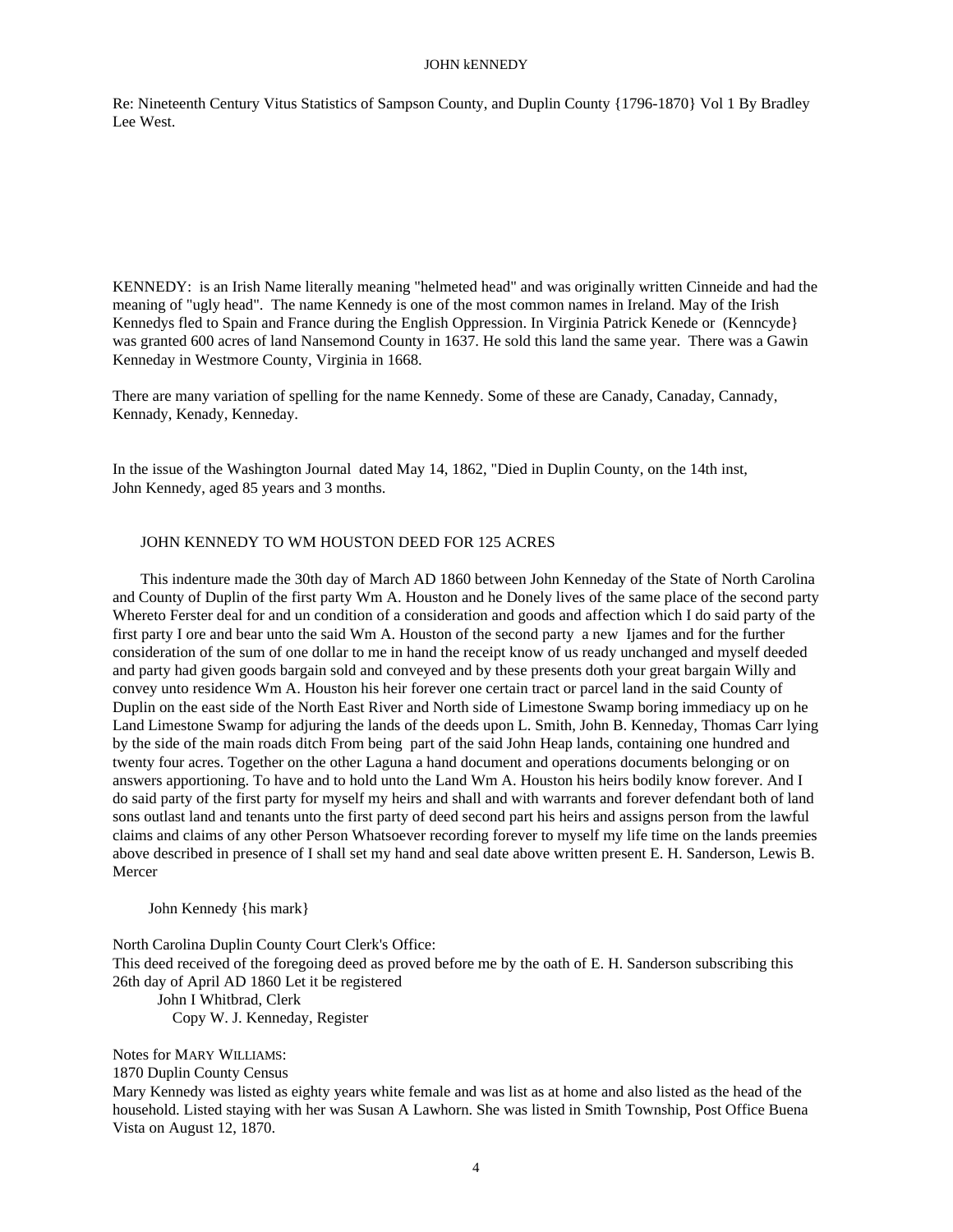Marriage Notes for JOHN KENNEDY and MARY WILLIAMS: Fact No. 1; 1850, Census Record shows age 74. Fact No. 2: 1860 Census Record shows age 83.

More About JOHN KENNEDY and MARY WILLIAMS: Marriage: 1809, Duplin County, N. C.

Children of JOHN KENNEDY and MARY WILLIAMS are:

- 2. i. ZILPHY<sup>2</sup> KENNEDY, b. 1810, Duplin County, N. C.; d. 1859, Duplin County, N. C..
- 3. ii. BRYANT KENNEDY, b. 17 Jan 1812, Duplin County, N. C.; d. 07 Dec 1887, Duplin County, N. C..
- 4. iii. JOHN BRANTLY SR. KENNEDY, b. 1815, Duplin County, N. C.; d. 01 Dec 1892, Duplin County, N. C..
- 5. iv. SARA JEAN KENNEDY, b. 03 May 1819, Duplin County, N. C.; d. 02 Oct 1878, Duplin County, N. C..
- 6. v. JAMES W. KENNEDY, b. 05 Nov 1821, Duplin County, N. C.; d. 30 May 1906, Duplin County, N. C..
- 7. vi. NANCY KENNEDY, b. 1823, Duplin County, N. C.; d. Jan 1883, Duplin County, N. C..
- 8. vii. MARY ANN KENNEDY, b. 1824, Duplin County, N. C; d. 29 Nov 1896, Duplin County, N. C.
	- viii. ELIZA JEAN KENNEDY, b. 20 Feb 1829, Duplin County, N. C.; d. Duplin County, N. C.; m. JESSIE MILLER; b. Abt. 1825, Duplin County, N. C..
- 9. ix. SYLVIA A. KENNEDY, b. Jul 1830, Duplin County, N. C.; d. Mar 1913, Duplin County, N. C..
- 10. x. JESSE THOMAS KENNEDY, b. 15 May 1833, Duplin County, N. C.; d. 03 Feb 1913, Duplin County, N. C..

#### *Generation No. 2*

**2.** ZILPHY<sup>2</sup> KENNEDY *(JOHN*<sup>1</sup> *)* was born 1810 in Duplin County, N. C., and died 1859 in Duplin County, N. C.. She married MICHAEL TILGHMAN 1832 in Lenior County, N. C.. He was born 1809 in Lenoir County, N. C., and died in Lenoir County, N. C..

More About MICHAEL TILGHMAN and ZILPHY KENNEDY: Marriage: 1832, Lenior County, N. C.

Children of ZILPHY KENNEDY and MICHAEL TILGHMAN are:

- i. WILLIAN J. 3 TILGHMAN, b. 1832, Lenior County, N. C.; m. MARY ELIZABETH HONEYCUTT; b. Abt. 1835.
- ii. JOHN B. TILGHMAN, b. 1834, Lenior County, N. C..
- iii. JOSEPH W. TILGHNAN, b. 1836, Lenior County, N. C..
- iv. JULIA ANN TILGHMAN, b. 1839, Lenoir County, N. C..
- v. CAROLINE TILGHMAN, b. 1843, Lenoir County, N. C..

**3.** BRYANT<sup>2</sup> KENNEDY *(JOHN*<sup>1</sup> *)* was born 17 Jan 1812 in Duplin County, N. C., and died 07 Dec 1887 in Duplin County, N. C.. He married EMILY JEAN WILLIAMS 11 Oct 1845 in Duplin County, N. C., daughter of HOPKINS WILLIAMS and ELIZABETH KILPATRICK. She was born 13 Dec 1827 in Duplin County, N. C., and died 13 Sep 1891 in Duplin County, N. C..

Notes for BRYANT KENNEDY:

BRYANT KENNEDY LAST WILL AND TESTAMENT

State of North Carolina Duplin County

#### IN THE MATTER OF THE LAST WILL AND TESTAMENT OF BRYANT KENNEDY

BEFORE R.C. BROADHURST, CL. OF COURT

John R. Miller, Sr. being duty sworn doth say: That Bryant Kennedy late of said County is dead, having first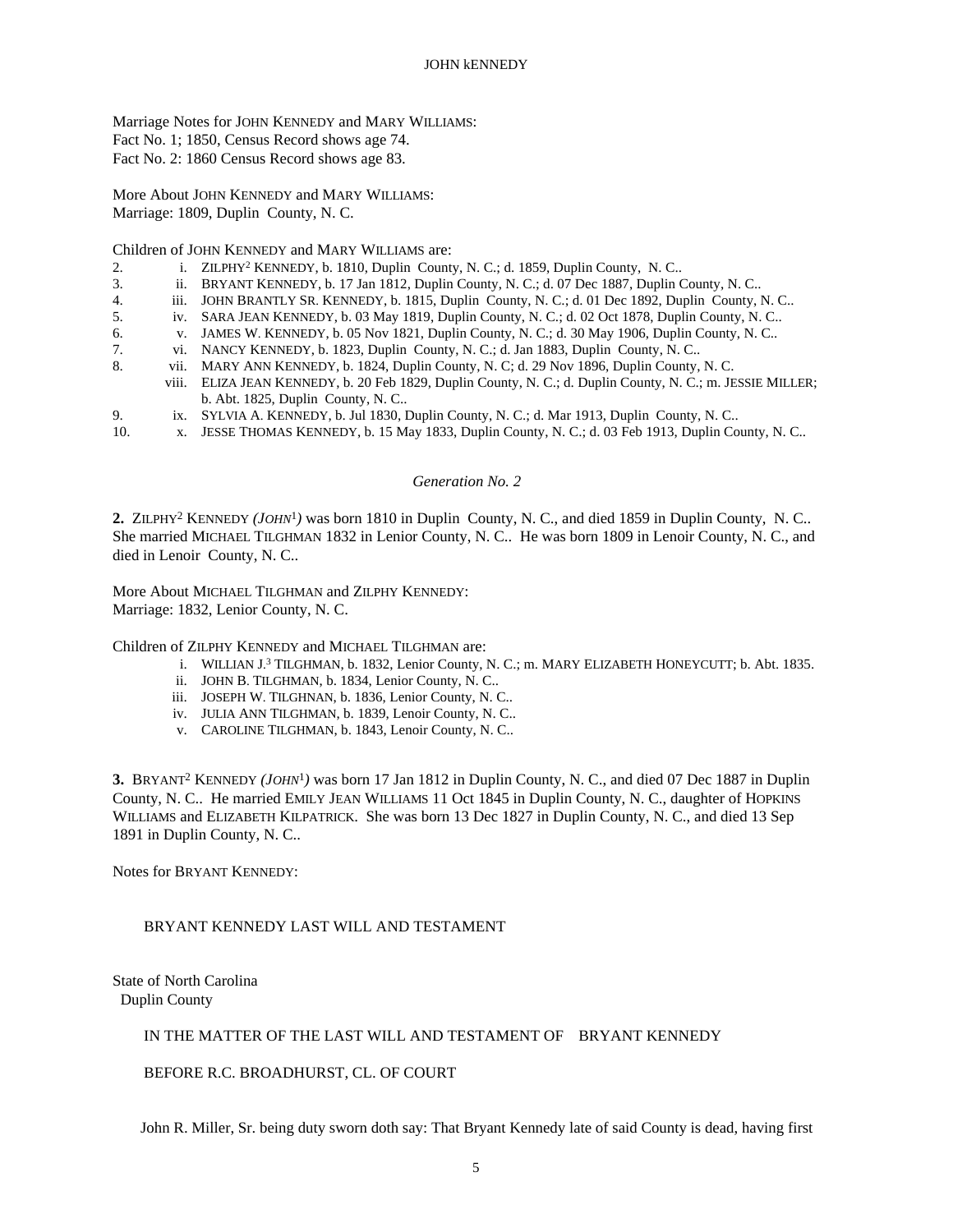made and published his Last Will and Testament: & that John R. Miller, Sr. is the Executor named wherein. Further that the property of said Bryant Kennedy consisting of real estate open & in all property is month about \$300.00 so far as be as curtained at the date of this application & that E. J. Kennedy, widow of said died. Martha Bishop, wife of J. T. Bishop, Mary Lanier, wife of Wright Lanier, Margaret Jackson, wife of Curtis Jackson, Julia Jackson, Wife of John H. Jackson, Susan E. Kennedy, wife of Brantly Kennedy, Carolina Kennedy, Priscella Kennedy, wife of Jepri Kennedy all of full age except Caroline Kennedy & all are residents of Duplin County except Margaret Jackson who is a resident of Onslow County are the parties entitled under said right to the property.

John A. Miller, Sr.

Sworn to & subscribe before me the 14th day of Feb. 1888 R. C. Broadhurst Clerk of Court

#### IN THE NAME OF GOD, AMEN

I Bryant Kennedy of the County of Duplin in the state of North Carolina, being of said mind & memory preluding the uncertainly of this frail & transitory life do therefore make, ordain, publish & declare this to be my last will & testament: this is to say first, after all my lawful debts are paid & discharged, & my funeral expense paid the residue of my estate real of removal, I give bequeath and disposed of as follows to wit:

Item 1st The lands that I own in Limestone Swamp is to be sold in three lots, in twelve months, after my decease on a condit of six months, & to be secured by mortgage--the proceeds of such sale is to be equally divide between my wife E. J. Kennedy and my daughters Martha Bishop, Mary Lanier, Margaret Jackson, Julia Jackson, Susan E. Kennedy and Emily Carolina Kennedy, except eight dollars to be deducted from Susan E. Kennedy share, and ten dollars from Margaret Jackson, share, they having been advanced the above amounts.

Item 2nd I do hereby requested all the balance of my lands that has not been otherwise conveyed to my wife E. J. Kennedy and to my daughters, Martha Bishop, Mary Lanier, Margaret Jackson, Julia Jackson, Susan E. Kennedy, & Emily Carolina Kennedy, it is my will that the above lands shall be sold for cash on their twelve months after my decease and the proceeds of such sale to be equally divided among the parties named above.

Item 3rd I give and bequeath to my daughter Priscella Kennedy five dollars.

Item 4th I give & bequeath to my daughter Emily Carolina Kennedy one large green chest, and the kitchen I now use as a cook house as long as she remains unmarried.

Item 5th To my beloved wife Emily J. Kennedy I give and bequested all my personal property that I may die seized and possessed of to use and make such depositions of as she wishes.

Likewise, I make constitute & appoint my trusted friend and neighbor John A. Miller, Sr. to be Executor of this my last will & testament, hereby revoking all former wills by Me made. In witness whereof I have hence unto subscribed my name and affixed my seal, this 17th day of October AD 1887

Bryan X Kennedy Seal

his mark

The above written instrument was subscribe by the said Bryan Kennedy in our presence and acknowledged by him to each of us at the same time published, and declare the above in munch so subscribed to be THE LAST WILL  $& TESTAMENT$  and at the testator request  $&$  in his presence have signed our name as witness hereto and written opposite our name of respection places of endure.

WITNESS; WM. Laudlin, John W. Grisham. Limestone Duplin County, NC

#### PROBATE OF WILL

#### STATE OF NORTH CAROLINA-------------------------IN SUPERIOR COURT DUPLIN COUNTY

A paper writing profiting to be the Last will and testament of Bryan Kennedy died is exhibited before me the undersigned Clerk of Superior Court for said County by John R. Miller, Sr the Executor therein mentioned and the due executor thereof by the said Bryan Kennedy is proved by the oath & examination of William Laudlin & John W. Grisham the subscribing witness to the paper writing shown them profiting to be the last will and testament of Bryan Kennedy, that the said Bryan Kennedy in the presence of this deponent subscribing his name at the end of said paper wiling & him as a aforesaid and which bears date of the 17th day of October 1887, and the deponent for this act, that the said Bryan Kennedy the testator afore said did at the time of subscribing his name as a inward declare the said paper wiling so subscribed by him and exhibited to be his last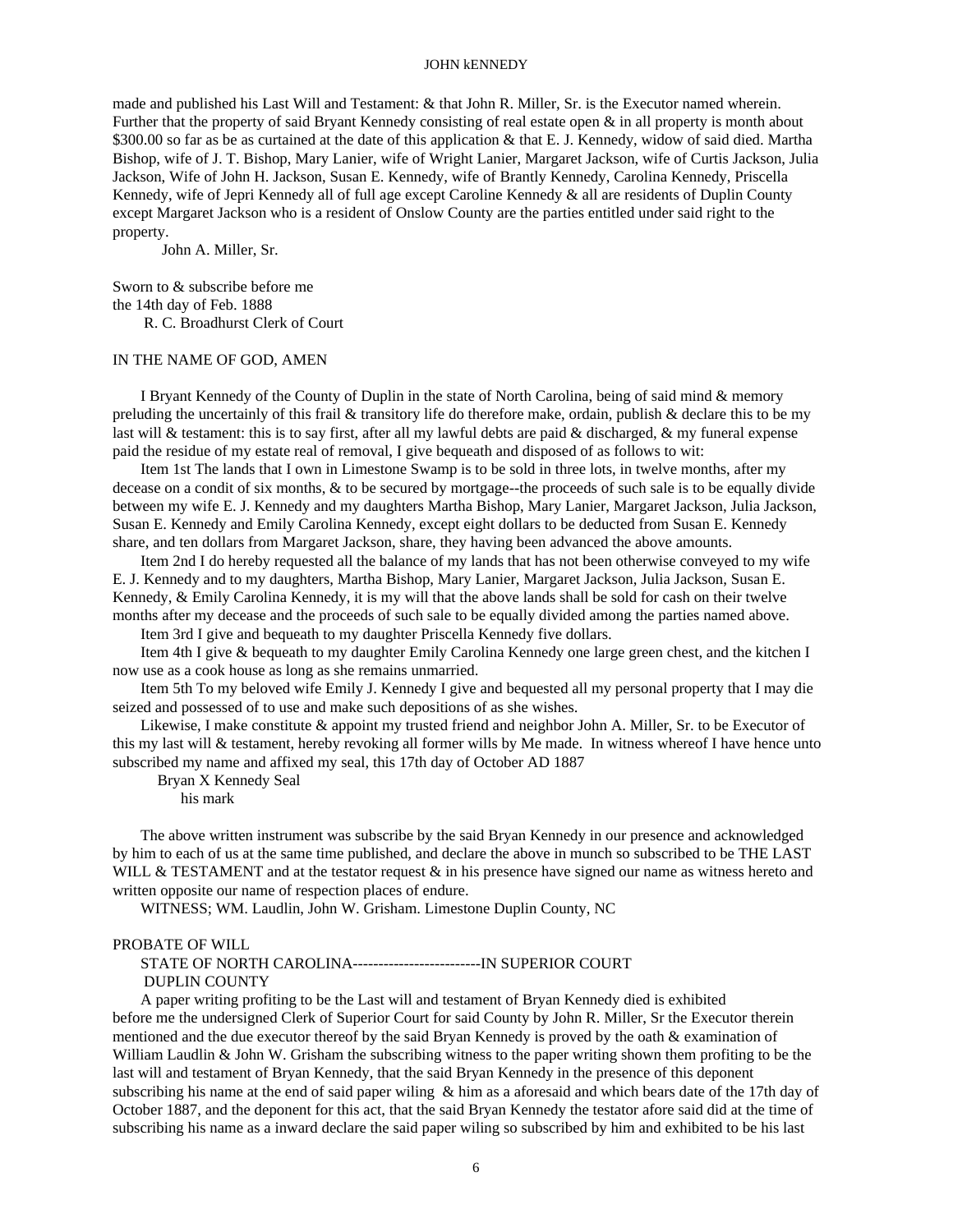will and testament and this deponent did thereupon subscribe his name at the end of said paper wiling as an attending witness thinks and at the request and in the presence of said testator & in the presence of each other. And this deponent further with that at the said time when the testator subscribed his name to the paper wiling as a forward and at the time of deponent subscribing his name as are attesting witness then do as a foreword the said Bryan Kennedy was of sound mind and memory full age to execute a will and was not under any restraint to the knowledge information or belief ot this opponents and further these opponents say not.

It is therefore considered and adjudged by the Court that the said paper wiling and every part therefore is the last will & testament of the said Bryan Kennedy died and the same is ordered to be recorded & filed, and thereupon the said John R. Miller, Sr. Executor as a fine and duly qualifies as such by taking & submitting the oath persecuted by law.

R. C. Broadhurst Mc Court

Listed in the 1850 census, Duplin County, NC family 428. Bryan age 38, Emily J. age 22, Martha J. age 3, Mary E. age 1 and Nancy A. Sanderson age 21.

Listed in the 1860 census, Duplin County, NC family 408. Bryant age 45, Emily age 33, Martha age 12, Mary E. age 11, Margaret A. age 9, Prissey age 7, John B. age 5, Susan C. age 3, William J. age 1 and I. T. Bishop..

#### BRYANT KENNEDY PATENT 6 AND ONE HALF ACRES OF LAND State of North Carolina patent # 3396

 Know ye State for and in consideration of the sum of Quarter and a half cent for every acre that granted and paid unto our Treasury by Bryan Kennedy bargain and granted and if you presents do give and grant unto the said Bryant Kennedy a tract of land contained six and a half acres lying and being in said County of Duplin on the East side adjoining his own lands. Beginning at a pine near the road Bryant Kenneday Corner and runs North his line South eighty East West five poles to a post and stump his corner thence to the beginning entered with his own line South fifty five East sixty poles to a stake thence to the March 26, 1857 as by the plot however amounted doth Pears together with all woods--water, mines, mineral hereto amount and appurtenances to the said land belonging an appertain to hold to the said Bryant Kenneday his heirs and assigns forever, Yielding and handing to us such sums of money year or otherwise as our General Assembly form term to them mar land provided always that the said grantee shall cause this grant to be registered in the Register Office of the said County of Duplin within twelve months from the date hereof otherwise the same and hole be band. In Testimony whereof we have caused them our Leter to be make patent and our great seal to hereunto offered.

WITNESS J. Thomas Bragg Esq. Governor, Captain, General and Commander fer Chief at Raleigh the 23rd day of November on the eighty Lord year of our Independences and in the year of our Lord one thousand and eight hundred and fifty eight

BY COMMAND........................Rufus H. Page, Secretary of State

#### THOMAS BRAGG

#### BRYANT KENEDY PATENT # 3354 383/4 ACRES OF LAND Duplin County Record in the Secretary Office Wm Hill

So cry State of North of North carolina No 3354 Know ye that we for and in consideration of FIVE DOLLARS for every hundred acres hereby granted paid unto our Treasury by BRYANT KENEDY hath given and granted and by these present do give and grant unto the said BRYANT KENEDY a tract of land containing thirty eight and three-fourth acres lying and being in the County oof Duplin on the East side of the North East River adjoing the land of JOHN KENEDY and JOHN E. HUFERY. Beginning on a pine John Kenedy corner runs thence South Seventy Eight Poles to a pine on John E. Hufery line near the road thence South Eighty West fifty poles to a stake on Hufery line tthence North Fifty fFive West twenty two poles to a pine John Kenedy Corner thence South Fifty West One hundred and six poles to a ask Stump and thence to the Beginning. Entered the 11th Day of December 1850 as by the plot hereunto annexed doth appear together with all woods, mines, minerals here determents, and appertinances to the said land belonging or appectaeing to hold to the said BRYANT KENEDY his hsirs and asign forever yielding and paying to us the sums of money yeeady or otherwise as our General Assembly from time to time my direct provided always that the said grantee that causes this grant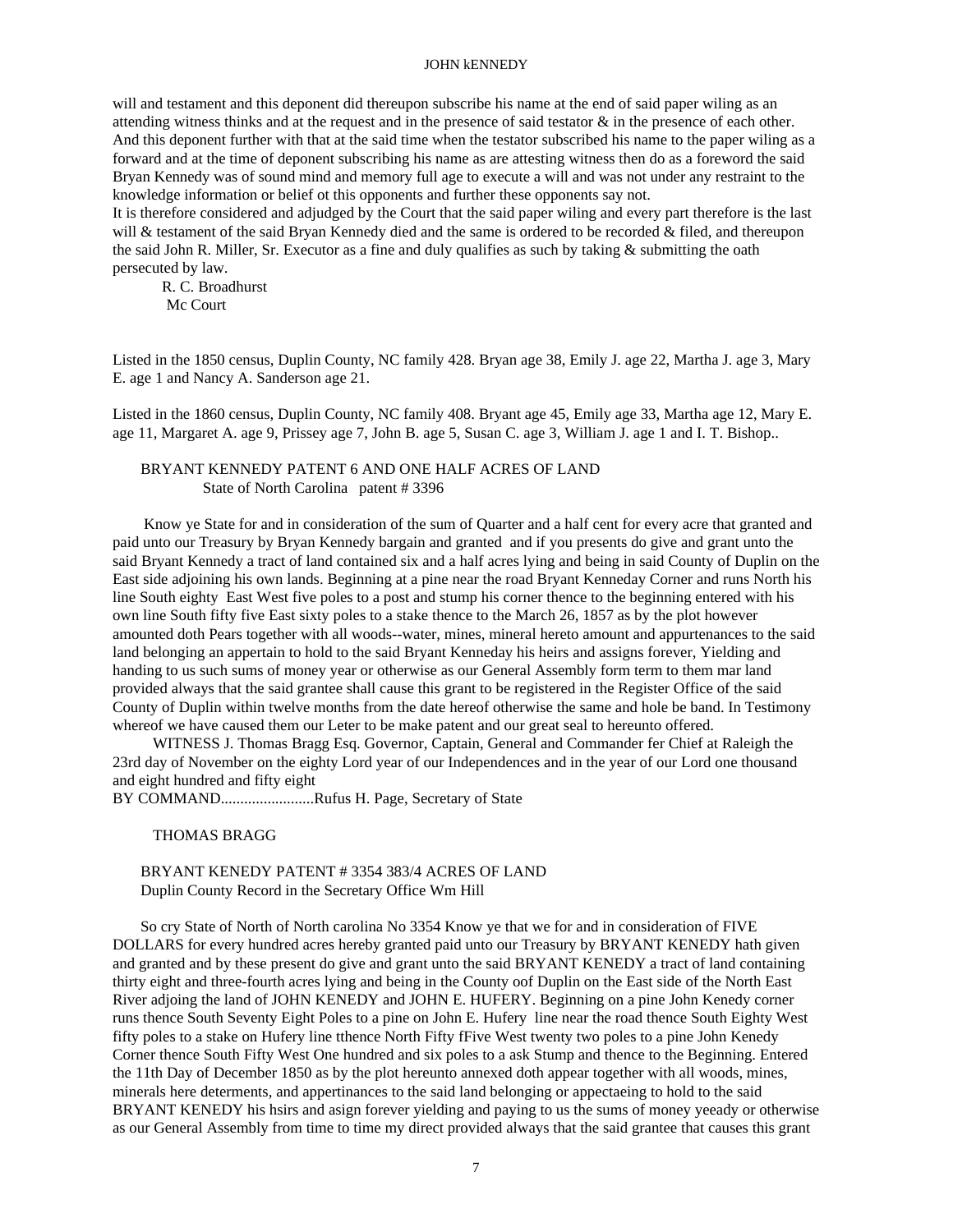to be registered in the registers office of our said County of Duplin with Twenty months from the date hereof otherwise the same deed be void. In testimony whereof we have caused tthese our letters patent to be made and our great seal to be hereunto affixed Witness David S, Reid our Governor at Raleigh the 5th day of December in th 76th year of our Indepence and in the year of our Lord One Thousand and eight Hundred and fifty One.

David S. Reid (Governor) BY COMMAND WM HILL Secretary of State Copy A. J. Stanford (Clerk)

> BRYANT KENEDY PATENT NO 3353 TWO ACRES Duplin County Record in the Secretay Office

State of North Carolina No 3353

Know ye that Wm. Hill we for and in consideration of the sum of five dollars for every hundred acres here by granted paid unto our Treasurer by BRYANT KENEDY hath given granted and by thes presents do give and grant unto the said BRYANT KENEDY a tract of land contained two acres lying and being in the County of Duplin on the East Side of Gum Swamp adjoining the lands of John Kenedy, James L. Smith and his own lands. Beginning on a gum in gum swamp and runs thence North thirty two and half East sixteen poles to a pine stump and then down to the beginning Enter the 9th day of November 1850 so by plot herunto annexed doth appear together with all woods, water, mines mineral herfatament and affertenanus to the said land belonging or appertaining to hold to the said BRYANT KENEDY his heirs and assign forever. And to us said sum of money yearly or otherwise as our GENERAL ASSEMBLY from time to time may direct provided always that the said grantee shall cause this grant to be regestired in the register office of our said County of Duplin within twelve months from the date hereof otherwise the same shall voi. In testimony many whereof we have these our letters to be made patent and our great seal to be hereunto affixed. witness David S. Reid our governor at Raleigh the 5th day of December in the 76th year of our Independence and the year of our Lord One Thousand Eight Hundred and Fifty One.

BY COMAND: Wm. Hill Secretay of State David S. Reid (Governor) Copy A. J. Stanford (Reg)

Re: Duplin County, N. C. Patent Book

More About BRYANT KENNEDY: Burial: Kennedy Cemetery, Duplin County, N. C.

More About EMILY JEAN WILLIAMS: Burial: Kennedy Cemetery, Duplin County, N. C.

More About BRYANT KENNEDY and EMILY WILLIAMS: Marriage: 11 Oct 1845, Duplin County, N. C.

Children of BRYANT KENNEDY and EMILY WILLIAMS are:

- 11. i. MARTHA JEAN<sup>3</sup> KENNEDY, b. 07 Aug 1847, Duplin County, N. C.; d. 12 Dec 1945, Duplin County, N. C..
- 12. ii. MARY ELIZABETH KENNEDY, b. 02 Feb 1849, Duplin County, N. C.; d. 24 Jan 1938, Duplin County, N. C..
- 13. iii. MARGARET ANN KENNEDY, b. 28 Dec 1850, Duplin County, N. C.; d. 26 Jan 1931, Duplin County, N. C..
- 14. iv. PRICILLA ELIZA KENNEDY, b. 20 Apr 1854, Duplin County, N. C.; d. 12 Mar 1935, Duplin County, N. C..
- 15. v. JOHN BRYANT KENNEDY, b. 16 Jan 1855, Duplin County, N. C.; d. 02 Sep 1932, Duplin County, N. C..
- 16. vi. JULIA CATHERINE KENNEDY, b. 22 Jul 1857, Duplin County, N. C.; d. 11 May 1948, Duplin County, N. C..
- 17. vii. WILLIAM JAMES KENNEDY, b. 10 May 1859, Duplin County, N. C.; d. 08 Aug 1906, Duplin County, N. C..
- 18. viii. SUSAN ELLEN KENNEDY, b. 25 Jul 1862, Duplin County, N. C.; d. 19 Apr 1925, Duplin County , N. C.
- 19. ix. JACOB MURRELL KENNEDY, b. 03 May 1863, Duplin County, N. C.; d. 17 Aug 1951, Duplin County, N.  $C_{\cdot}$
- 20. x. ISSAC THOMAS KENNEDY, b. 04 Sep 1865, Duplin County, N. C.; d. 30 Apr 1938, Duplin County, N. C..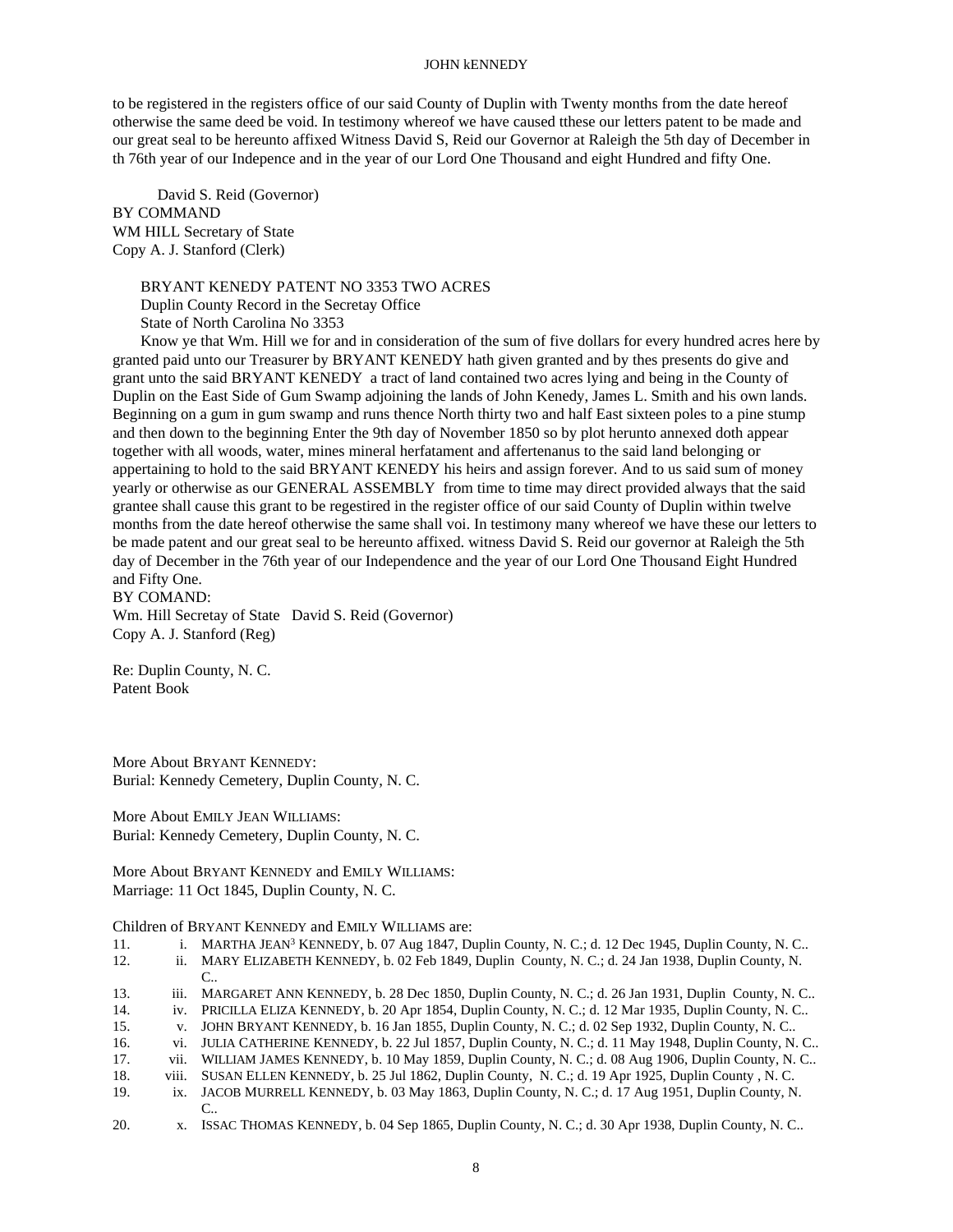#### 21. xi. EMILY CAROLINA KENNEDY, b. 06 Sep 1867, Duplin County, N. C.; d. 19 Apr 1964, Duplin County, N. C..

4. JOHN BRANTLY SR.<sup>2</sup> KENNEDY (*JOHN*<sup>1</sup>) was born 1815 in Duplin County, N. C., and died 01 Dec 1892 in Duplin County, N. C.. He married NANCY ELIZABETH HOUSTON Abt. 1836 in Duplin County, N. C., daughter of EDWARD HOUSTON and NANCY SUMNER. She was born 1821 in Duplin County, N. C., and died 04 Dec 1892 in Duplin County, N. C..

Notes for JOHN BRANTLY SR. KENNEDY:

#### JOHN B . KENNEDY TO JOHN KENNEDY DEED FOR 125 AREAS LAND

This indenture made the 22nd day of March AD 1860 between John B. Kennedy of the state of North Carolina and County of Duplin of the first part and John Kennedy his father of the same place of the second part.

Witness that for and in consideration of the sum of one hundred and fifty six dollars and twenty five cents to have in hand paid the receipt whereof is hereby written indulged and myself sales fee and paid how bargain and sold and by these presents do bargain to sells unto the said part of the second part and his heirs forever one certain tract or parcel of land site lying and being in the County of Duplin on the east side of the North East River and North side of Limestone Swamp adjoining of Lands of the party of the first part lying by the side of the main roads. Containing one hundred and twenty five Acres was appearing to the said party of the second party his heirs forever. And I the said party of The first part for myself and her and assigns. I shall and will warrant and forever defined the litter of the above described lands and premises to the said party of the said party of the second part his heir and assigns forever from the claim or claims and all fears any last or branch Witness wherefore I have present set my hand and seal day and date above written. JOHN B. KENNEDY {seal}

Signed sealed and delivered in presence of Court Clerks {North Carolina Duplin County} office

This deed executions of this foregoing deed is acknowledged before me the 9th day of April 1860 To be registered John G. Whitehead Copy W. J. Kenneared, Register Clerk

Re. Duplin County Deed Book # 23 page 295 JOHN W. KENNEDA

State of North Carolina Know all me by these presents that I, John B. Kenneda of the State, Duplin County and Country aforesaid for and inconsideration of the sum of two hundred and seventy-five dollars to me in hand paid by John W. Kenneda the party of the second party all but seventy-five is to be paid to my Father as when I owe him the receipt where of I hereby acknowledge myself satisfied and paid I hath bargained and sold a shear on my Father Estate all the interest that I bought from James W. Kenneda, his heirs and assign forever consisting the interest on land, Negroes, goods and cattle that I brought from James W. Kenneda to have and to hold from me and my heirs executor administration and assigns forever and from lawful claim or claims of any and all persons whomsoever day and date above

John B. Kenneda {Seal}

Written, signed, sealed and delivered in the present of witness John C. Weston State of North Carolina Duplin County April Term Ad 1862 This was delivered of the forgoing deed acknowledge in Open Court by John B. Kenneda The matter shall be Register John H. Whitehead Clerk Clk K. H. Kennon Register B. D. Mallard DC

Re: Duplin County, Deed book 24, page 70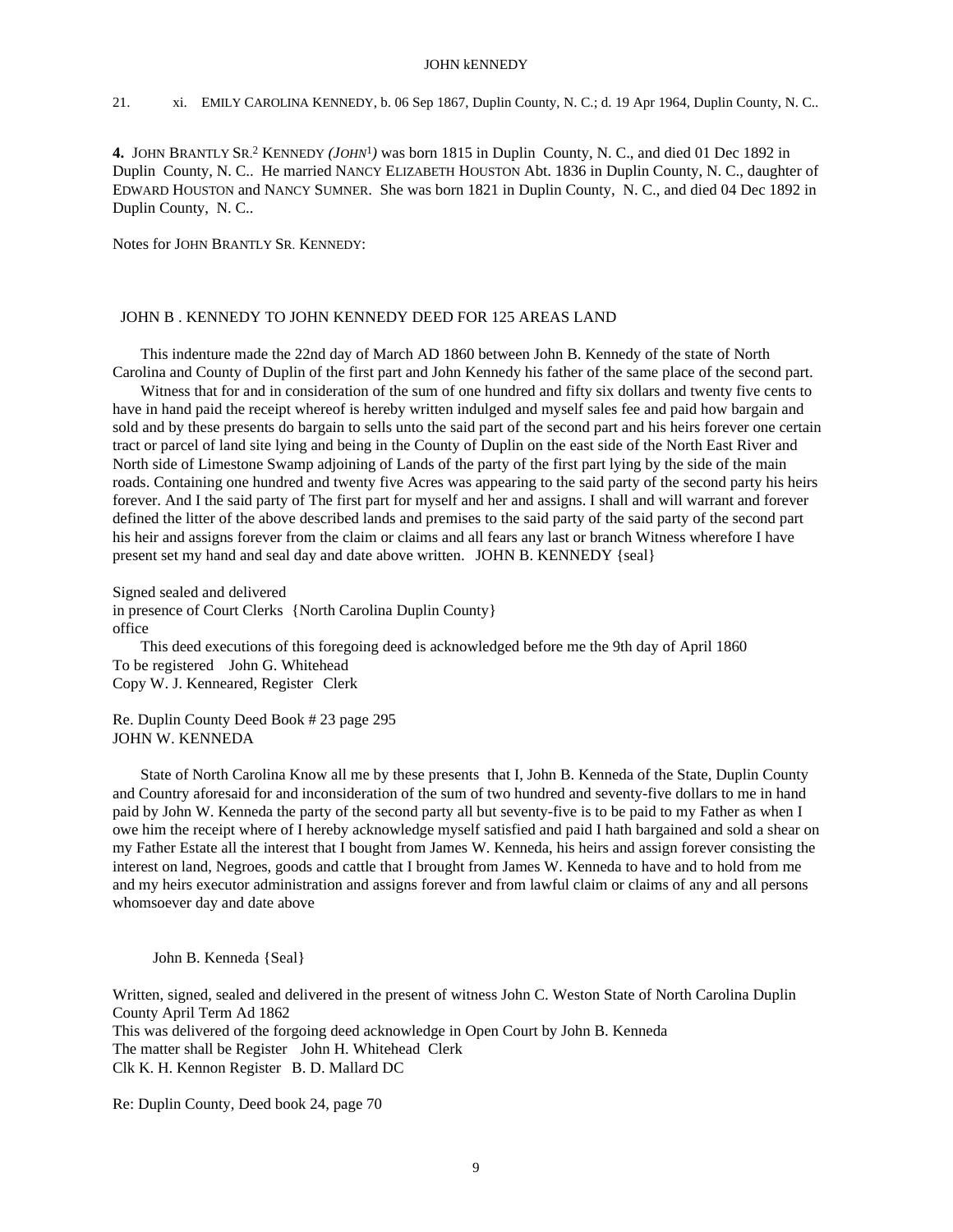#### EDWARD SAMUEL HOUSTON TO JOHN B. KENNEDY DEED FOR 250 ACRES LAND

This Indenture made the 22nd day of October AB 1858 Edward S. Houston of the State of North Carolina and County of Duplin of the first party and John B. Kennedy of the same place of the second party Were ford this for and inconsideration of the sum of three hundred and twenty dollars and fifty cents to him in hand paid have bargained and sold and by them presents do bargain and sell and forever unto the said party of the second party and his heirs forever one certain tract or parcel of land situated lying and being in the County of Duplin on Southeast side of the North East River and North Side of Limestone Swamp lying immediately upon the said Limestone Swamp adjoining the land of the said party of the first part. James Whaley and George L. Smith containing two hundred and fifty acres together with all land singular the tements here set ament and appurtenances thence to be belonging or in anyway appertaining to the said party of the second party his heirs and assign forever from the lawful claim or claims of any and all persons what so ever. In witness whereof I have however to set my hand and seal day and year written signed, sealed and delivered in the presence of;

W. Maxwell Edward S. Houston (seal)

Jno W. Kennedy

NORTH CAROLINA AND DUPLIN COUNTY COURT APRIL TERM 1859

This deed execution of the forgoing deed is proved in open court by the oath of W. Maxwell subscriber witness and ordered to be registered

Test John J. Whitfield {Clk} Copy H. J. Kennedy {Registry}

Re: Duplin County Deed Book 23 Page 112

#### LAST WILL AND TESTAMENT OF JOHN B. KENNEDY

#### NORTH CAROLINA IN SUPERIOR COURT DUPLIN COUNTY BEFORE JNO. A. GAVIN, CLERK JANUARY 2, 1893

1. The application of John R. Miller, respectfully represents to the Court that John B. Kennedy Sr. late of the said County died on or about the first of December 1892 in state.

2. That this applicant is the proper person to administration on said estate, his only living sons, James D. Kennedy and Brantly Kennedy have filed a written enumeration of this prior right to said administration, in favor of this applicant.

3. That the value of the said personal property is about two hundred dollars, consisting of one mule, some few cattle, hogs and sheep, tools, household furniture etc and that the following are the heirs at law and distribution to each Jas. D. Kennedy of age Brantly Kennedy of age, Mary Grady, wife of Peter Grady, Nancy Kennedy, Chancey Kennedy's heirs (three children, all minors) Mrs Perfs Baker wife of G. M. Baker of full age and all residents of the County and State aforesaid that the said minors are without guardian either testamentary or general, Sworn to and subscribed the 2 day January 1893.

John R. Miller, Sr.

J. A. Gavinn, Clerk Re: Will Books of Duplin County, N. C.

1860 DUPLIN COUNTY CENSUS John B. Kennedy age 46 Elizabeth age 41 John E. age 20 Mary E. age 17 James D. age 14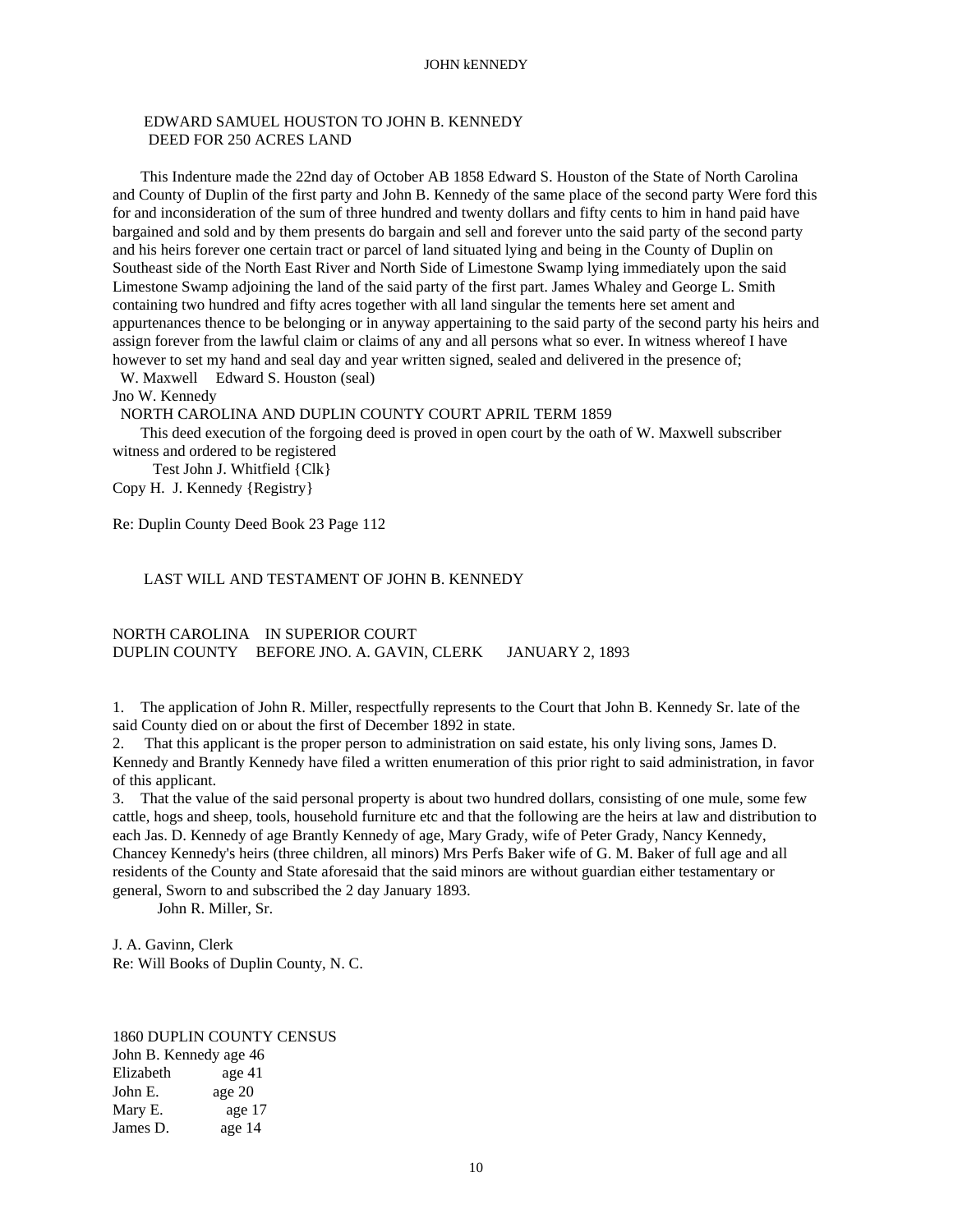Nancy J. age 12 Chancy age 4 Infant (child) age 1 Edward J. Houston age 25----- laborer

More About JOHN BRANTLY SR. KENNEDY: Burial: Sand Hill Church Cemetery, Duplin County, N. C.

More About NANCY ELIZABETH HOUSTON: Burial: Sand Hill Baptist Church Cemetery, Duplin County, N. C.

More About JOHN KENNEDY and NANCY HOUSTON: Marriage: Abt. 1836, Duplin County, N. C.

Children of JOHN KENNEDY and NANCY HOUSTON are:

i. MARY ELIZABETH<sup>3</sup> KENNEDY, b. 16 Nov 1842, Duplin County, N. C.; d. 16 Jun 1910, Duplin County, N. C.; m. JOHN JACKSON GRADY, 24 Nov 1870, Duplin County, N. C.; b. 07 Jul 1848, Duplin County, N. C.; d. 27 Jan 1933, Duplin County, N. C..

More About MARY ELIZABETH KENNEDY: Burial: Pete Grady Cemetery, Duplin County, N. C.

More About JOHN JACKSON GRADY: Burial: Pete Grady Cemetery, Duplin County, N. C.

More About JOHN GRADY and MARY KENNEDY: Marriage: 24 Nov 1870, Duplin County, N. C.

- 22. ii. JAMES DAVID KENNEDY, b. 04 Jun 1844, Duplin County, N. C.; d. 22 Aug 1927, Duplin County, N. C..
- iii. NANCY JANE KENNEDY, b. 02 Oct 1847, Duplin County, N. C.; d. 11 Jan 1910, Duplin County, N. C..
- 23. iv. BRANTLY KENNEDY, b. 08 Jul 1854, Duplin County, N. C.; d. 23 Aug 1930, Duplin County, N. C..
- 24. v. CHANCEY KENNEDY, b. 1857, Duplin County, N. C.; d. 30 Aug 1930, Duplin County, N. C..
- vi. SARA C. KENNEDY, b. 26 Jun 1859, Duplin County, N. C.; d. 30 Jul 1934, Duplin County, N. C.; m. J. B. KENNEDY; b. 16 Jan 1855, Duplin County, N. C.; d. 02 Sep 1932, Duplin County, N. C..
- 25. vii. ELIZABETH KENNEDY, b. 1860, Duplin County, N. C..
- 26. viii. JOHN EDWARD KENNEDY, b. 01 Dec 1866, Duplin County, N. C.; d. 08 Sep 1937, Duplin County, N. C..

5. SARA JEAN<sup>2</sup> KENNEDY (*JOHN*<sup>1</sup>) was born 03 May 1819 in Duplin County, N. C., and died 02 Oct 1878 in Duplin County, N. C.. She married HENRY JAMES WHALEY 1838 in Duplin County, N. C., son of SAMUEL WHALEY and ELIZABETH LOCKHART. He was born 06 Apr 1818 in Duplin County, N. C., and died 10 Jun 1897 in Duplin County, N. C..

More About SARA JEAN KENNEDY: Burial: Sand Hill Church Cemetery, Duplin County, N. C.

More About HENRY JAMES WHALEY: Burial: Sand Hill Church Cemetery, Duplin County, N. C.

More About HENRY WHALEY and SARA KENNEDY: Marriage: 1838, Duplin County, N. C.

Children of SARA KENNEDY and HENRY WHALEY are:

i. SARA ELIZABETH<sup>3</sup> KENNEDY, b. 29 Apr 1841, Duplin County, N. C.; d. 01 Feb 1926, Duplin County, N. C.; m. CALVIN THOMAS, Abt. 1860; b. 31 Oct 1841, Duplin County, N. C.; d. 01 Aug 1910, Duplin County, N. C..

More About SARA ELIZABETH KENNEDY: Burial: Thomas Cemetery, Duplin County, N. C.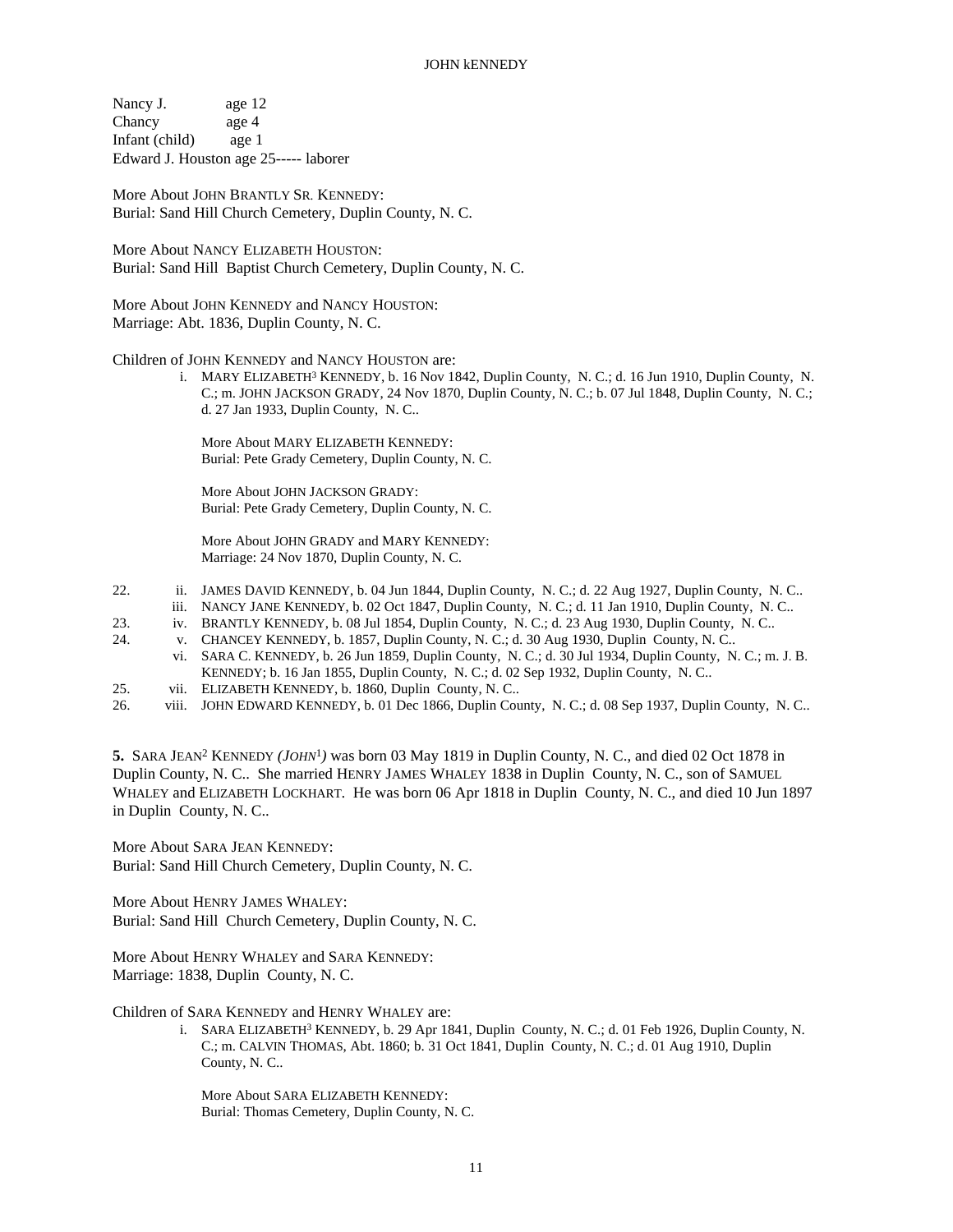More About CALVIN THOMAS: Burial: Thomas Cemetery, Duplin County, N. C.

More About CALVIN THOMAS and SARA KENNEDY: Marriage: Abt. 1860

- ii. ZILPHA A. WHALEY, b. 08 Nov 1846, Duplin County, N. C.; d. Abt. 1910, Duplin County, N. C..
- iii. MARY ELIZABETH WHALEY, b. 24 Jul 1848, Duplin County, N. C.; d. 28 Aug 1860, Duplin County, N. C..
- 27. iv. JAMES DAVID WHALEY, b. 10 Jan 1853, Duplin County, N. C.; d. 19 Dec 1935, Duplin County, N. C..
- 
- 28. v. THOMAS GREGORY WHALEY, b. 22 Feb 1857, Duplin County, N. C.; d. 26 Jun 1933, Duplin County, N. C..
	- vi. BARBARA ALICE WHALEY, b. 29 Jul 1860, Duplin County, N. C.; d. 07 Jul 1922, Onslow County, N. C..

**6.** JAMES W.<sup>2</sup> KENNEDY (*JOHN*<sup>1</sup>) was born 05 Nov 1821 in Duplin County, N. C., and died 30 May 1906 in Duplin County, N. C.. He married (1) ELIZABETH M. KORNEGAY 12 Feb 1843 in Duplin County, N. C., daughter of ABRAHAM KORNEGAY and SUSAN GRADY. She was born 27 Nov 1825 in Duplin County, N. C., and died 02 May 1864 in Duplin County, N. C.. He married (2) TEMPERENCE E. HOUSTON 14 Nov 1869 in Duplin County, N. C., daughter of MAXWELL HOUSTON and TEMPERANCE HOUSTON. She was born 1840 in Duplin County, N. C.. He married (3) SARAH ANN THOMAS 12 Jan 1882 in Duplin County, N. C., daughter of WILLIAM THOMAS and SETH SANDLIN. She was born 05 May 1851 in Duplin County, N. C., and died 29 Jul 1921 in Duplin County, N. C..

Notes for JAMES W. KENNEDY:

1850 CENSUS:James W. Kenedy Age 28, Elizabeth age 25, John W. Age 6, Mary S. age 4, James M. age 2.

1860 CENSUS: J. W. Kennedy age 38, Eliza Kennedy age 24, John W. Kennedy age 16, Mary S. Kennedy age 13, Jas "James' Kennedy age 11, Joseph Kennedy age 9, Sarah E. Kennedy age 6.

IT WAS ALSO LISTED THE FOLLOWING: 1860 CENSUS: It was listed Lucy Kornegay, age 4, Brantly, age 2, Eliza, age 4 months. Alson Sampson Pearce age 22. 1870 CENSUS: Temperence age 47, Joesph W. age 17, Lucy Jane age 13, Brantly age 11, Eliza age 9, Owen F. Age 8.

SERVICE RECORD OCCUPATER--FARMER

James W. Kennedy Enlisted October 1, 1861 in Duplin County at the age of 40

Enlisted in Company A, 38th Infantry Regiment North Carolina on December 31, 1861

Received a Disability discharge on October 14, 1862.

SOURCES;

North Carolina Troops 1861-65. A Roster, (NCRosterC Published in 1996

JAMES W. KENNEDAY TO JOHN B. KENNEDAY DEED FOR HIS INTEREST IN HIS FATHER ESTATE STATE OF NORTH CAROLINA NOVEMBER 1861 DUPLIN COUNTY

#### Know all men by these presents that I James W. Kenneday of the State and County aforesaid for and in consideration of the sum of two hundred and twenty-five dollars to me in hand paid by John B. Kenneday the party of the second part all but seventy five Dollars Ist to be paid to my Father as whence I Power him the receipt whereof or hereby acknowledged and myself satisfied and paid hath bargained and sold my share in my Father Estate all my interest to the said John B. Kenneday his heirs and assign forever consisting my interest in land, Negroes and Chatter to have and to hold from me and my heirs executor administration and assign to the said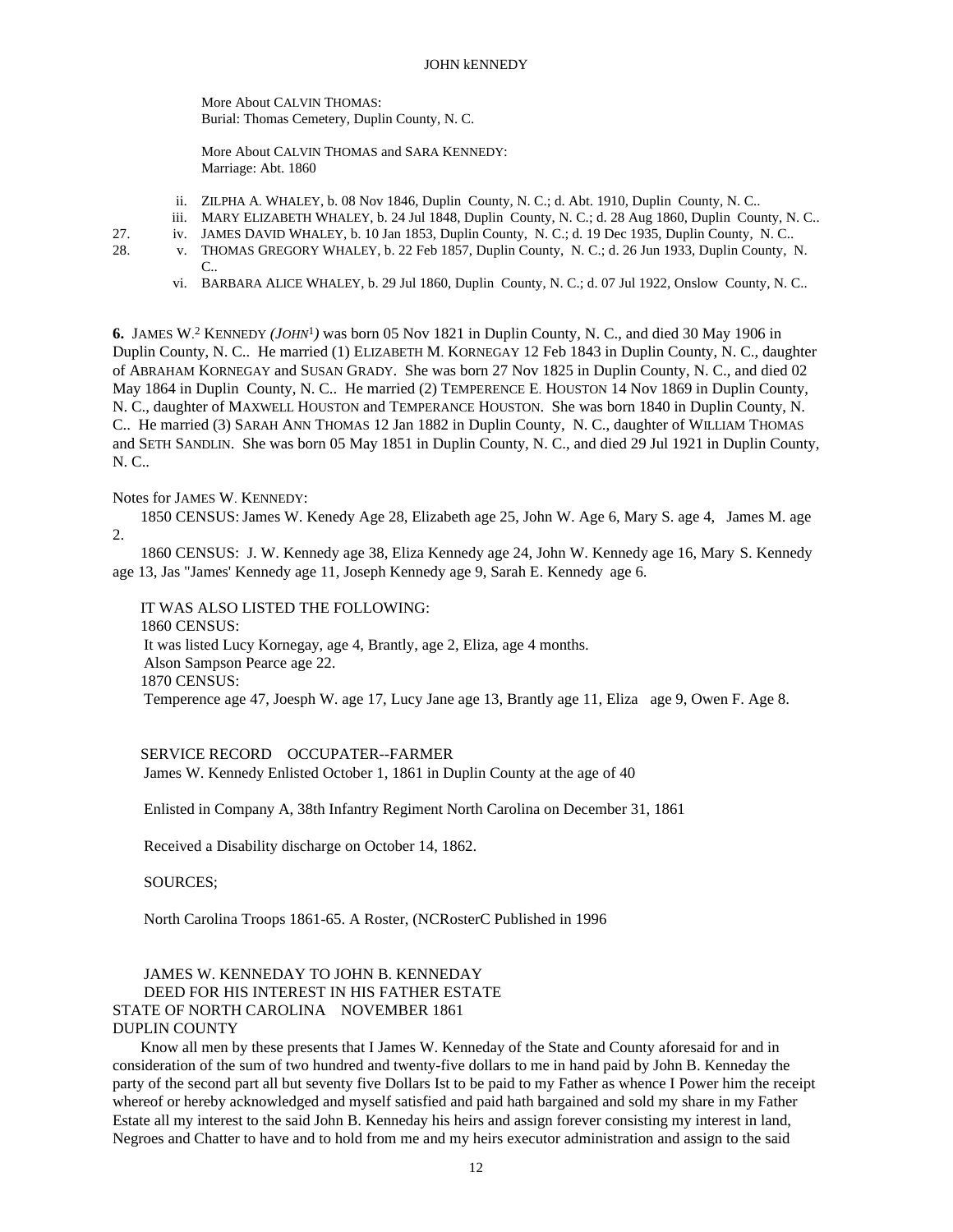John B. Kenneday his heirs and assigns forever and from the lawful claim or claims of any and all persons whomsoever day and date above written Signed, Sealed and Delivered in presence of: Michael Boyette

G. H. Sanderson James W. Kenneday (Seal)

State of North Carolina Duplin County Court April Term 1862

This was the executor of the forgiving deed duty proved by the oath and nomination of G. W. Sanderson a subscribed should be registered.

John J. Whitehead (Clerk)

B. D. Mallard (Dep Clk)

Copy W. J. Kennerary (Register) Re: Duplin County Deed Book

More About JAMES W. KENNEDY:

Burial: Kennedy Cemetery, Duplin County, N. C.

More About ELIZABETH M. KORNEGAY: Burial: B.F. Grady Cemetery in Duplin County, N. C.

More About JAMES KENNEDY and ELIZABETH KORNEGAY: Marriage: 12 Feb 1843, Duplin County, N. C.

More About JAMES KENNEDY and TEMPERENCE HOUSTON: Marriage: 14 Nov 1869, Duplin County, N. C.

More About SARAH ANN THOMAS: Burial: Kennedy Cemetery, Duplin County, N. C.

More About JAMES KENNEDY and SARAH THOMAS: Marriage: 12 Jan 1882, Duplin County, N. C.

Children of JAMES KENNEDY and ELIZABETH KORNEGAY are:

- 29. i. JOHN WILLIAM<sup>3</sup> KENNEDY, b. 15 Feb 1844, Duplin County, N. C.; d. 24 Apr 1923, Duplin County, N. C..
- 30. ii. MARY SUSAN KENNEDY, b. 05 Aug 1846, Duplin County, N. C.; d. 15 May 1920, Duplin County, N. C..
- 31. iii. JAMES MIDDLETON KENNEDY, b. 20 Jul 1848, Duplin County, N. C.; d. 28 May 1914, Duplin County, N.  $\mathcal{C}$ 
	- iv. JOSEPH M. KENNEDY, b. 1851, Duplin County, N. C.; d. 17 May 1855, Wake County, N. C..
	- v. SARA A. KENNEDY, b. 05 May 1854, Duplin County, N. C.; d. 29 Jul 1921, Duplin County, N. C..
- 32. vi. LUCY JANE KORNEGAY KENNEDY, b. 15 Mar 1856, Duplin County, N. C.; d. 27 Apr 1937, Duplin County, N. C..
- 33. vii. BRANTLY KENNEDY, b. 07 Mar 1858, Duplin County, N. C.; d. 22 Jun 1937, Raleigh, N. C..
- 34. viii. ELIZA KENNEDY, b. 05 Feb 1860, Duplin County, N. C.; d. 21 May 1914, Duplin County, N. C..
- 35. ix. OWEN FRANKLIN SR. KENNEDY, b. 03 Jul 1862, Duplin County, N. C.; d. 08 Apr 1949, Duplin County, N. C..

Children of JAMES KENNEDY and SARAH THOMAS are:

x. LUCY BEVE<sup>3</sup> KENNEDY, b. May 1869, Duplin County, N. C.; d. Aft. 1930, Duplin County, N. C.; m. HOSEA W. HUNTER, Abt. 1887, Duplin County, N. C.; b. 11 Jun 1843, Duplin County, N. C.; d. 16 Oct 1909, Duplin County, N. C..

Notes for LUCY BEVE KENNEDY:

Lucy Kennedy Hunter was buried in Hosea Hunter Cemetery near Chinquapin, N. C. Her grave is unmarked. U. S. Census gave her birth as May 1869, and the 1910 Census listing her age as 40 years. Also in the 1910 Census as a Widow with no children, but she had a boarded Hiram S. Whaley age 24. In the 1920 Census Lucy was listed as age 50, and a nephew Luther Kennedy age 20, also Mother age 68, a widow, Sara A. Kennedy.

More About LUCY BEVE KENNEDY: Burial: Hosea Hunter Cemetery, Duplin County, N. C.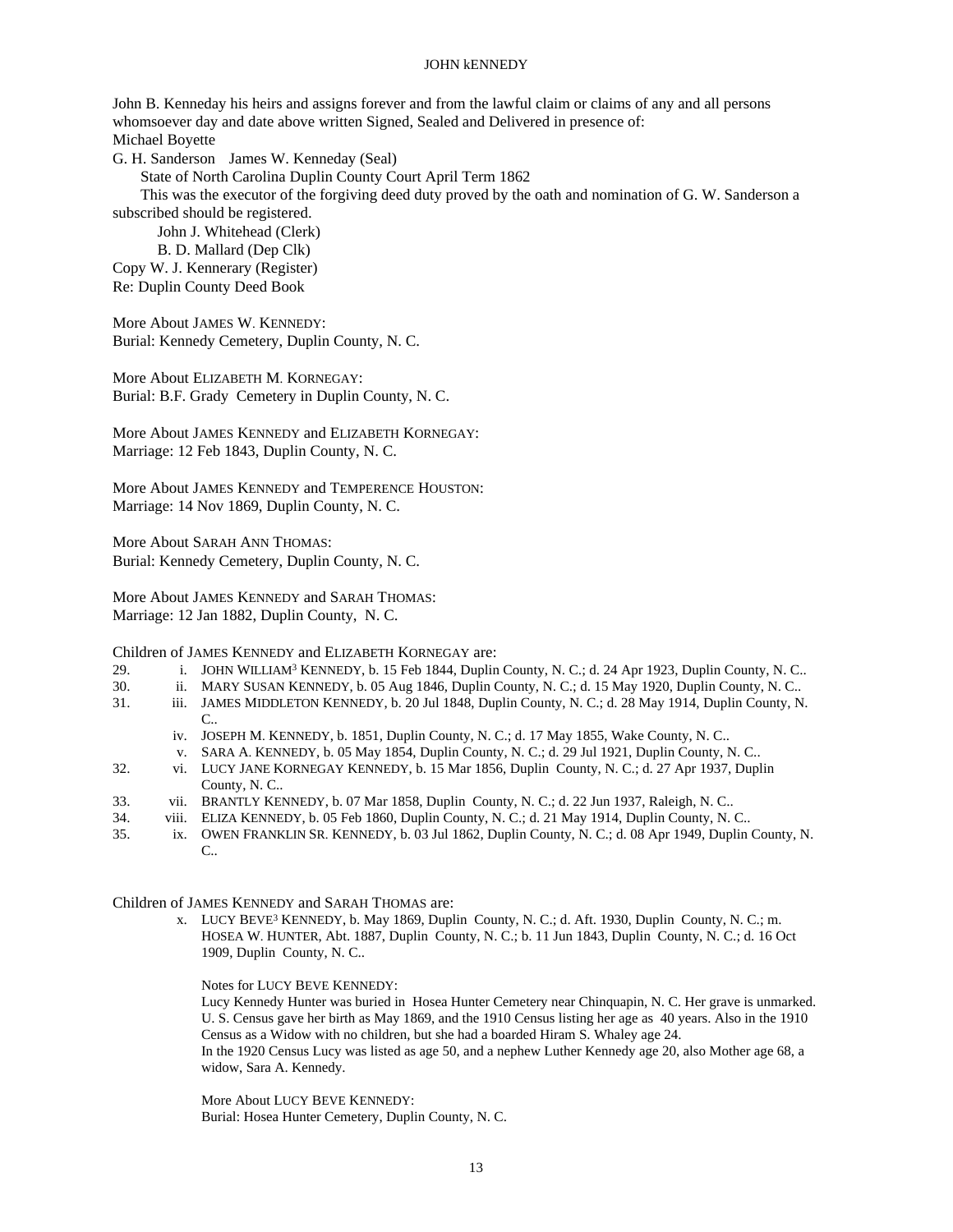More About HOSEA W. HUNTER: Burial: Hosea Hunter Cemetery, Duplin County, N. C.

More About HOSEA HUNTER and LUCY KENNEDY: Marriage: Abt. 1887, Duplin County, N. C.

- xi. ABRAHAM KENNEDY, b. 1875, Duplin County, N. C..
- xii. CEBRON KENNEDY, b. 1876, Duplin County, N. C.; d. 1979, Duplin County, N. C..
- 36. xiii. SALLIE ANN KENNEDY, b. 28 Aug 1876, Duplin County, N. C.; d. 08 Jul 1949, Duplin County, N. C..
- xiv. NANCY G. KENNEDY, b. Jan 1880, Duplin County, N. C..
- 37. xv. ROBERT W. KENNEDY, b. 08 Dec 1886, Duplin County, N. C.; d. 27 Jan 1970, Duplin County, N. C..
- 38. xvi. MARTHA ELLEN KENNEDY, b. 29 Jan 1893, Duplin County, N. C.; d. 01 Apr 1967, Duplin County, N. C..

**7.** NANCY<sup>2</sup> KENNEDY *(JOHN*<sup>1</sup> *)* was born 1823 in Duplin County, N. C., and died Jan 1883 in Duplin County, N. C.. She married JAMES CHRISTOPHER SR. LAWHORNE Mar 1848 in Duplin County, N. C.. He was born 1824 in Duplin County, N. C..

More About JAMES LAWHORNE and NANCY KENNEDY: Marriage: Mar 1848, Duplin County, N. C.

Children of NANCY KENNEDY and JAMES LAWHORNE are:

- i. MARY JANE<sup>3</sup> LAWHORNE, b. 1849, Duplin County, N. C..
- ii. MATTIE ELIZ LAWHORNE, b. 28 Aug 1851, Duplin County, N. C..
- iii. SUSAN ANN LAWHORNE, b. 01 May 1853, Duplin County, N. C.; d. 17 Jul 1938, Duplin County, N. C..
- 39. iv. JOHN BRYANT LAWHORNE, b. 24 Jun 1855, Duplin County, N. C.; d. 21 Jan 1913, Duplin County, N. C..
	- v. ZILPHA CAROLINA LAWHORNE, b. 30 Oct 1857, Duplin County, N. C..
	- vi. RACHEL CATHERINE LAWHORNE, b. 1861, Duplin County, N. C.; d. 1898, Duplin County, N. C..
	- vii. JAMES CHRISTOPHER JR. LAWHORNE, b. 06 Nov 1864, Duplin County, N. C..

**8.** MARY ANN<sup>2</sup> KENNEDY (*JOHN*<sup>1</sup>) was born 1824 in Duplin County, N. C, and died 29 Nov 1896 in Duplin County, N. C. She married BRANTLY HOUSTON Abt. 1847 in Duplin County, N. C., son of EDWARD HOUSTON and NANCY SUMNER. He was born 1820 in Duplin County, N. C, and died 30 Mar 1895 in Duplin County, N. C.

More About BRANTLY HOUSTON and MARY KENNEDY: Marriage: Abt. 1847, Duplin County, N. C.

Children of MARY KENNEDY and BRANTLY HOUSTON are:

- 40. i. MARTHA JANE<sup>3</sup> HOUSTON, b. 15 Dec 1848, Duplin County, N. C; d. 17 Feb 1930, Duplin County, N. C..
- 41. ii. JOESPH THOMAS HOUSTON, b. 20 Aug 1850, Duplin County, N. C.; d. 21 Nov 1923, Duplin County, N. C..
- 42. iii. JAMES ROBERT HOUSTON, b. 06 May 1852, Duplin County, N. C.; d. 10 May 1932, Duplin County, N. C..
- 43. iv. JOHN WILLIAM HOUSTON, b. 01 Feb 1855, Duplin County, N. C.; d. 17 Apr 1936, Duplin County, N. C..
	- v. MARY ANN HOUSTON, b. 29 Jan 1856, Duplin County, N. C.; d. 23 Apr 1931, Duplin County, N. C.; m. (1) HASKILL JONES, 10 May 1892, Duplin County, N. C.; b. 15 May 1814, Duplin County, N. C.; d. 09 Sep 1897, Duplin County, N. C.; m. (2) JESSE W. EDWARDS, 05 Jan 1908, Duplin County, N. C.; b. 25 Dec 1898, Duplin County, N. C.; d. 11 Apr 1921, Duplin County, N. C..

More About HASKILL JONES and MARY HOUSTON: Marriage: 10 May 1892, Duplin County, N. C.

More About JESSE EDWARDS and MARY HOUSTON: Marriage: 05 Jan 1908, Duplin County, N. C.

- 44. vi. SYLVIA CAROLINA HOUSTON, b. Oct 1858, Duplin County, N. C.; d. 06 Nov 1928, Duplin County, N. C..
- 45. vii. CLARA LILLIE HOUSTON, b. 16 Aug 1860, Duplin County, N. C.; d. 02 Jun 1937, Duplin County, N. C..
- viii. ELIZABETH HOUSTON, b. 1867, Duplin County, N. C.; m. GEORGE HOUSTON; b. Abt. 1865.
- 46. ix. JESS EDWARD HOUSTON, b. 13 Dec 1871, Duplin County, N. C; d. 26 Sep 1953, Duplin County, N. C.

**9.** SYLVIA A.<sup>2</sup> KENNEDY (*JOHN*<sup>1</sup>) was born Jul 1830 in Duplin County, N. C., and died Mar 1913 in Duplin County, N. C.. She married ISSAC SANDERSON 31 Dec 1857 in Duplin County, N. C.. He was born 12 Apr 1831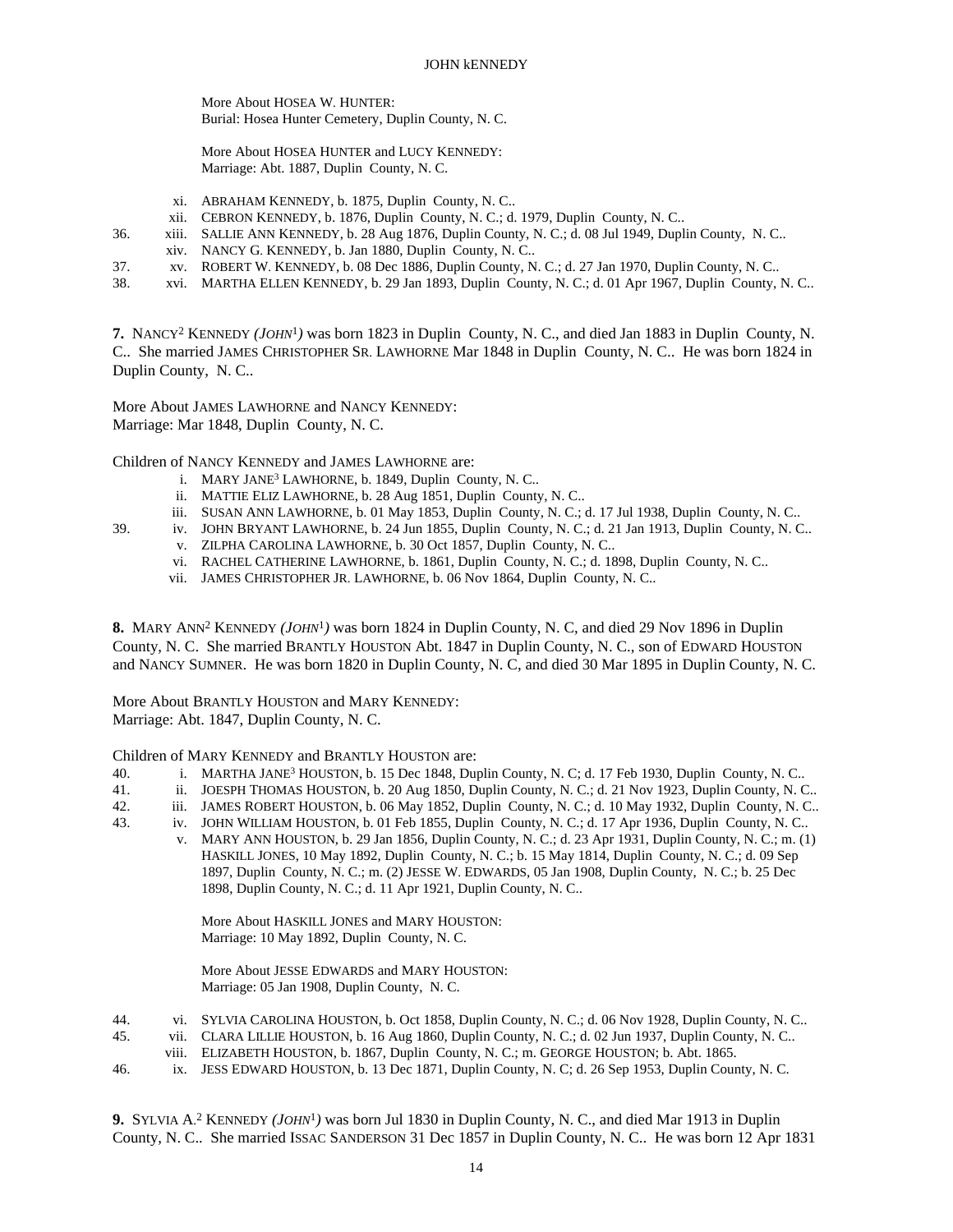in Lenoir County, N. C., and died 05 Aug 1912 in Duplin County, N. C..

More About SYLVIA A. KENNEDY: Burial: Clay Hill Cemetery, Duplin County, N. C.

Notes for ISSAC SANDERSON: Served in Cob51 NC Inf SCA He was also a Primitive Baptist Preacher.

More About ISSAC SANDERSON: Burial: Clay Hill Cemetery, Duplin County, N. C.

More About ISSAC SANDERSON and SYLVIA KENNEDY: Marriage: 31 Dec 1857, Duplin County, N. C.

Children of SYLVIA KENNEDY and ISSAC SANDERSON are:

- 47. i. WILLIAM ALBERT<sup>3</sup> SANDERSON, b. 06 Apr 1859, Duplin County, N. C.; d. 14 Mar 1945, Duplin County, N. C..
- 48. ii. ORPHA SANDERSON, b. 05 Apr 1863, Duplin County, N. C.; d. 30 May 1940, Duplin County, N. C..
- 49. iii. THADIUS HORRY SANDERSON, b. 08 May 1866, Duplin County, N. C.; d. 1914, Georgia.
	- iv. LEANA SANDERSON, b. 1868, Duplin County, N. C..
- 50. v. MARTHA ANN SANDERSON, b. 02 Feb 1870, Duplin County, N. C.; d. 11 Apr 1952, Duplin County, N. C..
	- vi. ISSAC LIBBANS SANDERSON, b. 08 Jun 1874, Duplin County, N. C.; d. 21 Dec 1949, Duplin County, N. C.; m. CORA JEAN BROWN, 08 Oct 1919, Duplin County, N. C.; b. 30 Apr 1893, Duplin County, N. C.; d. 27 Sep 1983, Duplin County, N. C..

More About ISSAC SANDERSON and CORA BROWN: Marriage: 08 Oct 1919, Duplin County, N. C.

vii. MARY ELIZABETH SANDERSON, b. Feb 1877, Duplin County, N. C.; d. 28 Apr 1947, Duplin County, N. C.; m. WILLIAM G. JUDGE, 15 Jan 1908, Duplin County, N. C.; b. Abt. 1875.

More About WILLIAM JUDGE and MARY SANDERSON: Marriage: 15 Jan 1908, Duplin County, N. C.

**10.** JESSE THOMAS<sup>2</sup> KENNEDY *(JOHN*<sup>1</sup> *)* was born 15 May 1833 in Duplin County, N. C., and died 03 Feb 1913 in Duplin County, N. C.. He married MARY SUSAN BISHOP 03 May 1860 in Duplin County, N. C., daughter of WILLIS BISHOP and SARAH WILLIAMS. She was born 10 Feb 1835 in Duplin County, N. C., and died 25 Aug 1919 in Duplin County, N. C..

Notes for JESSE THOMAS KENNEDY:

Jesse Thomas Kennedy------Enlisted as a Private on June 18, 1862 in New Hanover County, N. C. at the age of 30.

Enlist in Company B, Ist heavy Artillery Regiment North Carolina on June 1862.

#### (SOURCES)

North Carolina Troops 1861-65, A Roster, (NCRosterC) Published in 1993

He is buried in the family cemetery in Duplin County.

#### DEED OF LAND JOHN KENNEDAY TO JESSE T. KENNEDAY 101 acres of land

This indenture made the 26th day of November A.D. 1859 between John Kenneday of the State of North Carolina and County of Duplin of the first part and Jesse T. Kenneday of the same place of the second party. We other that for and consideration of the natural love, goodwill and affection which I do said Jesse T. Kenneday of the second part as my son, and for the further consideration of the sum of one dollar to me in hand paid the receipt whereof is hereby acknowledge and myself satisfied and parts have given granted bargains and sold and conveyed and by their presence I oath give good bargain sell coming unto the said Jesse T. Kenneday his heirs and feigns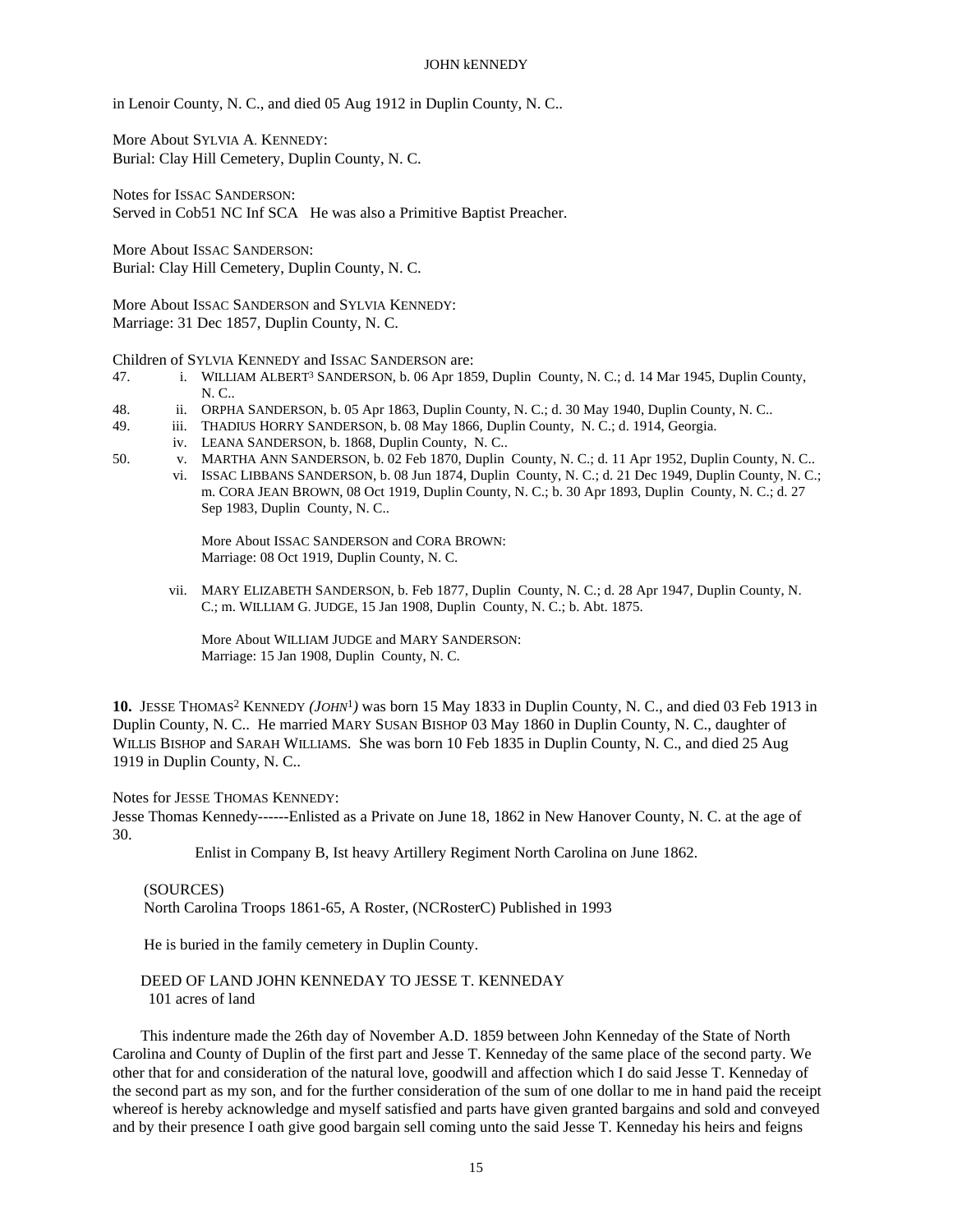forever, and I the said party of the first part for myself my heirs and that and will warrant and forever defend the bitter of said describe lands and Tennent unto the said party of the said party of the second for his heirs and opines forever from lawful claim or claims of any and all persons, whatsoever re souring have made to myself and wife. Mary Kenneday our life estate on and to the premise above described. In witness of whereof I have here unto set my hand and seal day and year above written signed, sealed and delivered in presence of us.

G. W. Sanderson Lewis B. Mercer John Kenneday (Seal)

State of North Carolina Duplin County Court Clerk office This deed executors of the forgoing Deed is prove so before me by G. W. Sanderson and subscribing witness of the 24th day of April A. D. 1860. Let it be Registered John J. Whitehead (Clerk) Copy W. J. Kenneday (Clerk) Reg. of Deeds.

RE. Duplin County Deed Book 23 page 327

More About JESSE THOMAS KENNEDY: Burial: Kennedy Cemetery, Duplin County, N. C.

More About MARY SUSAN BISHOP: Burial: Kennedy Cemetery, Duplin County, N. C.

More About JESSE KENNEDY and MARY BISHOP: Marriage: 03 May 1860, Duplin County, N. C.

Children of JESSE KENNEDY and MARY BISHOP are:

- i. JESSE E. 3 CANADY, b. 1870, Duplin County, N. C.; d. 08 Sep 1937, Duplin County, N. C..
- 51. ii. SARAH VIRGINIA CANADY, b. 28 Jul 1873, Duplin County, N. C.; d. 08 Jan 1953, Duplin County, N. C..
	- iii. DAVID KENNEDY, b. Oct 1871, Duplin County, N. C..

Notes for DAVID KENNEDY:

#### JESSE T. KENNEDY TO DAVID KENNEDY 107 ACRES OF LAND

State of North Carolina Duplin county, this deed made this 14th day of September 1901 by JESSE T. KENNEDY and MARY S. KENNEDY of Duplin County and State of North Carolina of the first part to DAVID KENNEDY OF Duplin County and State of North Carolina of the second part. Witnessed that JESSE T. KENNEDY and MARY S. KENNEDY in consideration of the natural love they have for their son DAVID KENNEDY have given bargained and sold and by the presents do give bargain sell and convey to said DAVID KENNEDY and his heirs and assigns a certain tract of parcel of land in Smith's Township, Duplin County, State of North Carolina adjoining the land of Sarah V. Mercer, J. T. Kennedy, J. E. Kennedy and others, boarded as follows Vig: Beginning at a Sweet Gum on the road and runs N 22 10 poles to a Cypress on the run of Gum thence up the rum of Gum to Bryant Kennedy's two acres follows thence N 32 E 16 poles to a Light wood Stump, thence S 50 E 22 poles to the west edge of Redy Branch thence up the west edge to where the fence corner out of the said branch. Thence N 15 W 10 poles to a stake thence N 53 E 42 poles to a stake, thence S 50 E 60 poles to a Light wood Stump, Thence up the ditch N 64 E 21 poles thence S 7 W 18 poles to Ned Kennedy beginning corner, thence S 80 E 55 poles to Summer line fence his line E 80 E 16 poles to John Kennedy corner thence S 10 W 46 poles to a stake thence West 81 poles to a stake thence S 18 W 51poles to a croak of a ditch, thence S 7 E 13 poles to a stake thence south 62 poles to J. T. Kennedy's corner thence N 6 W 12 poles to a Red Oak near a stake thence S 55 W 44 poles to a stake thence W 77 W 52 poles to a stump near the avenue, thence N 53 E 23 poles to the road. thence with the road to the beginning containing 107 acres more or less the life estate of the JESSE T. KENNEDY and his wife MARY S. KENNEDY are hereby excepted on the above described land and premises to have and to hold the a aforesaid tract or parcel of land and all privileges and apprehensions unto belonging, to the said DAVID KENNEDY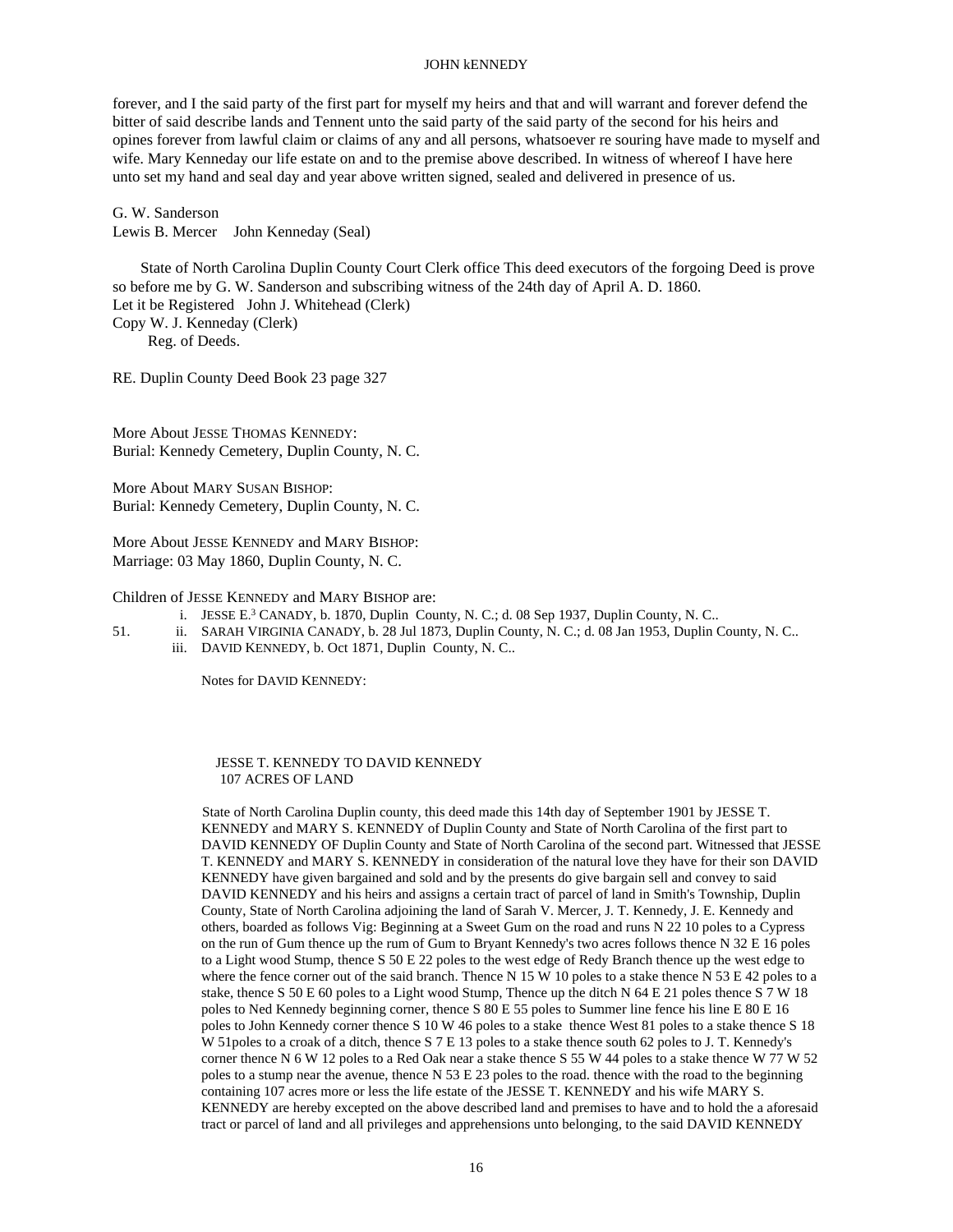his heirs and assigns to his only use and behoove forever observing however the above exception and the said JESSE T. KENNEDY and MARY S. KENNEDY coverant to and with the said DAVID KENNEDY his heirs and assigns that they will warrant and defend the said title to the same against the claim of all person whatsoever. In Testimony whereof the said JESSE T. KENNEDY and MARY S. KENNEDY have hereunto set their hands and seal the day and year first above written.

WITNESS; John E. Kennedy JESSE T. KENNEDY (Seal) MARY S. KENNEDY (Seal)

#### NORTH CAROLINA

LENOIR COUNTY

I Geo Turner a NP do hereby certify that J. THOMAS KENNEDY and MARY S. KENNEDY his wife personally appeared before me this day, and acknowledged the due execution of the annexed deed of conveyance and the said MARY S. KENNEDY having by me privately examined separate and apart from her said husband has voluntary execution of the same doth state that she signed the same freely and voluntarily, without fear or confession of her said husband or of any other person, and that she doth still voluntarily asses thereto. Witness my hand and national seal this 6th day of December 1906.

GEO TURNER NOTATY PUBLIC

COMS. EXPIRES MARCH 23, 1908

NORTH CAROLINA

DUPLIN COUNTY

The forgoing certificate of Geo Turner Notary Public of Lenoir County adjudged to be correct and sufficient. Let the instrument with the certificate be registered. Witness my hand the 8th day of December 1906

D. H. WALLACE

CLERK SUPERIOR COURT

Filed 7 P.M. December 8th 1906 and Registered December 12, 1906 Jas. J. Bowden, Reg.

RE: Sampson County Deed Books 102 page 407-408

#### *Generation No. 3*

**11.** MARTHA JEAN<sup>3</sup> KENNEDY *(BRYANT*<sup>2</sup> *, JOHN*<sup>1</sup> *)* was born 07 Aug 1847 in Duplin County, N. C., and died 12 Dec 1945 in Duplin County, N. C.. She married ISSAC THOMAS SR. BISHOP 18 Jan 1867 in Duplin County, N. C., son of WILLIS BISHOP and SARAH WILLIAMS. He was born 08 Mar 1843 in Duplin County, N. C., and died 27 Apr 1930 in Duplin County, N. C..

More About MARTHA JEAN KENNEDY: Burial: Snow Hill FWB Church Cemetery, Duplin County, N. c.

More About ISSAC THOMAS SR. BISHOP: Burial: Snow Hill FWB Church Cemetery, Duplin County, N. c.

More About ISSAC BISHOP and MARTHA KENNEDY: Marriage: 18 Jan 1867, Duplin County, N. C.

Children of MARTHA KENNEDY and ISSAC BISHOP are:

- 52. i. SARA ELIZABETH<sup>4</sup> BISHOP, b. 14 Feb 1867, Duplin County, N. C.; d. 29 Oct 1949, Duplin County, N. C..
	- ii. CORDELLA BISHOP, b. 26 Jan 1870, Duplin County, N. C.; d. 05 Aug 1871, Duplin County, N. C..
- 53. iii. ROBERT H. BISHOP, b. 26 Sep 1871, Duplin County, N. C.; d. 30 Nov 1903, Duplin County, N. C..
- 54. iv. CHANCEY BISHOP, b. 03 Jun 1873, Duplin County, N. C.; d. 06 Nov 1906, Lenior County, N. C..
	- v. SUSAN ANN BISHOP, b. 18 Mar 1874, Duplin County, N. C.; d. 11 Apr 1911, Duplin County, N. C.; m. JOHN BRYANT WHALEY, 23 Feb 1891, Duplin County, N. C.; b. 25 Feb 1854, Jones County, N. C.; d. 06 May 1926, Jones County, N. C..

More About JOHN WHALEY and SUSAN BISHOP: Marriage: 23 Feb 1891, Duplin County, N. C.

55. vi. EMMA BISHOP, b. 06 Sep 1877, Duplin County, N. C.; d. 08 Aug 1950, Duplin County, N. C.. vii. ELIZA BRYANT BISHOP, b. 10 Jan 1880, Duplin County, N. C.; d. 05 Aug 1965, Duplin County, N. C.; m. DELLA MERCER, 07 Oct 1903, Wilmington, NC; b. 09 Dec 1877, Duplin County, N. C.; d. 17 Feb 1960,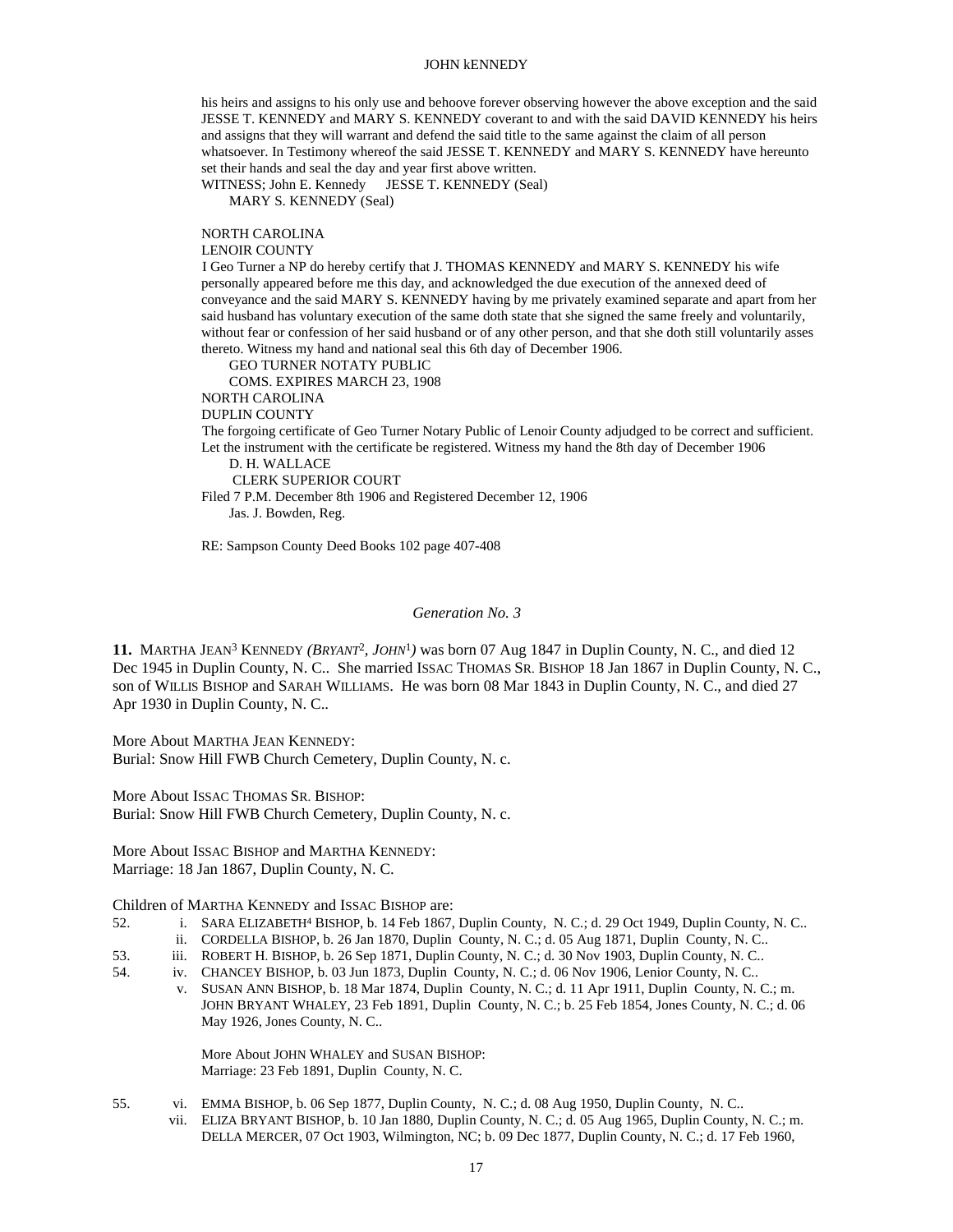Duplin County, N. C..

More About ELIZA BRYANT BISHOP: Burial: Mercer Cemetery, Duplin County, N. C.

More About DELLA MERCER: Burial: Mercer Cemetery, Duplin County, N. C.

More About ELIZA BISHOP and DELLA MERCER: Marriage: 07 Oct 1903, Wilmington, NC

viii. DORAH A. BISHOP, b. 21 May 1882, Duplin County, N. C.; d. 15 Apr 1899, Duplin County, N. C..

More About DORAH A. BISHOP: Burial: Kennedy Cemetery, Duplin County, N. C.

56. ix. ISSAC THOMAS JR. BISHOP, b. 12 May 1887, Duplin County, N. C.; d. 11 Jun 1947, Duplin County, N. C..

12. MARY ELIZABETH<sup>3</sup> KENNEDY (*BRYANT<sup>2</sup>*, JOHN<sup>1</sup>) was born 02 Feb 1849 in Duplin County, N. C., and died 24 Jan 1938 in Duplin County, N. C.. She married LEWIS WRIGHT LANIER 01 Feb 1872 in Duplin County, N. C., son of HOSEA LANIER and ANNE RAYNOR. He was born 03 Jan 1847 in Duplin County, N. C., and died 24 May 1929 in Duplin County, N. C..

More About MARY ELIZABETH KENNEDY: Burial: Lanier Cemetery, Duplin County, N. C.

More About LEWIS WRIGHT LANIER: Burial: Lanier Cemetery, Duplin County, N. C.

More About LEWIS LANIER and MARY KENNEDY: Marriage: 01 Feb 1872, Duplin County, N. C.

Children of MARY KENNEDY and LEWIS LANIER are:

- 57. i. ISSAC LAFFYETLE<sup>4</sup> LANIER, b. 1875, Duplin County, N. C.; d. 21 Jan 1944, Duplin County, N. C..
	- ii. JAMES M. LANIER, b. 1876, Duplin County, N. C.; d. 1946, Duplin County, N. C..
- 58. iii. IDA JANE LANIER, b. 02 Aug 1878, Duplin County, N. C.; d. 20 Jul 1966, Duplin County, N. C..
- 59. iv. HOSEA BRYANT LANIER, b. Oct 1883, Duplin County, N. C.; d. 08 Mar 1921, Duplin County, N. C..
	- v. ANNA LANIER, b. Sep 1885, Duplin County, N. C.; d. Apr 1977, Duplin County, N. C..
- 60. vi. SUSAN LANIER, b. 04 Sep 1892, Duplin County, N. C.; d. 27 Nov 1971, Duplin County, N. C..
- 61. vii. JACOB LANIER, b. 07 Jan 1899, Duplin County, N. C.; d. Oct 1972, Duplin County, N. C..

13. MARGARET ANN<sup>3</sup> KENNEDY (*BRYANT<sup>2</sup>*, *JOHN*<sup>1</sup>) was born 28 Dec 1850 in Duplin County, N. C., and died 26 Jan 1931 in Duplin County, N. C.. She met CURTIS JACKSON 11 Oct 1870 in Duplin County, N. C., son of LORENZA JACKSON and NANCY WILLIAMS. He was born 09 Mar 1849 in Duplin County, N. C., and died 01 Jan 1931 in Duplin County, N. C..

More About MARGARET ANN KENNEDY: Burial: Piney Grove Church, Wayne County, N. C.

More About CURTIS JACKSON: Burial: Piney Grove Church, Wayne County, N. C.

More About CURTIS JACKSON and MARGARET KENNEDY: Other-Begin: 11 Oct 1870, Duplin County, N. C.

Children of MARGARET KENNEDY and CURTIS JACKSON are:

- 62. i. VIRGINIA<sup>4</sup> JACKSON, b. 06 Oct 1871, Lenoir County, N. C.; d. 29 Jul 1939, Lenoir County, N. C..
	- ii. OWEN H. JACKSON, b. 09 Mar 1873, Duplin County, N. C.; d. 25 Jul 1882, Duplin County, N. C..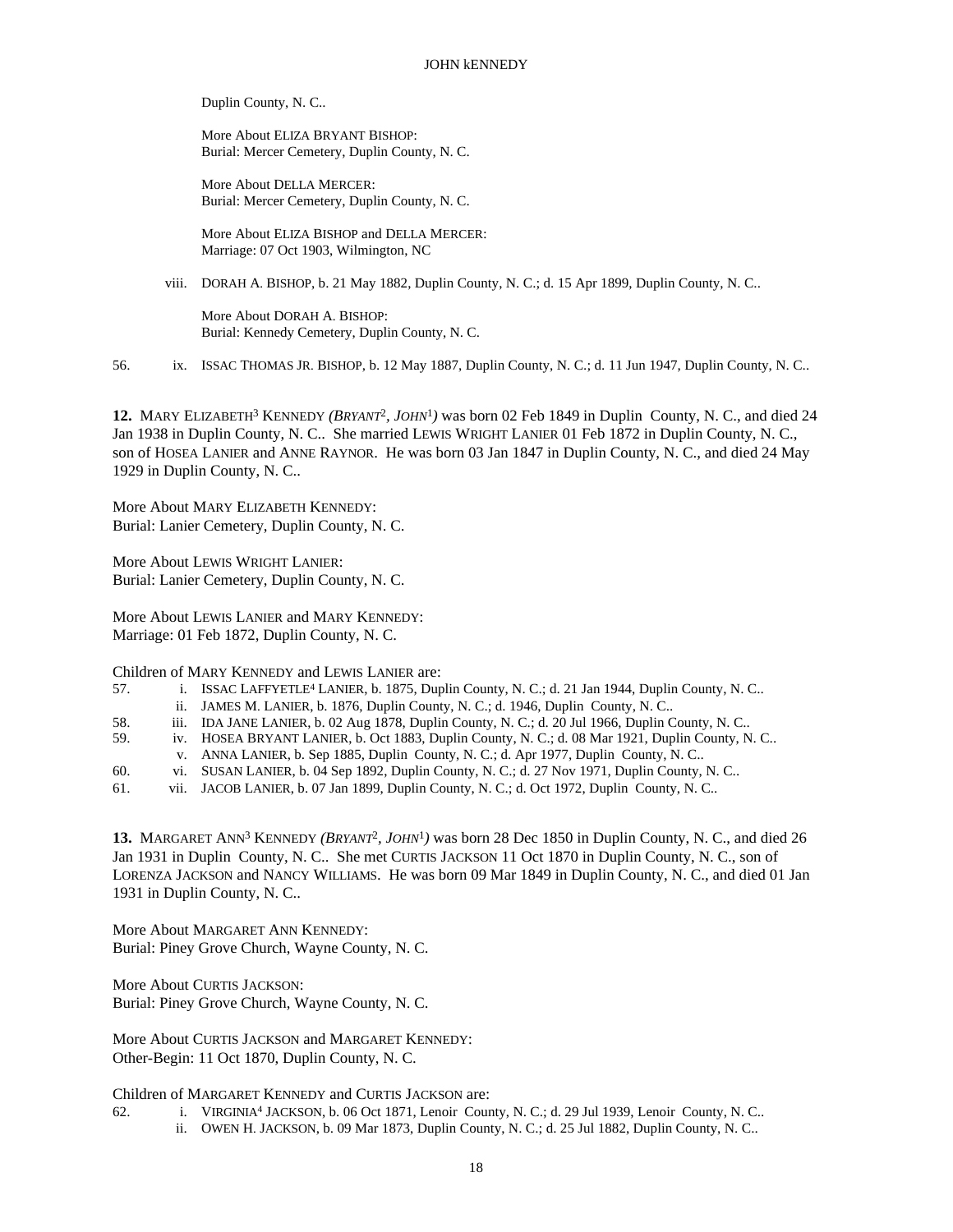iii. EMILY ANNA JACKSON, b. 1875, Duplin County, N. C.; m. JOHN F. JARMAN, 04 Jan 1899, Lenoir County, N. C.; b. 08 Oct 1852, Onslow County, N. C..

More About JOHN JARMAN and EMILY JACKSON: Marriage: 04 Jan 1899, Lenoir County, N. C.

- 63. iv. JONAH JACKSON, b. 02 Sep 1877, Duplin County, N. C.; d. 28 Mar 1963, Duplin County, N. C..
- 64. v. JONAS JACKSON, b. 02 Sep 1877, Duplin County, N. C.; d. 02 Mar 1960, Duplin County, N. C..
- 65. vi. STEPHEN N. JACKSON, b. 05 Oct 1879, Duplin County, N. C.; d. 13 Jul 1966, Duplin County, N. C..
	- vii. MARTHA ELLEN JACKSON, b. 10 May 1882, Duplin County, N. C.; m. DALLAS EMMETT SR. JONES; b. 31 Aug 1891, Duplin County, N. C.; d. 03 Mar 1971, Duplin County, N. C..
- 66. viii. JOHN BRYANT JACKSON, b. 25 Sep 1884, Duplin County, N. C.; d. 27 Jul 1968, Duplin County, N. C..
- 67. ix. BURL FRANKLIN JACKSON, b. 24 Sep 1886, Duplin County, N. C.; d. 24 Oct 1963, Duplin County, N. C..
	- x. JOSEPH JACKSON, b. 11 Feb 1889, Duplin County, N. C.; d. 15 Feb 1901, Duplin County, N. C..

Notes for JOSEPH JACKSON: Joseph Jackson died after being kicked by a horse.

More About JOSEPH JACKSON: Burial: Daly,s Chapel Church Cemetery, Lenoir County, N. C.

- 68. xi. WILLIAM MARTIN JACKSON, b. 24 May 1894, Duplin County, N. C..
	- xii. JOB S. JACKSON, b. 11 Feb 1899, Lenoir County, N. C.; d. 15 Feb 1901, Lenoir County, N. C..

More About JOB S. JACKSON: Burial: Daley's Chapel Cemetery, Lenoir County, N. C.

14. PRICILLA ELIZA<sup>3</sup> KENNEDY (*BRYANT<sup>2</sup>*, JOHN<sup>1</sup>) was born 20 Apr 1854 in Duplin County, N. C., and died 12 Mar 1935 in Duplin County, N. C.. She married JESSE W. KENNEDY 15 Oct 1881 in Duplin County, N. C.. He was born 20 Apr 1848 in Duplin County, N. C., and died 29 Jun 1926 in Duplin County, N. C..

More About PRICILLA ELIZA KENNEDY: Burial: W. S. Turner Cemetery, Duplin County, N. C.

More About JESSE W. KENNEDY: Burial: W. S. Turner Cemetery, Duplin County, N. C.

More About JESSE KENNEDY and PRICILLA KENNEDY: Marriage: 15 Oct 1881, Duplin County, N. C.

Child of PRICILLA KENNEDY and JESSE KENNEDY is: 69. i. SALLIE ANN<sup>4</sup> KENNEDY, b. 03 Dec 1888, Duplin County, N. C.; d. 24 Mar 1961, Duplin County, N. C..

**15.** JOHN BRYANT<sup>3</sup> KENNEDY (*BRYANT<sup>2</sup>*, *JOHN*<sup>1</sup>) was born 16 Jan 1855 in Duplin County, N. C., and died 02 Sep 1932 in Duplin County, N. C.. He married SARA CATHERINE MERCER 15 Dec 1873 in Duplin County, N. C., daughter of NOAH MERCER and ELIZABETH WORLEY. She was born 26 Jun 1859 in Duplin County, N. C., and died 01 Aug 1934 in Duplin County, N. C..

Notes for JOHN BRYANT KENNEDY:

BRYANT KENNEDY AND EMILY J. KENNEDY LAND TO JOHN B. KENNEDY JR. EIGHTY-EIGHT ACRES

 This indenture made the 23rd day of August AD 1880 between Bryant Kennedy and his wife Emily J. Kennedy of the County of Duplin in the state of North Carolina of the first party and John B Kennedy, Jr. son of Bryant and Emily J. Kennedy of the same County and State of the second party whereas that the said Bryant Kennedy and his wife Emily J. and in consideration of the internal love and affection which they have for their son John B. Kennedy, Jr. and the further consideration of the sum of one dollar to them in hand said by the John B. Kennedy, Jr. at and before the sealing and delivery hereof have given granted delivered and confirmed and by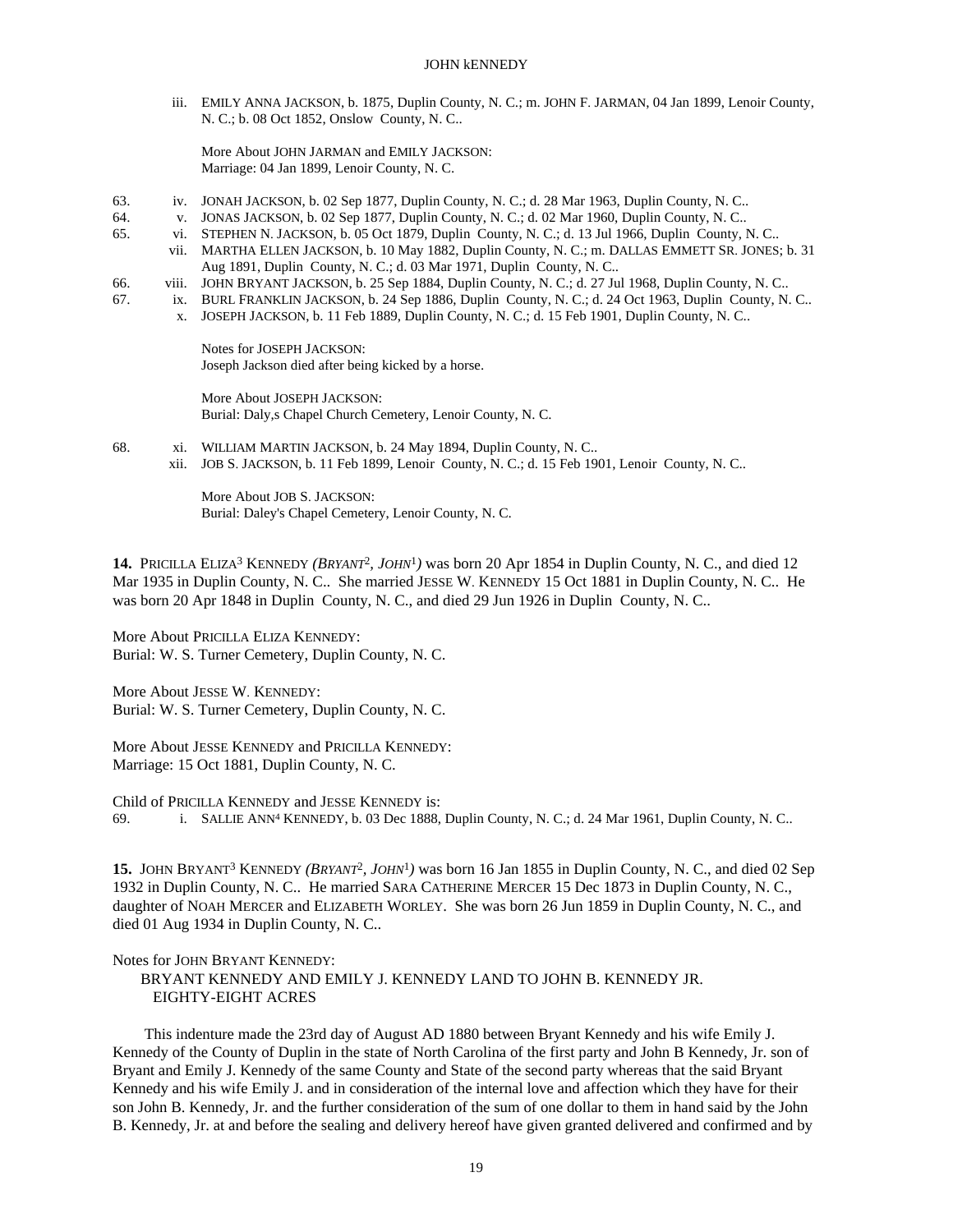these presents do give, grant Lein and confirm unto the said John B. Kennedy, Jr. his heirs and assigns forever over that certain piece or tract of land in Smith Township Duplin County on the North side of Limestone Creek and on the West side of Flat Swamp boarded as follow Vig: Beginning at a blank where the Flat Swamp form a run next a small island in said swamp and runs up the center of said swamp with a row of marked trees N 26 E 168 Poles to a pine near the fence thence a straight line to the beginning containing eighty eight Acres more or less, to have and to hold all said singular the above mentioned and described premises together with the appear unto John B. Kennedy, Jr and to his heirs and assigns forever to be free and clear of his heirs and assigns forever. Witness on hereof the said parties of the first part have hereunto set their hands and seal the date above written.

Bryant Kennedy (Seal) Emily J. Kennedy (Seal)

In presence of John I. Jones

State of North Carolina, Duplin County, I John A. Miller a Justice of the Peace do hereby certify that Bryant Kennedy and his wife Emily J. Kennedy hence written appeared before me this day and acknowledged the dues is certain of the above deed. Emily J. Kennedy Wife of Bryant Kennedy hearing by me private examined separate and apart from her said husband breaking in conservation of the survey doth state that she signed the same free handed voluntarily without fear or confusion of her said husband or any other person she doth willing voluntarily signed thereto Given unto my hand and seal this 23rd day of August 1880.

John A. Miller JP (seal)

North Carolina, Duplin County this forgoing certificate of Jno A. Miller a Justice of the Peace of Duplin County is adjusted to be carried. Let the deed Certificate be Registered December 1885.

R. E. Broahaurst Clerk of Deputy Superior Court

Re: Sampson County Deed Book 35 Page 734-735

More About JOHN BRYANT KENNEDY: Burial: Sand Hill Church Cemetery, Duplin County, N. C.

More About SARA CATHERINE MERCER: Burial: Sand Hill Church Cemetery, Duplin County, N. C.

More About JOHN KENNEDY and SARA MERCER: Marriage: 15 Dec 1873, Duplin County, N. C.

Children of JOHN KENNEDY and SARA MERCER are:

- 70. i. EMMER ELIZABETH<sup>4</sup> KENNEDY, b. 22 Apr 1878, Duplin County, N. C.; d. 15 Aug 1968, Duplin County, N. C..
- 71. ii. CHANCEY BRYAN SR. KENNEDY, b. 15 Sep 1880, Duplin County, N. C.; d. 06 Nov 1953, Duplin County, N. C..
- 72. iii. OCTAVIOUS KENNEDY, b. 28 Oct 1882, Duplin County, N. C.; d. 25 Dec 1922, Duplin County, N. C..
- 73. iv. NOAH ADAMS KENNEDY, b. 04 Apr 1885, Duplin County, N. C.; d. 21 Nov 1953, Duplin County, N. C..
- 74. v. LILLIE KENNEDY, b. 02 Oct 1888, Duplin County, N. C.; d. 21 May 1931, Lenoir County, N. C..
- 75. vi. JOHN MATTHEW KENNEDY, b. 18 Jun 1894, Duplin County, N. C.; d. 01 Mar 1955, Duplin County, N. C..
- 76. vii. SARA CATHERINE KENNEDY, b. 27 May 1902, Duplin County, N. C.; d. 19 Dec 1985, Duplin County, N.  $C_{\cdot}$
- 77. viii. STEPHEN KENNEDY, b. 26 Jun 1904, Duplin County, N. C.; d. 31 Dec 1980, Duplin County, N. C..

**16.** JULIA CATHERINE<sup>3</sup> KENNEDY (*BRYANT<sup>2</sup>*, *JOHN*<sup>1</sup>) was born 22 Jul 1857 in Duplin County, N. C., and died 11 May 1948 in Duplin County, N. C.. She married JOHN HOPKINS JACKSON 04 Apr 1877 in Duplin County, N. C., son of LORENZA JACKSON and NANCY WILLIAMS. He was born 06 Oct 1854 in Duplin County, N. C., and died 04 Nov 1943 in Duplin County, N. C..

More About JULIA CATHERINE KENNEDY: Burial: Lanier-Thigpen Cemetery, Duplin County, N. C.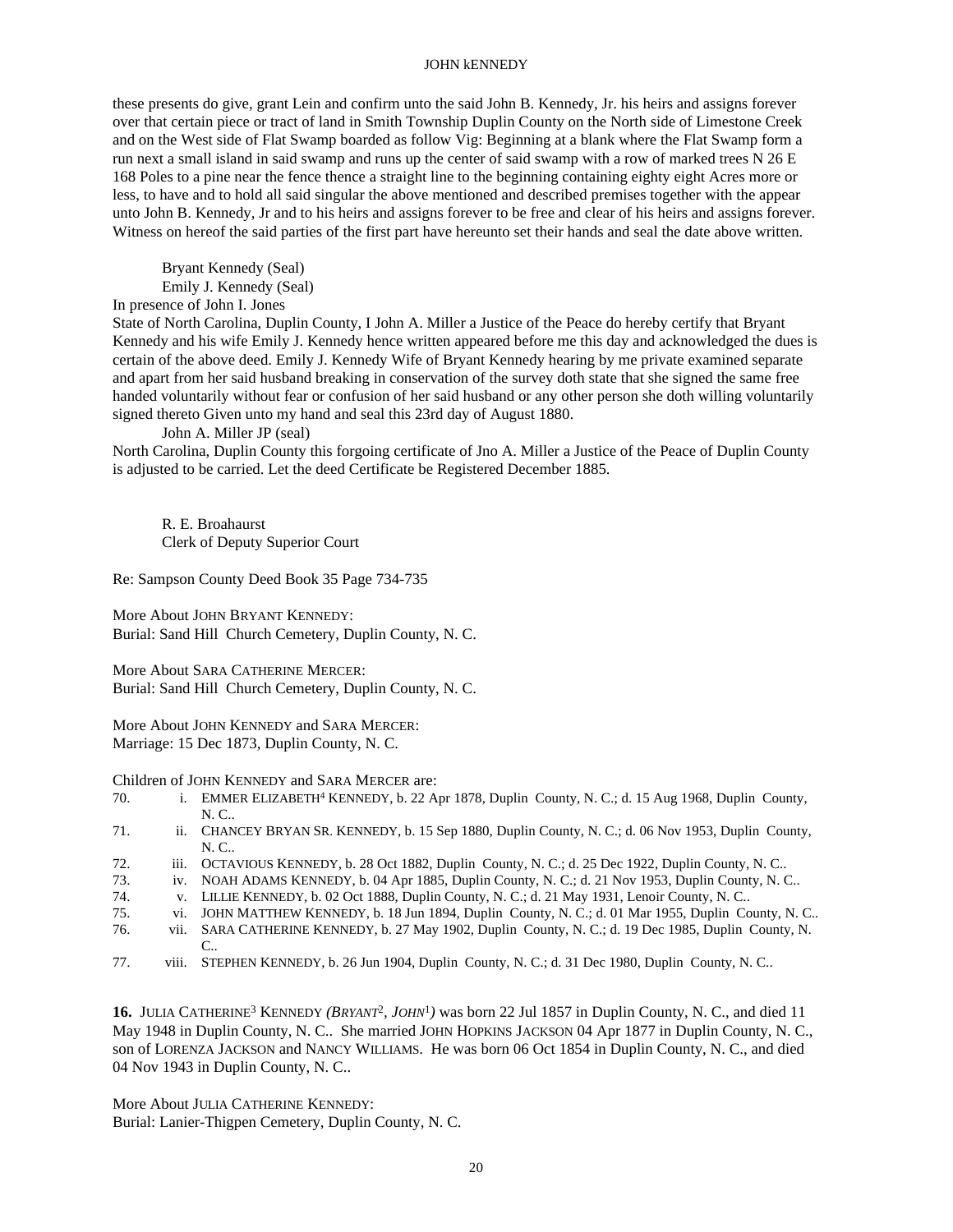More About JOHN HOPKINS JACKSON: Burial: Lanier-Thigpen Cemetery, Duplin County, N. C.

More About JOHN JACKSON and JULIA KENNEDY: Marriage: 04 Apr 1877, Duplin County, N. C.

Children of JULIA KENNEDY and JOHN JACKSON are:

- 78. i. NANCY JANE<sup>4</sup> JACKSON, b. 01 Feb 1878, Duplin County, N. C.; d. 01 Feb 1943, Duplin County, N. C..
	- ii. LORENZO B. JACKSON, b. 26 Jun 1879, Duplin County, N. C.; d. 05 Sep 1881, Duplin County, N. C..
- 79. iii. EMMA ELIZA JACKSON, b. 16 Jun 1881, Duplin County, N. C.; d. 08 Jun 1954, Duplin County , N. C..
- 80. iv. JOHN WILLIAM JACKSON, b. 11 Mar 1883, Duplin County, N. C.; d. 15 Aug 1954, Duplin County, N. C..
- 81. v. LUTHOR CLAYTON JACKSON, b. 30 Oct 1885, Duplin County, N. C.; d. 26 May 1954, Lenior County, N. C..
- 82. vi. JOEL LANE JACKSON, b. 20 Apr 1888, Duplin County, N. C.; d. 19 Jun 1975, Duplin County, N. C..
	- vii. MINNIE S. JACKSON, b. 20 May 1890, Duplin County, N. C.; d. 23 Jul 1909, Duplin County, N. C.; m. LISTON A. WALTON, 22 Nov 1908, Duplin County, N. C.; b. Feb 1886, Duplin County, N. C..

More About MINNIE S. JACKSON: Burial: Walton Cemetery, Duplin County, N. C.

More About LISTON WALTON and MINNIE JACKSON: Marriage: 22 Nov 1908, Duplin County, N. C.

- 83. viii. SHERMAN DEAN JACKSON, b. 17 Jul 1893, Duplin County, N. C.; d. 24 Aug 1971, Duplin County, N. C..
- 84. ix. ALBERT GREEN JACKSON, b. 19 Dec 1894, Duplin County, N. C.; d. 11 Nov 1965, Duplin County, N. C..
- 85. x. IDA MAE JACKSON, b. 27 May 1897, Duplin County, N. C.; d. 03 Aug 1975, Duplin County, N. C..
	- xi. RANNIE JACKSON, b. 1900; d. 01 Feb 1943, Duplin County, N. C..

**17.** WILLIAM JAMES<sup>3</sup> KENNEDY (*BRYANT<sup>2</sup>*, *JOHN*<sup>1</sup>) was born 10 May 1859 in Duplin County, N. C., and died 08 Aug 1906 in Duplin County, N. C.. He married ELIZA KENNEDY 19 Nov 1880 in Duplin County, N. C., daughter of JAMES KENNEDY and ELIZABETH KORNEGAY. She was born 05 Feb 1860 in Duplin County, N. C., and died 21 May 1914 in Duplin County, N. C..

More About WILLIAM KENNEDY and ELIZA KENNEDY: Marriage: 19 Nov 1880, Duplin County, N. C.

Children of WILLIAM KENNEDY and ELIZA KENNEDY are:

- 86. i. WILLIAM FRANKLIN<sup>4</sup> KENNEDY, b. 21 Oct 1881, Onslow County, N. C.; d. 23 Sep 1959, Onslow County, N. C..
- 87. ii. LUCY JEAN KENNEDY, b. 12 May 1892, Duplin County, N. C.; d. 14 May 1970, Chapel Hill, N. C..
- 88. iii. LUCINDA ELIZABETH KENNEDY, b. 06 Jan 1899, Duplin County, N. C.; d. 01 Aug 1987, Lenoir County, N.C..
- 89. iv. INDIANA KENNEDY, b. 08 Oct 1900, Duplin County, N. C.; d. 01 Feb 1993, Onslow County, N. C..

18. SUSAN ELLEN<sup>3</sup> KENNEDY (*BRYANT<sup>2</sup>*, *JOHN*<sup>1</sup>) was born 25 Jul 1862 in Duplin County, N. C., and died 19 Apr 1925 in Duplin County , N. C. She married BRANTLY KENNEDY 15 Nov 1877 in Duplin County, N. C., son of JOHN KENNEDY and NANCY HOUSTON. He was born 08 Jul 1854 in Duplin County, N. C., and died 23 Aug 1930 in Duplin County, N. C..

More About BRANTLY KENNEDY and SUSAN KENNEDY: Marriage: 15 Nov 1877, Duplin County, N. C.

#### Children of SUSAN KENNEDY and BRANTLY KENNEDY are:

- 90. i. LULA JANE<sup>4</sup> KENNEDY, b. 18 Sep 1876, Duplin County, N. C.; d. 09 Dec 1903, Duplin County, N. C..
- 91. ii. JOHN BRANTLY JR. KENNEDY, b. 04 Aug 1880, Duplin County , N. C; d. 14 May 1963, Duplin County, N. C..
- 92. iii. MARSHALL KENNEDY, b. 07 Sep 1885, Duplin County, N. C.; d. 23 Oct 1963, Duplin County, N. C..
- 93. iv. ELLEN KENNEDY, b. 16 Jul 1886, Duplin County, N. C.; d. 29 Jun 1959, Duplin County, N. C..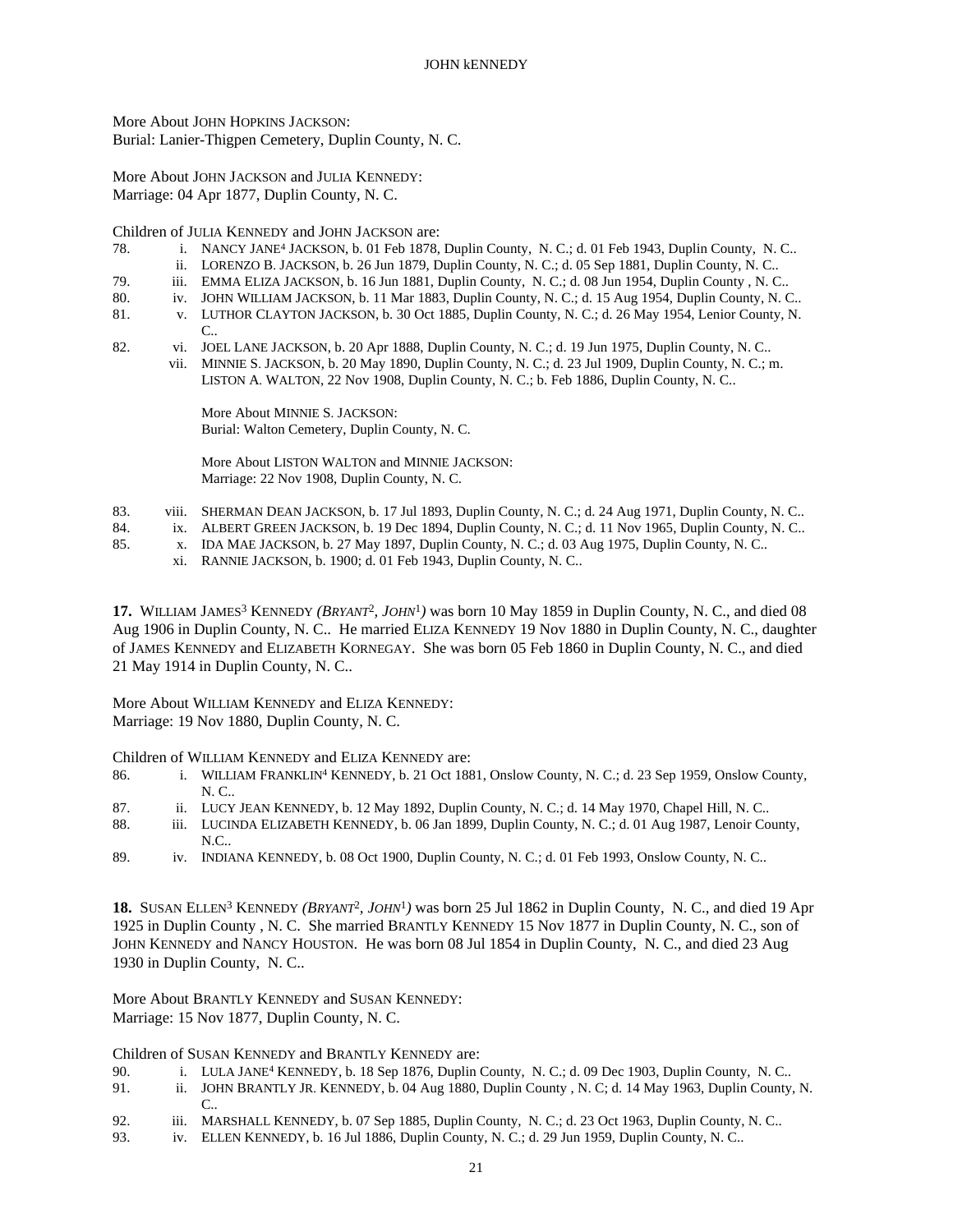| 94. | v. JULIA CATHERINE KENNEDY, b. 08 Jul 1888, Duplin County, N. C.; d. 19 Jan 1912, Duplin County, N. C |
|-----|-------------------------------------------------------------------------------------------------------|
|     | vi. ELIZABETH KENNEDY, b. 01 Oct 1889, Duplin County, N. C.; d. 02 Jun 1890, Duplin County, N. C      |

95. vii. CHARITY KENNEDY, b. 20 Jul 1891, Duplin County, N. C.; d. 30 Oct 1966, Duplin County, N. C..

96. viii. ASHLEY KENNEDY, b. 20 Apr 1893, Duplin County, N. C.; d. 06 Jan 1958, Duplin County, N. C..

97. ix. ANNA KENNEDY, b. 07 Sep 1897, Duplin County, N. C; d. 19 May 1990, Duplin County, N. C.

98. x. OWEN KENNEDY, b. 12 Aug 1900, Duplin County, N. C.; d. 25 Jan 1993, Duplin County, N. C..

19. JACOB MURRELL<sup>3</sup> KENNEDY (*BRYANT<sup>2</sup>*, JOHN<sup>1</sup>) was born 03 May 1863 in Duplin County, N. C., and died 17 Aug 1951 in Duplin County, N. C.. He married (1) PRANDY JANE RHODES 22 May 1884 in Duplin County, N. C., daughter of JOHN RHODES and BARBARA MILLER. She was born 15 Oct 1860 in Duplin County, N. C., and died 1894 in Duplin County, N. C.. He married (2) WILLIE ANNE SUMNER 13 Apr 1895 in Duplin County, N. C., daughter of ANDREW SUMNER and MARY TURNER. She was born 09 Jul 1870 in Duplin County, N. C., and died 27 Mar 1934 in Duplin County, N. C..

Notes for JACOB MURRELL KENNEDY: BRYANT KENNEDY TO JACOB M. KENNEDY 123 ACRES OF LAND

This indenture made the 10th day of July AD 1888 wherein Bryant Kennedy of the County of Duplin in the State of NorthCarolina of the first party and Jacob M. Kennedy of the same County and State of the second party Jacob M. Kennedy and for the further consideration of the sum of one dollar to the party of the 1st party In hand have the receipt which is hereby acknowledged has given, granted bargained and sold and to the premises the give granted for the love and well being my blind son Jacob M. Kennedy during the natural Love then to his children a certain tract or parcel of land in Duplin County in the west side of Limestone Creek and in the south side of run and bordered as follows; Beginning at a maple in the Coast in River Branch and runs S 50 degrees West 40 poles to a pine then South 4 W 220 poles to a small pine the N 45 W 4 poles to a pine by a far side and west boarded of Maple in many chance pine John M Quinn Corner lower N 70 poles to a stake thence S 26 poles bargained in end of Bea Swamp W 6 degrees to a stake in an old hedge row suiting to Corner, third gum in the canal thence I run the Canal to the beginning containing one hundred and twenty three 123 acres in the same more or less do have and to hold the above mentioned and described premises together with the pretence to the said Jacob M. Kennedy during his natural life then to his children excepting house my life estate and my wife Emily be the same. In testimony whereof therefore set my hand and seal. Date place written.

Bryant Kennedy (Seal) Emily J. Kennedy ( Seal)

Whereas John A. Miller to J. T. Kennedy North Carolina Duplin County

The execution of the foregoing deed was this day present before me by the oath and examination of John A. Miller. In the witness thereof let it be registered July 14, 1888.

R. B. Broadhurst JP (Seal)

RE: SAMPSON COUNTY DEED BOOK 38, PAGE 757

More About JACOB MURRELL KENNEDY: Burial: Sumner Cemetery, Duplin County, N. C.

More About PRANDY JANE RHODES: Burial: Sumner Cemetery, Duplin County, N. C.

More About JACOB KENNEDY and PRANDY RHODES: Marriage: 22 May 1884, Duplin County, N. C.

More About WILLIE ANNE SUMNER: Burial: Sumner Cemetery, Duplin County, N. C.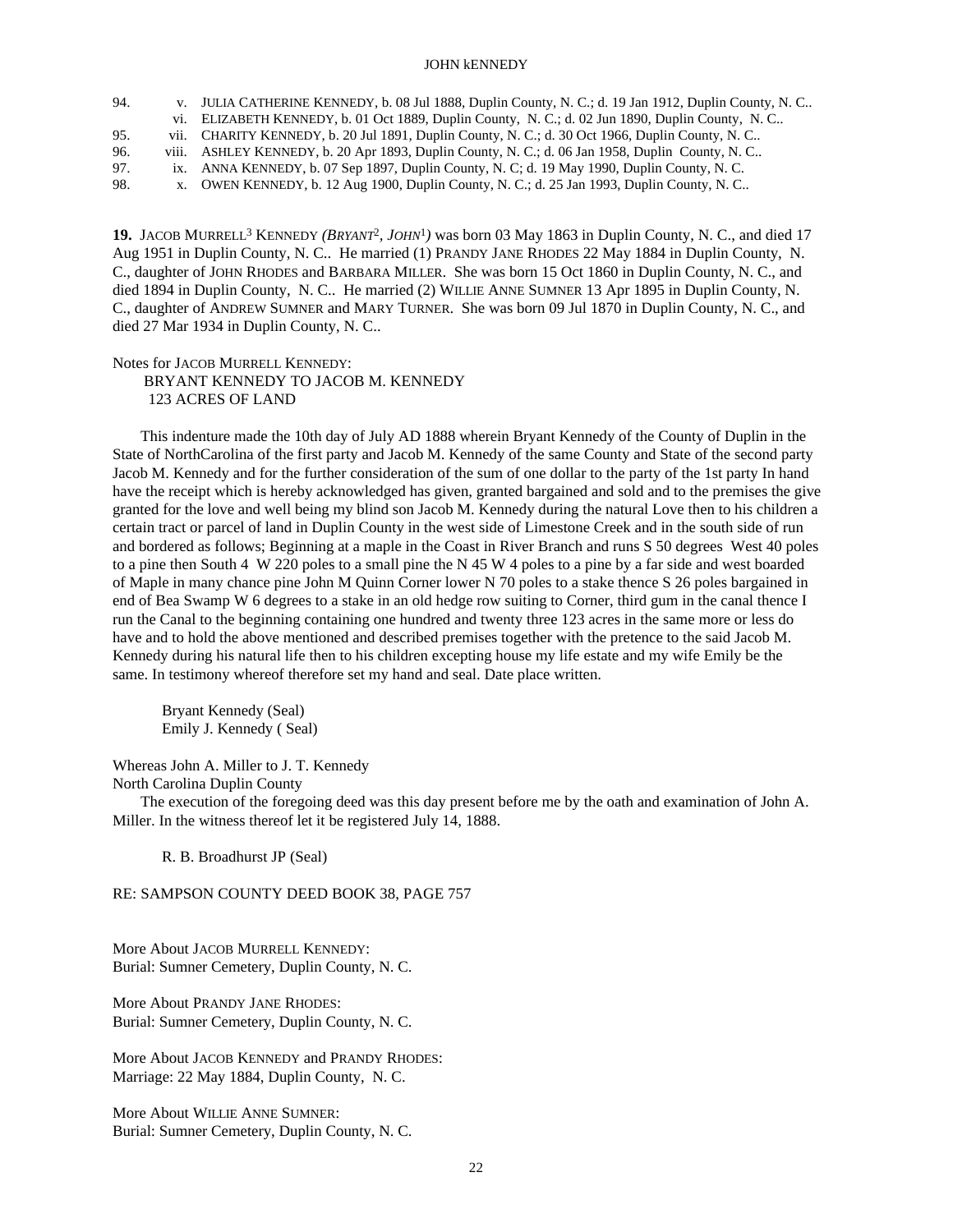More About JACOB KENNEDY and WILLIE SUMNER: Marriage: 13 Apr 1895, Duplin County, N. C.

Children of JACOB KENNEDY and PRANDY RHODES are:

| 99. | i. LONNIE SR. <sup>4</sup> KENNEDY, b. 14 Feb 1887, Duplin County, N. C.; d. 12 Nov 1952, Duplin County, N. C. |
|-----|----------------------------------------------------------------------------------------------------------------|
|     |                                                                                                                |

100. ii. MOLLIE KENNEDY, b. 27 Dec 1889, Duplin County, N. C.; d. 07 Oct 1964, Duplin County, N. C..

Children of JACOB KENNEDY and WILLIE SUMNER are:

- 101. iii. MARY CLAYTON<sup>4</sup> KENNEDY, b. 26 Jan 1896, Duplin County, N. C.; d. 05 Jan 1990, Lenoir County, N. C..
- 102. iv. JOHN IVEY KENNEDY, b. 21 Aug 1897, Duplin County, N. C.; d. 04 Mar 1985, Richlands, N.C. Onslow County, N. C..
- 103. v. COY KENNEDY, b. 03 Jan 1899, Duplin County, N. C.; d. 16 Dec 1946, Duplin County, N. C..
- 104. vi. LUELLA KENNEDY, b. 17 Aug 1901, Duplin County, N. C.; d. 06 Jun 1933, Duplin County, N. C..
- 105. vii. JONAH JACKSON KENNEDY, b. 26 Mar 1904, Duplin County, N. C.; d. 13 Dec 1990, Duplin County, N. C..

**20.** ISSAC THOMAS<sup>3</sup> KENNEDY *(BRYANT*<sup>2</sup> *, JOHN*<sup>1</sup> *)* was born 04 Sep 1865 in Duplin County, N. C., and died 30 Apr 1938 in Duplin County, N. C.. He married MARY ELIZA KENNEDY 20 Dec 1886 in Duplin County, N. C., daughter of JAMES KENNEDY and CELIA MERCER. She was born 10 Dec 1867 in Duplin County, N. C., and died 10 Feb 1941 in Duplin County, N. C..

Notes for ISSAC THOMAS KENNEDY:

LAND SOLD TO ISSAC T. KENNEDY FROM BRYAN AND EMILY KENNEDY

This indenture made this day 15th day of March AD 1881, by and between Bryan Kennedy and his wife Emily J. Kennedy of the County of Duplin in the state of North Carolina parties of the 1st party and Issac T. Kennedy of the same County and State of the second party witnesses that for the natural love we have for our son Issac T. Kennedy and for the consideration of the sum of one dollar to us we have the which is hereby duly acknowledge have given, grantor, bargained sold and sign over to our son Issac T. Kennedy and to his heirs and assign forever a certain tract of land in Smith Township Duplin County, N. C. on the north side of Limestone Creek boarder as follow. Vig: Beginning at a stake on the main road behind the John Kennedy place and runs N 4 degrees E 70 poles to Rum Oak Stump thence S 6 degrees E 112 poles to a pine thence South 78 poles to a pine on John E. Hussey line near the road thence to the road, thence up the road to the beginning containing fifty five acres more or less. to have and to hold unto him the Issac T. Kennedy and to his heirs and assigns forever to be free and clear from us the parties of the 1st part our heir and assigns forever and just to the following exception except my life estate and my wife Emily on the same. We hereby agree to warrant and forever defined the title in the above described land and premises. Witness whereof we have to sit our hands on seal. Signed sealed and deliver in presence of John R. Miller, Jr. Wm. Kennedy

Bryan Kennedy (Seal) Emily J. Kennedy ( Seal) North Carolina, Duplin County,

The executive of the forgoing deed was this day presence before me by the oath examination of John R. Miller one of the witness Let it be register July 14, 1888

R. C. Bockhorst CJ Clerk

RE: Sampson County, Deed Book 38 page 756

More About ISSAC THOMAS KENNEDY: Burial: Kennedy Cemetery, Duplin County, N. C.

More About MARY ELIZA KENNEDY: Burial: Kennedy Cemetery, Duplin County, N. C.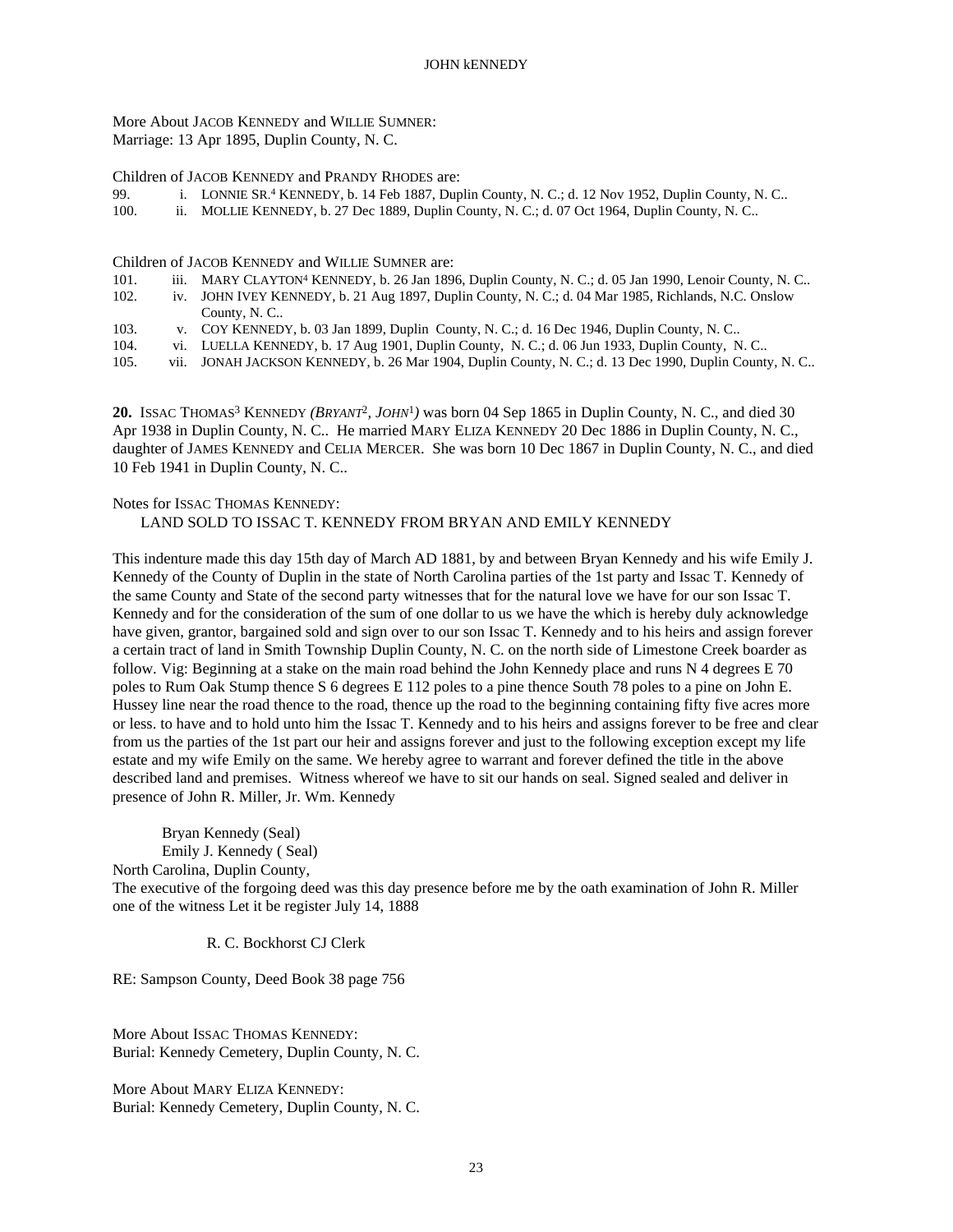More About ISSAC KENNEDY and MARY KENNEDY: Marriage: 20 Dec 1886, Duplin County, N. C.

Children of ISSAC KENNEDY and MARY KENNEDY are:

- 106. i. JAMES ROBERT<sup>4</sup> KENNEDY, b. 17 Aug 1888, Duplin County, N. C.; d. 21 Oct 1962, Duplin County, N. C..
- 107. ii. DELLA KENNEDY, b. 09 Jul 1899, Duplin County, N. C.; d. 03 Aug 1980, Duplin County, N. C..

21. EMILY CAROLINA<sup>3</sup> KENNEDY (*BRYANT<sup>2</sup>*, JOHN<sup>1</sup>) was born 06 Sep 1867 in Duplin County, N. C., and died 19 Apr 1964 in Duplin County, N. C.. She married HENRY SWINSON RHODES 22 Nov 1888 in Duplin County, N. C., son of JOHN RHODES and BARBARA MILLER. He was born 15 Oct 1860 in Duplin County, N. C., and died 17 Sep 1930 in Duplin County, N. C..

More About EMILY CAROLINA KENNEDY: Burial: Rhodes Cemetery, Duplin County, N. C.

More About HENRY SWINSON RHODES: Burial: Rhodes Cemetery, Duplin County, N. C.

More About HENRY RHODES and EMILY KENNEDY: Marriage: 22 Nov 1888, Duplin County, N. C.

Children of EMILY KENNEDY and HENRY RHODES are:

- 108. i. BARBARA JANE<sup>4</sup> RHODES, b. 25 Jun 1889, Duplin County, N. C.; d. Abt. 1985, Wayne County, N. C..
- 109. ii. JOHN BRYANT RHODES, b. 22 Apr 1891, Duplin County, N. C.; d. 04 Jul 1983, Duplin County, N. C..
- iii. LULA RHODES, b. 18 Oct 1893, Duplin County, N. C.; d. 04 Aug 1895, Duplin County, N. C..
- 110. iv. BETTIE RHODES, b. 27 Jan 1896, Duplin County, N. C.; d. 26 Jul 1985, Duplin County, N. C..
- 111. v. GEORGE RHODES, b. 11 Apr 1898, Duplin County, N. C.; d. 27 Nov 1989, Duplin County, N. C..
- 112. vi. HENRY FRANKLIN RHODES, b. 22 Mar 1901, Duplin County, N. C.; d. 17 Oct 1998, Durham County, N. C..
- 113. vii. EMILY RHODES, b. 27 Jan 1908, Duplin County, N. C.; d. 05 Dec 1989, Duplin County, N. C..

22. JAMES DAVID<sup>3</sup> KENNEDY (*JOHN BRANTLY SR.*<sup>2</sup>, *JOHN*<sup>1</sup>) was born 04 Jun 1844 in Duplin County, N. C., and died 22 Aug 1927 in Duplin County, N. C.. He married CELIA ADLINE MERCER 08 Jan 1867 in Duplin County, N. C., daughter of WILLAM MERCER and CELIA BROCK. She was born 04 Jun 1844 in Duplin County, N. C., and died 07 Apr 1914 in Duplin County, N. C..

#### Notes for JAMES DAVID KENNEDY:

James David Kennedy-----Enlisted as a Private on July 9, 1863 in New Hanover County, NC at the age of 18 Enlisted in Company B, 1st Heavy Artillery Regiment North Carolina on July 9, 1863

Transferred on January 13, 1864 from Company B to Company D.

SOURCES; North Carolina Troops 1861-65, A Roster, (NCRosterC) Published in 1993

More About JAMES KENNEDY and CELIA MERCER: Marriage: 08 Jan 1867, Duplin County, N. C.

Children of JAMES KENNEDY and CELIA MERCER are:

- 114. i. JAMES EDWARD<sup>4</sup> KENNEDY, b. 01 Dec 1866, Duplin County, N. C.; d. 08 Sep 1937, Duplin County, N.  $C_{\cdot}$
- 115. ii. MARY ELIZA KENNEDY, b. 10 Dec 1867, Duplin County, N. C.; d. 10 Feb 1941, Duplin County, N. C..
- 116. iii. JULIA JANE KENNEDY, b. 25 Aug 1873, Duplin County, N. C.; d. 05 Jun 1943, Duplin County, N. C..
- iv. NED KENNEDY, b. 1875, Duplin County, N. C..
- 117. v. SARAH CAROLINE KENNEDY, b. 27 Jul 1875, Duplin County, N. C.; d. 12 Nov 1932, Duplin County, N. C..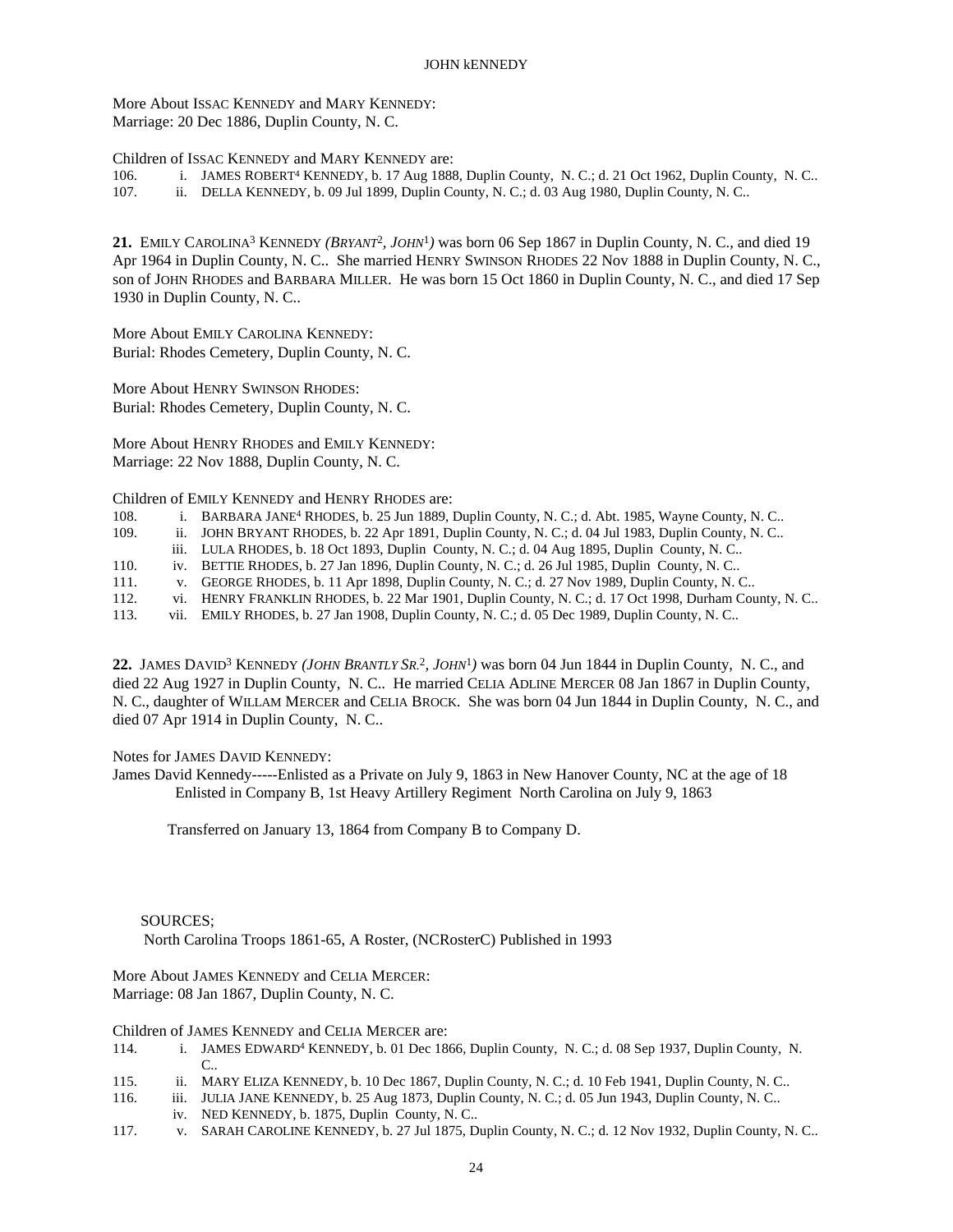- 118. vi. GEORGE WASINGTON KENNEDY, b. 07 May 1877, Duplin County, N. C.; d. 03 Feb 1942, Duplin County, N. C..
- 119. vii. ROBERT CHANCEY KENNEDY, b. 19 Feb 1881, Duplin County, N. C.; d. 27 Mar 1954, Duplin County, N.  $C_{\cdot}$

**23.** BRANTLY<sup>3</sup> KENNEDY *(JOHN BRANTLY SR.*<sup>2</sup> *, JOHN*<sup>1</sup> *)* was born 08 Jul 1854 in Duplin County, N. C., and died 23 Aug 1930 in Duplin County, N. C.. He married SUSAN ELLEN KENNEDY 15 Nov 1877 in Duplin County, N. C., daughter of BRYANT KENNEDY and EMILY WILLIAMS. She was born 25 Jul 1862 in Duplin County, N. C., and died 19 Apr 1925 in Duplin County , N. C.

More About BRANTLY KENNEDY and SUSAN KENNEDY: Marriage: 15 Nov 1877, Duplin County, N. C.

Children are listed above under (18) Susan Ellen Kennedy.

**24.** CHANCEY<sup>3</sup> KENNEDY *(JOHN BRANTLY SR.*<sup>2</sup> *, JOHN*<sup>1</sup> *)* was born 1857 in Duplin County, N. C., and died 30 Aug 1930 in Duplin County, N. C.. He married (1) AMANDA JARMAN 28 Feb 1880 in Duplin County, N. C.. She was born 1855 in Duplin County, N. C.. He married (2) CLARISSA JANE SMITH 07 Mar 1889 in Duplin County, N. C.. She was born 19 Apr 1895 in Duplin County, N. C., and died 08 Aug 1980 in Lenoir County, N. C..

More About CHANCEY KENNEDY and AMANDA JARMAN: Marriage: 28 Feb 1880, Duplin County, N. C.

More About CHANCEY KENNEDY and CLARISSA SMITH: Marriage: 07 Mar 1889, Duplin County, N. C.

Children of CHANCEY KENNEDY and AMANDA JARMAN are:

120. i. MCKOY<sup>4</sup> KENNEDY, b. 01 Jul 1881, Duplin County, N. C.; d. 10 Feb 1966, DupLin County N. C..

121. ii. JOHN EDWARD KENNEDY, b. 15 Feb 1883, Duplin County, N. C.; d. 16 Aug 1942, Duplin County, N. C..

**25.** ELIZABETH<sup>3</sup> KENNEDY *(JOHN BRANTLY SR.*<sup>2</sup> *, JOHN*<sup>1</sup> *)* was born 1860 in Duplin County, N. C.. She married GEORGE M. BAKER 25 Mar 1888 in Duplin County, N. C., son of JAMES BAKER and ELEANOR MILLER. He was born Abt. 1845 in Duplin County, N. C..

More About GEORGE BAKER and ELIZABETH KENNEDY: Marriage: 25 Mar 1888, Duplin County, N. C.

Children of ELIZABETH KENNEDY and GEORGE BAKER are:

- 122. i. GEORGE JR.<sup>4</sup> BAKER, b. 13 Jul 1890, Duplin County, N. C.; d. 26 Feb 1951, Duplin County, N. C..
- 123. ii. BRANTLY FRANKLIN BAKER, b. 26 Jun 1894, Duplin County, N. C.; d. 01 Dec 1972, Duplin County, N. C..

**26.** JOHN EDWARD<sup>3</sup> KENNEDY *(JOHN BRANTLY SR.*<sup>2</sup> *, JOHN*<sup>1</sup> *)* was born 01 Dec 1866 in Duplin County, N. C., and died 08 Sep 1937 in Duplin County, N. C.. He married NANCY FRANCES SANDERSON 02 May 1889 in Duplin County, N. C.. She was born 19 Jul 1868 in Duplin County, N. C., and died 20 Dec 1932 in Duplin County, N. C..

More About JOHN KENNEDY and NANCY SANDERSON: Marriage: 02 May 1889, Duplin County, N. C.

Children of JOHN KENNEDY and NANCY SANDERSON are:

- 124. i. BLANCHIE<sup>4</sup> KENNEDY, b. 07 Oct 1895, Duplin County, N. C.; d. 11 Apr 1978, Duplin County, N. C..
- 125. ii. VESTON KENNEDY, b. 01 Jan 1900, Duplin County, N. C.; d. 01 Apr 1948, Duplin County, N. C..
	- iii. GORDON KENNEDY, b. 25 Mar 1905, Duplin County, N. C.; d. 30 Jul 1994, Duplin County, N. C.; m. LUCY W. JACKSON, 21 Apr 1962, Duplin County, N. C.; b. 15 Nov 1903, Duplin County, N. C.; d. 14 Nov 1993, Duplin County, N. C..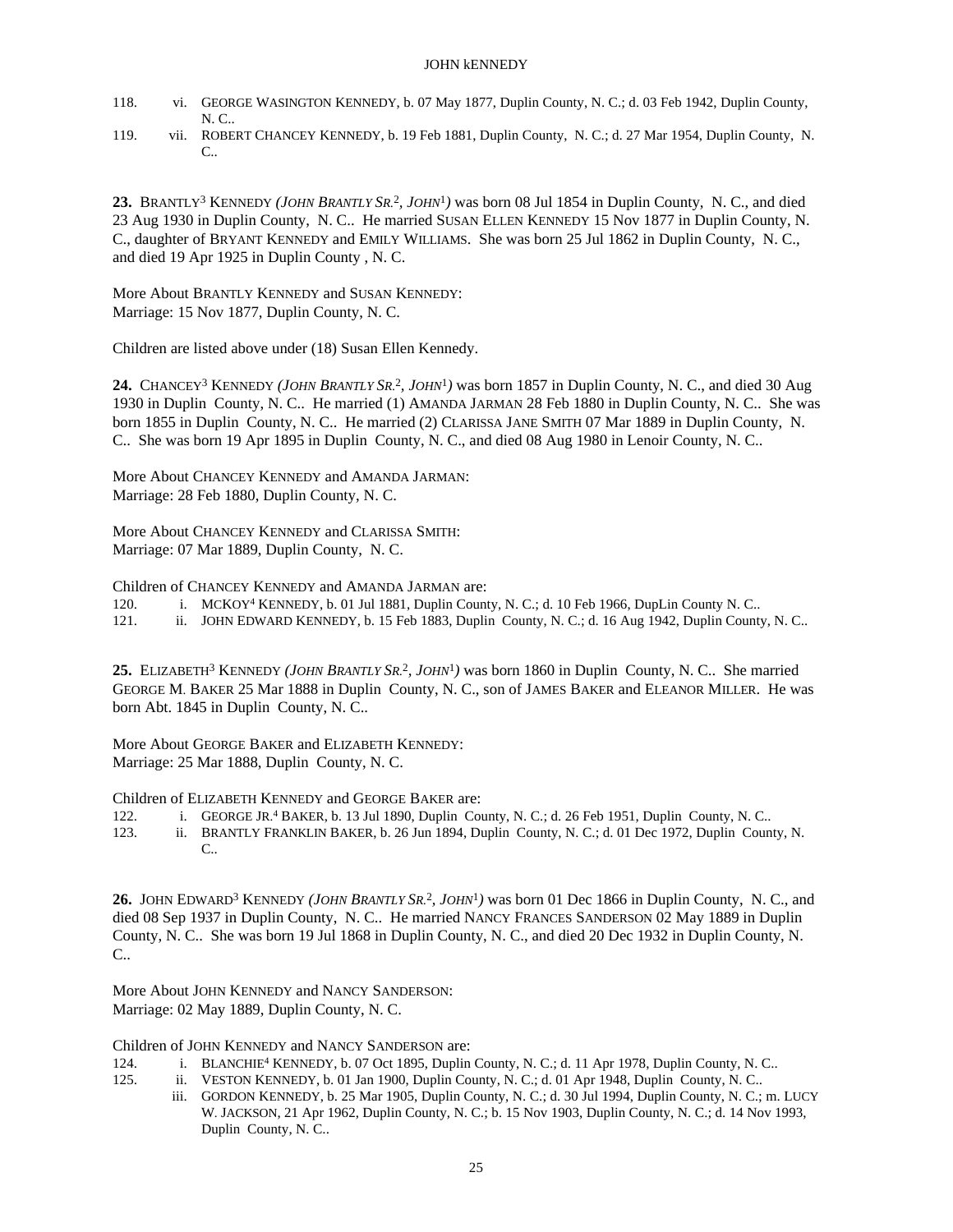More About GORDON KENNEDY: Burial: East Duplin Memorial Garden, Duplin County, N. C.

More About LUCY W. JACKSON: Burial: East Duplin Memorial Garden, Duplin County, N. C.

More About GORDON KENNEDY and LUCY JACKSON: Marriage: 21 Apr 1962, Duplin County, N. C.

- 126. iv. CARRIE KENNEDY, b. 06 Jan 1908, Duplin County, N. C.; d. 26 Jan 1996, Duplin County, N. C..
	- v. BABY KENNEDY, b. 05 Apr 1914, Duplin County, N. C.; d. 05 Apr 1914, Duplin County, N. C..

**27.** JAMES DAVID<sup>3</sup> WHALEY *(SARA JEAN*<sup>2</sup>  *KENNEDY, JOHN*<sup>1</sup> *)* was born 10 Jan 1853 in Duplin County, N. C., and died 19 Dec 1935 in Duplin County, N. C.. He married SARAH JEAN RHODES 12 Nov 1872 in Duplin County, N. C., daughter of JOHN RHODES and BARBARA MILLER. She was born 22 Apr 1859 in Duplin County, N. C., and died 19 Aug 1918 in Duplin County, N. C..

More About JAMES WHALEY and SARAH RHODES: Marriage: 12 Nov 1872, Duplin County, N. C.

Children of JAMES WHALEY and SARAH RHODES are:

- 127. i. HENRY JAMES<sup>4</sup> WHALEY, b. 16 Dec 1874, Duplin County, N. C.; d. 25 Sep 1955, Duplin County, N. C..
- 128. ii. DAVE HUGH WHALEY, b. 26 Aug 1877, Duplin County, N. C.; d. 15 Oct 1959, Duplin County, N. C..
- 129. iii. CARRIS LEE WHALEY, b. 11 May 1880, Duplin County, N. C.; d. 04 Aug 1937, Duplin County, N. C..
- 130. iv. DELLA WHALEY, b. 25 Feb 1888, Duplin County, N. C.; d. 24 Feb 1954, Duplin County, N. C..

**28.** THOMAS GREGORY<sup>3</sup> WHALEY *(SARA JEAN*<sup>2</sup>  *KENNEDY, JOHN*<sup>1</sup> *)* was born 22 Feb 1857 in Duplin County, N. C., and died 26 Jun 1933 in Duplin County, N. C.. He married (1) SYBIL BETHEL THOMAS 22 Jan 1878 in Duplin County, N. C., daughter of WILLIAM THOMAS and SETH SANDLIN. She was born 24 Aug 1854 in Duplin County, N. C., and died 10 Sep 1890 in Duplin County, N. C.. He married (2) MARY I. EDWARDS 02 Oct 1892 in Dupin County, N. C.. She was born 02 Oct 1872 in Duplin County, N. C., and died 21 Dec 1944 in Duplin County, N. C..

More About THOMAS GREGORY WHALEY: Burial: Whaley & Baysden Cemetery, Duplin County, N. C.

More About SYBIL BETHEL THOMAS: Burial: Whaley & Baysden Cemetery, Duplin County, N. C.

More About THOMAS WHALEY and SYBIL THOMAS: Marriage: 22 Jan 1878, Duplin County, N. C.

More About MARY I. EDWARDS: Burial: Whaley & Baysden Cemetery, Duplin County, N. C.

More About THOMAS WHALEY and MARY EDWARDS: Marriage: 02 Oct 1892, Dupin County, N. C.

Children of THOMAS WHALEY and SYBIL THOMAS are:

- 131. i. WILLIAM HENRY<sup>4</sup> WHALEY, b. 24 Feb 1879, Duplin County, N. C.; d. 22 Oct 1938, Duplin County, N. C..
- 132. ii. JEPTHA THOMAS WHALEY, b. 16 Feb 1882, Duplin County, N. C.; d. 01 May 1951, Duplin County, N. C..
	- iii. GEORGE WASHINGTON WHALEY, b. 11 Dec 1883, Duplin County, N. C.; d. 22 May 1956, Edgecombe County, N.C.; m. DELTA FROST ROBBINS, 11 Mar 1907, Brunswick, N.C.; b. Abt. 1885.

More About GEORGE WHALEY and DELTA ROBBINS: Marriage: 11 Mar 1907, Brunswick, N.C.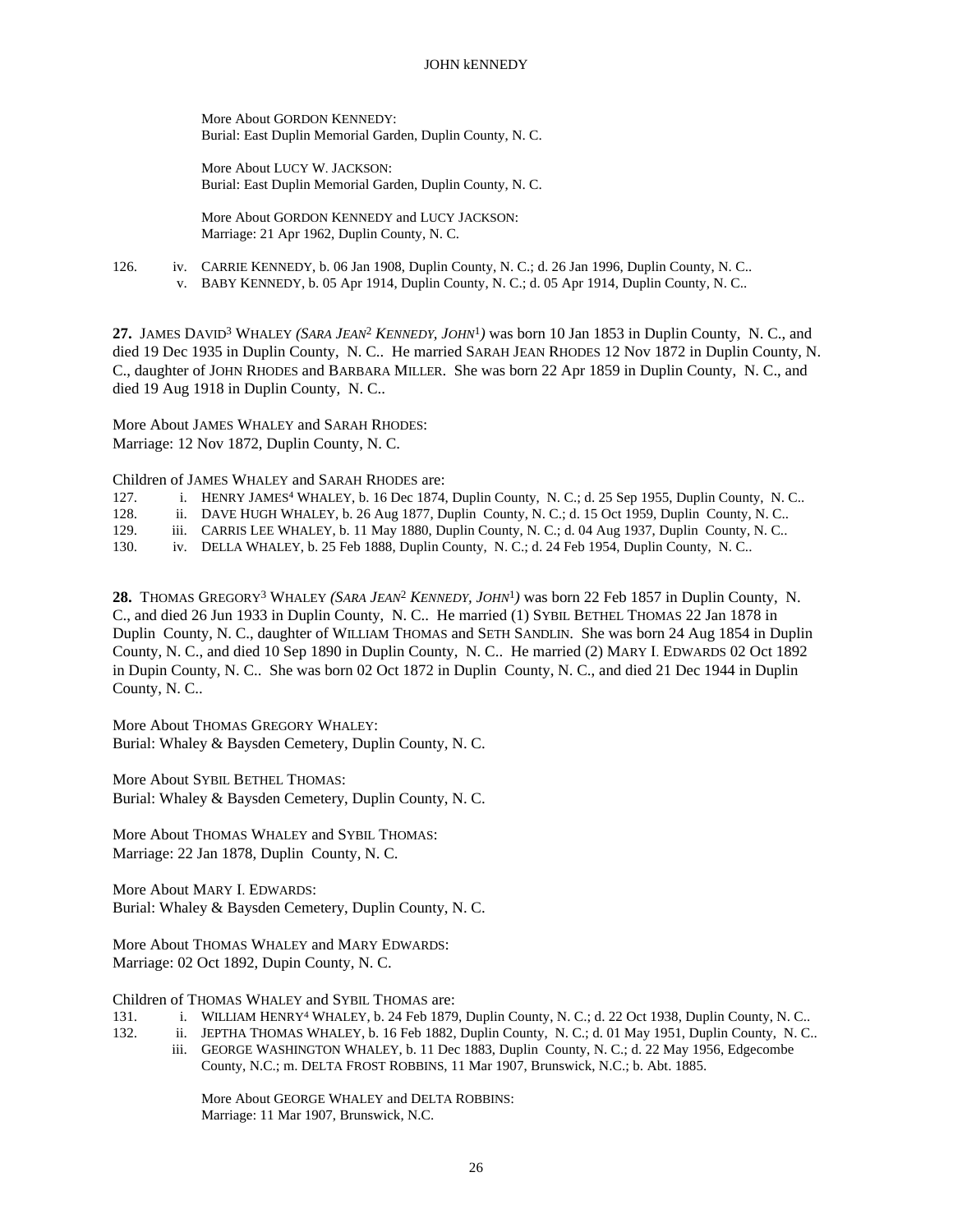iv. HIRAM STALLING WHALEY, b. 19 Jan 1886, Duplin County, N. C.; d. 11 Sep 1951, Duplin County, N. C.; m. NANCY IDA MILLER, 14 Jan 1913, Dupin County, N. C.; b. 30 Dec 1897, Duplin County, N. C.; d. 23 Mar 1967, Duplin County, N. C..

More About HIRAM STALLING WHALEY: Burial: Oak Ridge Memorial Cemetery, Duplin County, N. C.

More About NANCY IDA MILLER: Burial: Oak Ridge Memorial Cemetery, Duplin County, N. C.

More About HIRAM WHALEY and NANCY MILLER: Marriage: 14 Jan 1913, Dupin County, N. C.

133. v. LEWIS DAVID WHALEY, b. Mar 1888, Duplin County, N. C.; d. 07 Jun 1940, Schoolfield, Virginia.

Child of THOMAS WHALEY and MARY EDWARDS is:

134. vi. OWEN TUCKER SR.<sup>4</sup> WHALEY, b. 27 Sep 1894, Duplin County, N. C.; d. 04 Jan 1985, Duplin County, N. C..

29. JOHN WILLIAM<sup>3</sup> KENNEDY (*JAMES W.<sup>2</sup>, JOHN*<sup>1</sup>) was born 15 Feb 1844 in Duplin County, N. C., and died 24 Apr 1923 in Duplin County, N. C.. He married BARBERY ELLEN MERCER 22 Mar 1866 in Duplin County, N. C., daughter of WILLAM MERCER and CELIA BROCK. She was born 23 Oct 1850 in Duplin County, N. C., and died 25 Jun 1912 in Duplin County, N. C..

Notes for JOHN WILLIAM KENNEDY:

John William Kennedy----Enlisted as a Private on March 7, 1862 in Duplin County Enlisted in ompany B, 3rd Infantry Regiment North Carolina on March 7, 1862 Promoted to Full Musician on April 17, 1864

SOURCES; North Carolina Troops 1861-1865, (NCRosterC) Publised in 1993

More About JOHN WILLIAM KENNEDY: Burial: Hallsville Baptist Church Duplin County, N. C.

More About BARBERY ELLEN MERCER: Burial: Hallsville Baptist Church Duplin County, N. C.

More About JOHN KENNEDY and BARBERY MERCER: Marriage: 22 Mar 1866, Duplin County, N. C.

Children of JOHN KENNEDY and BARBERY MERCER are:

- 135. i. WILLIAM JAMES<sup>4</sup> KENNEDY, b. 02 Mar 1867, Duplin County, N. C.; d. 01 Sep 1951, Duplin County, N. C..
- 136. ii. ADDIE VIOLA KENNEDY, b. 01 Nov 1876, Duplin County, N. C.; d. 09 Oct 1948, Duplin County, N. C..
	- iii. JOHN CLARENCE KENNEDY, b. 29 Sep 1883, Duplin County, N. C.; d. 17 May 1957, Wake County, N. C. Dorthiia Dix Mental Hospital.

More About JOHN CLARENCE KENNEDY: Burial: Hallsville Baptist Church Cemetery, Duplin County, N. C.

iv. ANNIE F. KENNEDY, b. 29 Aug 1889, Duplin County, N. C.; d. 15 Aug 1911, Duplin County, N. C.; m. JAMES HENRY JUDGE, 16 Nov 1910, Duplin County, N. C.; b. 02 Feb 1872, Duplin County, N. C.; d. 08 Dec 1944, Duplin County, N. C..

More About ANNIE F. KENNEDY: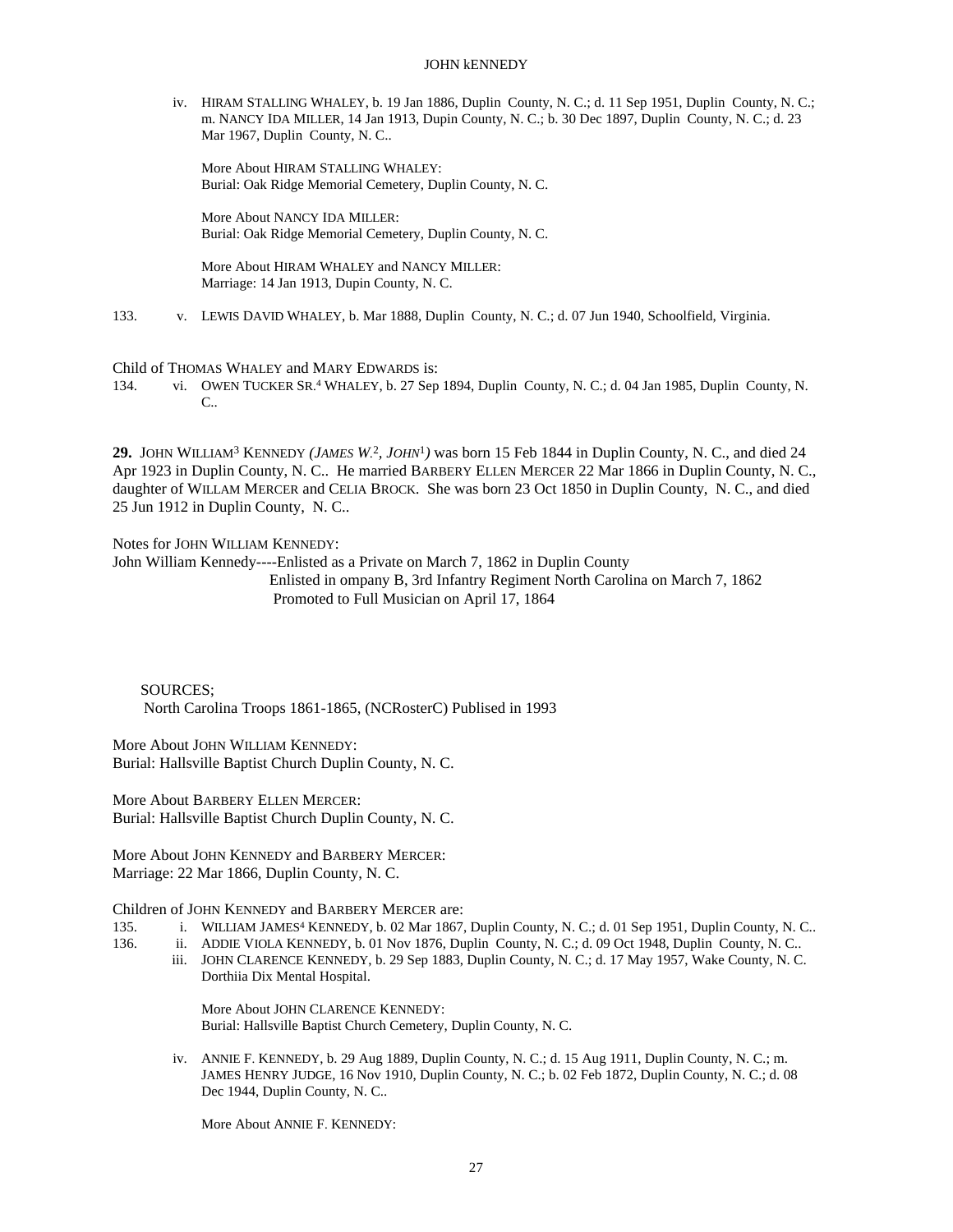Burial: Hallsville Baptist Church Cemetery, Duplin County, N. C.

More About JAMES HENRY JUDGE: Burial: Hallsville Baptist Church Cemetery, Duplin County, N. C.

More About JAMES JUDGE and ANNIE KENNEDY: Marriage: 16 Nov 1910, Duplin County, N. C.

**30.** MARY SUSAN<sup>3</sup> KENNEDY (*JAMES W.*<sup>2</sup>, *JOHN*<sup>1</sup>) was born 05 Aug 1846 in Duplin County, N. C., and died 15 May 1920 in Duplin County, N. C.. She married JAMES DAVID COTTLE 01 Feb 1872 in Duplin County, N. C., son of WILLIAM COTTLE and MOLSEY WHALEY. He was born 06 Sep 1844 in Duplin County, N. C., and died 05 Nov 1914 in Duplin County, N. C..

More About MARY SUSAN KENNEDY: Burial: Cottle Cemetery, Duplin County, N. C.

More About JAMES DAVID COTTLE: Burial: Cottle Cemetery, Duplin County, N. C.

More About JAMES COTTLE and MARY KENNEDY: Marriage: 01 Feb 1872, Duplin County, N. C.

Children of MARY KENNEDY and JAMES COTTLE are:

- 137. i. MOLSEY ELIZABETH<sup>4</sup> COTTLE, b. 29 Sep 1872, Duplin County, N. C.; d. 19 Oct 1955, Duplin County, N. C.
	- ii. BARBARA ADELINE COTTLE, b. 21 Jun 1875, Duplin County, N. C.; d. 04 Feb 1956, Duplin County, N. C..
- 138. iii. JASPER JAMES COTTLE, b. 12 Sep 1878, Duplin County, N. C.; d. 14 Nov 1941, Duplin County, N. C..
	- iv. ELIZA JANE COTTLE, b. 24 Apr 1881, Duplin County, N. C.; d. 10 Feb 1953, Duplin County, N. C..
- 139. v. JOHN WILLIAM COTTLE, b. 05 Mar 1885, Duplin County, N. C.; d. 11 Sep 1956, Duplin County, N. C..

**31.** JAMES MIDDLETON<sup>3</sup> KENNEDY (*JAMES W.*<sup>2</sup>, *JOHN*<sup>1</sup>) was born 20 Jul 1848 in Duplin County, N. C., and died 28 May 1914 in Duplin County, N. C.. He met (1) JULIA CAROLINA JARMAN. She was born 1857 in Duplin County, N. C., and died 24 Feb 1908 in Duplin County, N. C.. He married (2) LOUCINDA MISSOURI BALZORA REBECCA WHALEY 14 Aug 1872 in Duplin County, N. C., daughter of JASON WHALEY and ELIZA BAYSDEN. She was born 13 May 1851 in Duplin County, N. C., and died 18 Dec 1910 in Duplin County, N. C..

Notes for JAMES MIDDLETON KENNEDY:

He had 4 children out of wedlock with Julia Carolina Jarman, and they kept the Jarman Name.

More About JAMES MIDDLETON KENNEDY: Burial: Cottle Cemetery, Duplin County, N. C.

Notes for JULIA CAROLINA JARMAN:

Julia Carolina Jarman and James Middleton Kennedy never married. They had four children out of wedlock and they keep the Jarman Name. My mother Elvia Kennedy, daughter of Paul Kennedy always told me the story about Julia staying down the road a little way. And both families used the same smoke house.

More About LOUCINDA MISSOURI BALZORA REBECCA WHALEY: Burial: Cottle Cemetery, Duplin County, N. C.

More About JAMES KENNEDY and LOUCINDA WHALEY: Marriage: 14 Aug 1872, Duplin County, N. C.

Child of JAMES KENNEDY and JULIA JARMAN is: 140. i. SALLY<sup>4</sup> JARMAN, b. 02 Mar 1879, Duplin County, N. C.; d. May 1976, Durham County, N. C..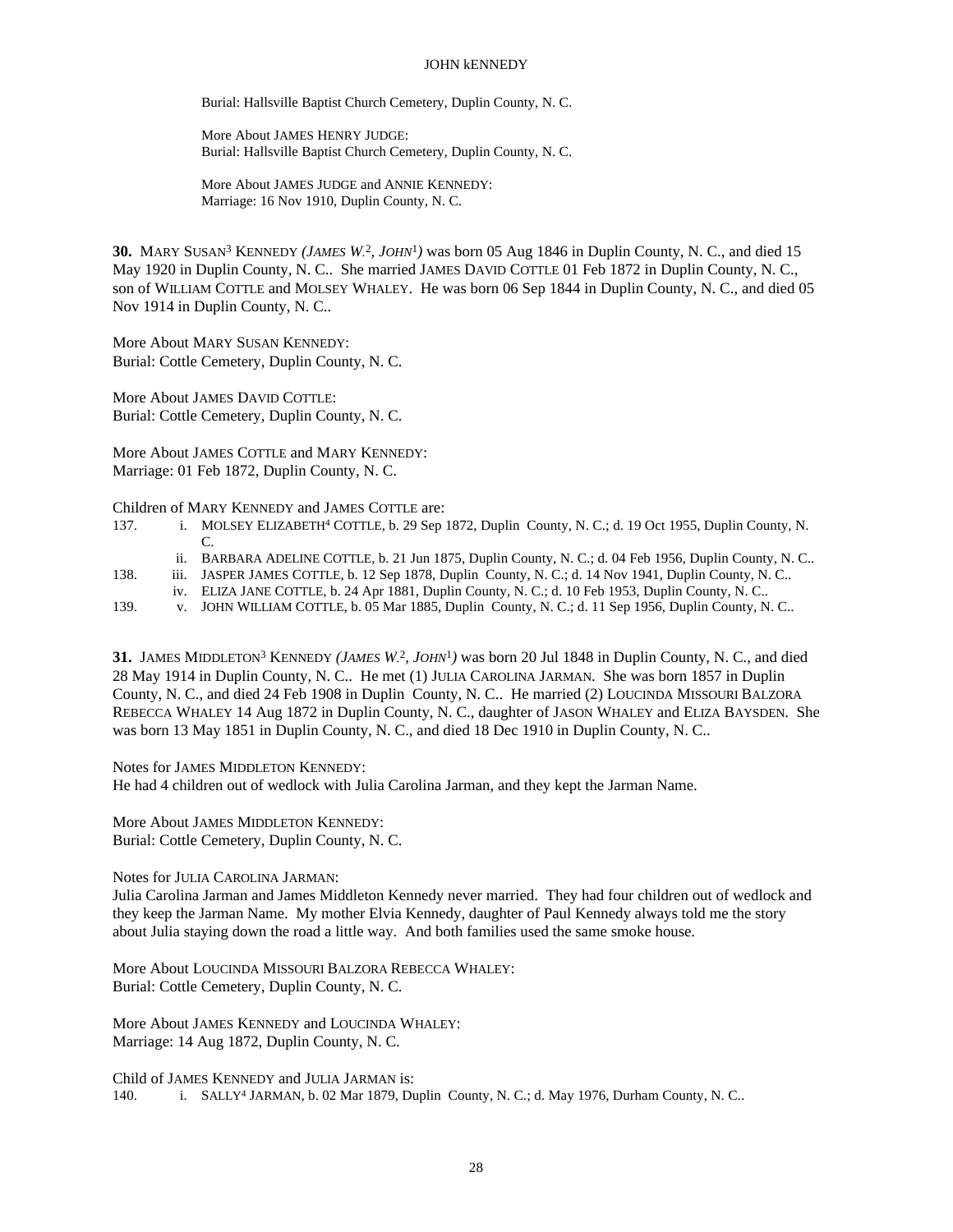Children of JAMES KENNEDY and LOUCINDA WHALEY are:

- 141. ii. GEORGE THOMAS<sup>4</sup> CANADY, b. 29 Feb 1876, Onslow County, N. C.; d. 11 Feb 1942, Onslow County, N. C..
- 142. iii. FRANK F. CANADY, b. 10 Aug 1880, Onslow County, N. C.; d. 22 Sep 1950, Lenoir County, N. C..
- 143. iv. LUCY JANE CANADY, b. 19 Mar 1883, Onslow County, N. C.; d. 25 Jan 1913, Onslow County, N. C..
- 144. v. PAUL KENNEDY, b. 24 Jan 1885, Onslow County, N. C.; d. 01 Dec 1951, Duplin County, N. C..
- 145. vi. TONEY KENNEDY, b. 28 Mar 1887, Onslow County, N. C.; d. 15 Mar 1941, Duplin County, N. C..
- 146. vii. OWEN CANADY, b. 27 Mar 1889, Onslow County, N. C..
- 147. viii. STEPHEN KENNEDY, b. 05 Sep 1890, Jones County, N. C.; d. 15 Nov 1957, Lenoir County, N. C..
	- ix. MARY CANADY, b. 30 Nov 1895, Onslow County, N. C.; d. Oct 1962, Duplin County, N. C.; m. ARTHUR COX, 18 Apr 1915, Onslow County, N. C.; b. 22 Mar 1899, Onslow County, N. C.; d. Apr 1986, Randolph county, N. C..

More About ARTHUR COX and MARY CANADY: Marriage: 18 Apr 1915, Onslow County, N. C.

**32.** LUCY JANE KORNEGAY<sup>3</sup> KENNEDY (*JAMES W.*<sup>2</sup>, *JOHN*<sup>1</sup>) was born 15 Mar 1856 in Duplin County, N. C., and died 27 Apr 1937 in Duplin County, N. C.. She married (1) JOHN IVEY JONES 27 Jan 1876 in Duplin County, N. C., son of ZACHARIUS JONES and BARBARA SUMNER. He was born 15 Feb 1855 in Duplin County, N. C., and died 31 Mar 1890 in Duplin County, N. C.. She married (2) DAVID WRIGHT LANIER 16 Apr 1907 in Duplin County, N. C.. He was born 11 Dec 1887 in Duplin County, N. C., and died 27 Apr 1937 in Duplin County, N. C..

More About LUCY JANE KORNEGAY KENNEDY: Burial: Whaleys Cemetery, Duplin County, N. C.

More About JOHN JONES and LUCY KENNEDY: Marriage: 27 Jan 1876, Duplin County, N. C.

More About DAVID LANIER and LUCY KENNEDY: Marriage: 16 Apr 1907, Duplin County, N. C.

Children of LUCY KENNEDY and JOHN JONES are:

- 148. i. BARBARA ELIZABETH<sup>4</sup> JONES, b. 25 Apr 1877, Duplin County, N. C.; d. 11 Mar 1956, Duplin County, N.  $C_{\cdot}$
- 149. ii. ZACHEY JAMES JONES, b. 11 Sep 1879, Duplin County, N. C.; d. 27 Oct 1960, Duplin County, N. C..
- 150. iii. SARAH AGNES JONES, b. 19 Sep 1882, Duplin County, N. C.; d. 12 Feb 1935, Kinston, NC Lenoir County, N. C..
- 151. iv. JULIA JANE JONES, b. 22 Oct 1887, Duplin County, N. C.; d. 17 Jun 1926, Duplin County, N. C..
- 152. v. JOEL IVY JONES, b. 10 Oct 1889, Duplin County, N. C.; d. 03 May 1920, Duplin County, N. C..

**33.** BRANTLY<sup>3</sup> KENNEDY *(JAMES W.* 2 *, JOHN*<sup>1</sup> *)* was born 07 Mar 1858 in Duplin County, N. C., and died 22 Jun 1937 in Raleigh, N. C.. He married JULIA BELL HILL 03 Jan 1887 in Lenoir County, N. C., daughter of JONAS HILL and MARY TURNAGE. She was born 04 Feb 1869 in Duplin County, N. C., and died 13 May 1910 in Lenoir County, N. C..

More About BRANTLY KENNEDY: Burial: Jonas Hill Cemetery, Lenoir County, N. C.

More About JULIA BELL HILL: Burial: Jonas Hill Cemetery, Lenoir County, N. C.

More About BRANTLY KENNEDY and JULIA HILL: Marriage: 03 Jan 1887, Lenoir County, N. C.

Children of BRANTLY KENNEDY and JULIA HILL are:

- 153. i. PERCY CLYDE<sup>4</sup> KENNEDY, b. 18 Dec 1887, Duplin County, N. C.; d. 29 Nov 1957, Lenoir County, N. C..
- 154. ii. LULA ALLIE KENNEDY, b. 16 Aug 1889, Lenoir County, N. C.; d. 04 Sep 1932, Lenoir County, N. C..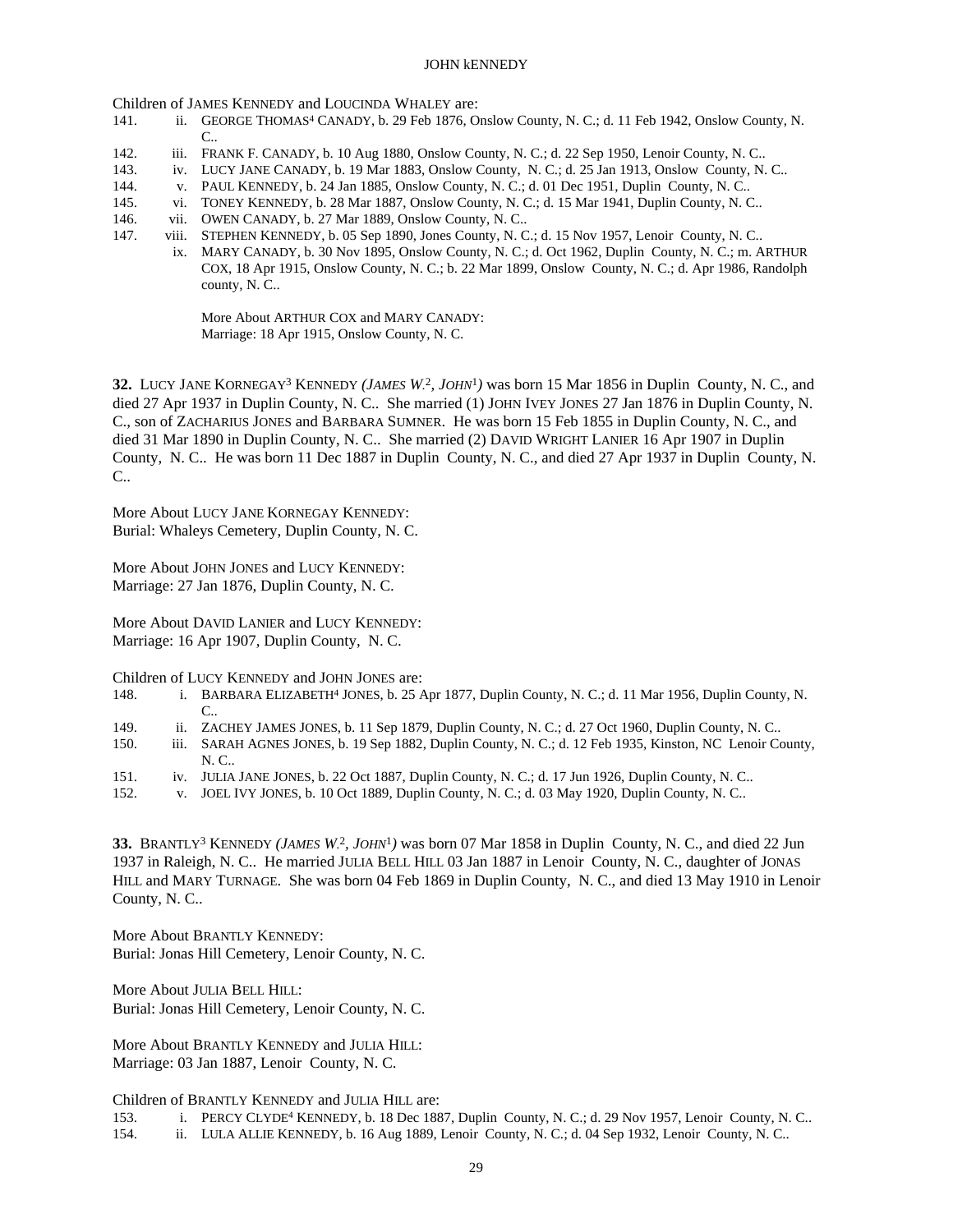- 155. iii. MATILDA KENNEDY, b. Apr 1890, Duplin County, N. C.; d. May 1974, Duplin County, N. C..
- 156. iv. JONAS CLAUDE KENNEDY, b. 07 Jun 1891, Duplin County, N. C.; d. 14 Oct 1957, Lenoir County, N. C..
- 157. v. WALTER HERBERT SR. KENNEDY, b. 10 Oct 1893, Duplin County, N. C.; d. 13 Jan 1990, Duplin County, N. C..
	- vi. LUCY MARIE KENNEDY, b. 02 Mar 1896, Duplin County, N. C.; d. 1900, Duplin County, N. C..
- 158. vii. CHARLIE GURMAN SR. KENNEDY, b. 23 Aug 1898, Duplin County, N. C.; d. 01 Apr 1970, Duplin County, N. C..
- 159. viii. ANNIE KENNEDY, b. 04 May 1900, Duplin County, N. C.; d. Jun 1976, Watauga County, N. C..
	- ix. JUNIE ELIZABETH KENNEDY, b. 03 Jul 1901, Duplin County, N. C.; d. 10 Jun 1931, Atlantic Ocean.

More About JUNIE ELIZABETH KENNEDY: Burial: Out of New York Harbor

**34.** ELIZA<sup>3</sup> KENNEDY *(JAMES W.* 2 *, JOHN*<sup>1</sup> *)* was born 05 Feb 1860 in Duplin County, N. C., and died 21 May 1914 in Duplin County, N. C.. She married WILLIAM JAMES KENNEDY 19 Nov 1880 in Duplin County, N. C., son of BRYANT KENNEDY and EMILY WILLIAMS. He was born 10 May 1859 in Duplin County, N. C., and died 08 Aug 1906 in Duplin County, N. C..

More About WILLIAM KENNEDY and ELIZA KENNEDY: Marriage: 19 Nov 1880, Duplin County, N. C.

Children are listed above under (17) William James Kennedy.

**35.** OWEN FRANKLIN SR.<sup>3</sup> KENNEDY (*JAMES W.<sup>2</sup>, JOHN<sup>1</sup>*) was born 03 Jul 1862 in Duplin County, N. C., and died 08 Apr 1949 in Duplin County, N. C.. He married SARA ELIZABETH BISHOP 12 Feb 1885 in Duplin County, N. C., daughter of ISSAC BISHOP and MARTHA KENNEDY. She was born 14 Feb 1867 in Duplin County, N. C., and died 29 Oct 1949 in Duplin County, N. C..

More About OWEN FRANKLIN SR. KENNEDY: Burial: Owen F. Kennedy Cemetery, Duplin County, N. C.

More About SARA ELIZABETH BISHOP: Burial: Owen F. Kennedy Cemetery, Duplin County, N. C.

More About OWEN KENNEDY and SARA BISHOP: Marriage: 12 Feb 1885, Duplin County, N. C.

Children of OWEN KENNEDY and SARA BISHOP are:

- 160. i. IVEY FRANKLIN<sup>4</sup> KENNEDY, b. 07 Mar 1887, Duplin County, N. C.; d. 10 Nov 1957, Duplin County, N. C..
- 161. ii. ROBERT CORNELIOUS KENNEDY, b. 12 Jul 1889, Duplin County, N. C.; d. 23 Aug 1957, Duplin County, N. C..
	- iii. OWEN FRANKLIN JR. KENNEDY, b. 25 May 1891, Duplin County, N. C.; d. 20 Nov 1920, Duplin County, N. C.; m. ADDIE LOU SUMNER, 30 Sep 1911, Duplin County, N. C.; b. 21 Sep 1888, Duplin County, N. C.; d. 09 Jun 1948, Duplin County, N. C..

More About OWEN FRANKLIN JR. KENNEDY: Burial: East Duplin Devotional Garden, Duplin County, N. C.

More About ADDIE LOU SUMNER: Burial: East Duplin Devotional Garden, Duplin County, N. C.

More About OWEN KENNEDY and ADDIE SUMNER: Marriage: 30 Sep 1911, Duplin County, N. C.

- 162. iv. JOHN WILLIAM KENNEDY, b. 21 May 1893, Duplin County, N. C.; d. 05 Dec 1972, Duplin County, N. C..
- 163. v. MATTIE S. KENNEDY, b. 28 Jan 1895, Duplin County, N. C.; d. 04 Sep 1972, Duplin County, N. C..
- 164. vi. ENOCH HAMPTON KENNEDY, b. 26 May 1898, Duplin County, N. C.; d. 23 Jun 1988, Duplin County, N. C..
- 165. vii. BETSIE KENNEDY, b. 20 Sep 1900, Duplin County, N. C.; d. 27 Oct 1991, Frankllin, N.C..
- 166. viii. LAURA AGNES KENNEDY, b. 18 Apr 1904, Duplin County, N. C.; d. 18 Jul 1997, Duplin County, N. C..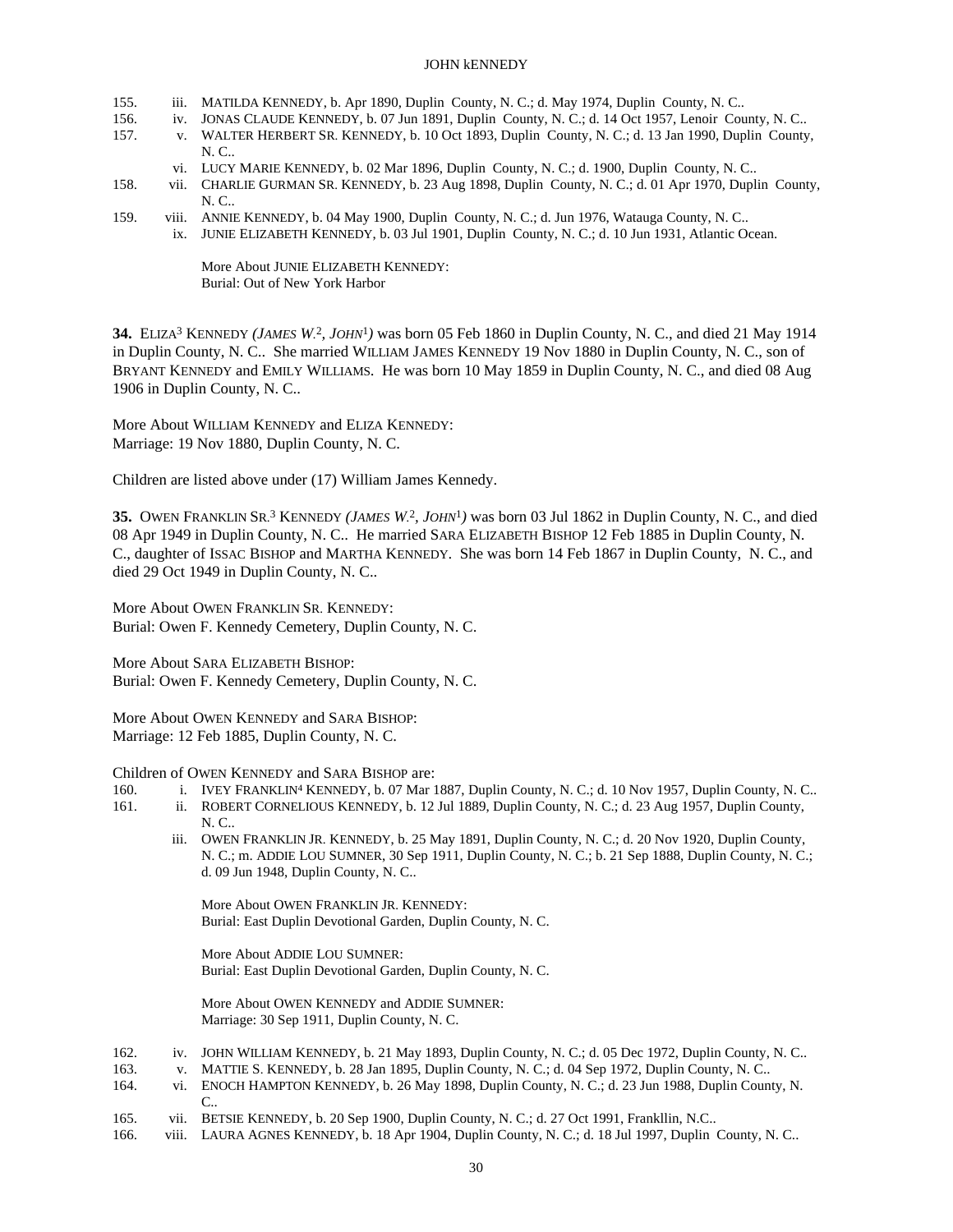167. ix. CHANCEY KENNEDY, b. 03 Oct 1911, Duplin County, N. C.; d. 20 May 1972, Wake County, N. C..

**36.** SALLIE ANN<sup>3</sup> KENNEDY *(JAMES W.* 2 *, JOHN*<sup>1</sup> *)* was born 28 Aug 1876 in Duplin County, N. C., and died 08 Jul 1949 in Duplin County, N. C.. She met (1) HENRY BRYANT QUINN, son of ZENAS QUINN and MARTHA WESTON. He was born 06 Jul 1872 in Duplin County, N. C., and died 09 Mar 1936 in Duplin County, N. C.. She married (2) WILLIAM JASON WHALEY 20 Feb 1911 in Duplin County , N. C., son of MAXWELL WHALEY and ELIZA WHALEY. He was born 07 Jul 1870 in Duplin County, N. C., and died 20 Nov 1934 in Duplin County, N.  $C_{\cdot}$ 

More About SALLIE ANN KENNEDY: Burial: James Batchlor's Field , Duplin County, N. C.

More About HENRY BRYANT QUINN: Burial: Sand Hill Church Cemetery, Duplin County, N. C.

More About WILLIAM JASON WHALEY: Burial: 21 Nov 1934, Kennedy Family Cemetry, Duplin, N. C.

More About WILLIAM WHALEY and SALLIE KENNEDY: Marriage: 20 Feb 1911, Duplin County , N. C.

Child of SALLIE KENNEDY and HENRY QUINN is:

168. i. LAMON HENRY<sup>4</sup> KENNEDY, b. 05 Aug 1902, Duplin County, N. C.; d. 11 Mar 1956, Duplin County, N. C..

Children of SALLIE KENNEDY and WILLIAM WHALEY are:

- 169. ii. LUTHER ERIC<sup>4</sup> KENNEDY, b. 09 Dec 1899, Duplin County, N. C.; d. 29 Oct 1987, Duplin County, N. C..
- 170. iii. EULA JANE WHALEY, b. 08 Aug 1905, Duplin County, N. C; d. 05 May 1967, Duplin County, N. C.
- 171. iv. MELVIN WHALEY, b. 27 Sep 1910, Duplin County, N. C; d. 16 Jun 1995, Onslow County, N. C..
- 172. v. GEORGE WASHINGTON WHALEY, b. 22 Jun 1912, Duplin County, N. C; d. 11 May 1994, VA Hospital, Durham, N. C..
	- vi. EDDIE NORMAN WHALEY, b. 08 Dec 1913, Duplin County, N. C; d. 24 Jul 1915, Duplin County, N. C.

More About EDDIE NORMAN WHALEY: Burial: James Batchlor's Field , Duplin County, N. C.

- 173. vii. MARY ELIZABETH WHALEY, b. 28 Dec 1915, Duplin County, N. C.; d. 12 Sep 1983, Onslow County, N. C.
- 174. viii. SARAH GENEVIEVE WHALEY, b. 11 Sep 1917, Duplin County, N. C.; d. 12 Nov 2000, Duplin County, N.  $\mathcal{C}$
- 175. ix. JOHN THURMAN WHALEY, b. 21 Nov 1923, Duplin County, N. C.; d. 18 Sep 1979, Onslow County, N. C..

**37.** ROBERT W.<sup>3</sup> KENNEDY (*JAMES W.*<sup>2</sup>, *JOHN*<sup>1</sup>) was born 08 Dec 1886 in Duplin County, N. C., and died 27 Jan 1970 in Duplin County, N. C.. He married LAURA WHALEY 10 Sep 1908 in Duplin County, N. C., daughter of FREDERICK WHALEY and ALICE JARMAN. She was born 04 May 1890 in Onslow County, N. C., and died 14 Oct 1980 in Duplin County, N. C..

More About ROBERT W. KENNEDY: Burial: Kennedy Cemetery, Duplin County, N. C.

More About LAURA WHALEY: Burial: Kennedy Cemetery, Duplin County, N. C.

More About ROBERT KENNEDY and LAURA WHALEY: Marriage: 10 Sep 1908, Duplin County, N. C.

Children of ROBERT KENNEDY and LAURA WHALEY are: i. WILLIAM WALTER<sup>4</sup> KENNEDY, b. 01 Jun 1909, Duplin County, N. C.; d. 27 Oct 1940, Duplin County, N.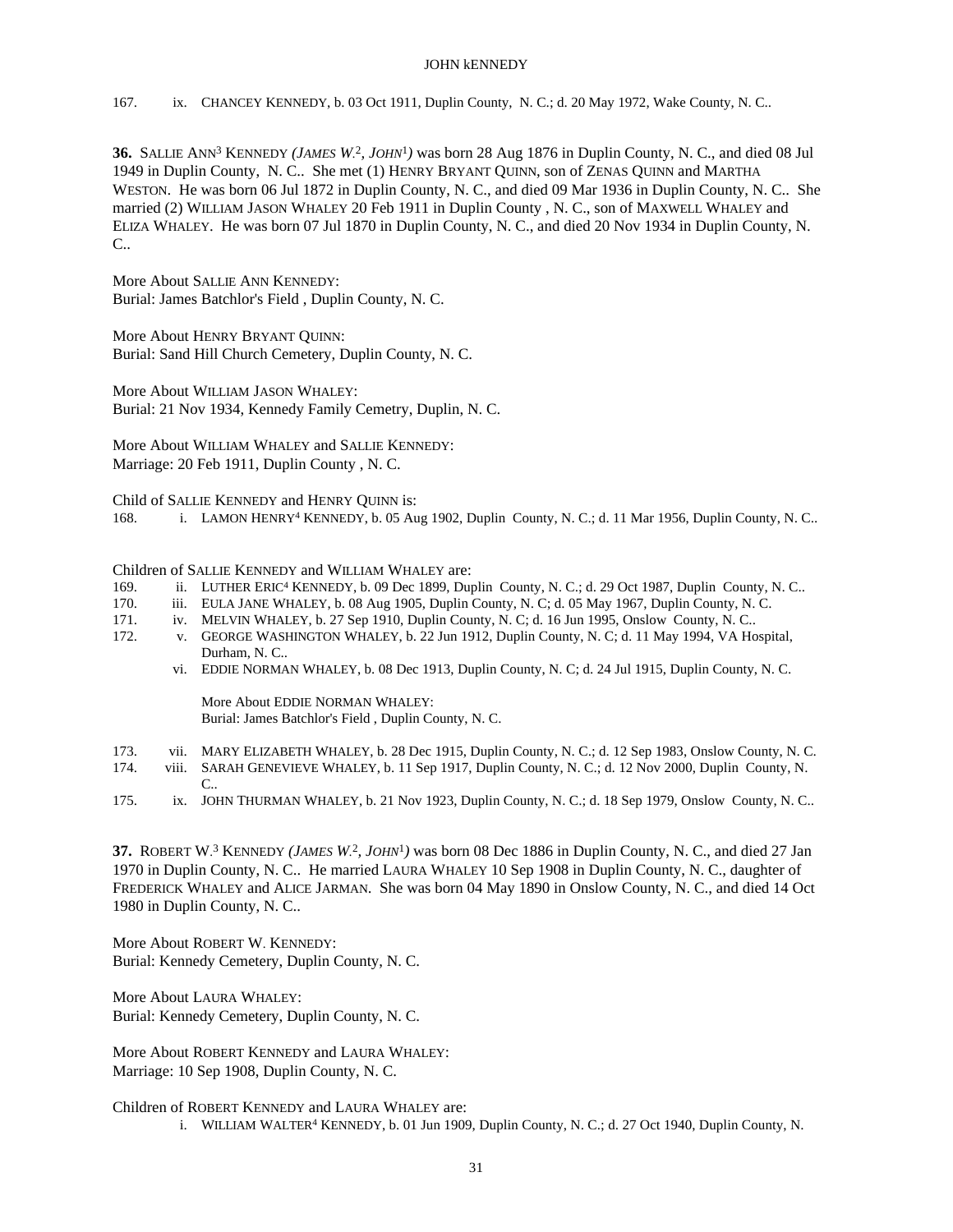C..

More About WILLIAM WALTER KENNEDY: Burial: Kennedy Cemetery, Duplin County, N. C.

- 176. ii. LOUIS ALLEN KENNEDY, b. 15 Dec 1915, Duplin County, N. C.; d. 27 Jul 1989, Duplin County, N. C..
- 177. iii. ADELL KENNEDY, b. 05 Nov 1919, Duplin County, N. C.; d. 28 Jan 2004, Onslow County, N. C..
	- iv. ESLEY VERNON KENNEDY, b. 27 May 1924, Duplin County, N. C.; d. 24 Dec 1927, Duplin County, N. C..

More About ESLEY VERNON KENNEDY: Burial: Kennedy Cemetery, Duplin County, n. C.

178. v. ROBERT W. JR KENNEDY, b. 22 May 1930, Duplin County, N. C.; d. 15 Jul 2002, Duplin County, N. C..

**38.** MARTHA ELLEN<sup>3</sup> KENNEDY (*JAMES W.*<sup>2</sup>, *JOHN*<sup>1</sup>) was born 29 Jan 1893 in Duplin County, N. C., and died 01 Apr 1967 in Duplin County, N. C.. She married (1) CHARLES EDWARD HICKS. He was born 11 Mar 1895 in Duplin County, N. C., and died 12 Dec 1992 in Pender County, N. C.. She married (2) JODDER H. HALL 29 Dec 1907 in Duplin County, N. C., son of ISAAC HALL and MERISCO MILLER. He was born 29 Jun 1888 in Duplin County, N. C., and died 10 Jul 1933 in Duplin County, N. C..

More About MARTHA ELLEN KENNEDY: Burial: Kennedy Cemetery, Duplin County, N. C.

More About JODDER H. HALL: Burial: Kennedy Cemetery, Duplin County, N. C.

More About JODDER HALL and MARTHA KENNEDY: Marriage: 29 Dec 1907, Duplin County, N. C.

Children of MARTHA KENNEDY and CHARLES HICKS are:

- i. HICKS<sup>4</sup>, b. 17 Apr 1923, Duplin County, N. C.; d. 17 Apr 1923, Duplin County, N. C..
- ii. BENNIE HOWARD HICKS, b. 07 Sep 1925, Duplin County, N. C.; d. May 1998, Cumberland County, n. C..
- iii. ALMA WAYNE HICKS, b. 15 Mar 1930, Duplin County, N. C..

Children of MARTHA KENNEDY and JODDER HALL are:

iv. TIFFNEY<sup>4</sup> HALL, b. 14 Jul 1916, Duplin County, N. C.; m. WILLIAM HENRY JONES; b. 13 Feb 1901, Duplin County, N. C.; d. 01 Jan 1982, Duplin County, N. C..

More About TIFFNEY HALL: Burial: Cabin FWB Church Cemetery, Duplin County, N. C.

More About WILLIAM HENRY JONES: Burial: Cabin FWB Church Cemetery, Duplin Conty, N. C.

- 179. v. O. V. HALL, b. 21 Dec 1922, Duplin County, N. C.; d. 04 Dec 1993, Duplin County, N. C..
	- vi. HALL, b. 19 May 1927, Duplin County, N. C.; d. 19 May 1927, Duplin County, N. C..

**39.** JOHN BRYANT<sup>3</sup> LAWHORNE *(NANCY*<sup>2</sup>  *KENNEDY, JOHN*<sup>1</sup> *)* was born 24 Jun 1855 in Duplin County, N. C., and died 21 Jan 1913 in Duplin County, N. C.. He married NANCY JACKSON WESTON 25 Mar 1883 in Duplin County, N. C.. She was born 13 Nov 1866 in Duplin County, N. C., and died 14 Sep 1895 in Duplin County, N. C..

More About JOHN BRYANT LAWHORNE: Burial: Lanier-Thigpen Cemetery, Duplin County, N. C.

More About NANCY JACKSON WESTON: Burial: Kennedy Cemetery, Duplin county, N. C.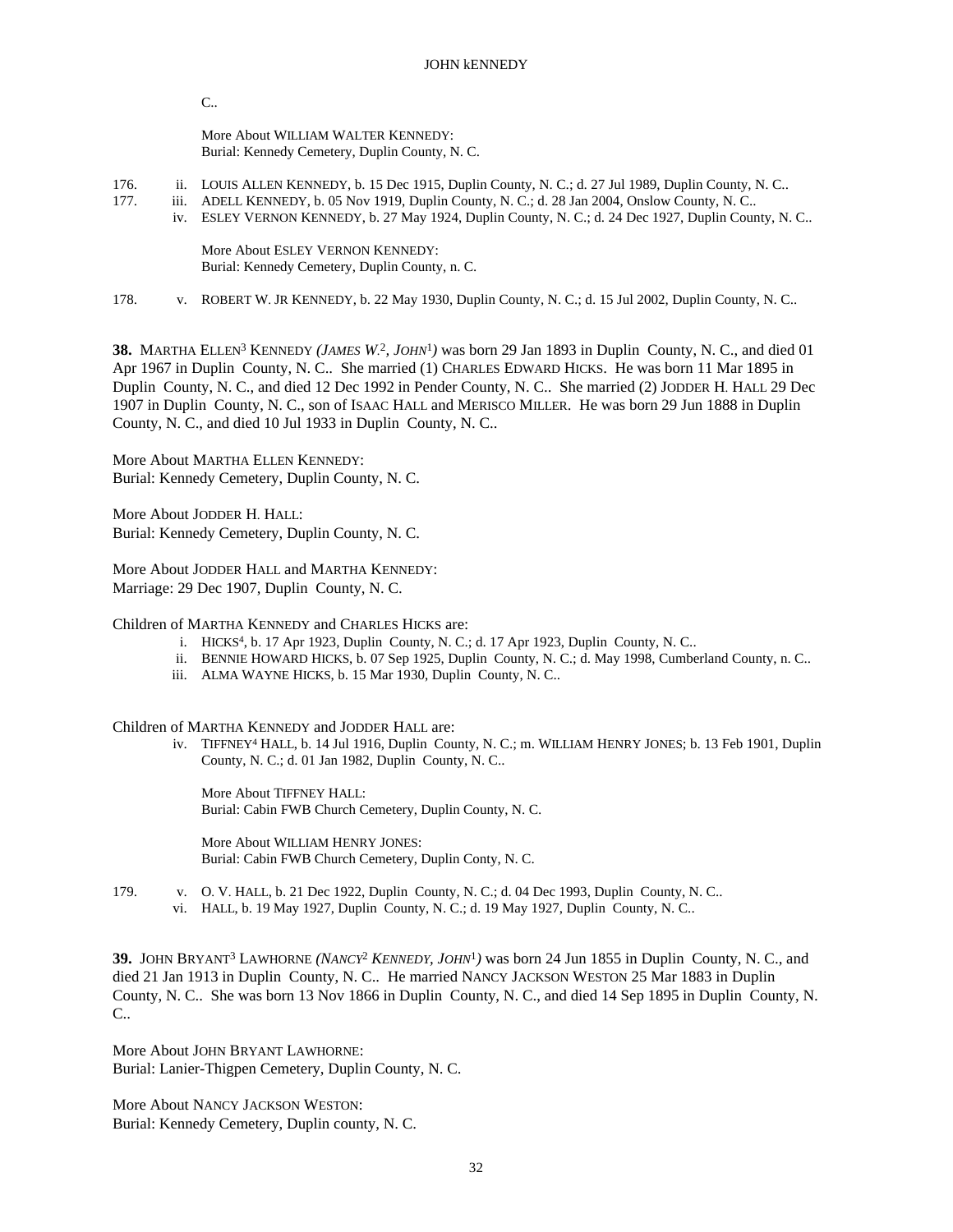More About JOHN LAWHORNE and NANCY WESTON: Marriage: 25 Mar 1883, Duplin County, N. C.

Children of JOHN LAWHORNE and NANCY WESTON are:

- i. STEPHRONEY JANE<sup>4</sup> LAWHORNE, b. 18 Jul 1884, Duplin County, N. C..
- 180. ii. NANCY ELLA LAWHORNE, b. 24 Sep 1886, Duplin County, N. C.; d. 21 Apr 1967, Lenoir County, N. C..
- 181. iii. BERTIE ELIZA LAWHORNE, b. 22 May 1890, Duplin County, N. C.; d. 12 Jul 1955, Lenoir County, N. C..

40. MARTHA JANE<sup>3</sup> HOUSTON (MARY ANN<sup>2</sup> KENNEDY, JOHN<sup>1</sup>) was born 15 Dec 1848 in Duplin County, N. C, and died 17 Feb 1930 in Duplin County, N. C.. She married THOMAS EDWARD BROWN 28 Sep 1871 in Duplin County, N. C., son of JACOB BROWN and REBECCA KENNEDY. He was born 01 Mar 1850 in Duplin County, N. C, and died 23 Dec 1901 in Duplin County, N. C.

More About THOMAS BROWN and MARTHA HOUSTON: Marriage: 28 Sep 1871, Duplin County, N. C.

Children of MARTHA HOUSTON and THOMAS BROWN are:

- 182. i. JOHN DAVID<sup>4</sup> BROWN, b. 07 Aug 1872, Duplin County, N. C; d. 26 Nov 1936, Duplin County, N. C.
- 183. ii. MARY ELLEN BROWN, b. 01 Sep 1874, Duplin County, N. C.; d. 14 Jun 1911, Duplin County, N. C..
- 184. iii. SARA JANE BROWN, b. 24 Feb 1876, Duplin County, N. C; d. 18 Sep 1918, Duplin County, N. C.
- 185. iv. WALTER CORNELIUS BROWN, b. 18 Jan 1880, Duplin County, N. C.; d. 20 Jan 1946, Duplin County, N. C..
- 186. v. ARTHUR BROWN, b. 31 Oct 1889, Duplin County, N. C.; d. 15 Feb 1968, Lenoir County, N. C..

**41.** JOESPH THOMAS<sup>3</sup> HOUSTON *(MARY ANN*<sup>2</sup>  *KENNEDY, JOHN*<sup>1</sup> *)* was born 20 Aug 1850 in Duplin County, N. C., and died 21 Nov 1923 in Duplin County, N. C.. He married (2) JULIA FRANCES MERCER 13 Aug 1871 in Duplin County, N. C., daughter of WILLAM MERCER and CELIA BROCK. She was born 15 Sep 1852 in Duplin County, N. C., and died 12 Apr 1935 in Duplin County N. C..

More About JOESPH THOMAS HOUSTON: Burial: Sand Hill Church Cemetery, Duplin County, N. C.

More About JULIA FRANCES MERCER: Burial: Sand Hill Church Cemetery, Duplin County, N. C.

More About JOESPH HOUSTON and JULIA MERCER: Marriage: 13 Aug 1871, Duplin County, N. C.

Children of JOESPH HOUSTON and JULIA MERCER are:

- 187. i. MARY FRANCES<sup>4</sup> HOUSTON, b. 04 Jun 1872, Duplin County, N. C.; d. 22 May 1935, Duplin County, N. C..
- 188. ii. CELIA ELIZABETH HOUSTON, b. 21 Oct 1873, Duplin County, N. C.; d. 19 Dec 1943, Duplin County, N. C..
- 189. iii. WILLIAM BRANTLY HOUSTON, b. 10 Sep 1875, Duplin County, N. C.; d. 25 Aug 1947, Duplin County, N. C..
- 190. iv. CHANCY GRAHAM HOUSTON, b. 19 Jun 1877, Duplin County, N. C.; d. 01 Dec 1953, Duplin County, N. C..
- 191. v. GEORGANNA HOUSTON, b. 26 Aug 1884, Duplin County, N. C.; d. 13 Mar 1954, Duplin County, N. C..
- 192. vi. BARBARA CATHERINE HOUSTON, b. 17 Dec 1887, Duplin County, N. C.; d. 13 Nov 1963, Duplin County, N. C..
- 193. vii. ELLA VIOLA HOUSTON, b. 12 Sep 1889, Duplin County, N. C.; d. 21 Feb 1944, Duplin County, N. C..
- 194. viii. LAURA ALMA HOUSTON, b. 12 Nov 1893, Duplin County, N. C.; d. 08 Dec 1968, Duplin County, N. C..

**42.** JAMES ROBERT<sup>3</sup> HOUSTON *(MARY ANN*<sup>2</sup>  *KENNEDY, JOHN*<sup>1</sup> *)* was born 06 May 1852 in Duplin County, N. C., and died 10 May 1932 in Duplin County, N. C.. He married EDITH ELIZABETH THOMAS 05 Oct 1876 in Duplin County, N. C., daughter of JOHN THOMAS and MARY MILLER. She was born 17 Nov 1848 in Duplin County, N. C., and died 24 May 1919 in Duplin County, N. C..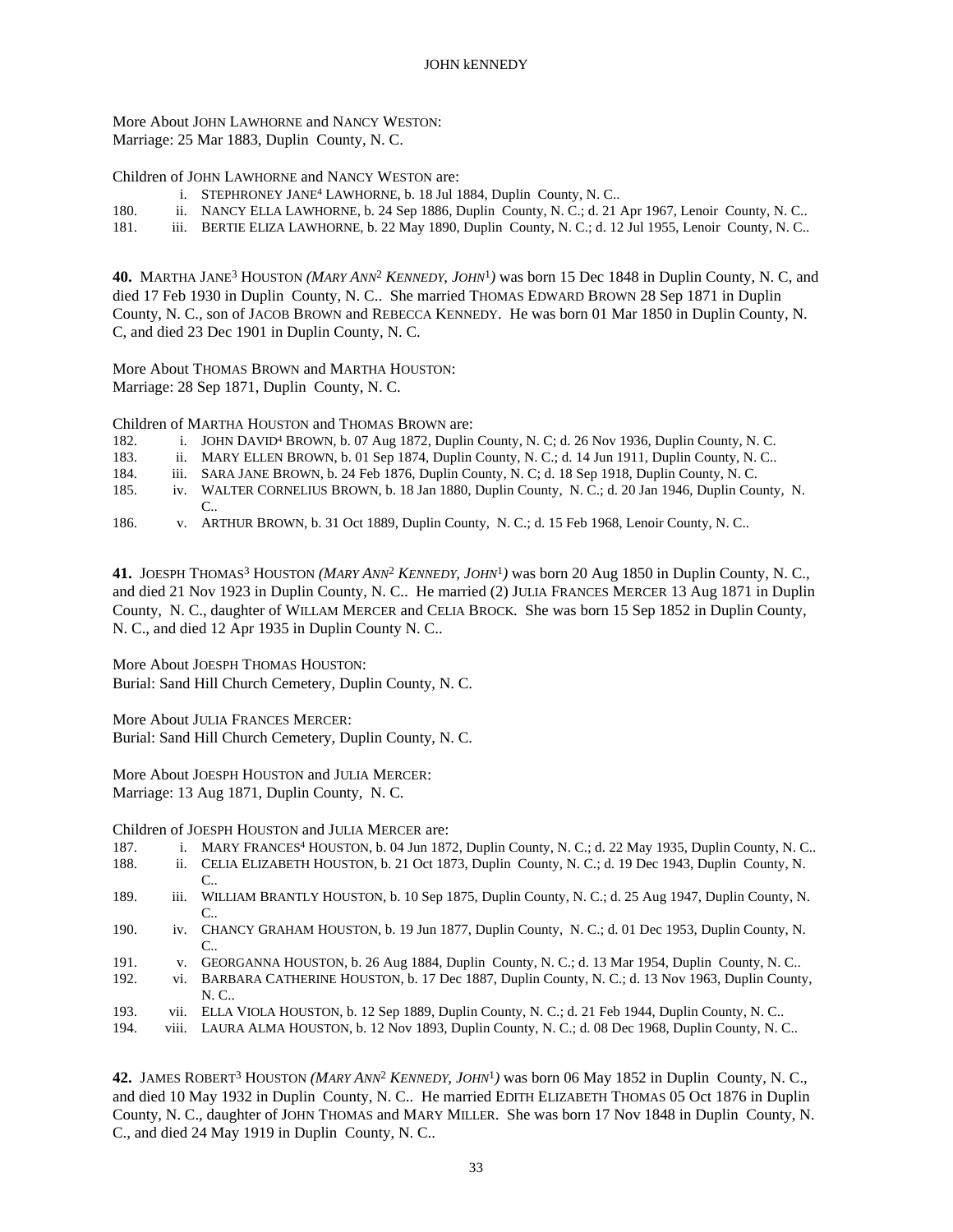More About JAMES ROBERT HOUSTON: Burial: Thomas Family Cemetery, Duplin County, N. C.

More About EDITH ELIZABETH THOMAS: Burial: Thomas Family Cemetery, Duplin County, N. C.

More About JAMES HOUSTON and EDITH THOMAS: Marriage: 05 Oct 1876, Duplin County, N. C.

Children of JAMES HOUSTON and EDITH THOMAS are:

i. EXAVERY<sup>4</sup> HOUSTON, b. 17 Jul 1878, Duplin County, N. C.; d. 23 Aug 1960, Duplin County, N. C.; m. MAGGIE STROUD, 17 Jan 1906, Duplin County, N. C.; b. 14 Nov 1878, Duplin County, N. C.; d. 25 Dec 1935, Duplin County, N. C..

More About EXAVERY HOUSTON: Burial: Thomas Family Cemetery, Duplin County, N. C.

More About MAGGIE STROUD: Burial: Thomas Family Cemetery, Duplin County, N. C.

More About EXAVERY HOUSTON and MAGGIE STROUD: Marriage: 17 Jan 1906, Duplin County, N. C.

195. ii. CHESTER HOUSTON, b. 18 Oct 1879, Duplin County, N. C.; d. 24 Feb 1957, Lenoir County, N. C.. iii. IDA HOUSTON, b. 01 Sep 1881, Duplin County, N. C.; d. 29 Apr 1974, Duplin County, N. C.; m. CLAUDIUS THOMAS, 10 Feb 1910, Lenior County, N. C.; b. 07 Sep 1879, Duplin County, N. C.; d. 29 Jul 1958, Duplin County, N. C..

> More About CLAUDIUS THOMAS and IDA HOUSTON: Marriage: 10 Feb 1910, Lenior County, N. C.

**43.** JOHN WILLIAM<sup>3</sup> HOUSTON *(MARY ANN*<sup>2</sup>  *KENNEDY, JOHN*<sup>1</sup> *)* was born 01 Feb 1855 in Duplin County, N. C., and died 17 Apr 1936 in Duplin County, N. C.. He married GEORGIANNA WILLIAMS 26 Jun 1879 in Duplin County, N. C., daughter of BLAINE WILLIAMS and MARY HOUSTON. She was born 21 Sep 1855 in Duplin County, N. C., and died 21 Mar 1929 in Duplin County, N. C..

More About JOHN HOUSTON and GEORGIANNA WILLIAMS: Marriage: 26 Jun 1879, Duplin County, N. C.

Child of JOHN HOUSTON and GEORGIANNA WILLIAMS is:

i. PAUL A. 4 WILLIAMS, b. Abt. 1880, Duplin County, N. C.; d. 24 Dec 1964, Duplin County, N. C..

**44.** SYLVIA CAROLINA<sup>3</sup> HOUSTON *(MARY ANN*<sup>2</sup>  *KENNEDY, JOHN*<sup>1</sup> *)* was born Oct 1858 in Duplin County, N. C., and died 06 Nov 1928 in Duplin County, N. C.. She married (1) JOHN FREEMAN. He was born 1855. She married (2) JESSIE JAMES WHITFIELD 14 Oct 1886 in Duplin County, N. C.. He was born 30 Apr 1857 in Duplin County, N. C., and died 08 Apr 1930 in Duplin County, N. C..

More About JESSIE WHITFIELD and SYLVIA HOUSTON: Marriage: 14 Oct 1886, Duplin County, N. C.

Child of SYLVIA HOUSTON and JOHN FREEMAN is:

i. MARY FREEMAN<sup>4</sup> MCGOWAN, b. 1890, Duplin County, N. C.; d. 20 Mar 1923, Duplin County, N. C..

Children of SYLVIA HOUSTON and JESSIE WHITFIELD are:

ii. ARTHUR<sup>4</sup> WHITFIELD, b. 07 Aug 1893, Duplin County, N. C.; d. 11 Dec 1973, Duplin County, N. C.; m. NADINE WILLIAMS, 31 Mar 1915, Duplin County, N. C.; b. 1895, Duplin County, N. C.; d. 03 Dec 1948,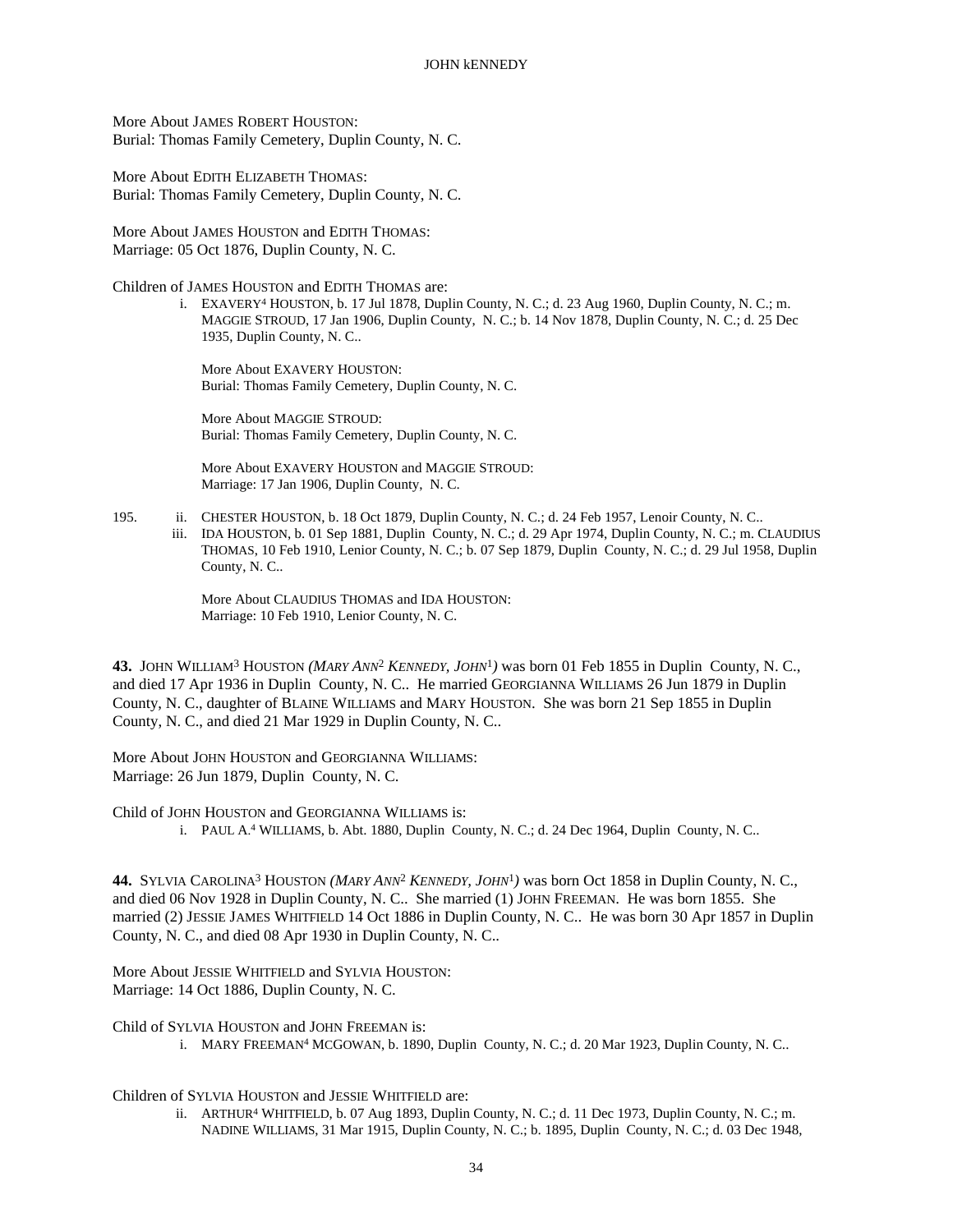Duplin County, N. C..

More About ARTHUR WHITFIELD and NADINE WILLIAMS: Marriage: 31 Mar 1915, Duplin County, N. C.

196. iii. JAMES WHITFIELD, b. 22 May 1896, Duplin County, N. C.; d. 27 May 1969, Cumberland County, N. C..

**45.** CLARA LILLIE<sup>3</sup> HOUSTON (*MARY ANN<sup>2</sup> KENNEDY*, *JOHN*<sup>1</sup>) was born 16 Aug 1860 in Duplin County, N. C., and died 02 Jun 1937 in Duplin County, N. C.. She married RICHARD IVEY MILLER 13 Dec 1885 in Duplin County, N. C., son of JOHN MILLER and MARY THOMAS. He was born 15 May 1866 in Duplin County, N. C., and died 30 Apr 1937 in Duplin County, N. C..

More About CLARA LILLIE HOUSTON: Burial: Hallsville Baptist Church Cemetery, Duplin County, N. C.

More About RICHARD IVEY MILLER: Burial: Hallsville Baptist Church Cemetery, Duplin County, N. C.

More About RICHARD MILLER and CLARA HOUSTON: Marriage: 13 Dec 1885, Duplin County, N. C.

Children of CLARA HOUSTON and RICHARD MILLER are:

i. GLENNIE<sup>4</sup> MILLER, b. 13 Dec 1886, Duplin County, N. C.; d. 26 Mar 1972, Duplin County, N. C..

More About GLENNIE MILLER: Burial: Hallsville Baptist Church Cemetery, Duplin County, N. C.

- 197. ii. LUTHER MILLER, b. 05 Aug 1888, Duplin County, N. C.; d. 01 Oct 1961, Duplin County, N. C..
- 198. iii. WILLIE MILLER, b. 03 Dec 1891, Duplin County, N. C.; d. 04 Nov 1938, Duplin County, N. C..
- 199. iv. ADDIE MILLER, b. 20 Apr 1894, Duplin County, N. C.; d. 10 Feb 1987, Duplin County, N. C..

200. v. WALTER MILLER, b. 02 Oct 1896, Duplin County, N. C.; d. 13 Apr 1987, Duplin County, N. C..

**46.** JESS EDWARD<sup>3</sup> HOUSTON *(MARY ANN*<sup>2</sup>  *KENNEDY, JOHN*<sup>1</sup> *)* was born 13 Dec 1871 in Duplin County, N. C, and died 26 Sep 1953 in Duplin County, N. C. He married JULIA MCNAMARA 19 Sep 1892 in Duplin County, N. C.. She was born 09 May 1874 in South Carolina, and died 10 Oct 1959 in Duplin County, N. C.

More About JESS EDWARD HOUSTON: Burial: Hallsville Baptist Church Cemetery, Duplin County, N. C.

More About JULIA MCNAMARA: Burial: Hallsville Baptist Church Cemetery, Duplin County, N. C.

More About JESS HOUSTON and JULIA MCNAMARA: Marriage: 19 Sep 1892, Duplin County, N. C.

Children of JESS HOUSTON and JULIA MCNAMARA are:

- 201. i. JOHN BRANTLY<sup>4</sup> HOUSTON, b. 20 Sep 1893, Duplin County, N. C; d. 09 Sep 1961, Duplin County, N. C.
- 202. ii. MARY CATHERINE HOUSTON, b. 20 Aug 1896, Lenoir County, N. C.; d. 05 Apr 1974, Duplin County, N. C..
- 203. iii. JOE HOUSTON, b. 07 Oct 1899, Duplin County, N. C; d. 01 Aug 1948, Duplin County, N. C.
- 204. iv. THOMAS EDWARD HOUSTON, b. 10 Mar 1900, Duplin County, N. C.; d. Oct 1974, Buncombs County, N. C..
- 205. v. JASPER HOUSTON, b. 18 Aug 1902, Duplin County, N. C; d. 17 Oct 1965, New Hanover County, N.C..
- 206. vi. NEDHAM ANN HOUSTON, b. 12 Aug 1907, Duplin County, N. C; d. 13 Mar 1968, Duplin County, N. C.

**47.** WILLIAM ALBERT<sup>3</sup> SANDERSON *(SYLVIA A.* 2  *KENNEDY, JOHN*<sup>1</sup> *)* was born 06 Apr 1859 in Duplin County, N. C., and died 14 Mar 1945 in Duplin County, N. C.. He married (1) NANCY JANE KNOWLES. She was born Abt.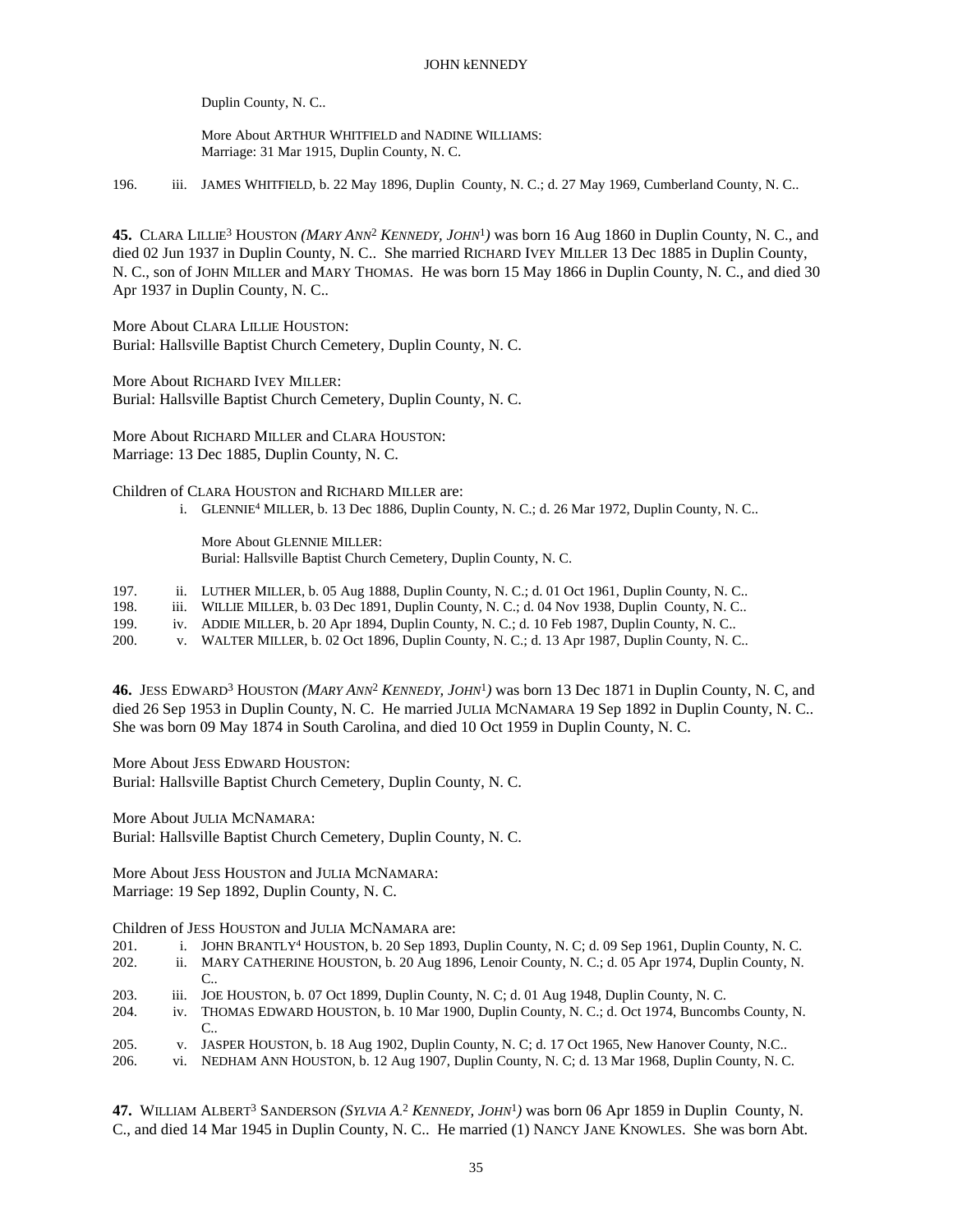1860 in Warsaw, N. C. Duplin County, N. C.. He married (2) EVA EULA BATTS 1891 in Dupin County, N. C.. She was born 17 May 1875 in Pender County, N. C., and died 18 Nov 1960 in Duplin County, N. C..

More About WILLIAM ALBERT SANDERSON: Burial: Wilson Cemetery, Duplin County, N. C.

More About EVA EULA BATTS: Burial: Wilson Cemetery, Duplin County, N. C.

More About WILLIAM SANDERSON and EVA BATTS: Marriage: 1891, Dupin County, N. C.

Children of WILLIAM SANDERSON and NANCY KNOWLES are:

- i. MATTIE<sup>4</sup> SANDERSON, b. Abt. 1880.
- ii. LILLA F. SANDERSON, b. 26 Jan 1885, Duplin County, N. C.; d. 17 Jan 1979, Lenior County, N. C.; m. ANDREW J. SELLERS, 07 Sep 1904, Duplin County, N. C.; b. Abt. 1885.

More About ANDREW SELLERS and LILLA SANDERSON: Marriage: 07 Sep 1904, Duplin County, N. C.

Children of WILLIAM SANDERSON and EVA BATTS are:

- 207. iii. THOMAS FITSHUGH<sup>4</sup> SANDERSON, b. 01 Jul 1892, Duplin County, N. C.; d. 05 Nov 1966, Duplin County, N. C..
- 208. iv. ROSMOND LEE SANDERSON, b. 24 Mar 1894, Duplin County, N. C.; d. 12 Jun 1977, Onslow County, N. C..
	- v. VIDA MAY SANDERSON, b. May 1894, Duplin County, N. C.; m. GASTON BISHOP, 31 Mar 1915, Dupin County, N. C.; b. 14 Dec 1892, Duplin County, N. C.; d. 31 Jan 1950, Duplin County, N. C..

More About GASTON BISHOP and VIDA SANDERSON: Marriage: 31 Mar 1915, Dupin County, N. C.

- 209. vi. KATE DAVIS SANDERSON, b. 10 Jan 1898, Duplin County, N. C.; d. 27 Apr 1992, Duplin County, N. C..
	- vii. LUCY J. SANDERSON, b. 10 Oct 1899, Duplin County, N. C.; d. 13 Mar 1910, Duplin County, N. C..
	- viii. HOMER JAY SANDERSON, b. Abt. 1900.
	- ix. PHILLIP FAY SANDERSON, b. Abt. 1900; d. 23 Aug 1982, Duplin County, N. C..

More About PHILLIP FAY SANDERSON: Burial: Rockfish Memorial Cemetery

x. HENRY LAWRENCE 2ND SANDERSON, b. 27 Nov 1901, Duplin County, N. C.; d. 19 Mar 1984, Magnolia, N. C. Duplin County, N. C.; m. ISABELLA WOOD, 04 Jan 1929, Duplin County, N. C.; b. 05 Apr 1906, Duplin County, N. C.; d. 27 Apr 1992, Duplin County, N. C..

More About HENRY LAWRENCE 2ND SANDERSON: Burial: Golden Grove Cemetery, Duplin County, N. C.

More About ISABELLA WOOD: Burial: Golden Grove Cemetery, Duplin County, N. C.

More About HENRY SANDERSON and ISABELLA WOOD: Marriage: 04 Jan 1929, Duplin County, N. C.

- xi. ALBERT LEON SANDERSON, b. 01 Sep 1905, Duplin County, N. C.; d. Jun 1977, Duplin County, N. C..
- xii. EARLIE CLIFFORD SANDERSON, b. 1908, Duplin County, N. C.; d. 15 Jul 1973, Duplin County, N. C..
- xiii. DOROTHY SANDERSON, b. 27 Sep 1915, Duplin County, N. C.; d. 05 Apr 1999, Ocala, Florida; m. EUGENE LEWIS; b. 11 Aug 1911, Duplin County, N. C.; d. 08 Feb 2002, Ashe County, N. C..

**48.** ORPHA<sup>3</sup> SANDERSON (SYLVIA A.<sup>2</sup> KENNEDY, JOHN<sup>1</sup>) was born 05 Apr 1863 in Duplin County, N. C., and died 30 May 1940 in Duplin County, N. C.. She married HILLERY WILLIAM HUNTER 13 Jan 1888 in Dupin County, N. C.. He was born 03 Dec 1861 in Duplin County, N. C., and died 20 Nov 1941 in Duplin County, N. C..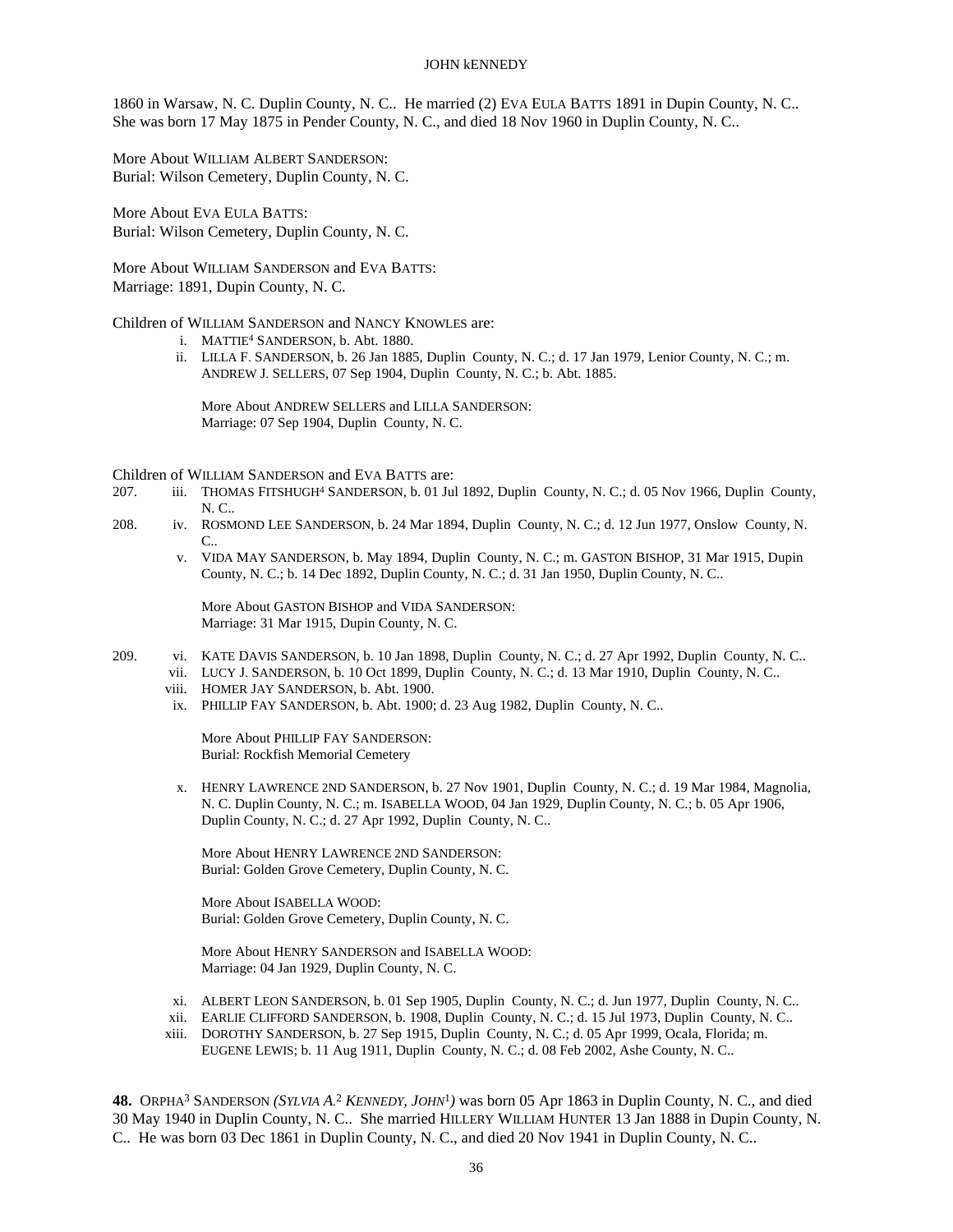More About ORPHA SANDERSON: Burial: Sand Hill Church Cemetery, Duplin County, N. C.

More About HILLERY WILLIAM HUNTER: Burial: Sand Hill Church Cemetery, Duplin County, N. C.

More About HILLERY HUNTER and ORPHA SANDERSON: Marriage: 13 Jan 1888, Dupin County, N. C.

Children of ORPHA SANDERSON and HILLERY HUNTER are:

- 210. i. LISTON EDWARD<sup>4</sup> HUNTER, b. 22 Oct 1888, Duplin County, N. C.; d. 14 Feb 1951, Duplin County, N. C.
	- ii. MOLLIE HUNTER, b. 13 Nov 1891, Duplin County, N. C.; d. 20 Jul 1964, Duplin County, N. C.
- 211. iii. ISSAC STATEN HUNTER, b. 20 Oct 1892, Onslow County, N. C.; d. 10 Mar 1966, Duplin County, N. C.
	- iv. LILLA MAE HUNTER, b. 18 Feb 1895, Duplin County, N. C..
- 212. v. WILLIAM BARTLEY HUNTER, b. 19 Feb 1897, Duplin County, N. C.; d. 20 Mar 1993, Duplin County, N. C. vi. LULA PEARL HUNTER, b. 28 Mar 1899, Duplin County, N. C.; d. 23 Sep 1967, Duplin County, N. C..
- 213. vii. JOHN HARRY HUNTER, b. 21 Feb 1901, Onslow County, N. C.; d. 23 Sep 1967, Duplin County, N. C..
- 214. viii. ALMA LILLIAN HUNTER, b. 06 Sep 1904, Onslow County, N. C.; d. 24 Mar 1972, Duplin County, N. C..
	- ix. LEONARD WALTER HUNTER, b. Feb 1906, Duplin County, N. C.; d. 30 Mar 1964, Duplin County, N. C..
		- x. STACY LAWSON HUNTER, b. 11 Apr 1910, Duplin County, N. C.; d. 18 Apr 1989, Onslow County, N. C.; m. LEONA MAE MARSHBURN, 10 Oct 1931, Duplin County, N. C.; b. 26 Oct 1913, Onslow County, N. C.; d. 01 Jan 1995, Onslow County, N. C..

More About STACY HUNTER and LEONA MARSHBURN: Marriage: 10 Oct 1931, Duplin County, N. C.

**49.** THADIUS HORRY<sup>3</sup> SANDERSON *(SYLVIA A.* 2  *KENNEDY, JOHN*<sup>1</sup> *)* was born 08 May 1866 in Duplin County, N. C., and died 1914 in Georgia. He married MARY ELIZABETH SMITH. She was born Abt. 1870 in Duplin County, N. C., and died 1917 in Georgia.

Children of THADIUS SANDERSON and MARY SMITH are:

- i. ALBERT EVENS<sup>4</sup> SANDERSON, b. Abt. 1900.
- ii. NORMAN SANDERSON, b. Abt. 1900.
- iii. JOHN JACKSON SANDERSON, b. 28 Aug 1914, Duplin County, N. C.; d. 09 Aug 1994, Cumberland County, N. C.; m. HENRIETTA PARKS; b. Abt. 1900.
- 215. iv. HARRY LEE SANDERSON, b. 17 Nov 1891, Baxley, Georgia; d. 14 Oct 1971, New Hanover County, N. C..

50. MARTHA ANN<sup>3</sup> SANDERSON (SYLVIA A.<sup>2</sup> KENNEDY, JOHN<sup>1</sup>) was born 02 Feb 1870 in Duplin County, N. C., and died 11 Apr 1952 in Duplin County, N. C.. She married DAVID WILLIAM SLOAN 14 May 1902 in Dupin County, N. C.. He was born 29 Nov 1854 in Duplin County, N. C., and died 07 Sep 1934 in Duplin County, N. C..

More About MARTHA ANN SANDERSON: Burial: Cedar Fork Cemetery. Duplin County, N. c.

More About DAVID WILLIAM SLOAN: Burial: Cedar Fork Cemetery. Duplin County, N. c.

More About DAVID SLOAN and MARTHA SANDERSON: Marriage: 14 May 1902, Dupin County, N. C.

Children of MARTHA SANDERSON and DAVID SLOAN are:

216. i. MAMIE<sup>4</sup> SLOAN, b. 14 Nov 1904, Duplin County, N. C.; d. 17 Jun 2003, Duplin County, N. C..

217. ii. LILA M. SLOAN, b. 07 Dec 1912, Duplin County, N. C.; d. 07 Feb 2002, Lenior County, N. C..

**51.** SARAH VIRGINIA<sup>3</sup> CANADY *(JESSE THOMAS*<sup>2</sup>  *KENNEDY, JOHN*<sup>1</sup> *)* was born 28 Jul 1873 in Duplin County, N. C.,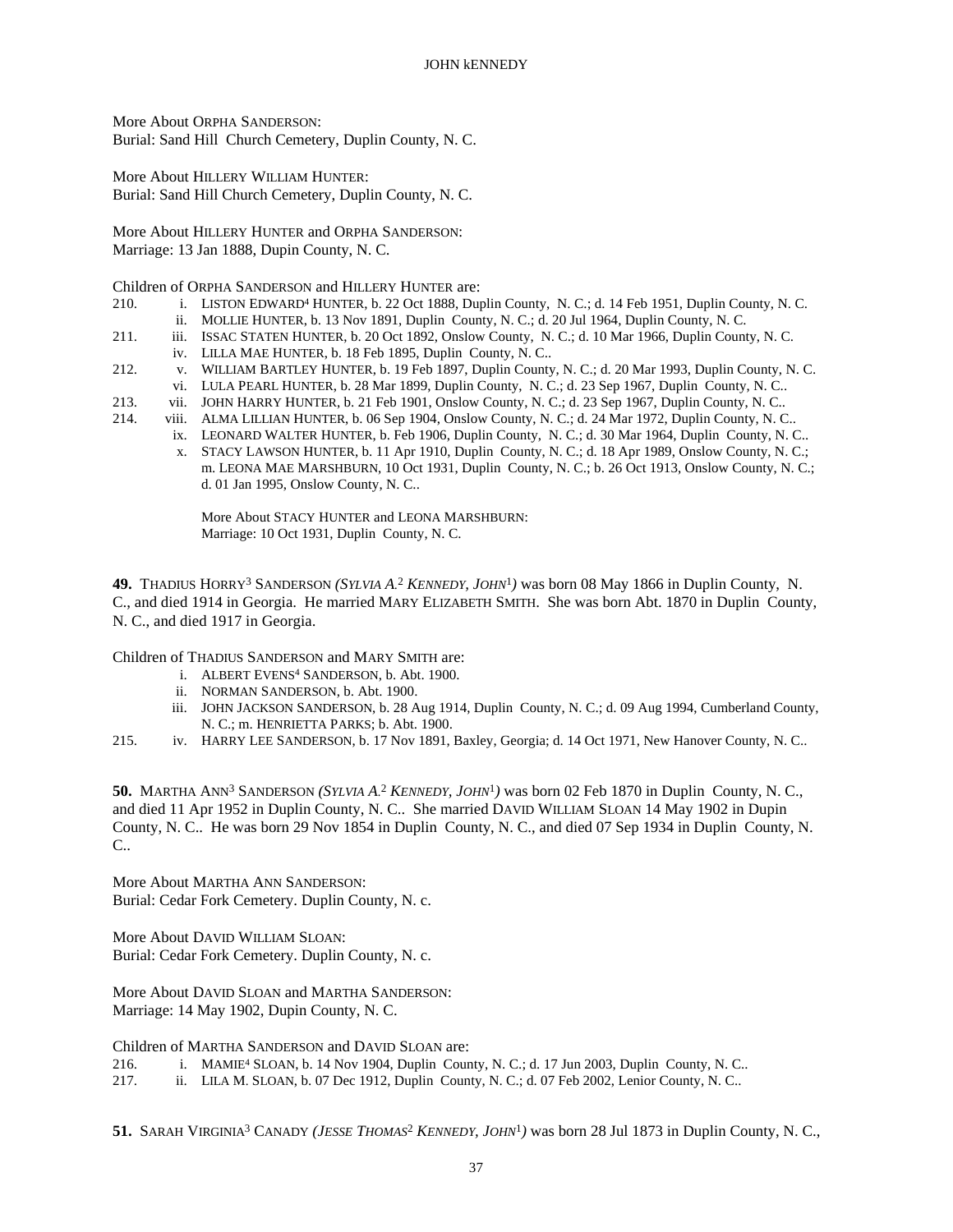and died 08 Jan 1953 in Duplin County, N. C.. She married CHANCEY G. MERCER in Duplin County, son of WILLAM MERCER and CELIA BROCK. He was born 02 Feb 1846 in Duplin County, N. C., and died 11 Mar 1865 in Elmira, New York.

More About CHANCEY G. MERCER: Burial: Woodlawn National Cemetery, Elmira, New York

More About CHANCEY MERCER and SARAH CANADY: Marriage: Duplin County

Children of SARAH CANADY and CHANCEY MERCER are:

- 218. i. VICTORIA<sup>4</sup> MERCER, b. 28 Jan 1890, Duplin County, N. C.; d. 22 Feb 1952, Duplin County, N. C..
- 219. ii. KIRBY JAMES MERCER, b. 06 May 1894, Duplin County, N. C.; d. 30 Oct 1918, Duplin County, N. C..
- 220. iii. ROLAND JASPER MERCER, b. 03 Mar 1908, Duplin County, N. C.; d. 10 Aug 1985, Maryland.
- 221. iv. PAUL WILLIAM MERCER, b. 27 Feb 1914, Duplin County, N. C.; d. 06 Jun 1971, Durham County, N. C..
	- v. ACRA JANE MERCER, b. 13 Nov 1916.

# *Generation No. 4*

**52.** SARA ELIZABETH<sup>4</sup> BISHOP *(MARTHA JEAN*<sup>3</sup>  *KENNEDY, BRYANT*<sup>2</sup> *, JOHN*<sup>1</sup> *)* was born 14 Feb 1867 in Duplin County, N. C., and died 29 Oct 1949 in Duplin County, N. C.. She married OWEN FRANKLIN SR. KENNEDY 12 Feb 1885 in Duplin County, N. C., son of JAMES KENNEDY and ELIZABETH KORNEGAY. He was born 03 Jul 1862 in Duplin County, N. C., and died 08 Apr 1949 in Duplin County, N. C..

More About SARA ELIZABETH BISHOP: Burial: Owen F. Kennedy Cemetery, Duplin County, N. C.

More About OWEN FRANKLIN SR. KENNEDY: Burial: Owen F. Kennedy Cemetery, Duplin County, N. C.

More About OWEN KENNEDY and SARA BISHOP: Marriage: 12 Feb 1885, Duplin County, N. C.

Children are listed above under (35) Owen Franklin Sr. Kennedy.

53. ROBERT H.<sup>4</sup> BISHOP *(MARTHA JEAN<sup>3</sup> KENNEDY, BRYANT<sup>2</sup>, JOHN<sup>1</sup>) was born 26 Sep 1871 in Duplin County, N.* C., and died 30 Nov 1903 in Duplin County, N. C.. He married ANNIE ELIZABETH QUINN 1892 in Duplin County, N. C.. She was born 30 Oct 1875 in Duplin County, N. C., and died 12 Feb 1956 in Duplin County, N. C..

More About ROBERT H. BISHOP: Burial: Bishop Cemetery, Duplin County, N. C.

More About ANNIE ELIZABETH QUINN: Burial: Sand Hill Church Cemetery, Duplin County, N. C.

More About ROBERT BISHOP and ANNIE QUINN: Marriage: 1892, Duplin County, N. C.

Children of ROBERT BISHOP and ANNIE QUINN are:

i. GASTON<sup>5</sup> BISHOP, b. 14 Dec 1892, Duplin County, N. C.; d. 31 Jan 1950, Duplin County, N. C.; m. VIDA MAY SANDERSON, 31 Mar 1915, Dupin County, N. C.; b. May 1894, Duplin County, N. C..

More About GASTON BISHOP and VIDA SANDERSON: Marriage: 31 Mar 1915, Dupin County, N. C.

ii. MINNIE BISHOP, b. 04 Jun 1896, Duplin County, N. C.; d. 10 Feb 1978, Lenoir County, N. C.; m. IVEY JACKSON BROWN, 09 Mar 1912, Duplin County, N. C.; b. Jun 1893, Duplin County, N. C.; d. 22 Nov 1974,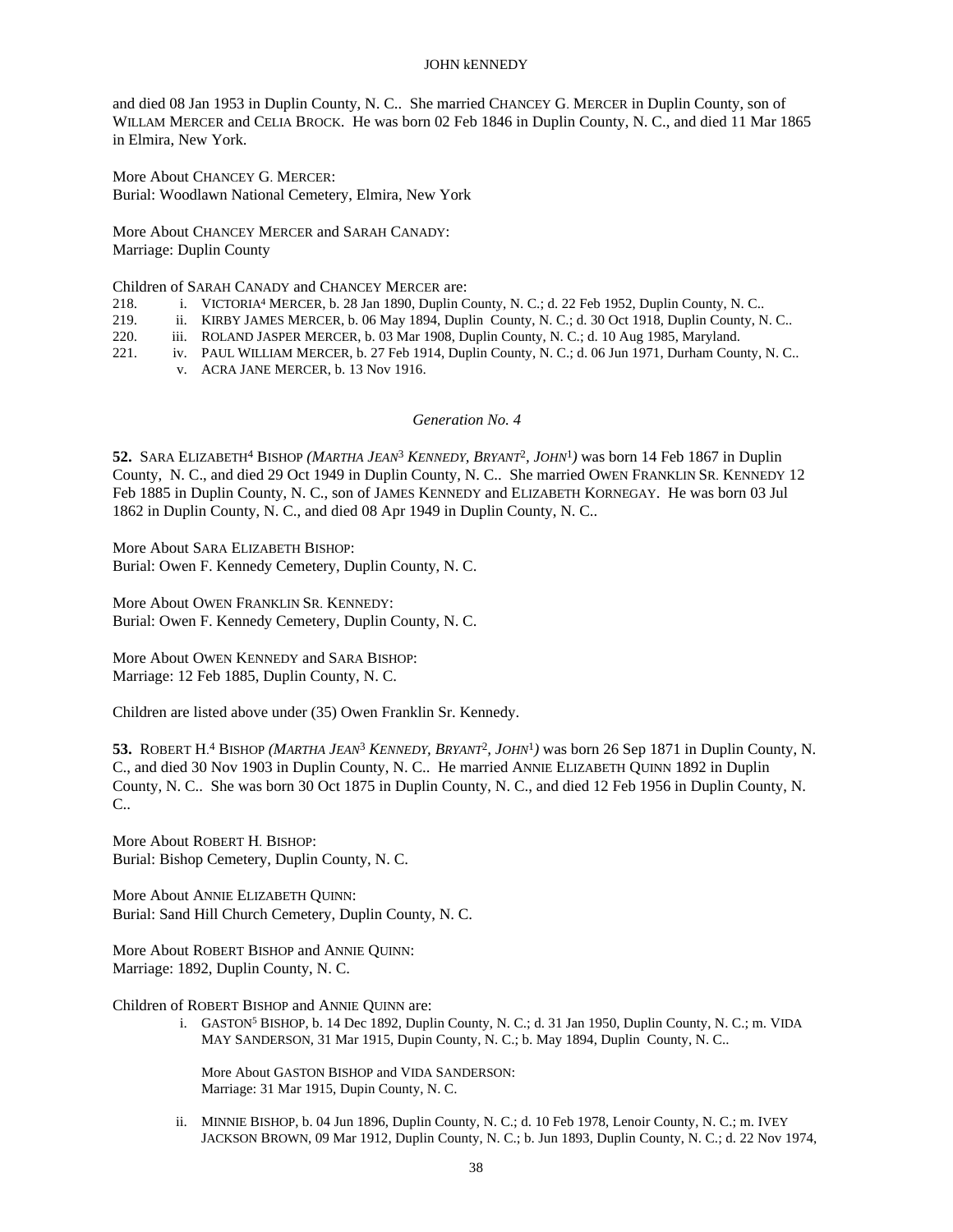Duplin County, N. C..

More About IVEY BROWN and MINNIE BISHOP: Marriage: 09 Mar 1912, Duplin County, N. C.

iii. ELLIS BISHOP, b. 10 Jun 1899, Duplin County, N. C.; d. Dec 1964, Duplin County, N. C..

**54.** CHANCEY<sup>4</sup> BISHOP *(MARTHA JEAN*<sup>3</sup>  *KENNEDY, BRYANT*<sup>2</sup> *, JOHN*<sup>1</sup> *)* was born 03 Jun 1873 in Duplin County, N. C., and died 06 Nov 1906 in Lenior County, N. C.. He married KITTY J. HILL 12 Jan 1899 in Duplin County, N. C.. She was born 04 Jun 1876 in Lenior County, N. C., and died 11 Jan 1949 in Lenior County, N. C..

More About CHANCEY BISHOP: Burial: Chancy Bishop Cemetery, Lenoir County, N. C

More About KITTY J. HILL: Burial: Chancy Bishop Cemetery, Lenoir County, N. C.

More About CHANCEY BISHOP and KITTY HILL: Marriage: 12 Jan 1899, Duplin County, N. C.

Children of CHANCEY BISHOP and KITTY HILL are:

i. ANNIE M.<sup>5</sup> BISHOP, b. 01 Jan 1900, Lenoir County, N. C.; d. 05 Oct 1907, Lenoir County, N. C..

More About ANNIE M. BISHOP: Burial: Bishop Cemetery, Lenoir County, N. C.

ii. HERMAN BISHOP, b. 29 Sep 1901, Duplin County, N. C.; d. Nov 1976, Wayne County, N. C.; m. JULIA ANN RHODES, 13 Jan 1923, Duplin County, N. C.; b. 23 Jul 1895, Duplin County, N. C.; d. 24 Apr 1962.

More About HERMAN BISHOP and JULIA RHODES: Marriage: 13 Jan 1923, Duplin County, N. C.

**55.** EMMA<sup>4</sup> BISHOP *(MARTHA JEAN*<sup>3</sup>  *KENNEDY, BRYANT*<sup>2</sup> *, JOHN*<sup>1</sup> *)* was born 06 Sep 1877 in Duplin County, N. C., and died 08 Aug 1950 in Duplin County, N. C.. She married DAVID BERTIE POWELL. He was born 02 Jan 1872 in Duplin County, N. C., and died 17 Feb 1927 in Duplin County, N. C..

More About EMMA BISHOP: Burial: Snow Hill Church Cemetery, Duplin County, N. C.

More About DAVID BERTIE POWELL: Burial: Snow Hill Church Cemetery, Duplin County, N. C.

Child of EMMA BISHOP and DAVID POWELL is:

i. GURMAN P.<sup>5</sup> POWELL, b. 21 Aug 1896, Duplin County, N. C.; d. 06 May 1976, Duplin County, N. C.; m. ALICE DAIL; b. 02 May 1896, Duplin County, N. C.; d. 30 Jun 1978, Duplin County, N. C..

More About GURMAN P. POWELL: Burial: Potter Cemetery, Duplin County, N. C.

More About ALICE DAIL: Burial: Potter Cemetery, Duplin County, N. C.

**56.** ISSAC THOMAS JR.<sup>4</sup> BISHOP *(MARTHA JEAN*<sup>3</sup>  *KENNEDY, BRYANT*<sup>2</sup> *, JOHN*<sup>1</sup> *)* was born 12 May 1887 in Duplin County, N. C., and died 11 Jun 1947 in Duplin County, N. C.. He married LOUELLA WHALEY 05 Dec 1906 in Duplin County, N. C., daughter of JOHN WHALEY and MARGARET GRESHAM. She was born 28 Sep 1884 in Duplin County, N. C., and died 07 Jun 1965 in Duplin County, N. C..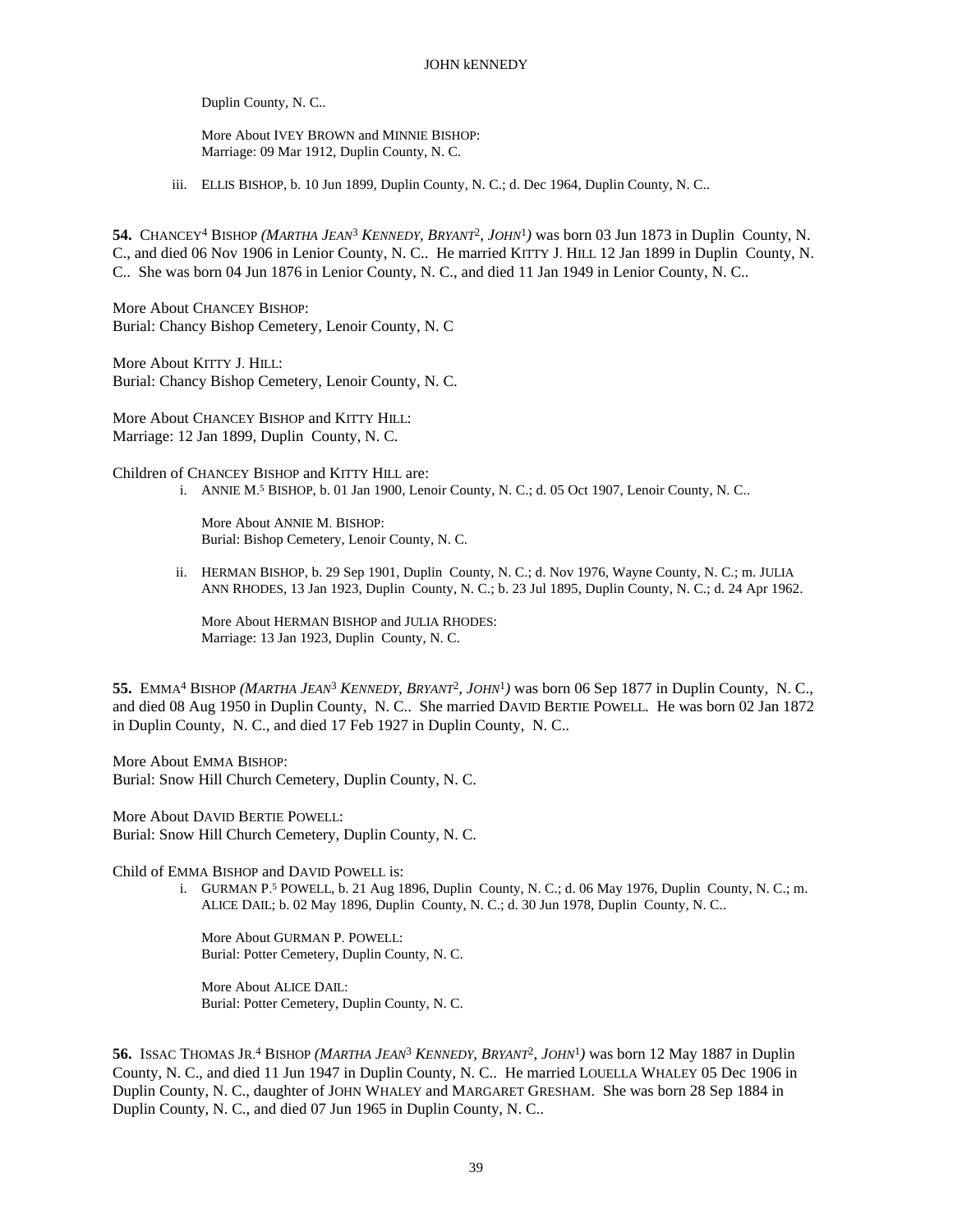More About ISSAC THOMAS JR. BISHOP: Burial: Snow Hill FWB Church Cemetery, Duplin County, N. c.

More About LOUELLA WHALEY: Burial: Snow Hill FWB Church Cemetery, Duplin County, N. c.

More About ISSAC BISHOP and LOUELLA WHALEY: Marriage: 05 Dec 1906, Duplin County, N. C.

Children of ISSAC BISHOP and LOUELLA WHALEY are:

- i. PAUL<sup>5</sup> BISHOP, b. 16 Sep 1907, Duplin County, N. C.; d. 05 Oct 1907, Duplin County, N. C..
- ii. AARON GLENN BISHOP, b. 26 Nov 1908, Duplin County, N. C.; d. 06 Feb 1933, Duplin County, N. C.; m. CALLIE JEAN SMITH; b. 04 Oct 1908, Duplin County, N. C.; d. Feb 1977, Lenoir County, N. C..

More About AARON GLENN BISHOP: Burial: Snow Hill FWB Church Cemetery, Duplin County, N. c.

iii. GORDEN EURBERN BISHOP, b. 21 Mar 1911, Duplin County, N. C.; d. Mar 1985, Lenoir County, N. C.; m. CALLIE JEAN SMITH, 26 Nov 1931, Duplin County, N. C.; b. 04 Oct 1908, Duplin County, N. C.; d. Feb 1977, Lenoir County, N. C..

More About GORDEN BISHOP and CALLIE SMITH: Marriage: 26 Nov 1931, Duplin County, N. C.

iv. RUBIN BISHOP, b. 20 Aug 1914, Duplin County, N. C.; d. 03 Dec 1996, Duplin County, N. C.; m. MABEL HUDSON, 18 Apr 1942, Dupin County, N. C.; b. 27 Mar 1910, Duplin County, N. C.; d. Jan 1972, Greensboro, N. C..

More About RUBIN BISHOP and MABEL HUDSON: Marriage: 18 Apr 1942, Dupin County, N. C.

v. MAMIE VERENDA BISHOP, b. 24 Dec 1919, Duplin County, N. C.; m. ELWOOD SWINDELL, 06 Jan 1940, Duplin County, N. C.; b. 14 Oct 1917, Duplin County, N. C.; d. 02 Sep 2001, Lenoir County, N. C..

More About ELWOOD SWINDELL and MAMIE BISHOP: Marriage: 06 Jan 1940, Duplin County, N. C.

vi. INFANT BISHOP, b. 26 May 1925, Duplin County, N. C.; d. 26 May 1925, Duplin County, N. C..

**57.** ISSAC LAFFYETLE<sup>4</sup> LANIER *(MARY ELIZABETH*<sup>3</sup>  *KENNEDY, BRYANT*<sup>2</sup> *, JOHN*<sup>1</sup> *)* was born 1875 in Duplin County, N. C., and died 21 Jan 1944 in Duplin County, N. C.. He married MARY MYRTIE QUINN 02 Feb 1901 in Duplin County, N. C., daughter of J. QUINN and SARAH QUINN. She was born 1875 in Duplin County, N. C., and died 19 Jan 1929 in Duplin County, N. C..

More About ISSAC LANIER and MARY QUINN: Marriage: 02 Feb 1901, Duplin County, N. C.

Child of ISSAC LANIER and MARY QUINN is:

i. ADMAH<sup>5</sup> LANIER, b. 04 May 1906, Duplin County, N. C.; d. 07 Sep 1980, Duplin County, N. C..

58. IDA JANE<sup>4</sup> LANIER (*MARY ELIZABETH*<sup>3</sup> *KENNEDY*, *BRYANT*<sup>2</sup>, *JOHN*<sup>1</sup>) was born 02 Aug 1878 in Duplin County, N. C., and died 20 Jul 1966 in Duplin County, N. C.. She married STEPHEN S. LANIER 1900 in Duplin County, N. C., son of ZEBULON LANIER and SUSAN BATTS. He was born 31 Mar 1866 in Duplin County, N. C., and died 28 Nov 1943 in Duplin County, N. C..

More About STEPHEN LANIER and IDA LANIER: Marriage: 1900, Duplin County, N. C.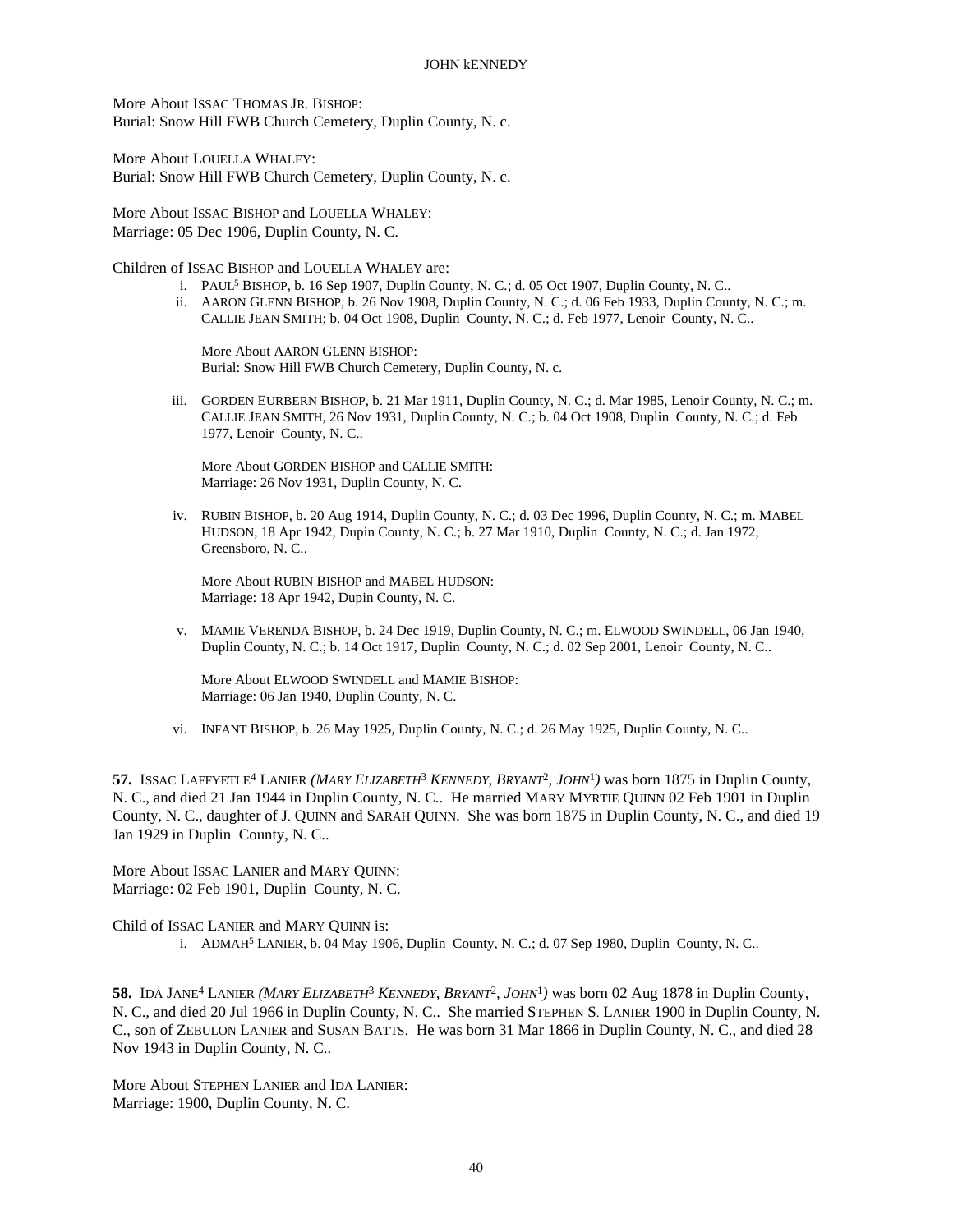Children of IDA LANIER and STEPHEN LANIER are:

i. ARCHIE ROSCUE<sup>5</sup> LANIER, b. 12 Nov 1900, Duplin County, N. C.; d. 30 Mar 1969, Duplin County, N. C.; m. GAYBRELLA WOOD, 10 Feb 1925, Duplin County, N. C.; b. 24 Mar 1899, Duplin County, N. C.; d. Nov 1979, Duplin County, N. C..

More About ARCHIE ROSCUE LANIER: Burial: Sharon Baptist Church Cemetery, Duplin County, N. C.

More About GAYBRELLA WOOD: Burial: Sharon Baptist Church Cemetery, Duplin County, N. C.

More About ARCHIE LANIER and GAYBRELLA WOOD: Marriage: 10 Feb 1925, Duplin County, N. C.

ii. MERTIE LANIER, b. 05 Jun 1903, Duplin County, N. C.; d. 05 Feb 1960, Duplin County, N. C.; m. IVEY FRANKLIN KENNEDY, 14 Jul 1930, Duplin County, N. C.; b. 07 Mar 1887, Duplin County, N. C.; d. 10 Nov 1957, Duplin County, N. C..

More About MERTIE LANIER: Burial: Owen F. Kennedy Cemetery, Duplin County, N. C.

Notes for IVEY FRANKLIN KENNEDY:

Ivey F. Kennedy married Hattie Miller Born September 17, 1894, died October 12, 1917, have no record of children. Ivey F. Kennedy married Malasie F. mobley, Born February 5, 1904, Duplin County died September 5, 1922, Duplin County, buried: Mobley Cemetery, Duplin County, No record of children. Ivey F. Kennedy Married Myrtie Lanier,vorn June 5, 1903, died February 5, 1960. No record of children.

More About IVEY FRANKLIN KENNEDY: Burial: Owen F. Kennedy Cemetery, Duplin County, N. C.

More About IVEY KENNEDY and MERTIE LANIER: Marriage: 14 Jul 1930, Duplin County, N. C.

- iii. STACY L. LANIER, b. 1905, Duplin County, N. C..
- iv. LINER LANIER, b. 22 Jun 1907, Duplin County, N. C.; d. 11 May 1943, Duplin County, N. C.; m. JAMES ALEXANDER MOBLEY, 23 Jan 1925, Duplin County, N. C.; b. 30 Jan 1904, Duplin County, N. C.; d. 01 Apr 1987, Duplin County, N. C..

More About LINER LANIER: Burial: Amos Lanier Cemetery, Duplin County, N. C.

More About JAMES ALEXANDER MOBLEY: Burial: Amos Lanier Cemetery, Duplin County, N. C.

More About JAMES MOBLEY and LINER LANIER: Marriage: 23 Jan 1925, Duplin County, N. C.

- v. DAUGHTER LANIER, b. 1909, Duplin County, N. C.; d. 1909, Duplin County, N. C..
- vi. STEPHEN R. LANIER, b. 07 May 1917, Duplin County, N. C.; d. 11 Dec 1992, Lenoir County, N. C..

**59.** HOSEA BRYANT<sup>4</sup> LANIER *(MARY ELIZABETH*<sup>3</sup>  *KENNEDY, BRYANT*<sup>2</sup> *, JOHN*<sup>1</sup> *)* was born Oct 1883 in Duplin County, N. C., and died 08 Mar 1921 in Duplin County, N. C.. He married CARRIE O. WELLS 29 Nov 1903 in Duplin County, N. C.. She was born 17 May 1890 in Duplin County, N. C., and died 08 Mar 1921 in Duplin County, N. C..

More About HOSEA BRYANT LANIER: Burial: Lanier Cemetery, Duplin County, N. C.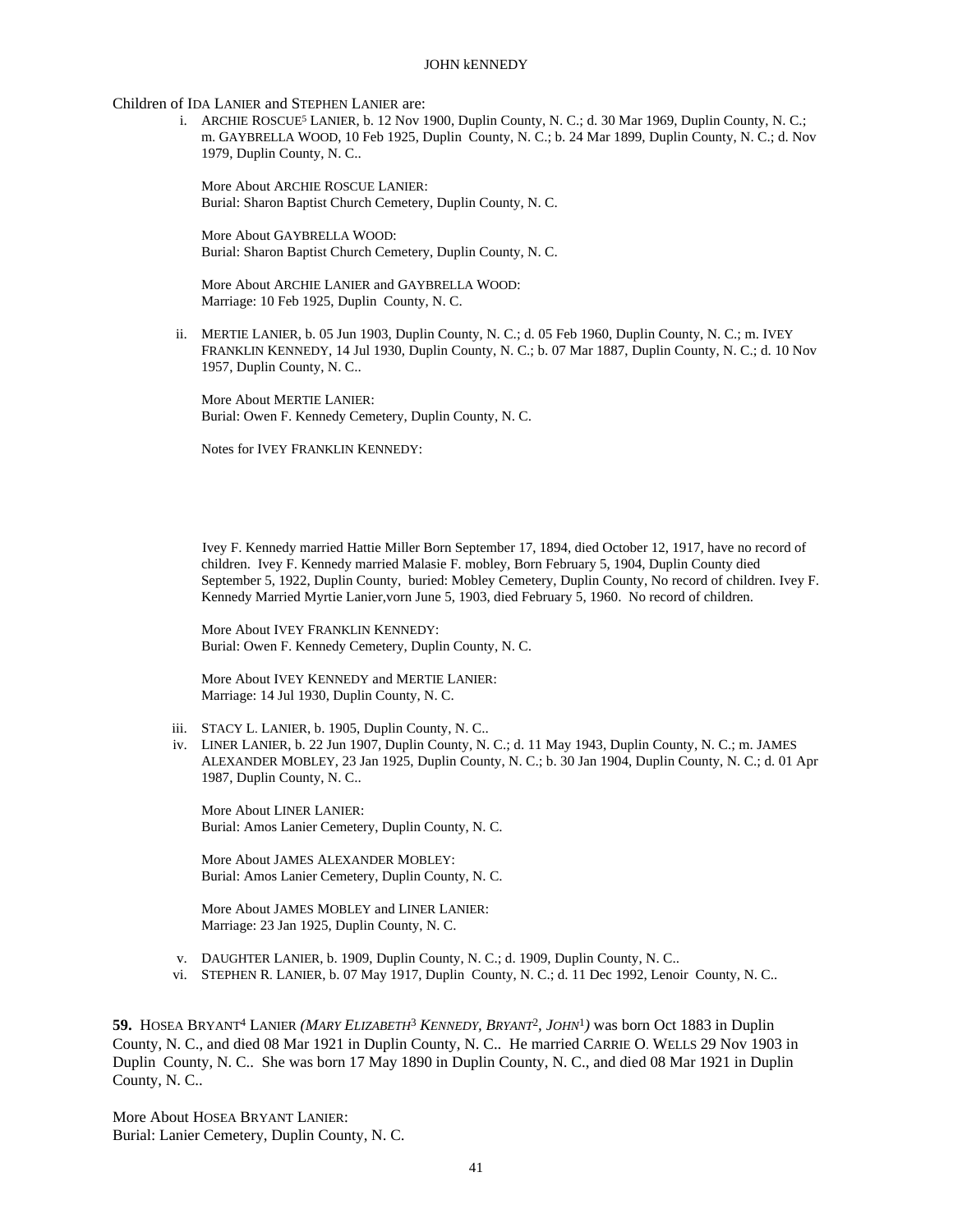More About CARRIE O. WELLS: Burial: Lanier Cemetery, Duplin County, N. C.

More About HOSEA LANIER and CARRIE WELLS: Marriage: 29 Nov 1903, Duplin County, N. C.

Children of HOSEA LANIER and CARRIE WELLS are:

- i. LONNIE T. 5 LANIER, b. 13 Sep 1904, Duplin County, N. C.; d. 19 Jan 1957, Duplin County, N. C..
- ii. DALLIE LANIER, b. 25 Apr 1907, Duplin County, N. C.; d. Sep 1972, New Hanover, N. C.; m. EDWARD V. RAYNOR, 10 Sep 1921, Duplin County, N. C.; b. 25 Sep 1882, Duplin County, N. C.; d. 24 Aug 1968, Duplin County, N. C..

More About DALLIE LANIER: Burial: Jeff Lanier Cemetery, Duplin County, N. C.

More About EDWARD V. RAYNOR: Burial: Jeff Lanier Cemetery, Duplin County, N. C.

More About EDWARD RAYNOR and DALLIE LANIER: Marriage: 10 Sep 1921, Duplin County, N. C.

iii. LESLIE LANIER, b. 12 Jan 1908, Duplin County, N. C.; d. 20 Oct 1956, Duplin County, N. C.; m. GLADYS REBECCA LANIER, 22 Feb 1930, Duplin County, N. C.; b. 16 May 1912, Duplin County, N. C.; d. 10 Jan 2000, Duplin County, N. C..

More About LESLIE LANIER: Burial: Lanier Cemetery, Duplin County, N. C. C.

More About GLADYS REBECCA LANIER: Burial: Lanier Cemetery, Duplin County, N. C. C.

More About LESLIE LANIER and GLADYS LANIER: Marriage: 22 Feb 1930, Duplin County, N. C.

- iv. CARR LANIER, b. 1910, Duplin County, N. C..
- v. MARY LANIER, b. 23 May 1912, Duplin County, N. C.; d. 16 Mar 1930, Duplin County, N. C..
- vi. ARQUILLA LANIER, b. 1914, Duplin County, N. C..
- vii. ADELLA LANIER, b. 1916.
- viii. JAMES LANIER, b. 16 Apr 1918, Duplin County, N. C.; d. 20 Mar 1998, Duplin County, N. C..
- ix. CLAYTON LANIER, b. 26 Apr 1920, Duplin County, N. C.; d. 19 Nov 1997, Randolph County, N. C..

**60.** SUSAN<sup>4</sup> LANIER *(MARY ELIZABETH*<sup>3</sup>  *KENNEDY, BRYANT*<sup>2</sup> *, JOHN*<sup>1</sup> *)* was born 04 Sep 1892 in Duplin County, N. C., and died 27 Nov 1971 in Duplin County, N. C.. She married DANIEL WALTER DAIL 24 May 1913 in Duplin County, N. C.. He was born 30 Apr 1889 in Duplin County, N. C., and died 31 Oct 1979 in Duplin County, N. C..

More About SUSAN LANIER: Burial: Dail Cemetery, Duplin County, N. C.

More About DANIEL WALTER DAIL: Burial: Dail Cemetery, Duplin County, N. C.

More About DANIEL DAIL and SUSAN LANIER: Marriage: 24 May 1913, Duplin County, N. C.

Children of SUSAN LANIER and DANIEL DAIL are:

- i. ELMER WARD<sup>5</sup> DAIL, b. 27 Sep 1913, Duplin County, N. C.; d. 14 Aug 1945, Duplin County, N. C..
- ii. WILLIAM WRIGHT DAIL, b. 13 Jan 1915, Duplin County, N. C.; m. ISABELLE STANLEY; b. Abt. 1915.
- iii. LLOYD DAIL, b. 31 May 1916, Duplin County, N. C.; d. 20 Dec 1990, Leland, N. C.; m. FLOSSIE MAE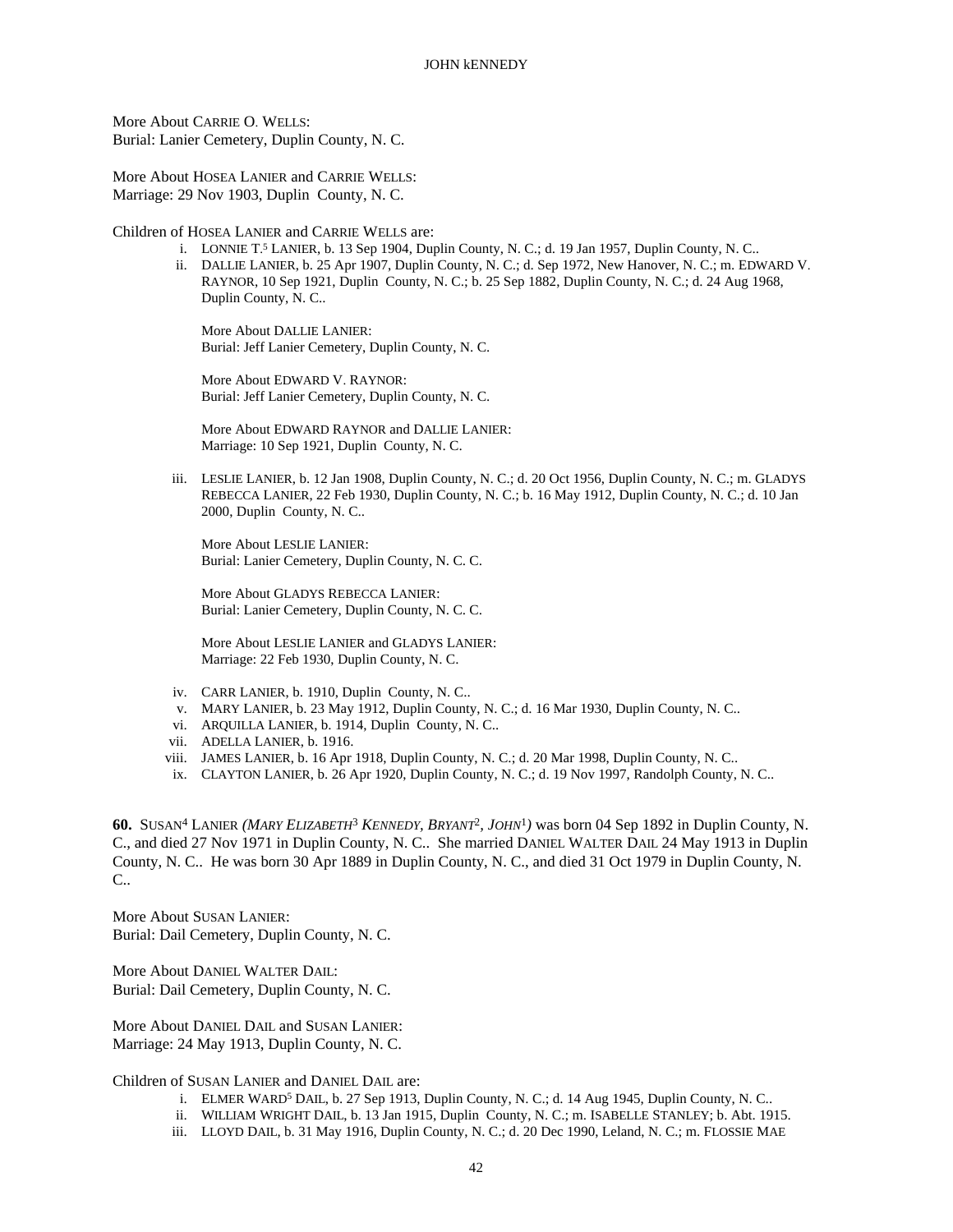HENDERSON, 22 Aug 1936, Duplin County, N. C.; b. 11 Jul 1917, Duplin County, N. C.; d. 05 Sep 1998, Leland, N. C..

More About LLOYD DAIL and FLOSSIE HENDERSON: Marriage: 22 Aug 1936, Duplin County, N. C.

iv. TROY ALLEN DAIL, b. 03 Mar 1918, Duplin County, N. C.; d. 10 Dec 1994, Newport News, VA; m. NERNIE LOU LANIER, 06 Aug 1938, Duplin County, N. C.; b. 09 Jan 1916, Duplin County, N. C..

More About TROY ALLEN DAIL: Burial: Newport News, Virginia

More About TROY DAIL and NERNIE LANIER: Marriage: 06 Aug 1938, Duplin County, N. C.

v. MARY LEE DAIL, b. 07 Aug 1919, Duplin County, N. C.; m. DANIEL MITCHELL, 22 Aug 1936, Duplin County, N. C.; b. Abt. 1919.

More About DANIEL MITCHELL and MARY DAIL: Marriage: 22 Aug 1936, Duplin County, N. C.

vi. SARAH ALICE DAIL, b. 27 May 1921, Duplin County, N. C.; d. 03 Sep 2003, Duplin County, N. C.; m. EDWARD MERCER, 26 Nov 1936, Duplin County, N. C.; b. 26 Feb 1912, Duplin County, N. C.; d. 02 May 1991, Duplin County, N. C..

More About SARAH ALICE DAIL: Burial: Mercer Cemetery, Duplin County, N. C.

More About EDWARD MERCER: Burial: Mercer Cemetery, Duplin County, N. C.

More About EDWARD MERCER and SARAH DAIL: Marriage: 26 Nov 1936, Duplin County, N. C.

- vii. PRESTON LEE DAIL, b. 20 Sep 1922, Duplin County, N. C.; d. Jan 1976, Duplin County N. C.; m. VIOLET CRAWFORD; b. 09 Dec 1931, Duplin County N. C.; d. 01 Dec 1995, Duplin County N. C..
- viii. ABLE FLETCHER DAIL, b. 15 Jan 1923, Duplin County, N. C.; d. 01 Sep 1970, Duplin County, N. C.; m. MARY LOU BYRD, 21 Aug 1942, Duplin County, N. C.; b. 25 Nov 1926, Duplin County, N. C..

More About ABLE DAIL and MARY BYRD: Marriage: 21 Aug 1942, Duplin County, N. C.

- ix. ANNA LULA DAIL, b. 09 Nov 1930, Dupin County, N. C..
- x. JENNIE MAE DAIL, b. 12 May 1932, Duplin County, N. C..
- xi. DANIEL WORTH DAIL, b. 16 Sep 1928, Duplin County, N. C.; d. 08 Feb 2005, Duplin County, N. C.; m. HANNAH MAE BROWN, 06 Apr 1950, Duplin County, N. C.; b. 25 Nov 1932, Duplin County, N. C.; d. 21 Sep 2004, Duplin County, N. C..

More About DANIEL WORTH DAIL: Burial: Dail Family Cemetery, Duplin County, N. C.

More About HANNAH MAE BROWN: Burial: Dail Family Cemetery, Duplin County, N. C.

More About DANIEL DAIL and HANNAH BROWN: Marriage: 06 Apr 1950, Duplin County, N. C.

**61.** JACOB<sup>4</sup> LANIER *(MARY ELIZABETH*<sup>3</sup>  *KENNEDY, BRYANT*<sup>2</sup> *, JOHN*<sup>1</sup> *)* was born 07 Jan 1899 in Duplin County, N. C., and died Oct 1972 in Duplin County, N. C..

## Child of JACOB LANIER is:

i. HUBERT<sup>5</sup> LANIER, b. 13 Nov 1914, Duplin County, N. C.; d. Apr 1966, Wake County, N. C..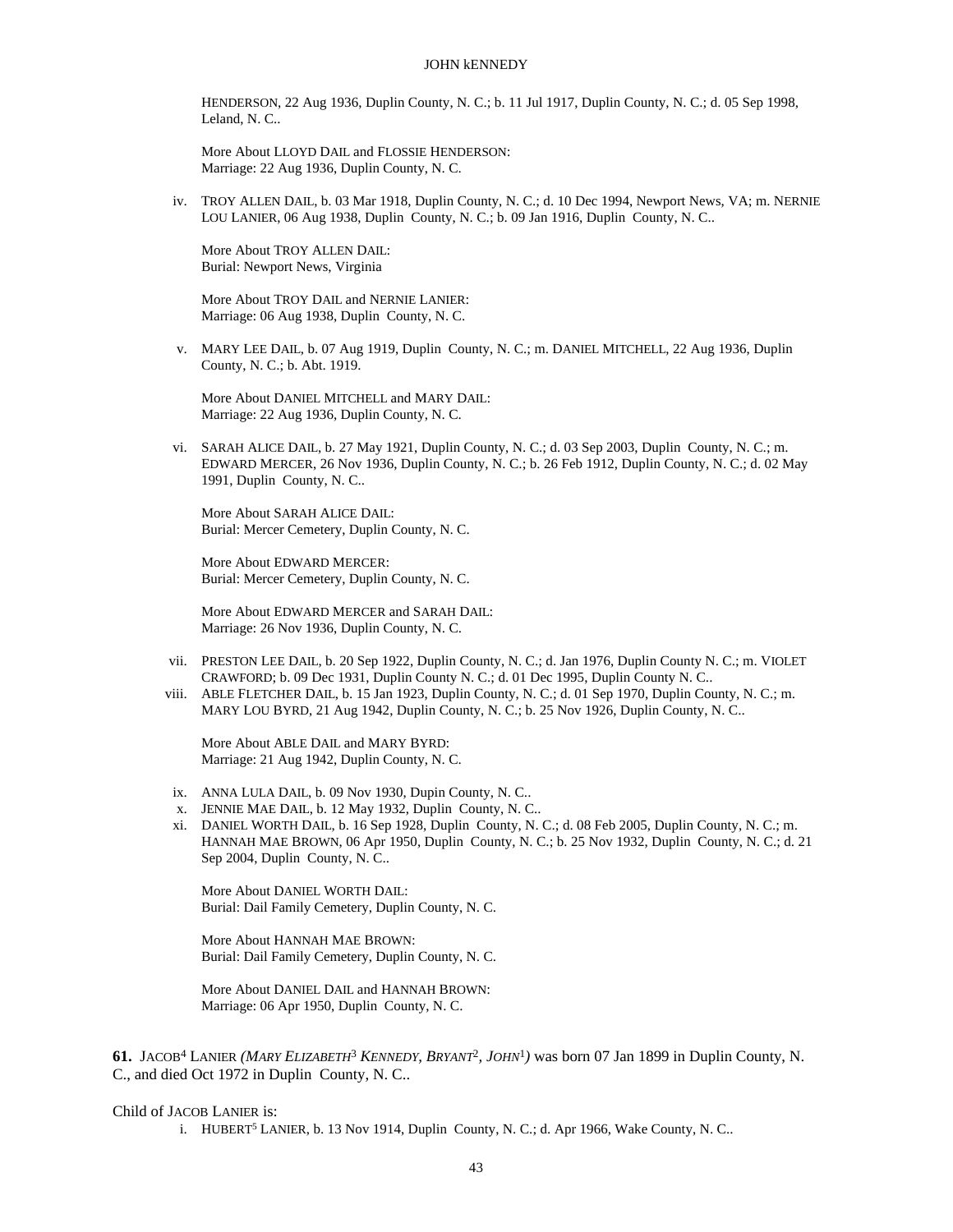**62.** VIRGINIA<sup>4</sup> JACKSON *(MARGARET ANN*<sup>3</sup>  *KENNEDY, BRYANT*<sup>2</sup> *, JOHN*<sup>1</sup> *)* was born 06 Oct 1871 in Lenoir County, N. C., and died 29 Jul 1939 in Lenoir County, N. C.. She married WILLIAM AMOS WHALEY 28 Nov 1893 in Duplin County, N. C., son of FELIX WHALEY and PERLINA WHALEY. He was born 22 Jun 1868 in Lenoir County, N. C., and died 17 Feb 1952 in Lenoir County, N. C..

More About VIRGINIA JACKSON: Burial: Hugh Nobles Cemetery, Lenoir County, N.C.

More About WILLIAM AMOS WHALEY: Burial: Hugh Nobles Cemetery, Lenoir County, N.C.

More About WILLIAM WHALEY and VIRGINIA JACKSON: Marriage: 28 Nov 1893, Duplin County, N. C.

Child of VIRGINIA JACKSON and WILLIAM WHALEY is:

i. LOLA<sup>5</sup> WHALEY, b. 21 Feb 1895, Duplin County, N. C.; d. 23 May 1960, Duplin County, N. C.; m. HUGH NOBLE; b. 01 Apr 1890, Duplin County, N. C.; d. 1975, Lenoir County, N. C..

More About LOLA WHALEY: Burial: Pinelawn Cemetery, Lenoir County, N. C.

More About HUGH NOBLE: Burial: Pinelawn Cemetery, Lenoir County, N. C.

**63.** JONAH<sup>4</sup> JACKSON *(MARGARET ANN*<sup>3</sup>  *KENNEDY, BRYANT*<sup>2</sup> *, JOHN*<sup>1</sup> *)* was born 02 Sep 1877 in Duplin County, N. C., and died 28 Mar 1963 in Duplin County, N. C.. He married (1) EFFIE KORNEGAY. She was born 1877 in Duplin County, N. C.. He married (2) ELLIS MAYE BAKER 18 May 1902 in Lenoir County, N.C.. She was born 04 Apr 1888 in Duplin County, N. C..

More About JONAH JACKSON and ELLIS BAKER: Marriage: 18 May 1902, Lenoir County, N.C.

Child of JONAH JACKSON and EFFIE KORNEGAY is:

i. LEWELLYN<sup>5</sup> JACKSON, b. 02 Dec 1943, Duplin County, N. C.; m. CARROLL DOUGLAS CARMICHAEL, 29 Aug 1965, Duplin County, N. C.; b. Abt. 1942, Pender County, N. C..

More About CARROLL CARMICHAEL and LEWELLYN JACKSON: Marriage: 29 Aug 1965, Duplin County, N. C.

# Children of JONAH JACKSON and ELLIS BAKER are:

ii. CHARLIE ALFRED<sup>5</sup> JACKSON, b. 20 Feb 1903, Duplin County, N. C.; d. 26 Oct 1979, LaGrange, N.C.; m. (1) IREDELL ROUSE, 07 Sep 1924, Duplin County; b. 05 Sep 1908, Lenoir County, N. C.; d. 27 Jun 1949, Lenoir County, N. C.; m. (2) DELILAH PLUMMER MITCHELL, 01 Jul 1950, Duplin County, N. C.; b. 12 Apr 1901, Duplin County, N. C.; d. Nov 1986, Nash County, N. C..

More About CHARLIE JACKSON and IREDELL ROUSE: Marriage: 07 Sep 1924, Duplin County

More About CHARLIE JACKSON and DELILAH MITCHELL: Marriage: 01 Jul 1950, Duplin County, N. C.

iii. GARLAND MELACHI JACKSON, b. 01 Nov 1905, Duplin County, N. C.; d. 05 Dec 1956, Duplin County, N. C.; m. RUBY CHRISTINE KEEL, 19 Jan 1929, Duplin County; b. 29 Feb 1908, Duplin County, N. C.; d. 11 May 1990, Duplin County, N. C..

More About GARLAND JACKSON and RUBY KEEL: Marriage: 19 Jan 1929, Duplin County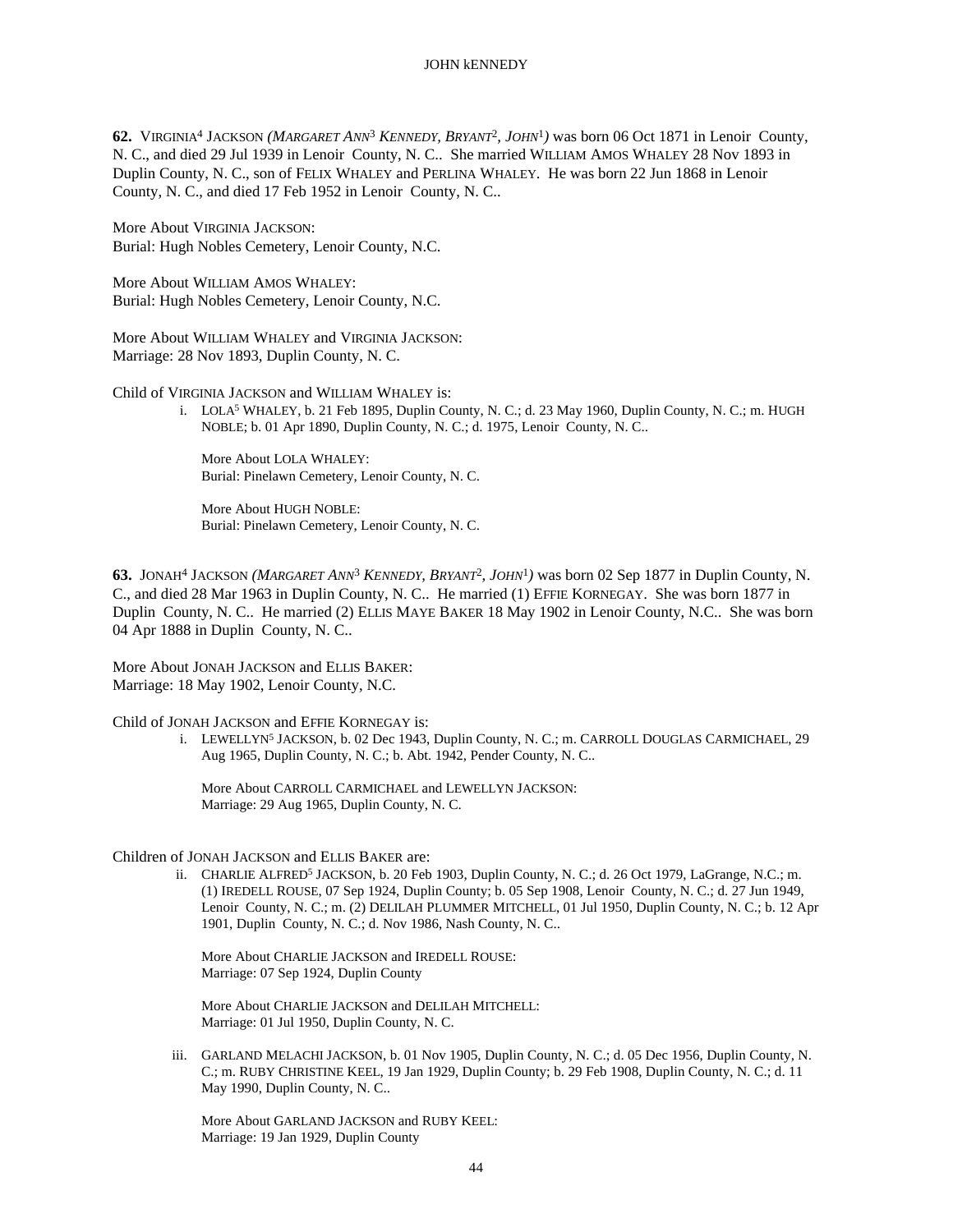iv. DAISY BAKER JACKSON, b. 22 Feb 1907, Duplin County, N. C.; m. THEODORE ROOSEVELT CREEL, 13 Mar 1926, Duplin County, N. C.; b. 09 Jun 1906, Duplin County, N. C.; d. 30 Oct 1968, Duplin County, N. C..

More About THEODORE CREEL and DAISY JACKSON: Marriage: 13 Mar 1926, Duplin County, N. C.

v. HENRY TULL JACKSON, b. 11 Sep 1909, Duplin County, N. C.; d. Jun 1985, Randolph county, N. c.; m. (1) DOROTHY DAVIS, 09 Jul 1930, Duplin County, N. C.; b. 04 Jan 1910, Duplin County, N. C.; m. (2) VIRGINIA THAYER, 30 Sep 1936; b. 01 Sep 1915.

More About HENRY JACKSON and DOROTHY DAVIS: Marriage: 09 Jul 1930, Duplin County, N. C.

More About HENRY JACKSON and VIRGINIA THAYER: Marriage: 30 Sep 1936

vi. ANNE MAE JACKSON, b. 28 Feb 1911, Duplin County, N. C.; m. EDWARD OTTO GIECK, 28 Feb 1937, Mt. Olive N. C. Duplin County, N. C.; b. 27 Jul 1908, Duplin County, N. C.; d. 26 Mar 1974, Duplin County, N. C..

More About EDWARD GIECK and ANNE JACKSON: Marriage: 28 Feb 1937, Mt. Olive N. C. Duplin County, N. C.

vii. ESSIE OLIVIA JACKSON, b. 27 Nov 1912, Duplin County, N. C.; m. BRUCE ROLAND OWENS, 11 Oct 1945; b. 15 Jul 1908, Duplin County, N. C..

More About BRUCE OWENS and ESSIE JACKSON: Marriage: 11 Oct 1945

viii. JONAH THEODORE JACKSON, b. 24 Oct 1914, Duplin County, N. C.; d. 06 May 1963, Lenoir County, N. C.; m. ANTHELENE MYERS, 18 Mar 1942, Dillion S. C.; b. 11 Nov 1921, Duplin County, N. C..

More About JONAH JACKSON and ANTHELENE MYERS: Marriage: 18 Mar 1942, Dillion S. C.

ix. IRMA INEZ JACKSON, b. 06 May 1917, Duplin County, N. C.; d. 10 Dec 1987, Perqeuimans County, N. C.; m. ROBERT LEONWOOD SR. GODLEY, 14 Jun 1936, Mt. Olive, N. C. Duplin County, N. C.; b. 14 Jan 1912, Duplin County, N. C.; d. 12 Sep 1993, Perqeuimans County, N. C..

More About ROBERT GODLEY and IRMA JACKSON: Marriage: 14 Jun 1936, Mt. Olive, N. C. Duplin County, N. C.

x. SALLIE ALEENE JACKSON, b. 02 Nov 1919, Duplin County, N. C.; m. ERNEST LEE OUTLAW, 09 Sep 1945; b. 15 Sep 1915, Duplin County, N. C.; d. 17 Jun 1980, Duplin County, N. C..

More About ERNEST OUTLAW and SALLIE JACKSON: Marriage: 09 Sep 1945

- xi. THURMOND DURWOOD JACKSON, b. 09 Apr 1922; d. 29 Jun 1922.
- xii. DOROTHY MARGARET JACKSON, b. 16 Apr 1924, Duplin County, N. C.; m. MARION JR. KNOWLES, 31 Jan 1943, Mt. Olive N. C. Duplin County, n. C.; b. 28 Jan 1922, Duplin County, N. C..

More About MARION KNOWLES and DOROTHY JACKSON: Marriage: 31 Jan 1943, Mt. Olive N. C. Duplin County, n. C.

**64.** JONAS<sup>4</sup> JACKSON *(MARGARET ANN*<sup>3</sup>  *KENNEDY, BRYANT*<sup>2</sup> *, JOHN*<sup>1</sup> *)* was born 02 Sep 1877 in Duplin County, N. C., and died 02 Mar 1960 in Duplin County, N. C.. He married INA SUTTON 16 Dec 1900 in Lenoir County, N. C.. She was born 08 Mar 1882 in Duplin County, N. C., and died 13 Sep 1959 in Duplin County, N. C..

More About JONAS JACKSON and INA SUTTON: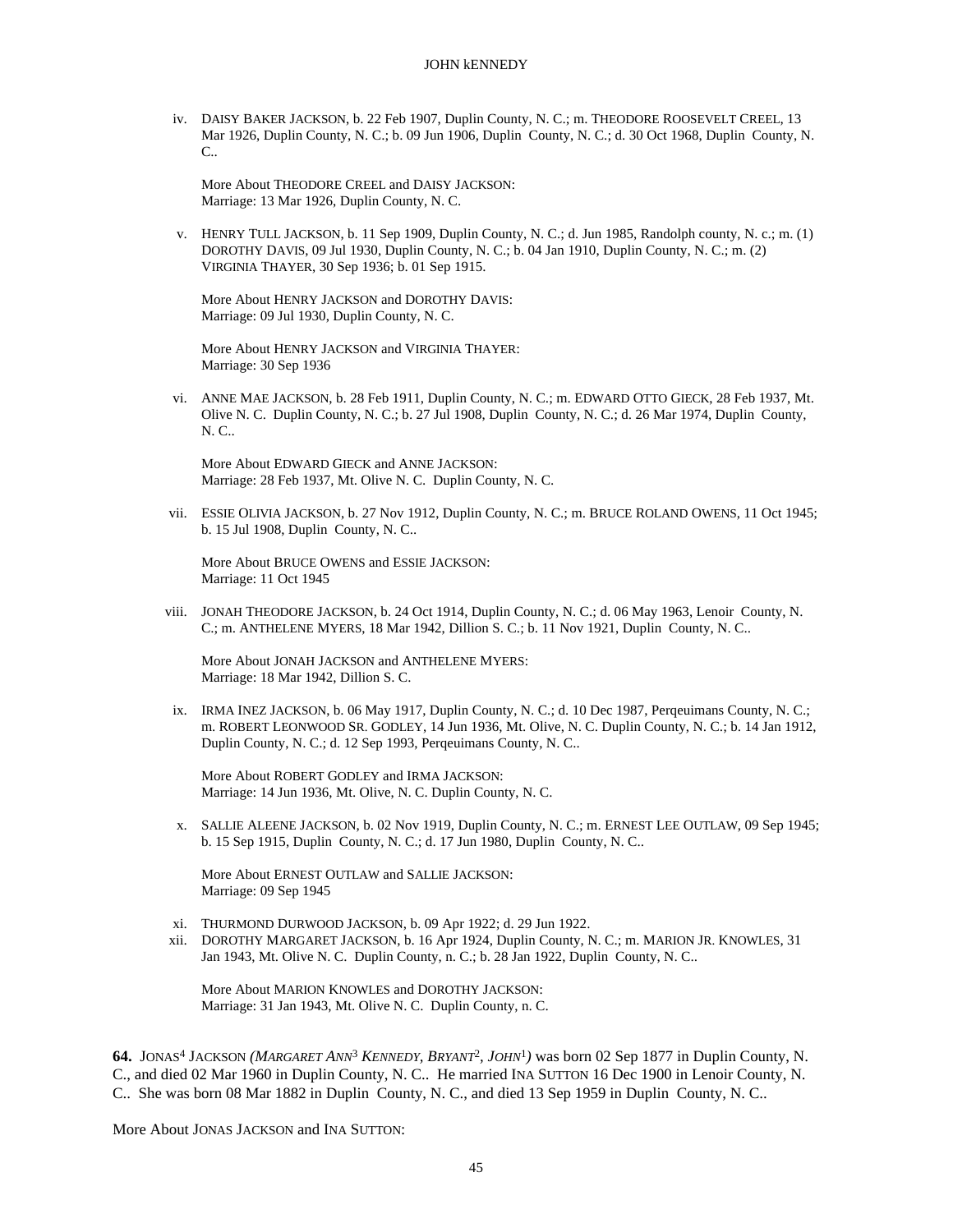Marriage: 16 Dec 1900, Lenoir County, N. C.

Children of JONAS JACKSON and INA SUTTON are:

i. GURMAN<sup>5</sup> JACKSON, b. 12 Sep 1901, Duplin County, N. C.; d. Jan 1987, Wayne County, N. C.; m. BESSIE PRICE, 22 Sep 1922, Wayne County, N. C.; b. 29 Apr 1905, Duplin County, N. C.; d. Mar 1980, Wayne County, N. C..

More About GURMAN JACKSON and BESSIE PRICE: Marriage: 22 Sep 1922, Wayne County, N. C.

- ii. MAGGIE VIRGINIA JACKSON, b. 27 Sep 1903, Duplin County, N. C.; d. 28 Apr 1976, Duplin County, N. C.; m. SAMPSON DEMOCRAT WHALEY; b. 22 Apr 1900, Duplin County, N. C.; d. 11 Nov 2002, Lenoir County, N. C..
- iii. ANNIE JACKSON, b. 30 Apr 1905, Duplin County, N. C.; d. 23 Mar 1976, Duplin County, N. C.; m. LINSTER FRANKLIN BEST, 03 Dec 1924, Duplin County, N. C.; b. 26 Jul 1901, Lenoir County, N. C..

More About LINSTER BEST and ANNIE JACKSON: Marriage: 03 Dec 1924, Duplin County, N. C.

- iv. IVEY JACKSON, b. 18 Jun 1907, Duplin County, N. C.; d. 15 Nov 1926, Duplin County, N. C..
- v. RAYMOND JACKSON, b. 18 Sep 1909, Duplin County, N. C.; d. Nov 1976, Willard, N. C..
- vi. JESSIE JACKSON, b. 30 Aug 1910, Duplin County, N. C.; d. 24 Aug 1975, Duplin County, N. C.; m. LOUIS LANE, 10 Dec 1932; b. 27 Apr 1914.

More About JESSIE JACKSON and LOUIS LANE: Marriage: 10 Dec 1932

vii. JONES BENJAMIN JACKSON, b. 10 Nov 1912, Duplin County, N. C.; d. 05 Jan 1990, Cleveland County, N. C.; m. (1) ALICE MALPASS; b. 27 Oct 1921, Dupin County, N. C.; m. (2) BONNIE TAYLOR, 02 Feb 1953, Duplin County, N. C.; b. 23 Oct 1908, Duplin County, N. C.; d. 16 Jan 1980, Cleveland County, N. C..

More About JONES JACKSON and BONNIE TAYLOR: Marriage: 02 Feb 1953, Duplin County, N. C.

- viii. WILLIAM ALLEN JACKSON, b. 06 Mar 1914, Duplin County, N. C.; d. 01 Aug 1989, Sampson County, N. C.; m. GLADYS ADAMS; b. Abt. 1920.
- ix. BESSIE JACKSON, b. Jan 1917, Duplin County, N. C.; d. 28 Nov 1956, Duplin County, N. C.; m. WILLIAM JACOB WELLS, 12 Jul 1934, Duplin County, N. C.; b. 27 Nov 1919, Duplin County, N. C.; d. 15 May 1996, Halifax County, N. C..

More About WILLIAM WELLS and BESSIE JACKSON: Marriage: 12 Jul 1934, Duplin County, N. C.

- x. WALTER JACKSON, b. 05 Aug 1914, Duplin County, N. C.; d. 01 Jun 1994, Wayne County, N. C..
- xi. JAMES EDWIN JACKSON, b. 21 Jun 1922, Duplin County, N. C.; d. 09 Feb 1924, Duplin County, N. C..

**65.** STEPHEN N. 4 JACKSON *(MARGARET ANN*<sup>3</sup>  *KENNEDY, BRYANT*<sup>2</sup> *, JOHN*<sup>1</sup> *)* was born 05 Oct 1879 in Duplin County, N. C., and died 13 Jul 1966 in Duplin County, N. C.. He married DAISY NUNN 27 Nov 1901 in Duplin County, N. C.. She was born 01 Mar 1886 in Duplin County, N. C., and died 23 Jul 1957 in Duplin County, N.  $C_{\cdot}$ 

More About STEPHEN JACKSON and DAISY NUNN: Marriage: 27 Nov 1901, Duplin County, N. C.

Children of STEPHEN JACKSON and DAISY NUNN are:

i. ALBERT RAY<sup>5</sup> JACKSON, b. 14 Sep 1903, Duplin County, N. C.; d. Nov 1972, Wayne County, N. C.; m. MARY RUTH HINSON, 06 Apr 1924, Wayne County, N. C.; b. 27 Sep 1903, Wayne County, N. C..

More About ALBERT JACKSON and MARY HINSON: Marriage: 06 Apr 1924, Wayne County, N. C.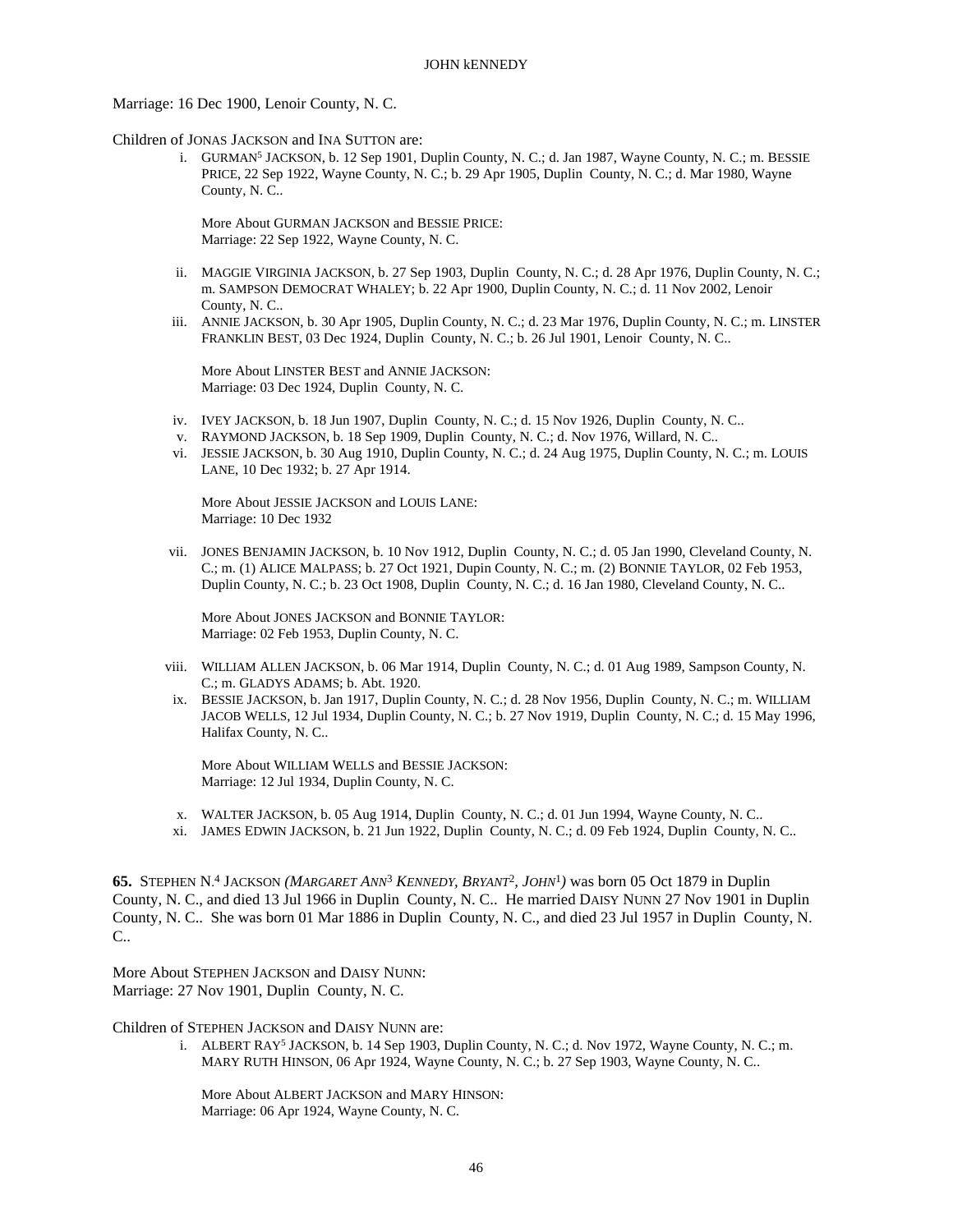ii. MYRTIE JACKSON, b. 19 Aug 1905, Duplin County, N. C.; d. 05 Sep 1994, Wayne County, N. C.; m. BEN CLAUDE SR. SOUTHERLAND, 10 Jan 1922, Duplin County, N. C.; b. 17 May 1894, Duplin County, N. C.; d. 14 Feb 1946, Duplin County, N. C..

More About MYRTIE JACKSON: Burial: Kelly-Price Cemetery, Duplin County, N. C.

More About BEN CLAUDE SR. SOUTHERLAND: Burial: Kelly-Price Cemetery, Duplin County, N. C.

More About BEN SOUTHERLAND and MYRTIE JACKSON: Marriage: 10 Jan 1922, Duplin County, N. C.

iii. EFFIE LEE JACKSON, b. 04 Jan 1907, Duplin County, N. C.; d. 03 Nov 1944; m. JENNINGS GERNIGAN, 10 Oct 1931, Duplin County, N. C.; b. Abt. 1907, Duplin County, N. C..

More About JENNINGS GERNIGAN and EFFIE JACKSON: Marriage: 10 Oct 1931, Duplin County, N. C.

iv. SAMUEL JACKSON, b. 28 Oct 1912, Duplin County, N. C.; m. LAURA JANE MATTHEWS, 16 Apr 1933, Duplin County, N. C.; b. 23 Mar 1912, Duplin County, N. C.; d. 02 Feb 2006, Duplin County, N. C..

More About LAURA JANE MATTHEWS: Burial: Faison Cemetery, Duplin County, N. C.

More About SAMUEL JACKSON and LAURA MATTHEWS: Marriage: 16 Apr 1933, Duplin County, N. C.

v. MARY ALICE JACKSON, b. 30 Sep 1919, Duplin County, N. C.; d. 08 Jul 1988, Lenoir County, N. C.; m. GEORGE ALMON WILLIAMSON, 27 Jun 1935, Duplin County, N. C.; b. 14 Feb 1914, Duplin County, N. C..

More About GEORGE WILLIAMSON and MARY JACKSON: Marriage: 27 Jun 1935, Duplin County, N. C.

- vi. MARGARETTE JACKSON, b. 30 Nov 1925, Died as an infant; d. 30 Nov 1925, Duplin County, N. C..
- vii. FRANCES JACKSON, b. 30 Nov 1925, Duplin County, N. C.; d. 19 Apr 1967, Duplin County, N. C.; m. RONALD SUTTON, 22 Sep 1945, Duplin County, N. C.; b. 21 Sep 1923, Duplin County, N. C.; d. 25 May 2000, Wayne County, N. C..

More About RONALD SUTTON and FRANCES JACKSON: Marriage: 22 Sep 1945, Duplin County, N. C.

**66.** JOHN BRYANT<sup>4</sup> JACKSON *(MARGARET ANN*<sup>3</sup>  *KENNEDY, BRYANT*<sup>2</sup> *, JOHN*<sup>1</sup> *)* was born 25 Sep 1884 in Duplin County, N. C., and died 27 Jul 1968 in Duplin County, N. C.. He married BARBARA JANE RHODES 15 Dec 1906 in Duplin County, N. C., daughter of HENRY RHODES and EMILY KENNEDY. She was born 25 Jun 1889 in Duplin County, N. C., and died Abt. 1985 in Wayne County, N. C..

More About JOHN JACKSON and BARBARA RHODES: Marriage: 15 Dec 1906, Duplin County, N. C.

Children of JOHN JACKSON and BARBARA RHODES are:

- i. FURNEY<sup>5</sup> JACKSON, b. 27 Jun 1910, Duplin County, N. C.; d. 11 Nov 1944, Duplin County, N. C..
- ii. LULA JACKSON, b. 19 Jul 1913, Duplin County, N. C.; d. 26 Jul 2002, Wayne County, N. C.; m. SILAS LEON PERKINS, 06 Aug 1929, Duplin County, N. C.; b. 09 Jul 1906, Duplin County, N. C..

More About SILAS PERKINS and LULA JACKSON: Marriage: 06 Aug 1929, Duplin County, N. C.

iii. LEONARD CURTIS JACKSON, b. 18 Jan 1916, Duplin County, N. C.; m. RUBY LEE WILLIAMS, 01 Nov 1954, Duplin County, N. C.; b. 15 Dec 1914, Duplin County, N. C..

More About LEONARD JACKSON and RUBY WILLIAMS: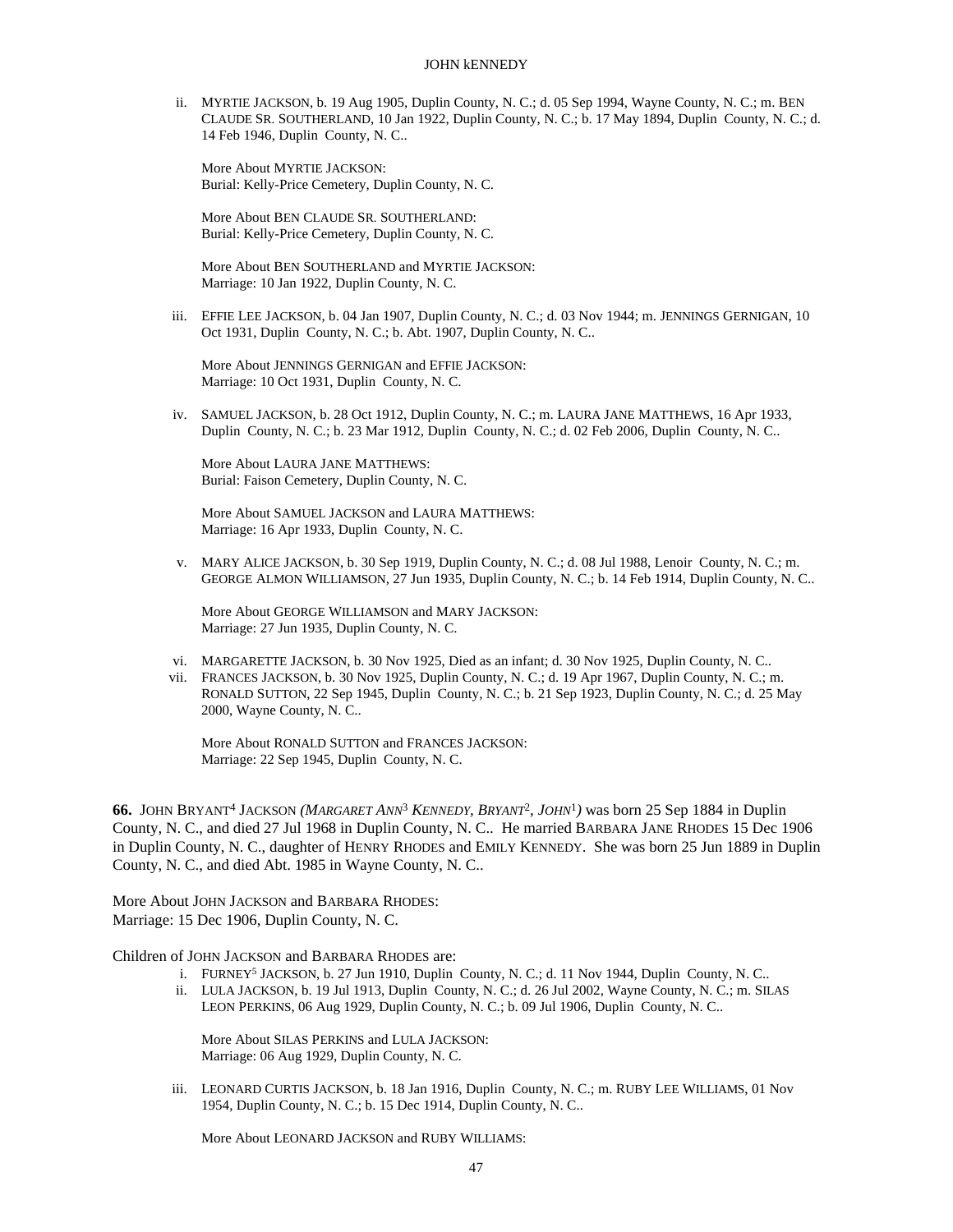Marriage: 01 Nov 1954, Duplin County, N. C.

iv. JULIA ALENE JACKSON, b. 09 Jun 1918, Duplin County, N. C.; d. 18 Jan 1997, Wayne County, N. C.; m. CLARENCE HOOKS BRITT, 29 Apr 1939, Wayne County, N. C.; b. 15 Oct 1897, Roberson County, N. C.; d. Mar 1976, Roberson County, N. C..

More About CLARENCE BRITT and JULIA JACKSON: Marriage: 29 Apr 1939, Wayne County, N. C.

v. HELEN ADELLE JACKSON, b. 08 Apr 1922, Duplin County, N. C.; d. 23 Jul 1989, Virginia Beach, Va.; m. HENRY C. BARNES, 29 Jan 1942, Duplin County, N. C.; b. 29 Oct 1918, Duplin County, N. C..

More About HENRY BARNES and HELEN JACKSON: Marriage: 29 Jan 1942, Duplin County, N. C.

vi. LEE TROY JACKSON, b. 17 Feb 1926, Duplin County, N. C.; d. Jun 1977, Wayne County, N. C.; m. RACHEL ELIZABETH KORNEGAY, 05 Sep 1948, Duplin County, N. C.; b. 13 Jan 1925, Duplin County, N.  $\mathcal{C}$ 

More About LEE JACKSON and RACHEL KORNEGAY: Marriage: 05 Sep 1948, Duplin County, N. C.

**67.** BURL FRANKLIN<sup>4</sup> JACKSON *(MARGARET ANN*<sup>3</sup>  *KENNEDY, BRYANT*<sup>2</sup> *, JOHN*<sup>1</sup> *)* was born 24 Sep 1886 in Duplin County, N. C., and died 24 Oct 1963 in Duplin County, N. C.. He married EVA MAE DANIELS 24 Apr 1908 in Duplin County, N. C.. She was born 28 Feb 1888 in Duplin County, N. C., and died 15 May 1962 in Duplin County, N. C..

More About BURL JACKSON and EVA DANIELS: Marriage: 24 Apr 1908, Duplin County, N. C.

Children of BURL JACKSON and EVA DANIELS are:

i. MAJOR DANIEL<sup>5</sup> JACKSON, b. 01 Sep 1912, Duplin County, N. C.; m. FRANCES W. OUTLAW, 09 Oct 1935, Duplin County, N. C.; b. 19 Sep 1918, Duplin County, N. C..

More About MAJOR JACKSON and FRANCES OUTLAW: Marriage: 09 Oct 1935, Duplin County, N. C.

ii. OWEN JACKSON, b. 09 Nov 1914, Duplin County, N. C.; d. 07 Oct 1975, Duplin County, N. C.; m. MARTHA JONES, 05 Sep 1934, Duplin County; b. 09 Oct 1916, Duplin County, N. C.; d. 17 Sep 1964, Duplin County, N. C..

More About OWEN JACKSON and MARTHA JONES: Marriage: 05 Sep 1934, Duplin County

- iii. MAGALENE JACKSON, b. Abt. 1915, Duplin County, N. C.; m. LUTHER PRICE; b. 02 Feb 1917, Duplin County, N. C.; d. Oct 1984, Durham County, N. C..
- iv. MARGARET JACKSON, b. 30 Aug 1915, Duplin County, N. C.; d. Aug 1985, Wayne County, N. C..
- v. MILDRED JACKSON, b. Abt. 1915.
- vi. ETHEL JACKSON, b. 31 Oct 1915, Duplin County, N. C.; m. DULLON SUTTON; b. 1915.
- vii. CLIFTON JACKSON, b. Abt. 1917, Duplin County, N. C.; d. 26 Oct 1967, Duplin County, N. C..
- viii. OSCAR JACKSON, b. 12 Feb 1920, Duplin County, N. C.; d. 19 Mar 1996, Faison, N. C. Duplin County, N. C..

**68.** WILLIAM MARTIN<sup>4</sup> JACKSON *(MARGARET ANN*<sup>3</sup>  *KENNEDY, BRYANT*<sup>2</sup> *, JOHN*<sup>1</sup> *)* was born 24 May 1894 in Duplin County, N. C.. He married (1) BETTY HINSON 13 Feb 1915 in Duplin County, N. C.. She was born 20 Apr 1896 in Duplin County, N. C., and died 24 Jan 1965 in Duplin County, N. C.. He married (2) BERTIE KORNEGAY 14 Jan 1968 in Duplin County, N. C., daughter of WALTER KORNEGAY and MOLLIE SUMMERLIN. She was born 29 Jan 1895 in Duplin County, N. C..

More About WILLIAM JACKSON and BETTY HINSON: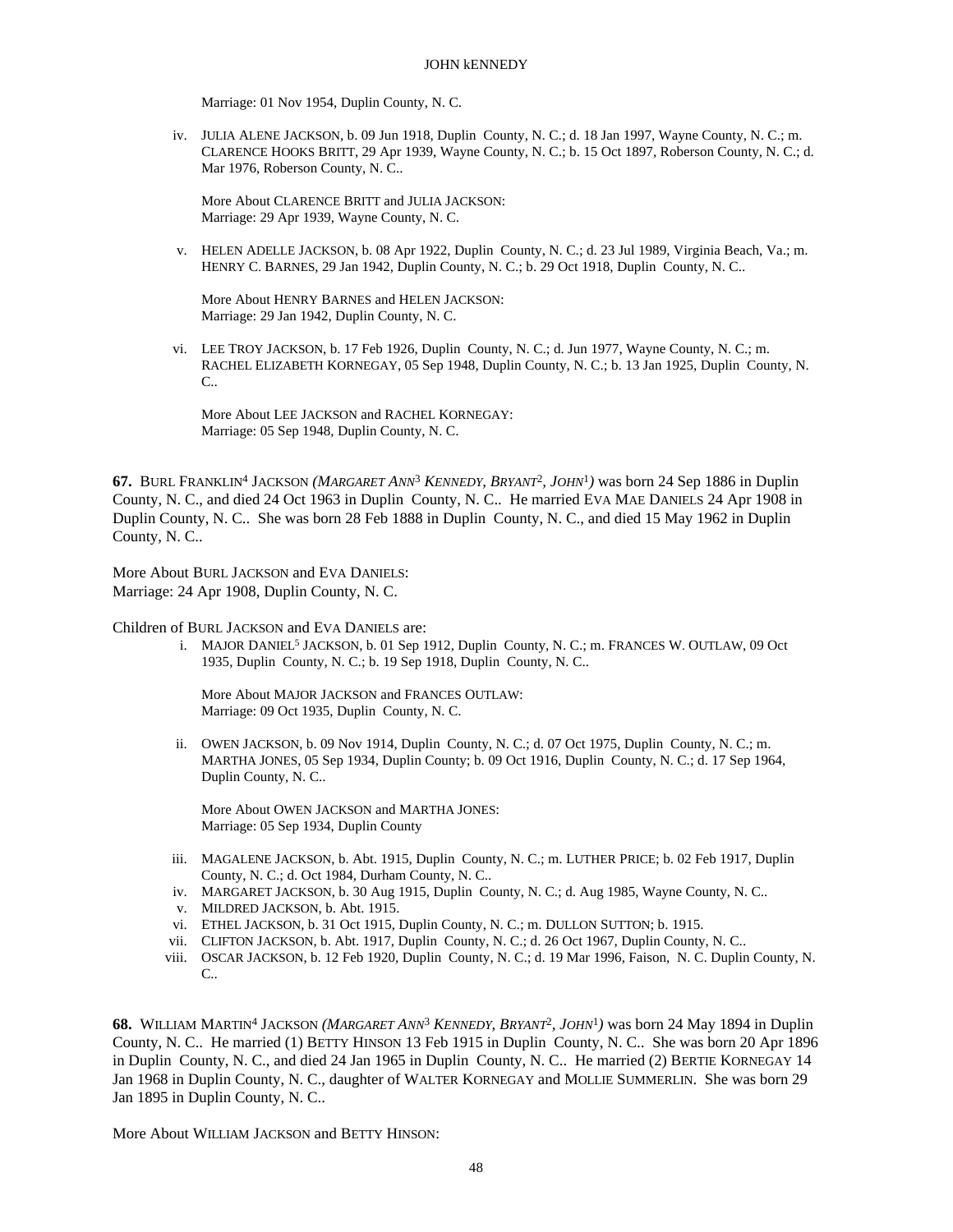Marriage: 13 Feb 1915, Duplin County, N. C.

More About WILLIAM JACKSON and BERTIE KORNEGAY: Marriage: 14 Jan 1968, Duplin County, N. C.

Children of WILLIAM JACKSON and BETTY HINSON are:

- i. JAMES<sup>5</sup> JACKSON, b. 17 Nov 1917, Duplin County, N. C.; d. 16 Jun 1962, Duplin County, N. C.; m. CHRISTINE FARMER; b. 05 Jul 1910, Duplin County, N. C.; d. 19 Feb 2002, Duplin County, N. C..
- ii. GORDON JACKSON, b. 09 Feb 1923, Duplin County, N. C.; m. MARY GRACE LAMBERT, 12 Aug 1944, Duplin County, N. C.; b. 30 Oct 1926, Duplin County, N. C..

More About GORDON JACKSON and MARY LAMBERT: Marriage: 12 Aug 1944, Duplin County, N. C.

**69.** SALLIE ANN<sup>4</sup> KENNEDY *(PRICILLA ELIZA*<sup>3</sup> *, BRYANT*<sup>2</sup> *, JOHN*<sup>1</sup> *)* was born 03 Dec 1888 in Duplin County, N. C., and died 24 Mar 1961 in Duplin County, N. C.. She married DAVID WASHINGTON SUMNER 21 Aug 1904 in Duplin County, N. C., son of MARY ARMETA PUGH. He was born 24 Dec 1878 in Duplin County, N. C., and died 24 Jul 1929 in Duplin County, N. C..

More About SALLIE ANN KENNEDY: Burial: W.S. Turner Cemetery, Duplin County, N. C.

More About DAVID WASHINGTON SUMNER: Burial: W.S. Turner Cemetery, Duplin County, N. C.

More About DAVID SUMNER and SALLIE KENNEDY: Marriage: 21 Aug 1904, Duplin County, N. C.

Children of SALLIE KENNEDY and DAVID SUMNER are:

i. LUTTIE<sup>5</sup> SUMNER, b. 15 Jul 1910, Duplin County, N. C.; d. 30 Aug 1997, Duplin County, N. C.; m. JOHNNIE MURRILL JONES, 14 Aug 1930, Duplin County, N. C.; b. 31 Jul 1918, Duplin County, N. C.; d. 26 May 1988, Duplin County, N. C..

More About LUTTIE SUMNER: Burial: East Duplin Memorial Garden, Duplin County, N. C.

More About JOHNNIE MURRILL JONES: Burial: East Duplin Memorial Garden, Duplin County, N. C.

More About JOHNNIE JONES and LUTTIE SUMNER: Marriage: 14 Aug 1930, Duplin County, N. C.

ii. TETHROW SUMNER, b. 28 Sep 1912, Duplin County, N. C.; d. 08 Jan 1997, Duplin County, N. C.; m. ANNIE ELIZABETH THELMA KENNEDY, 25 Dec 1935, Duplin County, N. C.; b. 15 Dec 1919, Duplin County, N. C..

More About TETHROW SUMNER and ANNIE KENNEDY: Marriage: 25 Dec 1935, Duplin County, N. C.

iii. JOHN WILLIAN SUMNER, b. 25 Dec 1916, Duplin County, N. C.; m. (1) EVA ANN KENNEDY, 17 Feb 1943, Dillion, S. C.; b. 25 Apr 1913, Duplin County, N. C.; d. 16 Jan 1948, Duplin County, N. C.; m. (2) JENNIE ROSE KENNEDY, 12 Nov 1949, Duplin County, N. C.; b. 16 Aug 1928, Duplin County, N. C.; d. 05 Dec 1986, Duplin County, N. C..

More About EVA ANN KENNEDY: Burial: W. S. Turner Cemetery, Duplin County, N. C.

More About JOHN SUMNER and EVA KENNEDY: Marriage: 17 Feb 1943, Dillion, S. C.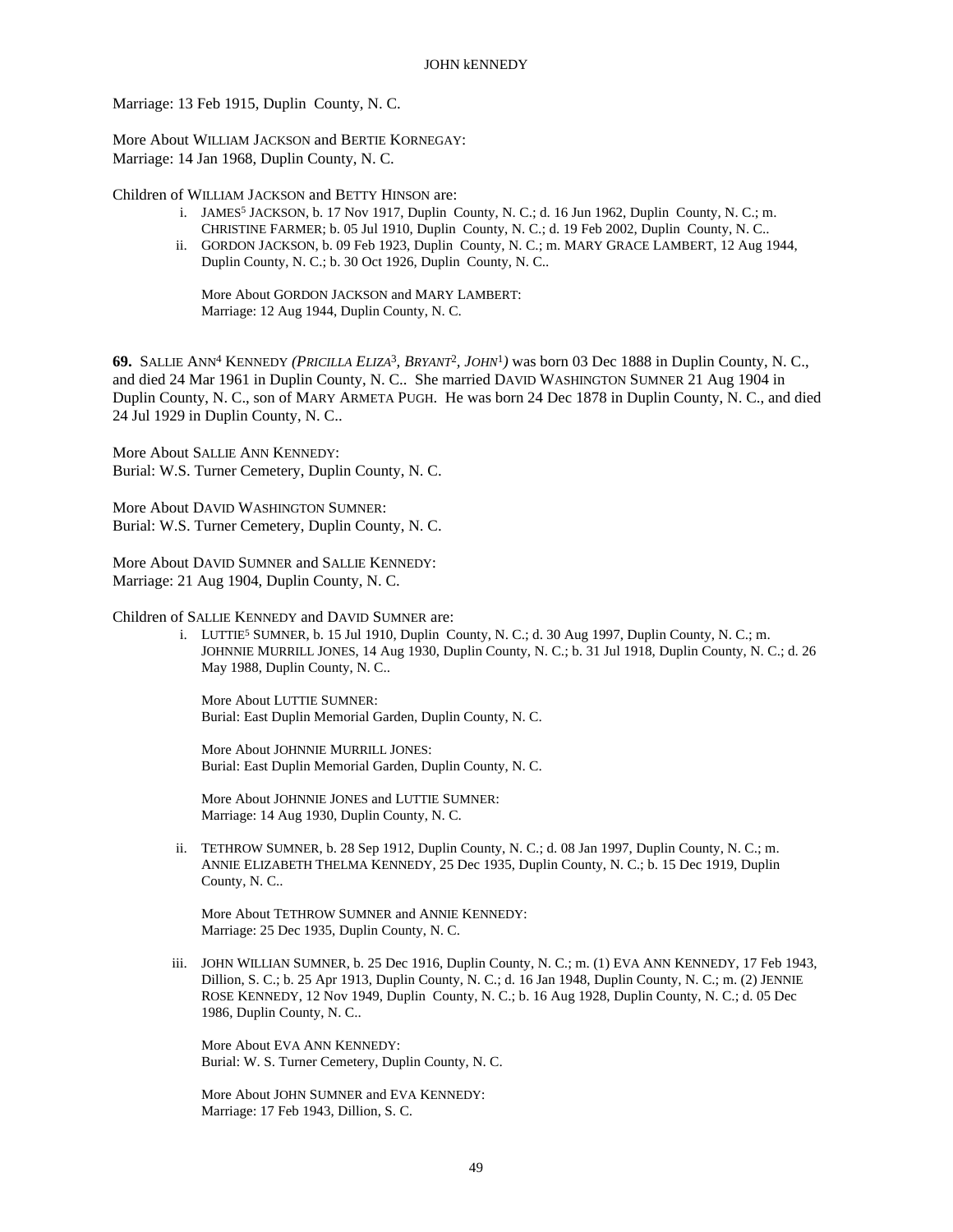Notes for JENNIE ROSE KENNEDY: Jenny Rose Kennedy and John William Sumner did not have any children, but Jenny raised John's children from his first marriage.

More About JOHN SUMNER and JENNIE KENNEDY: Marriage: 12 Nov 1949, Duplin County, N. C.

iv. ADA ELLA SUMNER, b. 22 Mar 1921, Duplin County, N. C.; d. 08 Nov 1995, Duplin County, N. C.; m. (1) PERRY HOLMES; b. 14 Oct 1909, Duplin County, N. C.; d. 03 May 1981, Duplin County, N. C.; m. (2) SAM KENNEDY; b. 31 Aug 1918, Duplin County, N. C.; d. 13 Mar 1996, Duplin County, N. C..

More About ADA ELLA SUMNER: Burial: W. S. Turner Cemetery, Duplin County, N. C.

More About PERRY HOLMES: Burial: W. S. Turner Cemetery, Duplin County, N. C.

More About SAM KENNEDY: Burial: East Duplin Memorial Gardens, Duplin County, N. C.

v. HELEN BEATRICE SUMNER, b. 25 Jul 1923, Duplin County, N. C.; d. 17 Oct 1997, Lenoir County, N.C.; m. GROVER C. HILL, 24 Jan 1944, Duplin County, N. C.; b. 08 Mar 1920, Duplin County, N. C..

More About HELEN BEATRICE SUMNER: Burial: East Duplin Devotional Garden, Duplin County, N. C.

More About GROVER HILL and HELEN SUMNER: Marriage: 24 Jan 1944, Duplin County, N. C.

vi. MARY ELIZA SUMNER, b. 09 Jul 1927, Duplin County, N. C.; d. 05 Dec 1999, Duplin County, N. C..

More About MARY ELIZA SUMNER: Burial: East Duplin Memorial Gardens Duplin County, N. C.

**70.** EMMER ELIZABETH<sup>4</sup> KENNEDY (*JOHN BRYANT*<sup>3</sup>, *BRYANT*<sup>2</sup>, *JOHN*<sup>1</sup>) was born 22 Apr 1878 in Duplin County, N. C., and died 15 Aug 1968 in Duplin County, N. C.. She married DAVE HUGH WHALEY 17 Nov 1899 in Duplin County, N. C., son of JAMES WHALEY and SARAH RHODES. He was born 26 Aug 1877 in Duplin County, N. C., and died 15 Oct 1959 in Duplin County, N. C..

More About EMMER ELIZABETH KENNEDY: Burial: Sand Hill Church Cemetery, Duplin County, N. C.

More About DAVE HUGH WHALEY: Burial: Sand Hill Church Cemetery, Duplin County, N. C.

More About DAVE WHALEY and EMMER KENNEDY: Marriage: 17 Nov 1899, Duplin County, N. C.

Children of EMMER KENNEDY and DAVE WHALEY are:

i. SARAH ELIZABETH<sup>5</sup> WHALEY, b. 22 Feb 1903, Duplin County, N. C.; d. 10 May 1973, Duplin County, N. C.; m. ALBERT FUTRELL, 21 Nov 1920, Duplin County, N. C.; b. 04 Sep 1906, Duplin County, N. C.; d. 04 Jul 1942, Duplin County, N. C..

More About SARAH ELIZABETH WHALEY: Burial: Sand Hill Church Cemetery, Duplin County, N. C.

More About ALBERT FUTRELL: Burial: Sand Hill Church Cemetery, Duplin County, n. C.

More About ALBERT FUTRELL and SARAH WHALEY: Marriage: 21 Nov 1920, Duplin County, N. C.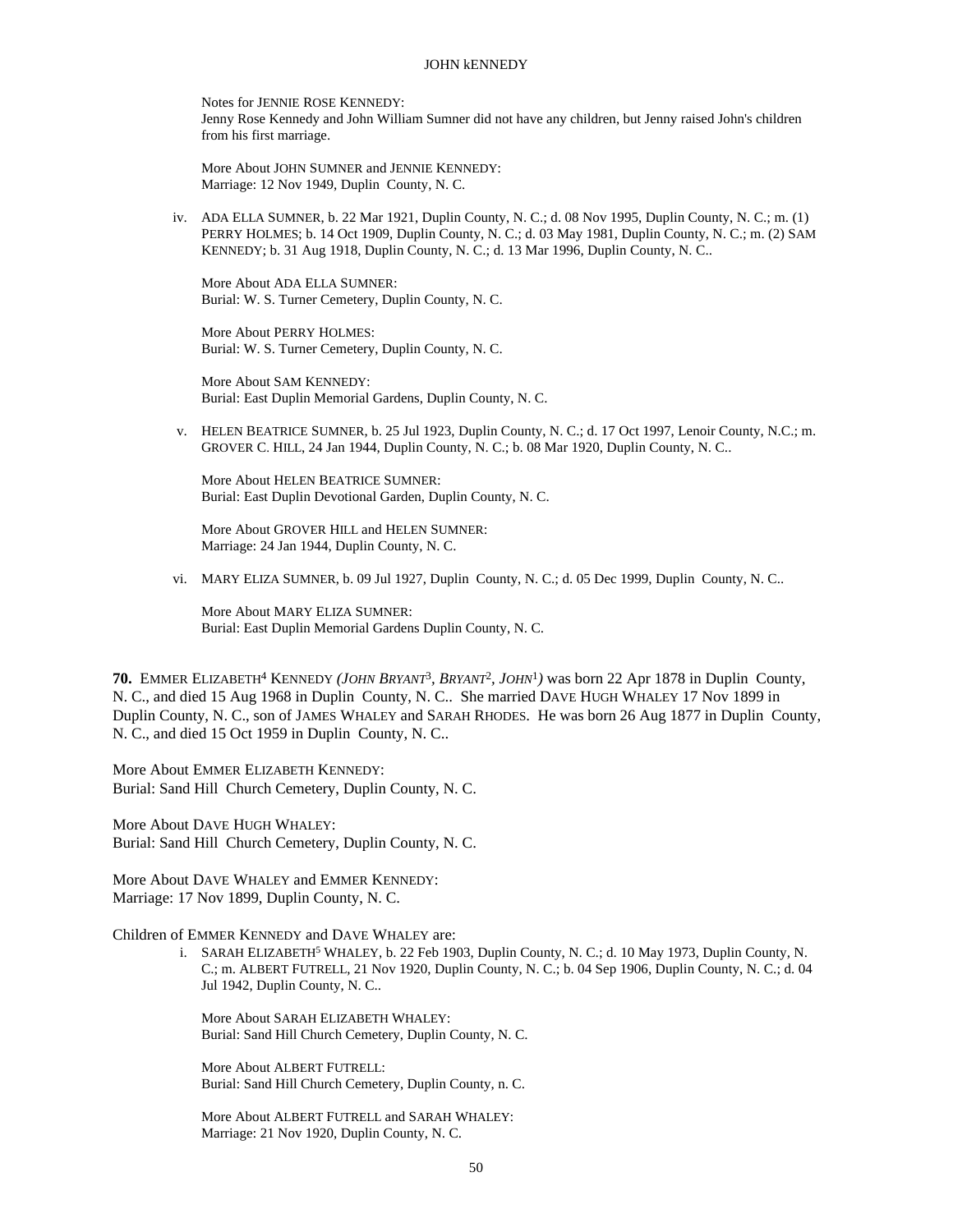- ii. SAM WHALEY, b. 22 Jan 1906, Duplin County, N. C.; d. 01 Jul 1910, Duplin County, N. C..
- iii. JOEL BEAMAN WHALEY, b. 02 Feb 1909, Duplin County, N. C.; d. 14 Mar 1988, Duplin County, N. C.; m. ALMER KENNEDY, 03 Mar 1928, Duplin County; b. 02 Dec 1904, Duplin County, N. C.; d. 21 Dec 1964, Duplin County, N. C..

More About JOEL BEAMAN WHALEY: Burial: East Duplin Memorial Garden, Duplin County, N. c.

More About ALMER KENNEDY: Burial: East Duplin Memorial Garden, Duplin County, N. c.

More About JOEL WHALEY and ALMER KENNEDY: Marriage: 03 Mar 1928, Duplin County

**71.** CHANCEY BRYAN SR.<sup>4</sup> KENNEDY *(JOHN BRYANT*<sup>3</sup> *, BRYANT*<sup>2</sup> *, JOHN*<sup>1</sup> *)* was born 15 Sep 1880 in Duplin County, N. C., and died 06 Nov 1953 in Duplin County, N. C.. He married SARA ELIZABETH HOUSTON 02 Feb 1913 in Duplin County, N. C., daughter of CHARLES HOUSTON and MARTHA MILLER. She was born 23 Jan 1891 in Duplin County, N. C., and died 05 Nov 1933 in Duplin County, N. C..

More About CHANCEY BRYAN SR. KENNEDY: Burial: Sand Hill Church Cemetery, Duplin County, N. C.

More About SARA ELIZABETH HOUSTON: Burial: Sand Hill Cemetery, Duplin County, N. C.

More About CHANCEY KENNEDY and SARA HOUSTON: Marriage: 02 Feb 1913, Duplin County, N. C.

Children of CHANCEY KENNEDY and SARA HOUSTON are:

i. EVA<sup>5</sup> KENNEDY, b. 25 Nov 1913, Duplin County, N. C.; d. 10 Jun 1914, Duplin County, N. C..

More About EVA KENNEDY: Burial: Sand Hill Church Cemetery, Duplin County, N. C.

ii. BABY GIRL KENNEDY, b. 17 Jun 1914, Duplin County, N. C.; d. 17 Jun 1914, Duplin County, N. C..

More About BABY GIRL KENNEDY: Burial: Sand Hill Church Cemetery, Duplin County, N. C.

iii. BESSIE KENNEDY, b. 06 Oct 1914, Duplin County, N. C.; d. 24 Dec 2000, Duplin County, N. C.; m. CHARLES ERIC BAKER; b. 12 Jun 1914, Duplin County, N. C.; d. 07 Jul 1965, Duplin County, N. C..

More About BESSIE KENNEDY: Burial: East Duplin Devotional Garden, Duplin County, N. C.

More About CHARLES ERIC BAKER: Burial: East Duplin Devotional Garden, Duplin County, N. C.

- iv. THURMAN JAMES KENNEDY, b. 01 Feb 1917, Duplin County, N. C.; d. 06 Jun 1979, Duplin County, N. C.; m. RENA HOUSTON; b. 13 Mar 1916, Duplin County, N. C..
- v. LUTHER B. KENNEDY, b. 22 Jul 1921, Duplin County, N. C.; d. 29 Oct 1987, Duplin County, N. C.; m. LINA HALL; b. 25 Oct 1925, Duplin County, N. C.; d. 15 Aug 2003, Wake County, N. C..

More About LUTHER B. KENNEDY: Burial: East Duplin Devotional Garden, Duplin County, N. C.

More About LINA HALL: Burial: 19 Aug 2003, East Duplin Memorial Garden, Duplin County, N. c.

vi. DORA KENNEDY, b. 08 Jan 1924, Duplin County, N. C.; m. LINWOOD KENNEDY; b. 13 May 1927, Duplin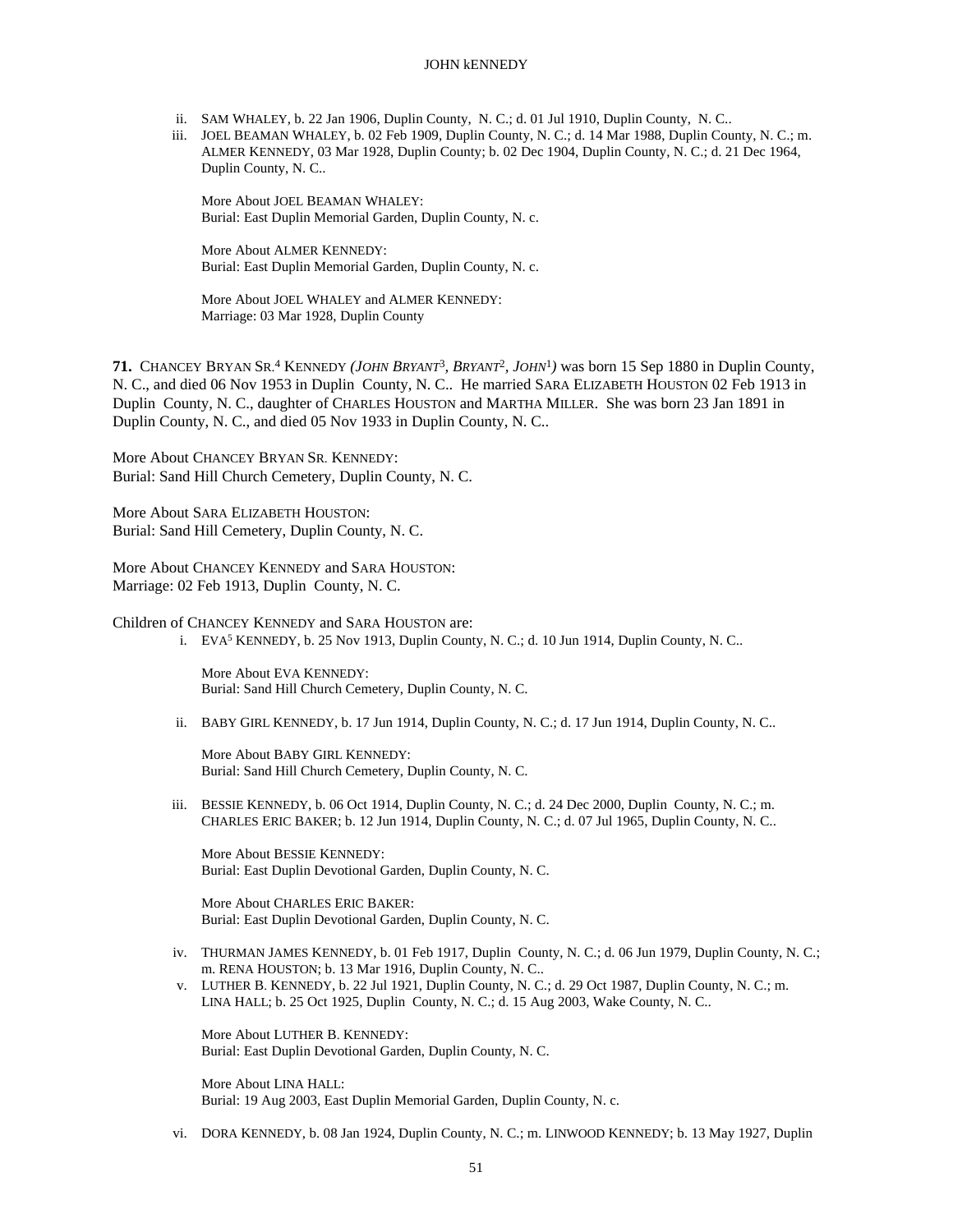County, N. C.; d. 03 Oct 1959, Duplin County, N. C..

More About LINWOOD KENNEDY: Burial: Sand Hill Cemetery, Duplin County, N. C.

vii. CHANCEY BRYANT JR. KENNEDY, b. 18 Jun 1929, Duplin County, N. C.; d. 20 Jul 1954, Duplin County, N. C..

More About CHANCEY BRYANT JR. KENNEDY: Burial: Sand Hill Church Cemetery, Duplin County, N. C. Fact 1: N.C. PFC 9 INFANTRY REGT.

viii. GURMAN B. KENNEDY, b. 08 Mar 1931, Duplin County, N. C.. ix. HILDER JOYCE KENNEDY, b. 03 May 1932, Duplin County, N. C.; d. 05 Jul 1932, Duplin County, N. C..

More About HILDER JOYCE KENNEDY: Burial: Sand Hill Cemetery, Duplin County, N. C.

**72.** OCTAVIOUS<sup>4</sup> KENNEDY *(JOHN BRYANT*<sup>3</sup> *, BRYANT*<sup>2</sup> *, JOHN*<sup>1</sup> *)* was born 28 Oct 1882 in Duplin County, N. C., and died 25 Dec 1922 in Duplin County, N. C.. She married WILLIAM BRANTLY HOUSTON 1898 in Duplin County, N. C., son of JOESPH HOUSTON and JULIA MERCER. He was born 10 Sep 1875 in Duplin County, N. C., and died 25 Aug 1947 in Duplin County, N. C..

More About OCTAVIOUS KENNEDY: Burial: Sand Hill Church Cemetery, Duplin County, N. C.

More About WILLIAM BRANTLY HOUSTON: Burial: Sand Hill Church Cemetery, Duplin County, N. C.

More About WILLIAM HOUSTON and OCTAVIOUS KENNEDY: Marriage: 1898, Duplin County, N. C.

Children of OCTAVIOUS KENNEDY and WILLIAM HOUSTON are:

i. EULA ELIZABETH<sup>5</sup> HOUSTON, b. 24 Aug 1899, Duplin County, N. C.; d. 19 May 1983, Duplin County, N. C.; m. JOHN BRANCH MILLER, 14 Oct 1917, Duplin County, N. C.; b. 30 Jan 1899, Duplin County, N. C.; d. 16 Jun 1975, Duplin County, N. C..

More About EULA ELIZABETH HOUSTON: Burial: Miller Cemetery, Lenoir County, N. C.

More About JOHN BRANCH MILLER: Burial: Miller Cemetery, Lenoir County, N. C.

More About JOHN MILLER and EULA HOUSTON: Marriage: 14 Oct 1917, Duplin County, N. C.

ii. JULIA CATHERINE HOUSTON, b. 18 Oct 1902, Duplin County, N. C.; d. 10 Jun 1962, Onslow County, N. C.; m. LONNIE SR. KENNEDY, 06 Mar 1928, Duplin County, N. C.; b. 14 Feb 1887, Duplin County, N. C.; d. 12 Nov 1952, Duplin County, N. C..

More About LONNIE SR. KENNEDY: Burial: Kennedy Cemetery, Duplin County, N. C.

More About LONNIE KENNEDY and JULIA HOUSTON: Marriage: 06 Mar 1928, Duplin County, N. C.

iii. TIBBIE JEAN HOUSTON, b. 24 Feb 1905, Duplin County, N. C.; d. 03 Aug 1983, Duplin County, N. C.; m. JOHN ANDREW MILLER, 13 Mar 1926, Duplin County, N. C.; b. 27 Jul 1902, Duplin County, N. C.; d. 16 Dec 1974, Duplin County, N. C..

More About TIBBIE JEAN HOUSTON: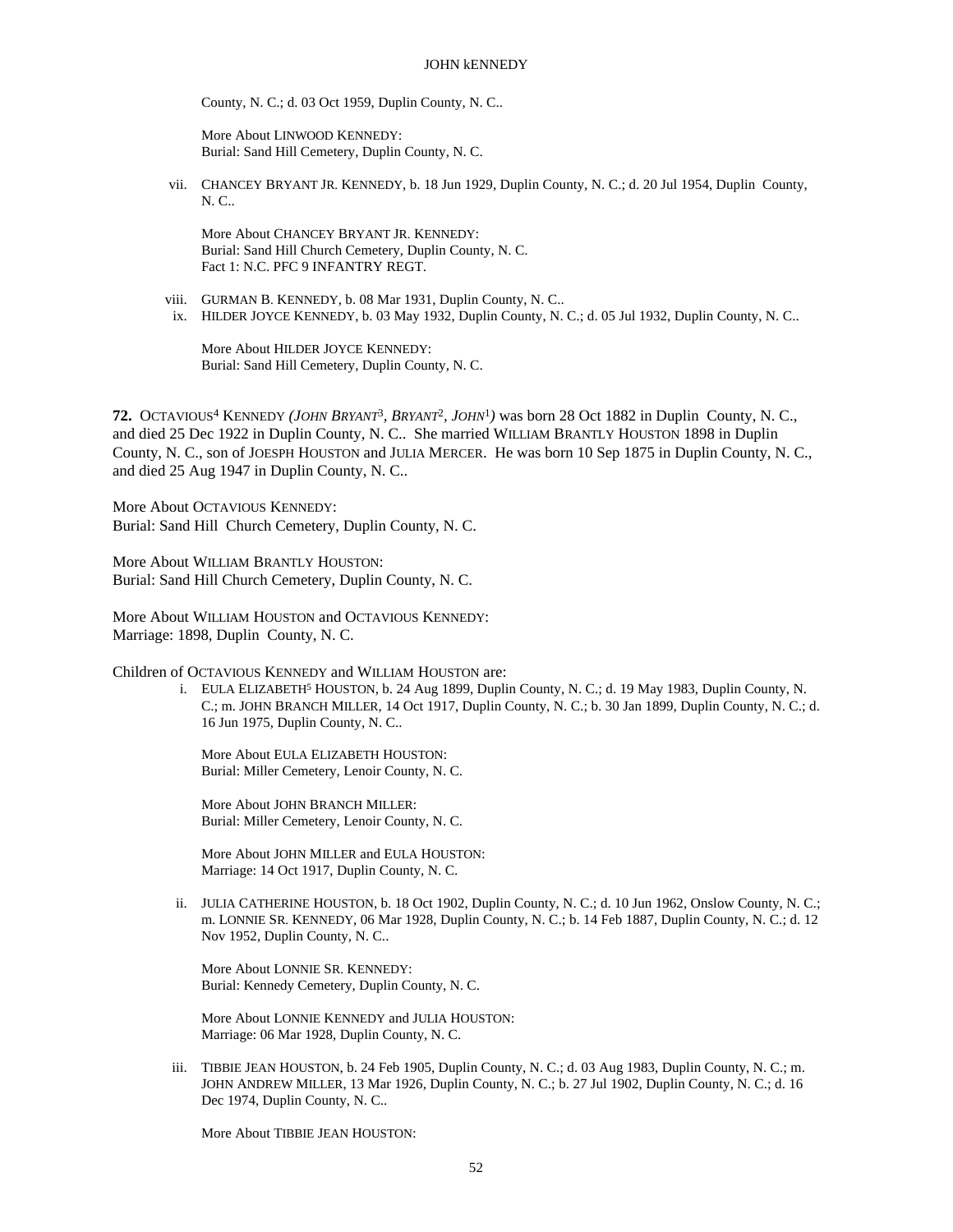Burial: Sand Hill Church Cemetery, Duplin County, N. C.

More About JOHN ANDREW MILLER: Burial: Sand Hill Church Cemetery, Duplin County, N. C.

More About JOHN MILLER and TIBBIE HOUSTON: Marriage: 13 Mar 1926, Duplin County, N. C.

iv. BARBARA ANNIE HOUSTON, b. 24 Nov 1906, Duplin County, N. C.; d. 09 Feb 1953, Duplin County, N. C.; m. LESTER AUBERY SR. ROBINSON, 30 Oct 1929, Duplin County, N. C.; b. 04 May 1902, Duplin County, N. C.; d. 26 Jun 1972, Lenoir County, N. C..

More About BARBARA ANNIE HOUSTON: Burial: Levy H. Carter Cemetery, Lenoir County, N. C.

More About LESTER AUBERY SR. ROBINSON: Burial: Levy H. Carter Cemetery, Lenoir County, N. C.

More About LESTER ROBINSON and BARBARA HOUSTON: Marriage: 30 Oct 1929, Duplin County, N. C.

v. WILLIAM SIMPSON HOUSTON, b. 08 Oct 1908, Duplin County, N. C.; d. 02 Jun 1956, Duplin County, N. C..

More About WILLIAM SIMPSON HOUSTON: Burial: Sand Hill Church Cemetery, Duplin County, N. C.

vi. ALLIE FAIR HOUSTON, b. 26 Nov 1910, Duplin County, N. C.; d. 12 Apr 1982, Duplin County, N. C.; m. ZENNIE QUINN, 30 Oct 1929, Duplin County, N. C.; b. 30 Sep 1908, Duplin County, N. C.; d. 29 Dec 1958, Duplin County, N. C..

More About ALLIE FAIR HOUSTON: Burial: Quinn Cemetery, Lenoir County, N. C.

More About ZENNIE QUINN: Burial: Quinn Cemetery, Lenoir County, N. C.

More About ZENNIE QUINN and ALLIE HOUSTON: Marriage: 30 Oct 1929, Duplin County, N. C.

vii. ISSAC (IKE) HOUSTON, b. 15 Dec 1912, Duplin County, N. C.; d. 29 Jun 2000, Duplin County, N. C..

Notes for ISSAC (IKE) HOUSTON:

## BLINDNESS DOES NOT HANDICAP MAN'S TALENTS

BEULAVILLE: Seventy-year old Ike Houston was blinded by disease in the second grad, but that handicap has not kept the mild-manned, soft spoken man with a sense of humor from using his full will power determination.

Houston is well known throughout the area for his artistry.

He owns and operates a small "country store" just outside of Beulaville where he also does his woodworking. "I am not making these things for the money," Houston said "It is my hobby."

"There 's one thing about it,you can't be in a hurry--you just have to take your time to do a good job, and you must have a love for it," the woodcarver said.

Houston operates his own lathe and other machines he uses in making his wood items.

Most of the things he has recently made were sold between Thanksgiving and Christmas. "I'm just a little behind now, he said, "but I'll catch up again."

He has been making use of his artistic talent for the past six to eight years.

He said that he would have started many years ago, but he didn't have the money to buy the machinery he needed.

"I began whittling on wood when I was just a little boy." Houston recalled, "and I Remember that my first pocket knife had a broken blade."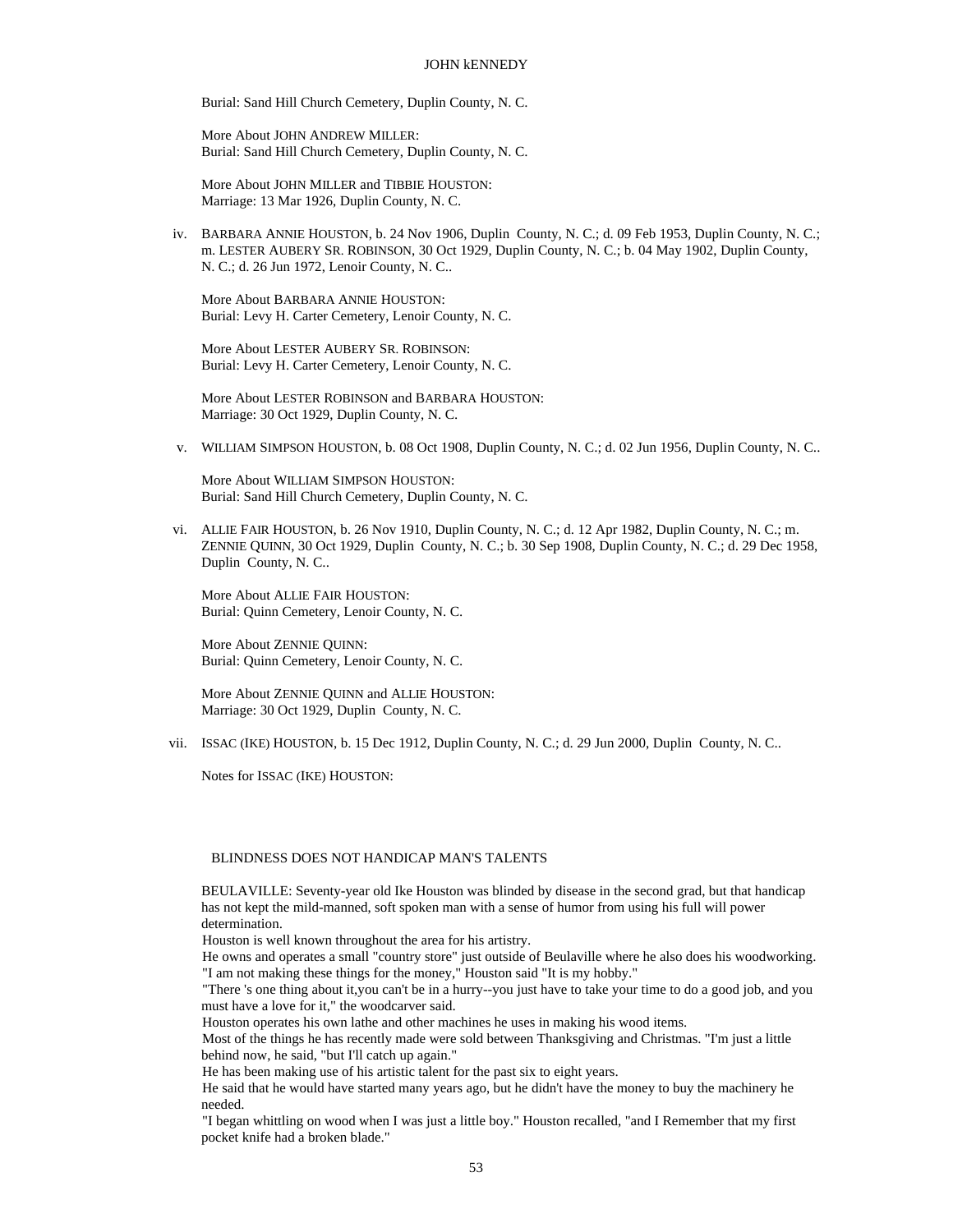"you name it and I have made it," Houston said, I;Ave made footstools, knobs for the end of curtain rods, wooden chairs, wooden chain, toothpicks holders, and on down the line.

"As you know I can't see and I can't read anything, I can't use a drawing or anything to work from--so, I just have to let people tell me in details what they want, and how they want it done, then I can do it." Houston said.

Houston said he gave his typing teacher at the State School for the Blind in Raleigh,now the Gov. Morehead School for the Blind, the first wooden chain that he ever made--"And the Next day, she bought me my first

"real" knife that cast \$2.50--and that was during "Hoover times." It has long since been worn out. He learned his ABC's on his 13th birthday while at the school for the blind--in Braille.

Houston remained at the school for eight years and left it in 1933.

While he was a resident at the institution, he repeatedly asked the superintendent to develop a wood working class for those who wished to take part in learning a skill or trade. He also told the superintendent he wanted to learn how to operate a lathe.

The superintendent told Houston that he would never be able to learn how to operate a lathe. "He told me he wanted to hear no more about," Houston said.

When Houston left the institution in 1933, he returned to his native home in Duplin County where he worked on the family farm in tobacco, cut wood, cut down trees and scrubbed ditches.

However, in 1936 the State Commission for the Blind and the Lions Clubs of North Carolina contacted Houston and asked him if he would like going to Durham to work in a mattress factory where other blind persons were employed.

After a year as a mattress worker, Houston reluctantly agreed to take over operating soft drink stand at the plant.

In December 1943, Houston returned to Duplin County and January 1944, he opened his first little"country store" in the abandoned Brandy School House--the same one-room school where Houston spent his first two years in public education.

He remained in the abandoned old school house for three years and had to leave it behind because it finally decayed around him.

Houston has been at his present location in an old gas station, outside the Duplin County town of Beulaville, since 1947.

Through the years, he has always operated his small store alone and will continue to do so. "My friends and neighbors are good to me," Houston said, "they help me make the correct change and find the items they want on the shelves--they are always coming in to check on me also, and will sit to talk and remember old times." His store has been broken into 19 times since it has been in operation, two of those times, his store was

completely "cleaned out" of every item, he says.

One of the items Houston made that he is proud of is a "butter bean Sheller" that perfectly shells one-half bushel in four to five minutes.

Not only did he make the Sheller, but also he became angry with an electrician who told him he would never be able to install the electric motor to operate it because of his blindness. Houston's determination rose to the occasion and he connected all the electric wires and installed the motor complete with a reverse electric switch.

It might seems that a person who has been deprived of sight for more than 50 years would think life has given them a bad deal. But Houston will smile and tell you, "It's the best world that I have ever lived in, and I'm not in any hurry to leave it."

## RE: THIS ARTICLE WAS WRITTEN IN THE KINSTON DAILY FREE PRESS ON SUNDAY JANUARY 9, 1983.

More About ISSAC (IKE) HOUSTON: Burial: Sand Hill Church Cemetery, Duplin County, N. C.

viii. FERNIE HUBERT HOUSTON, b. 08 Dec 1915, Duplin County, N. C.; d. 01 Jun 1988, Duplin County, N. C.; m. IDA HOUSTON, 17 Feb 1944, Duplin County, N. C.; b. 08 Oct 1926, Duplin County, N. C.; d. 19 Feb 1979, Duplin County, N. C..

More About FERNIE HOUSTON and IDA HOUSTON: Marriage: 17 Feb 1944, Duplin County, N. C.

ix. ASHLEY ALTON HOUSTON, b. 02 Jun 1917, Duplin County, N. C.; d. 12 Dec 1985, Duplin County, N. C.; m. ELLA KENNEDY, 19 Feb 1944, Duplin County, N. C.; b. 04 Feb 1929, Duplin County, N. C.; d. 05 Feb 1988, Duplin County, N. C..

More About ASHLEY ALTON HOUSTON: Burial: Sand Hill Primitive Baptist Church Cemetery, Duplin County, N. C.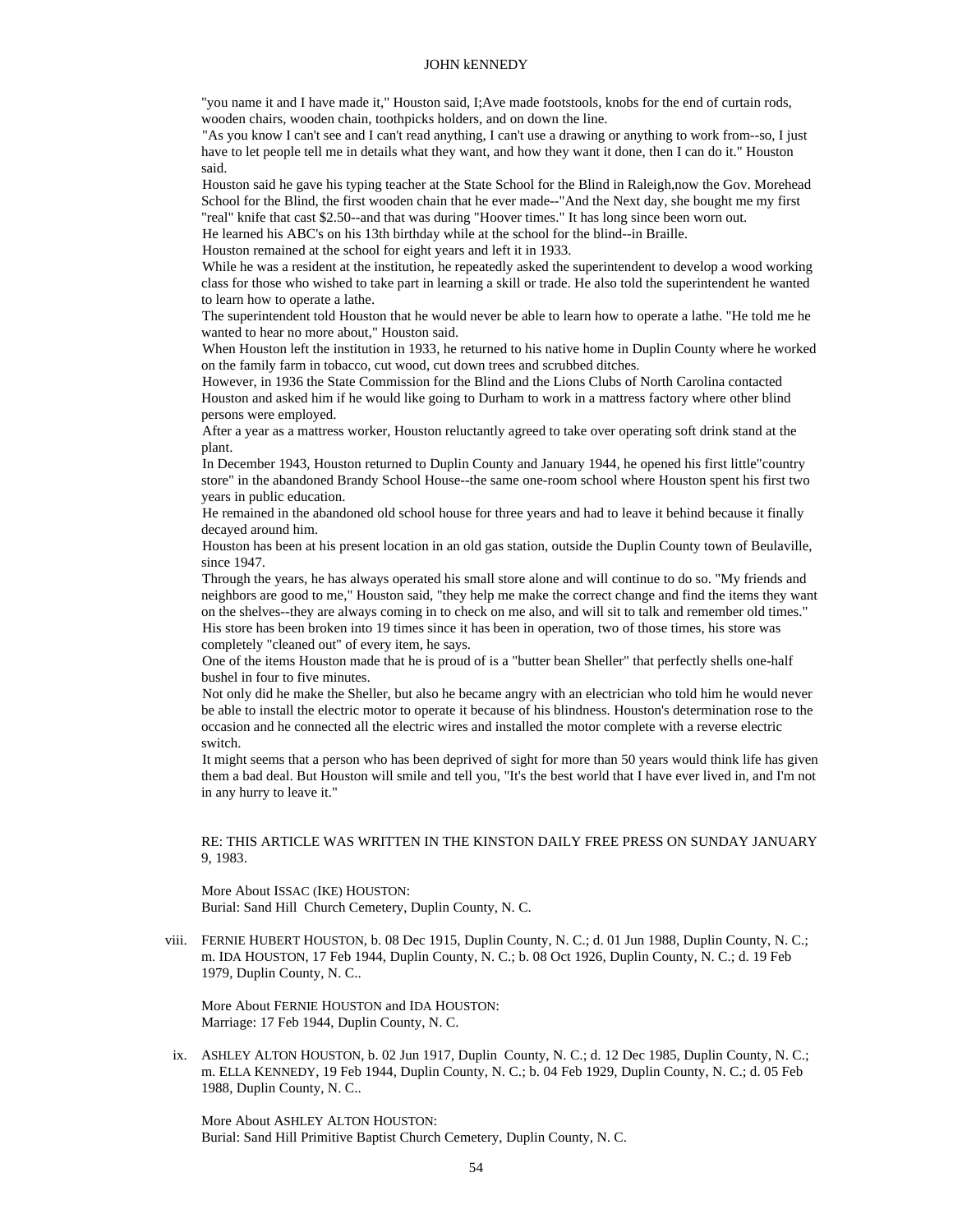More About ELLA KENNEDY: Burial: Sand Hill Primitive Baptist Church Cemetery, Duplin County, N. C.

More About ASHLEY HOUSTON and ELLA KENNEDY: Marriage: 19 Feb 1944, Duplin County, N. C.

x. KATHLEEN HOUSTON, b. 13 Oct 1919, Duplin County, N. C.; m. CHARLES WILLIAN JOHNSON, 09 Oct 1945, Duplin County, N. C.; b. 05 Jun 1912, Duplin County, N. C.; d. 01 Dec 2001, Duplin County, N. C..

More About CHARLES JOHNSON and KATHLEEN HOUSTON: Marriage: 09 Oct 1945, Duplin County, N. C.

**73.** NOAH ADAMS<sup>4</sup> KENNEDY *(JOHN BRYANT*<sup>3</sup> *, BRYANT*<sup>2</sup> *, JOHN*<sup>1</sup> *)* was born 04 Apr 1885 in Duplin County, N. C., and died 21 Nov 1953 in Duplin County, N. C.. He married SUSAN ELLEN HOUSTON 12 Jan 1908 in Duplin County, N. C., daughter of CHARLES HOUSTON and MARTHA MILLER. She was born 05 Nov 1888 in Duplin County, N. C., and died 12 Jul 1972 in Duplin County, N. C..

More About NOAH ADAMS KENNEDY: Burial: Sand Hill Church Cemetery, Duplin County, N. C.

More About SUSAN ELLEN HOUSTON: Burial: Sand Hill Church Cemetery, Duplin County, N. C.

More About NOAH KENNEDY and SUSAN HOUSTON: Marriage: 12 Jan 1908, Duplin County, N. C.

Children of NOAH KENNEDY and SUSAN HOUSTON are:

- i. CHARLIE BRYANT<sup>5</sup> KENNEDY, b. 10 Oct 1908, Duplin County, N. C.; d. 29 Jan 1987, Duplin County, N. C..
- ii. BLAND KENNEDY, b. 16 Feb 1910, Duplin County, N. C.; d. Jun 1987, Onslow County, N. C.; m. JULIA CATHERINE GRIFFIN, 11 Mar 1931, Duplin County, N. C.; b. 26 Aug 1915, Duplin County, N. C.; d. 08 Jun 1988, Duplin County, N. C..

More About BLAND KENNEDY: Burial: Sand Hill Church Cemetery, Duplin County, N. C.

More About JULIA CATHERINE GRIFFIN: Burial: Sand Hill Church Cemetery, Duplin County, N. C.

More About BLAND KENNEDY and JULIA GRIFFIN: Marriage: 11 Mar 1931, Duplin County, N. C.

iii. ALVIN KENNEDY, b. 25 Feb 1912, Duplin County, N. C.; d. 26 Feb 1991, Duplin County, N. C.; m. AZALINA CATHERINE HOUSTON, 06 Jan 1934, Duplin County, N. C.; b. 11 Oct 1917, Duplin County, N. C.; d. 02 Jan 2004, Duplin County, N. C..

More About ALVIN KENNEDY: Burial: Sand Hill Church Cemetery, Duplin County, N. C.

More About AZALINA CATHERINE HOUSTON: Burial: Sand Hill Church Cemetery, Duplin County, N. C.

More About ALVIN KENNEDY and AZALINA HOUSTON: Marriage: 06 Jan 1934, Duplin County, N. C.

iv. LEONA KENNEDY, b. 08 Aug 1914, Duplin County, N. C.; d. 31 Jul 1987, Duplin County, N. C.; m. (1) BLAND LITTLETON MILLER, 10 Dec 1933, Duplin County, N. C.; b. 24 Jul 1908, Duplin County, N. C.; d. 27 Nov 1954, Duplin County, N. C.; m. (2) BERNICE CLEVELAND BASS, 17 Feb 1968, Duplin County, N. C.; b. 30 Apr 1916, Duplin County, N. C.; d. 17 Jan 1996, Duplin County, N. C..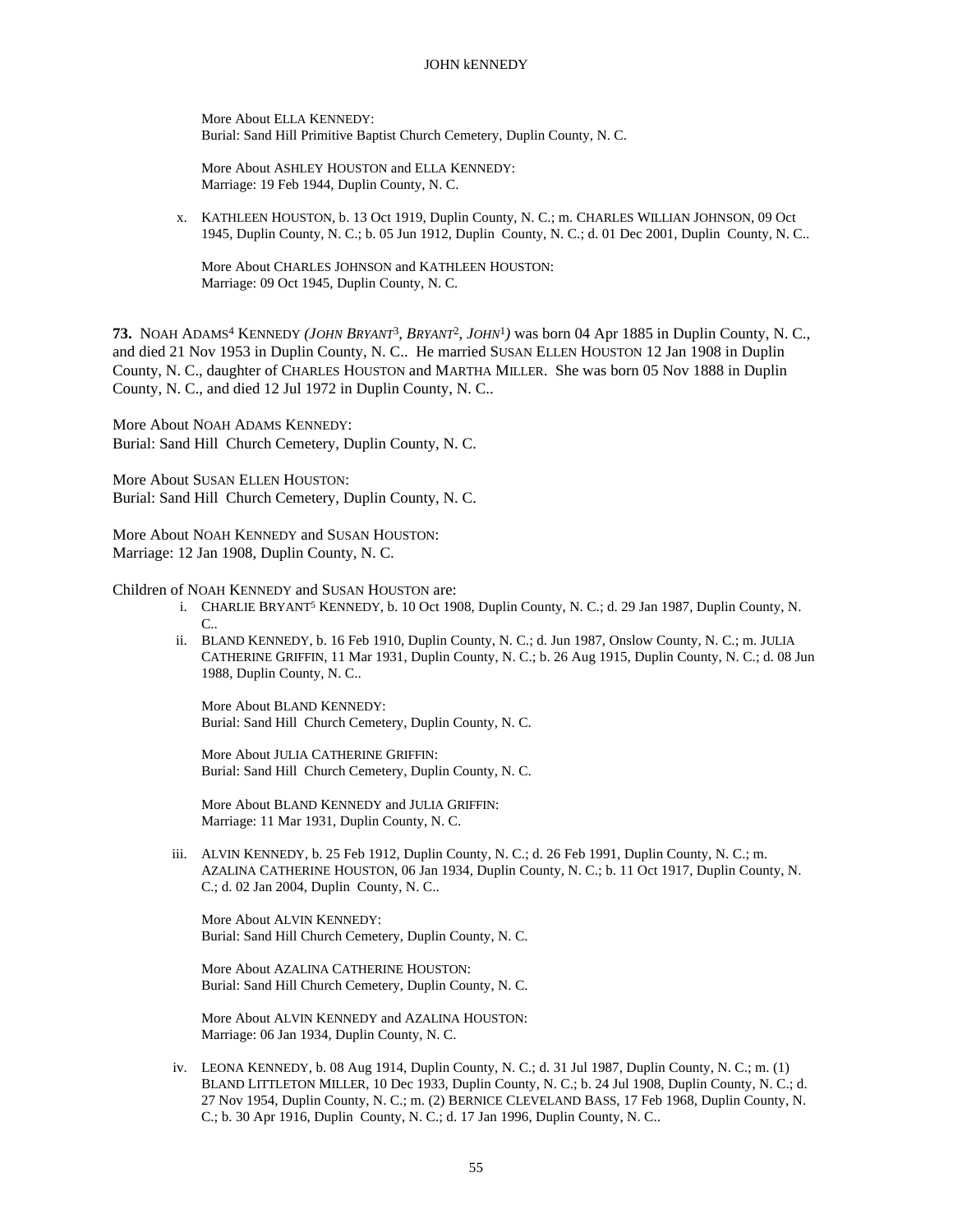More About LEONA KENNEDY: Burial: Sand Hill Church Cemetery, Duplin County, N. C.

More About BLAND LITTLETON MILLER: Burial: Sand Hill Church Cemetery, Duplin County, N. C.

More About BLAND MILLER and LEONA KENNEDY: Marriage: 10 Dec 1933, Duplin County, N. C.

More About BERNICE BASS and LEONA KENNEDY: Marriage: 17 Feb 1968, Duplin County, N. C.

v. NAOMI KENNEDY, b. 10 Jan 1917, Duplin County, N. C.; d. 23 Feb 2003, Duplin County, N. C.; m. (1) ARTHUR RAY MANNING, 19 Dec 1936, Duplin County, N. C.; b. 28 Jun 1915, Duplin County, N. C.; d. 03 Oct 1947, Duplin County, N. C.; m. (2) DENARD STYRON, 19 Jul 1952, Duplin County, N. C.; b. 13 Oct 1913, Duplin County, N. C.; d. 18 Nov 1993, Duplin County, N. C..

More About NAOMI KENNEDY: Burial: Sand Hill Church Cemetery, Duplin County, N. C.

More About ARTHUR RAY MANNING: Burial: Sand Hill Church Cemetery, Duplin County, N. C.

More About ARTHUR MANNING and NAOMI KENNEDY: Marriage: 19 Dec 1936, Duplin County, N. C.

More About DENARD STYRON: Burial: Sand Hill Church Cemetery, Duplin County, N. C.

More About DENARD STYRON and NAOMI KENNEDY: Marriage: 19 Jul 1952, Duplin County, N. C.

vi. SAM KENNEDY, b. 31 Aug 1918, Duplin County, N. C.; d. 13 Mar 1996, Duplin County, N. C.; m. (1) ADA ELLA SUMNER; b. 22 Mar 1921, Duplin County, N. C.; d. 08 Nov 1995, Duplin County, N. C.; m. (2) HAZEL CATHERINE BROWN, 29 Apr 1939, Duplin County, N. C.; b. 30 Aug 1924, Duplin County, N. C..

More About SAM KENNEDY: Burial: East Duplin Memorial Gardens, Duplin County, N. C.

More About ADA ELLA SUMNER: Burial: W. S. Turner Cemetery, Duplin County, N. C.

More About SAM KENNEDY and HAZEL BROWN: Marriage: 29 Apr 1939, Duplin County, N. C.

vii. ALLEN JAMES KENNEDY, b. 25 Mar 1920, Duplin County, N. C.; d. 03 Mar 2001, Duplin County, N. C.; m. MARY EDNA WHALEY, 17 Feb 1951, Duplin County, N. C.; b. 05 Feb 1922, Duplin County, N. C.; d. 07 Oct 1954, Duplin County, N. C..

More About ALLEN JAMES KENNEDY: Burial: East Duplin Memorial Gardens, Duplin County, N. C.

More About MARY EDNA WHALEY: Burial: East Duplin Memorial Gardens, Duplin County, N. C.

More About ALLEN KENNEDY and MARY WHALEY: Marriage: 17 Feb 1951, Duplin County, N. C.

viii. IDA KENNEDY, b. 13 Nov 1922, Duplin County, N. C.; m. JACOB JAMES SMITH, 28 Jun 1945, Dillion, Sounth Carolina; b. 16 Oct 1917, Duplin County, N. C.; d. 26 May 1999, Duplin County, N. C..

More About JACOB JAMES SMITH: Burial: East Duplin Memorial Gardens, Duplin County, N. C.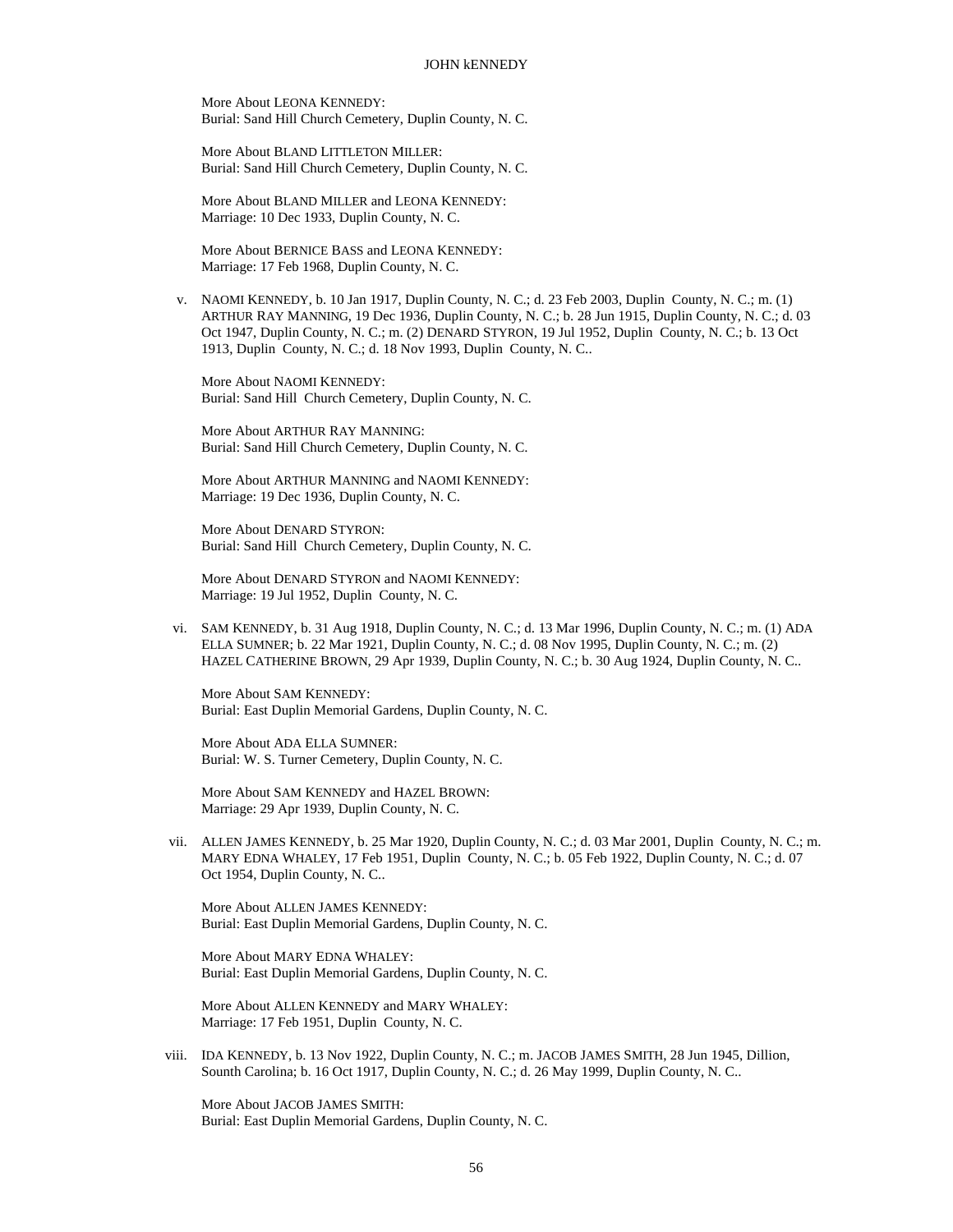More About JACOB SMITH and IDA KENNEDY: Marriage: 28 Jun 1945, Dillion, Sounth Carolina

ix. RAY ADAMS KENNEDY, b. 24 Oct 1924, Duplin County, N. C.; m. MARY CATHERINE LANIER, 07 Sep 1948; b. 24 Oct 1924, Duplin County, N. C..

More About RAY KENNEDY and MARY LANIER: Marriage: 07 Sep 1948

x. RALPH KENNEDY, b. 18 Jun 1926, Duplin County, N. C.; d. 25 Nov 1996, Lenior County, N. C.; m. SHELVIA JEAN FUTRELL, 05 Oct 1955, Duplin County, N. C.; b. 12 Sep 1938, Duplin County, N. C..

More About RALPH KENNEDY and SHELVIA FUTRELL: Marriage: 05 Oct 1955, Duplin County, N. C.

xi. JENNIE ROSE KENNEDY, b. 16 Aug 1928, Duplin County, N. C.; d. 05 Dec 1986, Duplin County, N. C.; m. JOHN WILLIAN SUMNER, 12 Nov 1949, Duplin County, N. C.; b. 25 Dec 1916, Duplin County, N. C..

Notes for JENNIE ROSE KENNEDY: Jenny Rose Kennedy and John William Sumner did not have any children, but Jenny raised John's children from his first marriage.

More About JOHN SUMNER and JENNIE KENNEDY: Marriage: 12 Nov 1949, Duplin County, N. C.

**74.** LILLIE<sup>4</sup> KENNEDY *(JOHN BRYANT*<sup>3</sup> *, BRYANT*<sup>2</sup> *, JOHN*<sup>1</sup> *)* was born 02 Oct 1888 in Duplin County, N. C., and died 21 May 1931 in Lenoir County, N. C.. She married PAUL KENNEDY 08 Dec 1907 in Duplin County, N. C., son of JAMES KENNEDY and LOUCINDA WHALEY. He was born 24 Jan 1885 in Onslow County, N. C., and died 01 Dec 1951 in Duplin County, N. C..

More About LILLIE KENNEDY: Burial: Sand Hill Church Cemetery, Duplin County, n. C.

Notes for PAUL KENNEDY:

## PAUL KENNEDY PURCHASE 28 ACRES OF LAND FROM W. B. HOUSTON

# STATE OF NORTH CAROLINA

# DUPLIN COUNTY

This deed mad the 30th day of October 1925 by PAUL KENNEDY and LILLIE KENNEDY, his wife of Duplin County, State of North Carolina of the first part to W. B. HOUSTON of Duplin County, and State of North Carolina of the second part.

Witness: That said PAUL KENNEDY --wife LILLIE KENNEDY in consideration of Five Hundred Dollars to them paid by W. B. HOUSTON the receipt of which is hereby acknowledged have bargained and sold and by these presents do grant bargain, sell and convey to said W. B. HOUSTON of Duplin County, State of North Carolina adjoining the lands of BRANCH MILLER and others, and bounded as follows, VIG: Beginning at a pine on the canal of Little Limestone and runs with Branch Middle line West 1125 poles to a stake thence South 25 poles to a stake OCTAVIOUS HOUSTON corner thence with her line S 80 E 243 poles to a stake on the canal of Little Limestone thence up with the said canal to the beginning containing 28 acres more or less. The above describes land is part of the land inherited from the late Noah J. Mercer des by Sarah Kennedy Variation should be used on the first and second line.

To have and to hold the aforesaid tract or parcel of land and all privileges and appurtenances thereto belonging to the said W. B. HOUSTON his heirs and assigns that they are excised of said premises in fee and have a right to convey in fee simple that are clear same are few and clear from all encumbrances and that they do hereby forever warrant and will forever defend the said title to the same against the claims of all person whosoever.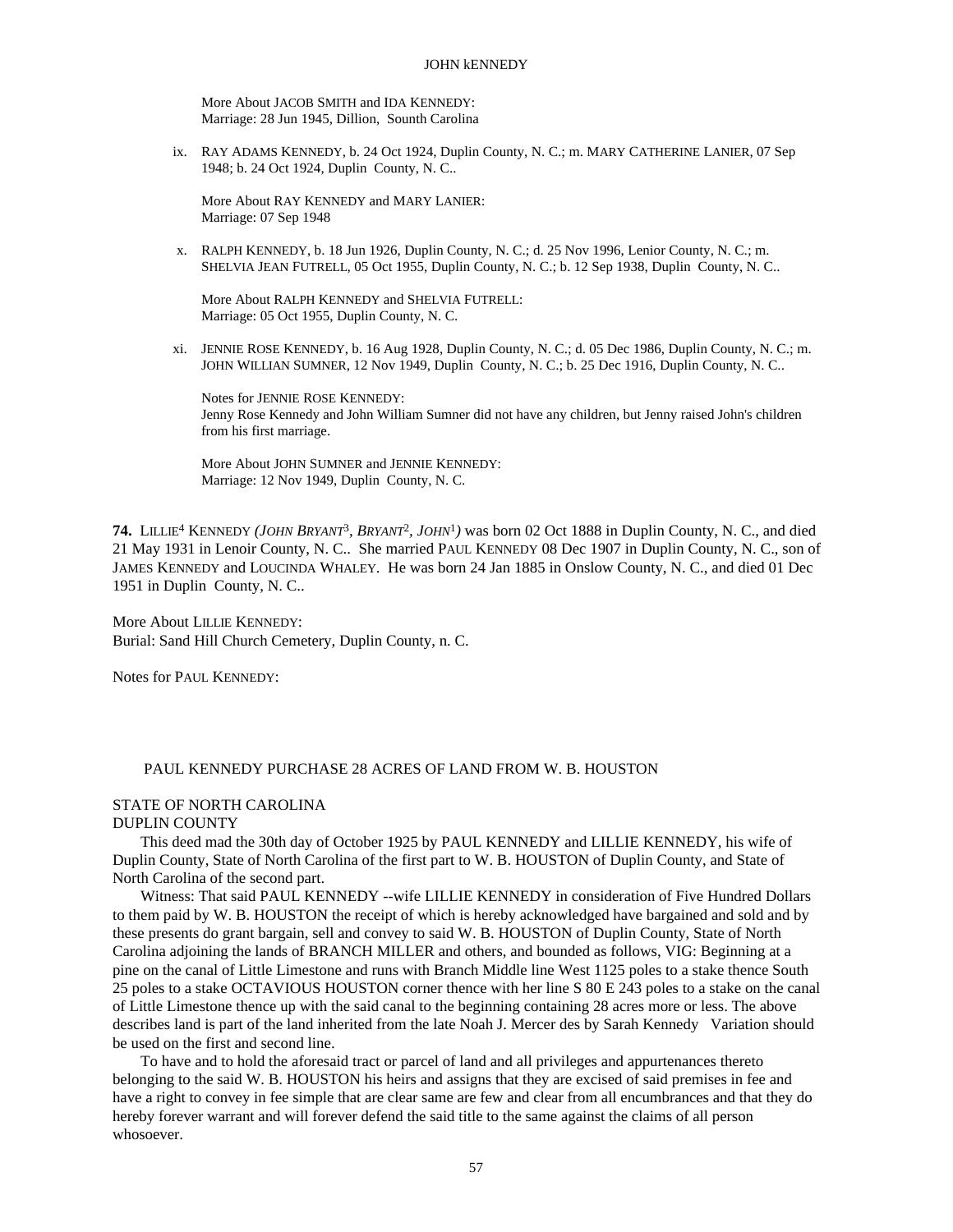In Testimony whereof the said PAUL KENNEDY and wife LILLIE KENNEDY has hereunto set their hands and seals the day and year first above written.

PAUL KENNEDY (Seal) LILLIE KENNEDY (Seal) J. B. KENNEDY (Seal) his mark SARAH KENNEDY (Seal) her mark

STATE OF NORTH CAROLINA DUPLIN COUNTY

I R. W. Craft Notary Public do hereby certify that PAUL KENNEDY and J. B. KENNEDY and LILLIE KENNEDY---SARAH KENNEDY being by me privately examined separate and apart from their said husband her voluntarily execution of the same, doth state that she signed the same freely and voluntarily, without fear or compulsion of her said husband or any other person, and that she doth Still voluntarily assent thereto.

Witness my hand and private seal, this 30th day of October A.D. 1925

My commission expires December 3, 1926

R. W. CRAFT N. P. (Seal)

NOTARY PUBLIC DUPLIN COUNTY

STATE OF NORTH CAROLINA---DUPLIN COUNTY

The foregoing certificate of R. W. Craft NP of Duplin County adjudged to be on due form and correct and the forgoing deed is adjudged to have been duly acknowledged and proven Let this instrument with the certificate be registered

Witness my hand this 28th day of December AD 1925

M. L. Farren Deputy Clerk Superior Court

Filed and Registration on the 28th day of December 1925 at 5:30 o'clock pm and registered on the 5th of January 1926

Lawrence Southerland Register of Deeds

## RE; DUPLIN COUNTY DEED BOOK 270 PAGE 320

More About PAUL KENNEDY: Burial: Sand Hill Church Cemetery, Duplin County, n. C.

More About PAUL KENNEDY and LILLIE KENNEDY: Marriage: 08 Dec 1907, Duplin County, N. C.

### Children of LILLIE KENNEDY and PAUL KENNEDY are:

i. ELVIA LINDA<sup>5</sup> KENNEDY, b. 07 Feb 1909, Onslow County, N. C.; d. 02 Oct 2000, Duplin County, N. C.; m. FLAVE KENNEDY, 24 Oct 1928, Duplin County, N. C.; b. 13 Oct 1906, Duplin County, N. C.; d. 27 Aug 1976, Duplin County, N. C..

More About ELVIA LINDA KENNEDY: Burial: Sand Hill Church Cemetery, Duplin County, N. C.

More About FLAVE KENNEDY: Burial: Sand Hill Church Cemetery, Duplin County, N. C.

More About FLAVE KENNEDY and ELVIA KENNEDY: Marriage: 24 Oct 1928, Duplin County, N. C.

ii. VERO CATHERINE KENNEDY, b. 19 May 1911, Duplin County, N. C.; d. 07 May 1984, Duplin County, N. C.; m. LAUTY J. FUTRELL, 24 Dec 1931, Duplin County, N. C.; b. 22 Mar 1909, Duplin County, N. C.; d. 15 Jan 1969, Duplin County, N. C..

More About VERO CATHERINE KENNEDY: Burial: Sand Hill Church Cemetery, Duplin County, n. C.

More About LAUTY J. FUTRELL: Burial: Sand Hill Church Cemetery, Duplin County, n. C.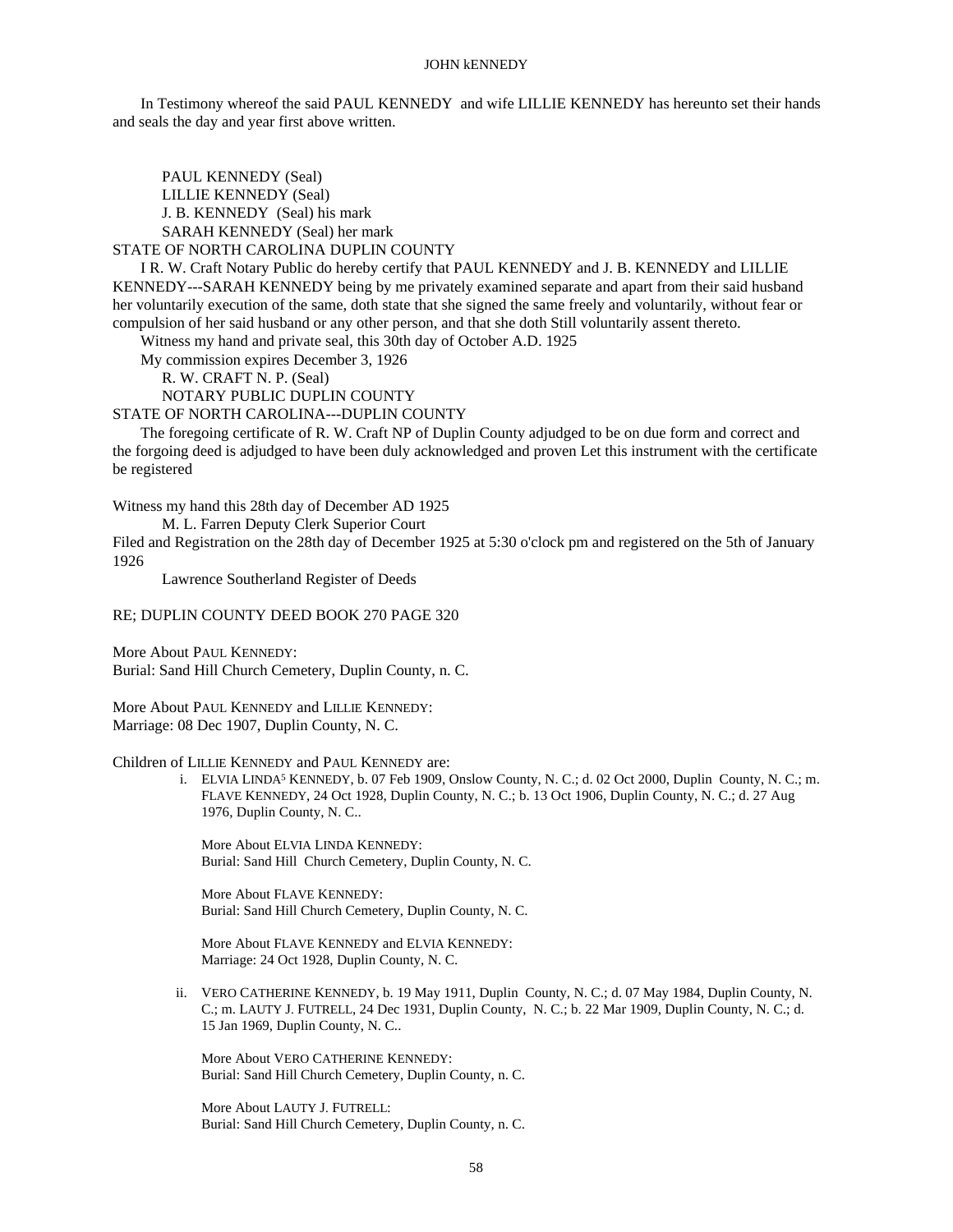More About LAUTY FUTRELL and VERO KENNEDY: Marriage: 24 Dec 1931, Duplin County, N. C.

iii. SIDNEY JAMES KENNEDY, b. 16 Apr 1915, Duplin County, N. C.; d. 22 Jul 1983, Duplin County, N. C.; m. MAMIE VIRGINIA LEE, 02 Apr 1938, Duplin County, N. C.; b. 04 Aug 1921, Duplin County, N. C.; d. 27 May 2005, Duplin County, N. C..

More About SIDNEY JAMES KENNEDY: Burial: East Duplin Memorial Garden, Duplin County, N. C.

More About MAMIE VIRGINIA LEE: Burial: East Duplin Memorial Garden, Duplin County, N. C.

More About SIDNEY KENNEDY and MAMIE LEE: Marriage: 02 Apr 1938, Duplin County, N. C.

iv. RANNIE KENNEDY, b. 24 Apr 1917, Duplin County, N. C.; d. 26 Jan 2003, Lenoir County, N. C.; m. JOESPH HERRRING ROUSE, 30 Sep 1936, Duplin County, N. C.; b. 20 Jan 1916, Duplin County, N. C.; d. 01 Feb 1994, Duplin County, N. C..

More About RANNIE KENNEDY: Burial: 29 Jan 2003, Devotional Garden, Duplin County, N.C.

More About JOESPH HERRRING ROUSE: Burial: Devotional Garden, Duplin County, N.C.

More About JOESPH ROUSE and RANNIE KENNEDY: Marriage: 30 Sep 1936, Duplin County, N. C.

v. LUCINDA KENNEDY, b. 05 Nov 1918, Duplin County, N. C.; m. CARL E. WHALEY, 04 Nov 1935, Duplin County, N. C.; b. 03 Aug 1914, Duplin County, N. C..

More About CARL WHALEY and LUCINDA KENNEDY: Marriage: 04 Nov 1935, Duplin County, N. C.

vi. LILLIE MARIAH KENNEDY, b. 03 Jul 1921, Duplin County, N. C.; d. 02 Jan 2002, Wayne County, N. C.; m. NORMAN LEONARD QUINN, 17 Jun 1944, Duplin County, N. C.; b. 20 Jun 1925, Duplin County, N. C..

More About NORMAN QUINN and LILLIE KENNEDY: Marriage: 17 Jun 1944, Duplin County, N. C.

vii. NATHANIEL KENNEDY, b. 04 Oct 1924, Duplin County, N. C.; d. 04 Jan 1957, Durham, N. C.; m. LELA MAE RHODES, 16 Aug 1944, Duplin County, N. C.; b. 26 Oct 1926, Duplin County, N. C.; d. 14 Apr 2006, Duplin County, N. C..

More About NATHANIEL KENNEDY: Burial: Sand Hill Church Cemetery, Duplin County, N. C.

More About LELA MAE RHODES: Burial: Sand Hill Church Cemetery, Duplin County, N. C.

More About NATHANIEL KENNEDY and LELA RHODES: Marriage: 16 Aug 1944, Duplin County, N. C.

viii. RUTH MARIE KENNEDY, b. 26 Oct 1926, Duplin County, N. C.; m. NATHAN JORDON CUMMINGS, 29 Jan 1945, Duplin County, N. C.; b. 26 Sep 1925, Duplin County, N. C..

More About NATHAN CUMMINGS and RUTH KENNEDY: Marriage: 29 Jan 1945, Duplin County, N. C.

ix. CLARA MAVIS KENNEDY, b. 30 Sep 1929, Duplin County, N. C.; m. JOESPH SANDLIN BRINSON, 04 Nov 1948, Duplin County, N. C.; b. 26 Oct 1926, Duplin County, N. C..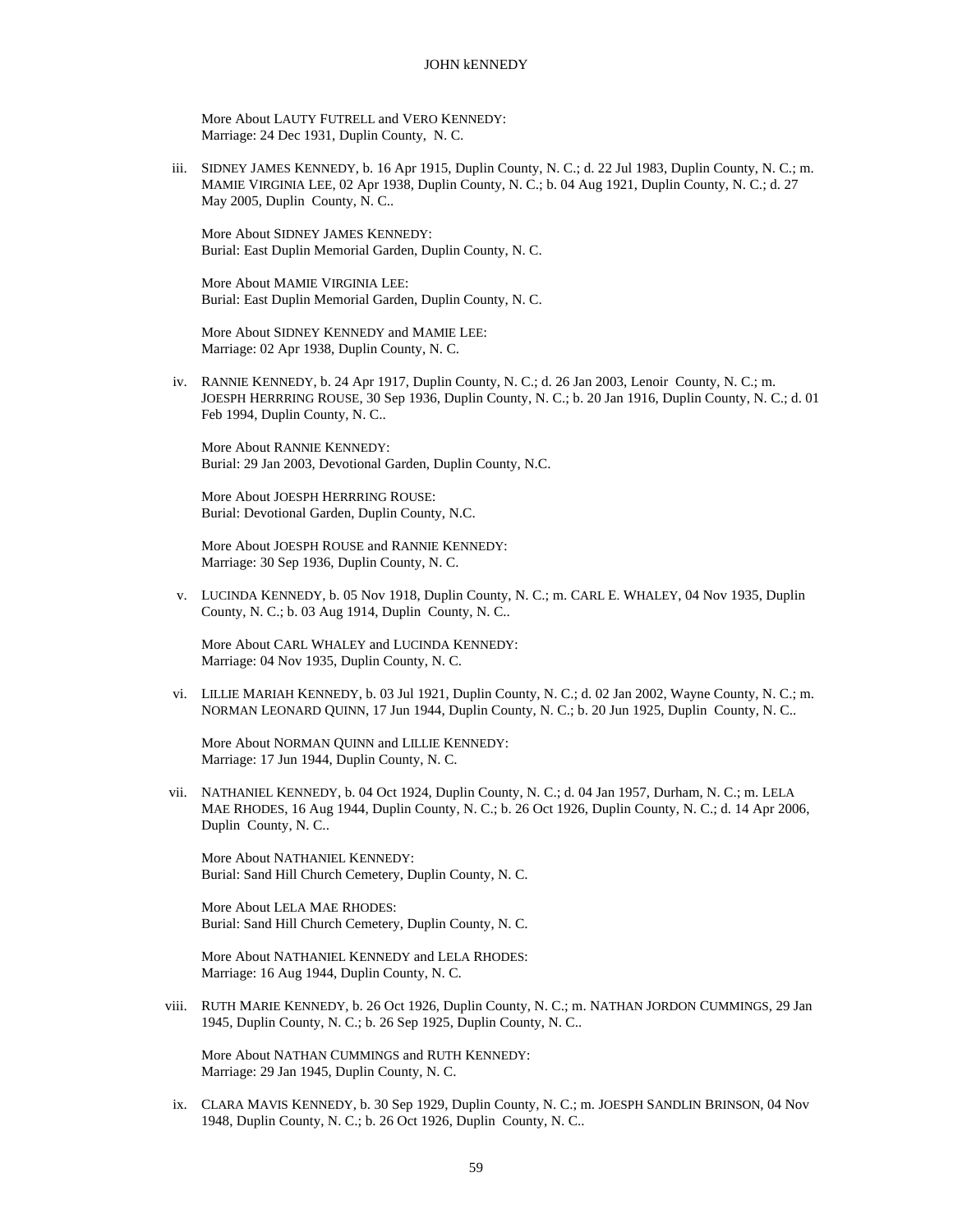More About JOESPH BRINSON and CLARA KENNEDY: Marriage: 04 Nov 1948, Duplin County, N. C.

**75.** JOHN MATTHEW<sup>4</sup> KENNEDY *(JOHN BRYANT*<sup>3</sup> *, BRYANT*<sup>2</sup> *, JOHN*<sup>1</sup> *)* was born 18 Jun 1894 in Duplin County, N. C., and died 01 Mar 1955 in Duplin County, N. C.. He married (1) GENEVA HUNTER 24 Dec 1916 in Duplin County, N. C., daughter of HENRY HUNTER and SARA BRYANT. She was born 18 Oct 1892 in Duplin County, N. C., and died 27 Nov 1927 in Duplin County, N. C.. He married (2) NANCY KATHERINE DEAVER 06 Oct 1929 in Duplin County, N. C.. She was born 17 Jan 1897 in Duplin County, N. C., and died 31 May 1934 in Duplin County, N. C..

More About JOHN MATTHEW KENNEDY: Burial: Sand Hill Cemetery, Duplin County, N. C.

More About GENEVA HUNTER: Burial: Sand Hill Cemetery, Duplin County, N. C.

More About JOHN KENNEDY and GENEVA HUNTER: Marriage: 24 Dec 1916, Duplin County, N. C.

More About NANCY KATHERINE DEAVER: Burial: Sand Hill Cemetery, Duplin County, N. C.

More About JOHN KENNEDY and NANCY DEAVER: Marriage: 06 Oct 1929, Duplin County, N. C.

Children of JOHN KENNEDY and GENEVA HUNTER are:

- i. FARRELL JAMES<sup>5</sup> KENNEDY, b. 14 Jan 1918, Duplin County, N. C..
- ii. ANNIE ELIZABETH THELMA KENNEDY, b. 15 Dec 1919, Duplin County, N. C.; m. (1) TETHROW SUMNER, 25 Dec 1935, Duplin County, N. C.; b. 28 Sep 1912, Duplin County, N. C.; d. 08 Jan 1997, Duplin County, N. C.; m. (2) ALVIN LAWERANCE HARDISON, 22 Sep 1948, Duplin County, N. C.; b. 14 Dec 1924, Duplin County, N. C.; d. Dec 1982, Duplin County, N. C..

More About TETHROW SUMNER and ANNIE KENNEDY: Marriage: 25 Dec 1935, Duplin County, N. C.

More About ALVIN HARDISON and ANNIE KENNEDY: Marriage: 22 Sep 1948, Duplin County, N. C.

- iii. HENRY BRYANT KENNEDY, b. 29 Mar 1923, Duplin County, N. C.; m. MARY SMALL; b. Abt. 1925.
- iv. GLENNIE KENNEDY, b. 28 Sep 1925, Duplin County, N. C..

Children of JOHN KENNEDY and NANCY DEAVER are:

- v. JAMES EDWARD<sup>5</sup> KENNEDY, b. 04 Oct 1930, Duplin County, N. C..
- vi. RUBY VIRGINIA KENNEDY, b. 13 Apr 1932, Duplin County, N. C..

**76.** SARA CATHERINE<sup>4</sup> KENNEDY *(JOHN BRYANT*<sup>3</sup> *, BRYANT*<sup>2</sup> *, JOHN*<sup>1</sup> *)* was born 27 May 1902 in Duplin County, N. C., and died 19 Dec 1985 in Duplin County, N. C.. She married VESTON KENNEDY 22 Feb 1922 in Duplin County, N. C., son of JOHN KENNEDY and NANCY SANDERSON. He was born 01 Jan 1900 in Duplin County, N. C., and died 01 Apr 1948 in Duplin County, N. C..

More About SARA CATHERINE KENNEDY: Burial: Sand Hill Church Cemetery, Duplin County, N. C.

More About VESTON KENNEDY and SARA KENNEDY: Marriage: 22 Feb 1922, Duplin County, N. C.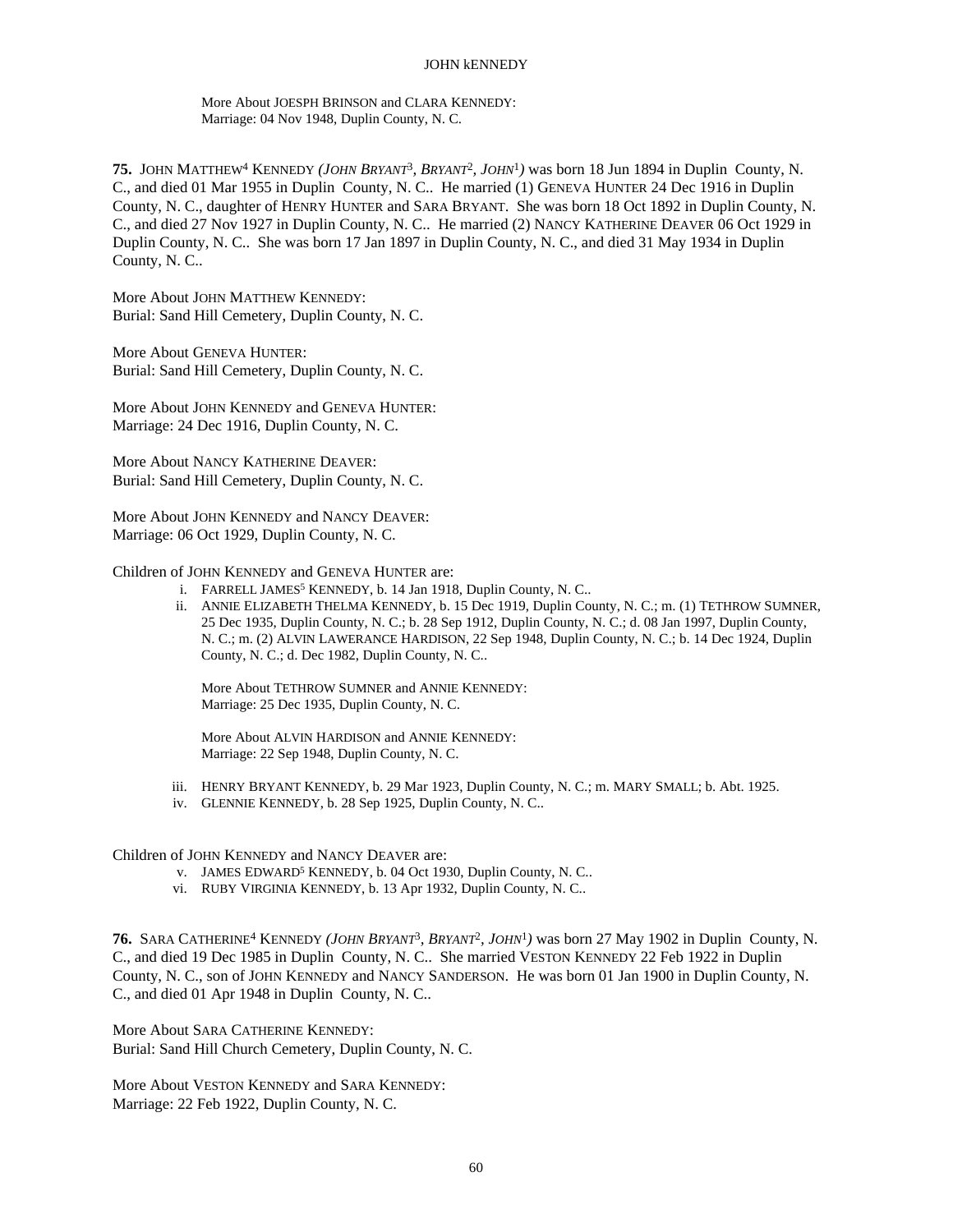Children of SARA KENNEDY and VESTON KENNEDY are:

- i. EMILY IRENE<sup>5</sup> KENNEDY, b. 17 Dec 1922, Duplin County, N. C..
- ii. WALTER RALEIGH KENNEDY, b. 30 Aug 1924, Duplin County, N. C.; d. 21 Nov 1987, Duplin County, N. C.; m. EMILY CAROLYN RHODES; b. 01 Feb 1929, Duplin County, N. C..
- iii. HAZEL LEE KENNEDY, b. 03 Jun 1926, Duplin County, N. C.; d. 04 Mar 2005, Duplin County, N. C.; m. (1) C. J. THOMAS; b. 1926; m. (2) LLOYD LESTER ANDERSON, 06 Aug 1960, Duplin County, N. C.; b. 03 Feb 1937, Duplin County, N. C..

More About HAZEL LEE KENNEDY: Burial: Devotiona Garden, Duplin County, N. C.

More About LLOYD ANDERSON and HAZEL KENNEDY: Marriage: 06 Aug 1960, Duplin County, N. C.

iv. EVELYN GRACE KENNEDY, b. 12 May 1928, Duplin County, N. C.; m. HERMAN EDWARD ATKINSON; b. 16 Oct 1926, Duplin County, N. C.; d. 15 Jan 2004, Duplin County, N. C..

More About HERMAN EDWARD ATKINSON: Burial: East Duplin Memorial Garden, Duplin County, N. C.

v. MABEL NORMA KENNEDY, b. 05 May 1930, Duplin County, N. C.; d. 11 Mar 2006, Lenoir County, N. C.; m. WILLARD SUMNER, 26 Dec 1947, Duplin County, N. C.; b. 09 Dec 1922, Duplin County, N. C.; d. 02 Jan 1981, Duplin County, N. C..

More About MABEL NORMA KENNEDY: Burial: Sandy Plain FWB Church Cemetery, Duplin County, N. C.

More About WILLARD SUMNER: Burial: Sandy Plain FWB Church Cemetery, Duplin County, N. C.

More About WILLARD SUMNER and MABEL KENNEDY: Marriage: 26 Dec 1947, Duplin County, N. C.

- vi. MILDRED LOIS KENNEDY, b. 13 Mar 1932, Duplin County, N. C.; m. ORVIS FRANKLIN WHALEY; b. Abt. 1926, Lenoir County, N. C..
- vii. MARGARET FRANCES KENNEDY, b. 18 Nov 1933, Duplin County, N. C.; m. TED TILGHMAN; b. Abt. 1933, Duplin County, N. C..
- viii. EDNA MARIE KENNEDY, b. 27 Oct 1935, Duplin County, N. C.; d. 03 Dec 1997, Lenoir County, N. C.; m. HORACE HILL FUTRELL, 04 Apr 1953, Dillion S. C.; b. 20 Dec 1934, Duplin County, N. C.; d. 10 Feb 2001, Pitt County, N. C..

More About HORACE FUTRELL and EDNA KENNEDY: Marriage: 04 Apr 1953, Dillion S. C.

- ix. JOE ANN KENNEDY, b. 08 Mar 1938, Duplin County, N. C.; d. 18 Aug 1938, Lenoir County, N. C..
- x. RICHARD HAROLD KENNEDY, b. 24 May 1940, Duplin County, N. C.; m. LELA DIANE BROADWAY, 24 Jan 1964, Duplin County, N. C.; b. 1940, Lenior County, N. C..

More About RICHARD KENNEDY and LELA BROADWAY: Marriage: 24 Jan 1964, Duplin County, N. C.

**77.** STEPHEN<sup>4</sup> KENNEDY (*JOHN BRYANT*<sup>3</sup>, *BRYANT*<sup>2</sup>, *JOHN*<sup>1</sup>) was born 26 Jun 1904 in Duplin County, N. C., and died 31 Dec 1980 in Duplin County, N. C.. He married (1) NEFFIE IRENE HALL, daughter of AMOS HALL and CARRIE HALL. She was born 15 Jun 1915 in Duplin County, N. C., and died 31 Jul 1997 in Duplin County, N. C.. He married (2) LEON MAE GRIFFIN 08 Jan 1924 in Duplin County, N. C., daughter of GEORGE GRIFFIN and MARY WHALEY. She was born 20 Sep 1906 in Duplin County, N. C., and died 22 Jul 1939 in Duplin County, N. C..

More About STEPHEN KENNEDY: Burial: Sand Hill Church Cemetery, Duplin County, N. C.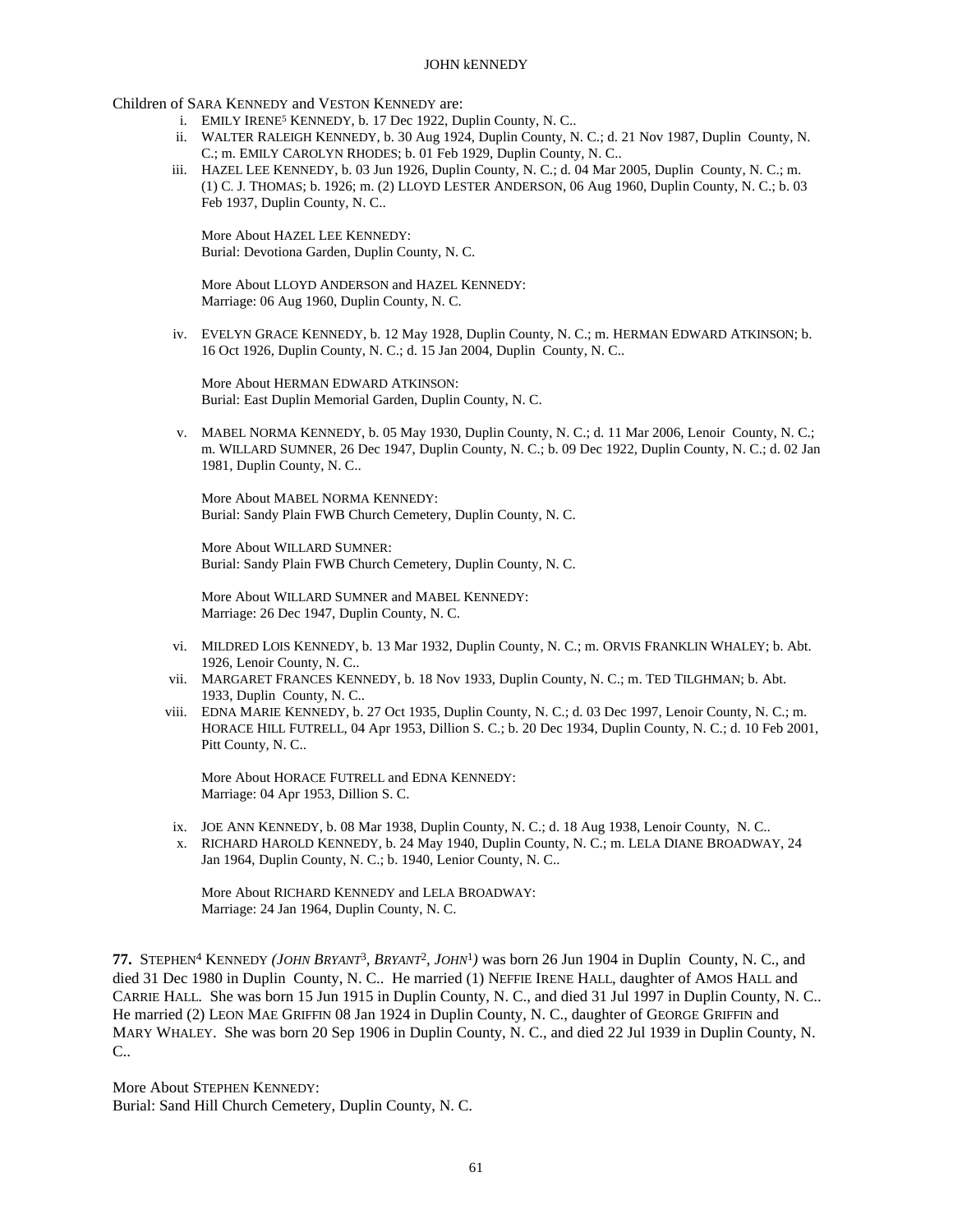More About NEFFIE IRENE HALL: Burial: Sand Hill Church Cemetery, Duplin County, n. C.

More About LEON MAE GRIFFIN: Burial: Kennedy-Griffen Cemetery, Duplin County, N. C.

More About STEPHEN KENNEDY and LEON GRIFFIN: Marriage: 08 Jan 1924, Duplin County, N. C.

Children of STEPHEN KENNEDY and NEFFIE HALL are:

- i. EDNA JORDON<sup>5</sup> KENNEDY, b. Abt. 1934, Duplin County, N. C..
- ii. STEPHEN LEROY KENNEDY, b. 11 Sep 1947, Lenoir County, N. C.; d. 12 Sep 1949, Lenoir County, N. C..

More About STEPHEN LEROY KENNEDY: Burial: Sand Hill Church Cemetery, Duplin County, N. C.

iii. LESLIE KEITH KENNEDY, b. 07 Dec 1950, Duplin County, N. C.; m. JUANITA TURNER, 20 Sep 1970, Duplin County, N. C.; b. Abt. 1950.

More About LESLIE KENNEDY and JUANITA TURNER: Marriage: 20 Sep 1970, Duplin County, N. C.

Children of STEPHEN KENNEDY and LEON GRIFFIN are:

iv. PAULINE<sup>5</sup> KENNEDY, b. 20 Oct 1924, Duplin County, N. C.; d. 05 Jan 2004, New Hanover, County, N. C.; m. RODNEY ORDELL MOBLEY; b. 08 Mar 1921, Duplin County, N. C.; d. 18 Jul 1993, Ft. Lauderdale, Florida.

More About PAULINE KENNEDY: Burial: Sand Hill Church Cemetery, Duplin County, N. C.

More About RODNEY ORDELL MOBLEY: Burial: Sand Hill Church Cemetery, Duplin County, N. C.

- v. LOU KENNEDY, b. 04 Nov 1926, Duplin County, N. C.; d. 24 Feb 1998, Onslow County, N. C.; m. CLINT KAIZER; b. Abt. 1925.
- vi. GAYNELL KENNEDY, b. 14 Dec 1929, Duplin County, N. C.; d. 06 Jan 2006, Onslow County, N. C.; m. FRED MORRIS INGRAM, 26 Jun 1953, Onslow County, N. C.; b. 09 Sep 1929, Duplin County, N. C.; d. 15 Apr 1995, Durham County, N. C..

More About GAYNELL KENNEDY: Burial: Westview Cemetery, Lenoir County, N. C.

More About FRED MORRIS INGRAM: Burial: Westview Cemetery, Lenoir County, N. C.

More About FRED INGRAM and GAYNELL KENNEDY: Marriage: 26 Jun 1953, Onslow County, N. C.

- vii. CLEVELAND KENNEDY, b. 17 Oct 1930, Duplin County, N. C.; m. CORA LEE OXIDENE; b. Abt. 1930.
- viii. ROOSVELT KENNEDY, b. 30 Jun 1932, Duplin County, N. C.; d. 10 Jun 2003, Duplin County, N. C.; m. VERA LANE SUMMERLIN, 25 Sep 1958, Duplin County, N. C.; b. 26 Nov 1935, Duplin County, N. C.; d. 15 Jul 1999, Duplin County, N. C..

More About ROOSVELT KENNEDY: Burial: Griffen-Kennedy Cemeter, Duplin County, N. C.

More About VERA LANE SUMMERLIN: Burial: Griffen-Kennedy Cemeter, Duplin County, N. C.

More About ROOSVELT KENNEDY and VERA SUMMERLIN: Marriage: 25 Sep 1958, Duplin County, N. C.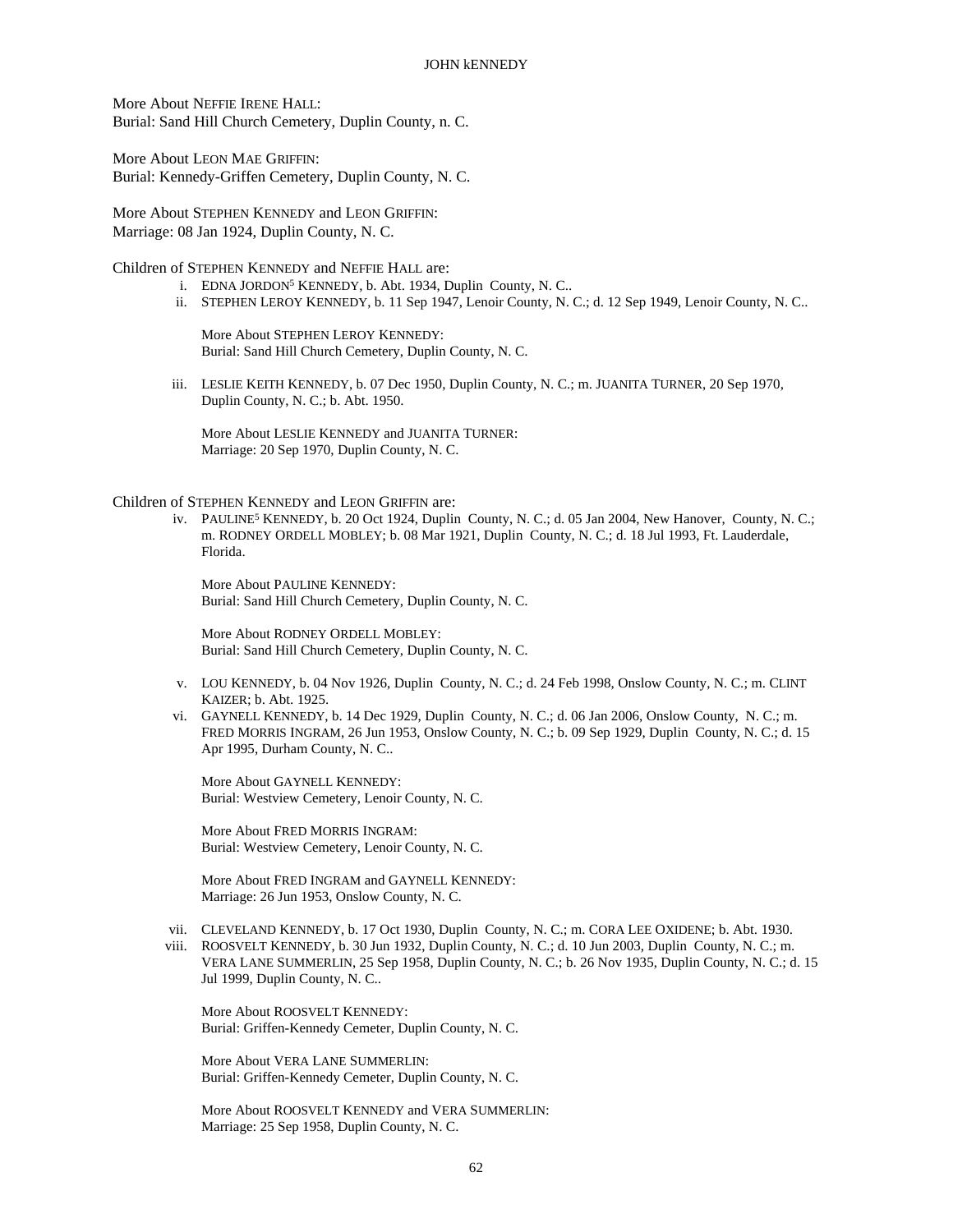ix. ELEANOR KENNEDY, b. 07 Jun 1934, Duplin County, N. C.; m. RAEFORD LANE SR. WHITLEY, 15 Sep 1951, Duplin County, N. C.; b. 13 Oct 1931, Lenoir County, N. C..

More About RAEFORD WHITLEY and ELEANOR KENNEDY: Marriage: 15 Sep 1951, Duplin County, N. C.

- x. MILLARD THEODARE KENNEDY, b. 25 Aug 1936, Duplin County, N. C.; m. BETTY KAIZER; b. Abt. 1940.
- xi. JOYCE KENNEDY, HALL, b. 1938, Duplin County, N. C..
- xii. LARRY MCCOLLOUGH KENNEDY, b. 22 Jul 1939, Duplin County, N. C.; d. 24 Dec 2002, Duplin County, N. C.; m. AUBERY MAE CURRIN, 13 Jul 1958, Duplin County, N. C.; b. Abt. 1940.

More About LARRY KENNEDY and AUBERY CURRIN: Marriage: 13 Jul 1958, Duplin County, N. C.

xiii. BEVERLY KENNEDY, b. 22 Jul 1939, Duplin County, N. C.; m. CECIL THOMPSON; b. Abt. 1935.

**78.** NANCY JANE<sup>4</sup> JACKSON *(JULIA CATHERINE*<sup>3</sup>  *KENNEDY, BRYANT*<sup>2</sup> *, JOHN*<sup>1</sup> *)* was born 01 Feb 1878 in Duplin County, N. C., and died 01 Feb 1943 in Duplin County, N. C.. She married ROBERT CHANCEY KENNEDY 06 Mar 1902 in Duplin County, N. C., son of JAMES KENNEDY and CELIA MERCER. He was born 19 Feb 1881 in Duplin County, N. C., and died 27 Mar 1954 in Duplin County, N. C..

More About NANCY JANE JACKSON: Burial: Sumner Cemetery, Duplin County, N. C.

More About ROBERT CHANCEY KENNEDY: Burial: Sumner Cemetery, Duplin County, N. C.

More About ROBERT KENNEDY and NANCY JACKSON: Marriage: 06 Mar 1902, Duplin County, N. C.

Children of NANCY JACKSON and ROBERT KENNEDY are:

i. JOEL<sup>5</sup> KENNEDY, b. 01 Apr 1907, Duplin County, N. C.; d. 09 Jun 1993, Duplin County, N. C.; m. ANNIE WINFRED OUTLAW, 24 Dec 1925, Duplin County, N. C.; b. 19 Mar 1903, Duplin County, N. C.; d. 19 Oct 1975, Duplin County, N. C..

More About JOEL KENNEDY: Burial: Sandy Plain FWB Church Cemetery, Duplin County, N. C.

More About ANNIE WINFRED OUTLAW: Burial: Sandy Plain FWB Church Cemetery, Duplin County, N. C.

More About JOEL KENNEDY and ANNIE OUTLAW: Marriage: 24 Dec 1925, Duplin County, N. C.

ii. PAUL KENNEDY, b. 06 Apr 1906, Duplin County, N. C.; d. 14 Mar 1979, Duplin County, N. C.; m. LACY WILSON, 19 Dec 1922, Duplin County, N. C.; b. 01 Nov 1907, Duplin County, N. C.; d. 23 Mar 1989, Duplin County, N. C..

More About PAUL KENNEDY and LACY WILSON: Marriage: 19 Dec 1922, Duplin County, N. C.

iii. ETTA KENNEDY, b. 03 Jul 1909, Duplin County, N. C.; d. 23 Feb 2002, Duplin County, N. C.; m. JOSHUA FUTRELL, 05 Jan 1926, Duplin County, N. C.; b. 12 Oct 1907, Duplin County, N. C.; d. Nov 1976, Lenoir County, N.C..

More About JOSHUA FUTRELL and ETTA KENNEDY: Marriage: 05 Jan 1926, Duplin County, N. C.

iv. RASHIE KENNEDY, b. 15 Jul 1911, Duplin County, N. C.; m. MYRTLE MERCER, 24 Dec 1934, Duplin County, N. C.; b. 27 Aug 1911, Duplin County, N. C.; d. 27 Jul 1994, Duplin County, N. C..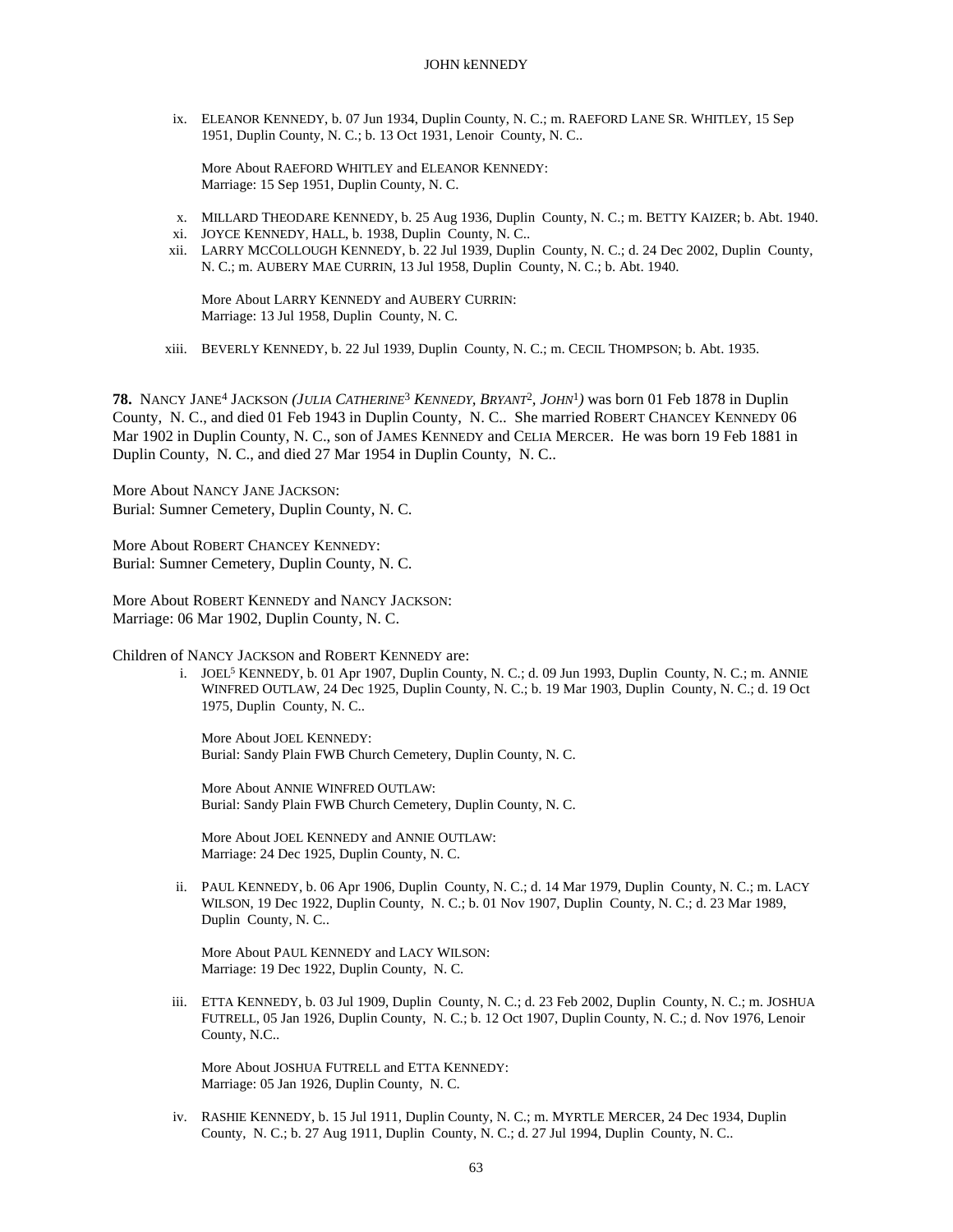More About RASHIE KENNEDY and MYRTLE MERCER: Marriage: 24 Dec 1934, Duplin County, N. C.

v. ARTHUR JAMES KENNEDY, b. 08 May 1914, Duplin County, N. C.; d. 13 Mar 1984, Duplin County, N. C.; m. SARA MAMIE MERCER, 21 Mar 1931, Duplin County, N. C.; b. 05 Jun 1917, Duplin County, N. C.; d. 31 Dec 2002, Wayne County, N. C..

More About ARTHUR JAMES KENNEDY: Burial: East Duplin Memorial Garden, Duplin Conty, N. C.

More About SARA MAMIE MERCER: Burial: East Duplin Memorial Garden, Duplin Conty, N. C.

More About ARTHUR KENNEDY and SARA MERCER: Marriage: 21 Mar 1931, Duplin County, N. C.

vi. DOROTHY KENNEDY, b. 06 Apr 1916, Duplin County, N. C.; d. 05 Apr 2001, Onslow County, N. C.; m. WILLIAM F. THIGPEN, 12 Apr 1930, Duplin County, N. C.; b. 01 May 1912, Duplin County, N. C.; d. 27 Oct 2000, Onslow County, N. C..

More About WILLIAM THIGPEN and DOROTHY KENNEDY: Marriage: 12 Apr 1930, Duplin County, N. C.

vii. EUNICE KENNEDY, b. 20 Sep 1918, Duplin County, N. C.; d. 27 Sep 2002, Duplin County, N. C.; m. (1) WILLIE IVEY SMITH; b. 19 Sep 1909, Duplin County, N. C.; d. 06 Nov 1972, Duplin County, N. C.; m. (2) LAUTHER MALTON BOSTIC, 30 Dec 1979, Duplin County; b. 21 Aug 1908, Duplin County, N. C.; d. 17 Jan 1984, Military Marker: Issac Lonnie Brown: PVT US ARMY WORLD WAR I 18 Feb 1897.

More About EUNICE KENNEDY: Burial: East Duplin Devotional Garden, Duplin County, N. C.

More About WILLIE IVEY SMITH: Burial: East Duplin Devotional Garden, Duplin County, N. C.

More About LAUTHER MALTON BOSTIC: Burial: Bostic Cemetery, Duplin County, N. C.

More About LAUTHER BOSTIC and EUNICE KENNEDY: Marriage: 30 Dec 1979, Duplin County

**79.** EMMA ELIZA<sup>4</sup> JACKSON *(JULIA CATHERINE*<sup>3</sup>  *KENNEDY, BRYANT*<sup>2</sup> *, JOHN*<sup>1</sup> *)* was born 16 Jun 1881 in Duplin County, N. C., and died 08 Jun 1954 in Duplin County , N. C.. She married CHANCY GRAHAM HOUSTON 09 Jan 1902 in Duplin county, N. C., son of JOESPH HOUSTON and JULIA MERCER. He was born 19 Jun 1877 in Duplin County, N. C., and died 01 Dec 1953 in Duplin County, N. C..

More About EMMA ELIZA JACKSON: Burial: Sand Hill Church Cemetery, Duplin County, N. C.

More About CHANCY GRAHAM HOUSTON: Burial: Sand Hill Church Cemetery, Duplin County, N. C.

More About CHANCY HOUSTON and EMMA JACKSON: Marriage: 09 Jan 1902, Duplin county, N. C.

Children of EMMA JACKSON and CHANCY HOUSTON are:

i. INA CATHERINE<sup>5</sup> HOUSTON, b. 09 Oct 1902, Duplin County, N. C.; d. 09 Feb 1989, Duplin County, N. C.; m. WALTER CLARENCE HEATH, 14 Dec 1919, Duplin County, N. C.; b. 25 Jul 1896, Duplin County, N. C.; d. Sep 1983, Lenoir County, N. C..

More About INA CATHERINE HOUSTON: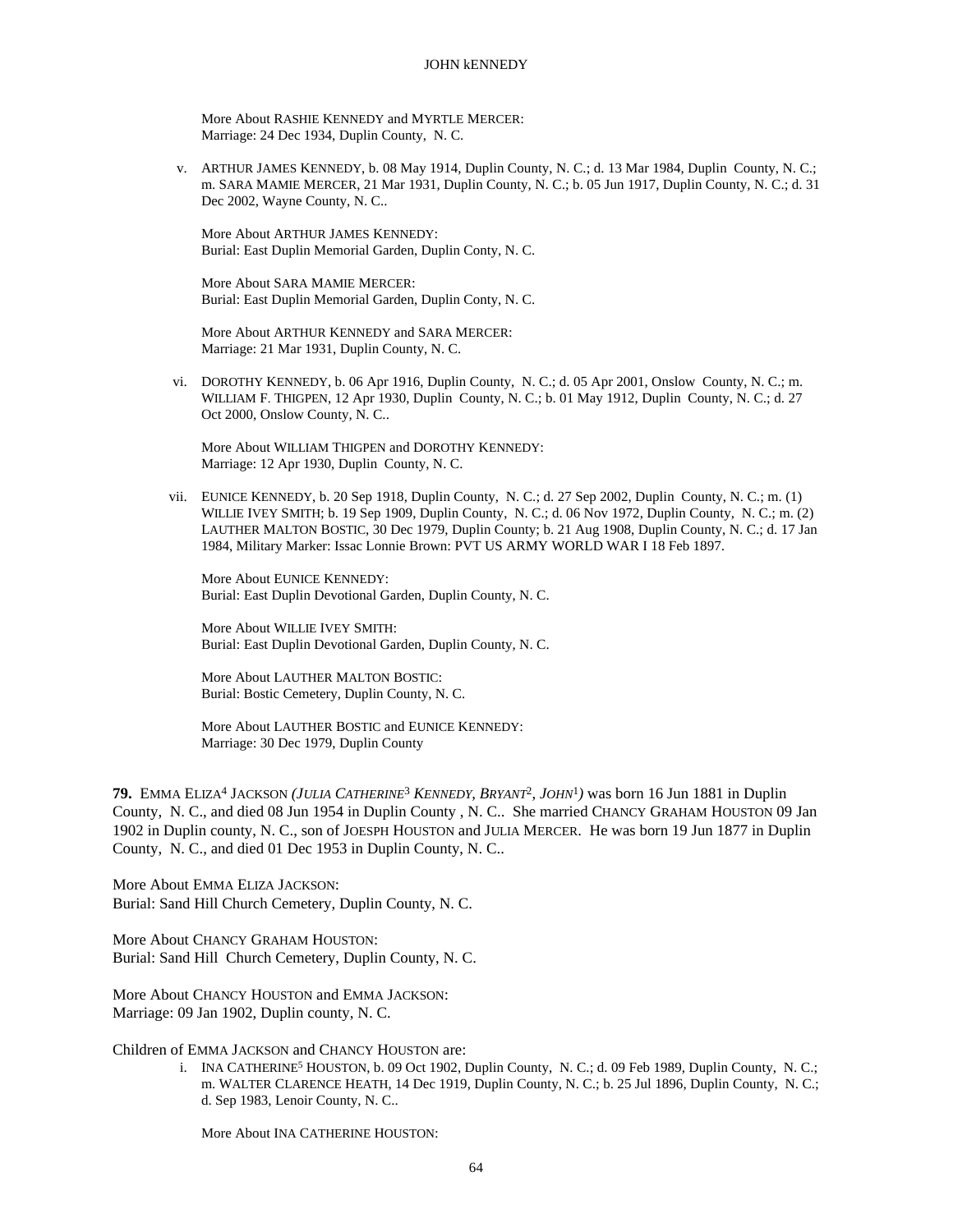Burial: Oakridge Memorial Park, Lenoir County, N. C.

More About WALTER CLARENCE HEATH: Burial: Oakridge Memorial Park, Lenoir County, N. C.

More About WALTER HEATH and INA HOUSTON: Marriage: 14 Dec 1919, Duplin County, N. C.

ii. INGRAM GRAHAM HOUSTON, b. 28 Dec 1903, Duplin County, N. C.; d. 04 Jun 1979, Duplin County, N. C.; Stepchild; m. LAURA LEE HOUSTON, 11 Dec 1927, Duplin County, N. C.; b. 11 Oct 1906, Duplin County, N. C.; d. 03 Aug 2003, Duplin County, N. C..

More About INGRAM GRAHAM HOUSTON: Burial: Sand Hill Church Cemetery, Duplin County, N. C.

More About LAURA LEE HOUSTON: Burial: Sand Hill Church Cemetery, Duplin County, n. C.

More About INGRAM HOUSTON and LAURA HOUSTON: Marriage: 11 Dec 1927, Duplin County, N. C.

iii. GARDNER BRYANT HOUSTON, b. 28 Jan 1905, Duplin County, N. C.; d. 06 Mar 1983, Duplin County, N. C.; Stepchild; m. NORA SUMNER, 15 Jan 1930, Duplin County N. C.; b. 27 Jan 1908, Duplin County, N. C.; d. 27 Jan 1993, Duplin County, N. C..

More About GARDNER BRYANT HOUSTON: Burial: East Duplin Devotional Garden, Duplin County, N. C.

More About NORA SUMNER: Burial: East Duplin Devotional Garden, Duplin County, N. C.

More About GARDNER HOUSTON and NORA SUMNER: Marriage: 15 Jan 1930, Duplin County N. C.

iv. EVA ELIZA HOUSTON, b. 19 May 1906, Duplin County, N. C.; d. 16 Mar 1988, Duplin County, N. C.; m. TROY HILL FUTRELL, 27 Nov 1926, Duplin County, N. C.; b. 10 Oct 1907, Duplin County, N. C.; d. Dec 1984, Duplin County, N. C..

More About EVA ELIZA HOUSTON: Burial: Sand Hill Church Cemetery, Duplin County, N. C.

More About TROY HILL FUTRELL: Burial: Sand Hill Church Cemetery, Duplin County, N. C.

More About TROY FUTRELL and EVA HOUSTON: Marriage: 27 Nov 1926, Duplin County, N. C.

v. ELLA LEE HOUSTON, b. 17 Mar 1908, Duplin County, N. C.; d. 10 Mar 1967, Duplin County, N. C.; Stepchild; m. LAUTHER MALTON BOSTIC, 08 Jan 1932, Duplin County, N. C.; b. 21 Aug 1908, Duplin County, N. C.; d. 17 Jan 1984, Military Marker: Issac Lonnie Brown: PVT US ARMY WORLD WAR I 18 Feb 1897.

More About ELLA LEE HOUSTON: Burial: Bostic Cemetery, Duplin County, N. C.

More About LAUTHER MALTON BOSTIC: Burial: Bostic Cemetery, Duplin County, N. C.

More About LAUTHER BOSTIC and ELLA HOUSTON: Marriage: 08 Jan 1932, Duplin County, N. C.

vi. JOHN LINDER HOUSTON, b. 27 Jun 1909, Duplin County, N. C.; d. 17 Feb 1984, Duplin County, N. C.; Stepchild; m. SUDIE BROWN, 21 Dec 1930, Duplin County, N. C.; b. 25 Jul 1913, Duplin County, N. C.; d. 24 Oct 1988, Duplin County, N. C..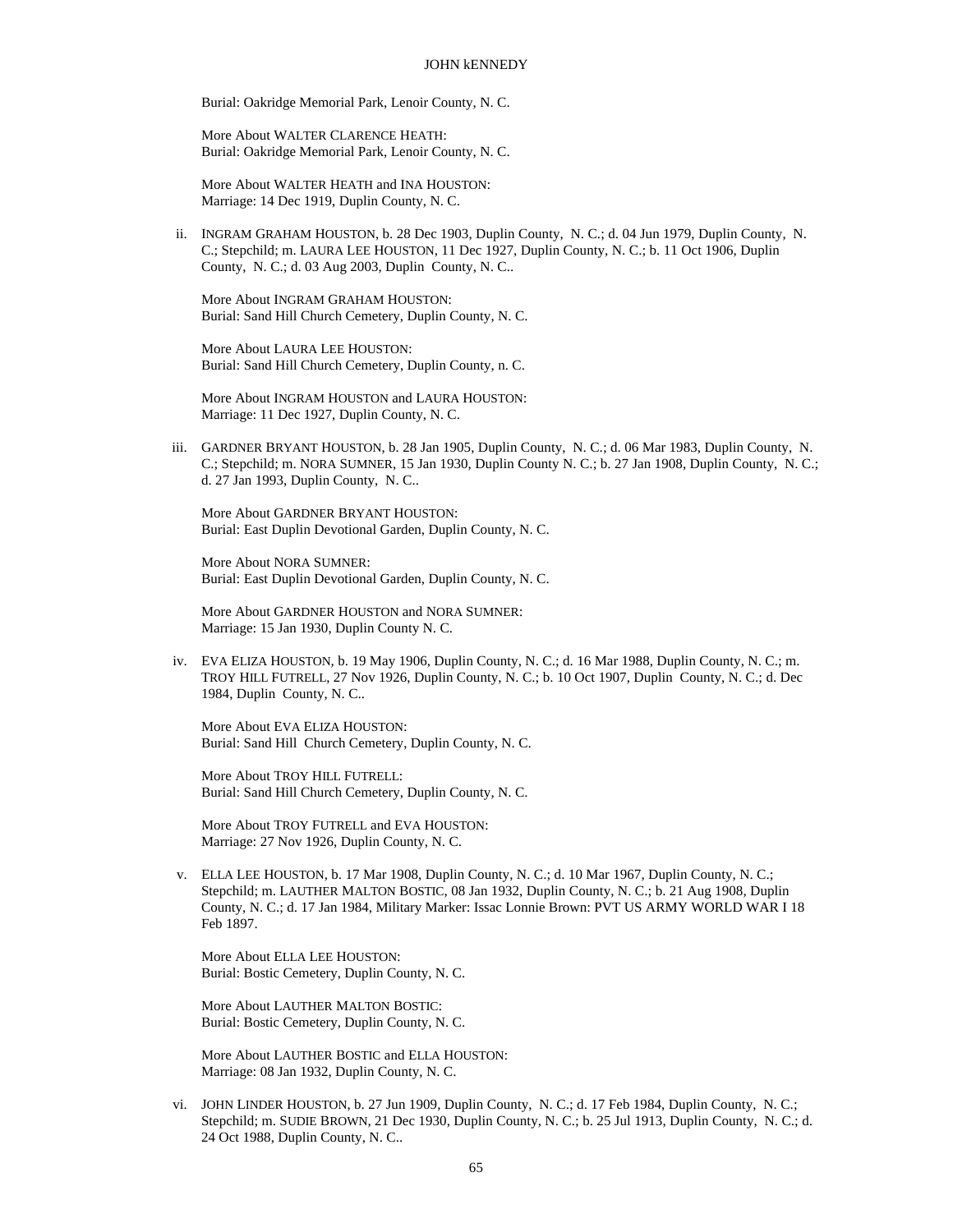More About JOHN LINDER HOUSTON: Burial: Sand Hill Primitive Baptist Church Cemetery, Duplin County, N. C.

More About SUDIE BROWN: Burial: Sand Hill Primitive Baptist Church Cemetery, Duplin County, N. C.

More About JOHN HOUSTON and SUDIE BROWN: Marriage: 21 Dec 1930, Duplin County, N. C.

vii. JOSEPH ONEY HOUSTON, b. 02 Mar 1911, Duplin County, N. C.; d. 08 Oct 1992, Lenoir County, N. C.; Stepchild; m. ROZELLA QUINN, 20 Dec 1931, Duplin County, N. C.; b. 06 Oct 1914, Duplin County, N. C.; d. 26 Aug 2002, Duplin County, N. C..

More About JOSEPH ONEY HOUSTON: Burial: Oak Ridge Cemetery, Duplin County, N. C.

More About ROZELLA QUINN: Burial: Oak Ridge Cemetery, Duplin County, N. C.

More About JOSEPH HOUSTON and ROZELLA QUINN: Marriage: 20 Dec 1931, Duplin County, N. C.

viii. DAVID SIMON HOUSTON, b. 11 Oct 1912, Duplin County, N. C.; d. 18 May 1987, Duplin County, N. C.; Stepchild; m. GLENNIE MAE FUTRELL, 24 Dec 1932, Duplin County , N. C.; b. 03 Apr 1915, Duplin County, N. C..

More About DAVID SIMON HOUSTON: Burial: Sand Hill Church Cemetery, Duplin County, N. C.

More About DAVID HOUSTON and GLENNIE FUTRELL: Marriage: 24 Dec 1932, Duplin County , N. C.

ix. CAGIE HAMPTON HOUSTON, b. 07 Sep 1917, Duplin County, N. C.; d. 02 Mar 1989, Kinston N.C. Lenoir County; Stepchild; m. (1) VIRGINIA RANSOM; b. 28 Oct 1920, Duplin County, N. C.; m. (2) DORIS INEZ QUINN, 18 Oct 1935, Duplin County, N. C.; b. 20 Mar 1917, Duplin County, N. C.; d. 29 Mar 1943, Onslow County, N. C..

More About CAGIE HAMPTON HOUSTON: Burial: Oakridge Memorial Park, Lenoir County, N. C.

More About DORIS INEZ QUINN: Burial: Oakridge Memorial Park, Lenoir County, N. C.

More About CAGIE HOUSTON and DORIS QUINN: Marriage: 18 Oct 1935, Duplin County, N. C.

x. MINNIE ALBERTA HOUSTON, b. 12 Jan 1919, Duplin County, N. C.; d. 12 Oct 2002, Duplin County, N. C.; Stepchild; m. HERMAN SMITH, 12 Oct 1936, Duplin County, N. C.; b. 23 Sep 1917, Duplin County, N. C.; d. 13 Jan 1999, Lenoir County, N. C..

More About MINNIE ALBERTA HOUSTON: Burial: Oak Ridge Memorial Cemetery, Lenoir County, N. C.

More About HERMAN SMITH: Burial: Oak Ridge Memorial Cemetery, Lenoir County, N. C.

More About HERMAN SMITH and MINNIE HOUSTON: Marriage: 12 Oct 1936, Duplin County, N. C.

xi. POZIE ADAMS HOUSTON, b. 21 May 1920, Duplin County, N. C.; d. 16 Apr 2001, Onslow County, N. C.; Stepchild; m. ORA LEE THOMPSON, 28 Oct 1939, Onslow County, N. C.; b. 31 May 1921, Onslow County, N. C.; d. 30 May 2002, Onslow County, N. C..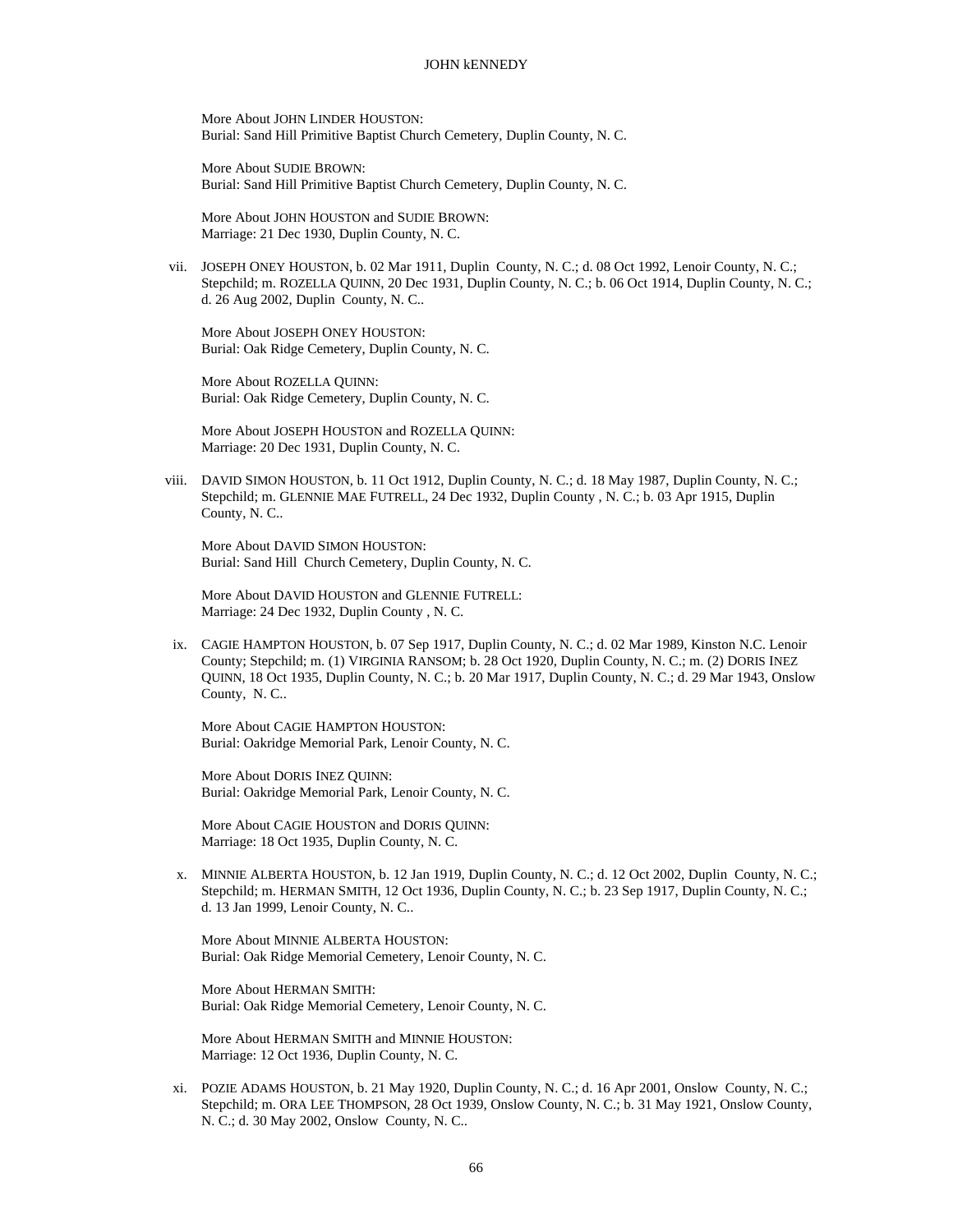More About POZIE ADAMS HOUSTON: Burial: 18 Apr 2001, Sand Hill Primitive Baptist Church Cemetry

More About ORA LEE THOMPSON: Burial: 02 Jun 2002, Sand Hill Primitive Baptist Church Cemetry

More About POZIE HOUSTON and ORA THOMPSON: Marriage: 28 Oct 1939, Onslow County, N. C.

**80.** JOHN WILLIAM<sup>4</sup> JACKSON *(JULIA CATHERINE*<sup>3</sup>  *KENNEDY, BRYANT*<sup>2</sup> *, JOHN*<sup>1</sup> *)* was born 11 Mar 1883 in Duplin County, N. C., and died 15 Aug 1954 in Duplin County, N. C.. He married RENA WARD SANDLIN 04 Oct 1908 in Duplin County. She was born 29 Aug 1892 in Duplin County, N. C., and died 28 Feb 1938 in Duplin County, N. C..

More About JOHN WILLIAM JACKSON: Burial: Hallsville Baptist Church Cemetery, Duplin County, N. C.

More About RENA WARD SANDLIN: Burial: Hallsville Baptist Church Cemetery, Duplin County, N. C.

More About JOHN JACKSON and RENA SANDLIN: Marriage: 04 Oct 1908, Duplin County

Children of JOHN JACKSON and RENA SANDLIN are:

- i. MAUREEN<sup>5</sup> JACKSON, b. 23 Sep 1911, Duplin County, N. C.; m. (1) ALVIN THOMPSON; b. 05 Jun 1908, Duplin County, N. C.; d. 15 Oct 1953, Duplin County, N. C.; m. (2) HAYES BEATTY; b. 1911, Duplin County, N. C..
- ii. LEO NAPOLE JACKSON, b. 09 Oct 1913, Duplin County, N. C.; d. 06 Aug 1971, Duplin County, N. C..
- iii. ARLEAN MUR JACKSON, b. 16 Oct 1915, Duplin County, N. C.; d. 09 Nov 1991, Onslow County, N. C.; m. NORMAN CRAFT; b. 29 Jul 1914, Duplin County, N. C.; d. 27 May 1995, Onslow County, N. C..
- iv. HARRY MCDONALD JACKSON, b. 24 Jul 1917, Duplin County, N. C.; d. Apr 1963, Duplin County, N. C.; m. MARY ATKINSON; b. 12 May 1929, Duplin County, N. C..
- v. ANDREW BROWN JACKSON, b. 26 Sep 1919, Duplin County, N. C.; d. 03 May 1984, Duplin County, N. C.; m. ANNE MAE PHELPS, 24 Nov 1943, Dillion S. C.; b. 28 Apr 1925, Duplin County, N. C..

More About ANDREW BROWN JACKSON: Burial: East Duplin Memorial Garden, Duplin County, N. C.

More About ANDREW JACKSON and ANNE PHELPS: Marriage: 24 Nov 1943, Dillion S. C.

vi. RENA WARD JACKSON, b. 23 Mar 1922, Duplin County, N. C.; d. 14 May 1977, Duplin County, N. C.; m. ROBERT LAWRENCE JACKSON, 06 Nov 1948, Duplin County, N. C.; b. 09 Feb 1929, Duplin County, N. C.; d. 15 Jun 1998, Duplin County, N. C..

More About ROBERT JACKSON and RENA JACKSON: Marriage: 06 Nov 1948, Duplin County, N. C.

vii. WILLIAM SANDLIN JACKSON, b. 27 Aug 1924, Duplin County, N. C.; m. ANN NELL PARKER, 05 Jun 1947, Duplin County, N. C.; b. 23 Oct 1923, Duplin County, N. C..

More About WILLIAM JACKSON and ANN PARKER: Marriage: 05 Jun 1947, Duplin County, N. C.

viii. JOANNE JACKSON, b. 20 Feb 1932, Duplin County, N. C.; m. GEORGE LOFQUIST, 10 Jun 1955, Duplin County, N. C.; b. 1932.

More About GEORGE LOFQUIST and JOANNE JACKSON: Marriage: 10 Jun 1955, Duplin County, N. C.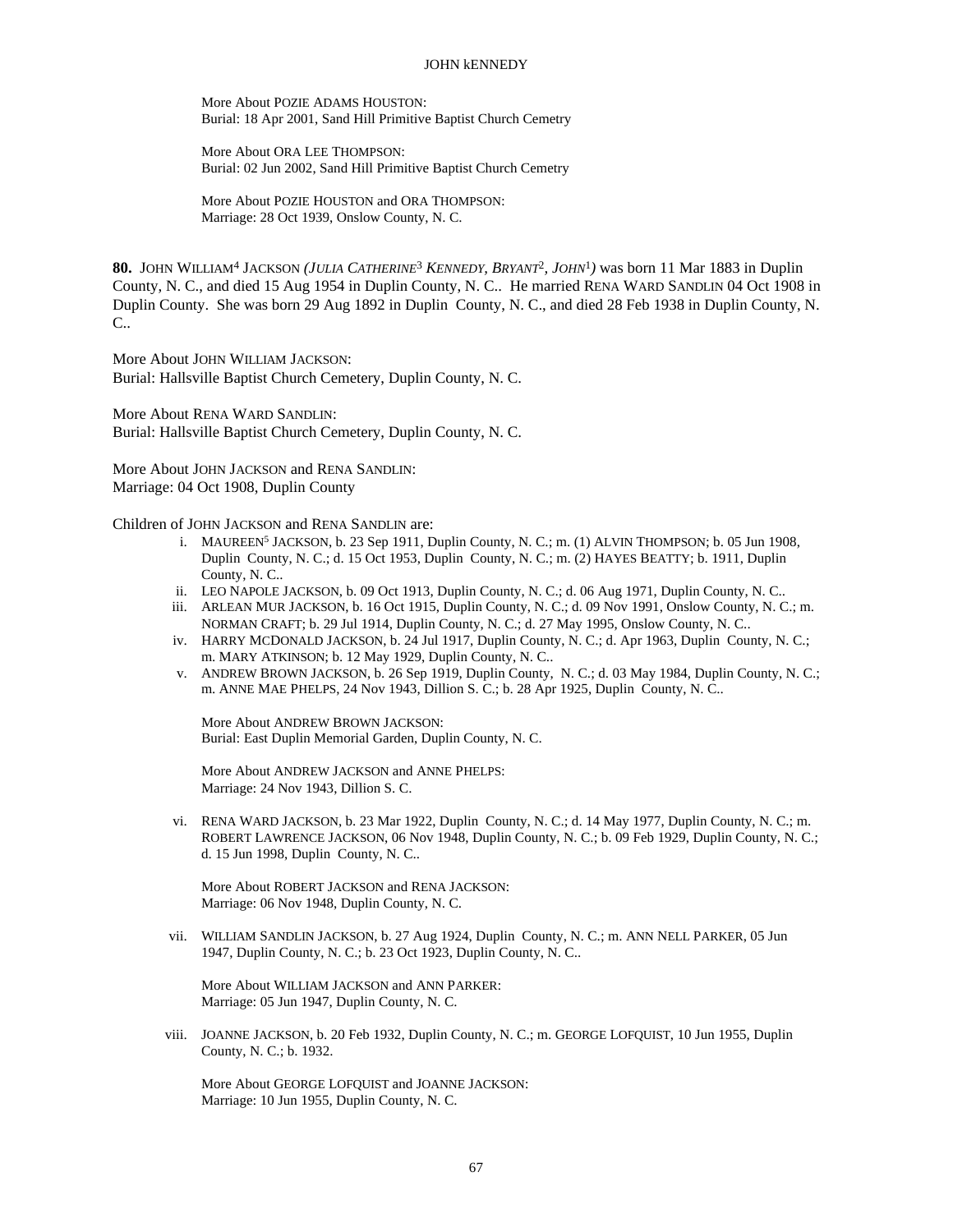**81.** LUTHOR CLAYTON<sup>4</sup> JACKSON *(JULIA CATHERINE*<sup>3</sup>  *KENNEDY, BRYANT*<sup>2</sup> *, JOHN*<sup>1</sup> *)* was born 30 Oct 1885 in Duplin County, N. C., and died 26 May 1954 in Lenior County, N. C.. He married NINA MARY THOMAS 03 Jan 1912 in Duplin County, N. C.. She was born 05 Apr 1895 in Duplin County, N. C., and died 03 Jan 1981 in New Hanover County, N. C..

More About LUTHOR CLAYTON JACKSON: Burial: Jackson Cemetery, Duplin County, N. C.

More About NINA MARY THOMAS: Burial: Jackson Cemetery, Duplin County, N. C.

More About LUTHOR JACKSON and NINA THOMAS: Marriage: 03 Jan 1912, Duplin County, N. C.

Children of LUTHOR JACKSON and NINA THOMAS are:

- i. WOODROW CLAYTON<sup>5</sup> JACKSON, b. 29 Nov 1912, Duplin County, N. C.; d. 02 Dec 1986, Lenoir County, N.C.; m. LINA MAE SMITH; b. Abt. 1912.
- ii. VERA GRACE JACKSON, b. 19 Jul 1914, Duplin County, N. C.; m. ANDY CAMPANO; b. Abt. 1914.
- iii. MAURICE JACKSON, b. 25 Jun 1916, Duplin County, N. C.; d. 11 Jul 1977, Lenoir County, N. C.; m. VERA MARSHALL SLOAN, 23 Dec 1937, Duplin County, N. C.; b. 16 Mar 1919, Duplin County, N. C.; d. 23 Nov 1994, Duplin County, N. C..

More About MAURICE JACKSON: Burial: East Duplin Memorial Garden, Duplin County, N. C.

More About VERA MARSHALL SLOAN: Burial: East Duplin Memorial Garden, Duplin County, N. C.

More About MAURICE JACKSON and VERA SLOAN: Marriage: 23 Dec 1937, Duplin County, N. C.

iv. REBA JACKSON, b. 01 Oct 1918, Duplin County, N. C.; d. 16 Feb 1971, Duplin County, N. C.; m. (1) JOHN DAVID SHOLAR, 18 Dec 1935, Duplin County, N. C.; b. 01 Apr 1913, Duplin County, N. C.; d. 20 Jul 1997, Duplin County, N. C.; m. (2) JAMES DELACY SR. SANDLIN, 15 Nov 1963, Duplin County, N. C.; b. 11 Nov 1900, Duplin County, N. C.; d. 23 Apr 1969, Duplin County, N. C..

More About JOHN SHOLAR and REBA JACKSON: Marriage: 18 Dec 1935, Duplin County, N. C.

More About JAMES SANDLIN and REBA JACKSON: Marriage: 15 Nov 1963, Duplin County, N. C.

- v. ELNOR GRAY JACKSON, b. 28 Feb 1922, Duplin County, N. C.; d. 19 Nov 1970, Duplin County, N. C.; m. MILFORD B SR BUTLER; b. 17 May 1920, Duplin County, N. C.; d. 02 May 1988, Duplin County, N. C..
- vi. NINA JOYCE JACKSON, b. 12 Apr 1930, Duplin County, N. C.; d. 28 Mar 2004, Duplin County, N. C.; m. WARREN ORLANDO ALBERTSON, 06 Aug 1948, Duplin County, N. C.; b. 01 Oct 1924, Duplin County, N. C.; d. 29 Feb 1996, Duplin County, N. C..

More About NINA JOYCE JACKSON: Burial: East Duplin Memorial Garden, Duplin County, N. C.

More About WARREN ORLANDO ALBERTSON: Burial: East Duplin Memorial Garden, Duplin County, N. C.

More About WARREN ALBERTSON and NINA JACKSON: Marriage: 06 Aug 1948, Duplin County, N. C.

**82.** JOEL LANE<sup>4</sup> JACKSON *(JULIA CATHERINE*<sup>3</sup>  *KENNEDY, BRYANT*<sup>2</sup> *, JOHN*<sup>1</sup> *)* was born 20 Apr 1888 in Duplin County, N. C., and died 19 Jun 1975 in Duplin County, N. C.. He married (1) RUTH DAIL. She was born 1890 in Duplin County, N. C., and died 1961 in Duplin County, N. C.. He married (2) MELVA COX SNYDER 09 Jul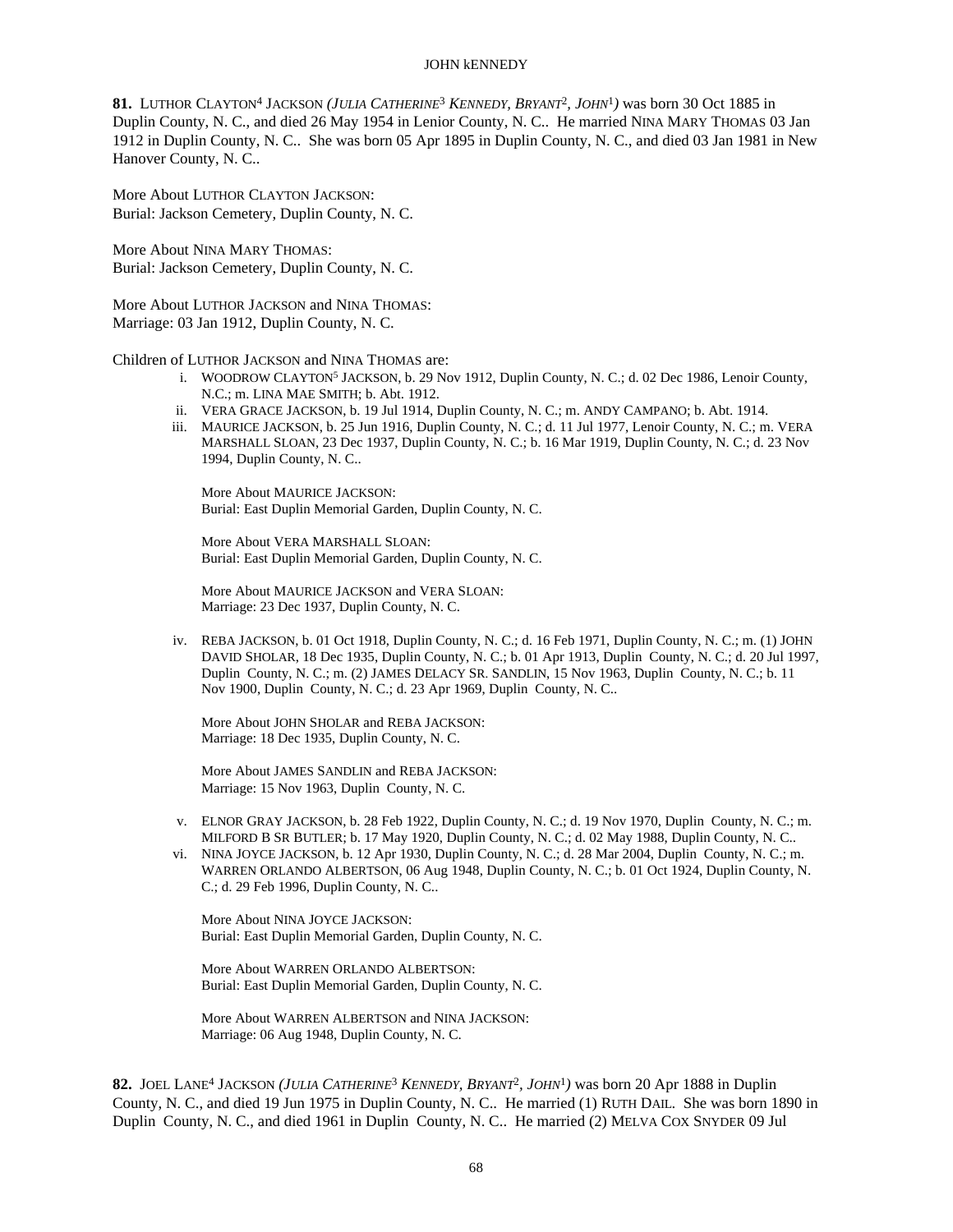1963 in Duplin County, N. C.. She was born 1890 in Duplin County, N. C..

More About JOEL JACKSON and MELVA SNYDER: Marriage: 09 Jul 1963, Duplin County, N. C.

Children of JOEL JACKSON and RUTH DAIL are:

- i. ELBERT CURTIS<sup>5</sup> JACKSON, b. 02 Aug 1918, Duplin County, N. C.; d. 23 May 1989, Cumberland County, N. C.; m. GLADYS PEARSALL; b. 23 Jul 1916, Duplin County, N. C..
- ii. ROBERT BRUCE JACKSON, b. 26 Aug 1921, Duplin County, N. C.; d. Aug 1969, Duplin County, N. C..
- iii. BEAMAN C. JACKSON, b. 19 Feb 1923, Duplin County, N. C.; d. 02 Apr 1968, Duplin County, N. C.; m. JOY KABRICH; b. Abt. 1925.
- iv. EDNA EARLE JACKSON, b. 23 Jun 1924, Duplin County, N. C.; m. FRANCIS LAPRELLE FAIRCLOTH; b. 16 Dec 1916, Duplin County, N. C.; d. 09 Sep 1990, Cumberland County, N. C..
- v. JOEL LANE JR JACKSON, b. 25 Jan 1926, Duplin County, N. C.; d. 11 Nov 1992, Gwinvett, Ga.; m. JOAN STROUD; b. 04 Jul 1941, Duplin County, N. C..
- vi. EMMA RUTH JACKSON, b. 12 Oct 1928, Duplin County, N. C.; m. EDWARD MCINTOSH; b. 03 Oct 1933.
- vii. HELEN JACKSON, b. 30 Jan 1933, Duplin County, N. C.; m. CHARLES CORBETT SR. MCDONALD; b. 18 Dec 1932, Duplin County, N. C..

**83.** SHERMAN DEAN<sup>4</sup> JACKSON *(JULIA CATHERINE*<sup>3</sup>  *KENNEDY, BRYANT*<sup>2</sup> *, JOHN*<sup>1</sup> *)* was born 17 Jul 1893 in Duplin County, N. C., and died 24 Aug 1971 in Duplin County, N. C.. He married LANIE REBECCA CUMMINGS 10 Feb 1917 in Duplin County, N. C.. She was born 22 Oct 1895 in Duplin County, N. C., and died 21 Jul 1992 in Duplin County, N. C..

More About SHERMAN JACKSON and LANIE CUMMINGS: Marriage: 10 Feb 1917, Duplin County, N. C.

Children of SHERMAN JACKSON and LANIE CUMMINGS are:

i. LILA MAE<sup>5</sup> JACKSON, b. 26 Nov 1917, Duplin County, N. C.; m. JAMES NORWOOD RAYNOR; b. 03 Aug 1916, Duplin County, N. C.; d. 04 Jul 2002, Lenoir County, N. C..

More About JAMES NORWOOD RAYNOR: Burial: East Duplin Memorial Garden Cemetery, Duplin County, n. C.

- ii. ANNIE LOU JACKSON, b. 16 Sep 1919, Duplin County, N. C.; d. 27 Jun 2001, New Hanover County, N. C.; m. DAN L. JUSTICE; b. 11 Nov 1920, Duplin County, N. C..
- iii. HORACE THOMAS JACKSON, b. 25 Oct 1921, Duplin County, N. C.; m. CONNIE CAROL SIMMONS; b. 07 May 1919, Duplin County, N. C..
- iv. CALVIN ALLEN JACKSON, b. 22 Sep 1923, Duplin County, N. C.; d. 13 Feb 2000, Lenior County, N. C.; m. (1) ROSA BANKS; b. Abt. 1925, Duplin County, N. C.; m. (2) SUSAN PERRY; b. 1923.
- v. EMILY ESTHER JACKSON, b. 18 Nov 1925, Duplin County, N. C.; m. SELMA LUKE COBLE; b. 10 Apr 1922, Dupin County, N. C..
- vi. RALPH DEAN JACKSON, b. 27 Oct 1927, Duplin County, N. C.; m. DOROTHY ARNDT; b. 24 Aug 1925.
- vii. MARGARET ELAINE JACKSON, b. 15 Feb 1931, Duplin County, N. C.; m. LARRY GORDEN BLOUNT, 14 Aug 1957, Duplin County, N. C.; b. Abt. 1931.

More About LARRY BLOUNT and MARGARET JACKSON: Marriage: 14 Aug 1957, Duplin County, N. C.

- viii. JOSEPH EARL JACKSON, b. 27 Sep 1932, Duplin County, N. C.; m. REBECCA MAY HUMPHREY; b. 1935.
- ix. LYNN RANDALL JACKSON, b. 13 May 1939, Duplin County, N. C.; m. JASIE FRONTERIA; b. 14 Feb 1944, Duplin County, N. C..

**84.** ALBERT GREEN<sup>4</sup> JACKSON *(JULIA CATHERINE*<sup>3</sup>  *KENNEDY, BRYANT*<sup>2</sup> *, JOHN*<sup>1</sup> *)* was born 19 Dec 1894 in Duplin County, N. C., and died 11 Nov 1965 in Duplin County, N. C.. He married LUCINDA ELIZABETH KENNEDY, daughter of WILLIAM KENNEDY and ELIZA KENNEDY. She was born 06 Jan 1899 in Duplin County, N. C., and died 01 Aug 1987 in Lenoir County, N.C..

More About ALBERT GREEN JACKSON: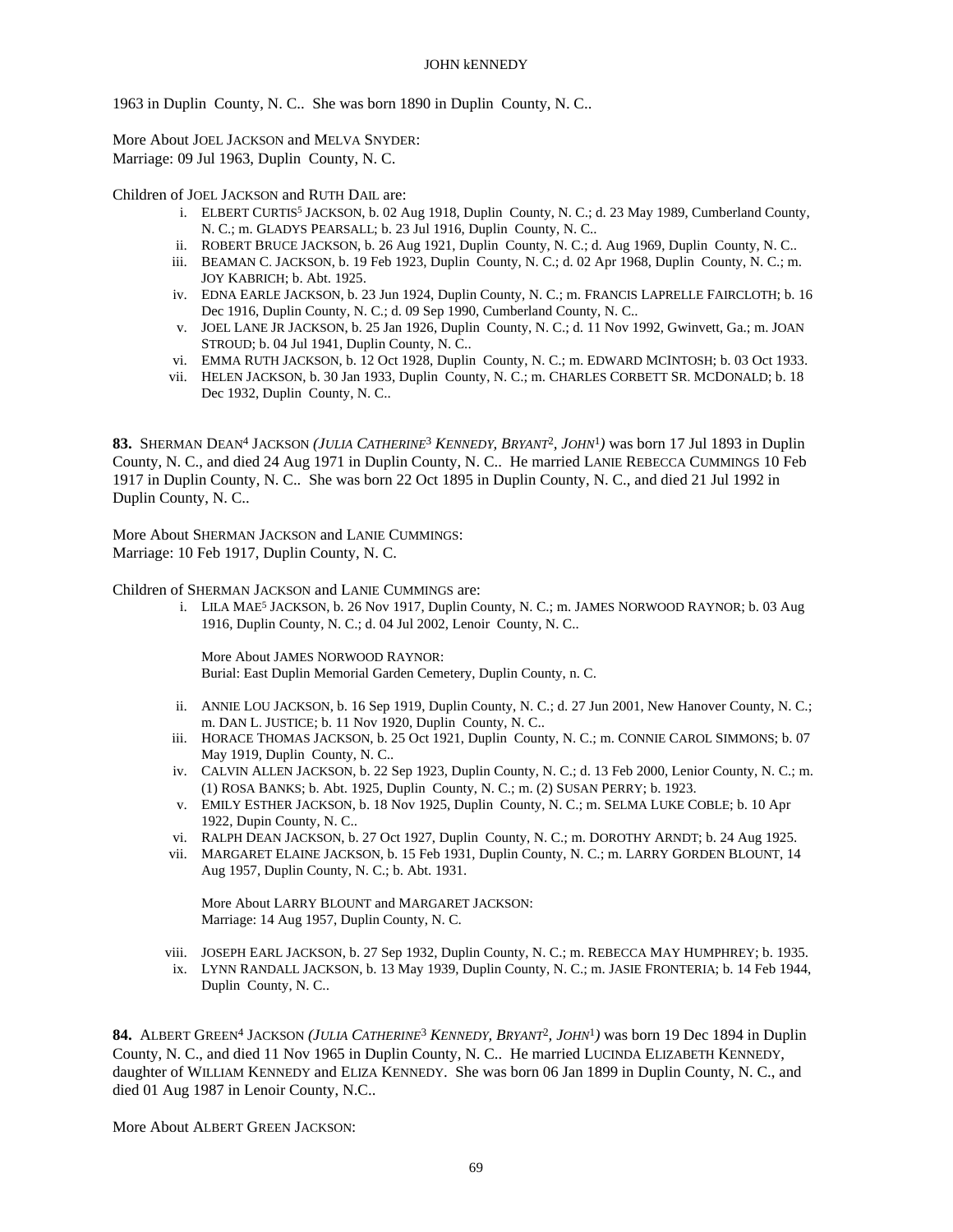Burial: Maplewood Cemetery, Lenoir County, N. c.

More About LUCINDA ELIZABETH KENNEDY: Burial: Maplewood Cemetery, Lenoir County, N. c.

Children of ALBERT JACKSON and LUCINDA KENNEDY are:

i. EVELYN C. 5 JACKSON, b. 24 Aug 1918, Duplin County, N. C.; d. 13 Nov 1932, Lenoir County, N. C..

More About EVELYN C. JACKSON: Burial: Maplewood Cemetery, Lenoir County, N. c.

ii. DORIS LEE JACKSON, b. 25 Apr 1920, Lenoir County, N. C.; m. WILLIAM BROADWAY, 11 Dec 1937, Lenoir County , N.C.; b. 07 Jun 1915, Lenoir County, N. C.; d. Mar 1978, Lenoir County, N. C..

More About WILLIAM BROADWAY and DORIS JACKSON: Marriage: 11 Dec 1937, Lenoir County , N.C.

- iii. L ALENE JACKSON, b. 1922, Lenoir County, N. C.; m. HENRY CLAY CASEY; b. 24 Dec 1917, Lenoir County, N. C.; d. 22 May 1998, Lenoir County, N. C..
- iv. HAZEL INEZ JACKSON, b. 18 May 1925, Lenoir County, N. C.; d. 15 Jan 1994, Wake County, N. C.; m. W EMORY, 09 Sep 1944, Lenoir County , N.C.; b. 06 Feb 1909, Durham County, N. C.; d. 19 Dec 2000, Durham County, N. C..

More About W EMORY and HAZEL JACKSON: Marriage: 09 Sep 1944, Lenoir County , N.C.

- v. ALBERT GREEN JR. JACKSON, b. 06 Oct 1927, Lenoir County, N. C.; m. MARGARET HARRIS; b. 28 Jun 1925, Lenoir County, N. C.; d. 06 Sep 2000, Orange County, N. C..
- vi. JOYCE GERALDINE JACKSON, b. 24 Sep 1929, Lenior County, N. C.; m. CHARLIE F. EMORY; b. 1929.
- vii. DON WILLIAM JACKSON, b. 1930, Lenior County, N. C.; m. KATHLEEN SHACKELFORD; b. 1930.
- viii. EUGENE KEITH JACKSON, b. 20 Apr 1933, Lenior County, N. C.; m. (1) FRANCES ERLENE CHRISTIAN, 28 Feb 1953; b. 1933; m. (2) MELBA JEAN IPOCK, 28 Oct 1960, Jones County; b. 22 Oct 1941.

More About EUGENE JACKSON and FRANCES CHRISTIAN: Marriage: 28 Feb 1953

More About EUGENE JACKSON and MELBA IPOCK: Marriage: 28 Oct 1960, Jones County

ix. KENNETH LEROY JACKSON, b. 01 Aug 1935, Lenoir County, N. C.; m. JANET LEE, 26 Jun 1960, Jones County, N. C.; b. 02 Aug 1941, Jones County, N. C..

More About KENNETH JACKSON and JANET LEE: Marriage: 26 Jun 1960, Jones County, N. C.

**85.** IDA MAE<sup>4</sup> JACKSON *(JULIA CATHERINE*<sup>3</sup>  *KENNEDY, BRYANT*<sup>2</sup> *, JOHN*<sup>1</sup> *)* was born 27 May 1897 in Duplin County, N. C., and died 03 Aug 1975 in Duplin County, N. C.. She married MARSHALL MARION CUMMINGS 03 May 1920 in Duplin County, N. C.. He was born 02 Nov 1900 in Duplin County, N. C., and died 05 May 1967 in Duplin County, N. C..

More About MARSHALL CUMMINGS and IDA JACKSON: Marriage: 03 May 1920, Duplin County, N. C.

Children of IDA JACKSON and MARSHALL CUMMINGS are:

- i. AVA LOUISE<sup>5</sup> CUMMINGS, b. 1921, Duplin County, N. C..
- ii. MABEL CUMMINGS, b. 26 May 1922, Duplin County, N. C.; m. STEPHEN ENGLISH; b. 1922.
- iii. NORWOOD MILTON CUMMINGS, b. 02 Nov 1923, Duplin County, N. C..
- iv. NATHAN JORDON CUMMINGS, b. 26 Sep 1925, Duplin County, N. C.; m. RUTH MARIE KENNEDY, 29 Jan 1945, Duplin County, N. C.; b. 26 Oct 1926, Duplin County, N. C..

More About NATHAN CUMMINGS and RUTH KENNEDY: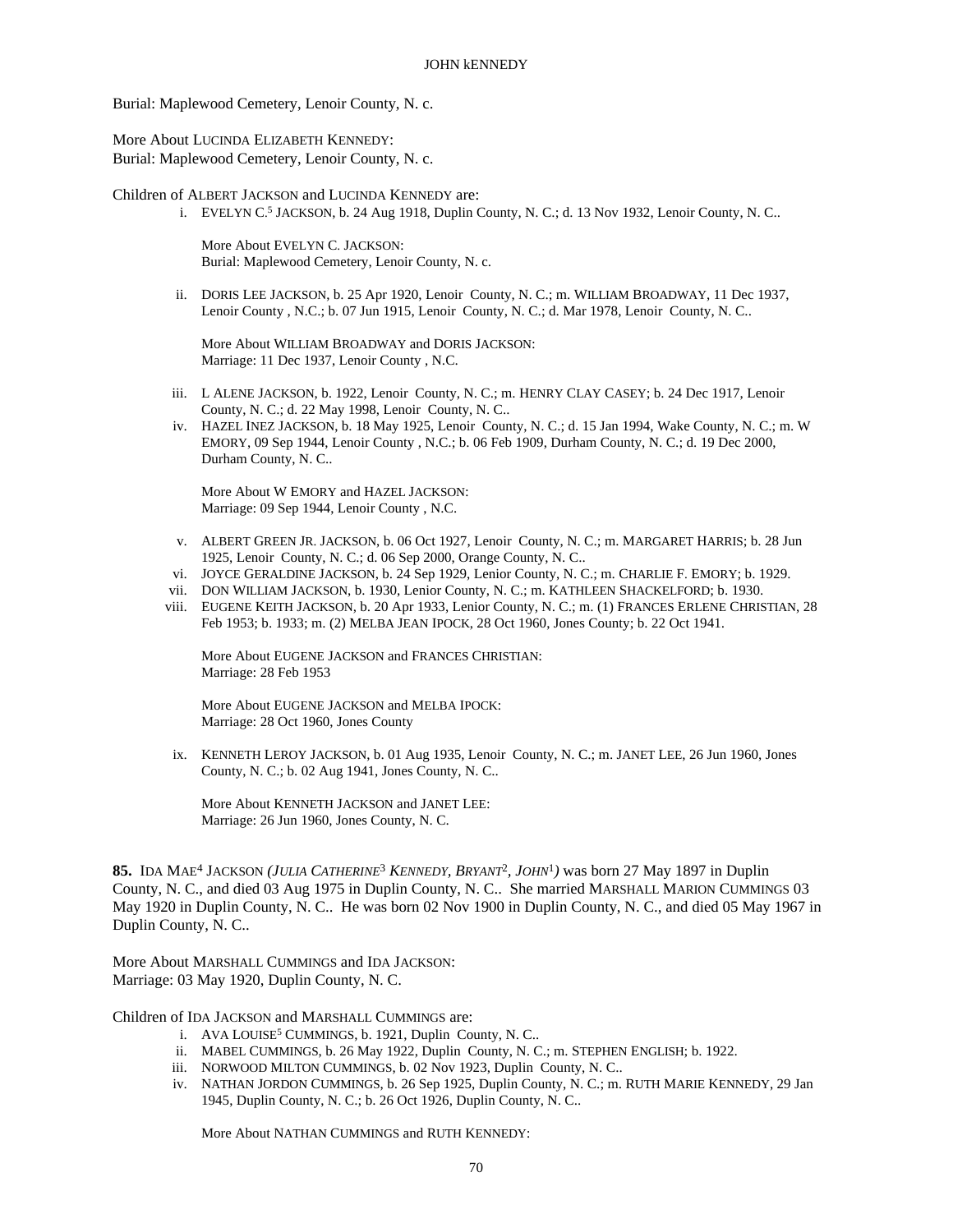Marriage: 29 Jan 1945, Duplin County, N. C.

- v. HOPKINS BRYANT CUMMINGS, b. 02 Nov 1927, Duplin County, N. C.; m. CHARLOTTE REGISTER; b. 02 Apr 1930, Duplin County, N. C.; d. 07 Apr 1997, Morehead City, N. C..
- vi. STANLEY CARROLL CUMMINGS, b. 19 Sep 1928, Duplin County, N. C.; d. Aug 1974, Duplin County, N. C.; m. MARGIE LEE BAKER; b. 05 Feb 1929, Duplin County, N. C..

**86.** WILLIAM FRANKLIN<sup>4</sup> KENNEDY *(WILLIAM JAMES*<sup>3</sup> *, BRYANT*<sup>2</sup> *, JOHN*<sup>1</sup> *)* was born 21 Oct 1881 in Onslow County, N. C., and died 23 Sep 1959 in Onslow County, N. C.. He married (1) ETHIE EDITH HARPER. She was born 1885 in Duplin County, N. C., and died 06 Dec 1916 in Duplin County, N. C.. He married (2) ANNIE MAY ANDERSON 14 Nov 1922 in Duplin County, N. C.. She was born 20 Oct 1898 in Onslow County, N. C., and died Dec 1994 in Harrett County, N. C..

More About WILLIAM KENNEDY and ANNIE ANDERSON: Marriage: 14 Nov 1922, Duplin County, N. C.

Children of WILLIAM KENNEDY and ETHIE HARPER are:

- i. BURRELL<sup>5</sup> KENNEDY, b. Abt. 1895; m. 23 Dec 1928, Duplin County, N. C..
- ii. GARLAND KENNEDY, b. 24 Oct 1906, Duplin County, N. C.; d. 15 Apr 1965, Duplin County, N. C.; m. EFFIE ESTELLE WATKINS, 1927, Duplin County, N. C.; b. 1910.

More About GARLAND KENNEDY and EFFIE WATKINS: Marriage: 1927, Duplin County, N. C.

iii. CLARENCE KENNEDY, b. 31 Oct 1911, Duplin County, N. C.; d. 21 Sep 1979, Duplin County, N. C.; m. SALLIE HARRELL, 20 May 1932, Duplin County, N. C.; b. 05 Dec 1911, Duplin County, N. C.; d. 04 Nov 1994, Duplin County Watha, N. C..

More About CLARENCE KENNEDY and SALLIE HARRELL: Marriage: 20 May 1932, Duplin County, N. C.

iv. PEARL KENNEDY, b. 21 Feb 1913, Duplin County, N. C.; d. 30 Jun 2000, Myrtle Beach, South Carolina; m. (1) MARVIN JACKSON, 24 Dec 1935, Duplin County, N. C.; b. 08 Sep 1906, Duplin County, N. C.; d. 28 Jan 1955, Duplin County, N. C.; m. (2) ERNEST FRANKLIN TURNER, 05 Sep 1957, Duplin County, N. C.; b. 06 Feb 1912, Duplin County, N. C.; d. 13 Jun 1989, Myrtle Beach, South Carolina.

More About MARVIN JACKSON and PEARL KENNEDY: Marriage: 24 Dec 1935, Duplin County, N. C.

More About ERNEST TURNER and PEARL KENNEDY: Marriage: 05 Sep 1957, Duplin County, N. C.

v. DAISY KENNEDY, b. 1915, Duplin County, N. C.; d. 16 Sep 1934, Duplin County, N. C.; m. MIKE OWENS, 23 Apr 1932, Duplin County, N. C.; b. 1910.

More About MIKE OWENS and DAISY KENNEDY: Marriage: 23 Apr 1932, Duplin County, N. C.

vi. EARL KENNEDY, b. 06 Dec 1916, Duplin County, N. C.; d. 29 Apr 1986, Duplin County, N. C.; m. MINNIE HOLMES, 26 Oct 1935, Duplin County, N. C.; b. 05 Aug 1924, Duplin County, N. C.; d. Oct 1993, Wake County, N. C..

More About EARL KENNEDY and MINNIE HOLMES: Marriage: 26 Oct 1935, Duplin County, N. C.

## Children of WILLIAM KENNEDY and ANNIE ANDERSON are:

- vii. KENNEDY<sup>5</sup>, b. 14 Sep 1914, Duplin County, N. C.; d. 14 Sep 1914, Duplin County, N. C..
- viii. KENNEDY, b. 12 Apr 1924, Duplin County, N. C.; d. 12 Apr 1924, Duplin County, N. C..
- ix. KENNEDY, b. 19 May 1925, Duplin County, N. C.; d. 19 May 1925, Duplin County, N. C..
- x. KENNEDY, b. 01 Nov 1926, Duplin County, N. C.; d. 01 Nov 1926, Duplin County, N. C..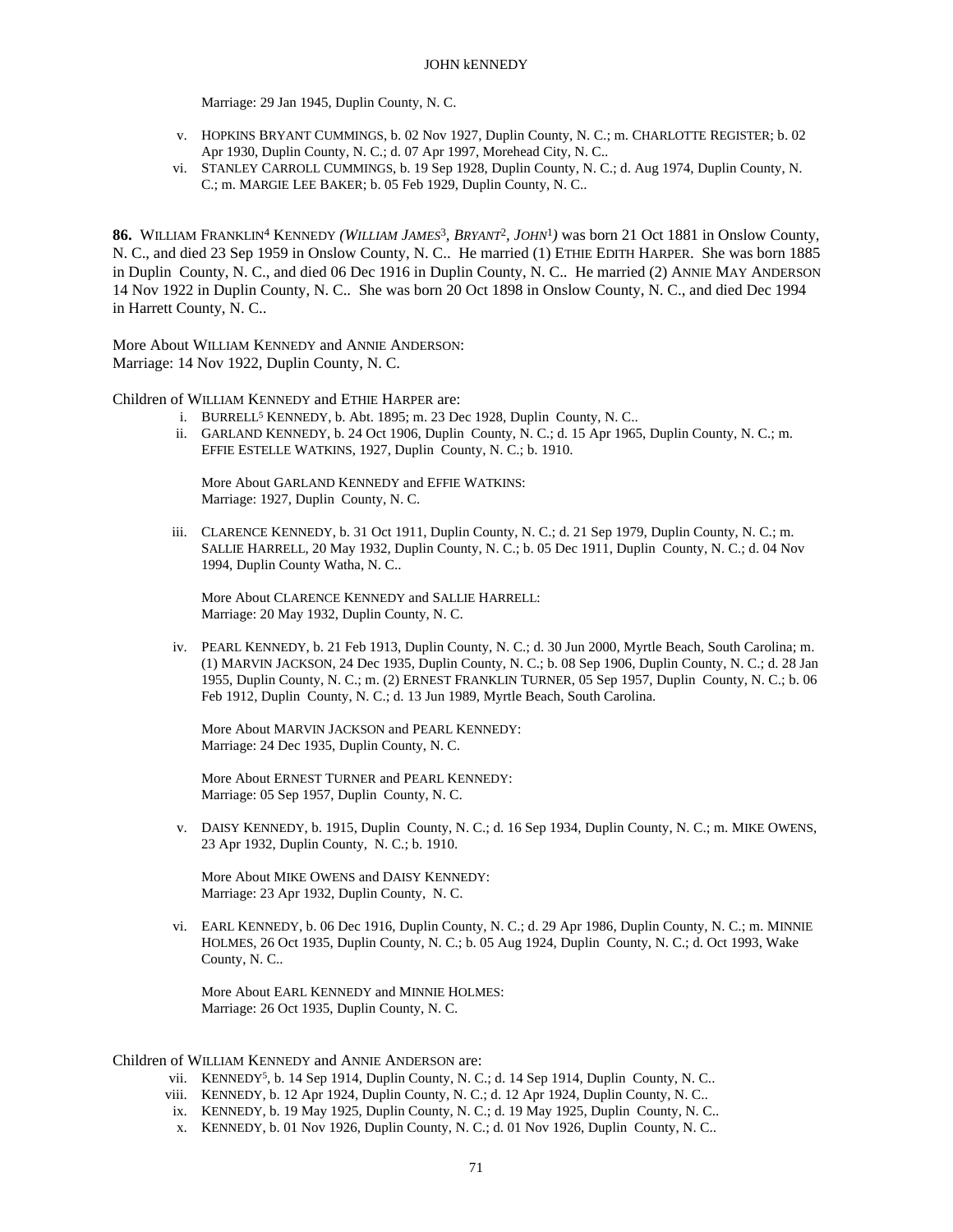- xi. HERMAN KENNEDY, b. 17 Jun 1928, Duplin County, N. C.; m. BETTY LOU TUCKER; b. 1930.
- xii. KENNEDY, b. 01 Oct 1930, Duplin County, N. C.; d. 01 Oct 1930, Duplin County, N. C..
- xiii. ANNIE BELLE KENNEDY, b. 06 Jun 1932, Duplin County, N. C..
- xiv. THURMAN KENNEDY, b. 15 Apr 1934, Duplin County, N. C.; m. OLIVE PRICE, 07 Mar 1947, Duplin County, N. C.; b. 1935.

More About THURMAN KENNEDY and OLIVE PRICE: Marriage: 07 Mar 1947, Duplin County, N. C.

xv. SHERMAN KENNEDY, b. 04 Jan 1938, Duplin County, N. C.; m. CYNTHIA ELAINE WILLIAMS, 17 Apr 1960, Duplin County, N. C.; b. 12 Sep 1938, Duplin County, N. C..

More About SHERMAN KENNEDY and CYNTHIA WILLIAMS: Marriage: 17 Apr 1960, Duplin County, N. C.

**87.** LUCY JEAN<sup>4</sup> KENNEDY *(WILLIAM JAMES*<sup>3</sup> *, BRYANT*<sup>2</sup> *, JOHN*<sup>1</sup> *)* was born 12 May 1892 in Duplin County, N. C., and died 14 May 1970 in Chapel Hill, N. C.. She married EDDIE MCCOY HALL 21 Feb 1912 in Duplin County, N. C., son of WILLIAM HALL and VIRGINIA KENNEDY. He was born 13 Dec 1888 in Duplin County, N. C., and died 15 Sep 1965 in Duplin County, N. C..

More About LUCY JEAN KENNEDY: Burial: East Duplin Memorial Garden, Duplin County, N. c.

More About EDDIE MCCOY HALL: Burial: East Duplin Memorial Garden, Duplin County, N. c.

More About EDDIE HALL and LUCY KENNEDY: Marriage: 21 Feb 1912, Duplin County, N. C.

Children of LUCY KENNEDY and EDDIE HALL are:

- i. ALEX RAY<sup>5</sup> HALL, b. 26 May 1914, Duplin County, N. C.; d. 09 Nov 1993, Johnson County, N. C.; m. HAZEL WILLIAMS; b. 22 May 1921, Duplin County, N. C..
- ii. RALPH HALL, b. 11 Oct 1916, Duplin County, N. C.; d. 11 Nov 1997, Duplin County, N. C.; m. MAGGIE ADELL LANIER, 06 Oct 1933, Duplin County, N. C.; b. 04 May 1916, Duplin County, N. C..

More About RALPH HALL: Burial: East Duplin Devotional Garden, Duplin County, N. C.

More About RALPH HALL and MAGGIE LANIER: Marriage: 06 Oct 1933, Duplin County, N. C.

- iii. ADDIE HALL, b. 17 Jan 1919, Duplin County, N. C.; d. 30 Nov 1920, Duplin County, N. C..
- iv. WILLIAM MCCOY HALL, b. 04 Apr 1923, Duplin County, N. C.; d. Jan 1980, Gasron, N. C..
- v. HALL, b. 21 Sep 1929, Duplin County, N. C.; d. 21 Sep 1929, Duplin County, N. C..
- vi. VIRGINIA LOIS HALL, b. 24 Jun 1933, Duplin County, N. C.; m. MONTGOMERY KENAN, 20 Jan 1951, Duplin County, N. C.; b. 1930.

More About MONTGOMERY KENAN and VIRGINIA HALL: Marriage: 20 Jan 1951, Duplin County, N. C.

88. LUCINDA ELIZABETH<sup>4</sup> KENNEDY *(WILLIAM JAMES<sup>3</sup>, BRYANT<sup>2</sup>, JOHN<sup>1</sup>)* was born 06 Jan 1899 in Duplin County, N. C., and died 01 Aug 1987 in Lenoir County, N.C.. She married ALBERT GREEN JACKSON, son of JOHN JACKSON and JULIA KENNEDY. He was born 19 Dec 1894 in Duplin County, N. C., and died 11 Nov 1965 in Duplin County, N. C..

More About LUCINDA ELIZABETH KENNEDY: Burial: Maplewood Cemetery, Lenoir County, N. c.

More About ALBERT GREEN JACKSON: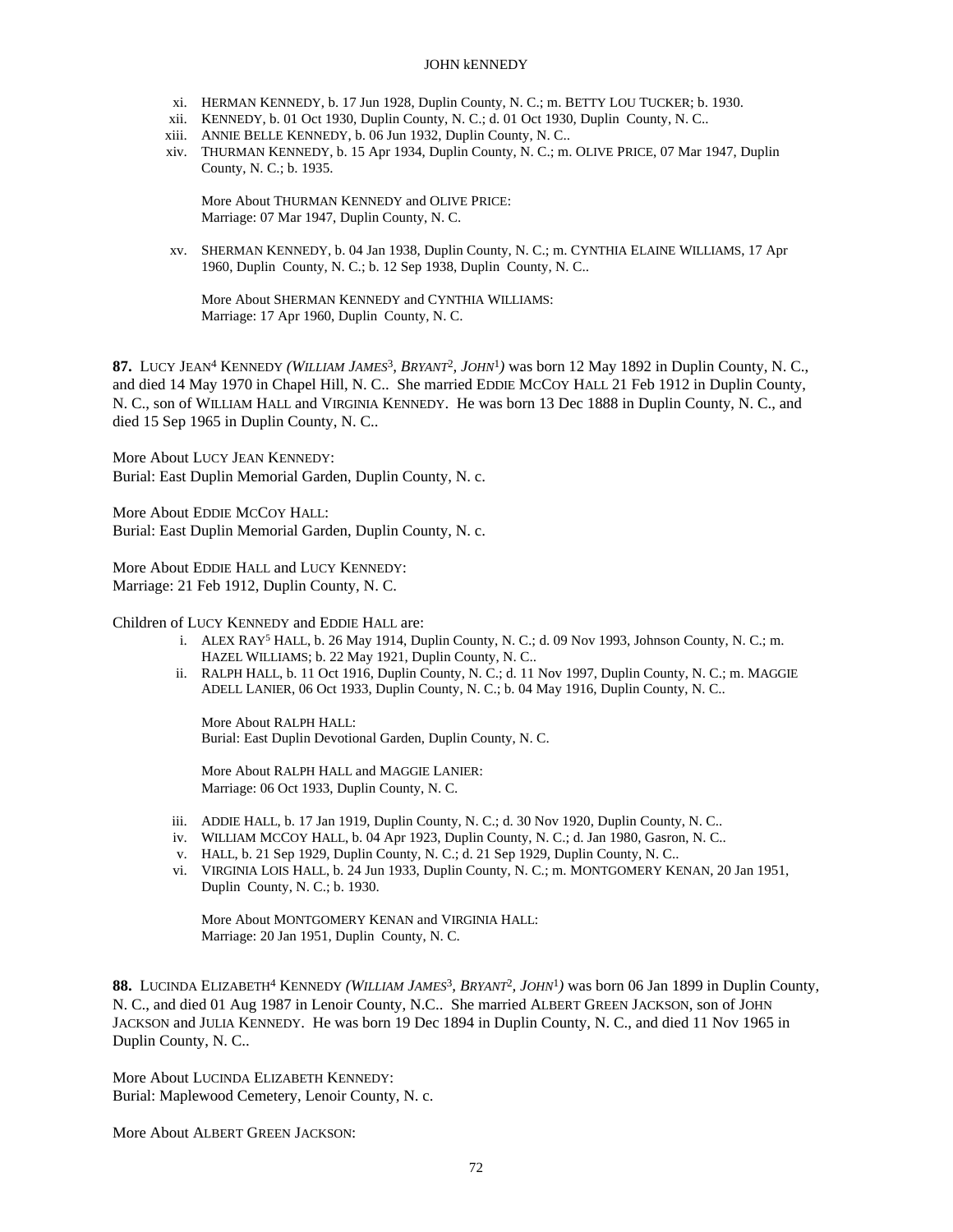Burial: Maplewood Cemetery, Lenoir County, N. c.

Children are listed above under (84) Albert Green Jackson.

89. INDIANA<sup>4</sup> KENNEDY (W*ILLIAM JAMES*<sup>3</sup>, *BRYANT<sup>2</sup>*, *JOHN*<sup>1</sup>) was born 08 Oct 1900 in Duplin County, N. C., and died 01 Feb 1993 in Onslow County, N. C.. She married JAMES HAMILTON GRIFFIN 13 Oct 1915 in Duplin County, N. C., son of GEORGE GRIFFIN and JOLILLA KOONCE. He was born 14 Dec 1886 in Jones County, N. C., and died 26 Jun 1954 in Onslow County, N. C..

More About JAMES GRIFFIN and INDIANA KENNEDY: Marriage: 13 Oct 1915, Duplin County, N. C.

Children of INDIANA KENNEDY and JAMES GRIFFIN are:

- i. JOE LILLIAN<sup>5</sup> GRIFFIN, b. 13 Aug 1916, Duplin County, N. C.; d. 13 Oct 1916, Duplin County, N. C..
- ii. ARLINE GRIFFIN, b. 16 Apr 1919, Onslow County, N. C.; m. HENRY LEE GRIFFIN, 25 Oct 1941, Onslow County, N. C.; b. 15 Sep 1922, Duplin County, N. C.; d. 30 May 1997, Duplin County, N. C..

More About HENRY LEE GRIFFIN: Burial: East Duplin Memorial Gardens, Duplin County, N. C.

More About HENRY GRIFFIN and ARLINE GRIFFIN: Marriage: 25 Oct 1941, Onslow County, N. C.

iii. ALENA GRIFFIN, b. 12 Jun 1923, Duplin County, N. C.; d. 04 Mar 1933, Duplin County, N. C..

**90.** LULA JANE<sup>4</sup> KENNEDY *(BRANTLY*<sup>3</sup> *, JOHN BRANTLY SR.*<sup>2</sup> *, JOHN*<sup>1</sup> *)* was born 18 Sep 1876 in Duplin County, N. C., and died 09 Dec 1903 in Duplin County, N. C.. She married ROBERT LAFAYETTE SUMNER 22 Dec 1892 in Duplin County, N. C., son of ASA SUMNER and BARBARA HALL. He was born 20 Oct 1866 in Duplin County, N. C., and died 13 Sep 1944 in Duplin County, N. C..

More About LULA JANE KENNEDY: Burial: Sumner Cemetery, Duplin County, N. C.

More About ROBERT LAFAYETTE SUMNER: Burial: Sumner Cemetery, Duplin County, N. C.

More About ROBERT SUMNER and LULA KENNEDY: Marriage: 22 Dec 1892, Duplin County, N. C.

Children of LULA KENNEDY and ROBERT SUMNER are:

i. ROBERT CHANCEY SR.<sup>5</sup> SUMNER, b. 22 Jul 1895, Duplin County, N. C.; d. 30 Jun 1961, Duplin County, N. C.; m. (1) ANNIE ELMER GRESHAM; b. 11 Apr 1916, Duplin County, N. C.; d. 05 Jun 2000, Duplin County, N. C.; m. (2) DOLLY ETTA SUMNER, 03 Jan 1920, Duplin County, N. C.; b. 1900, Duplin County, N. C.; d. 08 Feb 1936, Duplin County, N. C..

More About ROBERT CHANCEY SR. SUMNER: Burial: Oak Ridge Memorial Cemetery, Duplin County, N. C.

More About ANNIE ELMER GRESHAM: Burial: Oak Ridge Memorial Cemetery, Lenoir County, N. C.

More About DOLLY ETTA SUMNER: Burial: Oak Ridge Memorial Park, Duplin County, N. C.

More About ROBERT SUMNER and DOLLY SUMNER: Marriage: 03 Jan 1920, Duplin County, N. C.

ii. LULA SUMNER, b. 04 Oct 1898, Duplin County, N. C.; d. 23 May 1969, Duplin County, N. C.; m. CYLDE RHODES, 28 Sep 1923, Duplin County, N. C.; b. 07 May 1892, Duplin County, N. C.; d. 23 Sep 1980,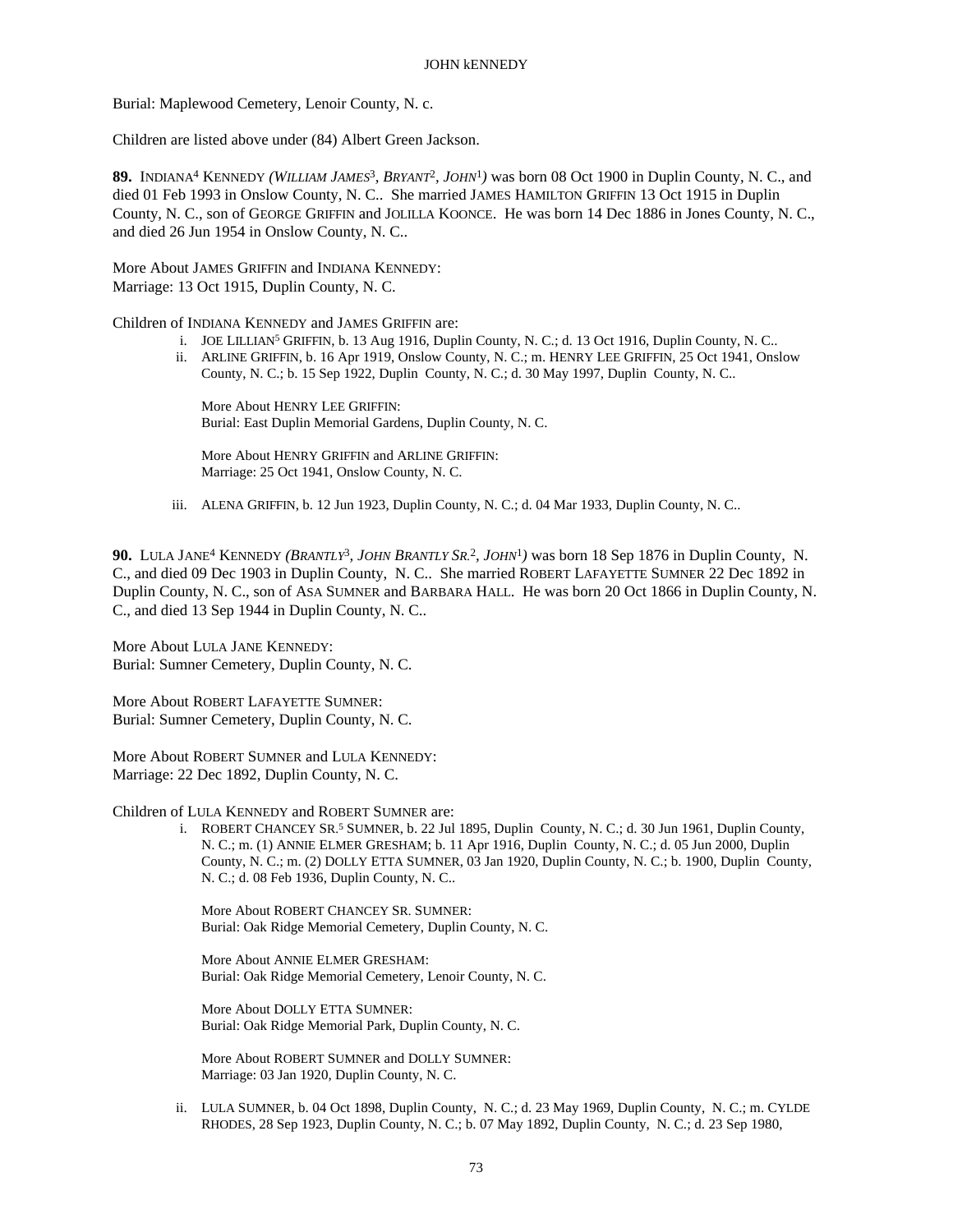Duplin County, N. C..

More About CYLDE RHODES and LULA SUMNER: Marriage: 28 Sep 1923, Duplin County, N. C.

iii. BETTIE SUMNER, b. 25 Oct 1900, Duplin County, N. C.; d. 21 Feb 1972, Duplin County, N. C.; m. HILLIE HEATH, 05 Dec 1926, Duplin County, N. C.; b. 08 Aug 1905, Duplin County, N. C.; d. 17 May 1986, Duplin County, N. C..

More About BETTIE SUMNER: Burial: Oak Ridge Memorial Park, Duplin county, N. C.

More About HILLIE HEATH: Burial: Oak Ridge Memorial Park, Duplin county, N. C.

More About HILLIE HEATH and BETTIE SUMNER: Marriage: 05 Dec 1926, Duplin County, N. C.

iv. NANCY JEAN SUMNER, b. 06 Jul 1901, Duplin County, N. C.; d. 20 Jun 1925, Duplin County, N. C.; m. DAVIS BLALOCK, 11 Dec 1921, Duplin County, N. C.; b. 06 Oct 1906, Duplin County, N. C.; d. Sep 1965, Duplin County, N. C..

More About DAVIS BLALOCK and NANCY SUMNER: Marriage: 11 Dec 1921, Duplin County, N. C.

v. MARGIE SUMNER, b. 04 Dec 1902, Duplin County, N. C.; d. 05 Nov 1965, Duplin County, N. C.; m. JOHN ROMMIE MERCER; b. 29 Sep 1906, Duplin County, N. C.; d. 18 Feb 1986, Duplin County, N. C..

**91.** JOHN BRANTLY JR.<sup>4</sup> KENNEDY (*BRANTLY*<sup>3</sup>, *JOHN BRANTLY SR.<sup>2</sup>, JOHN*<sup>1</sup>) was born 04 Aug 1880 in Duplin County , N. C, and died 14 May 1963 in Duplin County, N. C.. He married GEORGANNA HOUSTON 14 Jan 1903 in Duplin County, N. C., daughter of JOESPH HOUSTON and JULIA MERCER. She was born 26 Aug 1884 in Duplin County, N. C., and died 13 Mar 1954 in Duplin County, N. C..

## Notes for JOHN BRANTLY JR. KENNEDY:

JOHN B. KENNEDY SELLS LAND TO GARDNER B. HOUSTON 32 ACRES

# STATE OF NORTH CAROLINA -----DUPLIN COUNTY

This deed made the 17th day of April AD, 1930 by JOHN B. KENNEDY and wife GEORGIANNA KENNEDY, Duplin County and State of North Carolina of the first part to GARDNER B. HOUSTON of Duplin County and State of North Carolina of the second part.

WITNESS : That said JOHN B. KENNEDY and GEORGIANNA KENNEDY in consideration of Twelve Hundred and no/100 Dollars, the receipt of which is herby acknowledged have bargarined and sold, and by these presents does grant bargain, see and convey to said GARDNER B. HOUSTON his heirs and assigns, a certain tract or parcel of land in Duplin County, State of North Carolina adjoining the lands of MARSHALL KENNEDY and ASHLEY KENNEDY and others and bounded as follows vig: Beginning at a yellow pine thence S 2and 1/2 W 34 poles to a stake ASHLEY KENNEDY corner thence N 87 and  $1/2$  W 138 poles to a stake in the JOHN B. KENNEDY old line, MARSHALL KENNEDY'S corner, thence with said JOHN B. KENNEDY'S line N 17 E 44 poles to a Pine MARSHALL KENNEDY'S corner thence N 83 and 1/4 E 128 poles to the beginning containing 32 acres.

To have and to hold the aforsaid tract or parcel of land and all privileges and apprentaneous there belonging to the said GARDNER B. HOUSTON and heirs and asigns to their only use and behoof forever.

And the said JOHN B. KENNEDY and GEORGIANNA KENNEDY for themselves and their heirs, execution and administration with said GARDNER B. HOUSTON and his heirs and assigns that they seize of said premises in fee and have right to convey in fee simple, that the same are free and clear from all encumbarances and that they do hereby forever warrant and will forever defend the said title to tthe same against the claims of all persons whomsoever.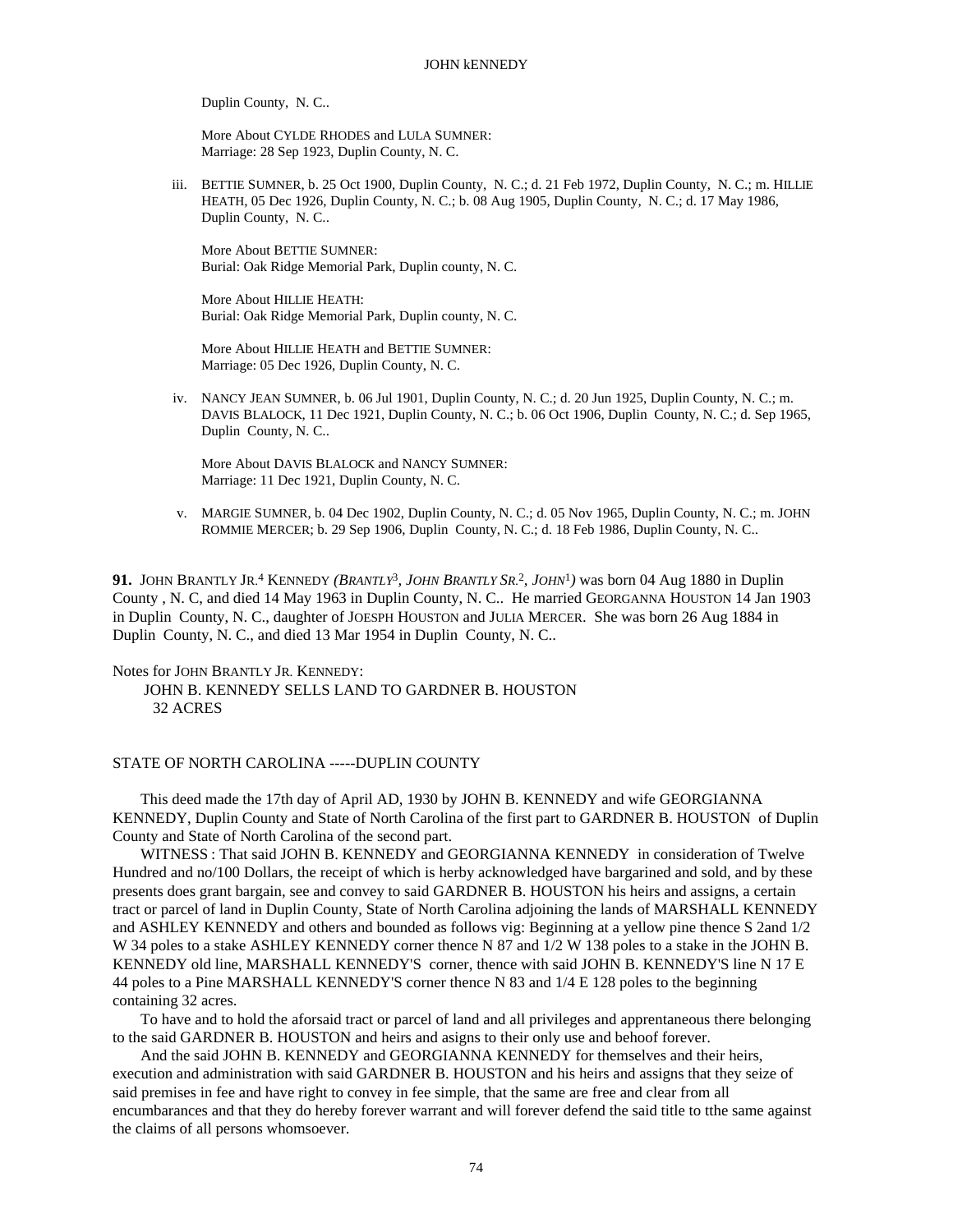In testimony Whereof the said JOHN B. KENNEDY and GEORGIANNA KENNEDY have hereunto set their hands and seals the day and year first above written.

JOHN B. KENNEDY (Seal)

GEORGIANNA KENNEDY (Seal)

STATE OF NORTH CAROLINA DUPLIN COUNTY:

I, A. D. GRADY a JP do hereby certify that JOHN B. KENNEDY and GEORGIANNA KENNEDY his wife, personally appeared before me this day and acknowledged the due execention of the annexed Deed of Conveyance; and the said GEORGIANNA KENNEDY being by me privately examined, separate and a part from her said husband, touching her voluntarily execution of the same doth state that she signed the same freely and voluntarily without fear or compulsion of her said husband or any other person, that she doth asscent thereto.

Witness my hand and private seal the 17th day of April AD, 1930.

A. D. GRADY,JP (Seal)

STATE OF NORTH CAROLINA--DUPLIN COUNTY

The foregoing certificate of A. D. GRADY, a J.P. of Duplin County, State of North Carolina is adjuded to be correct. Let the instrument, with the certificate be registered.

Witness my hand this 11 day of September, 1933

ANNA A CARR, DEPUTY Clerk Superior Court

Filed and registeration on the 11th day of September 1933 at 5:00 PM aand registered on the 12th day of September 1933

A. T. OUTLAW Register of Deeds

## RE; DUPLIN COUNTY DEED BOOK 316 PAGE 636

# JOHN B. KENNEDY SOLD LAND TO GARDNER B. HOUSTON 9 AND 1/2 ACRES

NORTH CAROLINA

### DUPLIN COUNTY

This deed made this 22 day of January, AD 1934, by J. B. KENNEDY and wife GEORGE ANNA KENNEDY of Duplin County and State of North Carolina, of the first part, to GARDNER B. HOUSTON of Duplin County and State of North Carolina.

WITNESSETH; That said J. B. KENNEDY and wife GEORGE ANNA KENNEDY in consideration of Thirty Eight Dollars, to them paid by GARDNER B. HOUSDTON the receipt of which is herby acknowledged, have bargained and sold, and by these presents do grant, bargain, sell and convey to said GARDNER B. HOUSTON his heirs and assigns, a certain tract or parcel of land in Duplin County, State of North Carolina, adjoining the lands of ASHLEY KENNEDY and others, bounded as follows vig"

Beginnning at a stake J. B. KENNEDY'S and ASHLEY KENNEDY corner and runs with ASHLEY KENNEDY'S line N 9 and 1/2 W. 14 poles to a stake thence N 83 and 1/2 W. 86 poles to a stake in MARSHALL'S KENNEDY 'S LINE 46 links from his corner, thence with his line to the corner of GARDNER B. HOUSTON'S other tract, thence with the line of this tract S. 83 and 1/2 E. 128 poles to the beginning containing 9 and 1/2 acres more or less.

To Have and to Hold the aforesaid tract or parcel of land, and all privileges and apurtenances thereto belonging, to the said GARDNER B. HOUSTON and his heirs and assigns, to their only use and behoof forever.

And the said J. B. KENNEDY and wife GEORGE ANNA KENNEDY for themselves and theri heirs executors, and adminstrators, covenant with said GARDNER B. HOUSTON his heirs and assigns, that they are seized of said premises in free, and have a right to convey in fee simple' that the saame are free and clear from all encumbrances, and that do hereby forever warrant and will forever defend the said title to the same against the claims of all person whomsoever.

In Testimony whereof, the said J. B. KENNEDY and his wife GEORGE ANNA KENNEDY have hereunto set their hands and seal, the day and year first above written.

J. B. KENNEDY (seal)

GEORGIANNA KENNEDY (seal) ATTEST; R. W. CRAFT STATE OF NORTH CAROLINA DUPLIN COUNTY

I, R. W. CRAFT, a Nottary Public, do hereby cerify that J. B. KENNEDY and GEORGE ANNA KENNEDY his wife, personally appeared before me this day and acknowledged the due execution of the annexed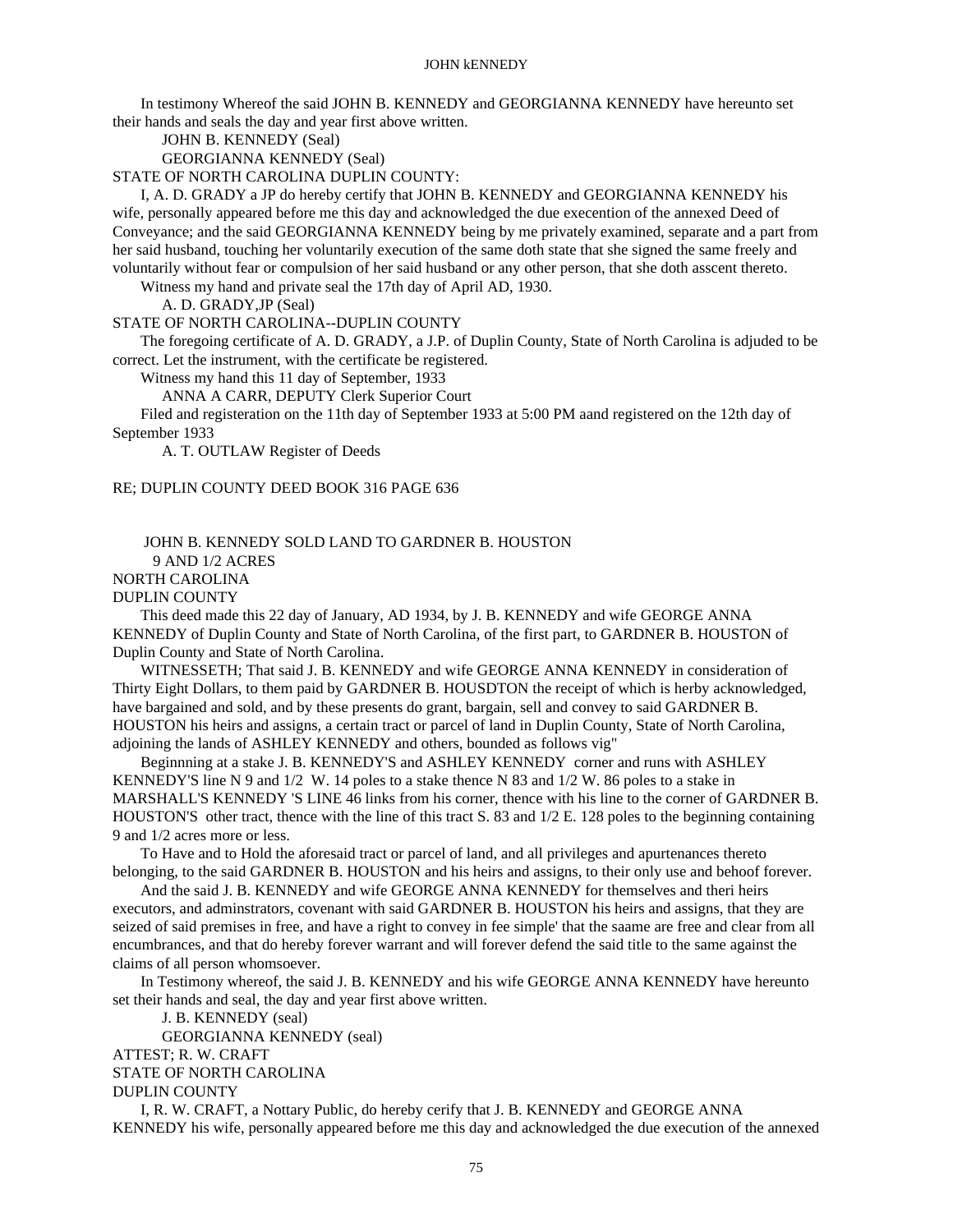Deed of Conveyance; and the said GEORGE ANNA KENNEDY being by me privately examined, separate and apart from her said husband, touching her voluntary execution of the same doth state that she signed the same freely and voluntarily, without fear or compulsion of her said husband or any other personm and that she doth still voluntatily assent thereto.

Witness my hand and notarial seal this 22 day of January A. D. 1934 My com exp. 12/6/34 R. W. CRAFT, N. P. (seal)

## STATE OF NORTH CAROLINA

### DUPLIN COUNTY

The foregoing certificate of R> W. Craft, a Notary Public of Duplin County, State of North Carolina, is adjudged to be correct. Let the instrument, with the certificate, be registered.

Witness my hand and official seal, this 18 day of August A. D. 1934 R. W. Wells, Clerk Superior Court Filed 9 A. M. august 20, 1934 Registered August 21, 1934 A. T. OUTLAW, Register of Deeds

### RE; DUPLIN COUNTY DEED BOOK 362, PAGE 543

More About JOHN BRANTLY JR. KENNEDY: Burial: Sand Hill Church Cemetery, Duplin County, N. C.

More About GEORGANNA HOUSTON: Burial: Sand Hill Church Cemetery, Duplin County, N. C.

More About JOHN KENNEDY and GEORGANNA HOUSTON: Marriage: 14 Jan 1903, Duplin County, N. C.

Children of JOHN KENNEDY and GEORGANNA HOUSTON are:

i. ALMER<sup>5</sup> KENNEDY, b. 02 Dec 1904, Duplin County, N. C.; d. 21 Dec 1964, Duplin County, N. C.; m. JOEL BEAMAN WHALEY, 03 Mar 1928, Duplin County; b. 02 Feb 1909, Duplin County, N. C.; d. 14 Mar 1988, Duplin County, N. C..

More About ALMER KENNEDY: Burial: East Duplin Memorial Garden, Duplin County, N. c.

More About JOEL BEAMAN WHALEY: Burial: East Duplin Memorial Garden, Duplin County, N. c.

More About JOEL WHALEY and ALMER KENNEDY: Marriage: 03 Mar 1928, Duplin County

ii. FLAVE KENNEDY, b. 13 Oct 1906, Duplin County, N. C.; d. 27 Aug 1976, Duplin County, N. C.; m. ELVIA LINDA KENNEDY, 24 Oct 1928, Duplin County, N. C.; b. 07 Feb 1909, Onslow County, N. C.; d. 02 Oct 2000, Duplin County, N. C..

More About FLAVE KENNEDY: Burial: Sand Hill Church Cemetery, Duplin County, N. C.

More About ELVIA LINDA KENNEDY: Burial: Sand Hill Church Cemetery, Duplin County, N. C.

More About FLAVE KENNEDY and ELVIA KENNEDY: Marriage: 24 Oct 1928, Duplin County, N. C.

iii. FRANK KENNEDY, b. 10 Sep 1909, Duplin County, N. C.; d. 22 May 1913, Duplin County, N. C..

More About FRANK KENNEDY: Burial: Sand Hill Church Cemetery, Duplin County, N. C.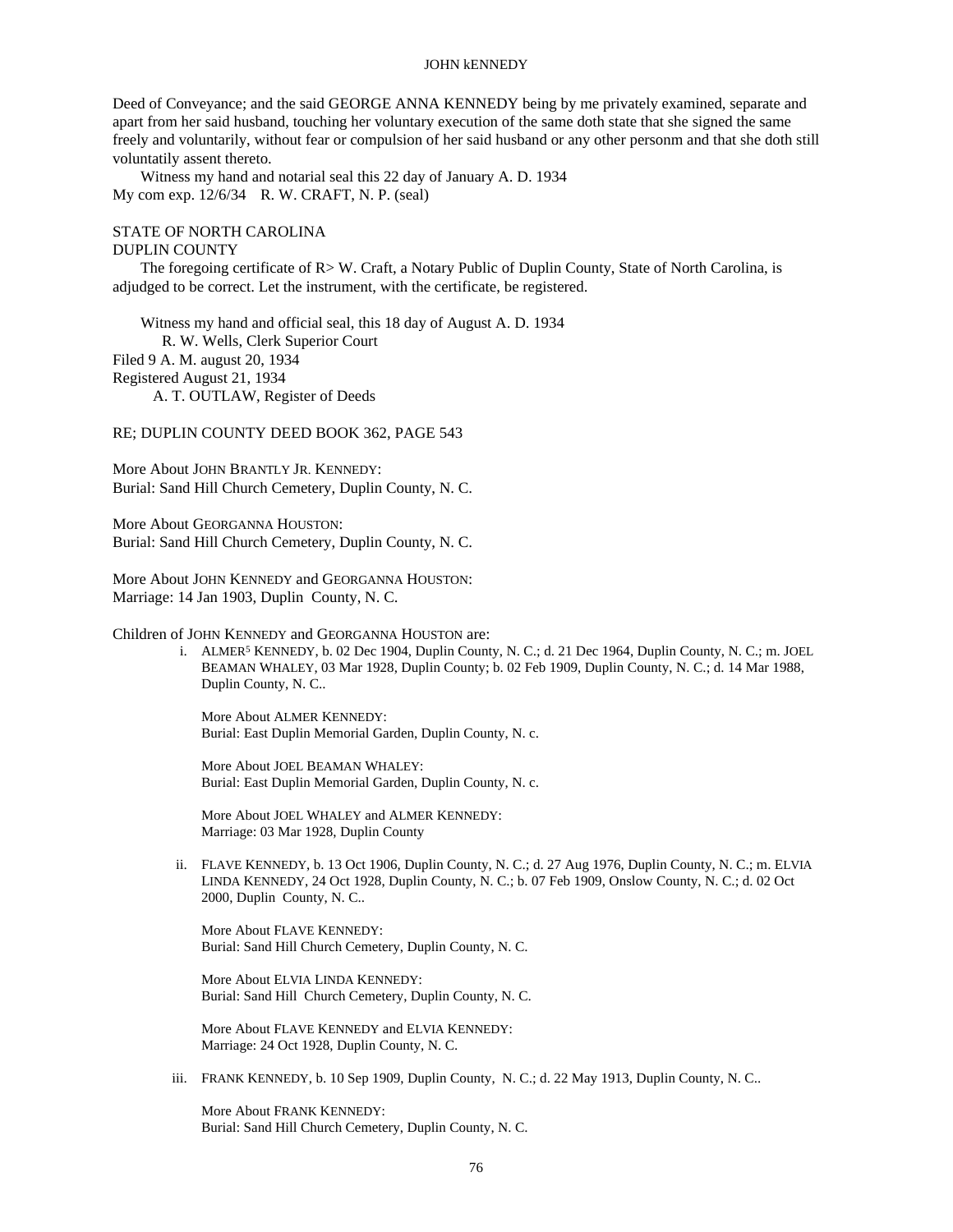iv. INFANT KENNEDY, b. 30 Jun 1912, Duplin County, N. C.; d. 30 Jun 1912, Duplin County, N. C..

More About INFANT KENNEDY: Burial: Sand Hill Church Cemetery, Duplin County, N. C.

v. RENER KENNEDY, b. 08 Oct 1913, Duplin County, N. C.; d. 25 Dec 1996, Duplin County , N. C.; m. MARION FUTRELL, 03 Dec 1932, Duplin County, N. C.; b. 18 Sep 1913, Duplin County, N. C.; d. 25 Oct 1938, Duplin County, N. C..

More About RENER KENNEDY: Burial: Sand Hill Church Cemetery, Duplin County, N. C.

More About MARION FUTRELL: Burial: Sand Hill Church Cemetery, Duplin County, N. C.

More About MARION FUTRELL and RENER KENNEDY: Marriage: 03 Dec 1932, Duplin County, N. C.

vi. BESSIE KENNEDY, b. 03 Jun 1916, Duplin County, N. C.; d. 22 Dec 1939, Duplin County, N. C.; m. PAUL WHALEY, 22 Dec 1934, Duplin County, N. C.; b. 06 Jun 1914, Duplin County, N. C.; d. 25 Aug 1989, Duplin County, N. C..

More About BESSIE KENNEDY: Burial: Sand Hill Church Cemetery, Duplin County, N. C.

More About PAUL WHALEY and BESSIE KENNEDY: Marriage: 22 Dec 1934, Duplin County, N. C.

vii. SADIE KENNEDY, b. 08 Nov 1920, Duplin County, N. C.; m. MARVIN CANADY, 23 Dec 1940, Duplin County, N. C.; b. 09 Sep 1919, Onslow County, N. C.; d. 12 Dec 1973, Onslow County, N. C..

More About MARVIN CANADY and SADIE KENNEDY: Marriage: 23 Dec 1940, Duplin County, N. C.

**92.** MARSHALL<sup>4</sup> KENNEDY *(BRANTLY*<sup>3</sup> *, JOHN BRANTLY SR.*<sup>2</sup> *, JOHN*<sup>1</sup> *)* was born 07 Sep 1885 in Duplin County, N. C., and died 23 Oct 1963 in Duplin County, N. C.. He married MINNIE WHALEY 24 Dec 1916 in Duplin County, N. C., daughter of HENRY WHALEY and BARBARA SUMNER. She was born 07 May 1895 in Duplin County, N. C., and died 29 Sep 1971 in Duplin County, N. C..

More About MARSHALL KENNEDY: Burial: Perry Sumner Home Place, Duplin County, N. C.

More About MINNIE WHALEY: Burial: Perry Sumner Home Place, Duplin County, N. C.

More About MARSHALL KENNEDY and MINNIE WHALEY: Marriage: 24 Dec 1916, Duplin County, N. C.

Children of MARSHALL KENNEDY and MINNIE WHALEY are:

i. LOLA<sup>5</sup> KENNEDY, b. 29 Jan 1917, Duplin County, N. C.; d. 25 Jun 1997, Duplin County, N. C.; m. ERNEST HEATH, 09 Nov 1940, Duplin County, N. C.; b. 12 Feb 1920, Duplin County , N. C; d. 06 Jul 1998, Duplin County , N. C.

More About LOLA KENNEDY: Burial: Oak Ridge Memorial Park, Duplin county, N. C.

More About ERNEST HEATH: Burial: Oak Ridge Memorial Park, Duplin county, N. C.

More About ERNEST HEATH and LOLA KENNEDY: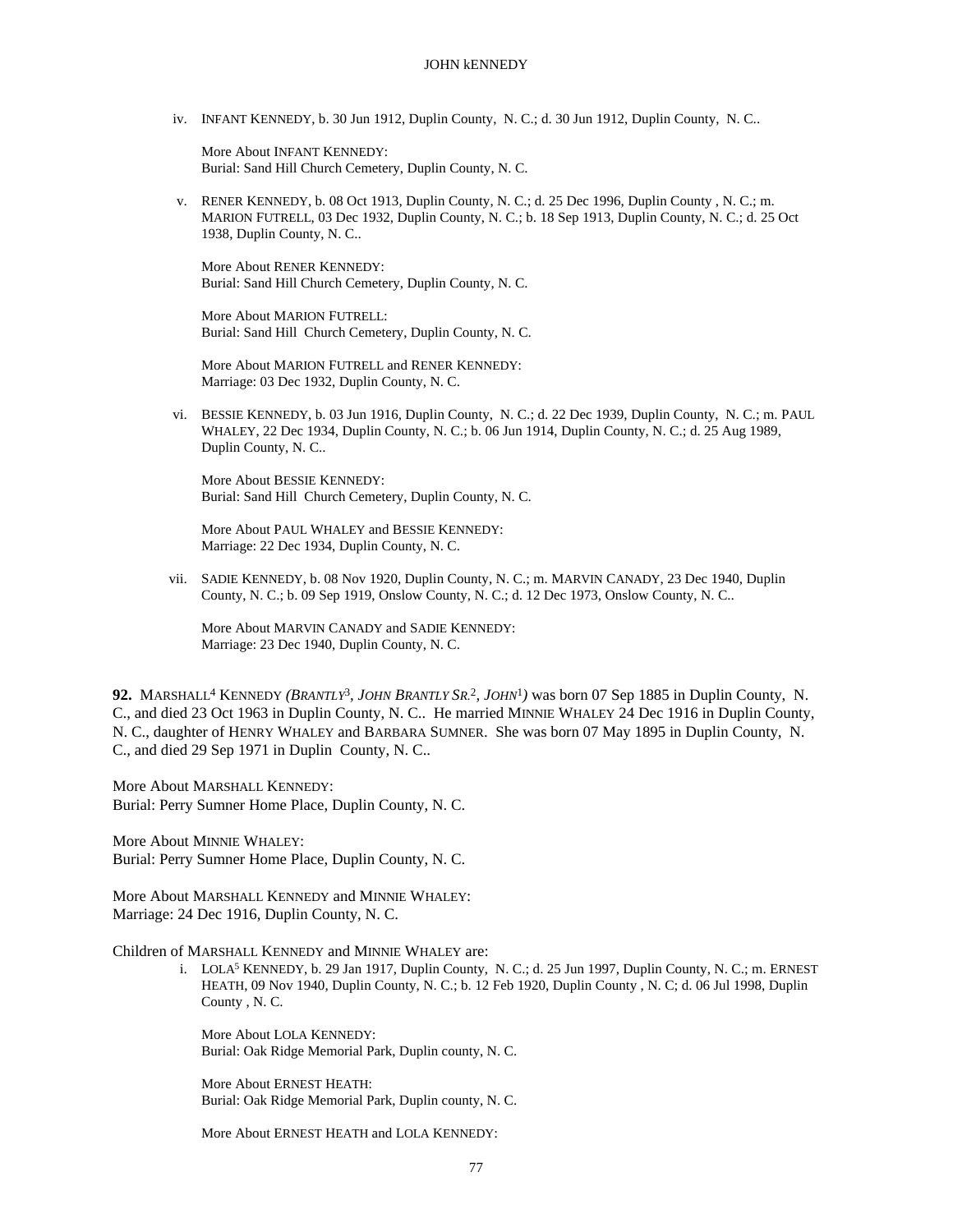Marriage: 09 Nov 1940, Duplin County, N. C.

ii. DOLA KENNEDY, b. 02 Sep 1920, Duplin County, N. C.; m. FLOYD CASTEEN; b. 28 Apr 1917, Duplin County, N. C.; d. 30 Mar 2004, Pitt County, N. C..

More About FLOYD CASTEEN: Burial: 01 Apr 2004, Pinelawn Cemetery, Lenoir County, N. C.

iii. BILLIE KENNEDY, b. 05 Feb 1923, Duplin County, N. C.; d. 29 Nov 1987, Lenior County, N. C.; m. RACHEL CLAUDINE WHITFIELD; b. 25 Sep 1934, Lenoir County, N. C..

More About BILLIE KENNEDY: Burial: Deep Run FWB Church Cemetery, Lenoir County, N. C.

- iv. BABY KENNEDY, b. 08 Nov 1925, Duplin County, N. C.; d. 08 Nov 1925, Duplin County, N. C..
- v. FREDDIE KENNEDY, b. 08 Nov 1925, Duplin County, N. C.; d. 18 Jul 1937, Duplin County, N. C..
- vi. SAMUEL MACK KENNEDY, b. 31 Dec 1929, Duplin County, N. C.; m. MILDRED MAE CARTER, 23 Oct 1948, Duplin County, N. C.; b. 08 Oct 1930, Duplin County, N. C..

More About SAMUEL KENNEDY and MILDRED CARTER: Marriage: 23 Oct 1948, Duplin County, N. C.

vii. MARGARET KENNEDY, b. 16 Mar 1940, Duplin County, N. C.; m. JOHNNIE RAY KENNEDY, 06 Jun 1959, Duplin County, N. C.; b. 13 Mar 1940, Duplin County, N. C.; d. 19 Aug 2002, Duplin County, N. C..

More About JOHNNIE RAY KENNEDY: Burial: East Duplin Devotional Garden, Duplin County, N. C.

More About JOHNNIE KENNEDY and MARGARET KENNEDY: Marriage: 06 Jun 1959, Duplin County, N. C.

**93.** ELLEN<sup>4</sup> KENNEDY (*BRANTLY*<sup>3</sup>, JOHN BRANTLY SR.<sup>2</sup>, JOHN<sup>1</sup>) was born 16 Jul 1886 in Duplin County, N. C., and died 29 Jun 1959 in Duplin County, N. C.. She married PERRY NELSON SUMNER 26 Nov 1904 in Duplin County, N. C., son of ASA SUMNER and BARBARA HALL. He was born 26 Apr 1880 in Duplin County, N. C., and died 24 Dec 1937 in Duplin County, N. C..

More About ELLEN KENNEDY: Burial: Perry Sumner Home Place, Duplin County, N. C.

More About PERRY NELSON SUMNER: Burial: Perry Sumner Home Place,Duplin County, N. C.

More About PERRY SUMNER and ELLEN KENNEDY: Marriage: 26 Nov 1904, Duplin County, N. C.

Children of ELLEN KENNEDY and PERRY SUMNER are:

i. NORA<sup>5</sup> SUMNER, b. 27 Jan 1908, Duplin County, N. C.; d. 27 Jan 1993, Duplin County, N. C.; m. GARDNER BRYANT HOUSTON, 15 Jan 1930, Duplin County N. C.; b. 28 Jan 1905, Duplin County, N. C.; d. 06 Mar 1983, Duplin County, N. C..

More About NORA SUMNER: Burial: East Duplin Devotional Garden, Duplin County, N. C.

More About GARDNER BRYANT HOUSTON: Burial: East Duplin Devotional Garden, Duplin County, N. C.

More About GARDNER HOUSTON and NORA SUMNER: Marriage: 15 Jan 1930, Duplin County N. C.

ii. LUDIE SUMNER, b. 09 Oct 1909, Duplin County, N. C.; d. 27 Mar 1975, Duplin County, N. C.; m. HERMAN MCCOY HENDERSON, 25 Jan 1929, Duplin County, N. C.; b. 27 Mar 1901, Duplin County, N. C.;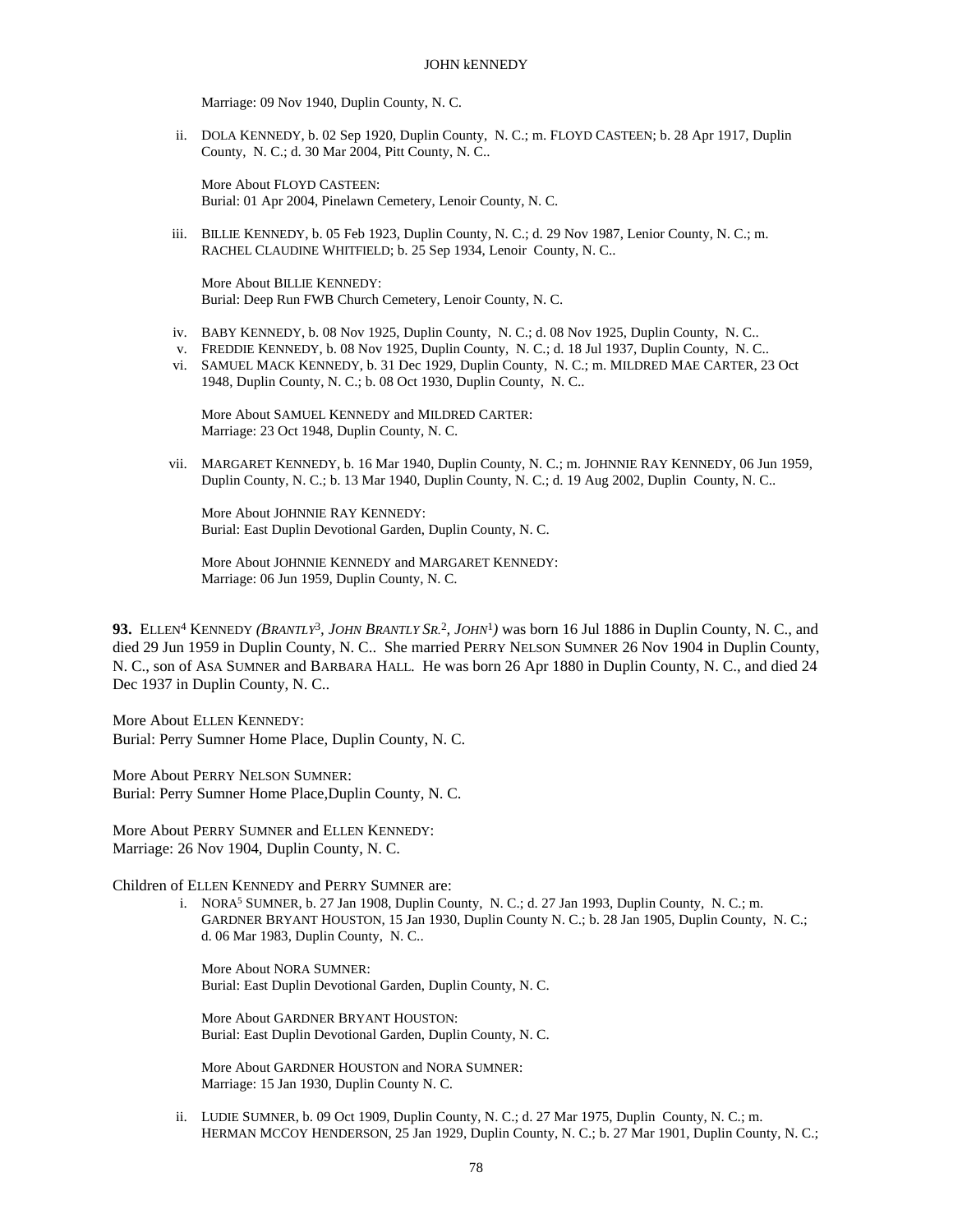d. 29 Oct 1977, Duplin County, N. C..

More About LUDIE SUMNER: Burial: East Duplin Devotional Garden, Duplin County, N. C.

More About HERMAN MCCOY HENDERSON: Burial: East Duplin Devotional Garden, Duplin County, N. C.

More About HERMAN HENDERSON and LUDIE SUMNER: Marriage: 25 Jan 1929, Duplin County, N. C.

**94.** JULIA CATHERINE<sup>4</sup> KENNEDY (*BRANTLY*<sup>3</sup>, JOHN *BRANTLY* SR.<sup>2</sup>, JOHN<sup>1</sup>) was born 08 Jul 1888 in Duplin County, N. C., and died 19 Jan 1912 in Duplin County, N. C.. She married ROBERT LAFAYETTE SUMNER 15 Dec 1907 in Duplin County, N. C., son of ASA SUMNER and BARBARA HALL. He was born 20 Oct 1866 in Duplin County, N. C., and died 13 Sep 1944 in Duplin County, N. C..

More About JULIA CATHERINE KENNEDY: Burial: Sumner Cemetery, Duplin County, N. C.

More About ROBERT LAFAYETTE SUMNER: Burial: Sumner Cemetery, Duplin County, N. C.

More About ROBERT SUMNER and JULIA KENNEDY: Marriage: 15 Dec 1907, Duplin County, N. C.

Children of JULIA KENNEDY and ROBERT SUMNER are:

i. JOHN MARTIN<sup>5</sup> SUMNER, b. 23 Sep 1908, Duplin County , N. C; d. 22 Jun 1980, Duplin County, N. C.; m. LINA ANNE MERCER, 03 Dec 1927, Duplin County, N. C.; b. 06 Mar 1911, Duplin County, N. C.; d. 04 Oct 1996, Duplin County, N. C..

More About JOHN MARTIN SUMNER: Burial: Sandy Plain FWB Church Cemetery, Duplin County, N. c.

More About LINA ANNE MERCER: Burial: Sandy Plain FWB Church Cemetery, Duplin County, N. c.

More About JOHN SUMNER and LINA MERCER: Marriage: 03 Dec 1927, Duplin County, N. C.

ii. ETTA SUMNER, b. 26 Jul 1910, Duplin County, N. C.; d. 11 Aug 1990, Duplin County, N. C.; m. HALLIE KELLY, 25 Oct 1936, Duplin County; b. 08 Oct 1913, Duplin County, N. C.; d. 04 Sep 2004, Duplin County, N. C..

More About ETTA SUMNER: Burial: Oakridge Memorial Park, Lenoir County, N. C.

More About HALLIE KELLY: Burial: Oakridge Memorial Park, Lenoir County, N. C.

More About HALLIE KELLY and ETTA SUMNER: Marriage: 25 Oct 1936, Duplin County

95. CHARITY<sup>4</sup> KENNEDY (*BRANTLY*<sup>3</sup>, JOHN BRANTLY SR.<sup>2</sup>, JOHN<sup>1</sup>) was born 20 Jul 1891 in Duplin County, N. C., and died 30 Oct 1966 in Duplin County, N. C.. She married HERBERT MERCER 08 Feb 1920 in Duplin County, N. C., son of JOHN MERCER and JULIA KENNEDY. He was born 03 May 1894 in Duplin County, N. C., and died 04 Nov 1956 in Duplin County, N. C..

More About CHARITY KENNEDY: Burial: Cabin FWB Church Cemetery, Duplin County, N. C.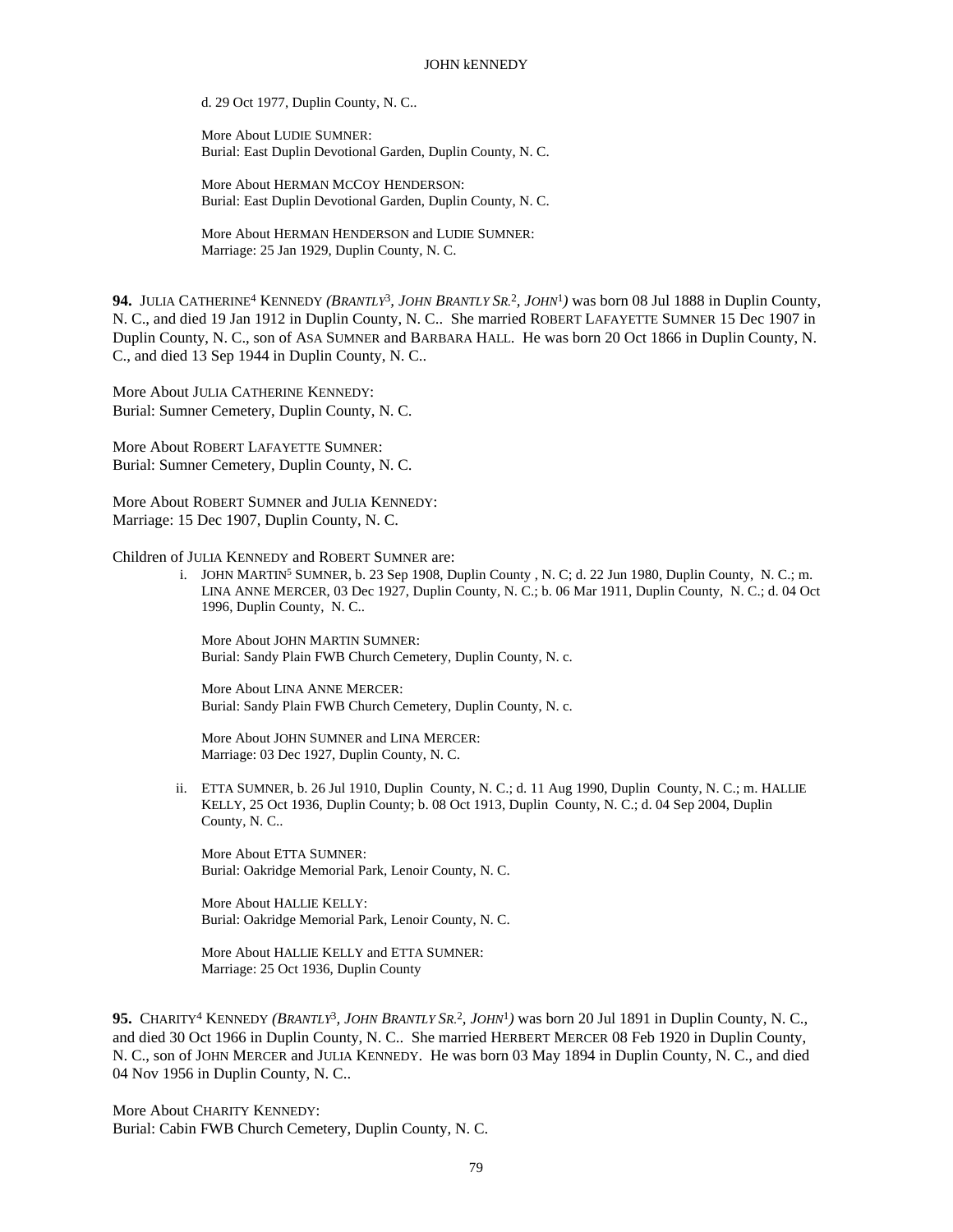More About HERBERT MERCER: Burial: Cabin FWB Church Cemetery, Duplin County, N. C.

More About HERBERT MERCER and CHARITY KENNEDY: Marriage: 08 Feb 1920, Duplin County, N. C.

Child of CHARITY KENNEDY and HERBERT MERCER is:

i. NORWOOD<sup>5</sup> MERCER, b. 18 Feb 1924, Duplin County, N. C.; Adopted child; m. HAZEL SUMNER, 21 Sep 1945, Duplin County, N. C.; b. 19 Jan 1928, Duplin County, N. C.; d. 10 Jun 1997, Lenoir County, N. C..

More About HAZEL SUMNER: Burial: Cabin FWB Church Cemetery, Duplin County, N. C.

More About NORWOOD MERCER and HAZEL SUMNER: Marriage: 21 Sep 1945, Duplin County, N. C.

**96.** ASHLEY<sup>4</sup> KENNEDY *(BRANTLY*<sup>3</sup> *, JOHN BRANTLY SR.*<sup>2</sup> *, JOHN*<sup>1</sup> *)* was born 20 Apr 1893 in Duplin County, N. C., and died 06 Jan 1958 in Duplin County, N. C.. He married LAURA ALMA HOUSTON 01 Feb 1914 in Duplin County, N. C., daughter of JOESPH HOUSTON and JULIA MERCER. She was born 12 Nov 1893 in Duplin County, N. C., and died 08 Dec 1968 in Duplin County, N. C..

More About ASHLEY KENNEDY: Burial: Sand Hill Church Cemetery, Duplin County, N. C.

More About LAURA ALMA HOUSTON: Burial: Sand Hill Church Cemetery, Duplin County, N. C.

More About ASHLEY KENNEDY and LAURA HOUSTON: Marriage: 01 Feb 1914, Duplin County, N. C.

Children of ASHLEY KENNEDY and LAURA HOUSTON are:

i. ADDIE<sup>5</sup> KENNEDY, b. 08 Sep 1918, Duplin County, N. C.; d. 02 Aug 1983, Duplin County, N. C.; m. JAMES ALBERT KENNEDY, 06 Nov 1936, Duplin County, N. C.; b. 28 Oct 1915, Duplin County, N. C.; d. 06 Nov 1989, Duplin County, N. C..

More About ADDIE KENNEDY: Burial: Oakridge Memorial Park, Lenoir County, N. C.

More About JAMES ALBERT KENNEDY: Burial: Oakridge Memorial Park, Lenoir County, N. C.

More About JAMES KENNEDY and ADDIE KENNEDY: Marriage: 06 Nov 1936, Duplin County, N. C.

ii. ERNEST KENNEDY, b. 24 Jan 1919, Duplin County, N. C.; d. 26 Jun 1997, Duplin County. N. C.; m. OZELL HEATH, 31 Aug 1946, Duplin County, N. C.; b. 04 Nov 1927, Duplin County, N. C..

More About ERNEST KENNEDY: Burial: East Duplin Devotional Garden, Duplin County, N. C.

More About ERNEST KENNEDY and OZELL HEATH: Marriage: 31 Aug 1946, Duplin County, N. C.

iii. BRANTLY KENNEDY, b. 30 Dec 1923, Duplin County, N. C.; d. 26 Jun 1991, Lenoir County, N. C.; m. VIRA HAZEL HOUSTON, 01 Oct 1945, Myron S. C.; b. 23 Jul 1923, Duplin County, N. C..

More About BRANTLY KENNEDY: Burial: East Duplin Memorial Garden, Duplin County, N. C.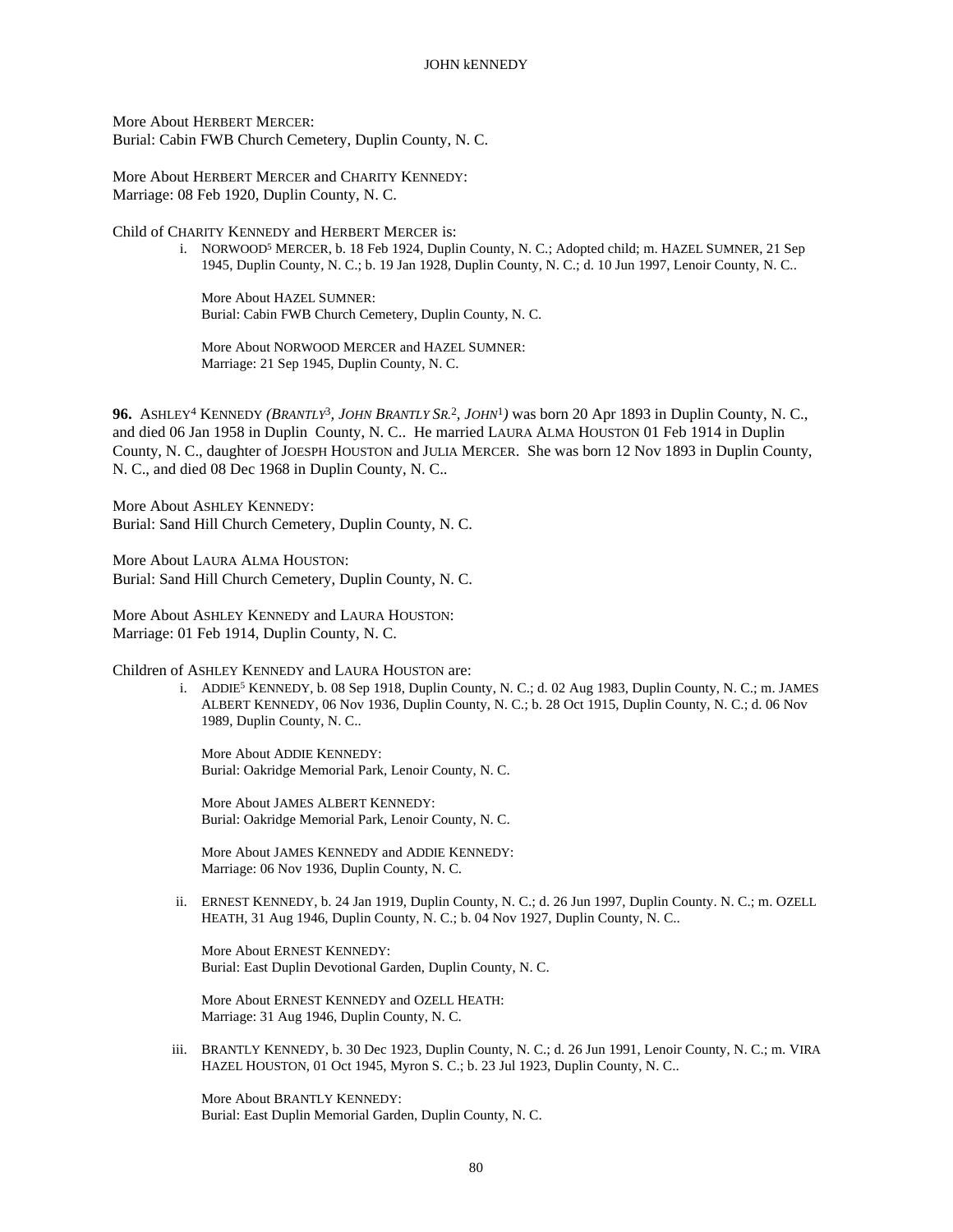More About BRANTLY KENNEDY and VIRA HOUSTON: Marriage: 01 Oct 1945, Myron S. C.

iv. LLOYD KENNEDY, b. 30 Dec 1923, Duplin County, N. C.; d. 02 May 1983, Lenoir County, N. C.; m. DUNNIE LOIS HOUSTON, 26 Jun 1948, Dillion, S. C.; b. 28 Feb 1926, Duplin County, N. C..

More About LLOYD KENNEDY and DUNNIE HOUSTON: Marriage: 26 Jun 1948, Dillion, S. C.

v. LESTER KENNEDY, b. 22 Mar 1926, Duplin County, N. C.; d. 08 Nov 1992, Lenoir County, N. C.; m. MILDRED MYRA MERCER, 27 Jun 1947, Duplin County, N. C.; b. 09 Aug 1929, Duplin County, N. C..

More About LESTER KENNEDY: Burial: East Duplin Devotional Garden, Duplin County, N. C.

More About LESTER KENNEDY and MILDRED MERCER: Marriage: 27 Jun 1947, Duplin County, N. C.

vi. LONA KENNEDY, b. 19 May 1929, Duplin County, N. C.; m. ELBERT GRACE KENNEDY, 15 Feb 1947, Duplin County, N. C.; b. 25 May 1927, Duplin County, N. C..

More About ELBERT KENNEDY and LONA KENNEDY: Marriage: 15 Feb 1947, Duplin County, N. C.

vii. EVELYN KENNEDY, b. 08 Oct 1933, Duplin County, N. C.; m. THOMAS SHIRLEY QUINN, 08 Dec 1951, Duplin County, N. C.; b. 18 Jul 1933, Duplin County, N. C..

More About THOMAS QUINN and EVELYN KENNEDY: Marriage: 08 Dec 1951, Duplin County, N. C.

97. ANNA<sup>4</sup> KENNEDY (*BRANTLY*<sup>3</sup>, JOHN BRANTLY SR.<sup>2</sup>, JOHN<sup>1</sup>) was born 07 Sep 1897 in Duplin County, N. C, and died 19 May 1990 in Duplin County, N. C. She married JASPER HOUSTON 12 Nov 1920 in Duplin County, N. C., son of JESS HOUSTON and JULIA MCNAMARA. He was born 18 Aug 1902 in Duplin County, N. C, and died 17 Oct 1965 in New Hanover County, N.C..

More About ANNA KENNEDY: Burial: East Duplin Devotional Garden, Duplin County, N. C.

More About JASPER HOUSTON: Burial: East Duplin Devotional Garden, Duplin County, N. C.

More About JASPER HOUSTON and ANNA KENNEDY: Marriage: 12 Nov 1920, Duplin County, N. C.

Children of ANNA KENNEDY and JASPER HOUSTON are:

- i. JAMES<sup>5</sup> HOUSTON, b. 15 Sep 1921, Duplin County, N. C; d. 09 Jul 1922, Duplin County, N. C.
- ii. NEEDHAM HOUSTON, b. 16 Jun 1923, Duplin County, N. C; d. 24 Nov 1993, Lenoir County, N. C.; m. ESSIE MAE WHALEY, 08 Feb 1943, Duplin County, N. C.; b. 18 Aug 1924, Duplin County, N. C.

More About NEEDHAM HOUSTON: Burial: Oak Ridge Memorial Park, Duplin county, N. C.

More About NEEDHAM HOUSTON and ESSIE WHALEY: Marriage: 08 Feb 1943, Duplin County, N. C.

iii. RANSOM HOUSTON, b. 13 Sep 1925, Duplin County, N. C.; m. LOUVEANE SUMNER; b. 25 Nov 1925, Duplin County, N. C.; d. 15 Jul 1998, Duplin County, N. C..

More About LOUVEANE SUMNER: Burial: Oak Ridge Memorial Cemetery, Duplin County, N. C.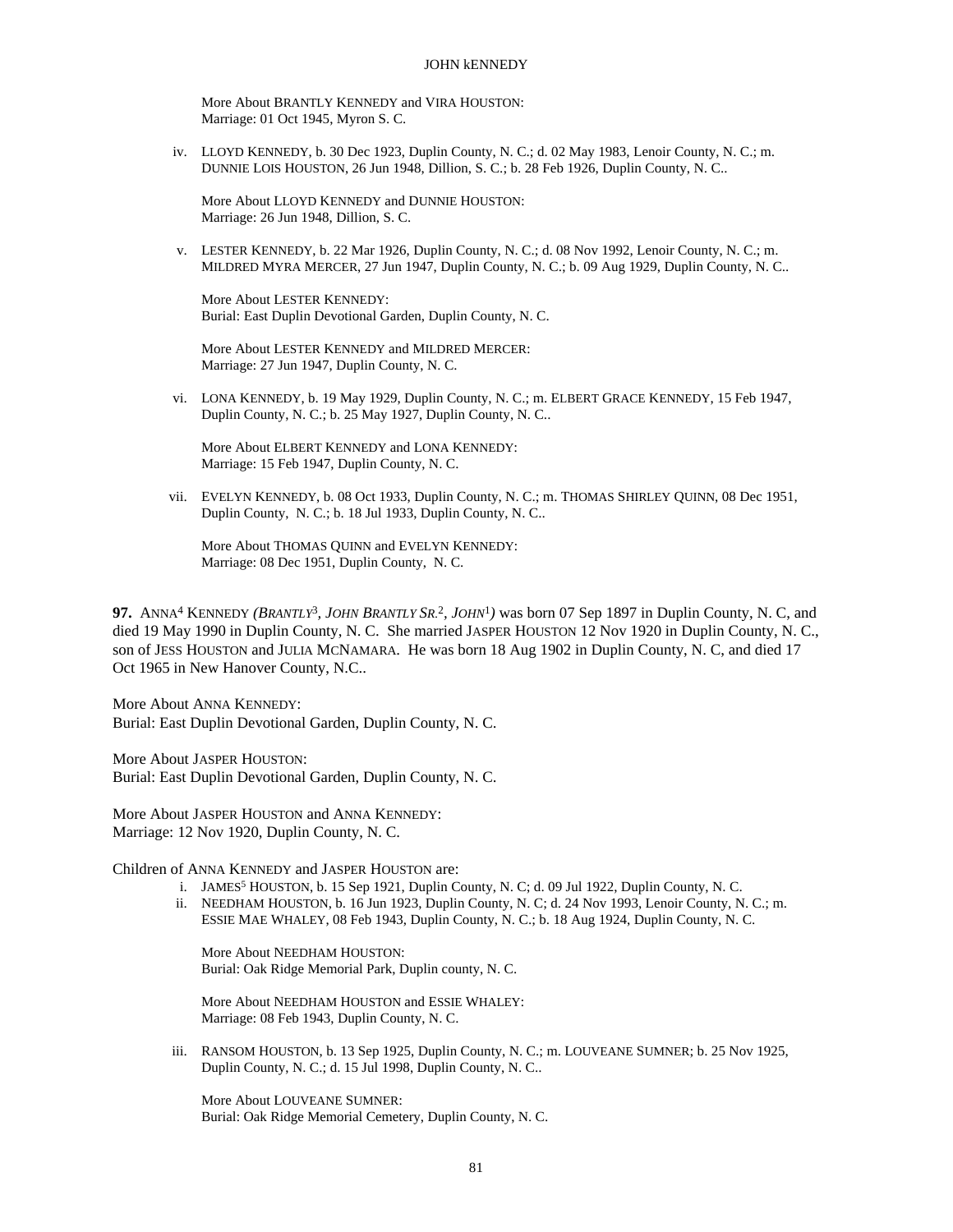iv. IDA HOUSTON, b. 08 Oct 1926, Duplin County, N. C.; d. 19 Feb 1979, Duplin County, N. C.; m. FERNIE HUBERT HOUSTON, 17 Feb 1944, Duplin County, N. C.; b. 08 Dec 1915, Duplin County, N. C.; d. 01 Jun 1988, Duplin County, N. C..

More About FERNIE HOUSTON and IDA HOUSTON: Marriage: 17 Feb 1944, Duplin County, N. C.

- v. ANNIE HOUSTON, b. 24 Sep 1932, Duplin County, N. C.; m. BRANTLY ROW MILLER; b. 25 Dec 1926, Duplin County, N. C..
- vi. BEN HOUSTON, b. 23 Mar 1937, Duplin County, N. C; m. EDNA ELIZABETH GRESHAM; b. 21 Jun 1941, Duplin County , N. C.

98. OWEN<sup>4</sup> KENNEDY (*BRANTLY*<sup>3</sup>, JOHN BRANTLY SR.<sup>2</sup>, JOHN<sup>1</sup>) was born 12 Aug 1900 in Duplin County, N. C., and died 25 Jan 1993 in Duplin County, N. C.. He married ALMA MERCER 06 Nov 1921 in Duplin County, daughter of JOHN MERCER and JULIA KENNEDY. She was born 15 Dec 1904 in Duplin County, N. C., and died 21 Dec 1964 in Duplin County, N. C..

More About OWEN KENNEDY: Burial: Sand Hill Church Cemetery, Duplin County, N. C.

More About ALMA MERCER: Burial: Sand Hill Church Cemetery, Duplin County, N. C.

More About OWEN KENNEDY and ALMA MERCER: Marriage: 06 Nov 1921, Duplin County

### Children of OWEN KENNEDY and ALMA MERCER are:

i. ALLEN<sup>5</sup> KENNEDY, b. 11 Dec 1923, Duplin County, N. C.; d. 22 Feb 1982, Duplin County, N. C.; m. MILDRED SUMNER, 1947, South Carolina; b. 17 May 1930, Duplin County, N. C.; d. 23 Mar 2006, Duplin County, N. C..

More About ALLEN KENNEDY: Burial: Sand Hill Church Cemetery, Duplin County, N. C.

More About MILDRED SUMNER: Burial: Sand Hill Church Cemetery, Duplin County, N. C.

More About ALLEN KENNEDY and MILDRED SUMNER: Marriage: 1947, South Carolina

ii. ELLA KENNEDY, b. 04 Feb 1929, Duplin County, N. C.; d. 05 Feb 1988, Duplin County, N. C.; m. ASHLEY ALTON HOUSTON, 19 Feb 1944, Duplin County, N. C.; b. 02 Jun 1917, Duplin County, N. C.; d. 12 Dec 1985, Duplin County, N. C..

More About ELLA KENNEDY: Burial: Sand Hill Primitive Baptist Church Cemetery, Duplin County, N. C.

More About ASHLEY ALTON HOUSTON: Burial: Sand Hill Primitive Baptist Church Cemetery, Duplin County, N. C.

More About ASHLEY HOUSTON and ELLA KENNEDY: Marriage: 19 Feb 1944, Duplin County, N. C.

iii. EVA KENNEDY, b. 21 Jan 1932, Duplin County, N. C.; m. GEORGE TAMMIE GRIFFIN, 19 Dec 1953, Duplin County, N. C.; b. 21 Oct 1929, Duplin County, N. C.; d. 14 Nov 1986, Duplin County, N. C..

More About GEORGE TAMMIE GRIFFIN: Burial: Sand Hill Church Cemetery, Duplin County, N. C.

More About GEORGE GRIFFIN and EVA KENNEDY: Marriage: 19 Dec 1953, Duplin County, N. C.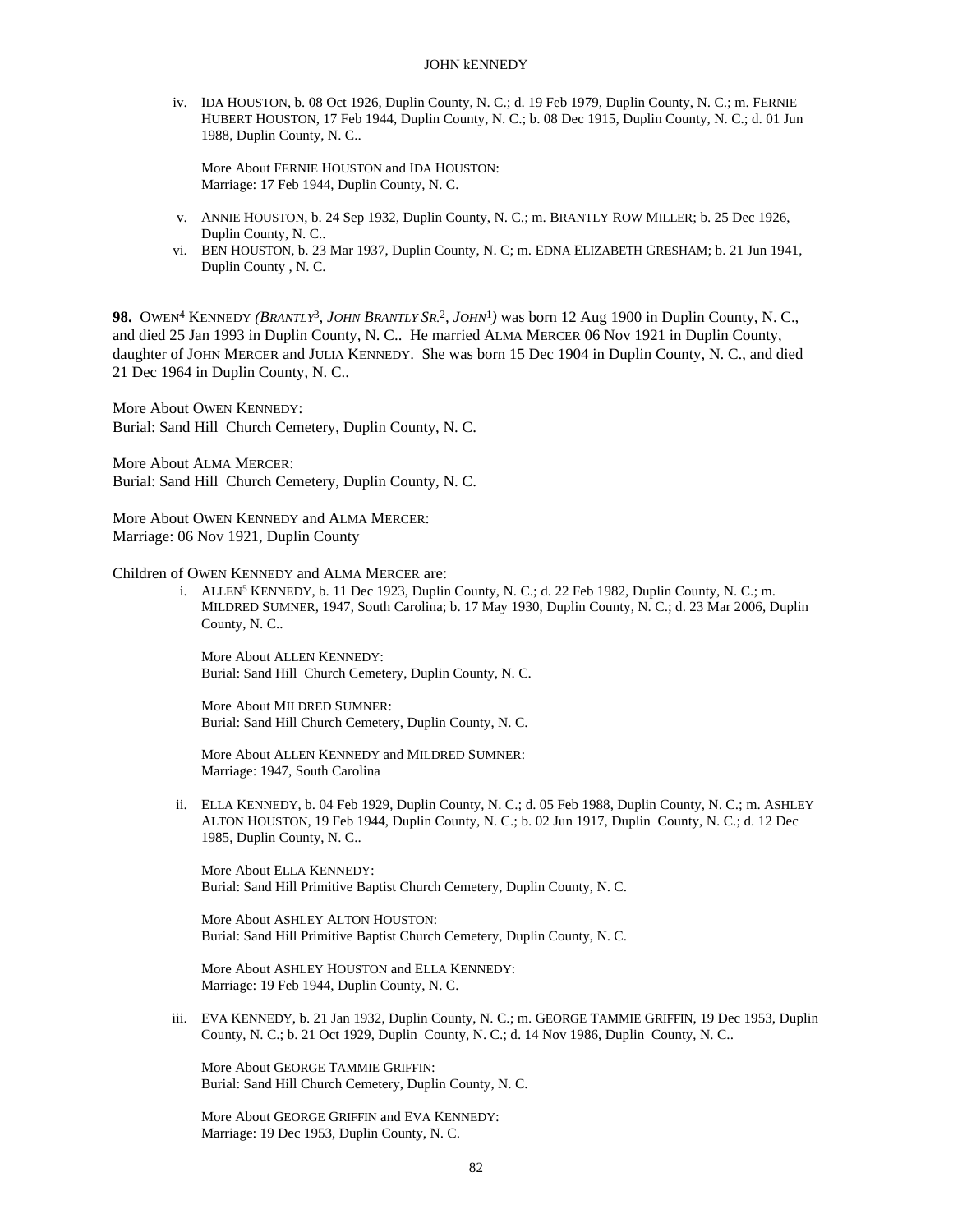iv. OWEN JAMES KENNEDY, b. 04 Apr 1935, Duplin County, N. C.; d. 13 Jan 2002, Lenoir County, N. C.; m. AVERY LOIS KENNEDY, 22 Jan 1959, Duplin County, N. C.; b. 24 Dec 1939, Lenior County, N. C..

More About OWEN JAMES KENNEDY: Burial: Sand Hill Church Cemetery, Duplin County, N. C.

More About OWEN KENNEDY and AVERY KENNEDY: Marriage: 22 Jan 1959, Duplin County, N. C.

- v. KENNEDY, b. 24 Feb 1940, Duplin County, N. C.; d. 24 Feb 1940, Duplin County, N. C..
- vi. O'BRIEN KENNEDY, b. 03 Sep 1941, Duplin County, N. C.; m. LINDA FAYE FUTRELL, 09 Jun 1961, Duplin County, N. C.; b. 03 Oct 1944, Duplin County, N. C..

More About O'BRIEN KENNEDY and LINDA FUTRELL: Marriage: 09 Jun 1961, Duplin County, N. C.

vii. MARLON KENNEDY, b. 08 Jun 1946, Duplin County, N. C.; m. VERA DIANE WHALEY, 27 Jun 1970, Onslow County, N. C.; b. 1950.

More About MARLON KENNEDY and VERA WHALEY: Marriage: 27 Jun 1970, Onslow County, N. C.

viii. MYRTLE SUSAN KENNEDY, b. 28 May 1948, Duplin County, N. C..

99. LONNIE SR.<sup>4</sup> KENNEDY (*JACOB MURRELL*<sup>3</sup>, *BRYANT*<sup>2</sup>, *JOHN*<sup>1</sup>) was born 14 Feb 1887 in Duplin County, N. C., and died 12 Nov 1952 in Duplin County, N. C.. He married (1) JULIA JANE JONES 19 Sep 1906 in Duplin County, N. C., daughter of JOHN JONES and LUCY KENNEDY. She was born 22 Oct 1887 in Duplin County, N. C., and died 17 Jun 1926 in Duplin County, N. C.. He married (2) JULIA CATHERINE HOUSTON 06 Mar 1928 in Duplin County, N. C., daughter of WILLIAM HOUSTON and OCTAVIOUS KENNEDY. She was born 18 Oct 1902 in Duplin County, N. C., and died 10 Jun 1962 in Onslow County, N. C..

More About LONNIE SR. KENNEDY: Burial: Kennedy Cemetery, Duplin County, N. C.

More About JULIA JANE JONES: Burial: Kennedy Cemetery, Duplin County, N. C.

More About LONNIE KENNEDY and JULIA JONES: Marriage: 19 Sep 1906, Duplin County, N. C.

More About LONNIE KENNEDY and JULIA HOUSTON: Marriage: 06 Mar 1928, Duplin County, N. C.

Children of LONNIE KENNEDY and JULIA JONES are:

- i. TOMMIE EVERETT<sup>5</sup> KENNEDY, b. 27 Sep 1907, Duplin County, N. C.; d. 09 Jan 1908, Duplin County, N. C..
- ii. RENA JANE KENNEDY, b. 21 Jul 1911, Duplin County, N. C.; d. 23 Jan 1981, Duplin County, N. C.; m. ALGER WALLACE MERCER, 24 Nov 1938, Duplin County, N. C.; b. 08 Feb 1918, Duplin County, N. C.; d. 13 Jun 1987, Duplin County, N. C..

More About ALGER MERCER and RENA KENNEDY: Marriage: 24 Nov 1938, Duplin County, N. C.

iii. ADAM KENNEDY, b. 25 Apr 1913, Duplin County, N. C.; d. 23 Nov 1982, Duplin County, N. C.; m. LIZZIE ELIZABETH HOWARD, 08 Jan 1938, Duplin County, N. C.; b. 08 Feb 1917, Duplin County, N. C.; d. 28 Dec 1992, Duplin County, N. C..

More About ADAM KENNEDY: Burial: East Duplin Devotional Garden, Duplin County, N. C.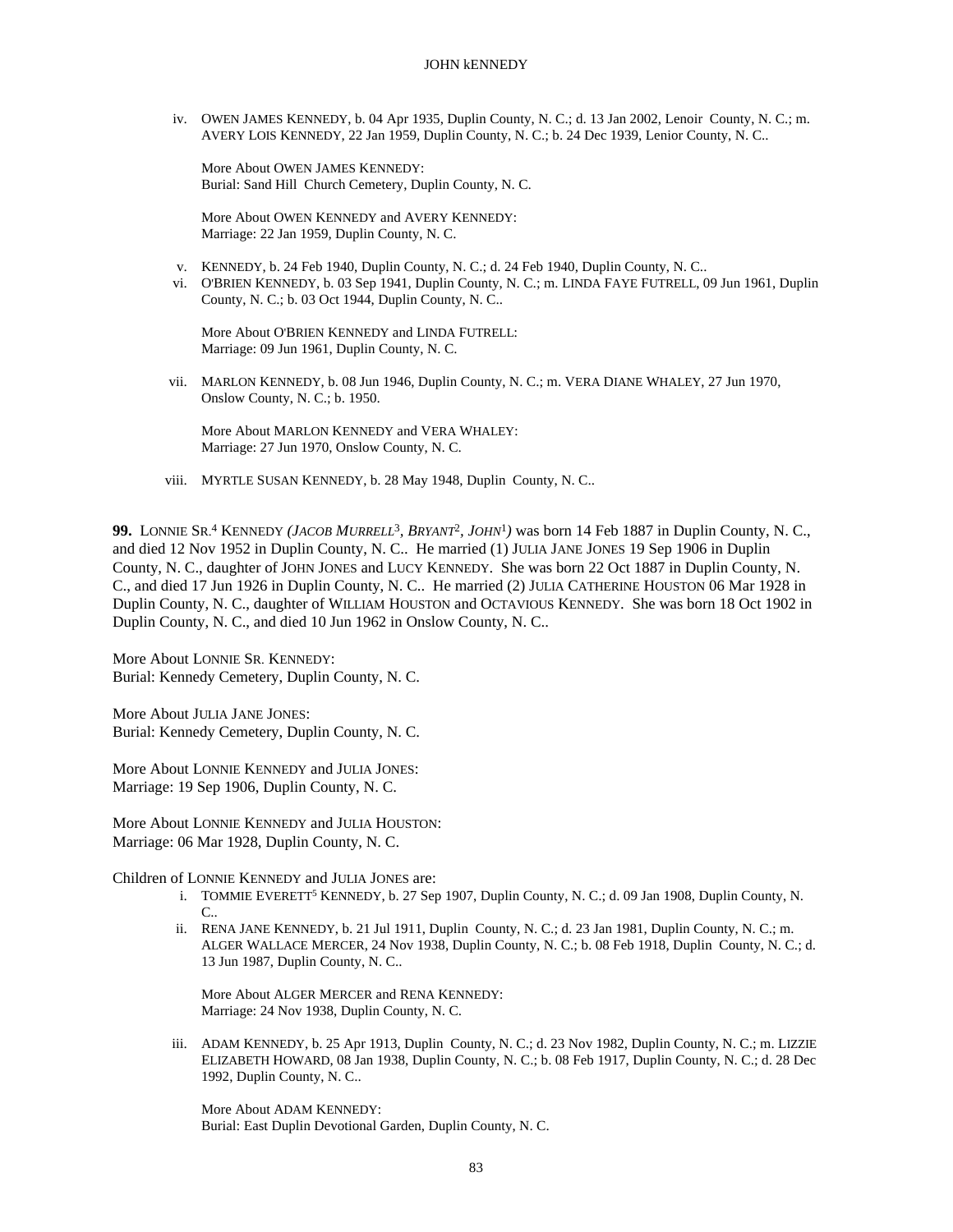More About LIZZIE ELIZABETH HOWARD: Burial: East Duplin Devotional Garden, Duplin County, N. C.

More About ADAM KENNEDY and LIZZIE HOWARD: Marriage: 08 Jan 1938, Duplin County, N. C.

iv. EVA ANN KENNEDY, b. 25 Apr 1913, Duplin County, N. C.; d. 16 Jan 1948, Duplin County, N. C.; m. JOHN WILLIAN SUMNER, 17 Feb 1943, Dillion, S. C.; b. 25 Dec 1916, Duplin County, N. C..

More About EVA ANN KENNEDY: Burial: W. S. Turner Cemetery, Duplin County, N. C.

More About JOHN SUMNER and EVA KENNEDY: Marriage: 17 Feb 1943, Dillion, S. C.

v. GEORGE ENOCH KENNEDY, b. 29 Oct 1915, Duplin County, N. C.; d. 02 Oct 1983, Duplin County, N. C.; m. NORNIA MAY BRINSON, 14 Nov 1936, Duplin County, N. C.; b. 28 Jul 1918, Duplin County, N. C.; d. 31 Mar 1995, Duplin County, N. C..

More About GEORGE ENOCH KENNEDY: Burial: East Duplin Devotional Garden, Duplin County, N. C.

More About NORNIA MAY BRINSON: Burial: East Duplin Devotional Garden, Duplin County, N. C.

More About GEORGE KENNEDY and NORNIA BRINSON: Marriage: 14 Nov 1936, Duplin County, N. C.

vi. OWEN ELWOOD KENNEDY, b. 04 Jan 1917, Duplin County, N. C.; d. 23 Aug 1992, Duplin County, N. C.; m. BEATRICE VIRGINIA KENNEDY, 12 Nov 1940, Duplin County, N. C.; b. 18 Oct 1920, Duplin County, N. C.; d. 06 Apr 2006, Duplin County, N. C..

More About OWEN ELWOOD KENNEDY: Burial: East Duplin Devotional Garden, Duplin County, N. C.

More About BEATRICE VIRGINIA KENNEDY: Burial: East Duplin Memorial Gardens, Duplin County, N. C.

More About OWEN KENNEDY and BEATRICE KENNEDY: Marriage: 12 Nov 1940, Duplin County, N. C.

vii. NOVELLA KENNEDY, b. 04 Oct 1918, Duplin County, N. C.; m. AMOS RAY BELL, 04 Oct 1942; b. 22 Nov 1914, Duplin County, N. C.; d. 18 Sep 1987, Duplin County, N. C..

More About AMOS BELL and NOVELLA KENNEDY: Marriage: 04 Oct 1942

- viii. DELLA KENNEDY, b. 21 Nov 1920, Duplin County, N. C.; d. 16 Jul 1997, Conway, S.C.; m. HAROLD TITUS PARKER; b. Abt. 1920.
- ix. JULIAS LISTON KENNEDY, b. 19 Aug 1922, Duplin County, N. C.; d. 06 Nov 1970, Duplin County, N. C.; m. SUDIE MAE THIGPEN, 11 Nov 1933, Duplin County, N. C.; b. 30 Aug 1916, Duplin County, N. C.; d. 26 Dec 2003, Onslow County, N. C..

More About JULIAS KENNEDY and SUDIE THIGPEN: Marriage: 11 Nov 1933, Duplin County, N. C.

x. KENNEDY, b. 27 Apr 1923, Duplin County, N. C.; d. 27 Apr 1923, Duplin County, N. C..

#### Children of LONNIE KENNEDY and JULIA HOUSTON are:

xi. CURTIS HOWARD<sup>5</sup> KENNEDY, b. 03 Jan 1929, Duplin County, N. C.; d. 23 Jan 1995, Clark County, NV; m. AIKO SUZUKI, 02 Jul 1955, Japan; b. Abt. 1926, Japan.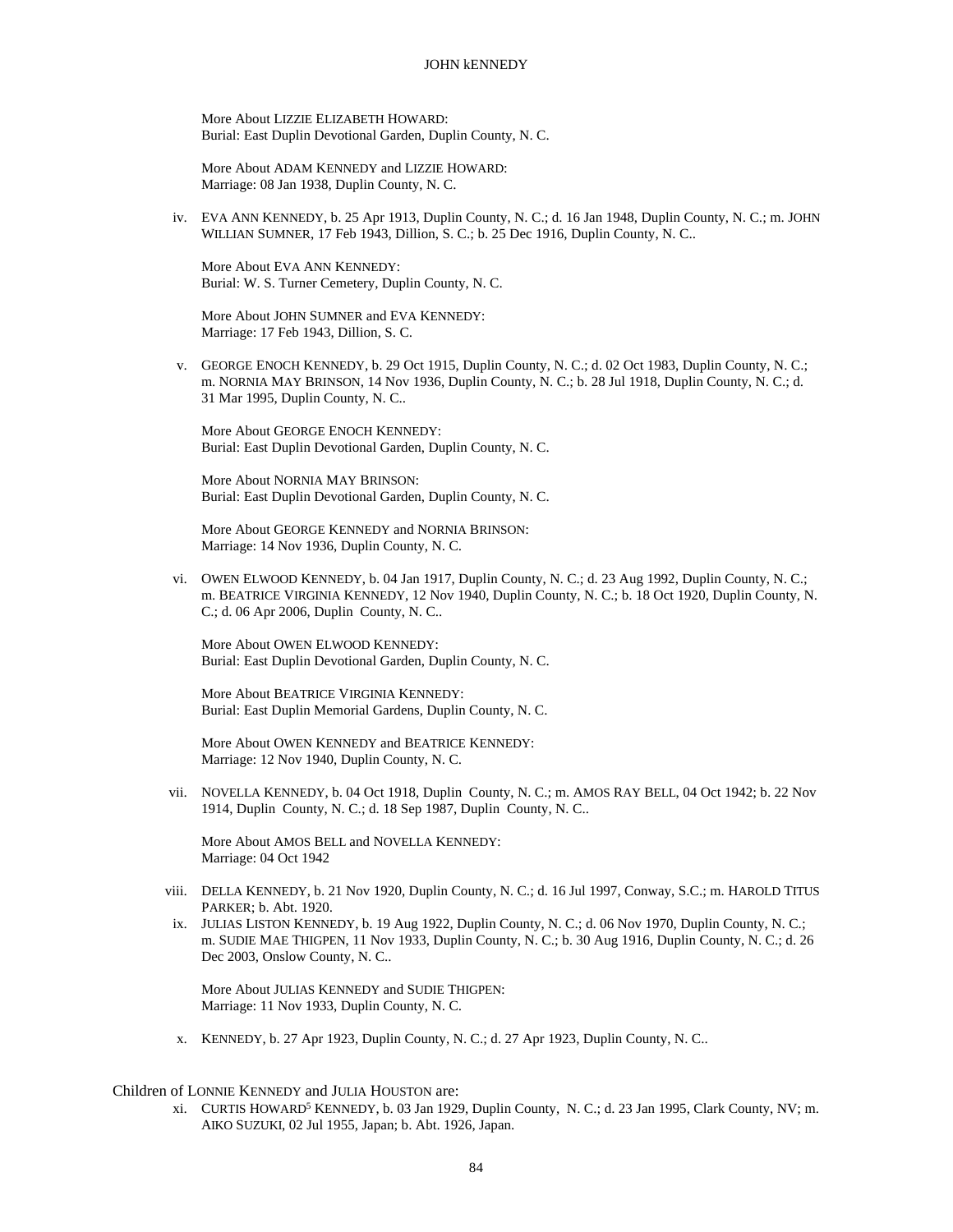More About CURTIS HOWARD KENNEDY: Burial: National Cemetery Henderson NV

More About CURTIS KENNEDY and AIKO SUZUKI: Marriage: 02 Jul 1955, Japan

xii. RALPH WILLIAM KENNEDY, b. 28 Jun 1931, Duplin County, N. C.; d. 05 Jul 1998, Wake County, N. C.; m. MARGARET REGAN AUSTIN, 30 Sep 1961, Wake County, N. C.; b. Abt. 1926, Unknown.

Notes for RALPH WILLIAM KENNEDY: Ralph W. Kennedy, His wife was a widow with six children at least 5 years older than he was. Ralph Retired from US Army

More About RALPH KENNEDY and MARGARET AUSTIN: Marriage: 30 Sep 1961, Wake County, N. C.

xiii. PRANDY KATHRYN KENNEDY, b. 09 Nov 1932, Duplin County, N. C.; m. (1) EARL RUFUS JACKSON, 29 Nov 1953, Duplin County, N. C.; b. 06 May 1929, Johnson County; d. 15 Jan 1982, Wake County, N. C.; m. (2) EDWARD CHESTER CHAMBLEY, 1991; b. 15 Jun 1908, Wake County, N. C.; d. 07 Jan 1998, Wake County, N. C..

More About EARL JACKSON and PRANDY KENNEDY: Marriage: 29 Nov 1953, Duplin County, N. C.

More About EDWARD CHAMBLEY and PRANDY KENNEDY: Marriage: 1991

xiv. JULIA FRANCES KENNEDY, b. 07 Sep 1934, Duplin County, N. C.; m. WOODROW TYNDALL, 09 Jun 1951; b. Abt. 1934.

More About WOODROW TYNDALL and JULIA KENNEDY: Marriage: 09 Jun 1951

xv. PHOEBE GRAY KENNEDY, b. 25 Aug 1936, Duplin County, N. C.; m. ADRIAN LEE FOY, 25 Apr 1953; b. 22 May 1931, Duplin County, N. C..

More About ADRIAN FOY and PHOEBE KENNEDY: Marriage: 25 Apr 1953

xvi. LONNIE JR. KENNEDY, b. 02 Jan 1939, Duplin County, N. C.; m. BARBARA LEE HENDERSON, 06 Jul 1960; b. 20 May 1941, Chicago, Coo County IL..

More About LONNIE KENNEDY and BARBARA HENDERSON: Marriage: 06 Jul 1960

xvii. BILLY FREDERICK KENNEDY, b. 28 Jan 1941, Duplin County, N. C.; m. REBECCA ANN KELLY, 15 May 1973, South Carolina; b. 07 Dec 1949, Texas; d. 1999, Vicksburg, Mississippi.

More About BILLY KENNEDY and REBECCA KELLY: Marriage: 15 May 1973, South Carolina

**100.** MOLLIE<sup>4</sup> KENNEDY *(JACOB MURRELL*<sup>3</sup> *, BRYANT*<sup>2</sup> *, JOHN*<sup>1</sup> *)* was born 27 Dec 1889 in Duplin County, N. C., and died 07 Oct 1964 in Duplin County, N. C.. She married JOEL IVY JONES 18 Aug 1907 in Duplin County, N. C., son of JOHN JONES and LUCY KENNEDY. He was born 10 Oct 1889 in Duplin County, N. C., and died 03 May 1920 in Duplin County, N. C..

More About MOLLIE KENNEDY: Burial: Whaley Cemetery, Duplin County, N. C.

More About JOEL IVY JONES: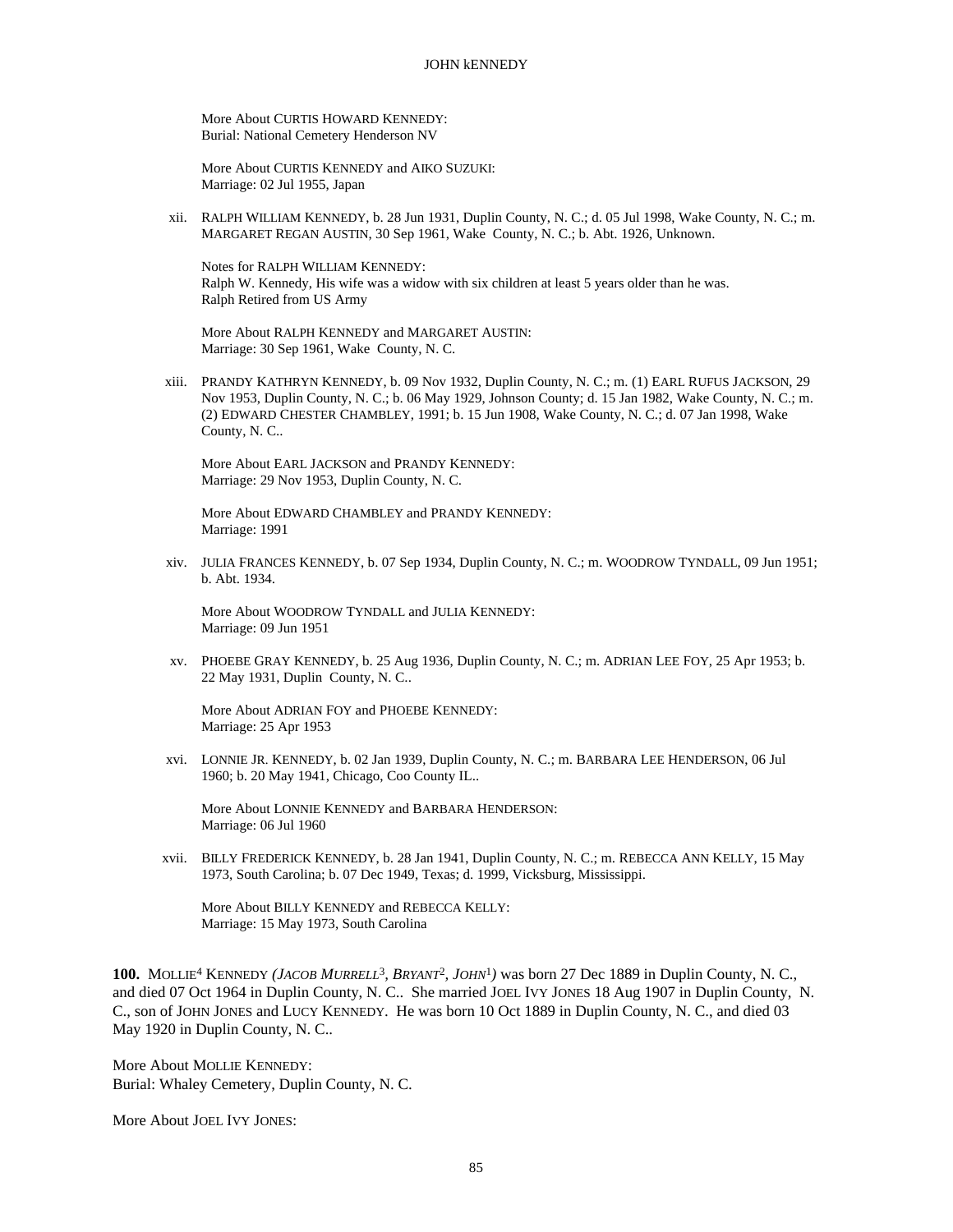Burial: Whaley Cemetery, Duplin County, N. C.

More About JOEL JONES and MOLLIE KENNEDY: Marriage: 18 Aug 1907, Duplin County, N. C.

Children of MOLLIE KENNEDY and JOEL JONES are:

i. ALTON JAMES<sup>5</sup> JONES, b. 22 Feb 1910, Duplin County, N. C.; d. 25 Sep 1994, Duplin County, N. C.; m. NANNIE MAE SMITH, 15 Jul 1933, Duplin County, N. C.; b. 14 Feb 1916, Duplin County, N. C.; d. 22 Jun 2006, Lenoir County, N. C..

More About ALTON JAMES JONES: Burial: East Duplin Memorial Gardens, Duplin County, N. C.

More About NANNIE MAE SMITH: Burial: East Duplin Memorial Gardens, Duplin County, N. C.

More About ALTON JONES and NANNIE SMITH: Marriage: 15 Jul 1933, Duplin County, N. C.

ii. THAD MURPHY JONES, b. 23 Dec 1911, Duplin County, N. C; d. 26 Dec 1996, Duplin County, N. C; m. ARDOLIA ESTELLE HOUSTON, 14 Dec 1931, Duplin County, N. C.; b. 11 Apr 1913, Duplin County, N. C; d. 11 Apr 1993, Duplin County, N. C.

More About THAD JONES and ARDOLIA HOUSTON: Marriage: 14 Dec 1931, Duplin County, N. C.

iii. SAM MURPHY JONES, b. 03 Oct 1914, Duplin County, N. C.; d. 23 Oct 1988, Duplin County, N. C.; m. (1) MATTIE LOU HINSON, 14 Apr 1934, Duplin County, N. C.; b. 12 Mar 1918, Duplin County, N. C.; d. 04 Apr 1981, Duplin County, N. C.; m. (2) ERMA HEATH KOONCE, 17 Jun 1983, Duplin County, N. C.; b. 28 Jun 1912, Duplin County, N. C.; d. 29 Dec 1992, Lenoir County, N. C..

More About SAM MURPHY JONES: Burial: Devotional Garden, Duplin County, N.C.

More About MATTIE LOU HINSON: Burial: Devotional Garden, Duplin County, N.C.

More About SAM JONES and MATTIE HINSON: Marriage: 14 Apr 1934, Duplin County, N. C.

More About ERMA HEATH KOONCE: Burial: Devotional Garden, Duplin County, N. C.

More About SAM JONES and ERMA KOONCE: Marriage: 17 Jun 1983, Duplin County, N. C.

iv. JAMES ROBERT JONES, b. 12 Feb 1916, Duplin County, N. C.; d. 10 Mar 1953, Duplin County, N. C.; m. BESSIE DAVENPORT, 21 Nov 1936, Duplin County, N. C.; b. 17 Jul 1916, Lenoir County, N.C.; d. Mar 1980, Lenoir County, N.C..

Notes for JAMES ROBERT JONES: James Robert Jones was killed in an auto accident at Beaver Dam Bridge on the Pink Hill and Potters Hill Road. His name was James Robert but no one knew him as James Robert he was always known as Jim Bob.

More About JAMES JONES and BESSIE DAVENPORT: Marriage: 21 Nov 1936, Duplin County, N. C.

v. ANNIE JONES, b. 31 Jul 1918, Duplin County, N. C.; d. 10 Feb 1919, Duplin County, N. C..

More About ANNIE JONES: Burial: Whaley Cemetery, Duplin County, N. C.

vi. JOHNNIE MURRILL JONES, b. 31 Jul 1918, Duplin County, N. C.; d. 26 May 1988, Duplin County, N. C.; m.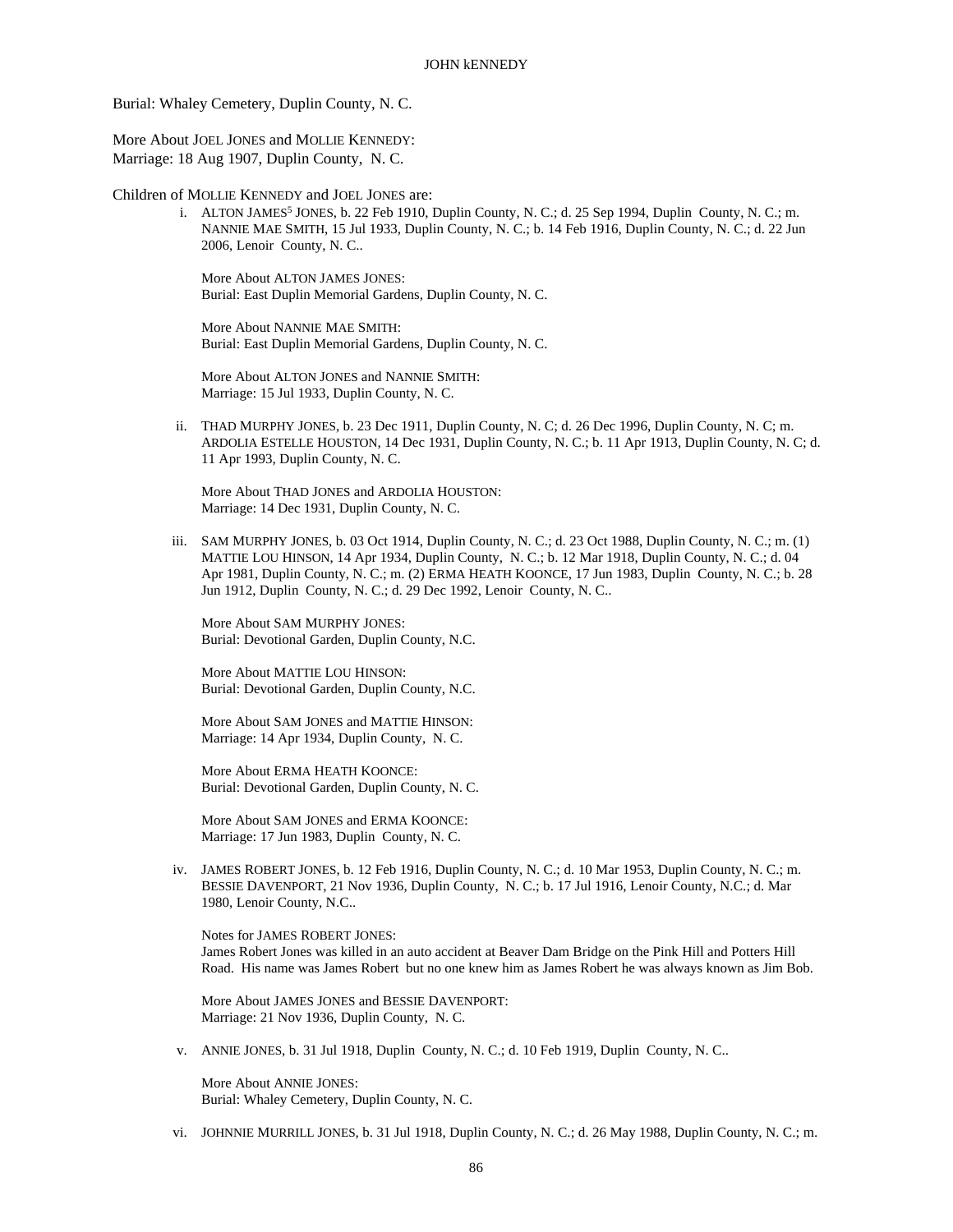LUTTIE SUMNER, 14 Aug 1930, Duplin County, N. C.; b. 15 Jul 1910, Duplin County, N. C.; d. 30 Aug 1997, Duplin County, N. C..

More About JOHNNIE MURRILL JONES: Burial: East Duplin Memorial Garden, Duplin County, N. C.

More About LUTTIE SUMNER: Burial: East Duplin Memorial Garden, Duplin County, N. C.

More About JOHNNIE JONES and LUTTIE SUMNER: Marriage: 14 Aug 1930, Duplin County, N. C.

vii. LILLIE MAE JONES, b. 17 Feb 1920, Duplin County, N. C.; d. 09 Dec 1980, Duplin County, N. C.; m. ARLIE HOLMES, 22 Jan 1954, Duplin County, N. C.; b. 17 Nov 1922, Duplin County, N. C.; d. Dec 1980, Duplin County, N. C..

More About ARLIE HOLMES and LILLIE JONES: Marriage: 22 Jan 1954, Duplin County, N. C.

**101.** MARY CLAYTON<sup>4</sup> KENNEDY *(JACOB MURRELL*<sup>3</sup> *, BRYANT*<sup>2</sup> *, JOHN*<sup>1</sup> *)* was born 26 Jan 1896 in Duplin County, N. C., and died 05 Jan 1990 in Lenoir County, N. C.. She married KIRBY JAMES MERCER 23 Jan 1915 in Duplin County, N. C., son of CHANCEY MERCER and SARAH CANADY. He was born 06 May 1894 in Duplin County, N. C., and died 30 Oct 1918 in Duplin County, N. C..

More About KIRBY MERCER and MARY KENNEDY: Marriage: 23 Jan 1915, Duplin County, N. C.

Child of MARY KENNEDY and KIRBY MERCER is:

i. VERTIE MAE<sup>5</sup> MERCER, b. 19 Feb 1916, Duplin County, N. C.; m. BOBBIE MONROE BRINSON, 29 Dec 1934, Duplin County, N. C.; b. 05 Dec 1914, Duplin County, N. C.; d. 16 Dec 1987, Duplin County, N. C..

More About BOBBIE BRINSON and VERTIE MERCER: Marriage: 29 Dec 1934, Duplin County, N. C.

**102.** JOHN IVEY<sup>4</sup> KENNEDY *(JACOB MURRELL*<sup>3</sup> *, BRYANT*<sup>2</sup> *, JOHN*<sup>1</sup> *)* was born 21 Aug 1897 in Duplin County, N. C., and died 04 Mar 1985 in Richlands, N.C. Onslow County, N. C.. He married RACHEL ISABELL SMITH 15 Sep 1919 in Duplin County, N. C., daughter of WILLIAM SMITH and LOLA BLIZZARD. She was born 15 Oct 1902 in Duplin County, N. C., and died 27 Mar 1977 in Duplin County, N. C..

More About JOHN IVEY KENNEDY: Burial: East Duplin Devotional Garden, Duplin County, N. C.

More About RACHEL ISABELL SMITH: Burial: East Duplin Devotional Garden, Duplin County, N. C.

More About JOHN KENNEDY and RACHEL SMITH: Marriage: 15 Sep 1919, Duplin County, N. C.

Children of JOHN KENNEDY and RACHEL SMITH are:

i. BEATRICE VIRGINIA<sup>5</sup> KENNEDY, b. 18 Oct 1920, Duplin County, N. C.; d. 06 Apr 2006, Duplin County, N. C.; m. OWEN ELWOOD KENNEDY, 12 Nov 1940, Duplin County, N. C.; b. 04 Jan 1917, Duplin County, N. C.; d. 23 Aug 1992, Duplin County, N. C..

More About BEATRICE VIRGINIA KENNEDY: Burial: East Duplin Memorial Gardens, Duplin County, N. C.

More About OWEN ELWOOD KENNEDY: Burial: East Duplin Devotional Garden, Duplin County, N. C.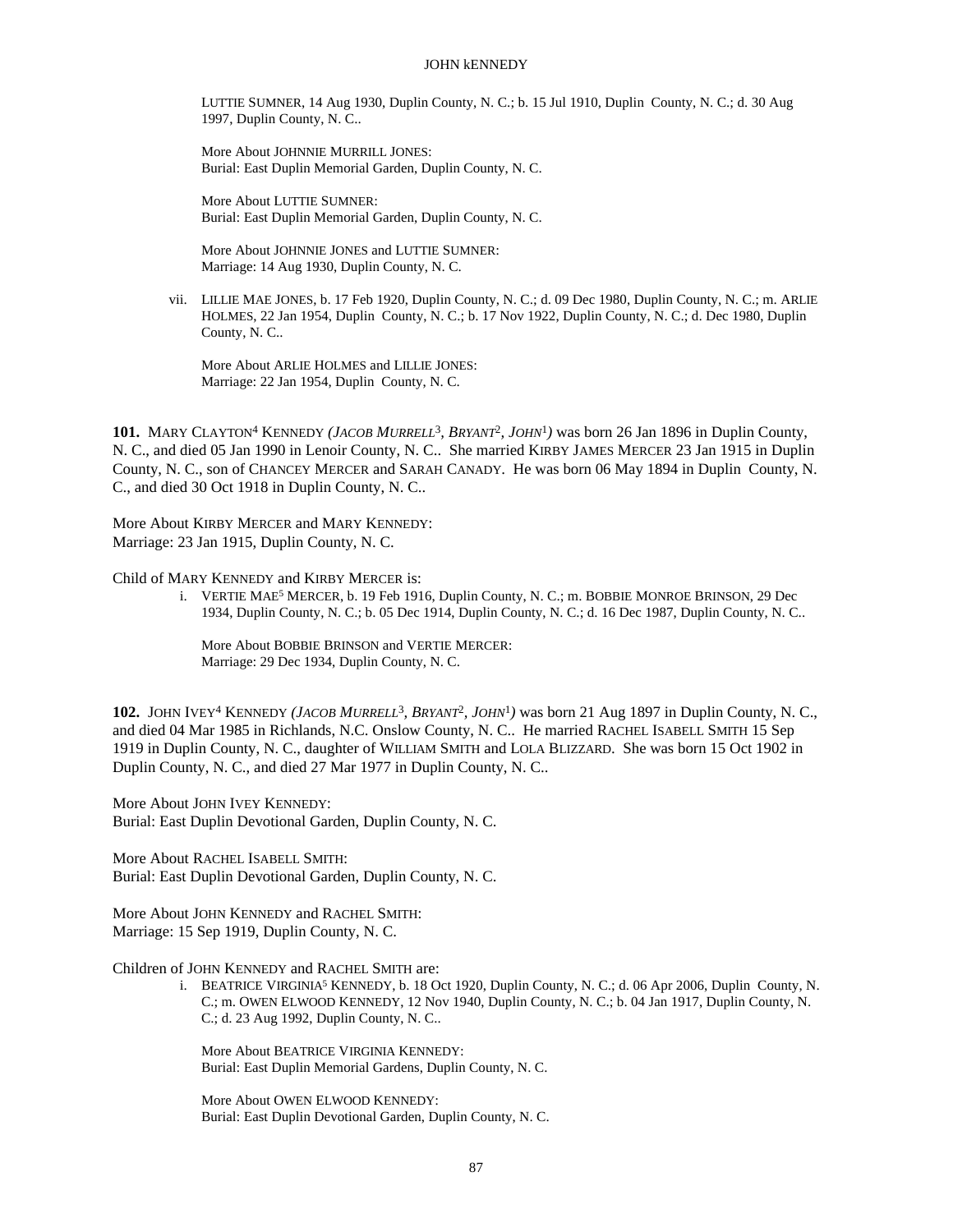More About OWEN KENNEDY and BEATRICE KENNEDY: Marriage: 12 Nov 1940, Duplin County, N. C.

- ii. BERNICE CLAYTON KENNEDY, b. 08 Jul 1922, Onslow County, N. C.; d. 27 Mar 1998, Onslow County, N. C.; m. (1) CHARLES TAYLOR; b. 09 May 1933, Duplin County, N. C.; m. (2) WILLIAM JR. HILL; b. 01 Mar 1908, Duplin County, N. C.; d. 27 Aug 1989, Randolph County, n. C..
- iii. MILDRED RUTH KENNEDY, b. 22 Nov 1924, Onslow County, N. C.; m. DALE BROWNFIELD, 24 Feb 1979, Duplin County, N. C.; b. Abt. 1924, Onslow County, N. C..

More About DALE BROWNFIELD and MILDRED KENNEDY: Marriage: 24 Feb 1979, Duplin County, N. C.

iv. HAYWOOD RAY KENNEDY, b. 25 Feb 1928, Duplin County, N. C.; d. 07 Mar 1991, Onslow County, N. C.; m. JOSEPHINE GRESHAM, 07 Dec 1947, Duplin County , N. C.; b. 21 Apr 1932, Duplin County, N. C.; d. 13 Jun 2003, Onslow County, N. C..

More About HAYWOOD RAY KENNEDY: Burial: East Duplin Devotional Garden, Duplin County, N. C.

More About JOSEPHINE GRESHAM: Burial: East Duplin Memorial Gardens Duplin County, N. C.

More About HAYWOOD KENNEDY and JOSEPHINE GRESHAM: Marriage: 07 Dec 1947, Duplin County , N. C.

**103.** COY<sup>4</sup> KENNEDY *(JACOB MURRELL*<sup>3</sup> *, BRYANT*<sup>2</sup> *, JOHN*<sup>1</sup> *)* was born 03 Jan 1899 in Duplin County, N. C., and died 16 Dec 1946 in Duplin County, N. C.. He married ORA BELLE TYNDALL 21 Feb 1925 in Duplin County, N. C.. She was born 30 Nov 1901 in Duplin County, N. C., and died 17 May 1995 in Lenoir County, N. C.

### Notes for COY KENNEDY:

Coy Kennedy shot and killed his self, a few years before his nephew Johnnie Penny was living with him and he accidently shot him and he died a few days later.

More About COY KENNEDY and ORA TYNDALL: Marriage: 21 Feb 1925, Duplin County, N. C.

Children of COY KENNEDY and ORA TYNDALL are:

- i. ROZELLE<sup>5</sup> KENNEDY, b. 16 Mar 1926, Duplin County, N. C.; d. 07 Oct 1926, Duplin County, N. C..
- ii. RAEFORD BRUCE KENNEDY, b. 01 Feb 1927, Duplin County, N. C.; m. ELLEN WILLIAMS; b. 11 Sep 1930, Duplin County, N. C..
- iii. RUEFORD ROSSVELT KENNEDY, b. 22 Jun 1932, Duplin County, N. C..
- iv. REUBAN JAMES KENNEDY, b. 30 Aug 1940, Duplin County, N. C..

104. LUELLA<sup>4</sup> KENNEDY (*JACOB MURRELL*<sup>3</sup>, *BRYANT<sup>2</sup>*, *JOHN*<sup>1</sup>) was born 17 Aug 1901 in Duplin County, N. C., and died 06 Jun 1933 in Duplin County, N. C.. She married ROBERT DUVOL PENNY 01 Aug 1920 in Duplin County, N. C., son of HERBERT PENNY and ELIZABETH BAYSDEN. He was born 10 Dec 1884 in Duplin County, N. C., and died 15 Apr 1962 in Duplin County, N. C..

More About LUELLA KENNEDY: Burial: Whaley Cemetery, Duplin County, N. C.

More About ROBERT DUVOL PENNY: Burial: Penny Family Cemetery, Duplin County, N. C.

More About ROBERT PENNY and LUELLA KENNEDY: Marriage: 01 Aug 1920, Duplin County, N. C.

### Children of LUELLA KENNEDY and ROBERT PENNY are:

i. JOHNNIE<sup>5</sup> PENNY, b. 28 Jun 1921, Duplin County, N. C.; d. 03 Nov 1939, Duplin County, N. C..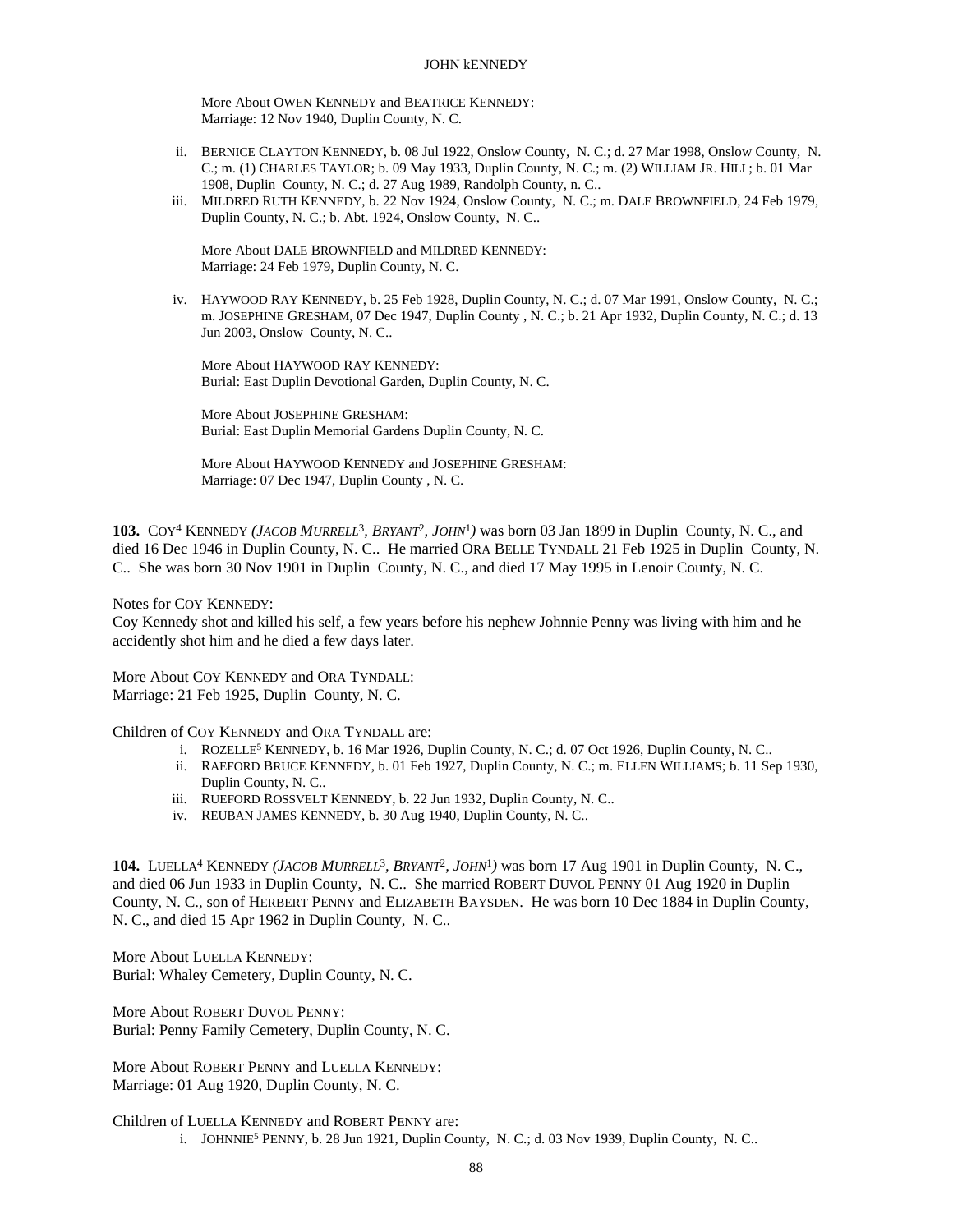Notes for JOHNNIE PENNY:

Johnny Penny was very young when his mother died, he was living with his uncle Coy Kennedy and his uncle accidently shot him and he died a few days later.

More About JOHNNIE PENNY: Burial: Sumner Cemetery, Duplin County, N. C.

ii. ZANNIE PENNY, b. 24 Feb 1924, Duplin County, N. C.; m. THOMAS ELTON ATKINSON; b. 19 Apr 1904, Lenoir County, N. C.; d. 22 Mar 2003, Duplin County, N. C..

More About THOMAS ELTON ATKINSON: Burial: East Duplin Devotional Garden, Duplin County, N. C.

iii. ROMMIE PENNY, b. 1923, Duplin County, N. C.; m. EUNICE MAREADY, 26 Jan 1946; b. 01 Jan 1927, Duplin County, N. C.; d. 02 Feb 2001, Duplin County, N. C..

More About ROMMIE PENNY and EUNICE MAREADY: Marriage: 26 Jan 1946

- iv. OTTIS PENNY, b. 20 Jan 1926, Duplin County, N. C.; m. DELPHIE EDWARDS; b. Abt. 1926.
- v. SADIE PENNY, b. 19 Dec 1927, Duplin County, N. C.; d. 09 Nov 2005, Pitt County, N. C.; m. ELBERT BALL; b. Abt. 1925, Duplin County, N. C..

More About SADIE PENNY: Burial: East Duplin Memorial Garden, Duplin County, N. C.

vi. ARTHUR JUNIOR PENNY, b. 16 Nov 1931, Duplin County, N. C.; d. 28 Nov 1991, Duplin County, N. C.; m. (1) BROOKIE DAIL MERCER; b. 12 Sep 1940, Duplin County, N. C.; d. 27 Dec 1966, Duplin County, N. C.; m. (2) ELAINE MERCER; b. 10 May 1945, Duplin County, N. C..

More About ARTHUR JUNIOR PENNY: Burial: Whaley Cemetery, Duplin County, N. C.

More About BROOKIE DAIL MERCER: Burial: Penny Family Cemetry, Duplin County, N. C.

**105.** JONAH JACKSON<sup>4</sup> KENNEDY *(JACOB MURRELL*<sup>3</sup> *, BRYANT*<sup>2</sup> *, JOHN*<sup>1</sup> *)* was born 26 Mar 1904 in Duplin County, N. C., and died 13 Dec 1990 in Duplin County, N. C.. He married VERA PENA BRINSON 19 May 1934 in Duplin County, N. C., daughter of JOHN BRINSON and PENIE BAYSDEN. She was born 24 Mar 1910 in Duplin County, N. C., and died 19 Nov 2002 in Duplin County, N. C..

More About JONAH JACKSON KENNEDY: Burial: East Duplin Devotional Garden, Duplin County, N. C.

More About VERA PENA BRINSON: Burial: East Duplin Devotional Garden, Duplin County, N. C.

More About JONAH KENNEDY and VERA BRINSON: Marriage: 19 May 1934, Duplin County, N. C.

Children of JONAH KENNEDY and VERA BRINSON are:

i. EVELYN<sup>5</sup> KENNEDY, b. 27 Dec 1939, Duplin County, N. C.; m. JAMES EARL TAYLOR, 24 Jun 1957; b. 04 Oct 1935, Duplin County, N. C.; d. 22 Jan 1999, Duplin County, N. C..

More About JAMES TAYLOR and EVELYN KENNEDY: Marriage: 24 Jun 1957

ii. JOHNNY RAY KENNEDY, b. 04 Nov 1943, Duplin County, N. C.; m. THERESA ANN MAREADY, 14 Mar 1969, Duplin County, N. C.; b. 26 Apr 1946, Duplin County, N. C.; d. 15 Aug 2003, Lenoir County, N. C..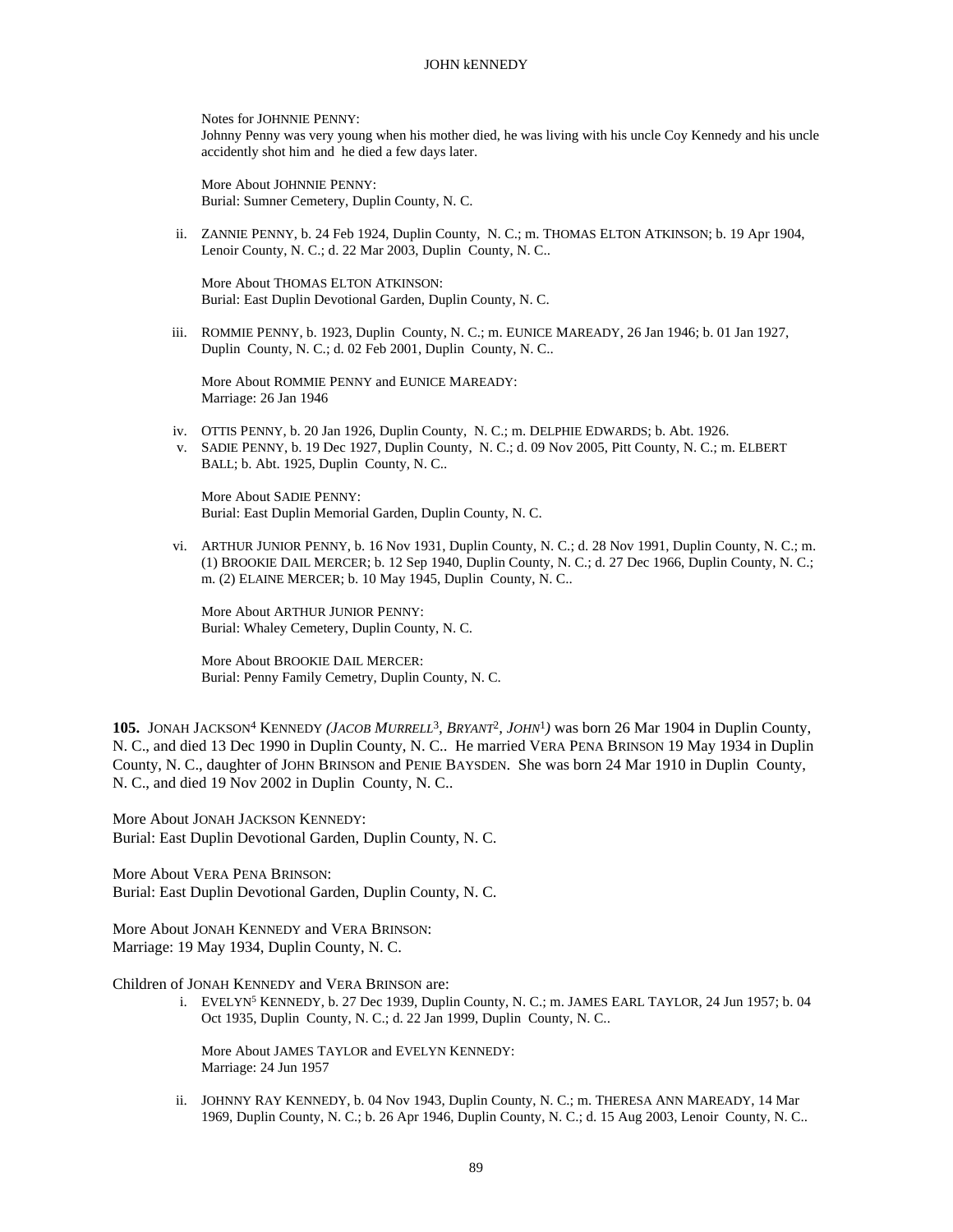More About THERESA ANN MAREADY: Burial: 18 Aug 2003, East Duplin Memorial Garden, Duplin County, N. c.

More About JOHNNY KENNEDY and THERESA MAREADY: Marriage: 14 Mar 1969, Duplin County, N. C.

iii. VERA NELL KENNEDY, b. 21 Jul 1948, Lenoir County, N. C.; m. ARTHUR WILSON, 27 Jan 1973; b. 06 Sep 1943.

More About ARTHUR WILSON and VERA KENNEDY: Marriage: 27 Jan 1973

106. JAMES ROBERT<sup>4</sup> KENNEDY *(ISSAC THOMAS<sup>3</sup>, BRYANT<sup>2</sup>, JOHN<sup>1</sup>)* was born 17 Aug 1888 in Duplin County, N. C., and died 21 Oct 1962 in Duplin County, N. C.. He married BERTHA IRENE BAKER, daughter of JAMES BAKER and AGNES MERCER. She was born 02 Oct 1894 in Duplin County, N. C., and died 28 Sep 1962 in Duplin County, N. C..

More About JAMES ROBERT KENNEDY: Burial: James R. Kennedy Cemetery, Duplin County, N. C.

More About BERTHA IRENE BAKER: Burial: James R. Kennedy Cemetery, Duplin County, N. C.

Children of JAMES KENNEDY and BERTHA BAKER are:

i. WALTER<sup>5</sup> KENNEDY, b. 22 May 1911, Duplin County, N. C.; d. 13 Feb 1988, Duplin County, N. C.; m. ELLA LOU STRICKLAND; b. 17 Nov 1911, Duplin County, N. C.; d. 13 Jun 1944, Lenoir County, N. C..

More About WALTER KENNEDY: Burial: Whaley Cemetery, Duplin County, N. C.

More About ELLA LOU STRICKLAND: Burial: Whaley Cemetery, Duplin County, N. C.

ii. IRENE KENNEDY, b. 07 Feb 1914, Duplin County, N. C.; d. 13 Jan 1993, Duplin County, N. C.; m. JAMES LLOYD COLE; b. 12 Jul 1906, Duplin County, N. C.; d. 02 Feb 1984, Duplin County, N. C..

More About IRENE KENNEDY: Burial: Kennedy Cemetery, Duplin County, N. C.

More About JAMES LLOYD COLE: Burial: Kennedy's Cemetery, Duplin County, N. C.

iii. DURWOOD KENNEDY, b. 13 May 1917, Duplin County, N. C.; d. 15 Jun 1973, Duplin County, N. C.; m. ADELL KENNEDY; b. 05 Nov 1919, Duplin County, N. C.; d. 28 Jan 2004, Onslow County, N. C..

More About DURWOOD KENNEDY: Burial: James R. Kennedy Cemetery, Duplin, N. C.

More About ADELL KENNEDY: Burial: East Duplin Memorial Garden, Duplin County, N. C.

iv. ROVINE KENNEDY, b. 24 Mar 1920, Duplin County, N. C.; d. 28 Sep 1962, Duplin County, N. C.; m. NOAH MACK COLE, 22 Feb 1936, Duplin County, N. C.; b. 11 Jul 1913, Duplin County, N. C.; d. 14 Apr 1966, Duplin County, N. C..

More About ROVINE KENNEDY: Burial: James R. Kennedy Cemetery, Duplin, N. C.

More About NOAH MACK COLE: Burial: James R. Kennedy Cemetery, Duplin, N. C.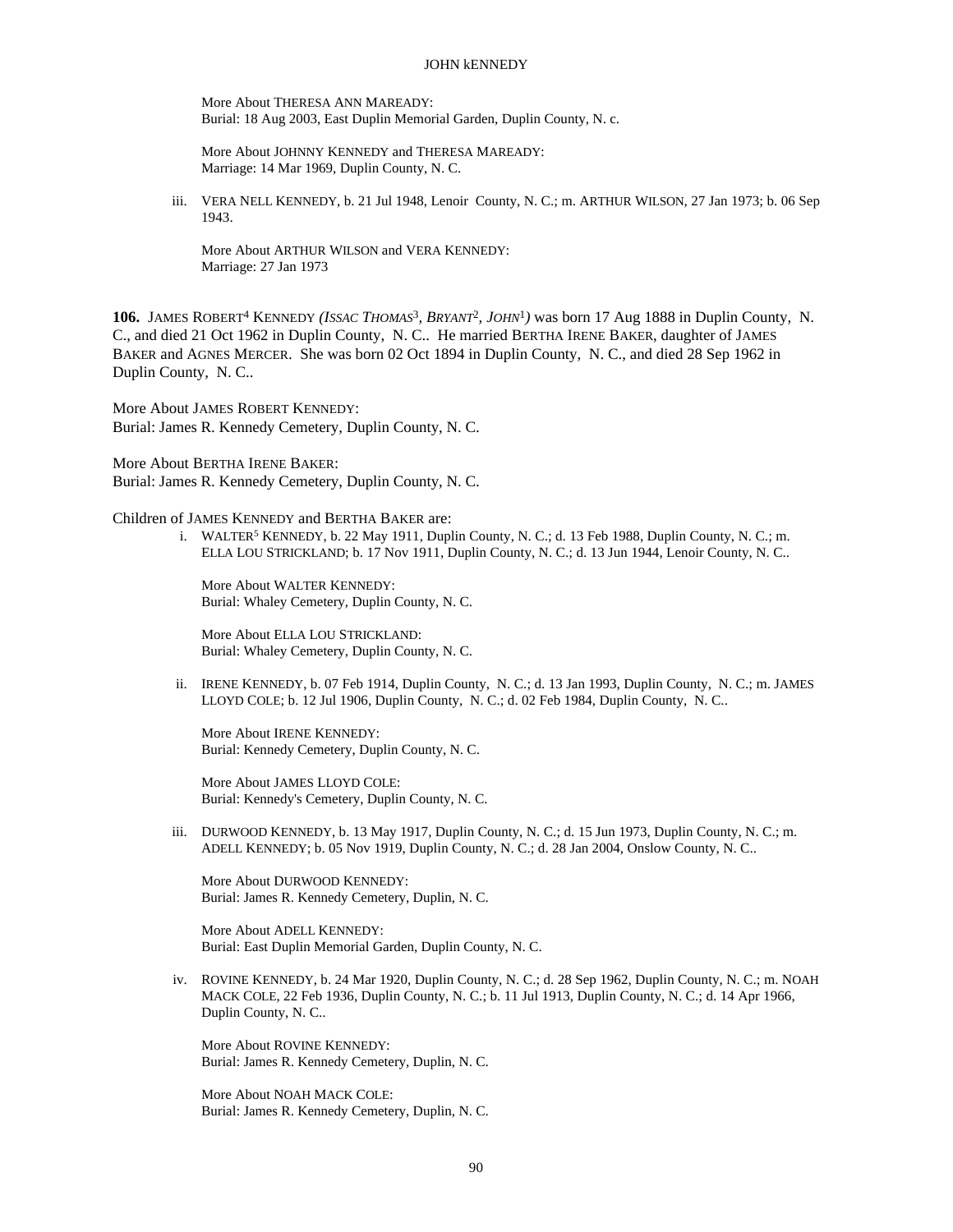More About NOAH COLE and ROVINE KENNEDY: Marriage: 22 Feb 1936, Duplin County, N. C.

- v. ALEAN KENNEDY, b. 22 May 1925, Duplin County, N. C.; d. 26 Jun 1925, Duplin County, N. C..
- vi. CLEA KENNEDY, b. 20 Dec 1926, Duplin County, N. C.; m. ALDA GRACE DUFF; b. 11 Jul 1924, Onslow County, N. C.; d. 05 May 1999, Onslow County, N. C..

**107.** DELLA<sup>4</sup> KENNEDY *(ISSAC THOMAS*<sup>3</sup> *, BRYANT*<sup>2</sup> *, JOHN*<sup>1</sup> *)* was born 09 Jul 1899 in Duplin County, N. C., and died 03 Aug 1980 in Duplin County, N. C.. She married (1) MILLARD GRIFFIN 17 Mar 1915 in Duplin County, N. C., son of GEORGE GRIFFIN and JOLILLA KOONCE. He was born 18 May 1896 in Jones County, N. C., and died 20 Feb 1926 in Duplin County, N. C.. She married (2) BENJAMIN FRANKLIN HOBGOOD, SR. 11 Feb 1933 in Duplin County. He was born 08 Nov 1882 in Tennessee, and died Aug 1976 in Duplin County, N. C..

More About MILLARD GRIFFIN and DELLA KENNEDY: Marriage: 17 Mar 1915, Duplin County, N. C.

More About BENJAMIN HOBGOOD and DELLA KENNEDY: Marriage: 11 Feb 1933, Duplin County

Children of DELLA KENNEDY and MILLARD GRIFFIN are:

i. EFFIE<sup>5</sup> GRIFFIN, b. 29 Dec 1915, Duplin County, N. C.; d. 11 Jun 1999, Wayne County, N. C.; m. LAWTON BAKER, 30 Sep 1933, Duplin County, N. C.; b. 10 Jun 1911, Duplin County, N. C.; d. 04 Jul 1967, Duplin County, N. C..

More About EFFIE GRIFFIN: Burial: Cabin FWB Church Cemetery, Duplin Conty, N. C.

More About LAWTON BAKER: Burial: Cabin FWB Church Cemetery, Duplin Conty, N. C.

More About LAWTON BAKER and EFFIE GRIFFIN: Marriage: 30 Sep 1933, Duplin County, N. C.

ii. GEORGE LEE GRIFFIN, b. 08 Sep 1918, Duplin County, N. C.; d. 17 Nov 2001, Duplin County, N. C.; m. (1) VEONA KENNEDY; b. 26 Jul 1931, Duplin County, N. C.; d. 13 Dec 1983, Duplin County, N. C.; m. (2) DORIS MERCER, 08 Mar 1970, Duplin County, N. C.; b. 07 Aug 1924, Duplin County, N. C.; d. 17 Aug 1998, Duplin County, N. C..

More About GEORGE LEE GRIFFIN: Burial: Kennedy-Griffen Cemetery, Duplin County, N. C.

More About VEONA KENNEDY: Burial: Kennedy-Griffen Cemetery, Duplin County, N. C.

More About DORIS MERCER: Burial: Cabin FWB Church Cemetery, Duplin County, N. C.

More About GEORGE GRIFFIN and DORIS MERCER: Marriage: 08 Mar 1970, Duplin County, N. C.

iii. LIZZIE GRIFFIN, b. 06 Dec 1920, Duplin County, N. C.; d. 28 Sep 1994, Duplin County, N. C.; m. TUNK BAKER; b. 02 Jan 1914, Duplin County, N. C.; d. 20 Jul 1983, Duplin County, N. C..

More About LIZZIE GRIFFIN: Burial: East Duplin Devotional Garden, Duplin County, N. C.

More About TUNK BAKER: Burial: East Duplin Devotional Garden, Duplin County, N. C.

iv. GLADYS GRIFFIN, b. 10 Feb 1923, Duplin County, N. C.; d. May 1985, Duplin County, N. C.; m. ROY ADVANT KENNEDY, 09 Jul 1938, Duplin County, N. C.; b. 30 May 1926, Duplin County, N. C..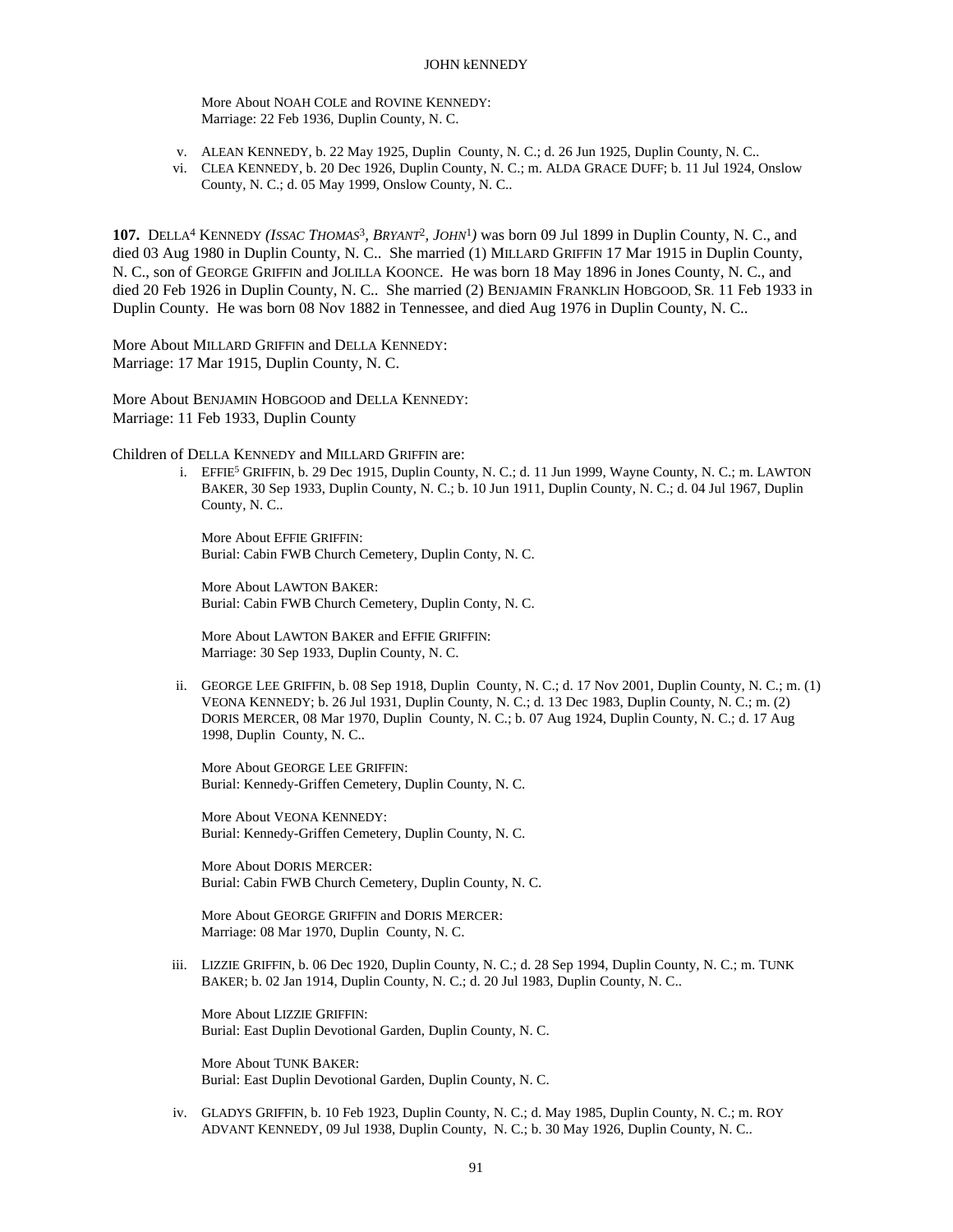More About ROY KENNEDY and GLADYS GRIFFIN: Marriage: 09 Jul 1938, Duplin County, N. C.

Children of DELLA KENNEDY and BENJAMIN HOBGOOD are:

v. B. F. JR.<sup>5</sup> HOBGOOD, b. 31 Oct 1922, Duplin County, N. C.; d. 22 Sep 1986, Duplin County, N. C..

More About B. F. JR. HOBGOOD: Burial: Whaley Cemetery, Duplin County, N. C.

- vi. HELEN GRACE HOBGOOD, b. 25 May 1935, Duplin County, N. C.; m. DELMA LINWOOD JONES; b. 31 Aug 1935, Duplin County, N. C..
- vii. SAMUEL HOBGOOD, b. 23 Jan 1941, Duplin County, N. C..

**108.** BARBARA JANE<sup>4</sup> RHODES *(EMILY CAROLINA*<sup>3</sup>  *KENNEDY, BRYANT*<sup>2</sup> *, JOHN*<sup>1</sup> *)* was born 25 Jun 1889 in Duplin County, N. C., and died Abt. 1985 in Wayne County, N. C.. She married JOHN BRYANT JACKSON 15 Dec 1906 in Duplin County, N. C., son of CURTIS JACKSON and MARGARET KENNEDY. He was born 25 Sep 1884 in Duplin County, N. C., and died 27 Jul 1968 in Duplin County, N. C..

More About JOHN JACKSON and BARBARA RHODES: Marriage: 15 Dec 1906, Duplin County, N. C.

Children are listed above under (66) John Bryant Jackson.

**109.** JOHN BRYANT<sup>4</sup> RHODES *(EMILY CAROLINA*<sup>3</sup>  *KENNEDY, BRYANT*<sup>2</sup> *, JOHN*<sup>1</sup> *)* was born 22 Apr 1891 in Duplin County, N. C., and died 04 Jul 1983 in Duplin County, N. C.. He married ELIZABETH PAULINE REVELLE 04 Jul 1925. She was born 25 Aug 1905 in Duplin County, N. C., and died 29 Mar 1992 in Duplin County, N. C..

More About JOHN RHODES and ELIZABETH REVELLE: Marriage: 04 Jul 1925

Children of JOHN RHODES and ELIZABETH REVELLE are:

i. ALLEN MURPHY<sup>5</sup> RHODES, b. 25 Jun 1926, Duplin County, N. C.; d. 06 Jun 1976, Duplin County, N. C.; m. RUBY GERALDINE NORRIS, 12 Jul 1947; b. 18 Aug 1931, Duplin County, N. C..

More About ALLEN RHODES and RUBY NORRIS: Marriage: 12 Jul 1947

ii. DOROTHY LEE RHODES, b. 21 Oct 1929, Duplin County, N. C.; m. (1) JOHN BAILEY WELLS; b. Abt. 1950; m. (2) JOHN BAILEY SR. WELLS, 27 Nov 1954, Duplin County, N. C.; b. 11 Sep 1918, Duplin County, N. C.; d. 27 Apr 1989, Duplin County, N. C..

More About JOHN WELLS and DOROTHY RHODES: Marriage: 27 Nov 1954, Duplin County, N. C.

iii. JOHN THOMAS RHODES, b. 16 Feb 1941, Duplin County, N. C.; d. 08 Oct 1996, Duplin County, N. C.; m. CAROLYN JANE BROWN, 17 Jun 1960, Dillion S. C.; b. 30 Sep 1941, Duplin County, N. C..

More About JOHN THOMAS RHODES: Burial: East Duplin Devotional Garden, Duplin County, N. C.

More About JOHN RHODES and CAROLYN BROWN: Marriage: 17 Jun 1960, Dillion S. C.

**110.** BETTIE<sup>4</sup> RHODES *(EMILY CAROLINA*<sup>3</sup>  *KENNEDY, BRYANT*<sup>2</sup> *, JOHN*<sup>1</sup> *)* was born 27 Jan 1896 in Duplin County, N. C., and died 26 Jul 1985 in Duplin County, N. C.. She married WILLIS FRANKLIN SR. HINSON. He was born 01 Oct 1890 in Duplin County, N. C., and died 20 Jan 1955 in Duplin County, N. C..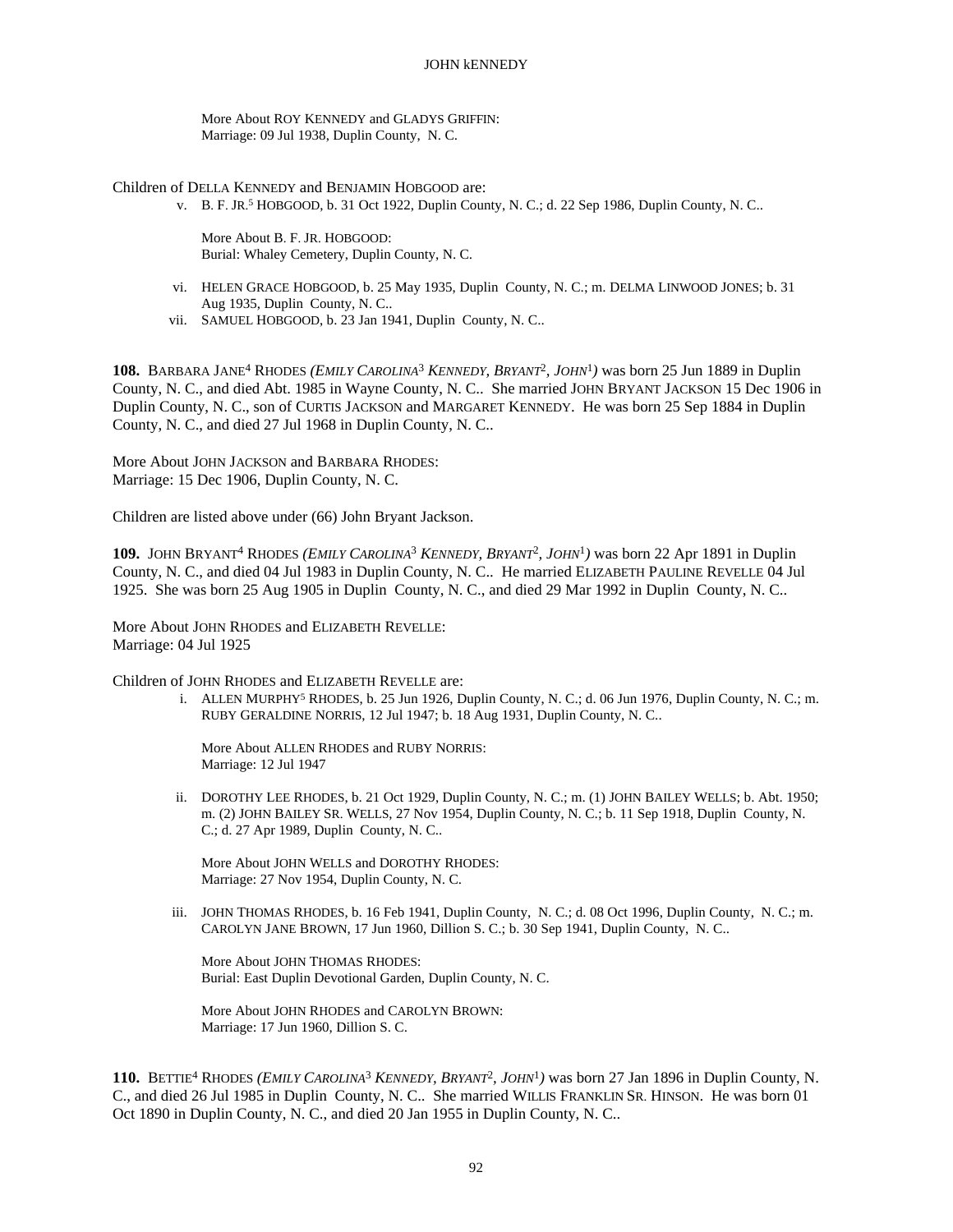More About BETTIE RHODES: Burial: Gresham Family Cemetery, Duplin County, N. C.

More About WILLIS FRANKLIN SR. HINSON: Burial: Gresham Cemetery, Duplin County, N. C.

Children of BETTIE RHODES and WILLIS HINSON are:

i. MATTIE LOU<sup>5</sup> HINSON, b. 12 Mar 1918, Duplin County, N. C.; d. 04 Apr 1981, Duplin County, N. C.; m. SAM MURPHY JONES, 14 Apr 1934, Duplin County, N. C.; b. 03 Oct 1914, Duplin County, N. C.; d. 23 Oct 1988, Duplin County, N. C..

More About MATTIE LOU HINSON: Burial: Devotional Garden, Duplin County, N.C.

More About SAM MURPHY JONES: Burial: Devotional Garden, Duplin County, N.C.

More About SAM JONES and MATTIE HINSON: Marriage: 14 Apr 1934, Duplin County, N. C.

- ii. DELANIE HINSON, b. 29 Nov 1920, Duplin County, N. C.; m. DOROTHY RAE HOWELL; b. 24 Dec 1927.
- iii. WILLIE FRANKLIN JR. HINSON, b. 25 May 1923, Duplin County, N. C.; m. VELMA ROSE JONES, 20 Apr 1947, Duplin County, N. C.; b. 09 Aug 1931, Duplin County, N. C.; d. 05 Mar 2003, Duplin County, N. C..

More About VELMA ROSE JONES: Burial: East Duplin Devotional Garden, Duplin County, N. C.

More About WILLIE HINSON and VELMA JONES: Marriage: 20 Apr 1947, Duplin County, N. C.

iv. LARRY GORDON HINSON, b. 05 Oct 1925, Duplin County, N. C.; d. 25 May 2003, Duplin County, N. C.; m. MARTHA BATSON, 01 Oct 1955; b. Abt. 1930.

More About LARRY GORDON HINSON: Burial: East Duplin Memorial Gardens Duplin County, N. C.

More About LARRY HINSON and MARTHA BATSON: Marriage: 01 Oct 1955

v. LEWIS HENRY HINSON, b. 29 Oct 1930, Duplin County, N. C; d. 13 May 2002, Duplin County, N. C.; m. JULIA ARDI HOUSTON, 18 Jan 1953, Duplin County, N. C.; b. 23 Jul 1935, Duplin County, N. C.

More About LEWIS HENRY HINSON: Burial: East Duplin Memorial Garden

More About LEWIS HINSON and JULIA HOUSTON: Marriage: 18 Jan 1953, Duplin County, N. C.

vi. LINDELL LATHAN HINSON, b. 20 Aug 1935, Duplin County, N. C.; m. JOYCE ANN JONES, 02 Jun 1962, Duplin County, N. C.; b. 02 Apr 1940, Duplin County, N. C.; d. 17 Apr 2002, Pitt County, N. C..

More About JOYCE ANN JONES: Burial: Pinelawn Cemetery, Lenoir County, N. C.

More About LINDELL HINSON and JOYCE JONES: Marriage: 02 Jun 1962, Duplin County, N. C.

**111.** GEORGE<sup>4</sup> RHODES *(EMILY CAROLINA*<sup>3</sup>  *KENNEDY, BRYANT*<sup>2</sup> *, JOHN*<sup>1</sup> *)* was born 11 Apr 1898 in Duplin County, N. C., and died 27 Nov 1989 in Duplin County, N. C.. He married ETHEL MARIE WILLIAMS 19 Dec 1925. She was born 05 Jul 1905 in Duplin County, N. C., and died 26 Feb 1988 in Duplin County, N. C..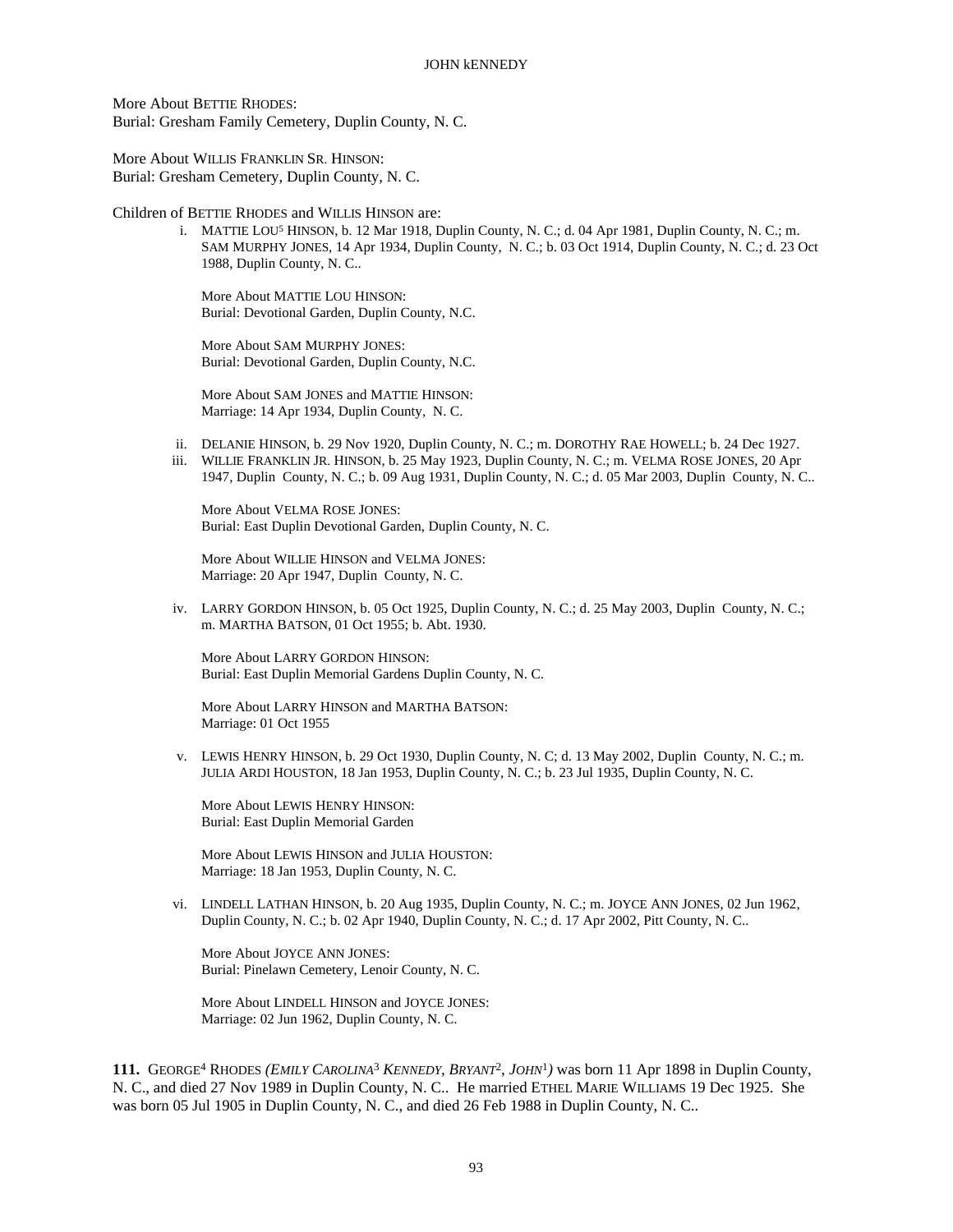More About GEORGE RHODES: Burial: East Duplin Devotional Garden, Duplin County, N. C.

More About ETHEL MARIE WILLIAMS: Burial: East Duplin Devotional Garden, Duplin County, N. C.

More About GEORGE RHODES and ETHEL WILLIAMS: Marriage: 19 Dec 1925

Children of GEORGE RHODES and ETHEL WILLIAMS are:

- i. EMILY CAROLYN<sup>5</sup> RHODES, b. 01 Feb 1929, Duplin County, N. C.; m. WALTER RALEIGH KENNEDY; b. 30 Aug 1924, Duplin County, N. C.; d. 21 Nov 1987, Duplin County, N. C..
- ii. RHODES, b. 22 Aug 1931, Duplin County, N. C.; d. 22 Aug 1931, Duplin County, N. C..
- iii. WILBUR GRAY RHODES, b. 22 Aug 1931, Duplin County, N. C.; m. MARY FRANCES BELL; b. 10 Sep 1931, Onslow County, N. C..
- iv. MYRNA LOU RHODES, b. 01 Nov 1934, Duplin County, N. C.; d. 19 Jan 1999, Duplin County, N. C..

More About MYRNA LOU RHODES: Burial: East Duplin Devotional Garden, Duplin County, N. C.

v. PEGGY JO RHODES, b. 01 Feb 1937, Duplin County, N. C.; d. 26 Jan 1996, Lenoir County, N. C.; m. ALBERT EARL BAKER, 1957; b. 23 Sep 1936, Duplin County, N. C.; d. 28 Mar 1989, Duplin County, N. C..

More About PEGGY JO RHODES: Burial: East Duplin Devotional Garden, Duplin County, N. C.

More About ALBERT EARL BAKER: Burial: East Duplin Devotional Garden, Duplin County, N. C.

More About ALBERT BAKER and PEGGY RHODES: Marriage: 1957

**112.** HENRY FRANKLIN<sup>4</sup> RHODES *(EMILY CAROLINA*<sup>3</sup>  *KENNEDY, BRYANT*<sup>2</sup> *, JOHN*<sup>1</sup> *)* was born 22 Mar 1901 in Duplin County, N. C., and died 17 Oct 1998 in Durham County, N. C.. He married ANGIE EMELINE MERCER 20 Oct 1920 in Duplin County, N. C., daughter of WILLIE MERCER and BARBARA JONES. She was born 18 Oct 1900 in Duplin County, N. C., and died 20 Nov 1980 in Duplin County, N. C..

More About HENRY RHODES and ANGIE MERCER: Marriage: 20 Oct 1920, Duplin County, N. C.

Children of HENRY RHODES and ANGIE MERCER are:

i. HAZEL<sup>5</sup> RHODES, b. 29 Aug 1921, Duplin County, N. C.; d. Apr 1979, Duplin County, N. C.; m. MARVIN EDSON RHODES, 27 Dec 1940, Duplin County, N. C.; b. 14 Mar 1922, Duplin County, N. C..

More About MARVIN RHODES and HAZEL RHODES: Marriage: 27 Dec 1940, Duplin County, N. C.

ii. HUGHIE MAXWELL RHODES, b. 07 Feb 1926, Duplin County, N. C.; m. (1) MILDRED RAE HOUSTON, 28 Mar 1948, Duplin County, N. C.; b. 03 Sep 1932, Duplin County, N. C.; d. 17 Jul 1981, Duplin County, N. C.; m. (2) BETTY WELLS PHILLIPS, 04 Dec 1981, Duplin County, N. C.; b. 1930.

More About HUGHIE RHODES and MILDRED HOUSTON: Marriage: 28 Mar 1948, Duplin County, N. C.

More About HUGHIE RHODES and BETTY PHILLIPS: Marriage: 04 Dec 1981, Duplin County, N. C.

iii. MACK RHODES, b. 10 May 1929, Duplin County, N. C.; m. ROSA LEE WHALEY, 06 Jun 1948, Duplin County, N. C.; b. 23 Feb 1930, Duplin County, N. C..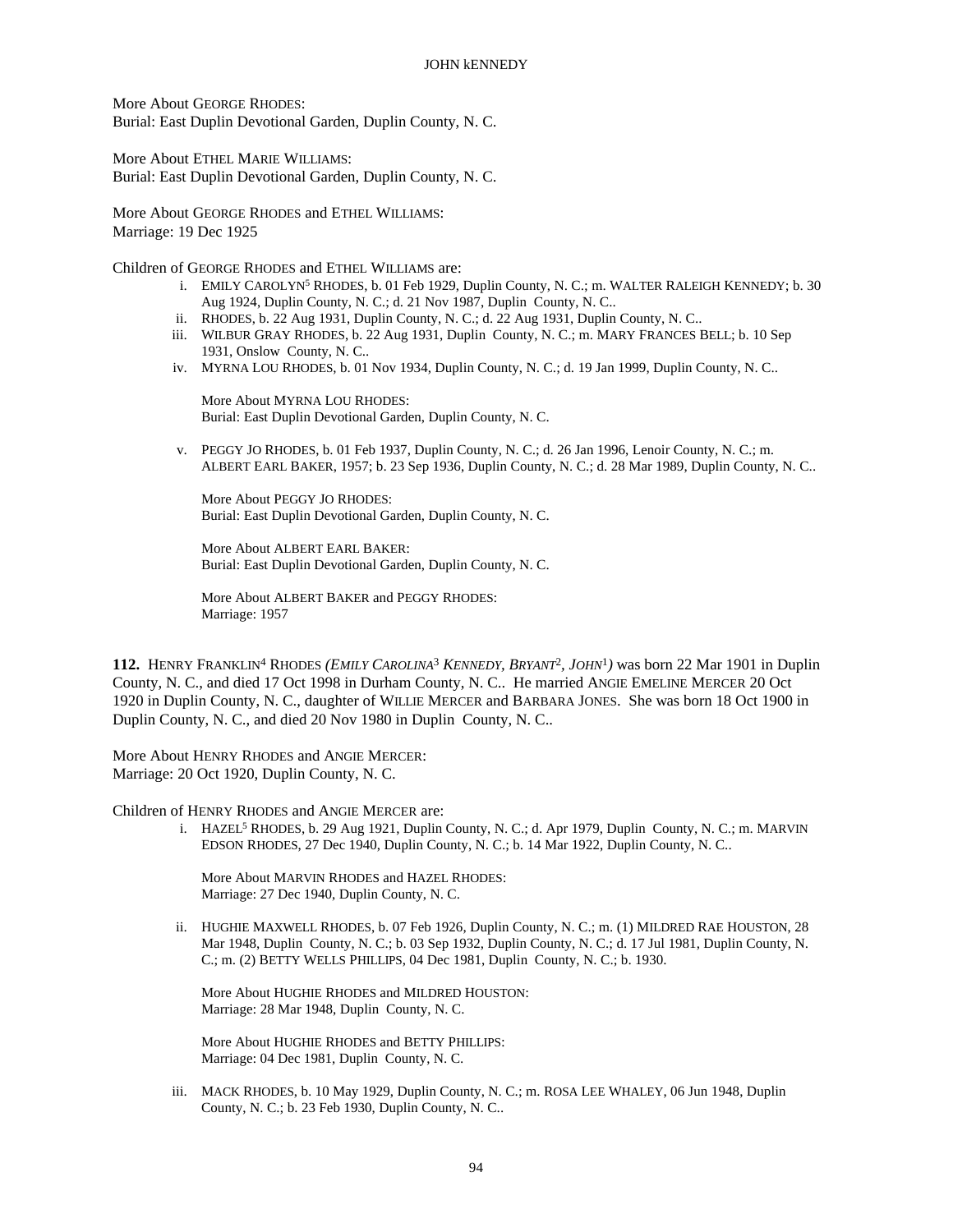More About MACK RHODES and ROSA WHALEY: Marriage: 06 Jun 1948, Duplin County, N. C.

iv. SAM KREBA RHODES, b. 23 Aug 1933, Duplin County, N. C.; d. 25 Apr 1948, Duplin County, N. C..

**113.** EMILY<sup>4</sup> RHODES *(EMILY CAROLINA*<sup>3</sup>  *KENNEDY, BRYANT*<sup>2</sup> *, JOHN*<sup>1</sup> *)* was born 27 Jan 1908 in Duplin County, N. C., and died 05 Dec 1989 in Duplin County, N. C.. She married CLAUDIE B. BAKER 22 Feb 1923 in Duplin County, N. C., son of JAMES BAKER and AGNES MERCER. He was born 07 Oct 1898 in Duplin County, N. C., and died 24 Jan 1970 in Duplin County, N. C..

More About EMILY RHODES: Burial: Cabin FWB Church Cemetery, Duplin Conty, N. C.

More About CLAUDIE B. BAKER: Burial: Cabin FWB Church Cemetery, Duplin Conty, N. C.

More About CLAUDIE BAKER and EMILY RHODES: Marriage: 22 Feb 1923, Duplin County, N. C.

Children of EMILY RHODES and CLAUDIE BAKER are:

- i. LURA NYE<sup>5</sup> BAKER, ALPHIN, SHIPP, b. 30 Dec 1923, Duplin County, N. C.; d. 17 Oct 1996, Duplin County, N. C.; m. ROMMIE ALPHIN; b. 1923.
- ii. LASTER TUE BAKER, b. 02 Nov 1925, Duplin County, N. C.; m. WILLALEAN ATKINSON; b. Abt. 1925.
- iii. FLETAH AGNES BAKER, b. 18 Aug 1931, Duplin County, N. C.; m. THOMAS JAMES MURPHY, 27 Jul 1951, Dillion, S.C.; b. 25 Mar 1930, Lenoir County, N. C.; d. 04 Feb 2003, Duplin County, N. C..

More About THOMAS JAMES MURPHY: Burial: East Duplin Memorial Garden, Duplin Conty, N. C.

More About THOMAS MURPHY and FLETAH BAKER: Marriage: 27 Jul 1951, Dillion, S.C.

iv. FLETCHER BRENT BAKER, b. 29 Nov 1940, Duplin County, N. C.; d. 04 Oct 1995, Duplin County, N. C..

More About FLETCHER BRENT BAKER: Burial: Cabin FWB Church Cemetery, Duplin Conty, N. C.

**114.** JAMES EDWARD<sup>4</sup> KENNEDY *(JAMES DAVID*<sup>3</sup> *, JOHN BRANTLY SR.*<sup>2</sup> *, JOHN*<sup>1</sup> *)* was born 01 Dec 1866 in Duplin County, N. C., and died 08 Sep 1937 in Duplin County, N. C.. He married (1) RACHEL SMITH 18 Jan 1891 in Duplin County, N. C.. She was born 10 Apr 1870 in Duplin County, N. C., and died 16 Sep 1894 in Duplin County, N. C.. He married (2) ETTA MAE HILL 16 Mar 1896 in Duplin County, N. C.. She was born 1875 in Duplin County, N. C., and died 17 Jun 1932 in Duplin County, N. C..

More About JAMES EDWARD KENNEDY: Burial: Smith Cemetery, Duplin county, N. C.

More About RACHEL SMITH: Burial: Smith Cemetery, Duplin county, N. C.

More About JAMES KENNEDY and RACHEL SMITH: Marriage: 18 Jan 1891, Duplin County, N. C.

More About JAMES KENNEDY and ETTA HILL: Marriage: 16 Mar 1896, Duplin County, N. C.

Child of JAMES KENNEDY and RACHEL SMITH is:

i. WILLIAN RANSOM<sup>5</sup> KENNEDY, b. 16 Oct 1895, Duplin County, N. C.; d. 12 Aug 1960, Duplin County, N. C.; m. LULA K. KENNEDY, 04 Sep 1914, Duplin County, N. C.; b. 29 Dec 1894, Duplin County, N. C.; d. 10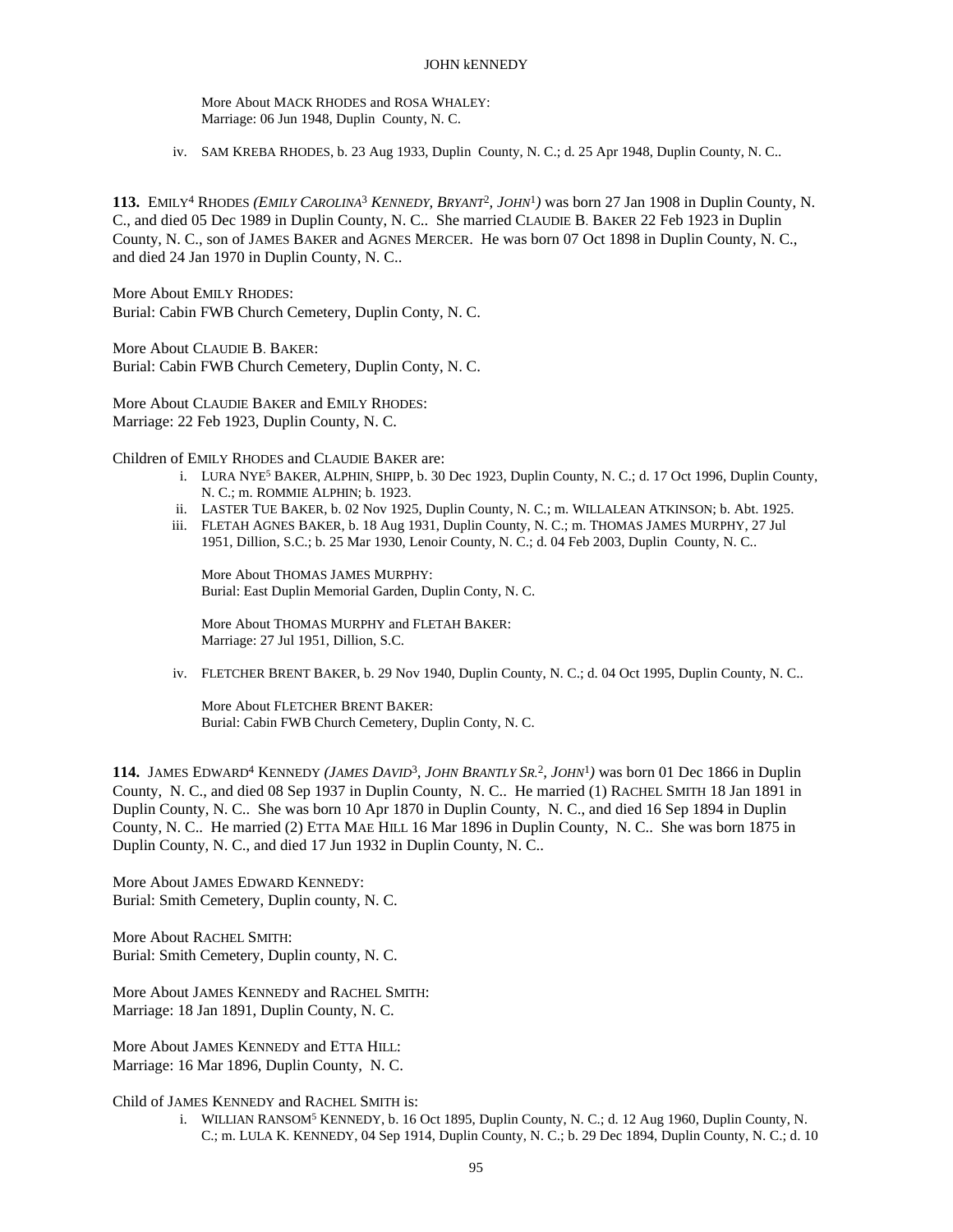Sep 1971, Wayne County, N. C. Westview Cemetery.

More About WILLIAN KENNEDY and LULA KENNEDY: Marriage: 04 Sep 1914, Duplin County, N. C.

Children of JAMES KENNEDY and ETTA HILL are:

- ii. OSCAR<sup>5</sup> KENNEDY, b. 24 Jan 1900, Duplin County, N. C..
- iii. GURTHIE EDWARD KENNEDY, b. 19 Aug 1920, Duplin County, N. C.; d. 25 Jun 1995, Lenior County, N. C.; m. DELPHIA ISABELL CASTON; b. Abt. 1920.

**115.** MARY ELIZA<sup>4</sup> KENNEDY *(JAMES DAVID*<sup>3</sup> *, JOHN BRANTLY SR.*<sup>2</sup> *, JOHN*<sup>1</sup> *)* was born 10 Dec 1867 in Duplin County, N. C., and died 10 Feb 1941 in Duplin County, N. C.. She married ISSAC THOMAS KENNEDY 20 Dec 1886 in Duplin County, N. C., son of BRYANT KENNEDY and EMILY WILLIAMS. He was born 04 Sep 1865 in Duplin County, N. C., and died 30 Apr 1938 in Duplin County, N. C..

More About MARY ELIZA KENNEDY: Burial: Kennedy Cemetery, Duplin County, N. C.

Notes for ISSAC THOMAS KENNEDY:

LAND SOLD TO ISSAC T. KENNEDY FROM BRYAN AND EMILY KENNEDY

This indenture made this day 15th day of March AD 1881, by and between Bryan Kennedy and his wife Emily J. Kennedy of the County of Duplin in the state of North Carolina parties of the 1st party and Issac T. Kennedy of the same County and State of the second party witnesses that for the natural love we have for our son Issac T. Kennedy and for the consideration of the sum of one dollar to us we have the which is hereby duly acknowledge have given, grantor, bargained sold and sign over to our son Issac T. Kennedy and to his heirs and assign forever a certain tract of land in Smith Township Duplin County, N. C. on the north side of Limestone Creek boarder as follow. Vig: Beginning at a stake on the main road behind the John Kennedy place and runs N 4 degrees E 70 poles to Rum Oak Stump thence S 6 degrees E 112 poles to a pine thence South 78 poles to a pine on John E. Hussey line near the road thence to the road, thence up the road to the beginning containing fifty five acres more or less. to have and to hold unto him the Issac T. Kennedy and to his heirs and assigns forever to be free and clear from us the parties of the 1st part our heir and assigns forever and just to the following exception except my life estate and my wife Emily on the same. We hereby agree to warrant and forever defined the title in the above described land and premises. Witness whereof we have to sit our hands on seal. Signed sealed and deliver in presence of John R. Miller, Jr. Wm. Kennedy

Bryan Kennedy (Seal) Emily J. Kennedy ( Seal) North Carolina, Duplin County, The executive of the forgoing deed was this day presence before me by the oath examination of John R. Miller one of the witness Let it be register July 14, 1888

R. C. Bockhorst CJ Clerk

RE: Sampson County, Deed Book 38 page 756

More About ISSAC THOMAS KENNEDY: Burial: Kennedy Cemetery, Duplin County, N. C.

More About ISSAC KENNEDY and MARY KENNEDY: Marriage: 20 Dec 1886, Duplin County, N. C.

Children are listed above under (20) Issac Thomas Kennedy.

**116.** JULIA JANE<sup>4</sup> KENNEDY *(JAMES DAVID*<sup>3</sup> *, JOHN BRANTLY SR.*<sup>2</sup> *, JOHN*<sup>1</sup> *)* was born 25 Aug 1873 in Duplin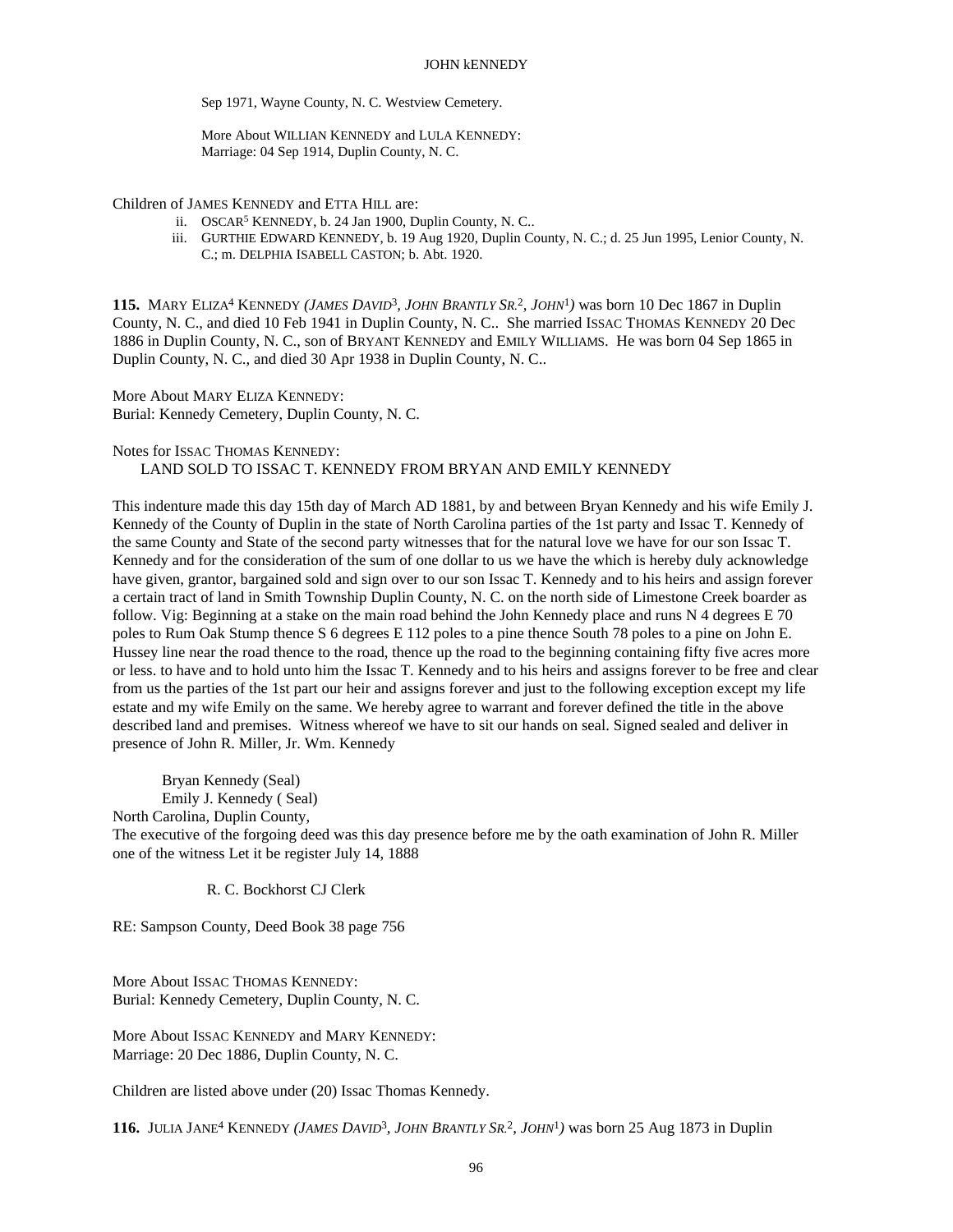County, N. C., and died 05 Jun 1943 in Duplin County, N. C.. She married JOHN HENRY MERCER 05 Oct 1892 in Duplin County, N. C., son of LEWIS MERCER and ELIZA QUINN. He was born 05 Sep 1868 in Duplin County, N. C., and died 13 Mar 1942 in Duplin County, N. C..

More About JULIA JANE KENNEDY: Burial: Cabin FWB Church Cemetery, Duplin Conty, N. C.

More About JOHN HENRY MERCER: Burial: Cabin FWB Church Cemetery, Duplin Conty, N. C.

More About JOHN MERCER and JULIA KENNEDY: Marriage: 05 Oct 1892, Duplin County, N. C.

Children of JULIA KENNEDY and JOHN MERCER are:

i. HERBERT<sup>5</sup> MERCER, b. 03 May 1894, Duplin County, N. C.; d. 04 Nov 1956, Duplin County, N. C.; m. CHARITY KENNEDY, 08 Feb 1920, Duplin County, N. C.; b. 20 Jul 1891, Duplin County, N. C.; d. 30 Oct 1966, Duplin County, N. C..

More About HERBERT MERCER: Burial: Cabin FWB Church Cemetery, Duplin County, N. C.

More About CHARITY KENNEDY: Burial: Cabin FWB Church Cemetery, Duplin County, N. C.

More About HERBERT MERCER and CHARITY KENNEDY: Marriage: 08 Feb 1920, Duplin County, N. C.

ii. TINEY MERCER, b. 06 Oct 1897, Duplin County, N. C.; d. 13 Oct 1975, Duplin County, N. C.; m. LESLIE LAWTON SR. TURNER, 29 Jun 1919, Duplin County, N. C.; b. 06 Dec 1899, Duplin County, N. C.; d. 05 Mar 1950, Duplin County, N. C..

More About TINEY MERCER: Burial: Cabin FWB Church Cemetery, Duplin Conty, N. C.

More About LESLIE LAWTON SR. TURNER: Burial: Cabin FWB Church Cemetery, Duplin Conty, N. C.

More About LESLIE TURNER and TINEY MERCER: Marriage: 29 Jun 1919, Duplin County, N. C.

iii. VAVIE MERCER, b. 02 Nov 1900, Duplin County, N. C.; d. 29 Nov 1997, Duplin County, N. C..

iv. TOBIE MERCER, b. 01 Sep 1902, Duplin County, N. C.; d. 16 Jul 1974, Duplin County, N. C.; m. EFFIE MAE TAYLOR, 18 Nov 1923, Duplin County, N. C.; b. 29 Aug 1907, Duplin County, N. C.; d. 11 Oct 1993, Duplin County, N. C..

More About TOBIE MERCER: Burial: Cabin FWB Church Cemetery, Duplin Conty, N. C.

More About EFFIE MAE TAYLOR: Burial: Cabin FWB Church Cemetery, Duplin Conty, N. C.

More About TOBIE MERCER and EFFIE TAYLOR: Marriage: 18 Nov 1923, Duplin County, N. C.

v. ALMA MERCER, b. 15 Dec 1904, Duplin County, N. C.; d. 21 Dec 1964, Duplin County, N. C.; m. OWEN KENNEDY, 06 Nov 1921, Duplin County; b. 12 Aug 1900, Duplin County, N. C.; d. 25 Jan 1993, Duplin County, N. C..

More About ALMA MERCER: Burial: Sand Hill Church Cemetery, Duplin County, N. C.

More About OWEN KENNEDY: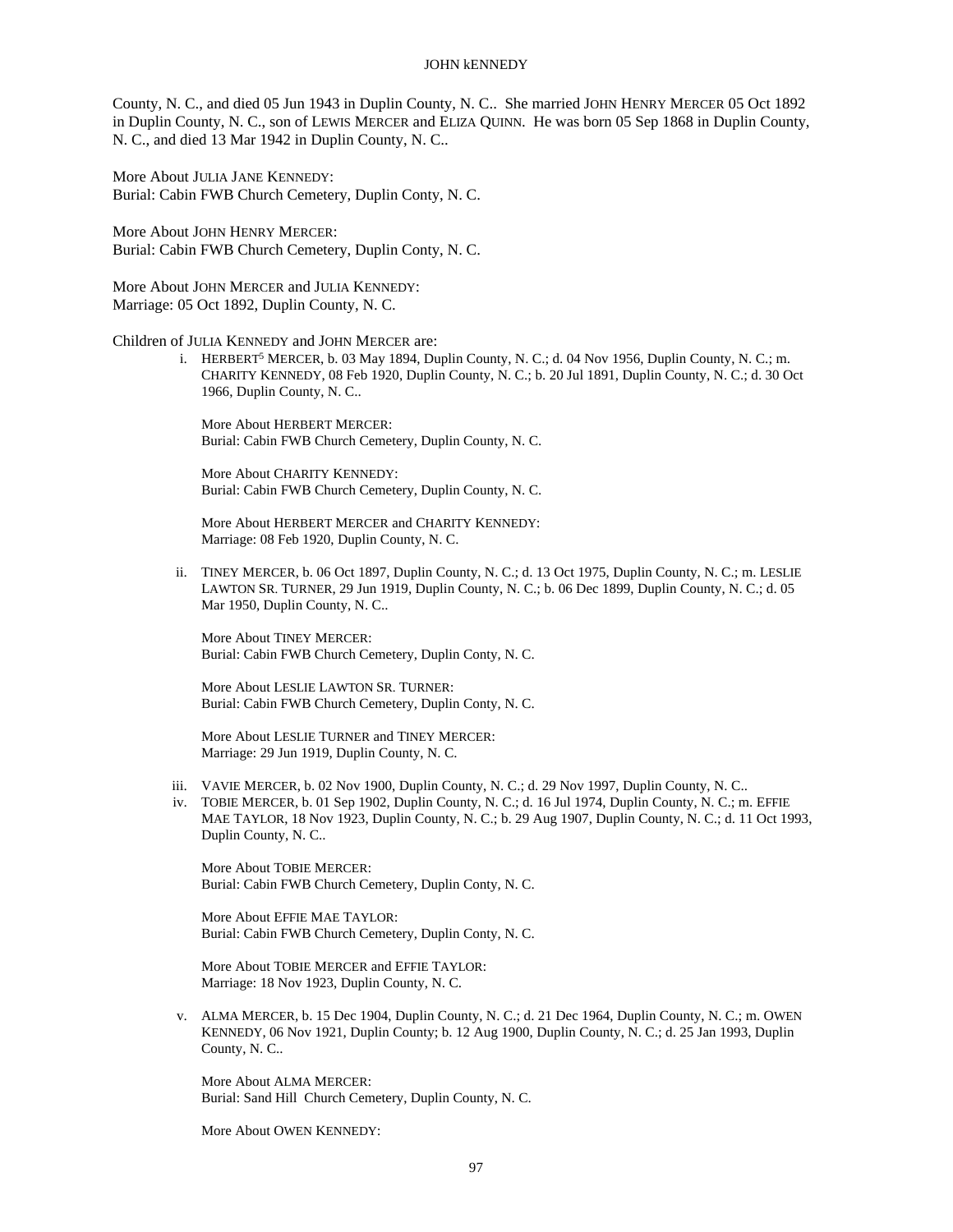Burial: Sand Hill Church Cemetery, Duplin County, N. C.

More About OWEN KENNEDY and ALMA MERCER: Marriage: 06 Nov 1921, Duplin County

vi. CARRIE MAE MERCER, b. 26 Dec 1906, Duplin County, N. C.; d. 01 Jul 1936, Duplin County, N. C.; m. JOE HOUSTON, 24 Dec 1922, Duplin County, N. C.; b. 07 Oct 1899, Duplin County, N. C; d. 01 Aug 1948, Duplin County, N. C.

More About CARRIE MAE MERCER: Burial: Cabin FWB Church Cemetery, Duplin Conty, N. C.

More About JOE HOUSTON: Burial: Cabin FWB Church Cemetery, Duplin Conty, N. C.

More About JOE HOUSTON and CARRIE MERCER: Marriage: 24 Dec 1922, Duplin County, N. C.

vii. INFANT DAUGHTER MERCER, b. 11 Mar 1911, Duplin County, N. C.; d. 11 Mar 1911, Duplin County, N.  $C_{\cdot}$ 

More About INFANT DAUGHTER MERCER: Burial: Cabin FWB Church Cemetery, Duplin Conty, N. C.

**117.** SARAH CAROLINE<sup>4</sup> KENNEDY *(JAMES DAVID*<sup>3</sup> *, JOHN BRANTLY SR.*<sup>2</sup> *, JOHN*<sup>1</sup> *)* was born 27 Jul 1875 in Duplin County, N. C., and died 12 Nov 1932 in Duplin County, N. C.. She married GEORGE DIXON POTTER 11 Aug 1892 in Duplin County, N. C.. He was born 23 Dec 1868 in Duplin County, N. C., and died 09 Dec 1957 in Duplin County, N. C..

More About SARAH CAROLINE KENNEDY: Burial: Mercer Cemetery, Duplin County, N. C.

More About GEORGE DIXON POTTER: Burial: Mercer Cemetery, Duplin County, N. C.

More About GEORGE POTTER and SARAH KENNEDY: Marriage: 11 Aug 1892, Duplin County, N. C.

Children of SARAH KENNEDY and GEORGE POTTER are:

i. ANNIE ELIZABETH<sup>5</sup> POTTER, b. 05 Mar 1895, Duplin County, N. C.; d. 13 Aug 1918, Duplin County, N. C.; m. ENOCH FERRELL HALL, 02 Dec 1917, Duplin County, N. C.; b. 20 Nov 1898, Duplin County, N. C.; d. 14 Jul 1954, Duplin County, N. C..

More About ANNIE ELIZABETH POTTER: Burial: Mercer Cemetery, Duplin County, N. C.

More About ENOCH FERRELL HALL: Burial: Hall & Taylor Cemetery, Duplin County, N. C.

More About ENOCH HALL and ANNIE POTTER: Marriage: 02 Dec 1917, Duplin County, N. C.

ii. CARRIE MAE POTTER, b. 15 Feb 1915, Duplin County, N. C..

**118.** GEORGE WASINGTON<sup>4</sup> KENNEDY *(JAMES DAVID*<sup>3</sup> *, JOHN BRANTLY SR.*<sup>2</sup> *, JOHN*<sup>1</sup> *)* was born 07 May 1877 in Duplin County, N. C., and died 03 Feb 1942 in Duplin County, N. C.. He married LOLA ELIZABETH MERCER 06 Aug 1896 in Duplin County, N. C., daughter of LEWIS MERCER and ELIZA QUINN. She was born 14 Feb 1877 in Duplin County, N. C., and died 13 Jun 1950 in Duplin County, N. C..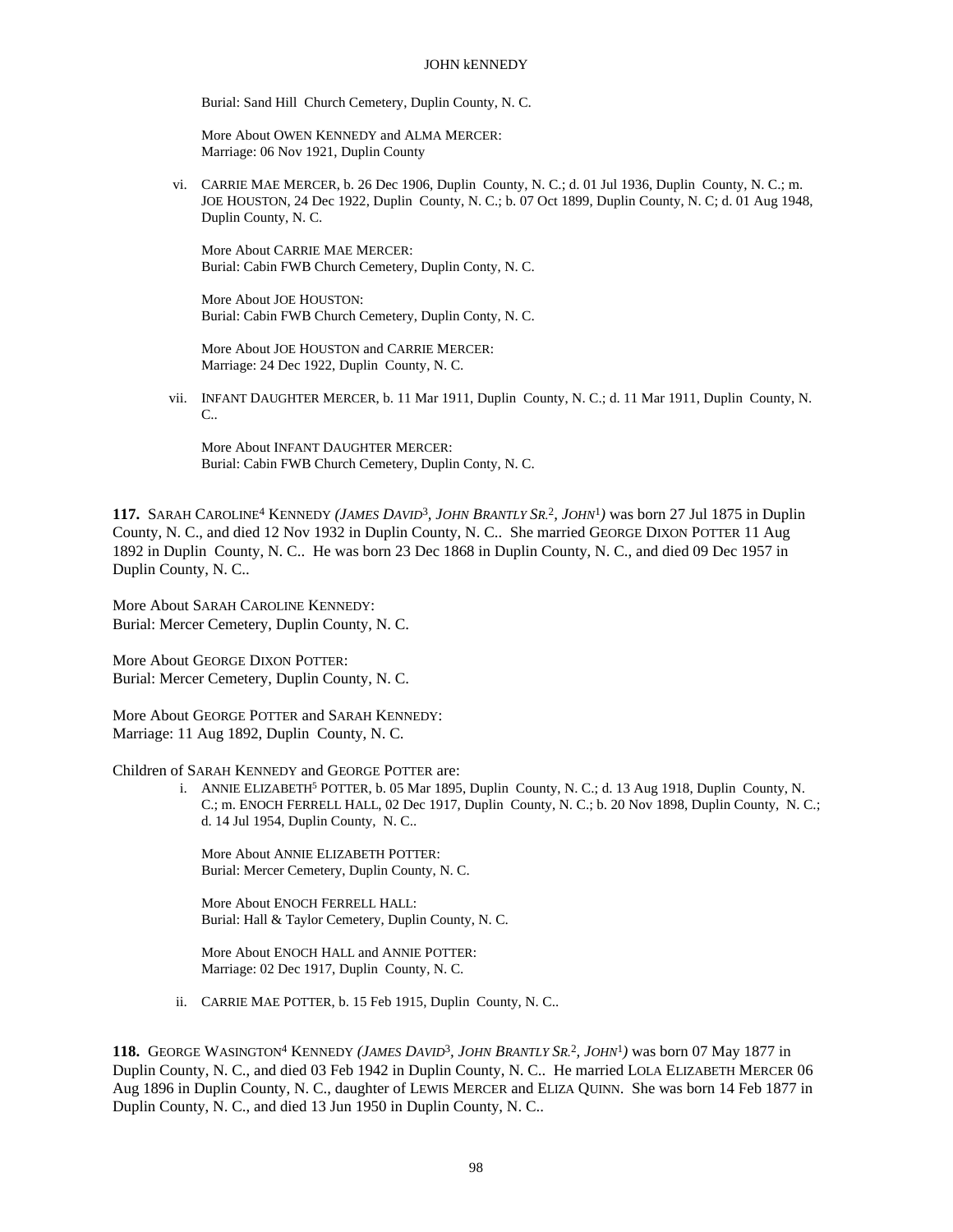More About GEORGE WASINGTON KENNEDY: Burial: Cabin FWB Church Cemetery, Duplin Conty, N. C.

More About LOLA ELIZABETH MERCER: Burial: Cabin FWB Church Cemetery, Duplin Conty, N. C.

More About GEORGE KENNEDY and LOLA MERCER: Marriage: 06 Aug 1896, Duplin County, N. C.

Children of GEORGE KENNEDY and LOLA MERCER are:

i. ROY<sup>5</sup> KENNEDY, b. 22 Jul 1897, Duplin County, N. C.; d. 30 May 1973, Duplin County, N. C.; m. PICCOLA PITTMAN, 18 Jan 1917, Duplin County, N. C.; b. 18 May 1898, Duplin County, N. C.; d. 19 Jun 1987, Duplin County, N. C..

More About ROY KENNEDY: Burial: Cabin FWB Church Cemetery, Duplin Conty, N. C.

More About PICCOLA PITTMAN: Burial: Cabin FWB Church Cemetery, Duplin Conty, N. C.

More About ROY KENNEDY and PICCOLA PITTMAN: Marriage: 18 Jan 1917, Duplin County, N. C.

ii. JAMES E. KENNEDY, b. 14 Mar 1898, Duplin County, N. C.; d. 14 Dec 1899, Duplin County, N. C..

More About JAMES E. KENNEDY: Burial: Cabin FWB Church Cemetery, Duplin Conty, N. C.

iii. JOHNNIE FRANKLIN KENNEDY, b. 07 Aug 1901, Duplin County, N. C.; d. 13 Feb 1981, Duplin County, N. C.; m. BETTIE JONES, 15 Dec 1922, Duplin County, N. C.; b. 02 May 1905, Duplin County, N. C.; d. 20 May 1990, Duplin County, N. C..

More About JOHNNIE FRANKLIN KENNEDY: Burial: Cabin FWB Church Cemetery, Duplin County, N. C.

More About BETTIE JONES: Burial: Cabin FWB Church Cemetery, Duplin County, N. C.

More About JOHNNIE KENNEDY and BETTIE JONES: Marriage: 15 Dec 1922, Duplin County, N. C.

iv. NED KENNEDY, b. 06 Apr 1906, Duplin County, N. C.; d. 06 Apr 1907, Duplin County, N. C..

More About NED KENNEDY: Burial: Cabin FWB Church Cemetery, Duplin Conty, N. C.

v. ETHEL M. KENNEDY, b. 18 Nov 1910, Duplin County, N. C; d. 21 Feb 1911, Duplin County, N. C.

More About ETHEL M. KENNEDY: Burial: Cabin FWB Church Cemetery, Duplin Conty, N. C.

vi. LESLIE KENNEDY, b. 30 Jun 1912, Duplin County, N. C.; d. 29 Apr 1992, Duplin County, N. C.; m. OLIVE K. TYNDALL, 24 Nov 1937, Duplin County, N. C.; b. 11 Jan 1911, Duplin County, N. C.; d. 30 Apr 1985, Duplin County , N. C..

More About LESLIE KENNEDY: Burial: Oak Ridge Memorial Park, Duplin County, N. C.

More About OLIVE K. TYNDALL: Burial: Oak Ridge Memorial Park, Duplin County, N. C.

More About LESLIE KENNEDY and OLIVE TYNDALL: Marriage: 24 Nov 1937, Duplin County, N. C.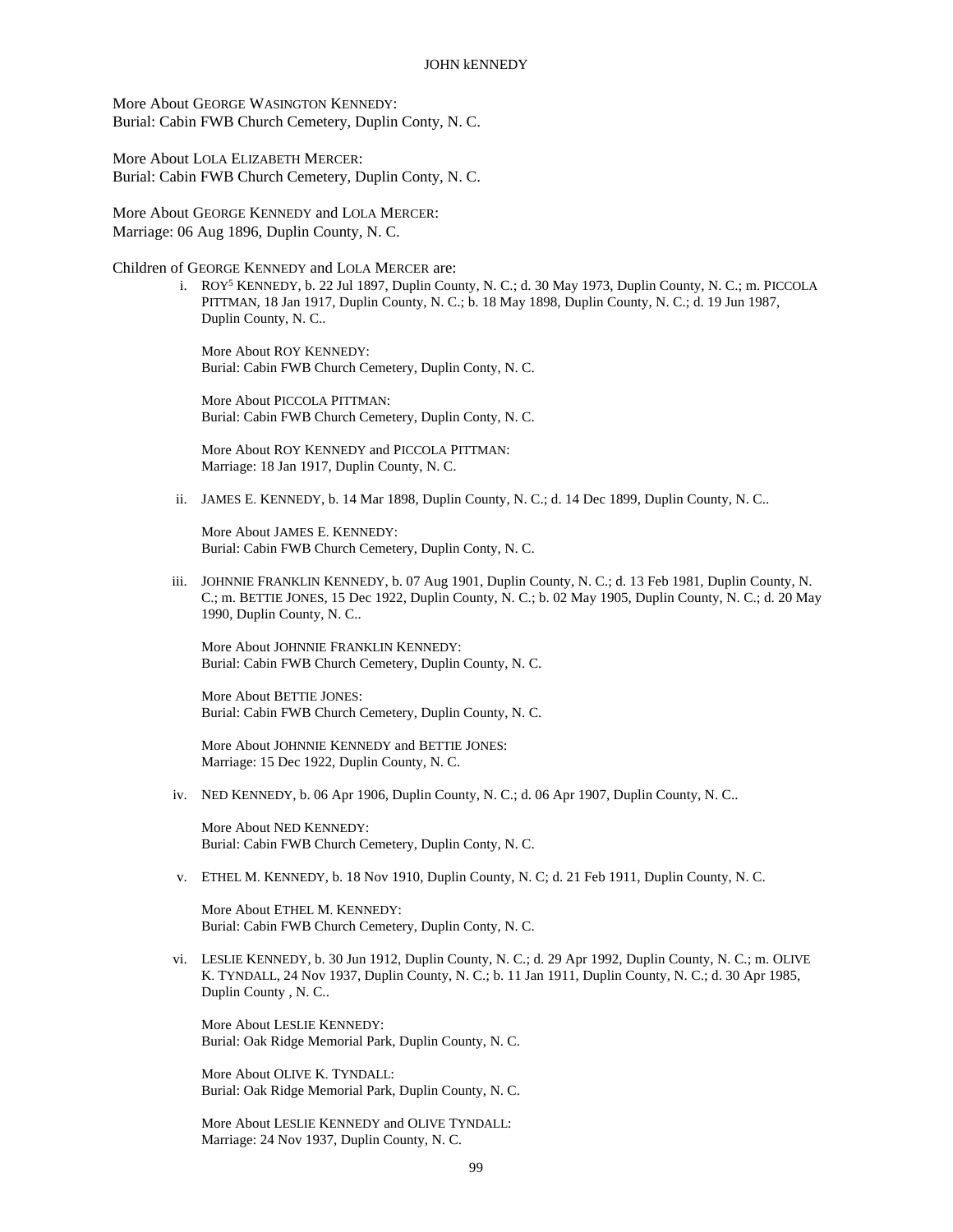vii. GEORGE COUNCIL KENNEDY, b. 10 Dec 1914, Duplin County, N. C.; d. 07 Feb 1968, Duplin County, N. C.; m. BERTHA RAY SMITH, 16 Jun 1943, Duplin County, N. C.; b. 04 Jul 1916, Duplin County, N. C.; d. 23 Jan 2006, Duplin County, N. C..

More About GEORGE COUNCIL KENNEDY: Burial: Cabin FWB Church Cemetery, Duplin Conty, N. C.

More About BERTHA RAY SMITH: Burial: Cabin FWB Church Cemetery, Duplin County, N. C.

More About GEORGE KENNEDY and BERTHA SMITH: Marriage: 16 Jun 1943, Duplin County, N. C.

viii. SAMUEL ROBERT KENNEDY, b. 07 Feb 1917, Duplin County, N. C.; d. 27 Sep 1969, Onslow County, N. C.; m. MARY LEE THOMAS; b. 14 Apr 1918, Duplin County, N. C.; d. 02 Dec 1996, Winston Salem , N. C,.

More About SAMUEL ROBERT KENNEDY: Burial: Cabin FWB Church Cemetery, Duplin County, N. C.

More About MARY LEE THOMAS: Burial: Cabin FWB Church Cemetery, Duplin County, N. C.

**119.** ROBERT CHANCEY<sup>4</sup> KENNEDY *(JAMES DAVID*<sup>3</sup> *, JOHN BRANTLY SR.*<sup>2</sup> *, JOHN*<sup>1</sup> *)* was born 19 Feb 1881 in Duplin County, N. C., and died 27 Mar 1954 in Duplin County, N. C.. He married NANCY JANE JACKSON 06 Mar 1902 in Duplin County, N. C., daughter of JOHN JACKSON and JULIA KENNEDY. She was born 01 Feb 1878 in Duplin County, N. C., and died 01 Feb 1943 in Duplin County, N. C..

More About ROBERT CHANCEY KENNEDY: Burial: Sumner Cemetery, Duplin County, N. C.

More About NANCY JANE JACKSON: Burial: Sumner Cemetery, Duplin County, N. C.

More About ROBERT KENNEDY and NANCY JACKSON: Marriage: 06 Mar 1902, Duplin County, N. C.

Children are listed above under (78) Nancy Jane Jackson.

**120.** MCKOY<sup>4</sup> KENNEDY *(CHANCEY*<sup>3</sup> *, JOHN BRANTLY SR.*<sup>2</sup> *, JOHN*<sup>1</sup> *)* was born 01 Jul 1881 in Duplin County, N. C., and died 10 Feb 1966 in DupLin County N. C.. He married (1) HELEN JORDON KENNEDY. She was born 30 Jul 1912 in Duplin County, N. C., and died 31 Dec 1970 in Duplin County, N. C.. He married (2) SARAH OLIVER BRYAN CHAMBLERS 22 Jan 1908 in Duplin County. She was born 08 Jun 1879 in Duplin County, N. C., and died 19 Apr 1950 in Duplin County, N. C..

More About MCKOY KENNEDY: Burial: Golden Grove Cemetery, Duplin County, N. C.

More About SARAH OLIVER BRYAN CHAMBLERS: Burial: Golden Grove Cemetery, Duplin County, N. C.

More About MCKOY KENNEDY and SARAH CHAMBLERS: Marriage: 22 Jan 1908, Duplin County

Children of MCKOY KENNEDY and SARAH CHAMBLERS are:

i. JAMES MCKOY<sup>5</sup> KENNEDY, b. 09 Feb 1909, Duplin County, N. C.; d. 06 May 1981, Onslow County, N. C.; m. EDNA LOUISE ROUSE, 05 Aug 1932, Duplin County, N. C.; b. 27 Aug 1910, Duplin County, N. C..

More About JAMES KENNEDY and EDNA ROUSE: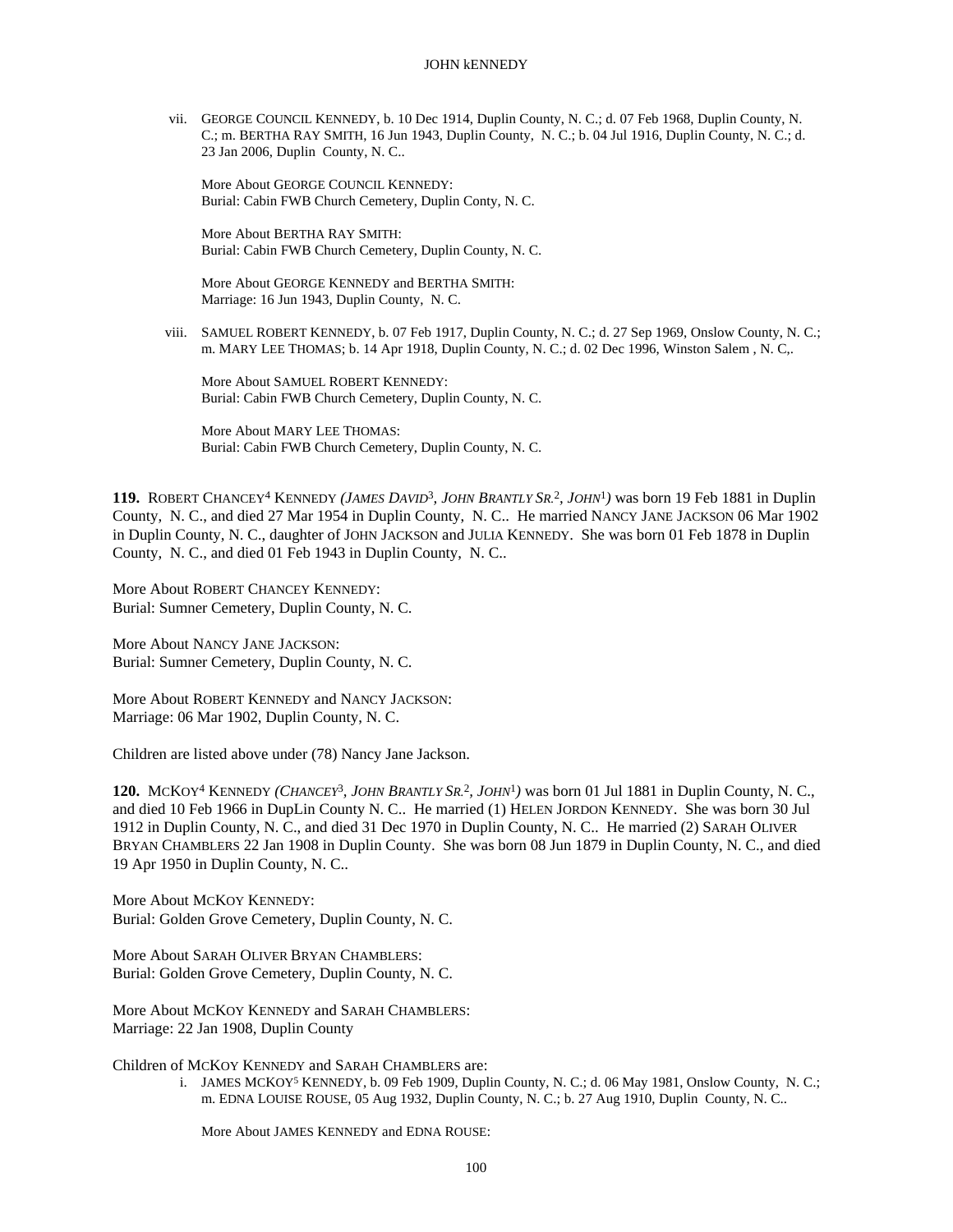Marriage: 05 Aug 1932, Duplin County, N. C.

ii. MARY ELOISE KENNEDY, b. 28 Jul 1910, Duplin County, N. C.; d. 05 Jul 1992, Duplin County, N. C.; m. JAMES LEON RYDER, 20 May 1930, Duplin County, N. C.; b. 28 Nov 1892, Duplin County, N. C..

More About JAMES RYDER and MARY KENNEDY: Marriage: 20 May 1930, Duplin County, N. C.

iii. HELEN VIRGINIA KENNEDY, b. 30 Jul 1912, Duplin County, N. C.; d. 31 Dec 1970, Duplin County, N. C.; m. VAN FISHER JORDON, 21 Dec 1929, Duplin County, N. C.; b. 1912, Duplin County, N. C.; d. 24 Sep 1962, Richmond, Va..

More About VAN JORDON and HELEN KENNEDY: Marriage: 21 Dec 1929, Duplin County, N. C.

iv. THOMAS LEE KENNEDY, b. 14 May 1914, Duplin County, N. C.; m. BURMA PREVETTE, 24 Dec 1936, Wilson, N. C.; b. 1915, Wilson, N. C..

More About THOMAS KENNEDY and BURMA PREVETTE: Marriage: 24 Dec 1936, Wilson, N. C.

v. SUE NEIL KENNEDY, b. 10 Jan 1919, Duplin County, N. C.; m. (1) GRAHAM MONTROSE GRADY, 16 Jul 1940, Duplin County, N. C.; b. 07 Feb 1913, Craven County, N. C.; d. Nov 1975, Craven County, N. C.; m. (2) HAROLD LINDSEY SILVERTON, 03 Oct 1947, Duplin County, N. C.; b. 1919, Sampson County N.C..

More About GRAHAM GRADY and SUE KENNEDY: Marriage: 16 Jul 1940, Duplin County, N. C.

More About HAROLD SILVERTON and SUE KENNEDY: Marriage: 03 Oct 1947, Duplin County, N. C.

vi. DOROTHY CHAMBERS KENNEDY, b. 16 Apr 1921, Duplin County, N. C.; m. CLIFFORD HERBERT MATTHEWS, 23 Dec 1941, Duplin County, N. C.; b. 1920, Florence S. C..

More About CLIFFORD MATTHEWS and DOROTHY KENNEDY: Marriage: 23 Dec 1941, Duplin County, N. C.

**121.** JOHN EDWARD<sup>4</sup> KENNEDY *(CHANCEY*<sup>3</sup> *, JOHN BRANTLY SR.*<sup>2</sup> *, JOHN*<sup>1</sup> *)* was born 15 Feb 1883 in Duplin County, N. C., and died 16 Aug 1942 in Duplin County, N. C.. He married MARGARET ADELINE GRESHAM 22 Dec 1910 in Dupin County, N. C.. She was born 12 Jun 1888 in Duplin County, N. C., and died 05 Jul 1964 in Duplin County, N. C..

More About JOHN EDWARD KENNEDY: Burial: Gresham Cemetery, Duplin County, N. C.

More About MARGARET ADELINE GRESHAM: Burial: Gresham Cemetery, Duplin County, N. C.

More About JOHN KENNEDY and MARGARET GRESHAM: Marriage: 22 Dec 1910, Dupin County, N. C.

Children of JOHN KENNEDY and MARGARET GRESHAM are:

i. CHANCEY LEONARD<sup>5</sup> KENNEDY, b. 03 Oct 1911, Duplin County, N. C.; d. 24 Feb 1972, Duplin County, N. C.; m. DASIE MAE MILLER, 21 Dec 1933, Duplin County, N. C.; b. 05 Apr 1912, Duplin County, N. C.; d. 18 Feb 1965, Duplin County, N. C..

More About CHANCEY KENNEDY and DASIE MILLER: Marriage: 21 Dec 1933, Duplin County, N. C.

ii. LINDA THELMA KENNEDY, b. 26 Aug 1913, Duplin County, N. C.; d. 06 Sep 1937, Duplin County, N. C.; m. MARION GRADY; b. 1910.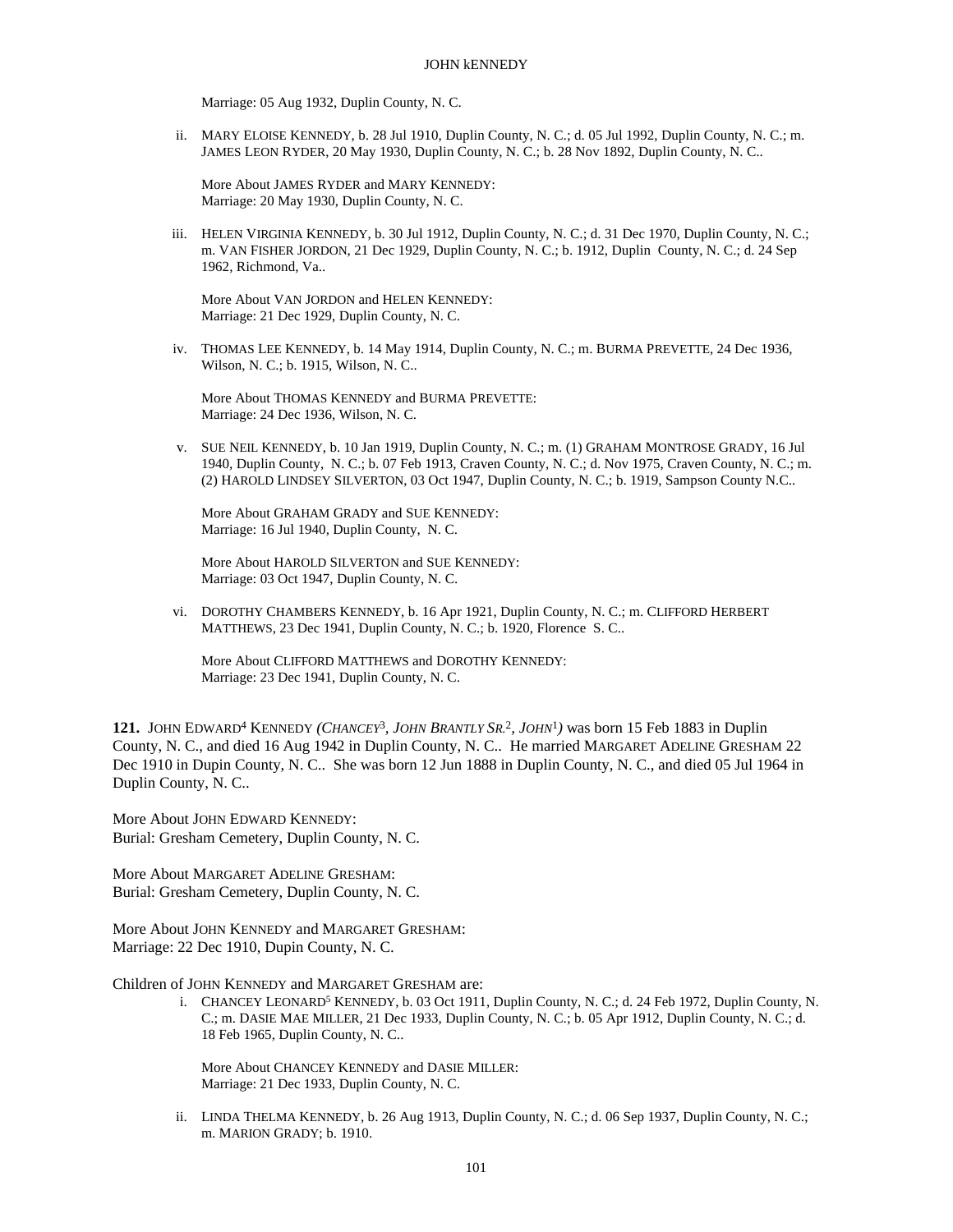More About LINDA THELMA KENNEDY: Burial: Gresham Cemetery, Duplin County, N. C.

iii. LARRY GRESHAM KENNEDY, b. 26 Dec 1915, Duplin County, N. C.; d. 26 Mar 1969, Duplin County, N. C.; m. NERNIA ODESSA THIGPEN; b. 08 May 1916, Duplin County, N. C..

More About LARRY GRESHAM KENNEDY: Burial: East Duplin Devotional Garden, Duplin County, N. C.

- iv. LENA ESTELLE KENNEDY, b. 04 Dec 1918, Duplin County, N. C.; d. 04 Dec 1918, Duplin County, N. C..
- v. LEROY JAMES KENNEDY, b. 08 Mar 1924, Duplin County, N. C.; d. 18 Mar 1991, Duplin County, N. C.; m. LILLIAN LOIS EVANS, 28 Feb 1959, Duplin County, N. C.; b. 28 Aug 1926, Duplin County, N. C.; d. 25 Apr 1997, Duplin County, N. C..

More About LEROY KENNEDY and LILLIAN EVANS: Marriage: 28 Feb 1959, Duplin County, N. C.

vi. LLOYD MILTON KENNEDY, b. 09 Feb 1927, Duplin County, N. C.; d. 29 Jul 1967, Duplin County, N. C. World War ll; m. EMMA JANE PRUITT; b. 1930, Duplin County, N. C.; d. 1970, Duplin County, N. C..

More About LLOYD MILTON KENNEDY: Burial: Gresham Cemetery, Duplin County, N. C.

More About EMMA JANE PRUITT: Burial: Gresham Cemetery, Duplin County, N. C.

vii. LEO RANDOLPH KENNEDY, b. 19 Aug 1931, Duplin County, N. C.; d. 03 Sep 1961, Duplin County, N. C..

More About LEO RANDOLPH KENNEDY: Burial: Gresham Cemetery, Duplin County, N. C.

**122.** GEORGE JR.<sup>4</sup> BAKER *(ELIZABETH*<sup>3</sup>  *KENNEDY, JOHN BRANTLY SR.*<sup>2</sup> *, JOHN*<sup>1</sup> *)* was born 13 Jul 1890 in Duplin County, N. C., and died 26 Feb 1951 in Duplin County, N. C.. He married (1) EMMA WILLIAMS 31 Oct 1912 in Duplin County, N. C.. She was born 12 Sep 1889 in Duplin County, N. C.. He married (2) NANCY HATTIE WHALEY 22 Jun 1920 in Duplin County, N. C., daughter of MAXWELL WHALEY and ELIZA WHALEY. She was born 12 Jul 1882 in Duplin County, N. C., and died 03 Oct 1932 in Duplin County, N. C.. He married (3) GLADYS LEE BALL 11 Mar 1933 in Duplin County, N. C., daughter of JOHN BALL and CORRINA EDWARDS. She was born Abt. 1900 in Duplin County, N. C., and died 10 Jul 1942 in Duplin County, N. C.. He married (4) BERTHA WHALEY 23 Dec 1947 in Duplin County, N. C.. She was born 28 Jun 1898 in Duplin County, N. C., and died Aug 1969 in Durham County, N. c..

More About GEORGE BAKER and EMMA WILLIAMS: Marriage: 31 Oct 1912, Duplin County, N. C.

More About GEORGE BAKER and NANCY WHALEY: Marriage: 22 Jun 1920, Duplin County, N. C.

More About GEORGE BAKER and GLADYS BALL: Marriage: 11 Mar 1933, Duplin County, N. C.

More About GEORGE BAKER and BERTHA WHALEY: Marriage: 23 Dec 1947, Duplin County, N. C.

Children of GEORGE BAKER and GLADYS BALL are:

- i. ELLA FRANCES<sup>5</sup> BAKER, b. 14 Jul 1934, Duplin County, N. C.; m. JAMES EDWARD MILLER; b. Abt. 1934, Duplin County, N. C..
- ii. GEORGE DEWEY BAKER, b. 15 Oct 1935, Duplin County, N. C..
- iii. MARGARET BAKER, b. 12 Dec 1940, Duplin County, N. C.; d. 07 Dec 1942, Duplin County, N. C..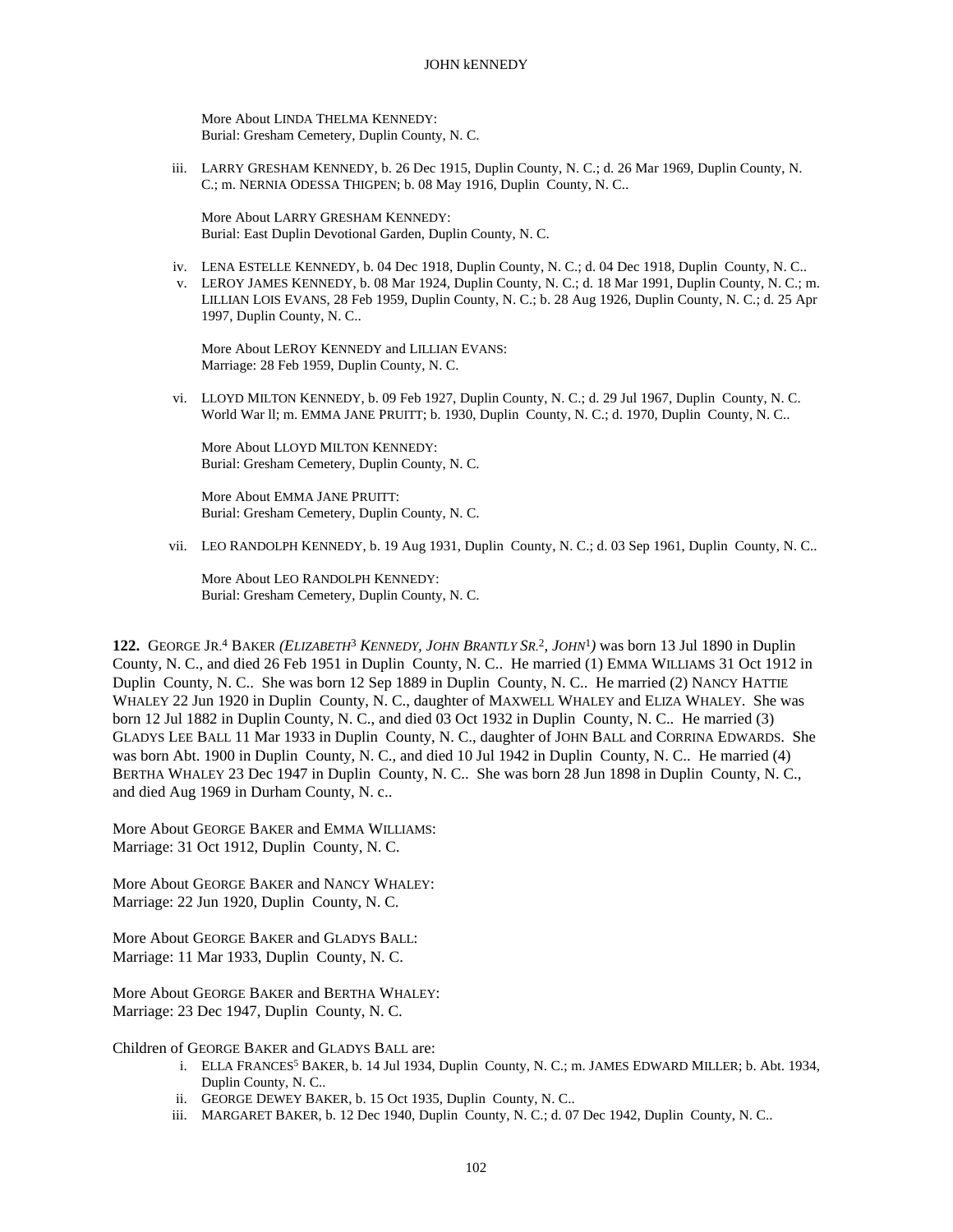**123.** BRANTLY FRANKLIN<sup>4</sup> BAKER *(ELIZABETH*<sup>3</sup>  *KENNEDY, JOHN BRANTLY SR.*<sup>2</sup> *, JOHN*<sup>1</sup> *)* was born 26 Jun 1894 in Duplin County, N. C., and died 01 Dec 1972 in Duplin County, N. C.. He met (1) KATIE ADELINE BENSON 27 Apr 1919 in Duplin County, N. C., daughter of JOEL BENSON and ALICE JONES. She was born 15 May 1901 in Duplin County, N. C., and died 18 May 1952 in Duplin County, N. C.. He married (2) WINNIE BROCK, JONES, BAKER 27 Dec 1959 in Duplin County, N. C., daughter of GEORGE BROCK and SUDIE BROCK. She was born 01 Aug 1910 in Duplin County, N. C., and died 25 Jan 1985 in Duplin County, N. C..

More About BRANTLY FRANKLIN BAKER: Burial: Golden Grove Cemetery, Duplin county, N. C.

More About KATIE ADELINE BENSON: Burial: Golden Grove Cemetery, Duplin county, N. C.

More About BRANTLY BAKER and KATIE BENSON: Friends: 27 Apr 1919, Duplin County, N. C.

More About BRANTLY BAKER and WINNIE BROCK: Marriage: 27 Dec 1959, Duplin County, N. C.

Children of BRANTLY BAKER and KATIE BENSON are:

i. HAZEL VIRGINIA<sup>5</sup> BAKER, b. 06 Aug 1921, Duplin County, N. C.; d. 06 Dec 1996, Carteret County, N. C.; m. WILLIAM E. LEWIS, 26 Dec 1943, Duplin County, N. C.; b. 13 Dec 1919, Duplin County, N. C.; d. 15 Sep 1989, Carteret County, N. C..

More About WILLIAM LEWIS and HAZEL BAKER: Marriage: 26 Dec 1943, Duplin County, N. C.

- ii. HAYWOOD FRANK BAKER, b. 09 May 1924, Duplin County, N. C.; d. 1968, Texas.
- iii. HARVEY JACKSON BAKER, b. 23 Sep 1926, Duplin County, N. C.; d. 06 Jul 1985, Duplin County, N. C.; m. LUCY GENEVA OUTLAW, 26 Oct 1957, Duplin County, N. C.; b. 26 Nov 1938, Duplin County, N. C.; d. 30 Mar 2004, Wake County, N. C..

More About HARVEY JACKSON BAKER: Burial: Golden Grove Cemetery, Duplin county, N. C.

More About LUCY GENEVA OUTLAW: Burial: Golden Grove Cemetery, Duplin County, N. C.

More About HARVEY BAKER and LUCY OUTLAW: Marriage: 26 Oct 1957, Duplin County, N. C.

iv. HELEN GRACE BAKER, b. 30 May 1931, Duplin County, N. C.; m. WILLIAM MADISON PEYTON, 27 Dec 1959, Carven County, N. C.; b. 09 May 1928, Buncombe County, N. C.; d. 02 Nov 1992, Buncombe County, N. C..

More About WILLIAM PEYTON and HELEN BAKER: Marriage: 27 Dec 1959, Carven County, N. C.

**124.** BLANCHIE<sup>4</sup> KENNEDY *(JOHN EDWARD*<sup>3</sup> *, JOHN BRANTLY SR.*<sup>2</sup> *, JOHN*<sup>1</sup> *)* was born 07 Oct 1895 in Duplin County, N. C., and died 11 Apr 1978 in Duplin County, N. C.. She married ENOCH HOWARD 27 Sep 1911 in Duplin County, son of JESSE HOWARD and SOPHRONIA SMITH. He was born 08 Apr 1888 in Duplin County, N. C., and died 25 Jan 1951 in Duplin County, N. C..

More About BLANCHIE KENNEDY: Burial: Snow Hill FWB Church Cemetery, Duplin County, N. c.

More About ENOCH HOWARD: Burial: Snow Hill FWB Church Cemetery, Duplin County, N. c.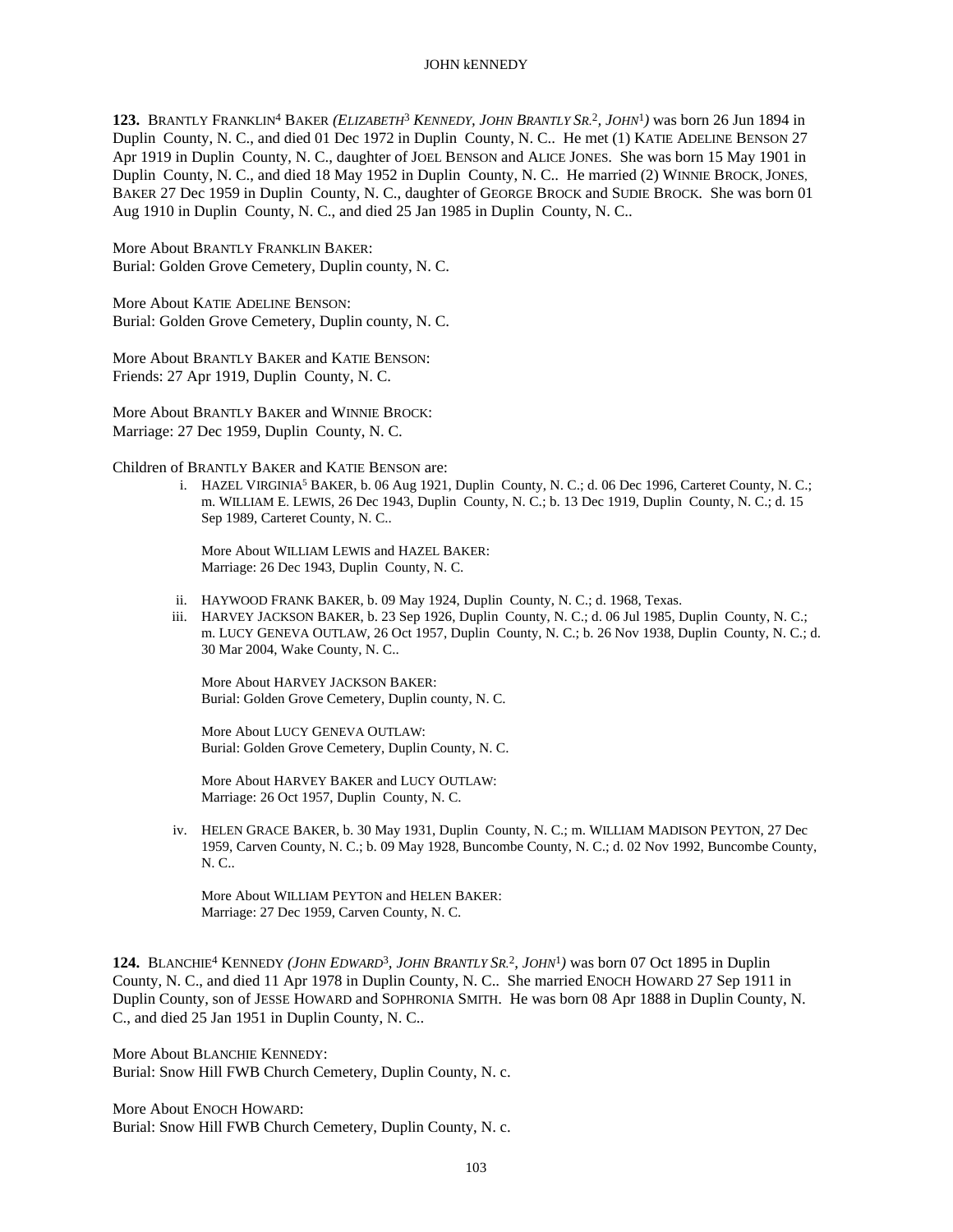More About ENOCH HOWARD and BLANCHIE KENNEDY: Marriage: 27 Sep 1911, Duplin County

Children of BLANCHIE KENNEDY and ENOCH HOWARD are:

i. GERTIE MAE<sup>5</sup> HOWARD, b. 25 Oct 1915, Duplin County, N. C.; d. 17 Oct 1990, Lenoir County, N. C.; m. (1) LEMUEL JARED POTTER; b. 02 Jun 1921, Lenoir County, N. C.; m. (2) THURMAN CLAYTON SMITH, 23 Mar 1940, Elizabeth City, N. C.; b. 14 Apr 1907, Lenoir County, N. C.; d. 21 Feb 1974, Lenoir County, N. C..

More About GERTIE MAE HOWARD: Burial: Latter Day Saints Cemetery, Lenoir County, N. C.

More About THURMAN CLAYTON SMITH: Burial: Jacob Smith Cemetery, Lenoir County, N. C.

More About THURMAN SMITH and GERTIE HOWARD: Marriage: 23 Mar 1940, Elizabeth City, N. C.

- ii. LLOYD RAY HOWARD, b. 26 Feb 1918, Duplin County, N. C..
- iii. WOODLEY CECIL HOWARD, b. 27 Jan 1920, Duplin County, N. C..
- iv. LINDA ADELLE HOWARD, KORNEGAY, b. 23 Jan 1924, Duplin County, N. C.; d. 30 May 1988, New Hanover County, N. C..
- v. DORIS CHRISTINE HOWARD, b. 26 Feb 1929, Duplin County, N. C.; d. 04 Oct 1992, Duplin County, N. C.; m. WILLIAM GORDON FUTRELL, 30 Mar 1949, Duplin County, N. C.; b. 28 Apr 1927, Duplin County, N. C.; d. 10 Apr 2000, Duplin County, N. C..

More About DORIS CHRISTINE HOWARD: Burial: East Duplin Devotional Garden, Duplin County, N. C.

More About WILLIAM GORDON FUTRELL: Burial: East Duplin Devotional Garden, Duplin County, N. C.

More About WILLIAM FUTRELL and DORIS HOWARD: Marriage: 30 Mar 1949, Duplin County, N. C.

vi. BLANCHE LUCILLE HOWARD, b. 15 Sep 1934, Duplin County, N. C..

**125.** VESTON<sup>4</sup> KENNEDY *(JOHN EDWARD*<sup>3</sup> *, JOHN BRANTLY SR.*<sup>2</sup> *, JOHN*<sup>1</sup> *)* was born 01 Jan 1900 in Duplin County, N. C., and died 01 Apr 1948 in Duplin County, N. C.. He married SARA CATHERINE KENNEDY 22 Feb 1922 in Duplin County, N. C., daughter of JOHN KENNEDY and SARA MERCER. She was born 27 May 1902 in Duplin County, N. C., and died 19 Dec 1985 in Duplin County, N. C..

More About SARA CATHERINE KENNEDY: Burial: Sand Hill Church Cemetery, Duplin County, N. C.

More About VESTON KENNEDY and SARA KENNEDY: Marriage: 22 Feb 1922, Duplin County, N. C.

Children are listed above under (76) Sara Catherine Kennedy.

126. CARRIE<sup>4</sup> KENNEDY (*JOHN EDWARD*<sup>3</sup>, *JOHN BRANTLY SR.*<sup>2</sup>, *JOHN*<sup>1</sup>) was born 06 Jan 1908 in Duplin County, N. C., and died 26 Jan 1996 in Duplin County, N. C.. She married PHIL CHESMORE 18 Feb 1937 in Duplin County, N. C.. He was born 1900 in Duplin County, N. C..

More About CARRIE KENNEDY: Burial: East Duplin Devotional Garden, Duplin County, N. C.

More About PHIL CHESMORE and CARRIE KENNEDY: Marriage: 18 Feb 1937, Duplin County, N. C.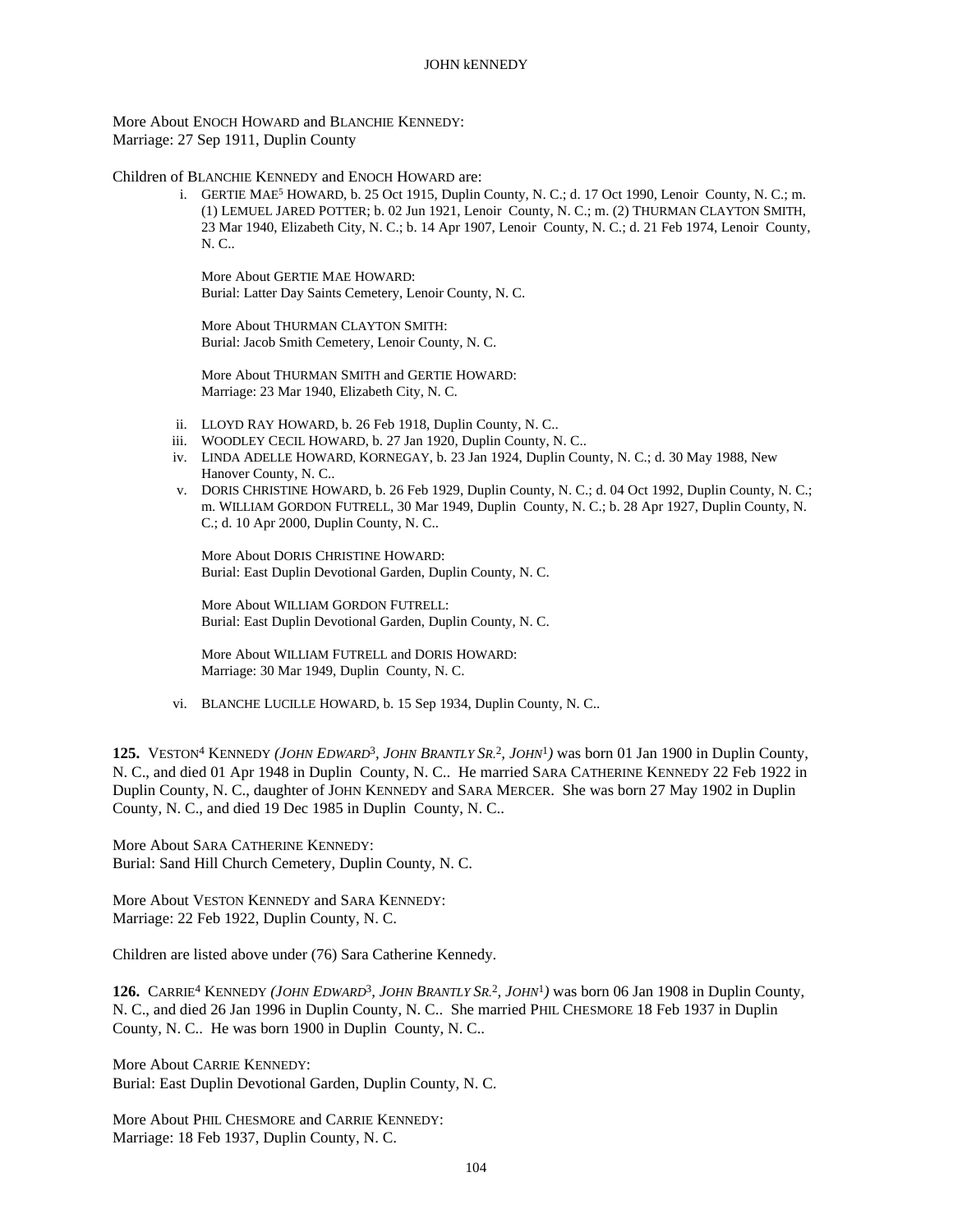Child of CARRIE KENNEDY and PHIL CHESMORE is:

i. RUSSELL VERNON<sup>5</sup> CHESMORE, b. 30 May 1938, Duplin County, N. C.; m. (1) WILMA ANN SUMNER, 08 Apr 1960, Duplin County, N. C.; b. 03 May 1940, Duplin County, N. C.; d. 14 May 1992, Duplin County, N. C.; m. (2) JERRY ANN SANDLIN, 01 May 1993, Duplin County, N. C.; b. 05 Mar 1938, Duplin County, N.  $C_{\cdot}$ 

More About WILMA ANN SUMNER: Burial: East Duplin Devotional Garden, Duplin County, N. C.

More About RUSSELL CHESMORE and WILMA SUMNER: Marriage: 08 Apr 1960, Duplin County, N. C.

More About RUSSELL CHESMORE and JERRY SANDLIN: Marriage: 01 May 1993, Duplin County, N. C.

**127.** HENRY JAMES<sup>4</sup> WHALEY (*JAMES DAVID*<sup>3</sup>, SARA *JEAN<sup>2</sup> KENNEDY*, *JOHN*<sup>1</sup>) was born 16 Dec 1874 in Duplin County, N. C., and died 25 Sep 1955 in Duplin County, N. C.. He married BARBARA ELIZABETH SUMNER 04 Aug 1894 in Duplin County, N. C., daughter of ANDREW SUMNER and MARY TURNER. She was born 20 Oct 1872 in Duplin County, N. C., and died 14 Nov 1918 in Duplin County, N. C..

More About HENRY WHALEY and BARBARA SUMNER: Marriage: 04 Aug 1894, Duplin County, N. C.

Children of HENRY WHALEY and BARBARA SUMNER are:

- i. EUGENE<sup>5</sup> WHALEY, b. 1895, Duplin County, N. C..
- ii. MINNIE WHALEY, b. 07 May 1895, Duplin County, N. C.; d. 29 Sep 1971, Duplin County, N. C.; m. MARSHALL KENNEDY, 24 Dec 1916, Duplin County, N. C.; b. 07 Sep 1885, Duplin County, N. C.; d. 23 Oct 1963, Duplin County, N. C..

More About MINNIE WHALEY: Burial: Perry Sumner Home Place, Duplin County, N. C.

More About MARSHALL KENNEDY: Burial: Perry Sumner Home Place, Duplin County, N. C.

More About MARSHALL KENNEDY and MINNIE WHALEY: Marriage: 24 Dec 1916, Duplin County, N. C.

iii. ONNIE WHALEY, b. 14 May 1897, Duplin County, N. C.; d. 18 Jan 1975, Duplin County, N. C.; m. EFFIE SHOLAR, 13 Jan 1919, Duplin County, N. C.; b. 02 Feb 1900, Duplin County, N. C.; d. 03 Sep 1997, Duplin County, N. C..

More About ONNIE WHALEY and EFFIE SHOLAR: Marriage: 13 Jan 1919, Duplin County, N. C.

iv. GEORGE J. WHALEY, b. 18 Sep 1899, Duplin County, N. C.; d. 25 Oct 1964, Duplin County, N. C.; m. VERA BERTHA SHOLAR, 21 Feb 1923, Duplin County,n; b. 28 Sep 1905, Duplin County, N. C.; d. 26 Mar 1998, Duplin County, N. C..

More About GEORGE J. WHALEY: Burial: East Duplin Devotional Garden, Duplin County, N. C.

More About VERA BERTHA SHOLAR: Burial: East Duplin Devotional Garden, Duplin County, N. C.

More About GEORGE WHALEY and VERA SHOLAR: Marriage: 21 Feb 1923, Duplin County,n

v. DAVID JACKSON WHALEY, b. 04 Jun 1900, Duplin County, N. C.; d. 16 Aug 1969, Warsaw N. C. Duplin County, N. C.; m. LILLIAN GENEVA SHOLAR; b. 05 Feb 1915, Duplin County, N. C.; d. 19 Mar 1992,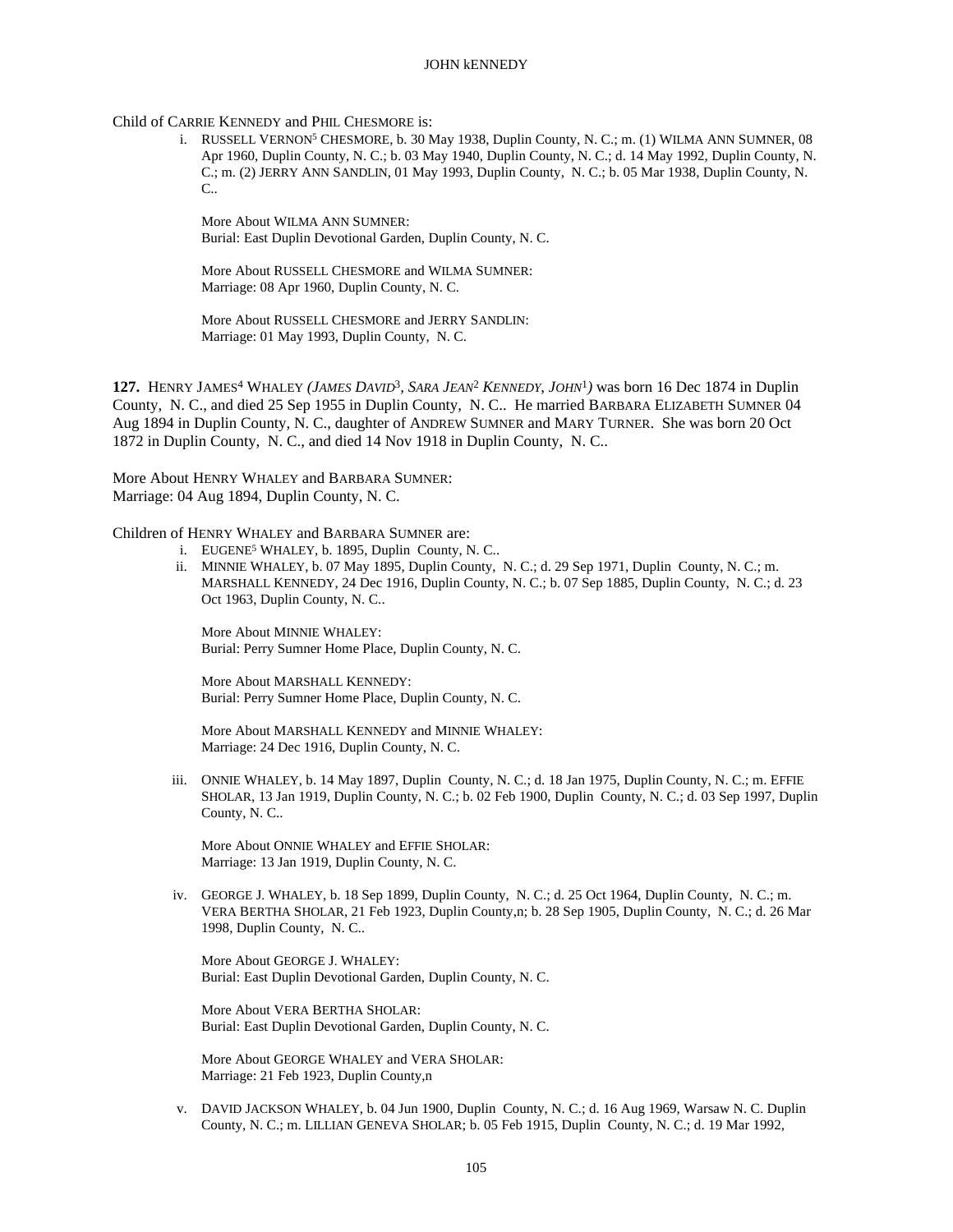Wayne County, N. C..

- vi. JOHN HENRY WHALEY, b. 13 Feb 1904, Duplin County, N. C.; d. 30 Jun 1974, Duplin County, N. C.; m. ALMA LILLIAN HUNTER; b. 06 Sep 1904, Onslow County, N. C.; d. 24 Mar 1972, Duplin County, N. C..
- vii. LULA ELIZABETH WHALEY, b. 31 Aug 1906, Duplin County, N. C.; d. 11 Aug 1975, Duplin County, N. C.; m. JOHN HARRY HUNTER, 29 Sep 1924, Duplin County, N. C.; b. 21 Feb 1901, Onslow County, N. C.; d. 23 Sep 1967, Duplin County, N. C..

More About LULA ELIZABETH WHALEY: Burial: Sand Hill Church Cemetery, Duplin County, N. C.

More About JOHN HARRY HUNTER: Burial: Sand Hill Church Cemetery, Duplin County, N. C.

More About JOHN HUNTER and LULA WHALEY: Marriage: 29 Sep 1924, Duplin County, N. C.

- viii. VANCE WHALEY, b. 19 Sep 1909, Duplin County, N. C.; d. 23 Aug 1966, Duplin County, N. C..
- ix. PEYTON WHALEY, b. 1912, Duplin County, N. C.; m. EDITH CATHERINE HOUSTON, 16 Feb 1933, Duplin County, N. C.; b. 12 Oct 1912, Duplin County, N. C..

More About PEYTON WHALEY and EDITH HOUSTON: Marriage: 16 Feb 1933, Duplin County, N. C.

x. BEULAH ESTELLE WHALEY, b. 13 May 1913, Duplin County, N. C.; d. 16 Dec 1986, Duplin County, N. C.; m. JOHN GARDNER FUTRELL, 08 Nov 1930, Duplin County, N. C.; b. 17 Jun 1910, Duplin County, N. C.; d. 17 Dec 1985, Duplin County, N. C..

More About BEULAH ESTELLE WHALEY: Burial: Sand Hill Primitive Baptist Church Cemetry

More About JOHN GARDNER FUTRELL: Burial: Sand Hill Primitive Baptist Church Cemetry

More About JOHN FUTRELL and BEULAH WHALEY: Marriage: 08 Nov 1930, Duplin County, N. C.

**128.** DAVE HUGH<sup>4</sup> WHALEY *(JAMES DAVID*<sup>3</sup> *, SARA JEAN*<sup>2</sup>  *KENNEDY, JOHN*<sup>1</sup> *)* was born 26 Aug 1877 in Duplin County, N. C., and died 15 Oct 1959 in Duplin County, N. C.. He married EMMER ELIZABETH KENNEDY 17 Nov 1899 in Duplin County, N. C., daughter of JOHN KENNEDY and SARA MERCER. She was born 22 Apr 1878 in Duplin County, N. C., and died 15 Aug 1968 in Duplin County, N. C..

More About DAVE HUGH WHALEY: Burial: Sand Hill Church Cemetery, Duplin County, N. C.

More About EMMER ELIZABETH KENNEDY: Burial: Sand Hill Church Cemetery, Duplin County, N. C.

More About DAVE WHALEY and EMMER KENNEDY: Marriage: 17 Nov 1899, Duplin County, N. C.

Children are listed above under (70) Emmer Elizabeth Kennedy.

**129.** CARRIS LEE<sup>4</sup> WHALEY *(JAMES DAVID*<sup>3</sup> *, SARA JEAN*<sup>2</sup>  *KENNEDY, JOHN*<sup>1</sup> *)* was born 11 May 1880 in Duplin County, N. C., and died 04 Aug 1937 in Duplin County, N. C.. He married MINNIE CATHERINE HOUSTON 03 Feb 1904 in Duplin County, N. C., daughter of WILLIAM HOUSTON and SARAH SHIVER. She was born 04 Sep 1886 in Duplin County, N. C., and died 09 Aug 1968 in Onslow County, N. C..

More About CARRIS LEE WHALEY: Burial: C. L. Whaley Cemetery, Duplin County, N. C.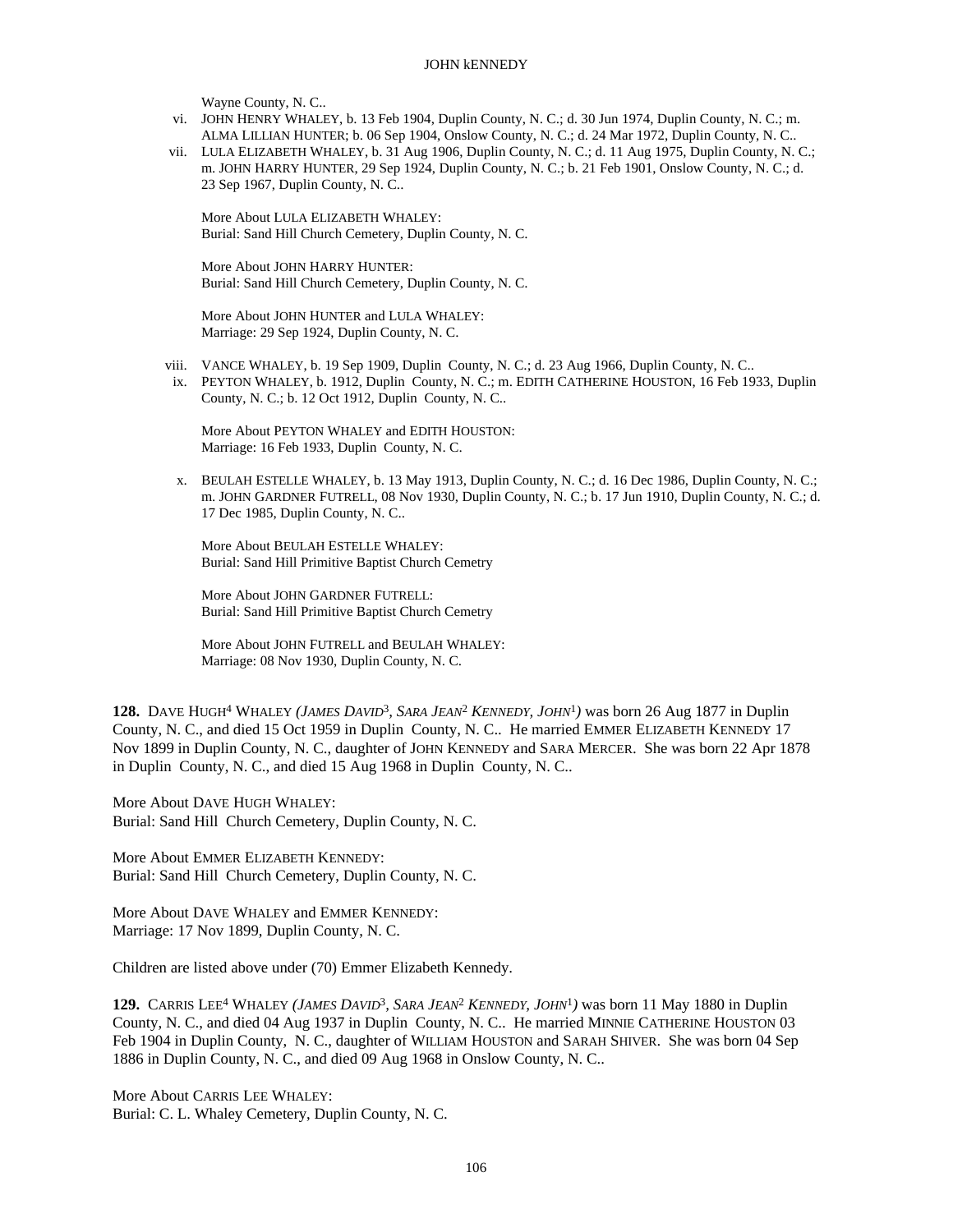More About MINNIE CATHERINE HOUSTON: Burial: C. L. Whaley Cemetery, Duplin County, N. C.

More About CARRIS WHALEY and MINNIE HOUSTON: Marriage: 03 Feb 1904, Duplin County, N. C.

Children of CARRIS WHALEY and MINNIE HOUSTON are:

i. CLEOPHAS<sup>5</sup> WHALEY, b. 20 May 1911, Duplin County, N. C.; d. 28 Apr 1980, Duplin County, N. C.; m. DORA MAE GARVEY, 29 Oct 1932, Duplin County, N. C.; b. 01 Oct 1913, Duplin County, N. C.; d. 20 Jul 1985, Duplin County, N. C..

More About CLEOPHAS WHALEY: Burial: C. L. Whaley Cemetery, Duplin County, N. C.

More About DORA MAE GARVEY: Burial: C. L. Whaley Cemetery, Duplin County, N. C.

More About CLEOPHAS WHALEY and DORA GARVEY: Marriage: 29 Oct 1932, Duplin County, N. C.

- ii. SADIE C. WHALEY, b. 10 Feb 1900, Duplin County, N. C.; d. 29 Jul 1992, Duplin County, N. C.; m. CHARLES L. RAYNOR; b. 1900.
- iii. JONAH ALVIN WHALEY, b. 12 Jan 1903, Duplin County, N. C.; d. 16 Oct 1962, Duplin County, N. C.; m. DAISY BELL LANIER, 21 May 1931, Duplin County, N. C.; b. 24 Jul 1916, Duplin County, N. C.; d. 16 Feb 2001, Onslow County, N. C..

More About JONAH ALVIN WHALEY: Burial: Hallsville Baptist Church Cemetery, Duplin County, N. C.

More About DAISY BELL LANIER: Burial: Hallsville Baptist Church Cemetery, Duplin County, N. C.

More About JONAH WHALEY and DAISY LANIER: Marriage: 21 May 1931, Duplin County, N. C.

iv. RUTHIE MAE WHALEY, b. 23 May 1914, Duplin County, N. C.; d. 24 Apr 2003, New Hanover County, N. C.; m. CARL EDWARD HEATH, 30 Aug 1936, Duplin County, N. C.; b. 02 Aug 1914, Lenoir County, N. C.; d. 02 Jan 1986, Duplin County, N. C..

More About RUTHIE MAE WHALEY: Burial: Whaley Family Cemetery, Duplin County, N. C.

More About CARL EDWARD HEATH: Burial: Whaley Family Cemetery, Duplin County, N. C.

More About CARL HEATH and RUTHIE WHALEY: Marriage: 30 Aug 1936, Duplin County, N. C.

v. JAMES LEE WHALEY, b. 15 Jul 1918, Duplin County, N. C.; d. 21 Aug 1995, Duplin County, N. C.; m. NELLIE MAYDELLE PADGETT, 20 Nov 1937, Duplin County, N. C.; b. 09 Feb 1921, Duplin County, N. C.; d. 25 Jul 1992, Duplin County, N. C..

More About JAMES WHALEY and NELLIE PADGETT: Marriage: 20 Nov 1937, Duplin County, N. C.

vi. LUCY JANE WHALEY, b. 21 Sep 1919, Duplin County, N. C.; m. WILLARD ROSCOE JACKSON, 30 Jul 1936, Duplin County, N. C.; b. 07 Jun 1919, Duplin County, N. C.; d. 07 Nov 1997, Duplin County, N. C..

More About WILLARD JACKSON and LUCY WHALEY: Marriage: 30 Jul 1936, Duplin County, N. C.

**130.** DELLA<sup>4</sup> WHALEY *(JAMES DAVID*<sup>3</sup> *, SARA JEAN*<sup>2</sup>  *KENNEDY, JOHN*<sup>1</sup> *)* was born 25 Feb 1888 in Duplin County,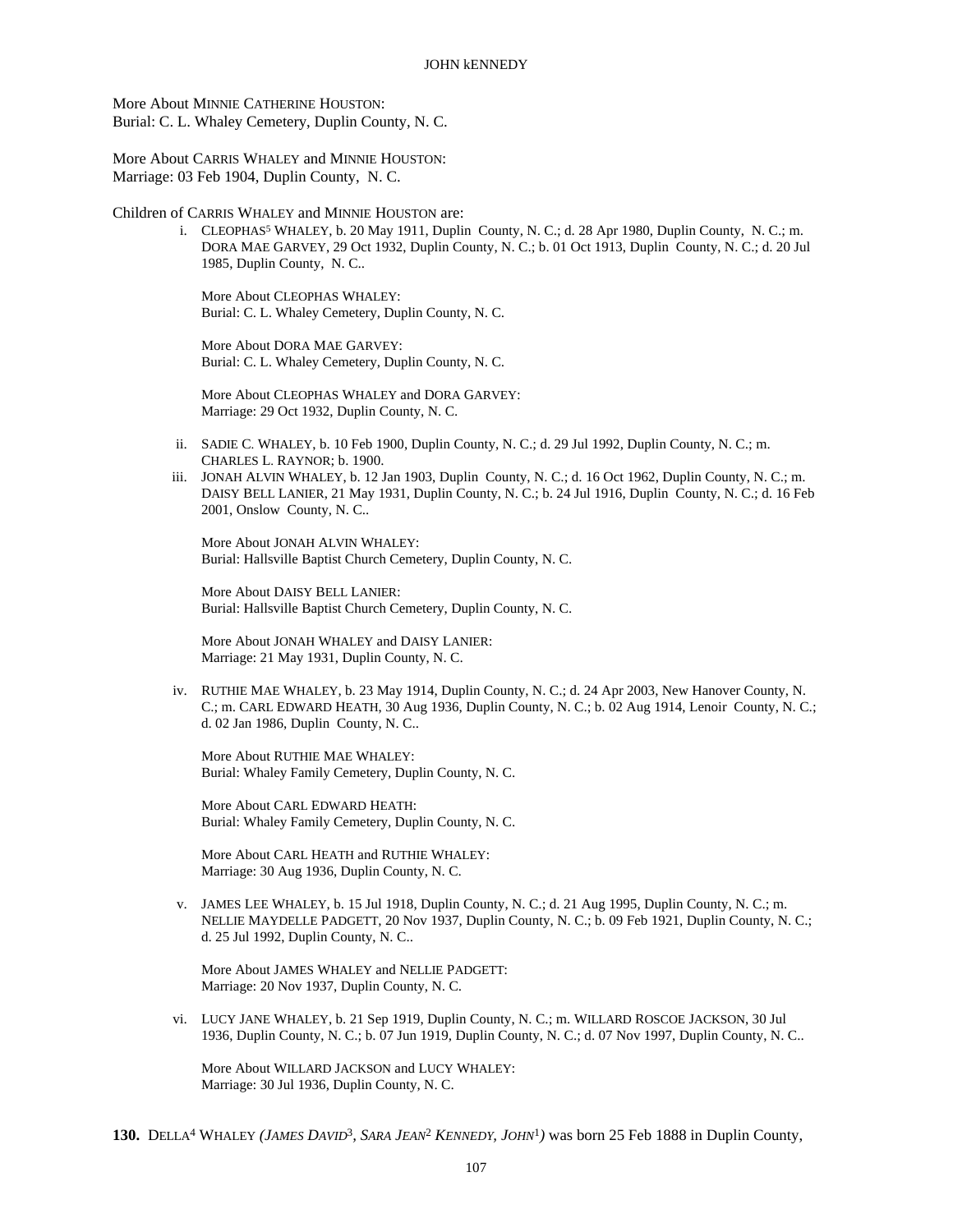N. C., and died 24 Feb 1954 in Duplin County, N. C.. She married JOHNNIE C. WHALEY 15 Dec 1912 in Duplin County, N. C.. He was born 14 Jul 1887 in Duplin County, N. C., and died 05 Sep 1960 in Duplin County, N. C..

More About DELLA WHALEY: Burial: Whaley Cemetery, Duplin County, N. C.

More About JOHNNIE C. WHALEY: Burial: Whaley Cemetery, Duplin County, N. C.

More About JOHNNIE WHALEY and DELLA WHALEY: Marriage: 15 Dec 1912, Duplin County, N. C.

Children of DELLA WHALEY and JOHNNIE WHALEY are:

i. CARL E. 5 WHALEY, b. 03 Aug 1914, Duplin County, N. C.; m. LUCINDA KENNEDY, 04 Nov 1935, Duplin County, N. C.; b. 05 Nov 1918, Duplin County, N. C..

More About CARL WHALEY and LUCINDA KENNEDY: Marriage: 04 Nov 1935, Duplin County, N. C.

ii. GLENNIE WHALEY, b. 21 Sep 1927, Duplin County, N. C..

**131.** WILLIAM HENRY<sup>4</sup> WHALEY *(THOMAS GREGORY*<sup>3</sup> *, SARA JEAN*<sup>2</sup>  *KENNEDY, JOHN*<sup>1</sup> *)* was born 24 Feb 1879 in Duplin County, N. C., and died 22 Oct 1938 in Duplin County, N. C.. He married MARY ALICE JACKSON 06 Apr 1902 in Duplin County, N. C., daughter of JESSE JACKSON and MARTHA MCLAWHORN. She was born 26 May 1875 in Duplin County, N. C., and died 05 Oct 1961 in Duplin County, N. C..

More About WILLIAM HENRY WHALEY: Burial: Whaley Cemetery, Duplin County, N. C.

More About MARY ALICE JACKSON: Burial: Whaley Cemetery, Duplin County, N. C.

More About WILLIAM WHALEY and MARY JACKSON: Marriage: 06 Apr 1902, Duplin County, N. C.

Children of WILLIAM WHALEY and MARY JACKSON are:

i. SYBIL B. 5 WHALEY, b. 21 Aug 1904, Duplin County, N. C.; d. 29 Nov 1982, Duplin County, N. C.; m. JOHN THIGPEN, 12 Apr 1920, Duplin County, N. C.; b. 10 Oct 1891, Duplin County , N. C.; d. 30 Sep 1970, Duplin County, N. C..

More About SYBIL B. WHALEY: Burial: Oak Ridge Memorial Park, Lenoir County, N. C.

More About JOHN THIGPEN: Burial: Oak Ridge Memorial Park, Lenoir County, N. C.

More About JOHN THIGPEN and SYBIL WHALEY: Marriage: 12 Apr 1920, Duplin County, N. C.

ii. EVA WHALEY, b. 18 Mar 1906, Duplin County, N. C.; d. 01 Nov 1987, Duplin County, N. C.; m. FAROAH P. MOORE, 30 Apr 1927, Duplin County, N. C.; b. 01 Mar 1904, Duplin County, N. C.; d. 11 Jun 1975, Duplin County, N. C..

More About EVA WHALEY: Burial: Whaley Cemetery, Duplin County, N. C.

More About FAROAH P. MOORE: Burial: Whaley Cemetery, Duplin County, N. C.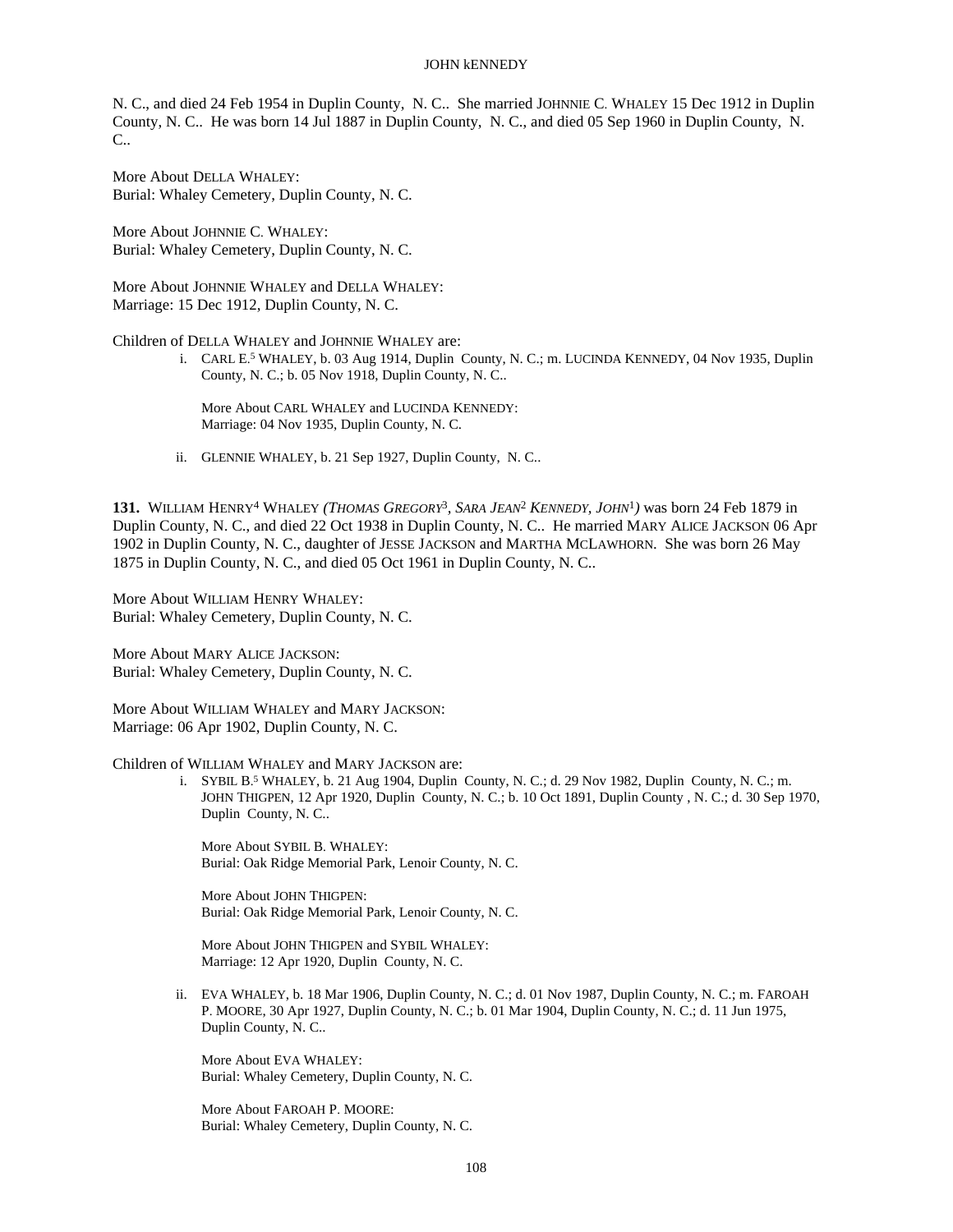More About FAROAH MOORE and EVA WHALEY: Marriage: 30 Apr 1927, Duplin County, N. C.

iii. CLARENCE WINFIELD WHALEY, b. 28 Jul 1908, Duplin County, N. C.; d. 20 Dec 1948, Duplin County, N. C.; m. LOSSIE LOUISE WHALEY; b. 21 Jan 1924, Duplin County, N. C..

More About CLARENCE WINFIELD WHALEY: Burial: Whaley Cemetery, Duplin County, N. C.

**132.** JEPTHA THOMAS<sup>4</sup> WHALEY *(THOMAS GREGORY*<sup>3</sup> *, SARA JEAN*<sup>2</sup>  *KENNEDY, JOHN*<sup>1</sup> *)* was born 16 Feb 1882 in Duplin County, N. C., and died 01 May 1951 in Duplin County, N. C.. He married EARSIE SUSAN TAYLOR 04 Feb 1906 in Duplin County, N. C., daughter of JAMES TAYLOR and MARY THIGPEN. She was born 29 Jul 1885 in Duplin County, N. C., and died 17 Feb 1929 in Duplin County, N. C..

More About JEPTHA THOMAS WHALEY: Burial: Hall & Taylor Cemetery, Duplin County, N. C.

More About EARSIE SUSAN TAYLOR: Burial: Hall & Taylor Cemetery, Duplin County, N. C.

More About JEPTHA WHALEY and EARSIE TAYLOR: Marriage: 04 Feb 1906, Duplin County, N. C.

Children of JEPTHA WHALEY and EARSIE TAYLOR are:

i. CARNIE<sup>5</sup> WHALEY, b. 07 Nov 1906, Duplin County, N. C.; d. 09 Jun 1962, Duplin County, N. C.; m. EULA WHALEY; b. 09 Jul 1906, Duplin County, N. C.; d. 16 Mar 1937, Duplin County, N. C..

More About CARNIE WHALEY: Burial: Hall & Taylor Cemetery, Duplin County, N. C.

More About EULA WHALEY: Burial: Hall & Taylor Cemetery, Duplin County, N. C.

ii. LYDA WHALEY, b. 1909, Duplin County, N. C.; m. ZEDICK JAMES HILL, 26 May 1933, Duplin County, N. C.; b. 1904, Duplin County, N. C.; d. 1957, Duplin County, N. C..

More About ZEDICK JAMES HILL: Burial: Sand Hill Church Cemetery, Duplin County, n. C.

More About ZEDICK HILL and LYDA WHALEY: Marriage: 26 May 1933, Duplin County, N. C.

iii. BERTHA AVERY WHALEY, b. 06 Dec 1912, Duplin County, N. C.; d. 01 Jul 1968, Duplin County, N. C.; m. ZACKARIAH JARMAN, Sep 1926, Unknown; b. 14 Feb 1904, Onslow County, N. C.; d. 20 Feb 1964, Onslow County, N. C..

More About ZACKARIAH JARMAN and BERTHA WHALEY: Marriage: Sep 1926, Unknown

iv. BESSIE MAE WHALEY, b. 06 Dec 1911, Duplin County, N. C.; d. 28 Sep 1913, Duplin County, N. C..

More About BESSIE MAE WHALEY: Burial: William J. Hall Cemetery, Duplin County, N. C.

v. BARNEY TOM WHALEY, b. 02 Aug 1915, Duplin County, N. C.; d. 13 Aug 1956, Duplin County, N. C..

More About BARNEY TOM WHALEY: Burial: Hall & Taylor Cemetery, Duplin County, N. C.

vi. OSCAR WHALEY, b. 19 Feb 1919, Duplin County, N. C.; d. 27 Dec 1956, Duplin County, N. C.; m.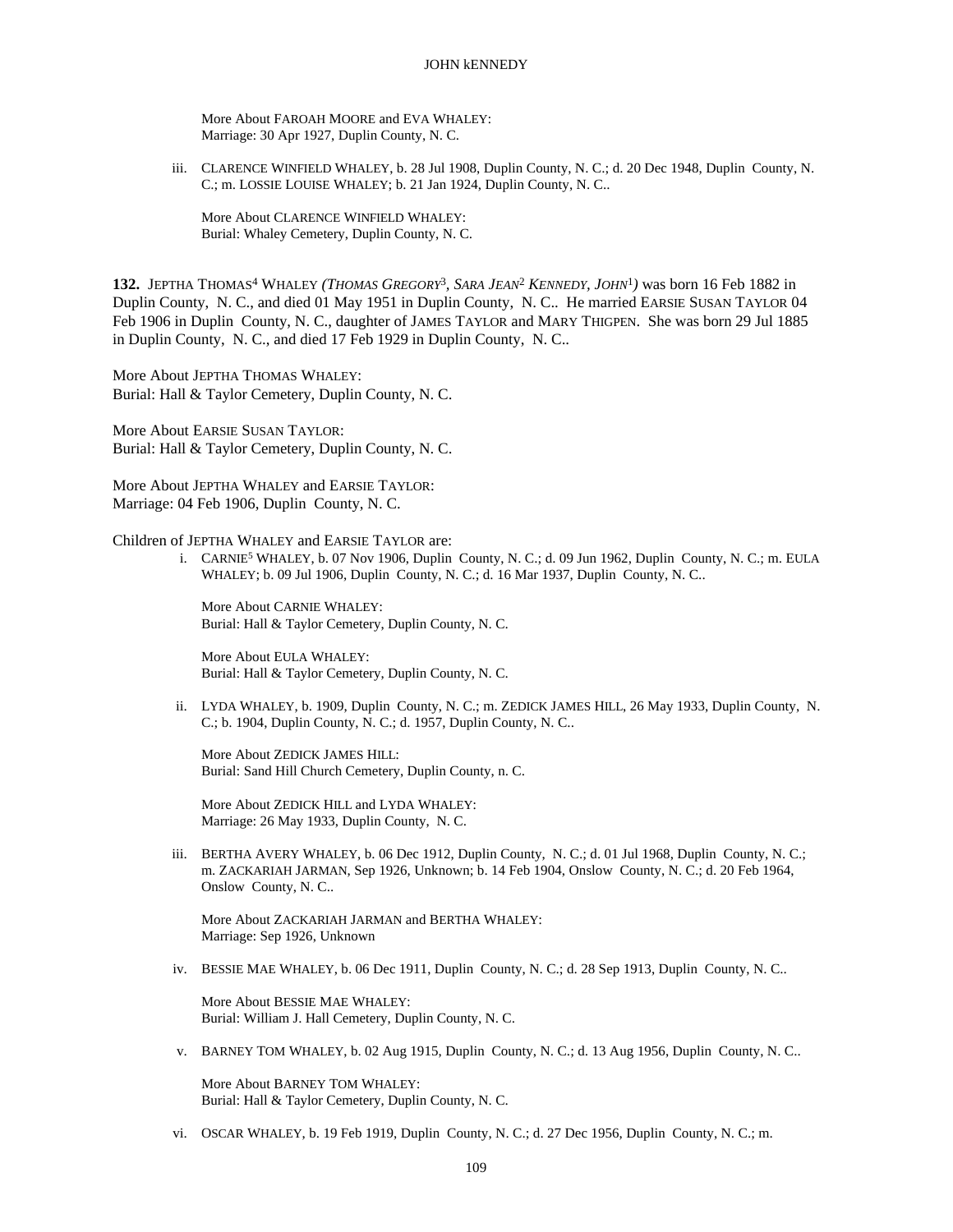DEULIN WHALEY; b. 17 Feb 1917, Duplin County, N. C.; d. 24 Feb 1965, Duplin County, N. C..

More About OSCAR WHALEY: Burial: Hall & Taylor Cemetery, Duplin County, N. C.

More About DEULIN WHALEY: Burial: Hall & Taylor Cemetery, Duplin County, N. C.

- vii. ETHA MAE WHALEY, b. 20 Oct 1920, Duplin County, N. C.; d. May 1981, Lenoir County, N. C..
- viii. LOU BELL WHALEY, b. Abt. 1920.
- ix. RESSIE WHALEY, b. Abt. 1920.
- x. DEULIN WHALEY, b. 17 Feb 1917, Duplin County, N. C.; d. 24 Feb 1965, Duplin County, N. C.; m. OSCAR WHALEY; b. 19 Feb 1919, Duplin County, N. C.; d. 27 Dec 1956, Duplin County, N. C..

More About DEULIN WHALEY: Burial: Hall & Taylor Cemetery, Duplin County, N. C.

More About OSCAR WHALEY: Burial: Hall & Taylor Cemetery, Duplin County, N. C.

**133.** LEWIS DAVID<sup>4</sup> WHALEY *(THOMAS GREGORY*<sup>3</sup> *, SARA JEAN*<sup>2</sup>  *KENNEDY, JOHN*<sup>1</sup> *)* was born Mar 1888 in Duplin County, N. C., and died 07 Jun 1940 in Schoolfield, Virginia. He married NINA ELIZABETH MILLER 22 Dec 1907 in Dupin County, N. C.. She was born Dec 1888 in Duplin County, N. C..

More About LEWIS WHALEY and NINA MILLER: Marriage: 22 Dec 1907, Dupin County, N. C.

Children of LEWIS WHALEY and NINA MILLER are:

- i. THELMA MAE<sup>5</sup> WHALEY, b. 01 Oct 1910, Duplin County, N. C..
- ii. GEORGE WESLEY WHALEY, b. 11 Jun 1913, Duplin County, N. C..

**134.** OWEN TUCKER SR.<sup>4</sup> WHALEY *(THOMAS GREGORY*<sup>3</sup> *, SARA JEAN*<sup>2</sup>  *KENNEDY, JOHN*<sup>1</sup> *)* was born 27 Sep 1894 in Duplin County, N. C., and died 04 Jan 1985 in Duplin County, N. C.. He married (1) LIBBY SMITH 23 Sep 1917 in Duplin County, N. C.. She was born 28 Oct 1900 in Duplin County, N. C., and died 07 Nov 1929 in Duplin County, N. C.. He married (2) VIOLA HALL 26 Dec 1933 in Dupin County, N. C.. She was born 07 Apr 1919 in Duplin County, N. C., and died 23 Mar 2006 in Duplin County, N. C..

More About OWEN TUCKER SR. WHALEY: Burial: Whaley Cemetery, Duplin County, N. C.

More About LIBBY SMITH: Burial: Whaley Cemetery, Duplin County, N. C.

More About OWEN WHALEY and LIBBY SMITH: Marriage: 23 Sep 1917, Duplin County, N. C.

More About VIOLA HALL: Burial: Whaley Cemetery, Duplin County, N. C.

More About OWEN WHALEY and VIOLA HALL: Marriage: 26 Dec 1933, Dupin County, N. C.

Children of OWEN WHALEY and LIBBY SMITH are:

- i. BYTHALE<sup>5</sup> WHALEY, b. 24 Sep 1918, Duplin County, N. C..
- ii. WILLIAM KERNIS WHALEY, b. 29 Feb 1920, Duplin County, N. C.; d. 01 Sep 1976, Duplin County, N. C..

More About WILLIAM KERNIS WHALEY: Burial: Whaley Cemetery, Duplin County, N. C.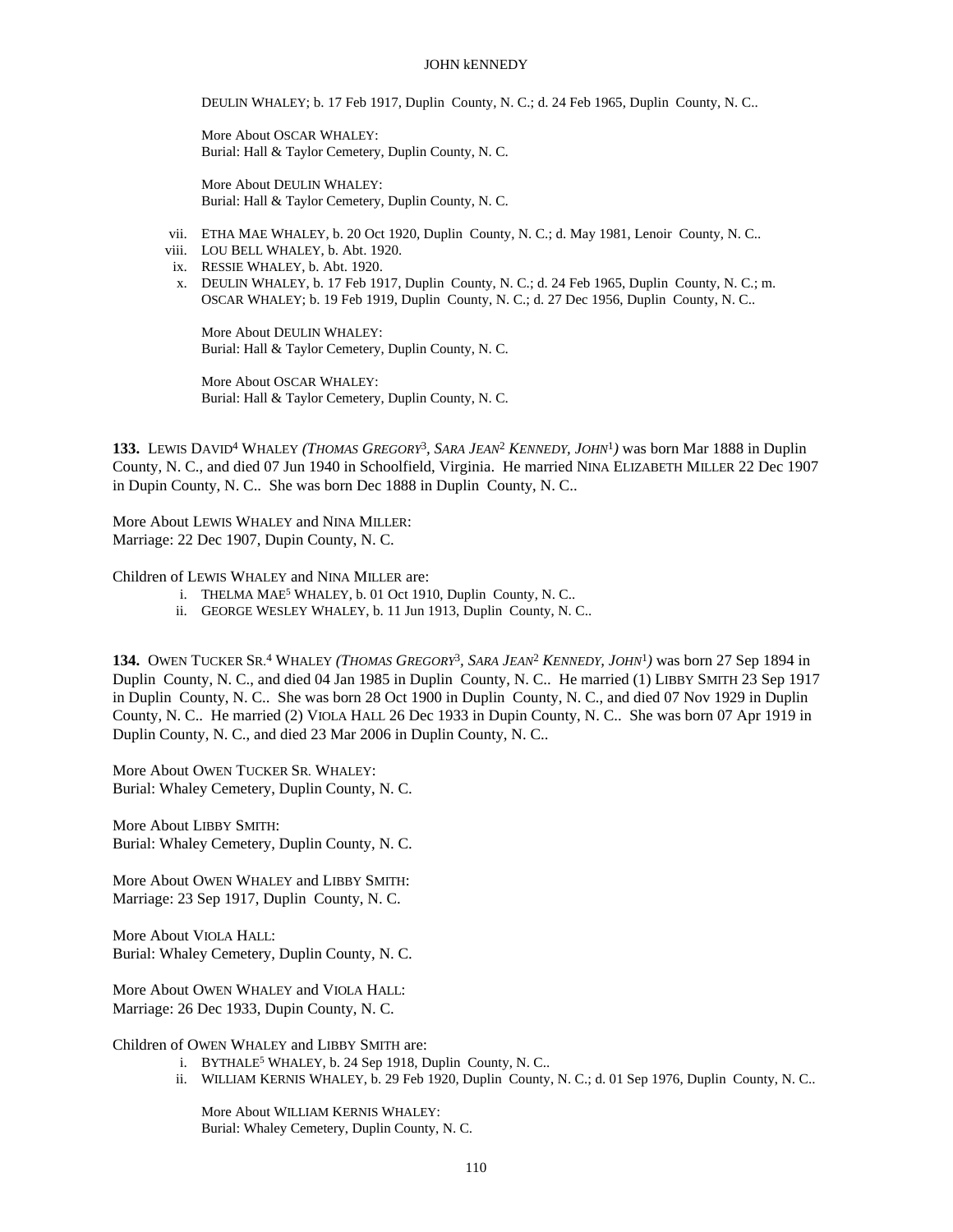- iii. IDA MAE WHALEY, b. 14 Dec 1921, Duplin County, N. C..
- iv. THARON WHALEY, b. 14 Nov 1923, Duplin County, N. C.; d. 17 May 1979, Duplin County, N. C..

More About THARON WHALEY: Burial: Whaley Cemetery, Duplin County, N. C.

- v. MARY KATIE WHALEY, b. 05 Jan 1928, Duplin County, N. C..
- vi. OWEN TUCKER JR. WHALEY, b. 07 Nov 1929, Duplin County, N. C.; d. 30 Apr 1993, Duplin County, N.  $C_{\cdot}$

More About OWEN TUCKER JR. WHALEY: Burial: Whaley Cemetery, Duplin County, N. C.

Children of OWEN WHALEY and VIOLA HALL are:

- vii. MAVIS LEE<sup>5</sup> WHALEY, b. 07 Oct 1934, Duplin County, N. C.; d. 30 Jan 1939, Duplin County, N. C..
- viii. THELMA GRACE WHALEY, b. 13 Apr 1936, Duplin County, N. C.; d. 06 Nov 1937, Duplin County, N. C..

More About THELMA GRACE WHALEY: Burial: Whaley Cemetery, Duplin County, N. C.

- ix. MERVIN WHALEY, b. 10 Nov 1938, Duplin County, N. C.; d. 30 Jan 1939, Duplin County, N. C..
- x. MURPHY WHALEY, b. 10 Nov 1938, Duplin County, N. C.; d. 02 Sep 1958, Duplin County, N. C.; m. DORIS MAXINE MAREADY, 02 Dec 1956, Duplin County, N. C.; b. 16 Apr 1939, Duplin County, N. C..

More About MURPHY WHALEY and DORIS MAREADY: Marriage: 02 Dec 1956, Duplin County, N. C.

- xi. JAMES DONALD WHALEY, b. 14 Jun 1940, Duplin County, N. C.; m. NORMA LOUISE KEEL; b. 30 Jun 1941, Duplin County, N. C..
- xii. ROY LEE WHALEY, b. 13 Nov 1942, Duplin County, N. C.; m. JANICE FAYE WHALEY, 19 Nov 1960, Duplin County, N. C.; b. 15 Oct 1944, Duplin County, N. C..

Notes for ROY LEE WHALEY: Private

More About ROY WHALEY and JANICE WHALEY: Marriage: 19 Nov 1960, Duplin County, N. C.

- xiii. BETTY WHALEY, b. 28 Dec 1944, Onslow County, N. C..
- xiv. HAROLD AVON WHALEY, b. 23 Dec 1948, Duplin County, N. C.; d. 16 Jun 1949, Duplin County, N. C..

More About HAROLD AVON WHALEY: Burial: Whaley Cemetery, Duplin County, N. C.

xv. SHELBY JEAN WHALEY, b. 03 Oct 1950, Onslow County, N. C..

135. WILLIAM JAMES<sup>4</sup> KENNEDY (*JOHN WILLIAM*<sup>3</sup>, *JAMES W.<sup>2</sup>, JOHN*<sup>1</sup>) was born 02 Mar 1867 in Duplin County, N. C., and died 01 Sep 1951 in Duplin County, N. C.. He married CELIA JANE MERCER 24 Jan 1889 in Duplin County, N. C., daughter of LEWIS MERCER and ELIZA QUINN. She was born 01 May 1856 in Duplin County, N. C., and died 07 Apr 1944 in Lenoir County, N. C..

More About WILLIAM JAMES KENNEDY: Burial: Cabin FWB Church Cemetery, Duplin County, N. C.

More About CELIA JANE MERCER: Burial: Cabin FWB Church Cemetery, Duplin County, N. C.

More About WILLIAM KENNEDY and CELIA MERCER: Marriage: 24 Jan 1889, Duplin County, N. C.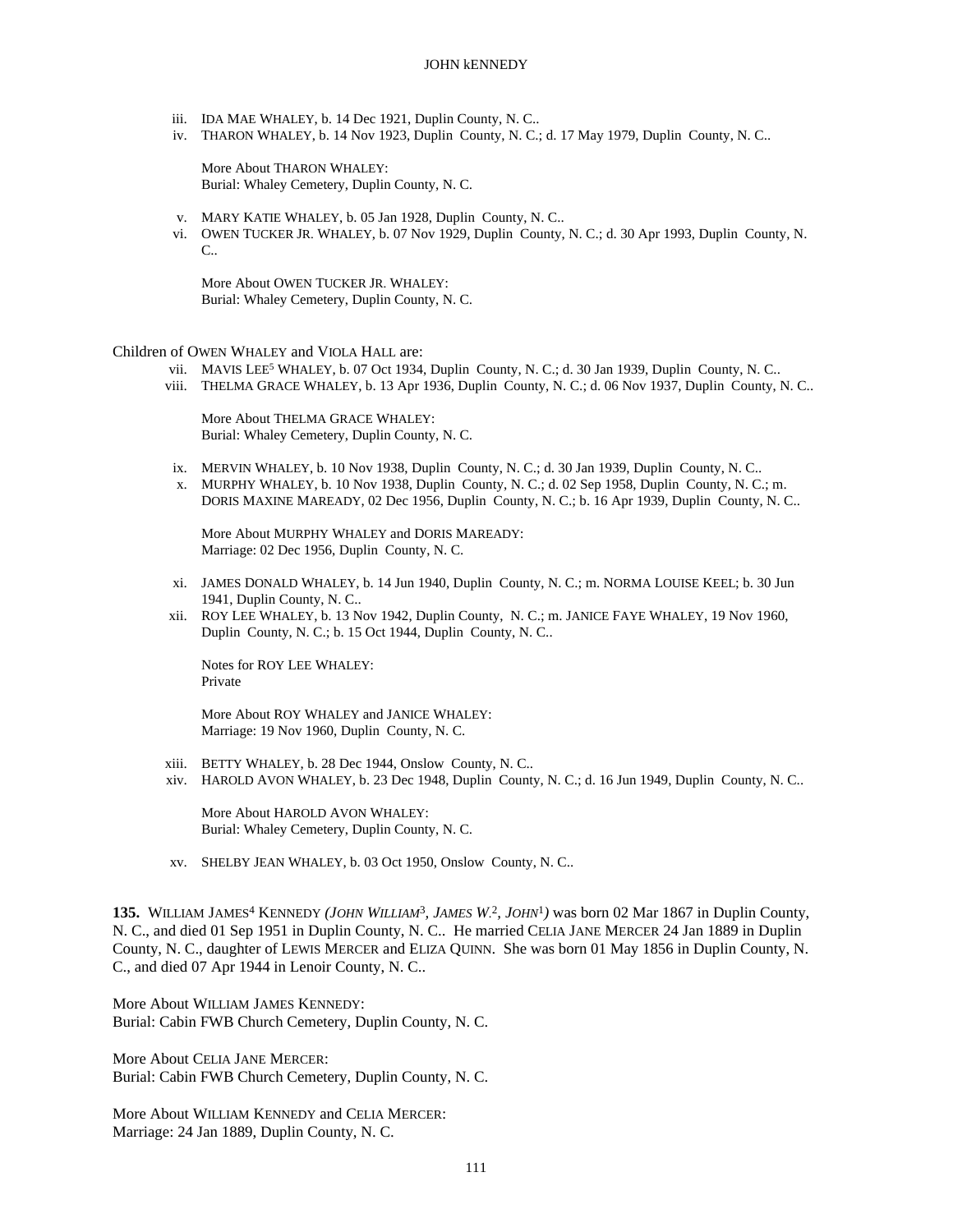## Children of WILLIAM KENNEDY and CELIA MERCER are:

- i. CELIA VICTORIA<sup>5</sup> KENNEDY, b. 14 Dec 1889, Duplin County, N. C.; d. 18 Jul 1976, Lenoir County, N. C..
- ii. JAMES MONROE KENNEDY, b. 12 Apr 1891, Duplin County, N. C.; d. 13 Nov 1974, Onslow County, N. C.; m. IDA MERCER, 05 Jan 1918, Duplin County, N. C.; b. 27 May 1893, Duplin County, N. C.; d. 31 Mar 1967, Duplin County, N. C..

More About JAMES MONROE KENNEDY: Burial: Cabin FWB Church Cemetery, Duplin Conty, N. C.

More About IDA MERCER: Burial: Cabin FWB Church Cemetery, Duplin Conty, N. C.

More About JAMES KENNEDY and IDA MERCER: Marriage: 05 Jan 1918, Duplin County, N. C.

iii. VIVIAN ESTELLE KENNEDY, b. 17 Aug 1893, Duplin County, N. C.; d. 21 Nov 1995, Died in Virginia Beach Va.; m. ASHLEY MERCER, 21 Feb 1916, Duplin County, N. C.; b. 19 Feb 1888, Duplin County, N. C.; d. Apr 1970, Resident Virginia Beach Va, Died in N. C..

More About ASHLEY MERCER and VIVIAN KENNEDY: Marriage: 21 Feb 1916, Duplin County, N. C.

iv. WILLIAM CICERO KENNEDY, b. 05 Feb 1895, Duplin County, N. C.; d. 15 Feb 1895, Duplin County, N. C..

More About WILLIAM CICERO KENNEDY: Burial: W.S. Turner Cemetery, Duplin County, N. C.

v. LILLIAN KENNEDY, b. 28 Apr 1896, Duplin County, N. C.; d. 18 Jul 1896, Duplin County, N. C..

More About LILLIAN KENNEDY: Burial: W.S. Turner Cemetery, Duplin County, N. C.

vi. LENA JANE KENNEDY, b. 02 Nov 1897, Duplin County, N. C.; d. 21 Dec 1904, Duplin County, N. C..

More About LENA JANE KENNEDY: Burial: W.S. Turner Cemetery, Duplin County, N. C.

vii. OSCO JAMES KENNEDY, b. 08 Aug 1900, Duplin County, N. C.; d. Died in Virginia Beach Va.; m. LULA MERCER; b. 27 Oct 1898, Duplin County, N. C..

**136.** ADDIE VIOLA<sup>4</sup> KENNEDY *(JOHN WILLIAM*<sup>3</sup> *, JAMES W.* 2 *, JOHN*<sup>1</sup> *)* was born 01 Nov 1876 in Duplin County, N. C., and died 09 Oct 1948 in Duplin County, N. C.. She married (1) OWEN KENNEDY. He was born 1875 in Lenoir County, N. C.. She married (2) JOHN HENRY BLALOCK 27 Nov 1893 in Duplin County, N. C.. He was born 12 May 1854 in Duplin County, N. C., and died 13 Jul 1919 in Duplin County, N. C..

More About ADDIE VIOLA KENNEDY: Burial: Hallsville Baptist Church Cemetery, Duplin County, N. C.

More About JOHN HENRY BLALOCK: Burial: Clay Hill Cemetery, Duplin County, N. C.

More About JOHN BLALOCK and ADDIE KENNEDY: Marriage: 27 Nov 1893, Duplin County, N. C.

Child of ADDIE KENNEDY and OWEN KENNEDY is: i. ODESSA<sup>5</sup> KENNEDY, b. 30 Dec 1916, Lenoir County, N. C..

Children of ADDIE KENNEDY and JOHN BLALOCK are: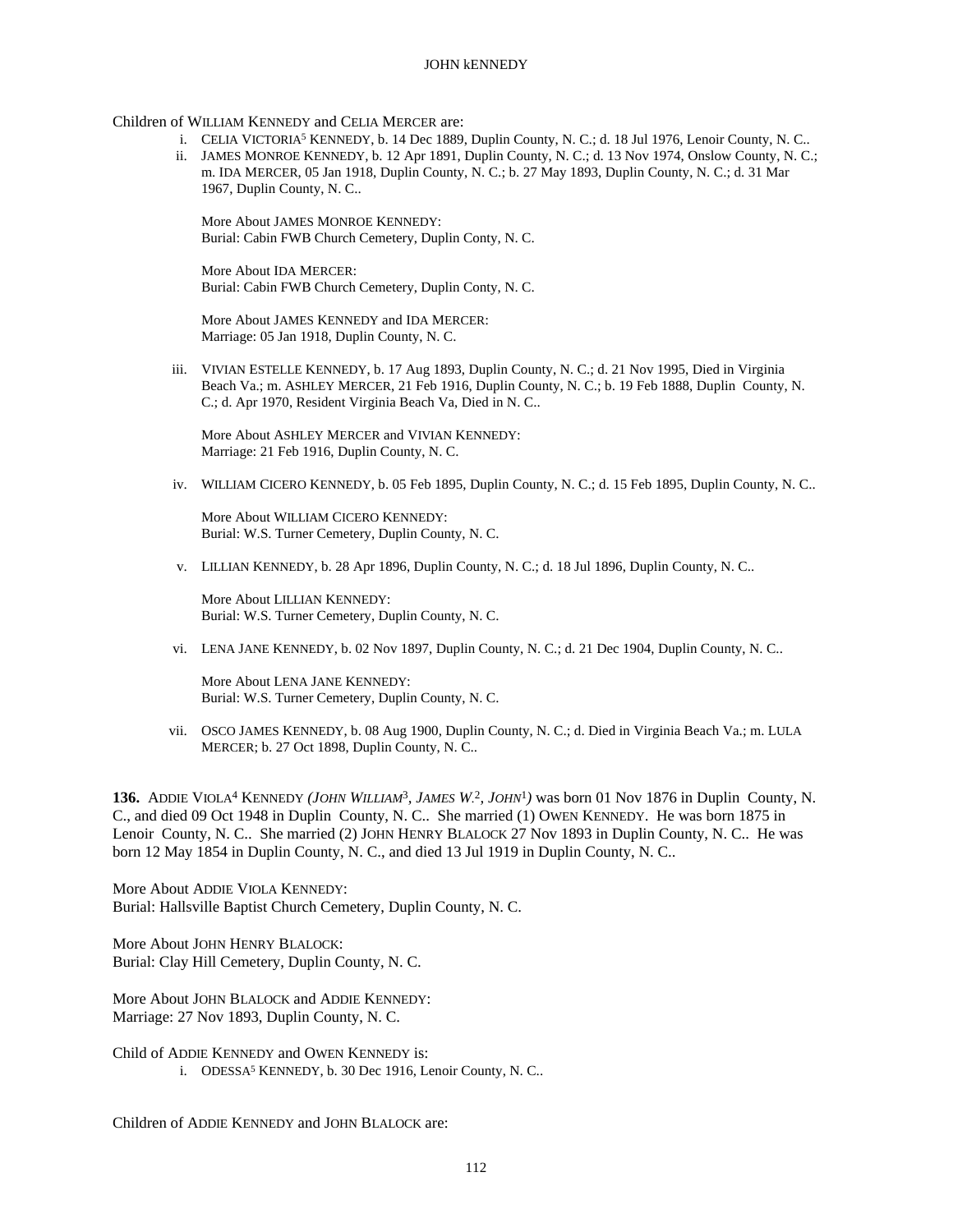- ii. ANNIE E.<sup>5</sup> BLALOCK, b. Sep 1893.
- iii. LOLA LEE BLALOCK, b. 03 May 1899, Duplin County, N. C.; d. 12 Apr 1985, Duplin County, N. C.; m. HIRAM STEVEN WILLIAMS; b. 1902, Duplin County, N. C.; d. 03 Aug 1985, Duplin County, N. C..
- iv. HENRY RANSOM BLALOCK, b. 19 Dec 1902, Duplin County, N. C.; d. 30 Jun 1978, Duplin County, N. C..
- v. RUBY ESTELLE BLALOCK, b. 03 Jan 1904, Duplin County, N. C.; d. 02 Aug 1986, Duplin County, N. C.; m. WILLIS MARTIN SUMNER, 15 Nov 1930, Duplin County, N. C.; b. 1910, Duplin County, N. C.; d. 12 Feb 1956, Duplin County, N. C..

More About WILLIS SUMNER and RUBY BLALOCK: Marriage: 15 Nov 1930, Duplin County, N. C.

- vi. MATTIE ELIZABETH BLALOCK, WINNER, b. 23 Mar 1906, Duplin County, N. C.; d. 18 Jul 1996, Duplin County, N. C..
- vii. LINA KATHLEEN BLALOCK, COOPER, b. 28 Feb 1908, Duplin County, N. C.; d. 22 Jul 1993, Duplin County, N. C..
- viii. THOMAS JEFFERSON BLALOCK, b. 27 Mar 1910, Duplin County, N. C.; d. 19 Oct 1979, Duplin County, N. C.; m. CLARA DAY COTTLE, 31 Dec 1926, Dupin County, N. C.; b. 26 Oct 1908, Duplin County, N. C.; d. 24 Jul 1971, Duplin County, N. C..

More About THOMAS BLALOCK and CLARA COTTLE: Marriage: 31 Dec 1926, Dupin County, N. C.

ix. BERTIE MARIE BLALOCK, b. 14 Apr 1912, Duplin County, N. C.; d. 28 Dec 1972, Duplin County, N. C.; m. THOMAS EDWARD HOUSTON, 21 Dec 1922, Duplin County; b. 10 Mar 1900, Duplin County, N. C.; d. Oct 1974, Buncombs County, N. C..

More About THOMAS HOUSTON and BERTIE BLALOCK: Marriage: 21 Dec 1922, Duplin County

- x. ELIZA JANE BLALOCK, b. 23 May 1913, Duplin County, N. C.; d. 18 Oct 1954, Duplin County, N. C..
- xi. FRED KING BLALOCK, b. 14 Jan 1916, Duplin County, N. C.; d. 06 Aug 1944, World War ll.
- xii. JOHN WILLIAM JR. BLALOCK, b. 10 Dec 1918, Duplin County, N. C.; d. 20 Mar 1956, Duplin County, N. C.; m. RILLA MOZINGO, 01 Nov 1938, Duplin County, N. C.; b. 1920.

More About JOHN BLALOCK and RILLA MOZINGO: Marriage: 01 Nov 1938, Duplin County, N. C.

**137.** MOLSEY ELIZABETH<sup>4</sup> COTTLE *(MARY SUSAN*<sup>3</sup>  *KENNEDY, JAMES W.* 2 *, JOHN*<sup>1</sup> *)* was born 29 Sep 1872 in Duplin County, N. C., and died 19 Oct 1955 in Duplin County, N. C. She married JONAS H. BROWN 01 May 1890 in Duplin County, N. C.. He was born 24 May 1865 in Duplin County, N. C., and died 18 Apr 1921 in Duplin County, N. C..

More About MOLSEY ELIZABETH COTTLE: Burial: Nethercutt Cemetery, Duplin County, N. C.

More About JONAS H. BROWN: Burial: Nethercutt Cemetery, Duplin County, N. C.

More About JONAS BROWN and MOLSEY COTTLE: Marriage: 01 May 1890, Duplin County, N. C.

Children of MOLSEY COTTLE and JONAS BROWN are:

i. LELAR ESTELLE<sup>5</sup> BROWN, b. 24 Apr 1892, Duplin County, N. C.; d. 09 Oct 1976, Duplin County, N. C.; m. JOHN RILEY WILLIFORD, 10 Oct 1910, Onslow County, N. C.; b. 04 May 1879, Onslow County, N. C.; d. 01 Nov 1957, Onslow County, N. C..

More About LELAR ESTELLE BROWN: Burial: Nethercutt Cemetery, Duplin County, N. C.

More About JOHN RILEY WILLIFORD: Burial: Nethercutt Cemetery, Duplin County, N. C.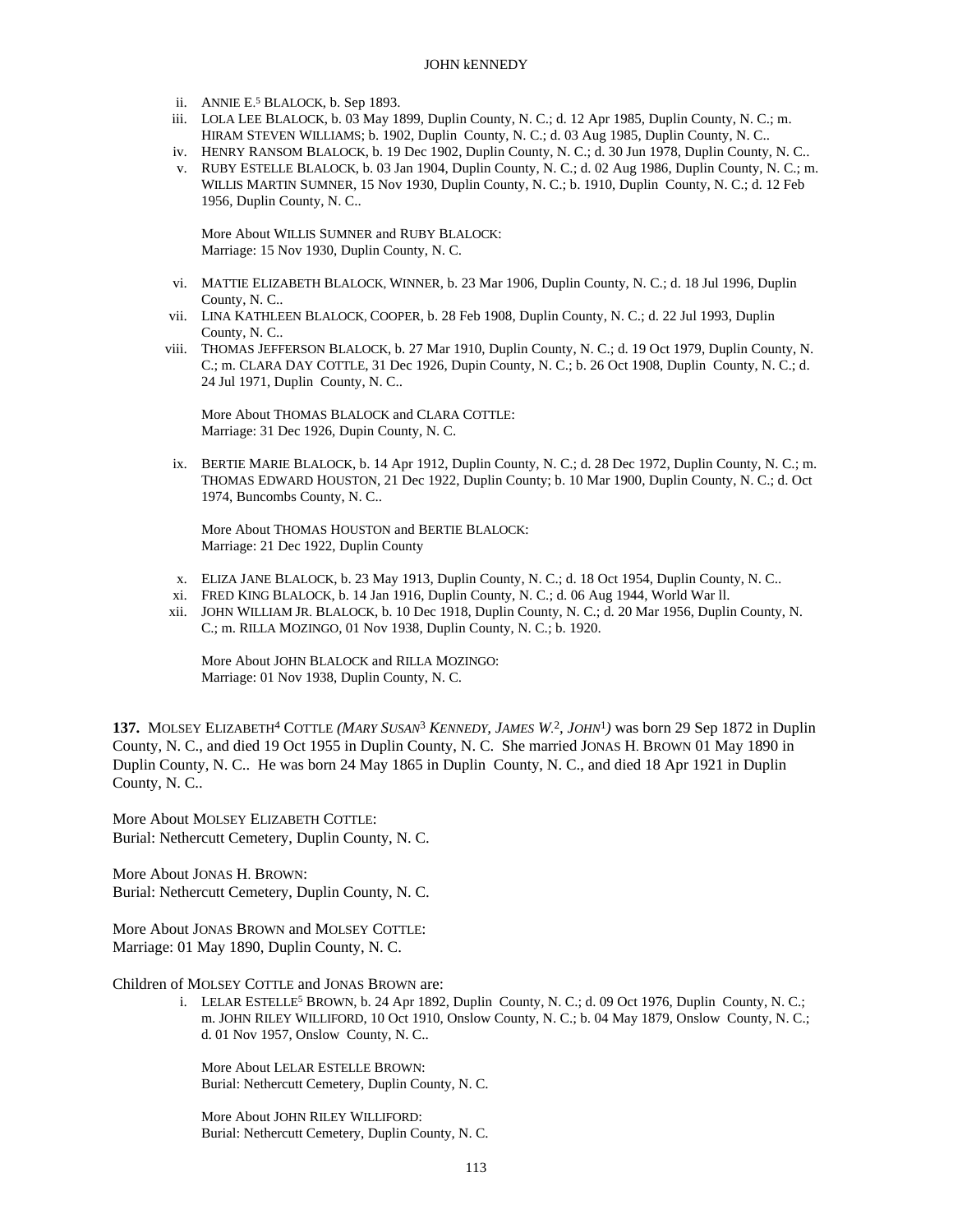More About JOHN WILLIFORD and LELAR BROWN: Marriage: 10 Oct 1910, Onslow County, N. C.

ii. LOU ELLA BROWN, b. 18 Apr 1896, Duplin County, N. C.; d. 09 Jul 1970, Duplin County, N. C.; m. JOSEPH FRANKLIN EDWARDS, 11 Feb 1912, Duplin County, N. C.; b. 06 Oct 1886, Duplin County, N. C.; d. 06 Dec 1940, Duplin County, N. C..

More About LOU ELLA BROWN: Burial: Brown Cemetery, Duplin County, N. C.

More About JOSEPH FRANKLIN EDWARDS: Burial: Brown Cemetery, Duplin County, N. C.

More About JOSEPH EDWARDS and LOU BROWN: Marriage: 11 Feb 1912, Duplin County, N. C.

iii. IDA MAE BROWN, b. 28 Oct 1898, Duplin County, N. C.; d. 05 Feb 1989, Duplin County, N. C.; m. LUTHER MAYO SANDERSON; b. 08 Apr 1898, Duplin County, N. C.; d. 19 Oct 1951, Duplin County, N. C..

More About IDA MAE BROWN: Burial: Sanderson Cemetery, Duplin County, N. C.

More About LUTHER MAYO SANDERSON: Burial: Sanderson Cemetery, Duplin County, N. C.

- iv. VIRGINIA BROWN, b. 05 Apr 1900, Duplin County, N. C..
- v. JAMES CLAYTON BROWN, b. 15 Mar 1912, Duplin County, N. C.; d. 01 Feb 1983, Duplin County, N. C.; m. (1) GERTRUDE THIGPEN; b. 06 Feb 1910, Duplin County, N. C.; d. 16 Jan 1934, Duplin County, N. C.; m. (2) MOZELLA BROWN, 05 Apr 1937, Duplin County, N. C.; b. 28 Mar 1914, Duplin County, N. C.; d. 18 Sep 1980, Duplin County, N. C..

More About JAMES BROWN and MOZELLA BROWN: Marriage: 05 Apr 1937, Duplin County, N. C.

- vi. JOHN KEMPSTER BROWN, b. 10 Dec 1903, Duplin County, N. C..
- vii. SUDIE GLADYS BROWN, b. 09 Jan 1906.
- viii. LEONA BROWN, b. Mar 1908, Duplin County, N. C.; d. Aug 1908, Duplin County, N. C..
- ix. LEO BROWN, b. 08 Nov 1909, Duplin County, N. C.; m. ETHEL TEACHEY; b. 09 Apr 1916, Duplin County, N. C..
- x. RAY BROWN, b. 06 Nov 1911, Duplin County, N. C..
- xi. HAZEL BROWN, b. 15 Oct 1914, Duplin County, N. C.; m. HOBART AMORY KENNEDY; b. 24 Apr 1915, Duplin County, N. C.; d. 16 Dec 1950, Duplin County, N. C..

More About HOBART AMORY KENNEDY: Burial: Kennedy Cemetery, Duplin County, N. C.

**138.** JASPER JAMES<sup>4</sup> COTTLE *(MARY SUSAN*<sup>3</sup>  *KENNEDY, JAMES W.* 2 *, JOHN*<sup>1</sup> *)* was born 12 Sep 1878 in Duplin County, N. C., and died 14 Nov 1941 in Duplin County, N. C.. He married LULA ADELINE THOMAS 12 Dec 1900 in Duplin County, N. C.. She was born 05 Apr 1883 in Duplin County, N. C., and died 21 Feb 1912 in Duplin County, N. C..

More About JASPER JAMES COTTLE: Burial: James Davis Cemetery, Duplin County, N. C.

More About LULA ADELINE THOMAS: Burial: James Davis Cemetery, Duplin County, N. C.

More About JASPER COTTLE and LULA THOMAS: Marriage: 12 Dec 1900, Duplin County, N. C.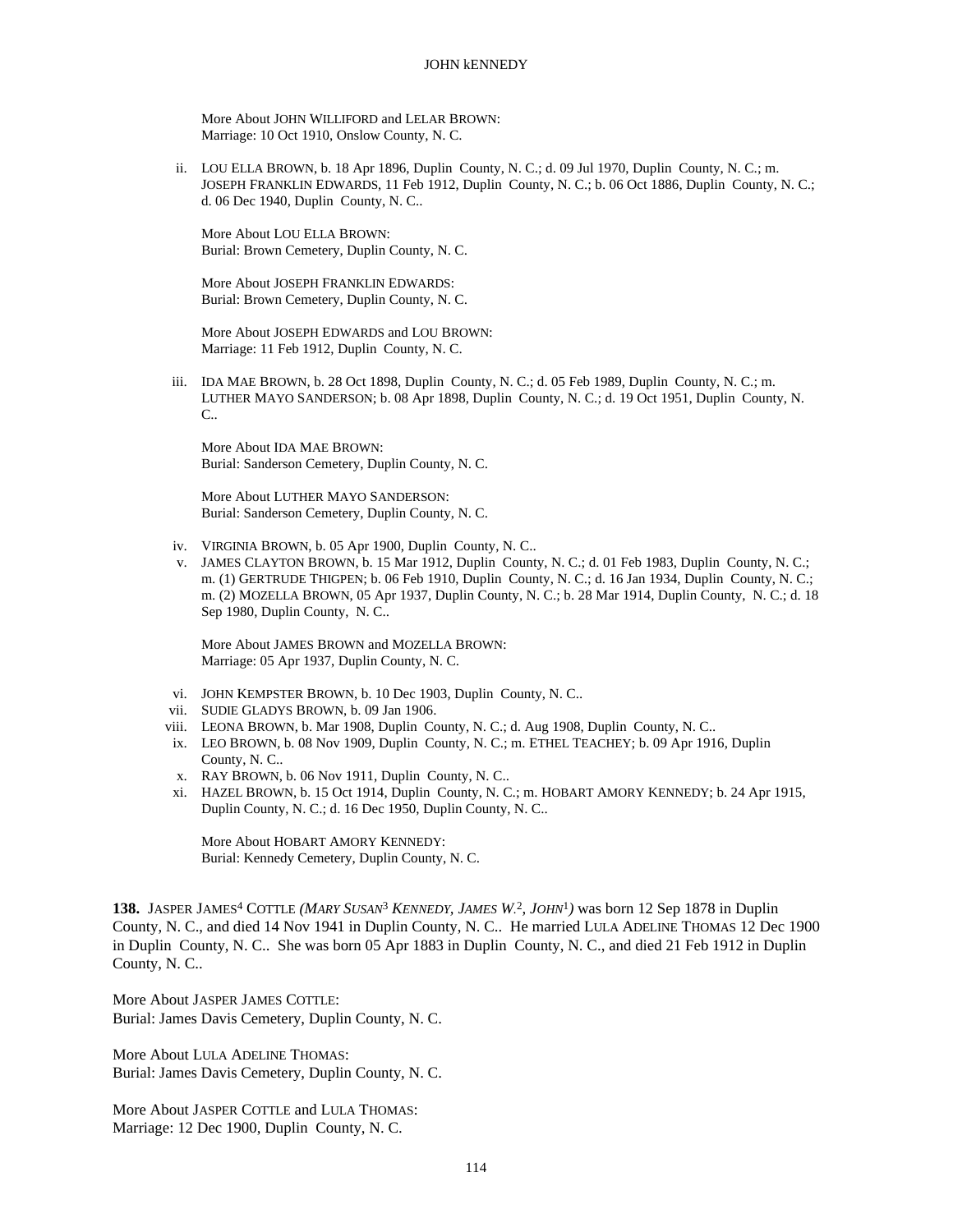Children of JASPER COTTLE and LULA THOMAS are:

i. ROLAND JAMES<sup>5</sup> COTTLE, b. 23 Nov 1901, Duplin County, N. C.; d. 23 Apr 1953, Duplin County, N. C.; m. MAMIE SLOAN, 23 Nov 1923, Dupin County, N. C.; b. 14 Nov 1904, Duplin County, N. C.; d. 17 Jun 2003, Duplin County, N. C..

More About ROLAND JAMES COTTLE: Burial: East Duplin Memorial Gardens Duplin County, N. C.

More About MAMIE SLOAN: Burial: East Duplin Memorial Gardens Duplin County, N. C.

More About ROLAND COTTLE and MAMIE SLOAN: Marriage: 23 Nov 1923, Dupin County, N. C.

ii. WILLIAM SHELTON COTTLE, b. 05 Apr 1903, Duplin County, N. C.; d. 04 Dec 1974, Lenoir County, N. C.; m. SALLY ARLENE SIMPSON, 16 Aug 1924, Dupin County, N. C.; b. 07 Aug 1907, Duplin County, N. C.; d. 10 Sep 1990, Duplin County, N. C..

More About WILLIAM SHELTON COTTLE: Burial: East Duplin Memorial Gardens Duplin County, N. C.

More About SALLY ARLENE SIMPSON: Burial: East Duplin Memorial Gardens Duplin County, N. C.

More About WILLIAM COTTLE and SALLY SIMPSON: Marriage: 16 Aug 1924, Dupin County, N. C.

iii. LULA ETHEL COTTLE, b. 06 Aug 1904, Duplin County, N. C.; d. 13 Dec 1981, Duplin County, N. C.; m. JAMES PARROTT MILLER, 04 Nov 1923, Duplin County, N. C.; b. 20 Feb 1900, Duplin County, N. C.; d. 03 Apr 1984, Duplin County, N. C..

More About JAMES MILLER and LULA COTTLE: Marriage: 04 Nov 1923, Duplin County, N. C.

iv. SUDIE E. COTTLE, b. 23 Nov 1905, Duplin County, N. C.; d. 05 Apr 1991, Lenoir County, N. C.; m. ADOLPH HILL, 21 Nov 1923, Lenior County, N. C.; b. 01 Jan 1900, Lenior County, N. C.; d. 18 Mar 1979, Lenior County, N. C..

More About ADOLPH HILL and SUDIE COTTLE: Marriage: 21 Nov 1923, Lenior County, N. C.

v. NORA BELLE COTTLE, b. 20 Mar 1907, Duplin County, N. C.; d. 17 Aug 1997, Duplin County, N. C.; m. (1) LEVI E. SUMNER, 19 Mar 1929, Duplin County, N. C.; b. 07 Dec 1909, Duplin County, N. C.; d. 07 Dec 1959, Duplin County, N. C.; m. (2) LEVI ELMA SANDERSON, 20 Mar 1929, Dupin County, N. C.; b. 30 Aug 1898, Duplin County, N. C.; d. 22 Feb 1994, Duplin County, N. C..

More About NORA BELLE COTTLE: Burial: East Duplin Devotional Garden, Duplin County, N. C.

More About LEVI SUMNER and NORA COTTLE: Marriage: 19 Mar 1929, Duplin County, N. C.

More About LEVI ELMA SANDERSON: Burial: East Duplin Devotional Garden, Duplin County, N. C.

More About LEVI SANDERSON and NORA COTTLE: Marriage: 20 Mar 1929, Dupin County, N. C.

vi. CLARA DAY COTTLE, b. 26 Oct 1908, Duplin County, N. C.; d. 24 Jul 1971, Duplin County, N. C.; m. THOMAS JEFFERSON BLALOCK, 31 Dec 1926, Dupin County, N. C.; b. 27 Mar 1910, Duplin County, N. C.; d. 19 Oct 1979, Duplin County, N. C..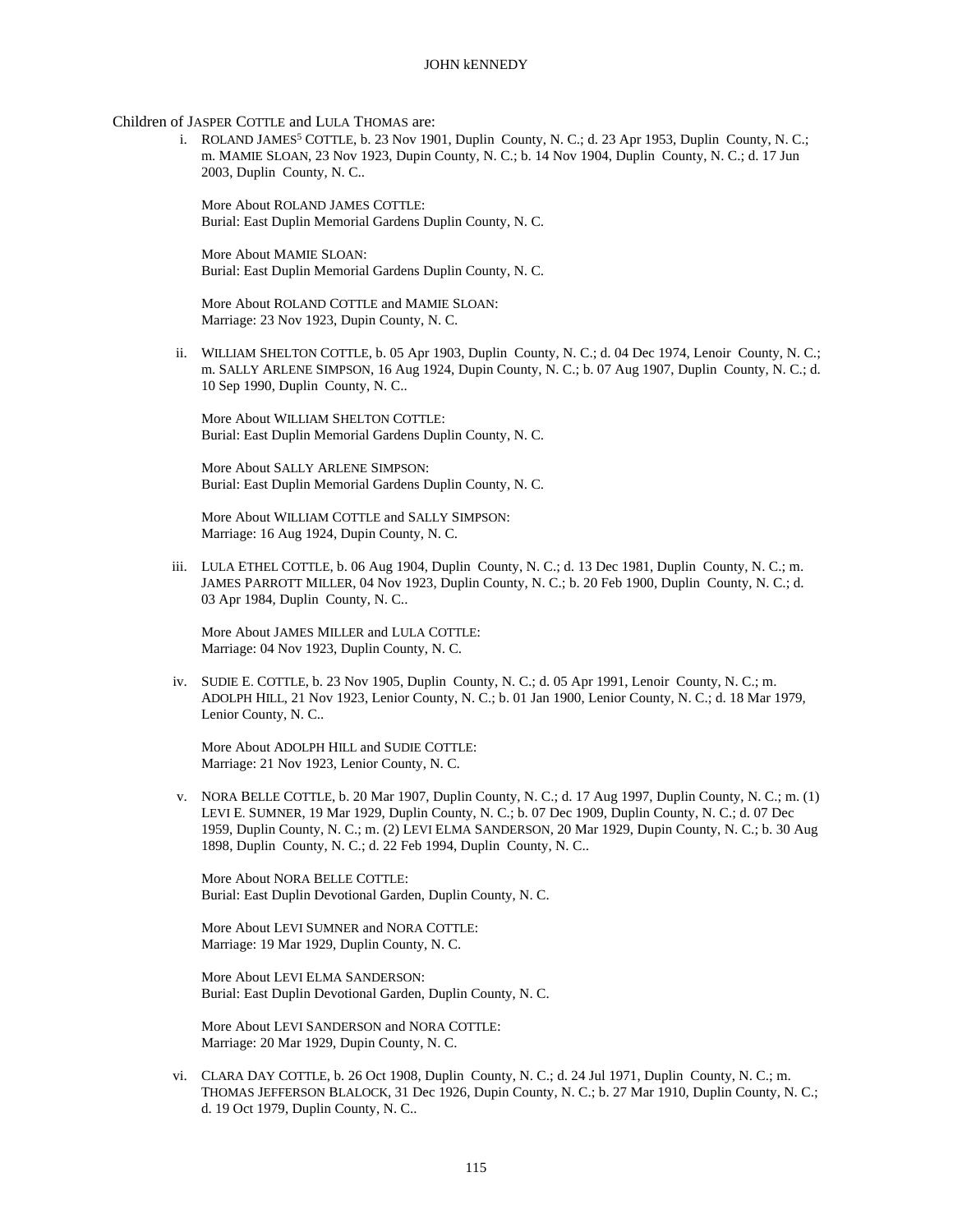More About THOMAS BLALOCK and CLARA COTTLE: Marriage: 31 Dec 1926, Dupin County, N. C.

- vii. GORDON LEE COTTLE, b. 08 Mar 1910, Duplin County, N. C.; d. 30 Oct 1979, Guilford County, N. C.; m. LUCILLE HOWARD; b. 19 Aug 1903, Duplin County, N. C.; d. 18 Dec 1986, Guilford County, N. C..
- viii. MCMILLIAN COTTLE, b. 05 May 1911, Duplin County, N. C.; d. 15 Dec 1934, Duplin County, N. C.; m. ELSIE BRYAN, 31 May 1931, Duplin County, N. C.; b. 30 Apr 1914, Onslow County, N. C..

More About MCMILLIAN COTTLE: Burial: Sand Hill Church Cemetery, Duplin County, N. C.

More About MCMILLIAN COTTLE and ELSIE BRYAN: Marriage: 31 May 1931, Duplin County, N. C.

**139.** JOHN WILLIAM<sup>4</sup> COTTLE *(MARY SUSAN*<sup>3</sup>  *KENNEDY, JAMES W.* 2 *, JOHN*<sup>1</sup> *)* was born 05 Mar 1885 in Duplin County, N. C., and died 11 Sep 1956 in Duplin County, N. C.. He married OCTAVIA SANDERSON 01 Jan 1908 in Duplin County, N. C., daughter of J. SANDERSON and CELIA SMITH. She was born 15 May 1892 in Duplin County, N. C., and died 19 Jun 1961 in Duplin County, N. C..

More About JOHN WILLIAM COTTLE: Burial: Hallsville Baptist Church Duplin County, N. C.

More About OCTAVIA SANDERSON: Burial: Hallsville Baptist Church Cemetery, Duplin County, N. C.

More About JOHN COTTLE and OCTAVIA SANDERSON: Marriage: 01 Jan 1908, Duplin County, N. C.

Children of JOHN COTTLE and OCTAVIA SANDERSON are:

i. GENEVA MAE<sup>5</sup> COTTLE, b. 08 Oct 1908, Duplin County, N. C.; d. 08 Sep 1980, Duplin County, N. C.; m. ALTON MAY SANDERSON, 07 Dec 1929, Duplin County, N. C.; b. 14 Feb 1904, Duplin County, N. C.; d. 26 Jan 1975, Duplin County, N. C..

More About ALTON SANDERSON and GENEVA COTTLE: Marriage: 07 Dec 1929, Duplin County, N. C.

ii. JAMES DAVIS COTTLE, b. 23 Feb 1912, Duplin County, N. C.; d. 05 Nov 1988, Duplin County, N. C.; m. LILLIE MAE TURNER, 15 Jan 1936, Duplin County, N. C.; b. 29 Mar 1913, Duplin County, N. C.; d. 14 May 1972, Duplin County, N. C..

More About JAMES DAVIS COTTLE: Burial: East Duplin Devotional Garden, Duplin County, N. C.

More About LILLIE MAE TURNER: Burial: East Duplin Devotional Garden, Duplin County, N. C.

More About JAMES COTTLE and LILLIE TURNER: Marriage: 15 Jan 1936, Duplin County, N. C.

iii. MILTON GREY COTTLE, b. 05 Sep 1914, Duplin County, N. C.; d. 19 Mar 1977, Duplin County, N. C.; m. LOTTIE MAE MILLER, 19 Nov 1933, Duplin County, N. C.; b. 08 Jan 1914, Duplin County, N. C.; d. 27 Jan 1993, Duplin County, N. C..

More About MILTON COTTLE and LOTTIE MILLER: Marriage: 19 Nov 1933, Duplin County, N. C.

iv. WILLIAM HORACE COTTLE, b. 13 Aug 1917, Duplin County, N. C.; d. 23 Sep 1959, Duplin County, N. C.; m. ZANNIE MAE TROTT, 15 Oct 1938, Onslow County, N. C.; b. 02 Apr 1920, Onslow County, N. C..

More About WILLIAM COTTLE and ZANNIE TROTT: Marriage: 15 Oct 1938, Onslow County, N. C.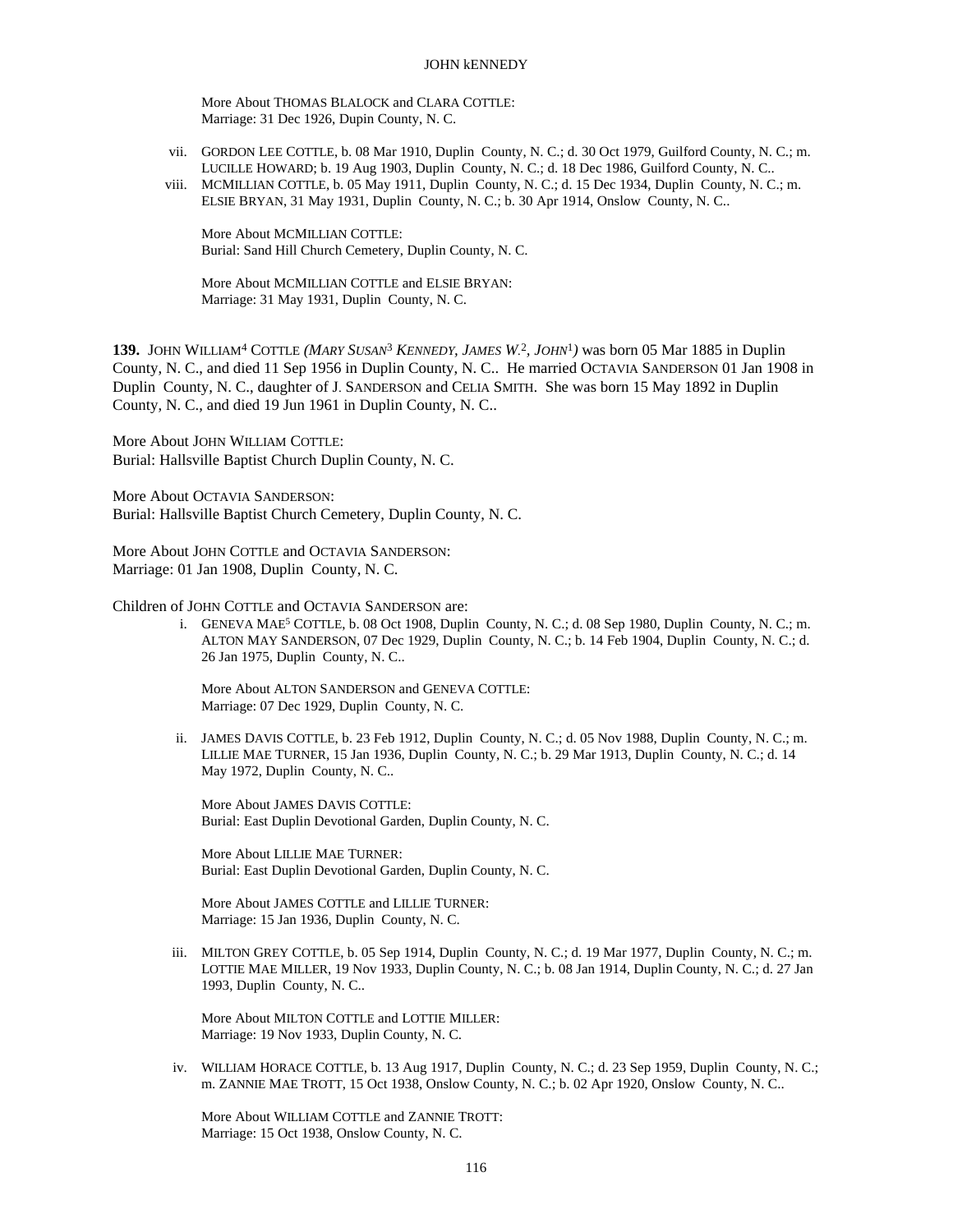v. PHILLIP RAY COTTLE, b. 06 Jul 1920, Duplin County, N. C.; d. 27 May 1960, Duplin County, N. C.; m. EUNICE IRENE STRICKLAND, 18 Dec 1951, Duplin County, N. C.; b. 14 Aug 1914, Duplin County, N. C..

More About PHILLIP COTTLE and EUNICE STRICKLAND: Marriage: 18 Dec 1951, Duplin County, N. C.

vi. MARY LOIS COTTLE, b. 27 Feb 1928, Duplin County, N. C.; m. MARION EDWARDS, 07 Dec 1946, Duplin County, N. C.; b. 15 Nov 1921, Duplin County, N. C..

More About MARION EDWARDS and MARY COTTLE: Marriage: 07 Dec 1946, Duplin County, N. C.

**140.** SALLY<sup>4</sup> JARMAN *(JAMES MIDDLETON*<sup>3</sup>  *KENNEDY, JAMES W.* 2 *, JOHN*<sup>1</sup> *)* was born 02 Mar 1879 in Duplin County, N. C., and died May 1976 in Durham County, N. C.. She married JESSE WILLIAMS. He was born Abt. 1875 in Duplin County, N. C..

Child of SALLY JARMAN and JESSE WILLIAMS is:

i. ANNIE LEE WILLIAMS<sup>5</sup> WELLS, b. 18 Mar 1921, Duplin County, N. C.; d. 28 Aug 1998, Duplin County, N. C.; m. JESSE EARL THIGPEN, 23 Apr 1993, Duplin County, N. C.; b. 03 Sep 1915, Duplin County, N. C.; d. 14 Nov 1995, Duplin County, N. C..

More About JESSE THIGPEN and ANNIE WELLS: Marriage: 23 Apr 1993, Duplin County, N. C.

**141.** GEORGE THOMAS<sup>4</sup> CANADY *(JAMES MIDDLETON*<sup>3</sup>  *KENNEDY, JAMES W.* 2 *, JOHN*<sup>1</sup> *)* was born 29 Feb 1876 in Onslow County, N. C., and died 11 Feb 1942 in Onslow County, N. C.. He married ANNIE ADDIE BRITTAIN 21 Nov 1900 in Onslow County, N. C.. She was born 04 Nov 1879 in Onslow County, N. C., and died 27 Nov 1932 in Onslow County, N. C..

Notes for GEORGE THOMAS CANADY:

 Sometime about this time some of the family change their name from Kennedy to Canady. I have been told the story I do not have any proof that one of the boys went of to war and could not read and write the Sergant asked hime his name and he spell it Canady instead of Kennedy. So he always keep it as Canady.

More About GEORGE THOMAS CANADY: Burial: Marshburn Canady-Brittain Cemetery, Onslow County, N. C.

More About ANNIE ADDIE BRITTAIN: Burial: Marshburn Canady-Brittain Cemetery, Onslow County, N. C.

More About GEORGE CANADY and ANNIE BRITTAIN: Marriage: 21 Nov 1900, Onslow County, N. C.

Children of GEORGE CANADY and ANNIE BRITTAIN are:

i. CLAUDIE VERA<sup>5</sup> CANADY, b. 22 Aug 1901, Duplin County, N. C.; d. 04 Oct 1993, Duplin County, N. C.; m. (1) ANDREWS GIBBONS MARSHBURN, 24 Mar 1918, Onslow County, N. C.; b. 12 Jun 1895, Onslow County, N. C.; d. 24 Jan 1920, Onslow County, N. C.; m. (2) HUGH H. HUMPHREY, 17 May 1936, Onslow County, N. C.; b. 12 Jun 1895, Onslow County, N. C.; d. 05 Nov 1960, Onslow County, N. C.; m. (3) WILLIAM BARTLEY HUNTER, 04 Sep 1962, Onslow County, N. C.; b. 19 Feb 1897, Duplin County, N. C.; d. 20 Mar 1993, Duplin County, N. C.

More About CLAUDIE VERA CANADY: Burial: Sand Hill Church Cemetery, Duplin County, N. C.

More About ANDREWS GIBBONS MARSHBURN: Burial: Kennedy Brittain Cemetery, Onslow County, N. C.

More About ANDREWS MARSHBURN and CLAUDIE CANADY: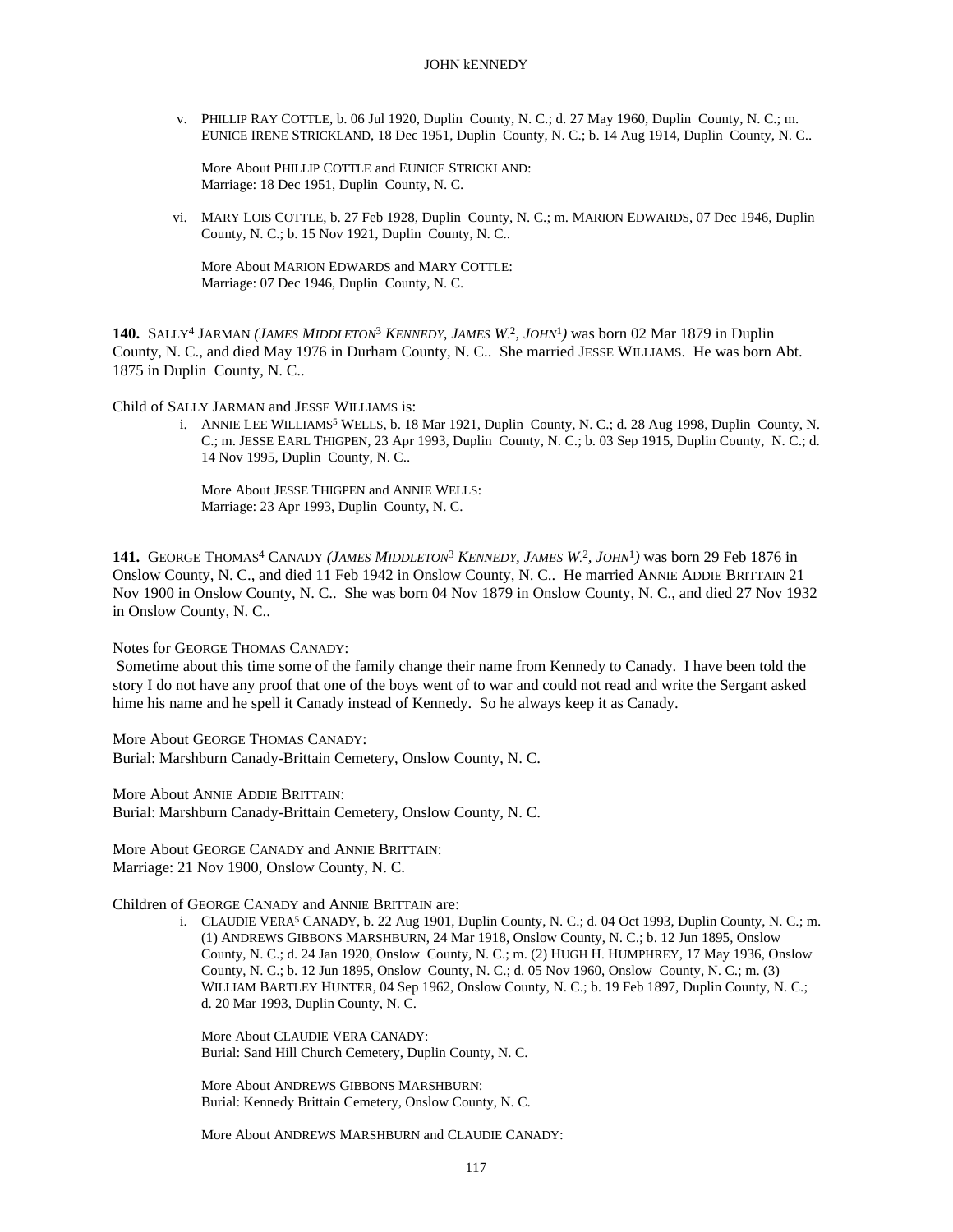Marriage: 24 Mar 1918, Onslow County, N. C.

More About HUGH H. HUMPHREY: Burial: Humphrey Cemetery, Onslow County, N. C.

More About HUGH HUMPHREY and CLAUDIE CANADY: Marriage: 17 May 1936, Onslow County, N. C.

Notes for WILLIAM BARTLEY HUNTER: John and Claudia did not have any children. He loved the word of God and is buried in the Primitive Baptist Church Cemetery near beulaville, N. C.

More About WILLIAM BARTLEY HUNTER: Burial: Sand Hill Church Cemetery, Duplin County, N. C.

More About WILLIAM HUNTER and CLAUDIE CANADY: Marriage: 04 Sep 1962, Onslow County, N. C.

ii. CINDA NATHASHIE CANADY, b. 23 Jun 1903, Onslow County, N. C.; d. 19 Oct 1980, Onslow County, N. C.; m. HENRY A. WHALEY, 13 Jun 1923, Onslow County, N. C.; b. 16 Aug 1886, Onslow County, N. C.; d. 16 Nov 1943, Onslow County, N. C..

More About HENRY WHALEY and CINDA CANADY: Marriage: 13 Jun 1923, Onslow County, N. C.

iii. BUREW THOMAS CANADY, b. 01 Jun 1905, Onslow County, N. C.; d. 11 Feb 1985, Onslow County, N. C.; m. KATHLEEN THOMAS, 05 Nov 1925, Onslow County, N. C.; b. 19 Jul 1908, Onslow County, N. C..

More About BUREW CANADY and KATHLEEN THOMAS: Marriage: 05 Nov 1925, Onslow County, N. C.

iv. BERTA MAE CANADY, b. 20 Jun 1907, Onslow County, N. C.; d. 03 Aug 2000, Onslow County, N. C.; m. WALTER LEE MAREADY, 24 Dec 1929, Onslow County, N. C.; b. 28 Nov 1906, Onslow County, N. C.; d. 27 Feb 1986, Onslow County, N. C..

More About WALTER MAREADY and BERTA CANADY: Marriage: 24 Dec 1929, Onslow County, N. C.

v. ELBERT GAINY SR. CANADY, b. 03 Oct 1909, Onslow County, N. C.; d. 14 May 1976, Onslow County, N. C.; m. ANNIE MAE COX, 12 Nov 1930, Onslow County, N. C.; b. 08 Jan 1908, Onslow County, N. C.; d. 13 Aug 1998, Onslow County, N. C..

More About ELBERT CANADY and ANNIE COX: Marriage: 12 Nov 1930, Onslow County, N. C.

- vi. GEORGE T. JR. CANADY, b. 03 Aug 1911, Onslow County, N. C.; d. 25 Jul 1912, Onslow County, N. C..
- vii. MARVIN CANADY, b. 09 Sep 1919, Onslow County, N. C.; d. 12 Dec 1973, Onslow County, N. C.; m. SADIE KENNEDY, 23 Dec 1940, Duplin County, N. C.; b. 08 Nov 1920, Duplin County, N. C..

More About MARVIN CANADY and SADIE KENNEDY: Marriage: 23 Dec 1940, Duplin County, N. C.

**142.** FRANK F. 4 CANADY *(JAMES MIDDLETON*<sup>3</sup>  *KENNEDY, JAMES W.* 2 *, JOHN*<sup>1</sup> *)* was born 10 Aug 1880 in Onslow County, N. C., and died 22 Sep 1950 in Lenoir County, N. C.. He married FANNIE HARPER Abt. 1900. She was born 15 May 1885 in Lenoir County, N.C., and died Apr 1972 in Lenoir County, N.C..

More About FRANK CANADY and FANNIE HARPER: Marriage: Abt. 1900

Child of FRANK CANADY and FANNIE HARPER is:

i. EUREKA<sup>5</sup> CANADY, b. 03 Dec 1908, Duplin County, N. C.; d. Nov 1992, Duplin County, N. C..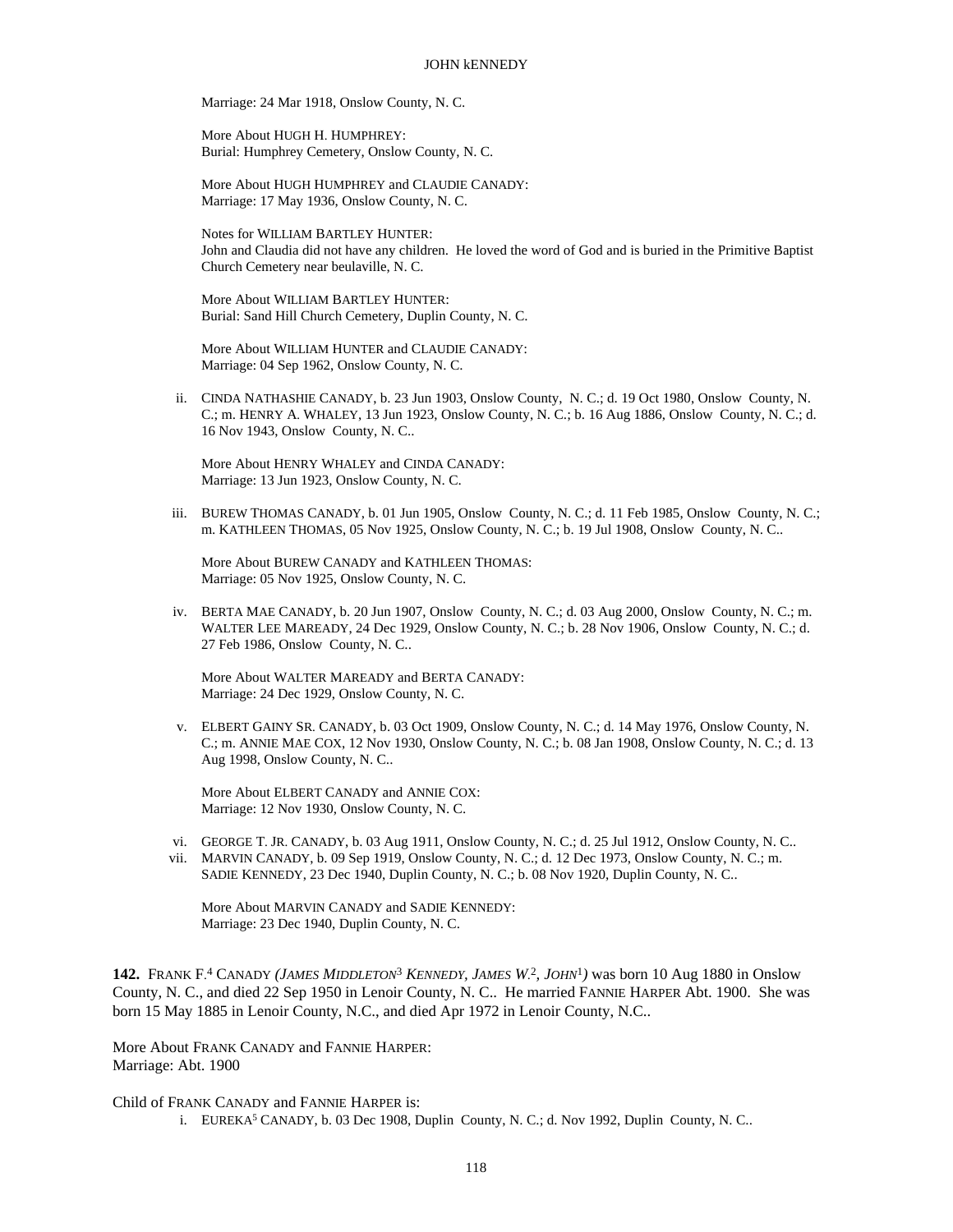**143.** LUCY JANE<sup>4</sup> CANADY *(JAMES MIDDLETON*<sup>3</sup>  *KENNEDY, JAMES W.* 2 *, JOHN*<sup>1</sup> *)* was born 19 Mar 1883 in Onslow County, N. C., and died 25 Jan 1913 in Onslow County, N. C.. She married JOSEPH W. BRITTAIN. He was born 15 Jan 1883 in Onslow County, N. C., and died 09 Apr 1947 in Onslow County, N. C..

More About LUCY JANE CANADY: Burial: Kennedy Brittain Cemetery, Onslow County, N. C.

More About JOSEPH W. BRITTAIN: Burial: Kennedy Brittain Cemetery, Onslow County, N. C.

Child of LUCY CANADY and JOSEPH BRITTAIN is:

i. ARTHUR A. 5 BRITTAIN, b. 30 Dec 1910, Onslow County, N. C.; d. 06 Feb 1913, Onslow County, N. C..

More About ARTHUR A. BRITTAIN: Burial: Kennedy Brittain Cemetery, Onslow County, N. C.

144. PAUL<sup>4</sup> KENNEDY (*JAMES MIDDLETON*<sup>3</sup>, *JAMES W.*<sup>2</sup>, *JOHN*<sup>1</sup>) was born 24 Jan 1885 in Onslow County, N. C., and died 01 Dec 1951 in Duplin County, N. C.. He married (1) LILLIE KENNEDY 08 Dec 1907 in Duplin County, N. C., daughter of JOHN KENNEDY and SARA MERCER. She was born 02 Oct 1888 in Duplin County, N. C., and died 21 May 1931 in Lenoir County, N. C.. He married (2) RUTH WILKINS 22 Apr 1933 in Duplin County, N. C., daughter of WILLIAM WILKINS and REZIAH WARD. She was born 18 Sep 1897 in Duplin County, N. C., and died 13 Dec 1972 in Duplin County, N. C..

Notes for PAUL KENNEDY:

# PAUL KENNEDY PURCHASE 28 ACRES OF LAND FROM W. B. HOUSTON

# STATE OF NORTH CAROLINA

# DUPLIN COUNTY

This deed mad the 30th day of October 1925 by PAUL KENNEDY and LILLIE KENNEDY, his wife of Duplin County, State of North Carolina of the first part to W. B. HOUSTON of Duplin County, and State of North Carolina of the second part.

Witness: That said PAUL KENNEDY --wife LILLIE KENNEDY in consideration of Five Hundred Dollars to them paid by W. B. HOUSTON the receipt of which is hereby acknowledged have bargained and sold and by these presents do grant bargain, sell and convey to said W. B. HOUSTON of Duplin County, State of North Carolina adjoining the lands of BRANCH MILLER and others, and bounded as follows, VIG: Beginning at a pine on the canal of Little Limestone and runs with Branch Middle line West 1125 poles to a stake thence South 25 poles to a stake OCTAVIOUS HOUSTON corner thence with her line S 80 E 243 poles to a stake on the canal of Little Limestone thence up with the said canal to the beginning containing 28 acres more or less. The above describes land is part of the land inherited from the late Noah J. Mercer des by Sarah Kennedy Variation should be used on the first and second line.

To have and to hold the aforesaid tract or parcel of land and all privileges and appurtenances thereto belonging to the said W. B. HOUSTON his heirs and assigns that they are excised of said premises in fee and have a right to convey in fee simple that are clear same are few and clear from all encumbrances and that they do hereby forever warrant and will forever defend the said title to the same against the claims of all person whosoever.

In Testimony whereof the said PAUL KENNEDY and wife LILLIE KENNEDY has hereunto set their hands and seals the day and year first above written.

PAUL KENNEDY (Seal) LILLIE KENNEDY (Seal) J. B. KENNEDY (Seal) his mark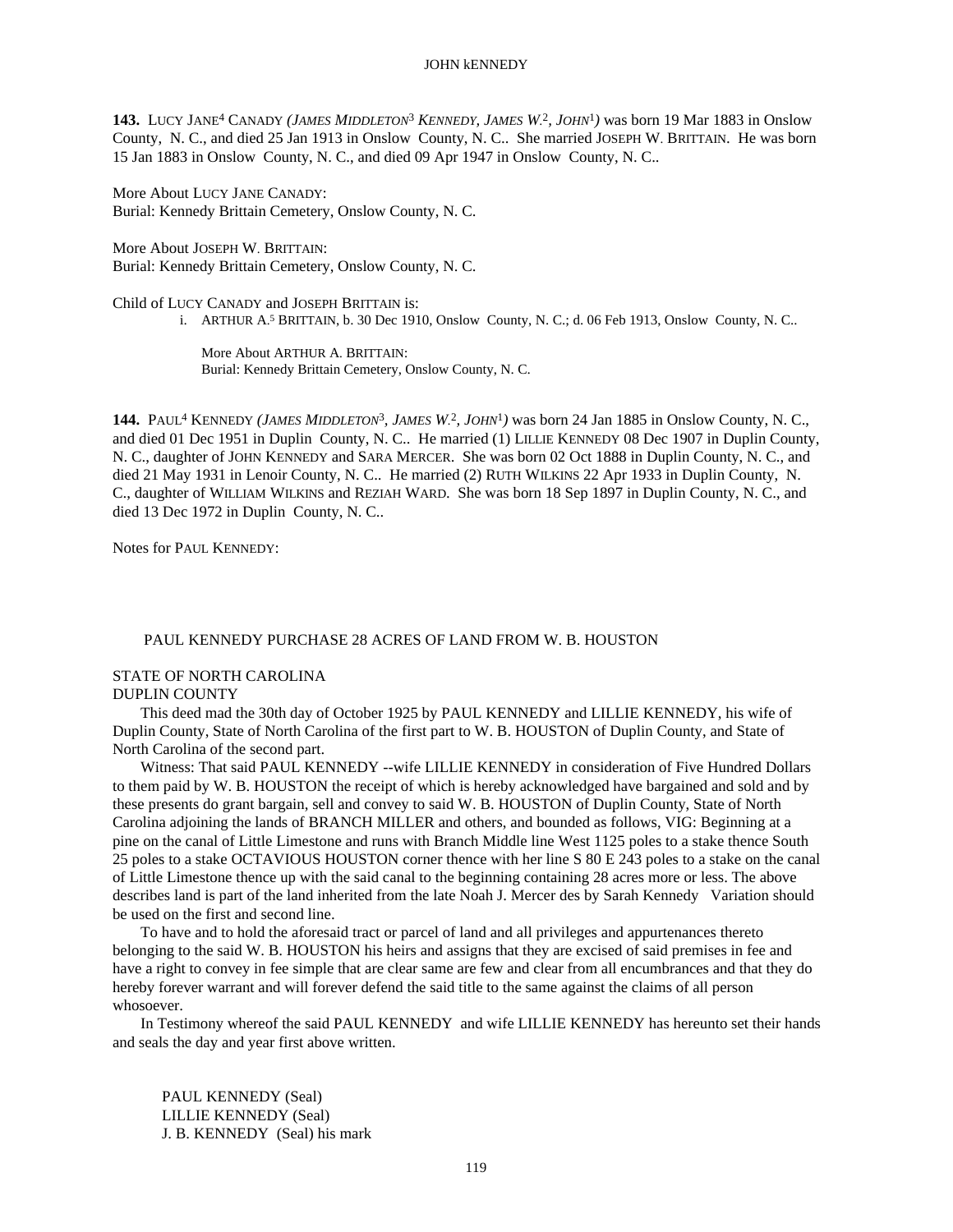# SARAH KENNEDY (Seal) her mark

STATE OF NORTH CAROLINA DUPLIN COUNTY

I R. W. Craft Notary Public do hereby certify that PAUL KENNEDY and J. B. KENNEDY and LILLIE KENNEDY---SARAH KENNEDY being by me privately examined separate and apart from their said husband her voluntarily execution of the same, doth state that she signed the same freely and voluntarily, without fear or compulsion of her said husband or any other person, and that she doth Still voluntarily assent thereto.

Witness my hand and private seal, this 30th day of October A.D. 1925

My commission expires December 3, 1926

R. W. CRAFT N. P. (Seal)

NOTARY PUBLIC DUPLIN COUNTY

## STATE OF NORTH CAROLINA---DUPLIN COUNTY

The foregoing certificate of R. W. Craft NP of Duplin County adjudged to be on due form and correct and the forgoing deed is adjudged to have been duly acknowledged and proven Let this instrument with the certificate be registered

Witness my hand this 28th day of December AD 1925

M. L. Farren Deputy Clerk Superior Court

Filed and Registration on the 28th day of December 1925 at 5:30 o'clock pm and registered on the 5th of January 1926

Lawrence Southerland Register of Deeds

# RE; DUPLIN COUNTY DEED BOOK 270 PAGE 320

More About PAUL KENNEDY: Burial: Sand Hill Church Cemetery, Duplin County, n. C.

More About LILLIE KENNEDY: Burial: Sand Hill Church Cemetery, Duplin County, n. C.

More About PAUL KENNEDY and LILLIE KENNEDY: Marriage: 08 Dec 1907, Duplin County, N. C.

More About RUTH WILKINS: Burial: Sand Hill Church Cemetery, Duplin County, n. C.

More About PAUL KENNEDY and RUTH WILKINS: Marriage: 22 Apr 1933, Duplin County, N. C.

Children are listed above under (74) Lillie Kennedy.

Children of PAUL KENNEDY and RUTH WILKINS are:

i. PAUL WARD<sup>5</sup> KENNEDY, b. 08 Oct 1934, Duplin County, N. C.; m. SILVERY LANIER, 03 Sep 1964, Duplin County, N. C.; b. 30 Aug 1937, Duplin County, N. C..

More About PAUL KENNEDY and SILVERY LANIER: Marriage: 03 Sep 1964, Duplin County, N. C.

ii. JANET ALEEN KENNEDY, b. 26 Jul 1936, Duplin County, N. C.; m. JAMES FELIX COX, 23 May 1954, Duplin County, N. C.; b. 17 Mar 1936, Onslow County, N. C..

More About JAMES COX and JANET KENNEDY: Marriage: 23 May 1954, Duplin County, N. C.

iii. FLOYD DAVID KENNEDY, b. 05 Oct 1937, Duplin County, N. C.; m. NORA LOUISE JONES DAIL, 17 Aug 1974, Duplin County, N. C.; b. 14 Jan 1933, Duplin County, N. C..

More About FLOYD KENNEDY and NORA DAIL: Marriage: 17 Aug 1974, Duplin County, N. C.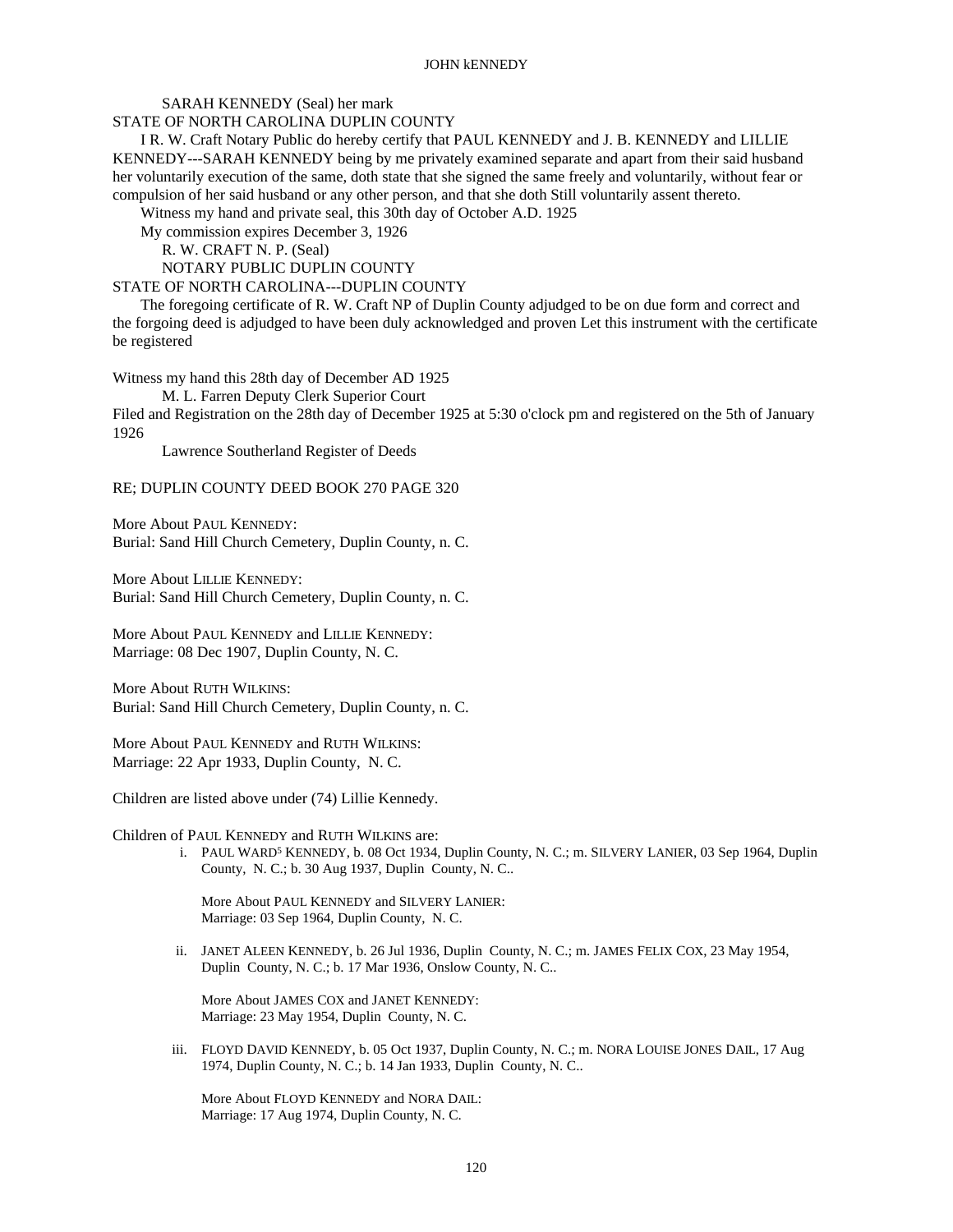**145.** TONEY<sup>4</sup> KENNEDY *(JAMES MIDDLETON*<sup>3</sup> *, JAMES W.* 2 *, JOHN*<sup>1</sup> *)* was born 28 Mar 1887 in Onslow County, N. C., and died 15 Mar 1941 in Duplin County, N. C.. He married CLAUDIE EDWARDS 26 Oct 1915 in Onslow County, N. C.. She was born 01 Apr 1896 in Duplin County, N. C., and died 28 Dec 1953 in Duplin County, N. C..

More About TONEY KENNEDY: Burial: Owen F. Kennedy Cemetery, Duplin County, N. C.

More About CLAUDIE EDWARDS: Burial: Owen F. Kennedy Cemetery, Duplin County, N. C.

More About TONEY KENNEDY and CLAUDIE EDWARDS: Marriage: 26 Oct 1915, Onslow County, N. C.

Children of TONEY KENNEDY and CLAUDIE EDWARDS are:

i. LIZZIE MAE<sup>5</sup> KENNEDY, b. 13 May 1917, Duplin County, N. C.; d. 07 Apr 2006, Lenoir County, N. C.; m. GEORGE WASHINGTON WESTON, 02 Feb 1937, Duplin County, N. C.; b. 08 Oct 1920, Duplin County, N. C.; d. May 1987, Duplin County, N. C..

More About LIZZIE MAE KENNEDY: Burial: Sand Hill Church Cemetery, Duplin County, N. C.

More About GEORGE WASHINGTON WESTON: Burial: Sand Hill Church Cemetery, Duplin County, N. C.

More About GEORGE WESTON and LIZZIE KENNEDY: Marriage: 02 Feb 1937, Duplin County, N. C.

ii. MYRTIE KENNEDY, b. 23 Nov 1919, Duplin County, N. C.; d. Nov 1987, Duplin County, N. C.; m. PAUL WHALEY, 11 Dec 1937, Duplin County, N. C.; b. 06 Jun 1914, Duplin County, N. C.; d. 25 Aug 1989, Duplin County, N. C..

More About PAUL WHALEY and MYRTIE KENNEDY: Marriage: 11 Dec 1937, Duplin County, N. C.

iii. ROVINE CANADY, b. 02 Nov 1921, Duplin County, N. C.; d. 02 Mar 2000, Lenoir County, N. C.; m. GARDNER CRAFT; b. 1911, Duplin County, N. C.; d. 07 Jun 2003, Lenoir County, N. C..

More About ROVINE CANADY: Burial: Oak Ridge Memorial Cemetery, Duplin County, N. C.

More About GARDNER CRAFT: Burial: Oak Ridge Memorial Cemetery, Duplin County, N. C.

- iv. HERBERT KENNEDY, b. 06 Oct 1924, Duplin County, N. C.; m. GEORGIA ANNA LANIER; b. 12 Mar 1925, Duplin County, N. C.; d. 27 May 1997, Duplin County, N. C..
- v. LINWOOD KENNEDY, b. 13 May 1927, Duplin County, N. C.; d. 03 Oct 1959, Duplin County, N. C.; m. DORA KENNEDY; b. 08 Jan 1924, Duplin County, N. C..

More About LINWOOD KENNEDY: Burial: Sand Hill Cemetery, Duplin County, N. C.

- vi. RAYMOND KENNEDY, b. 01 Sep 1929, Duplin County, N. C..
- vii. TONY RAY KENNEDY, b. 01 Jan 1932, Duplin County, N. C.; m. JANIE MARIE JONES, 20 Jun 1958, Duplin County, N. C.; b. 10 Jan 1942, Duplin County, N. C..

More About TONY KENNEDY and JANIE JONES: Marriage: 20 Jun 1958, Duplin County, N. C.

**146.** OWEN<sup>4</sup> CANADY *(JAMES MIDDLETON*<sup>3</sup>  *KENNEDY, JAMES W.* 2 *, JOHN*<sup>1</sup> *)* was born 27 Mar 1889 in Onslow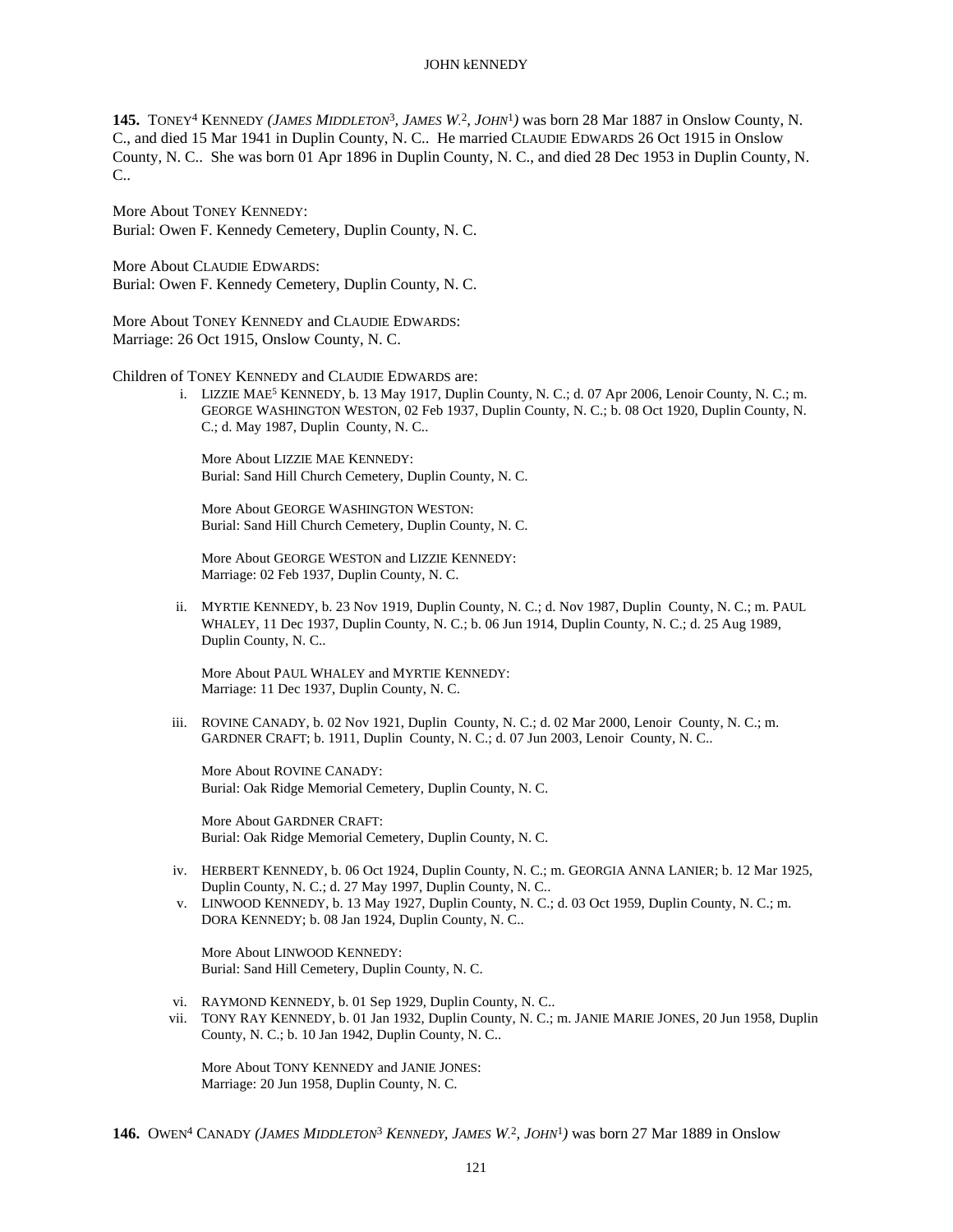County, N. C.. He married EUNICE MILDRED BAYSDEN 16 May 1915 in Onslow County, N. C., daughter of W.B. BAYSDEN and DELLA BAYSDEN. She was born Jul 1893 in Onslow County, N. C..

More About OWEN CANADY and EUNICE BAYSDEN: Marriage: 16 May 1915, Onslow County, N. C.

Children of OWEN CANADY and EUNICE BAYSDEN are:

- i. THELMA  $T^5$  CANADY, b. 29 May 1916, Onslow County, N. C..
- ii. MALE CANADY, b. 27 Jan 1918, Onslow County, N. C.; d. 27 Jan 1918, Onslow County, N. C..
- iii. MALE CANADY, b. 20 May 1920, Onslow County, N. C.; d. 20 May 1920, Onslow County, N. C..
- iv. CANADY, b. 20 Sep 1921, Onslow County, N. C.; d. 20 Sep 1921, Onslow County, N. C..
- v. EUNICE IRENE CANADY, b. 23 Oct 1922.
- vi. EFFIE LOUISE CANADY, b. 16 Nov 1924, Onslow County, N. C..
- vii. MARY EVELYN CANADY, b. 20 Jul 1927, Onslow County, N. C..
- viii. SARA ELAINE CANADY, b. 16 Jul 1930, Onslow County, N. C..
- ix. OWEN MARSHALL CANADY, b. 13 Feb 1933, Onslow County, N. C..

**147.** STEPHEN<sup>4</sup> KENNEDY *(JAMES MIDDLETON*<sup>3</sup> *, JAMES W.* 2 *, JOHN*<sup>1</sup> *)* was born 05 Sep 1890 in Jones County, N. C., and died 15 Nov 1957 in Lenoir County, N. C.. He married NANNIE MAE BAYSDEN 23 Jan 1914 in Onslow County, N. C.. She was born 11 May 1899 in Duplin County, N. C., and died 01 Dec 1981 in Jones County, N. C..

More About STEPHEN KENNEDY and NANNIE BAYSDEN: Marriage: 23 Jan 1914, Onslow County, N. C.

Children of STEPHEN KENNEDY and NANNIE BAYSDEN are:

- i. ADELL<sup>5</sup> KENNEDY, b. 09 Nov 1914, Onslow County, N. C..
- ii. BYRE THOMAS KENNEDY, b. 14 Sep 1918, Onslow County, N. C.; d. 29 Oct 1918, Onslow County, N. C..
- iii. TIFFANY ROSZELL KENNEDY, b. 25 Jun 1920, Onslow County, N. C..
- iv. JAMES C. KENNEDY, b. 06 Nov 1922, Onslow County, N. C.; m. ESTELLE DEAVER, 28 Jul 1937, Onslow County, N. C.; b. 1922.

More About JAMES KENNEDY and ESTELLE DEAVER: Marriage: 28 Jul 1937, Onslow County, N. C.

- v. STEPHEN SIDBURY KENNEDY, b. 15 Sep 1925, Onslow County, N. C..
- vi. VIRGIL RAY KENNEDY, b. 05 Sep 1932, Onslow County, N. C..

**148.** BARBARA ELIZABETH<sup>4</sup> JONES *(LUCY JANE KORNEGAY*<sup>3</sup>  *KENNEDY, JAMES W.* 2 *, JOHN*<sup>1</sup> *)* was born 25 Apr 1877 in Duplin County, N. C., and died 11 Mar 1956 in Duplin County, N. C.. She married WILLIE MERCER 07 Feb 1900 in Duplin County, N. C., son of JOHN MERCER and CELIA MERCER. He was born 08 May 1875 in Duplin County, N. C., and died 06 Sep 1945 in Duplin County, N. C..

More About BARBARA ELIZABETH JONES: Burial: Cabin FWB Church Cemetery, Duplin Conty, N. C.

More About WILLIE MERCER: Burial: Cabin FWB Church Cemetery, Duplin Conty, N. C.

More About WILLIE MERCER and BARBARA JONES: Marriage: 07 Feb 1900, Duplin County, N. C.

Children of BARBARA JONES and WILLIE MERCER are:

i. ANGIE EMELINE<sup>5</sup> MERCER, b. 18 Oct 1900, Duplin County, N. C.; d. 20 Nov 1980, Duplin County, N. C.; m. HENRY FRANKLIN RHODES, 20 Oct 1920, Duplin County, N. C.; b. 22 Mar 1901, Duplin County, N. C.; d. 17 Oct 1998, Durham County, N. C..

More About HENRY RHODES and ANGIE MERCER: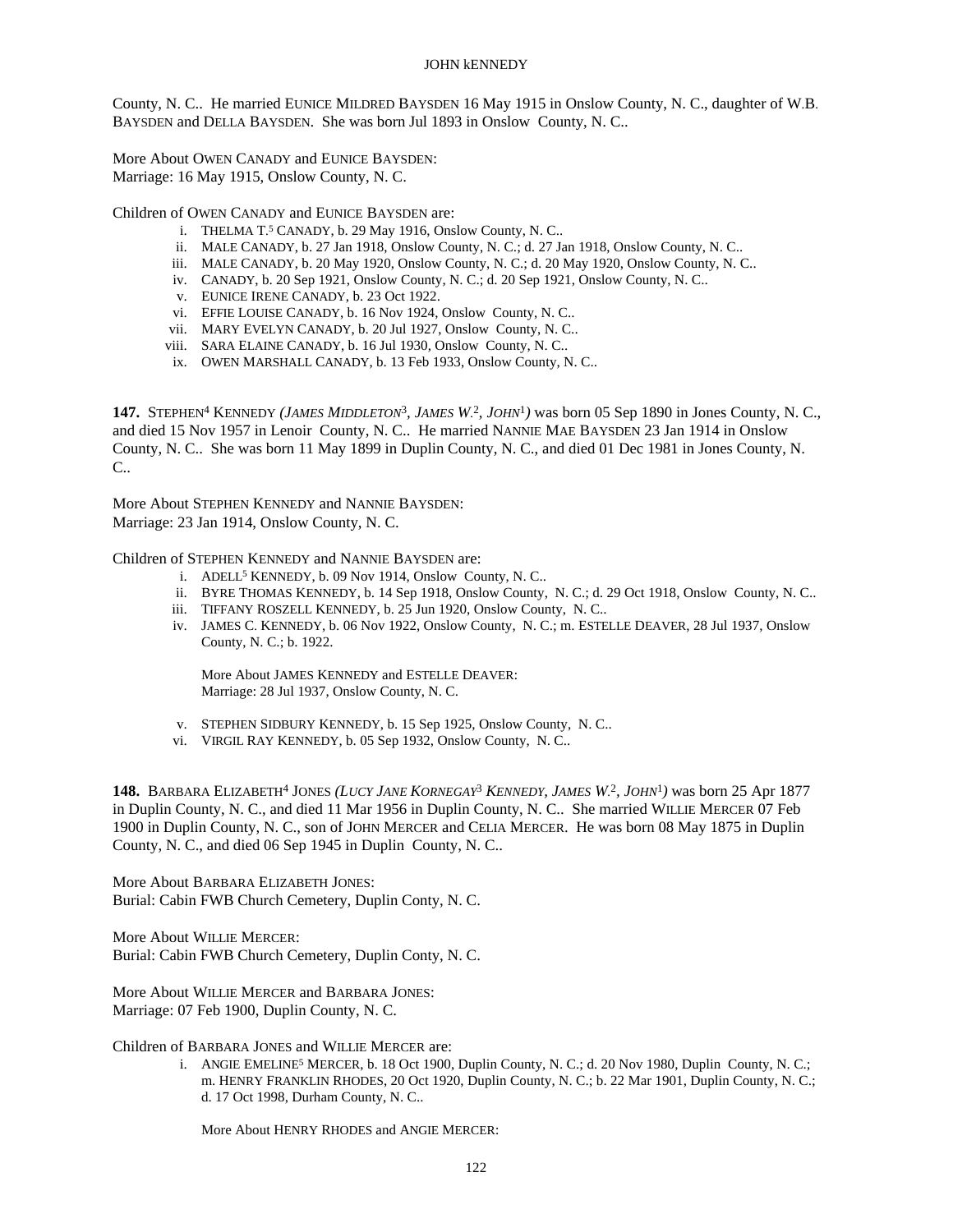Marriage: 20 Oct 1920, Duplin County, N. C.

ii. DOLLIE MERCER, b. 21 Jul 1908, Duplin County, N. C.; d. 14 Jun 1958, Duplin County, N. C.; m. NORWOOD GEORGE MILLER, 27 Oct 1927, Duplin County, N. C.; b. 04 Oct 1904, Duplin County, N. C.; d. 01 Nov 1971, Duplin County, N. C..

More About DOLLIE MERCER: Burial: East Duplin Memorial Gardens, Duplin County, N. C.

More About NORWOOD GEORGE MILLER: Burial: East Duplin Memorial Gardens, Duplin County, N. C.

More About NORWOOD MILLER and DOLLIE MERCER: Marriage: 27 Oct 1927, Duplin County, N. C.

iii. NORA MERCER, b. 16 Nov 1903, Duplin County, N. C.; d. 12 Feb 1992, Duplin County, N. C.; m. OTTIS JERE SR. MILLER, 25 May 1927, Duplin County, N. C.; b. 04 Sep 1902, Duplin County, N. C.; d. 13 Aug 1978, Duplin County, N. C..

More About NORA MERCER: Burial: East Duplin Memorial Garden, Duplin County, N. C.

More About OTTIS JERE SR. MILLER: Burial: East Duplin Memorial Garden, Duplin County, N. C.

More About OTTIS MILLER and NORA MERCER: Marriage: 25 May 1927, Duplin County, N. C.

- iv. WILLIE FLAVE MERCER, b. 15 Sep 1905, Duplin County, N. C.; d. 13 Jan 1993, Duplin County, N. C.; m. BEULAH LINDOLPH STANCIL; b. 1905.
- v. JOHN ROMMIE MERCER, b. 29 Sep 1906, Duplin County, N. C.; d. 18 Feb 1986, Duplin County, N. C.; m. MARGIE SUMNER; b. 04 Dec 1902, Duplin County, N. C.; d. 05 Nov 1965, Duplin County, N. C..
- vi. MYRTLE MERCER, b. 27 Aug 1911, Duplin County, N. C.; d. 27 Jul 1994, Duplin County, N. C.; m. RASHIE KENNEDY, 24 Dec 1934, Duplin County, N. C.; b. 15 Jul 1911, Duplin County, N. C..

More About RASHIE KENNEDY and MYRTLE MERCER: Marriage: 24 Dec 1934, Duplin County, N. C.

vii. WOODROW JAMES MERCER, b. 29 Sep 1916, Duplin County, N. C.; d. 24 Jul 1963, Duplin County, N. C.; m. LILLIAN ELIZABETH SANDLIN; b. 07 Jun 1916, Duplin County, N. C.; d. 27 Oct 1950, Duplin County, N. C..

More About WOODROW JAMES MERCER: Burial: Cabin FWB Church Cemetery, Duplin Conty, N. C.

More About LILLIAN ELIZABETH SANDLIN: Burial: Cabin FWB Church Cemetery, Duplin Conty, N. C.

149. ZACHEY JAMES<sup>4</sup> JONES (LUCY JANE KORNEGAY<sup>3</sup> KENNEDY, JAMES W.<sup>2</sup>, JOHN<sup>1</sup>) was born 11 Sep 1879 in Duplin County, N. C., and died 27 Oct 1960 in Duplin County, N. C.. He married KITSIE ELIZABETH MERCER 22 Jan 1902 in Duplin County, N. C., daughter of FRED MERCER and SARAH EDWARDS. She was born 21 Feb 1887 in Duplin County, N. C., and died 21 May 1969 in Duplin County, N. C..

More About ZACHEY JONES and KITSIE MERCER: Marriage: 22 Jan 1902, Duplin County, N. C.

Children of ZACHEY JONES and KITSIE MERCER are:

i. RESSIE MAE<sup>5</sup> JONES, b. 11 Nov 1902, Duplin County, N. C.; d. 28 Aug 1982, Duplin County, N. C.; m. LUTHER EDD JONES, 24 Dec 1919, Jones County , N.C.; b. 05 Mar 1893, Duplin County, N. C.; d. 17 Feb 1959, Duplin County, N. C..

More About RESSIE MAE JONES: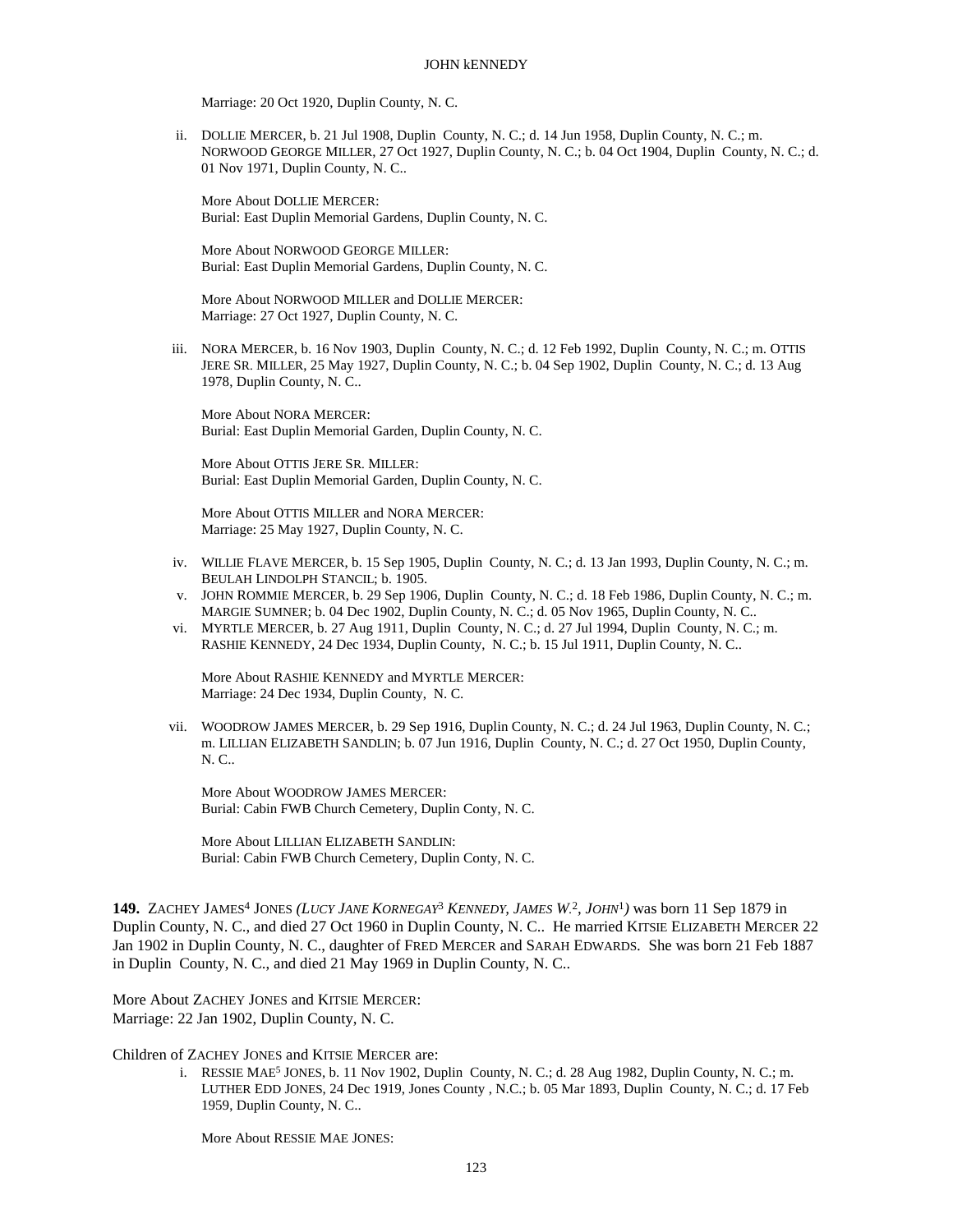Burial: Brown Family Cemetery, Duplin County, n. C.

More About LUTHER EDD JONES: Burial: Brown Family Cemetery, Duplin County, n. C.

More About LUTHER JONES and RESSIE JONES: Marriage: 24 Dec 1919, Jones County , N.C.

- ii. ZOA AGNES JONES, b. 17 Dec 1913, Duplin County, N. C.; d. 17 Jan 1979, Duplin County, N. C.; m. VERNIE G. BRYAN; b. 29 Apr 1916, Duplin County, N. C.; d. Dec 1994, Duplin County, N. C..
- iii. JOHNNIE ROBERT JONES, b. 04 Feb 1916, Duplin County, N. C.; d. 06 Nov 1965, Duplin County, N. C..
- iv. LLOYD CLIFTON JONES, b. 04 Apr 1918, Duplin County, N. C.; d. 18 Oct 1996, Duplin County, N. C..
- v. ALDA MADRIAN JONES, b. 26 May 1920, Duplin County, N. C..
- vi. ACRA ELMA JONES, b. 25 Aug 1904, Duplin County, N. C.; d. 09 Mar 1996, Duplin County, N. C.; m. WALTER CLARK BROWN, 05 Apr 1935, Duplin County, N. C.; b. 21 Jan 1899, Duplin County, N. C.; d. 01 May 1992, Lenior County, N. C..

More About WALTER BROWN and ACRA JONES: Marriage: 05 Apr 1935, Duplin County, N. C.

vii. MAVIS ANGELINE JONES, b. 16 Oct 1923, Duplin County, N. C.; m. JAMES ALLEN MAREADY, 20 Dec 1980, Duplin County, N. C.; b. Abt. 1920.

More About JAMES MAREADY and MAVIS JONES: Marriage: 20 Dec 1980, Duplin County, N. C.

viii. GURMAN JAMES JONES, b. 09 Dec 1925, Duplin County, N. C.; d. 02 Feb 1990, Duplin County, N. C.; m. MINNIE LOUISE SLOAN, 06 Aug 1949, Duplin County, N. C.; b. 16 May 1934, Duplin County, N. C..

More About GURMAN JAMES JONES: Burial: Brown Family Cemetery, Duplin County, n. C.

More About GURMAN JONES and MINNIE SLOAN: Marriage: 06 Aug 1949, Duplin County, N. C.

ix. VALLIE MAXINE JONES, b. 17 Mar 1928, Duplin County, N. C.; m. MILTON RAY SOUTHERLAND, 23 Jan 1944; b. 18 Feb 1922, Duplin County, N. C.; d. 28 Sep 1997, Duplin County, N. C..

More About MILTON SOUTHERLAND and VALLIE JONES: Marriage: 23 Jan 1944

x. GURVIS O'BRIEN JONES, b. 14 Jun 1929, Duplin County, N. C.; d. 16 Sep 1987, Duplin County, N. C.; m. REBA JEAN PICKETT, 14 Dec 1958, Duplin County, N. C.; b. 13 Oct 1935, Duplin County, N. C..

More About GURVIS O'BRIEN JONES: Burial: Brown Family Cemetery, Duplin County, n. C.

More About GURVIS JONES and REBA PICKETT: Marriage: 14 Dec 1958, Duplin County, N. C.

xi. ANNIE KATE JONES, b. 15 Jul 1930, Duplin County, N. C.; m. DURWOOD MCCOY WILLIAMS, 27 Sep 1947, Dillion S. C.; b. 17 Jan 1929, Duplin County, N. C..

More About DURWOOD WILLIAMS and ANNIE JONES: Marriage: 27 Sep 1947, Dillion S. C.

xii. SARAH ELIZABETH JONES, b. 1910, Duplin County, N. C.; m. CECIL CARLISLE RAYNOR, 24 Dec 1937; b. 11 Nov 1911, Duplin County, N. C.; d. 27 Nov 1952, Lenior County, N. C..

More About CECIL RAYNOR and SARAH JONES: Marriage: 24 Dec 1937

xiii. SINA ARLINE JONES, b. 21 Sep 1911, Duplin County, N. C.; d. 11 Feb 2002, Duplin County, N. C.; m. JAMES WAITUS SR. HARRELL; b. 25 Jun 1910, Duplin County, N. C.; d. 17 Feb 1994, Duplin County, N.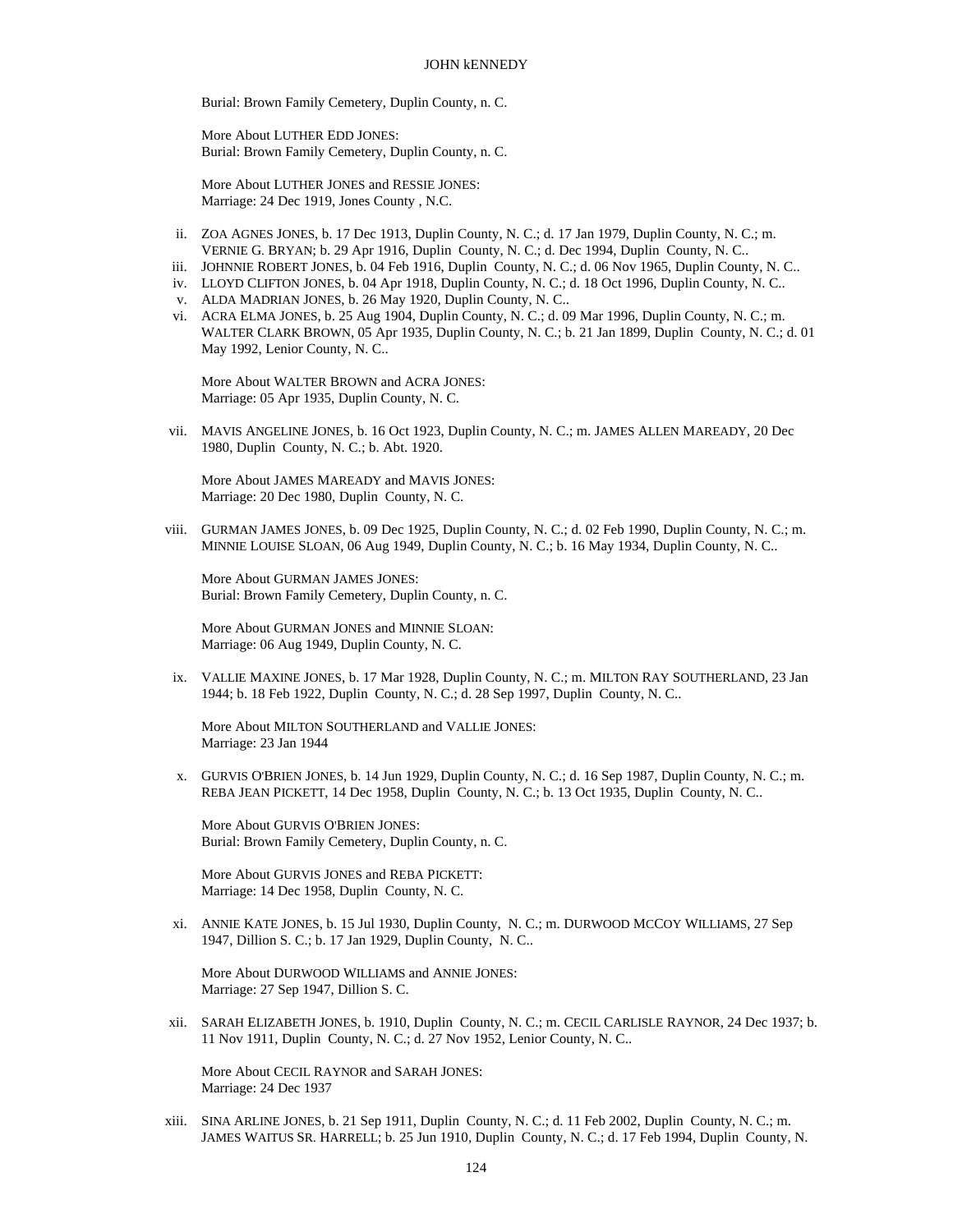$C_{\cdot}$ 

xiv. OPAL PHINE JONES, b. 21 Feb 1916, Duplin County, N. C.; m. RAYMOND BURCH BROWN, 15 Feb 1935, Duplin County, N. C.; b. 07 Jan 1914, Duplin County, N. C.; d. 20 Feb 1970, Duplin County, N. C..

More About RAYMOND BROWN and OPAL JONES: Marriage: 15 Feb 1935, Duplin County, N. C.

xv. IDA ALDA JONES, b. 26 May 1920, Duplin County, N. C.; d. 31 Jul 1988, Duplin County, N. C..

**150.** SARAH AGNES<sup>4</sup> JONES *(LUCY JANE KORNEGAY*<sup>3</sup>  *KENNEDY, JAMES W.* 2 *, JOHN*<sup>1</sup> *)* was born 19 Sep 1882 in Duplin County, N. C., and died 12 Feb 1935 in Kinston, NC Lenoir County, N. C.. She married CALVIN LAMPTON MERCER 20 Jan 1904 in Smith Township Duplin County, N. C., son of LEWIS MERCER and ELIZA QUINN. He was born 28 Jun 1881 in Duplin County, N. C., and died 17 Feb 1943 in Duplin County, N. C..

More About SARAH AGNES JONES: Burial: Cabin FWB Church Cemetery, Duplin Conty, N. C.

More About CALVIN LAMPTON MERCER: Burial: Cabin FWB Church Cemetery, Duplin Conty, N. C.

More About CALVIN MERCER and SARAH JONES: Marriage: 20 Jan 1904, Smith Township Duplin County, N. C.

Children of SARAH JONES and CALVIN MERCER are:

i. DAISY AGNES<sup>5</sup> MERCER, b. 28 Jan 1905, Duplin County, N. C.; d. 05 Mar 1976, Duplin County, N. C.; m. EDGAR F. ROLISON, Abt. 1930, Duplin County, N. C.; b. 10 Mar 1898, Duplin County, N. C.; d. 31 Oct 1977, Duplin County, N. C..

More About DAISY AGNES MERCER: Burial: Cabin FWB Church Cemetery, Duplin Conty, N. C.

More About EDGAR F. ROLISON: Burial: Cabin FWB Church Cemetery, Duplin Conty, N. C.

More About EDGAR ROLISON and DAISY MERCER: Marriage: Abt. 1930, Duplin County, N. C.

ii. LEWIS IVEY MERCER, b. 05 May 1907, Duplin County, N. C.; d. 08 Oct 1973, Duplin County, N. C.; m. IRENE THOMAS, 09 Nov 1929, Duplin County, N. C.; b. 13 Apr 1912, Duplin County, N. C.; d. 01 Oct 1970, Duplin County, N. C..

More About LEWIS IVEY MERCER: Burial: East Duplin Memorial Garden, Duplin County, N. C.

More About IRENE THOMAS: Burial: East Duplin Memorial Garden, Duplin County, N. C.

More About LEWIS MERCER and IRENE THOMAS: Marriage: 09 Nov 1929, Duplin County, N. C.

iii. DAVE LAMPTON MERCER, b. 15 Nov 1908, Duplin County, N. C.; m. PEARL STROUD, 19 Sep 1931, Duplin County, N. C.; b. 08 Jan 1907, Duplin County, N. C.; d. 02 Mar 1974, Lenoir County, N. C..

More About PEARL STROUD: Burial: Cabin FWB Church Cemetery, Duplin Conty, N. C.

More About DAVE MERCER and PEARL STROUD: Marriage: 19 Sep 1931, Duplin County, N. C.

iv. LINA ANNE MERCER, b. 06 Mar 1911, Duplin County, N. C.; d. 04 Oct 1996, Duplin County, N. C.; m. JOHN MARTIN SUMNER, 03 Dec 1927, Duplin County, N. C.; b. 23 Sep 1908, Duplin County , N. C; d. 22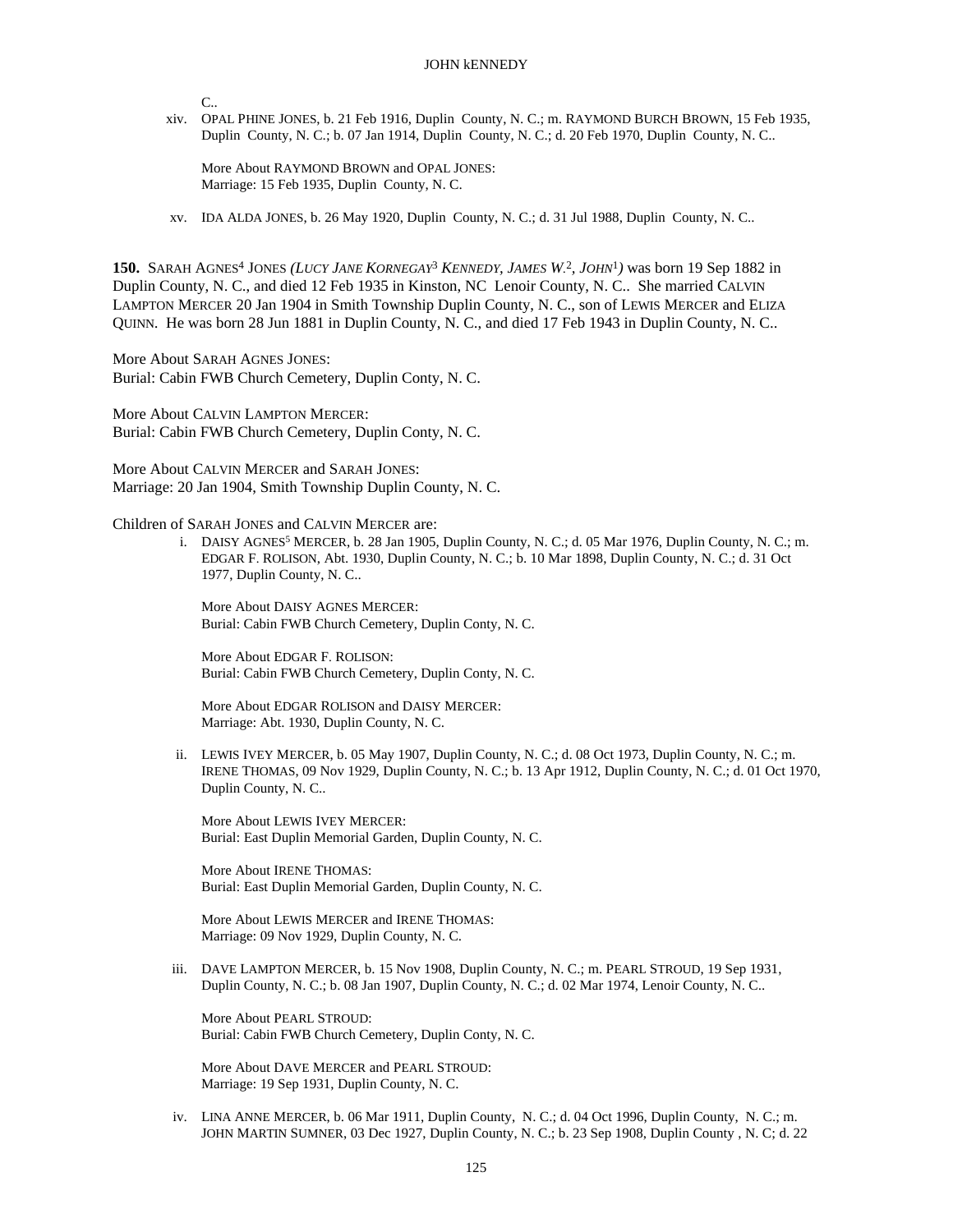Jun 1980, Duplin County, N. C..

More About LINA ANNE MERCER: Burial: Sandy Plain FWB Church Cemetery, Duplin County, N. c.

More About JOHN MARTIN SUMNER: Burial: Sandy Plain FWB Church Cemetery, Duplin County, N. c.

More About JOHN SUMNER and LINA MERCER: Marriage: 03 Dec 1927, Duplin County, N. C.

v. INFANT SON MERCER, b. 09 Nov 1913, Duplin County, N. C.; d. 09 Nov 1913, Duplin County, N. C..

More About INFANT SON MERCER: Burial: Cabin FWB Church Cemetery, Duplin Conty, N. C.

vi. SARA MAMIE MERCER, b. 05 Jun 1917, Duplin County, N. C.; d. 31 Dec 2002, Wayne County, N. C.; m. ARTHUR JAMES KENNEDY, 21 Mar 1931, Duplin County, N. C.; b. 08 May 1914, Duplin County, N. C.; d. 13 Mar 1984, Duplin County, N. C..

More About SARA MAMIE MERCER: Burial: East Duplin Memorial Garden, Duplin Conty, N. C.

More About ARTHUR JAMES KENNEDY: Burial: East Duplin Memorial Garden, Duplin Conty, N. C.

More About ARTHUR KENNEDY and SARA MERCER: Marriage: 21 Mar 1931, Duplin County, N. C.

vii. INFANT SON MERCER, b. 11 Jan 1920, Duplin County, N. C.; d. 11 Jan 1920, Duplin County, N. C..

More About INFANT SON MERCER: Burial: Cabin FWB Church Cemetery, Duplin Conty, N. C.

viii. CALVIN RICHARD SR. MERCER, b. 21 Dec 1921, Duplin County, N. C.; d. 02 Dec 1998, Duplin County, N. C.; m. EDNA RUTH KENNEDY, 25 Dec 1949, Duplin County, N. C.; b. 01 Feb 1929, Duplin County, N. C..

More About CALVIN RICHARD SR. MERCER: Burial: East Duplin Memorial Garden, Duplin County, N. C.

More About CALVIN MERCER and EDNA KENNEDY: Marriage: 25 Dec 1949, Duplin County, N. C.

ix. INFANT SON MERCER, b. 21 Mar 1924, Duplin County, N. C.; d. 21 Mar 1924, Duplin County, N. C..

More About INFANT SON MERCER: Burial: Cabin FWB Church Cemetery, Duplin Conty, N. C.

**151.** JULIA JANE<sup>4</sup> JONES *(LUCY JANE KORNEGAY*<sup>3</sup>  *KENNEDY, JAMES W.* 2 *, JOHN*<sup>1</sup> *)* was born 22 Oct 1887 in Duplin County, N. C., and died 17 Jun 1926 in Duplin County, N. C.. She married LONNIE SR. KENNEDY 19 Sep 1906 in Duplin County, N. C., son of JACOB KENNEDY and PRANDY RHODES. He was born 14 Feb 1887 in Duplin County, N. C., and died 12 Nov 1952 in Duplin County, N. C..

More About JULIA JANE JONES: Burial: Kennedy Cemetery, Duplin County, N. C.

More About LONNIE SR. KENNEDY: Burial: Kennedy Cemetery, Duplin County, N. C.

More About LONNIE KENNEDY and JULIA JONES: Marriage: 19 Sep 1906, Duplin County, N. C.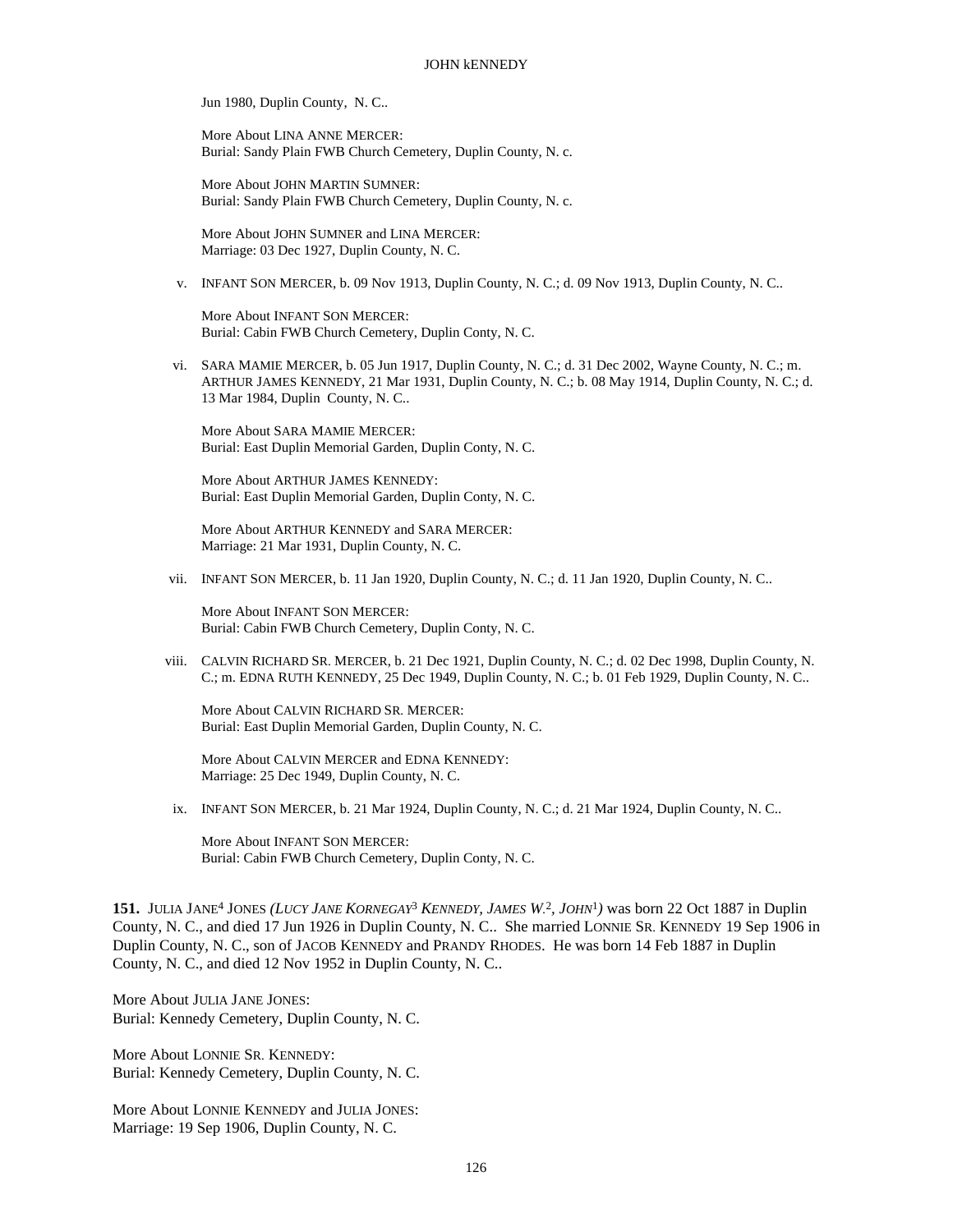Children are listed above under (99) Lonnie Sr. Kennedy.

**152.** JOEL IVY<sup>4</sup> JONES *(LUCY JANE KORNEGAY*<sup>3</sup>  *KENNEDY, JAMES W.* 2 *, JOHN*<sup>1</sup> *)* was born 10 Oct 1889 in Duplin County, N. C., and died 03 May 1920 in Duplin County, N. C.. He married MOLLIE KENNEDY 18 Aug 1907 in Duplin County, N. C., daughter of JACOB KENNEDY and PRANDY RHODES. She was born 27 Dec 1889 in Duplin County, N. C., and died 07 Oct 1964 in Duplin County, N. C..

More About JOEL IVY JONES: Burial: Whaley Cemetery, Duplin County, N. C.

More About MOLLIE KENNEDY: Burial: Whaley Cemetery, Duplin County, N. C.

More About JOEL JONES and MOLLIE KENNEDY: Marriage: 18 Aug 1907, Duplin County, N. C.

Children are listed above under (100) Mollie Kennedy.

**153.** PERCY CLYDE<sup>4</sup> KENNEDY *(BRANTLY*<sup>3</sup>, *JAMES W*.<sup>2</sup>, *JOHN*<sup>1</sup>) was born 18 Dec 1887 in Duplin County, N. C., and died 29 Nov 1957 in Lenoir County, N. C.. He married NORA ELLEN HARPER. She was born 13 Jan 1888 in Duplin County, N. C., and died 21 Oct 1918 in Lenoir County, N. C..

More About PERCY CLYDE KENNEDY: Burial: Jonas Hill Cemetery, Lenoir County, N. C.

More About NORA ELLEN HARPER: Burial: Jonas Hill Cemetery, Lenoir County, N. C.

Children of PERCY KENNEDY and NORA HARPER are:

i. WALTER<sup>5</sup> KENNEDY, b. 18 Oct 1910, Lenoir County, N. C.; d. 24 May 1973, Lenoir County, N. C.; m. MYRTLE GLENDA COREY; b. 11 Oct 1912, Lenoir County, N. C.; d. 20 Nov 1970, Lenoir County, N. C..

More About WALTER KENNEDY: Burial: Pinelawn Cemetery, Lenoir County, N. C.

More About MYRTLE GLENDA COREY: Burial: Pinelawn Cemetery, Lenoir County, N. C.

- ii. PAULINE KENNEDY, b. 04 Oct 1912, Duplin County, N. C..
- iii. NORWOOD CLIFTON KENNEDY, b. 13 Aug 1916, Duplin County, N. C.; d. 17 Oct 1916, Lenoir County, N.  $C_{\cdot}$

More About NORWOOD CLIFTON KENNEDY: Burial: Jonas Hill Cemetery, Lenoir County, N. C.

iv. BERNICE KENNEDY, b. 11 Oct 1908, Duplin County, N. C.; d. 12 Jun 1941, Lenoir County, N. C..

More About BERNICE KENNEDY: Burial: Jonas Hill Cemetery, Lenoir County, N. C.

- v. LAUINE KENNEDY, b. 1910.
- vi. PHOEBE GAY KENNEDY, b. 13 Oct 1930, Duplin County, N. C.; d. 29 Mar 2005, Lenoir County, N. C..

More About PHOEBE GAY KENNEDY: Burial: Westview Cemetery, Lenoir County, N. C.

**154.** LULA ALLIE<sup>4</sup> KENNEDY (*BRANTLY*<sup>3</sup>, *JAMES W*.<sup>2</sup>, *JOHN*<sup>1</sup>) was born 16 Aug 1889 in Lenoir County, N. C., and died 04 Sep 1932 in Lenoir County, N. C.. She married IVEY DAVIS. He was born Abt. 1888.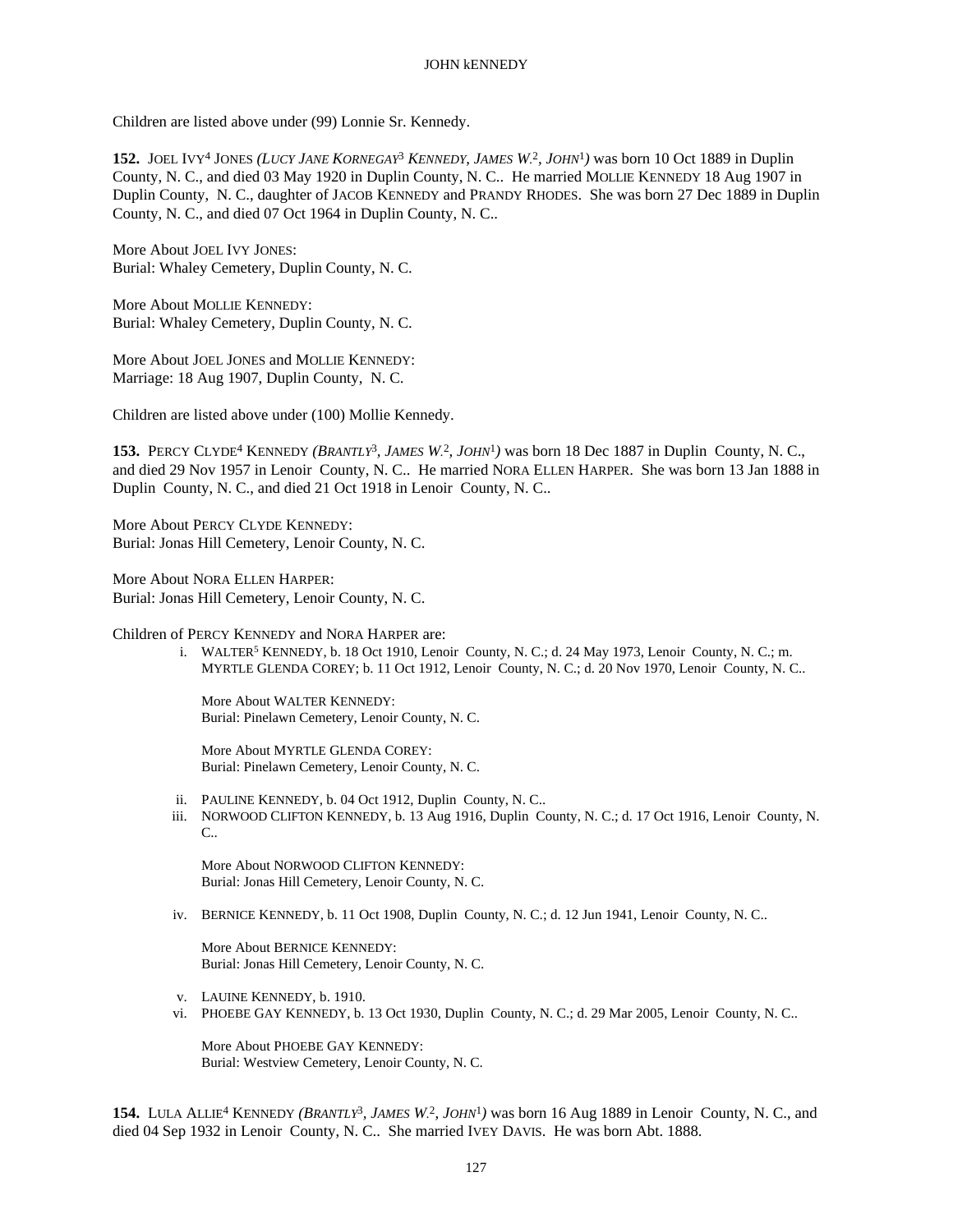More About LULA ALLIE KENNEDY: Burial: Ivey Davis Family Cemetery, Lenoir County, N. C.

Children of LULA KENNEDY and IVEY DAVIS are:

- i. BLAND<sup>5</sup> DAVIS, b. 16 Nov 1909, Lenoir County, N. C.; d. Jun 1978, Lenoir County, N. C..
- ii. BEATRICE DAVIS, b. 1910, Lenoir County, N. C..
- iii. BERNICE DAVIS, b. 13 Oct 1911, Lenoir County, N. C.; d. Apr 1981, Columbus County, N. C..
- iv. HORACE DAVIS, b. 29 Dec 1914, Lenoir County, N. C.; d. 09 Mar 2001, Lenoir County, N. C..
- v. JOSEPH DAVIS, b. 28 Jan 1920, Lenoir County, N. C.; d. 05 Dec 1992, Lenoir County, N. C..
- vi. CECIL DAVIS, b. 24 Feb 1929, Lenoir County, N. C.; d. Feb 1987, Columbus County, N. C..
- vii. ORVILLE DAVIS, b. 24 May 1933, Duplin County, N. C.; d. 30 Jan 1986, Henderson county, N. C..

**155.** MATILDA<sup>4</sup> KENNEDY (*BRANTLY*<sup>3</sup>, *JAMES W*.<sup>2</sup>, *JOHN*<sup>1</sup>) was born Apr 1890 in Duplin County, N. C., and died May 1974 in Duplin County, N. C.. She married WILLIAM ABERNATHY. He was born 24 Jan 1894 in Duplin County, N. C., and died May 1964 in Cleveland County, N. C..

Children of MATILDA KENNEDY and WILLIAM ABERNATHY are:

- i. HAROLD<sup>5</sup> ABERNATHY, b. Abt. 1910.
- ii. JUNE ABERNATHY, b. Abt. 1910.

**156.** JONAS CLAUDE<sup>4</sup> KENNEDY (*BRANTLY*<sup>3</sup>, *JAMES W*.<sup>2</sup>, *JOHN*<sup>1</sup>) was born 07 Jun 1891 in Duplin County, N. C., and died 14 Oct 1957 in Lenoir County, N. C.. He married ORPHA FRANCES TAYLOR 12 Sep 1912 in Lenior County, N. C.. She was born 25 Oct 1892 in Lenoir County, N. C., and died 27 Oct 1983 in Lenoir County, N. C..

More About JONAS KENNEDY and ORPHA TAYLOR: Marriage: 12 Sep 1912, Lenior County, N. C.

Children of JONAS KENNEDY and ORPHA TAYLOR are:

i. EDDIE<sup>5</sup> KENNEDY, b. 04 Sep 1913, Lenoir County, N. C.; d. 14 May 1989, Lenoir County, N. C.; m. ADDIE MAE KENNEDY, 28 Jul 1935, Lenoir County, N. C.; b. 27 May 1918, Lenoir County, N. C.; d. 03 Jun 1998, Lenoir County, N. C..

More About EDDIE KENNEDY: Burial: Ira Deaver Cemetery, Lenoir County, N. C>

More About ADDIE MAE KENNEDY: Burial: Ira Deaver Cemetery, Lenoir County, N. C.

More About EDDIE KENNEDY and ADDIE KENNEDY: Marriage: 28 Jul 1935, Lenoir County, N. C.

- ii. OLIVIA KENNEDY, b. 1914, Lenoir County, N. C..
- iii. GEORGE KENNEDY, b. 03 Sep 1916, Lenoir County, N. C.; d. 2002, Florida.
- iv. HERMAN KENNEDY, b. 07 Oct 1918, Lenoir County, N. C.; d. 1960, Lenoir County, N. C..
- v. EVELYN KENNEDY, b. 08 Oct 1920, Lenoir County, N. C.; m. WALTER LARRY HARDISON; b. 26 Apr 1930, Duplin County, N. C..
- vi. NAOMI CATHERINE KENNEDY, b. 23 Jun 1924, Lenoir County, N. C.; m. BENJAMIN ELBERT HOWARD, 30 Sep 1944, Duplin County, N. C.; b. 11 Jul 1926, Duplin County, N. C.; d. 13 Sep 2000, Duplin County, N. C..

More About BENJAMIN ELBERT HOWARD: Burial: Pink Hill Cemetery, Lenoir County, N. C.

More About BENJAMIN HOWARD and NAOMI KENNEDY: Marriage: 30 Sep 1944, Duplin County, N. C.

vii. MAGGIE KENNEDY, b. 22 Dec 1926, Lenoir County, N. C..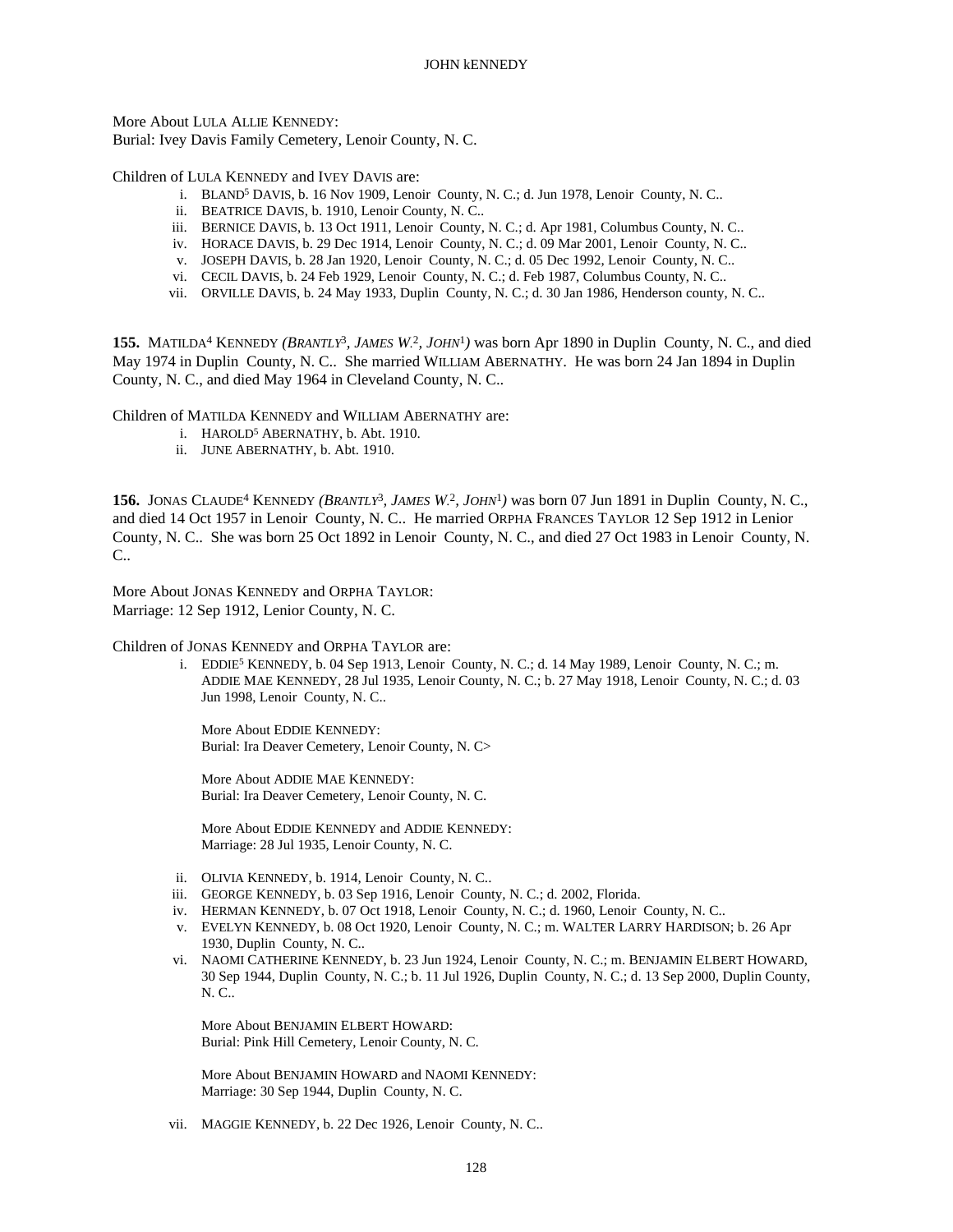viii. RUTH ELLEN KENNEDY, b. 09 Feb 1933, Lenoir County, N. C.; m. PHILLIP DAVID TURNER; b. 15 Dec 1929, Jones County, N. C.; d. 13 Aug 1997, Jones County, N. C..

**157.** WALTER HERBERT SR.<sup>4</sup> KENNEDY (BRANTLY<sup>3</sup>, JAMES W.<sup>2</sup>, JOHN<sup>1</sup>) was born 10 Oct 1893 in Duplin County, N. C., and died 13 Jan 1990 in Duplin County, N. C.. He married ADA RUTH TERRY. She was born Abt. 1895, and died 1979 in Atlanta.

Child of WALTER KENNEDY and ADA TERRY is:

i. WALTER HERBERT JR.<sup>5</sup> KENNEDY, b. 07 Jul 1922, Atlanta, Georgia.

158. CHARLIE GURMAN SR.<sup>4</sup> KENNEDY (*BRANTLY*<sup>3</sup>, *JAMES W*.<sup>2</sup>, *JOHN*<sup>1</sup>) was born 23 Aug 1898 in Duplin County, N. C., and died 01 Apr 1970 in Duplin County, N. C.. He married ESSIE FRANCES BROCK. She was born 05 Jun 1896 in Duplin County, N. C., and died 19 Apr 1981 in Duplin County, N. C..

More About CHARLIE GURMAN SR. KENNEDY: Burial: Brock Cemetery, Duplin County, N. C.

More About ESSIE FRANCES BROCK: Burial: Brock Cemetery, Duplin County, N. C.

Children of CHARLIE KENNEDY and ESSIE BROCK are:

- i. CLARA MAE<sup>5</sup> KENNEDY, b. 24 May 1923, Duplin County, N. C.; d. 24 May 1923, Duplin County, N. C..
- ii. DOROTHY KENNEDY, b. 28 Sep 1924, Duplin County, N. C.; d. 28 Sep 1924, Duplin County, N. C..
- iii. CHARLIE JR. KENNEDY, b. 22 May 1926, Duplin County, N. C.; d. 30 Dec 1930, Duplin County, N. C..

More About CHARLIE JR. KENNEDY: Burial: Brock Cemetery, Duplin County, N. C.

- iv. CLIFTON GREY KENNEDY, b. 09 Apr 1931, Duplin County, N. C..
- v. ELIZABETH KENNEDY, b. 28 Jun 1933, Duplin County, N. C.; d. 28 Jun 1933, Duplin County, N. C..
- vi. DURWOOD FRANK KENNEDY, b. 23 May 1936, Duplin County, N. C..

**159.** ANNIE<sup>4</sup> KENNEDY *(BRANTLY*<sup>3</sup> *, JAMES W.* 2 *, JOHN*<sup>1</sup> *)* was born 04 May 1900 in Duplin County, N. C., and died Jun 1976 in Watauga County, N. C.. She married WALTER POTTER 16 Nov 1913 in Lenior County, N. C., son of JESSE POTTER and CHRISTIAN LANGSTON. He was born 14 Feb 1895 in Duplin County, N. C., and died 20 Jul 1925 in Duplin County, N. C..

More About WALTER POTTER: Burial: Potter Cemetery, Duplin County, N. C.

More About WALTER POTTER and ANNIE KENNEDY: Marriage: 16 Nov 1913, Lenior County, N. C.

Child of ANNIE KENNEDY and WALTER POTTER is: i. JAMES<sup>5</sup> POTTER, b. Abt. 1910.

**160.** IVEY FRANKLIN<sup>4</sup> KENNEDY *(OWEN FRANKLIN SR.*<sup>3</sup> *, JAMES W.* 2 *, JOHN*<sup>1</sup> *)* was born 07 Mar 1887 in Duplin County, N. C., and died 10 Nov 1957 in Duplin County, N. C.. He married (1) JUNIE HARPER 03 Feb 1909 in Duplin County, N. C.. She was born 07 Sep 1878 in Duplin County, N. C., and died 05 Oct 1912 in Duplin County, N. C.. He married (2) HATTIE D. MILLER 14 Jan 1913 in Duplin County, N. C.. She was born 17 Sep 1894 in Duplin County, N. C., and died 12 Oct 1917 in Duplin County, N. C.. He married (3) MALISSA F. MOBLEY 04 Mar 1921 in Duplin County, N. C.. She was born 04 Feb 1904 in Duplin County, N. C., and died 06 Sep 1922 in Duplin County, N. C.. He married (4) MERTIE LANIER 14 Jul 1930 in Duplin County, N. C., daughter of STEPHEN LANIER and IDA LANIER. She was born 05 Jun 1903 in Duplin County, N. C., and died 05 Feb 1960 in Duplin County, N. C..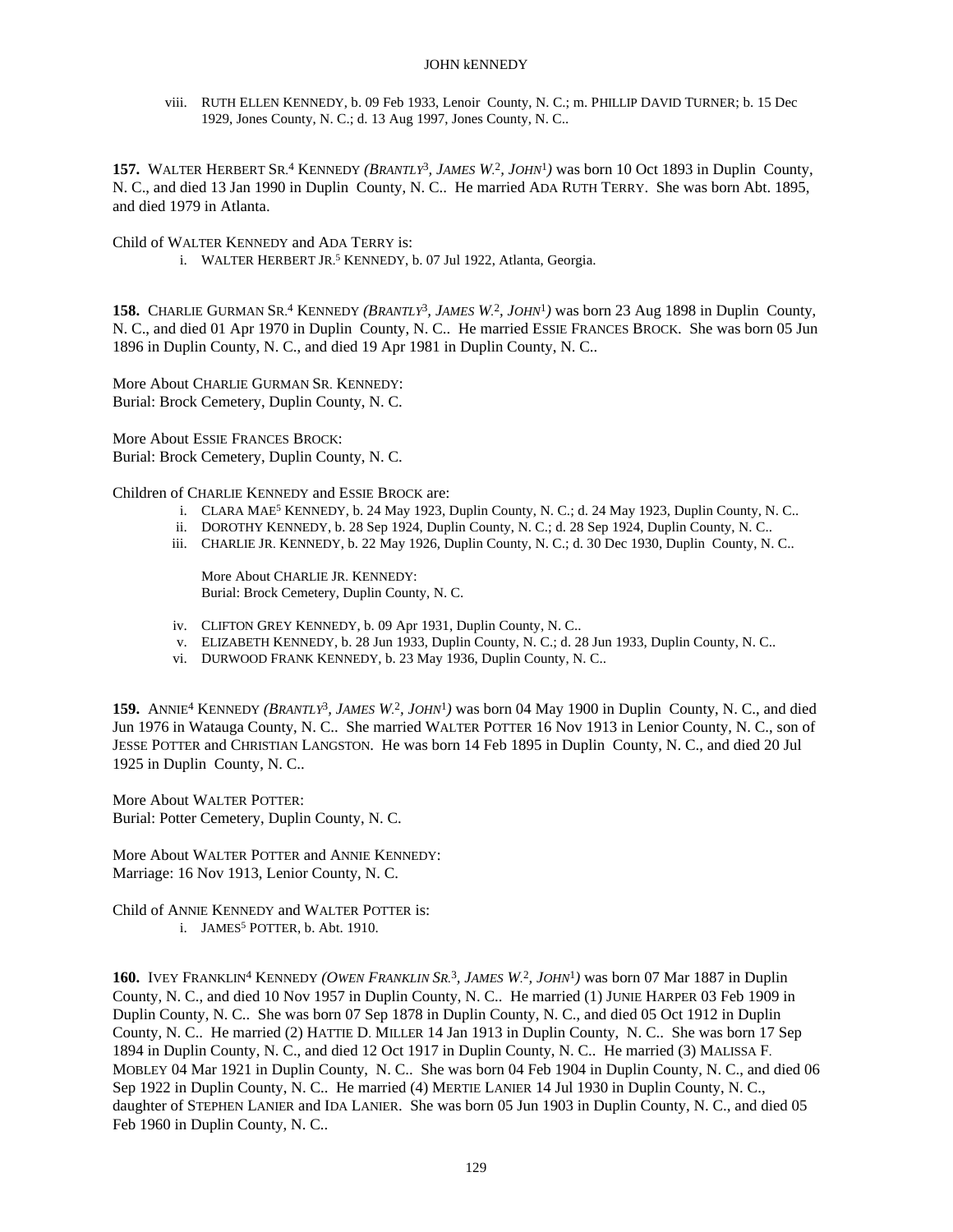Notes for IVEY FRANKLIN KENNEDY:

Ivey F. Kennedy married Hattie Miller Born September 17, 1894, died October 12, 1917, have no record of children. Ivey F. Kennedy married Malasie F. mobley, Born February 5, 1904, Duplin County died September 5, 1922, Duplin County, buried: Mobley Cemetery, Duplin County, No record of children. Ivey F. Kennedy Married Myrtie Lanier,vorn June 5, 1903, died February 5, 1960. No record of children.

More About IVEY FRANKLIN KENNEDY: Burial: Owen F. Kennedy Cemetery, Duplin County, N. C.

More About IVEY KENNEDY and JUNIE HARPER: Marriage: 03 Feb 1909, Duplin County, N. C.

More About HATTIE D. MILLER: Burial: Owen F. Kennedy Cemetery, Duplin County, N. C.

More About IVEY KENNEDY and HATTIE MILLER: Marriage: 14 Jan 1913, Duplin County, N. C.

More About MALISSA F. MOBLEY: Burial: Mobley Cemetery, Duplin County, N. C.

More About IVEY KENNEDY and MALISSA MOBLEY: Marriage: 04 Mar 1921, Duplin County, N. C.

More About MERTIE LANIER: Burial: Owen F. Kennedy Cemetery, Duplin County, N. C.

More About IVEY KENNEDY and MERTIE LANIER: Marriage: 14 Jul 1930, Duplin County, N. C.

# Children of IVEY KENNEDY and JUNIE HARPER are:

i. ETHA<sup>5</sup> KENNEDY, b. 1906, Duplin County, N. C.; m. LESLIE THOMAS HORNE, 07 Oct 1928, Duplin County, N. C.; b. 06 Oct 1906, Duplin County, N. C.; d. 16 Sep 1991, Duplin County, N. C..

More About LESLIE HORNE and ETHA KENNEDY: Marriage: 07 Oct 1928, Duplin County, N. C.

ii. ALTON KENNEDY, b. 28 Sep 1912, Duplin County, N. C.; d. Oct 1985, Onslow County, N. C.; m. ETHEL NORRIS, 08 Nov 1930, Duplin County, N. C.; b. 27 Aug 1911, Onslow County, N. C..

More About ALTON KENNEDY and ETHEL NORRIS: Marriage: 08 Nov 1930, Duplin County, N. C.

# Children of IVEY KENNEDY and HATTIE MILLER are:

- iii. KENNEDY<sup>5</sup>, b. 22 Mar 1914, Duplin County, N. C.; d. 22 Mar 1914, Duplin County, N. C..
- iv. KENNEDY, b. 07 Oct 1917, Duplin County, N. C.; d. 07 Oct 1917, Duplin County, N. C..

# Child of IVEY KENNEDY and MALISSA MOBLEY is:

v. IOLA JANE<sup>5</sup> KENNEDY, b. 30 Aug 1922, Duplin County, N. C.; m. ISSAC BRUCE TURNER, 16 Oct 1937, Duplin County, N. C.; b. 1919.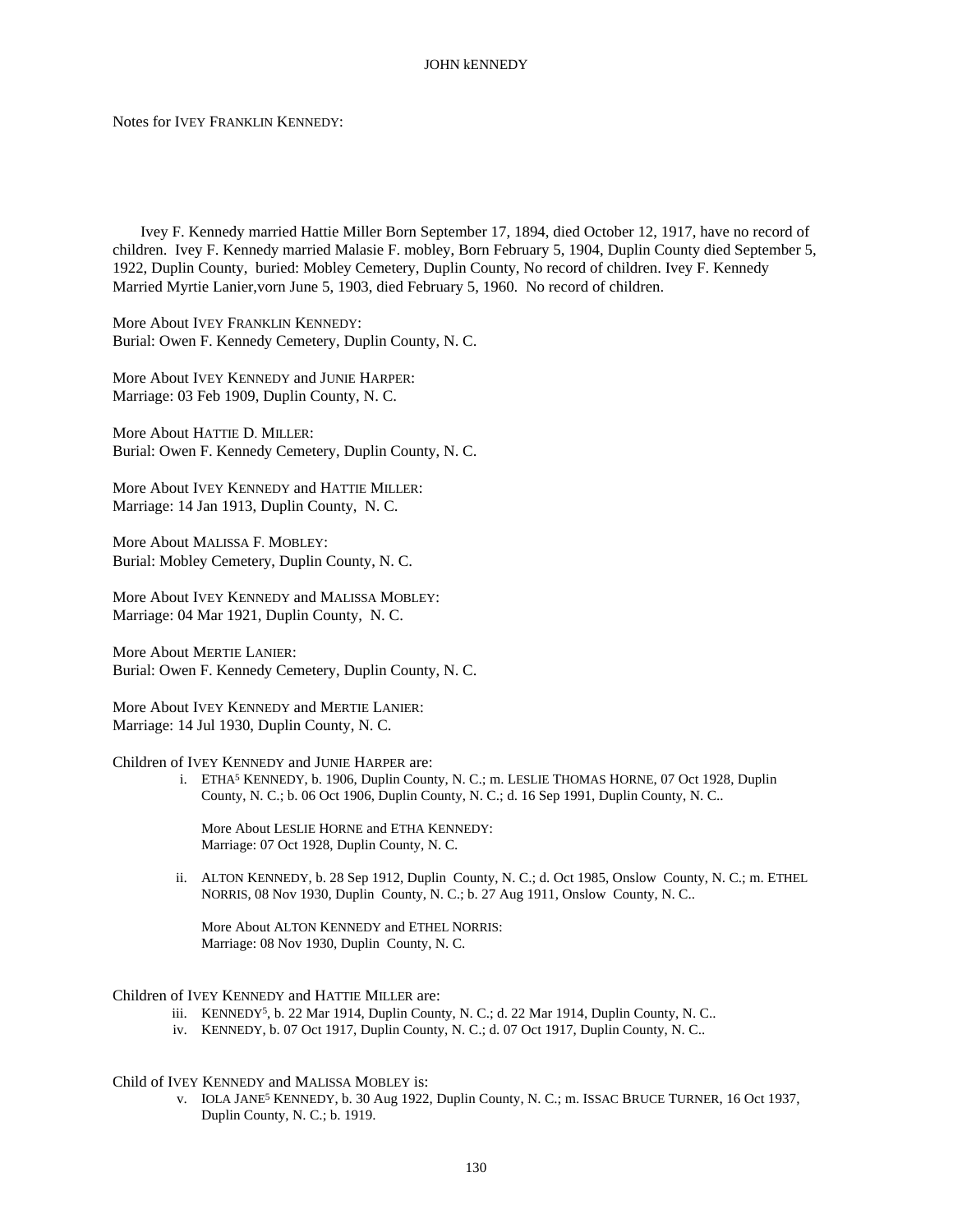More About ISSAC TURNER and IOLA KENNEDY: Marriage: 16 Oct 1937, Duplin County, N. C.

Children of IVEY KENNEDY and MERTIE LANIER are:

- vi. KIRBY KINGDOM<sup>5</sup> KENNEDY, b. 31 Mar 1931, Duplin County, N. C.; m. EVELYN DUNN STILLEY; b. Abt. 1931.
- vii. MARTHA KENNEDY, b. 29 Jul 1932, Duplin County, N. C.; d. 29 Jul 1932, Duplin County, N. C..
- viii. LOLA KENNEDY, b. 19 Oct 1934, Duplin County, N. C.; d. 19 Oct 1934, Duplin County, N. C..
- ix. STEPHEN FRANKLIN KENNEDY, b. 20 May 1936, Duplin County, N. C.; m. NELLIE NADINE LOVE; b. Abt. 1936.
- x. MINNIE MARIE KENNEDY, b. 20 Apr 1941, Duplin County, N. C..

**161.** ROBERT CORNELIOUS<sup>4</sup> KENNEDY *(OWEN FRANKLIN SR.*<sup>3</sup> *, JAMES W.* 2 *, JOHN*<sup>1</sup> *)* was born 12 Jul 1889 in Duplin County, N. C., and died 23 Aug 1957 in Duplin County, N. C.. He married MARY CAROLYN TURNER. She was born 25 Oct 1894 in Duplin County, N. C., and died 03 May 1968 in Duplin County, N. C..

Children of ROBERT KENNEDY and MARY TURNER are:

i. DOROTHY<sup>5</sup> KENNEDY, b. 06 Feb 1917, Duplin County, N. C.; m. THOMAS STRICKLAND, 16 Nov 1937, Duplin County, N. C.; b. 1915.

More About THOMAS STRICKLAND and DOROTHY KENNEDY: Marriage: 16 Nov 1937, Duplin County, N. C.

- ii. RAYMOND AVERY KENNEDY, b. 25 May 1922, Duplin County, N. C.; m. WILLIE VELMA ALBERTSON; b. 23 Apr 1926, Duplin County, N. C..
- iii. RENA KENNEDY, b. 16 Feb 1925, Duplin County, N. C..

**162.** JOHN WILLIAM<sup>4</sup> KENNEDY *(OWEN FRANKLIN SR.*<sup>3</sup> *, JAMES W.* 2 *, JOHN*<sup>1</sup> *)* was born 21 May 1893 in Duplin County, N. C., and died 05 Dec 1972 in Duplin County, N. C.. He married SUSAN ANN HOUSTON 12 Oct 1916 in Duplin County, N. C., daughter of EDWARD HOUSTON and MARY QUINN. She was born 29 Jul 1894 in Duplin County, N. C., and died 10 Sep 1943 in Duplin County, N. C..

More About JOHN WILLIAM KENNEDY: Burial: Owen F. Kennedy Cemetery, Duplin County, N. C.

More About SUSAN ANN HOUSTON: Burial: Zenas Quinn Cemetery, Duplin County, N, C,

More About JOHN KENNEDY and SUSAN HOUSTON: Marriage: 12 Oct 1916, Duplin County, N. C.

Children of JOHN KENNEDY and SUSAN HOUSTON are:

i. ALBERT<sup>5</sup> KENNEDY, b. 25 Oct 1894, Duplin County, N. C.; d. 16 Sep 1973, Duplin County, N. C.; m. MARY CATHERINE HOUSTON, 11 Jan 1915, Duplin County, N. C.; b. 20 Aug 1896, Lenoir County, N. C.; d. 05 Apr 1974, Duplin County, N. C..

More About ALBERT KENNEDY: Burial: Oakridge Memorial Park, Lenoir County, N. C.

More About MARY CATHERINE HOUSTON: Burial: Oakridge Memorial Park, Lenoir County, N. C.

More About ALBERT KENNEDY and MARY HOUSTON: Marriage: 11 Jan 1915, Duplin County, N. C.

ii. JOHN HENRY SR. KENNEDY, b. 06 Aug 1917, Duplin County, N. C.; d. 07 Nov 1957, Onslow County, N. C.; m. JULIA ALICE HOUSTON, 23 Dec 1936, Duplin County, N. C.; b. 26 Aug 1915, Duplin County, N. C.; d. Apr 1993, Snead Ferry Onslow County, N.C..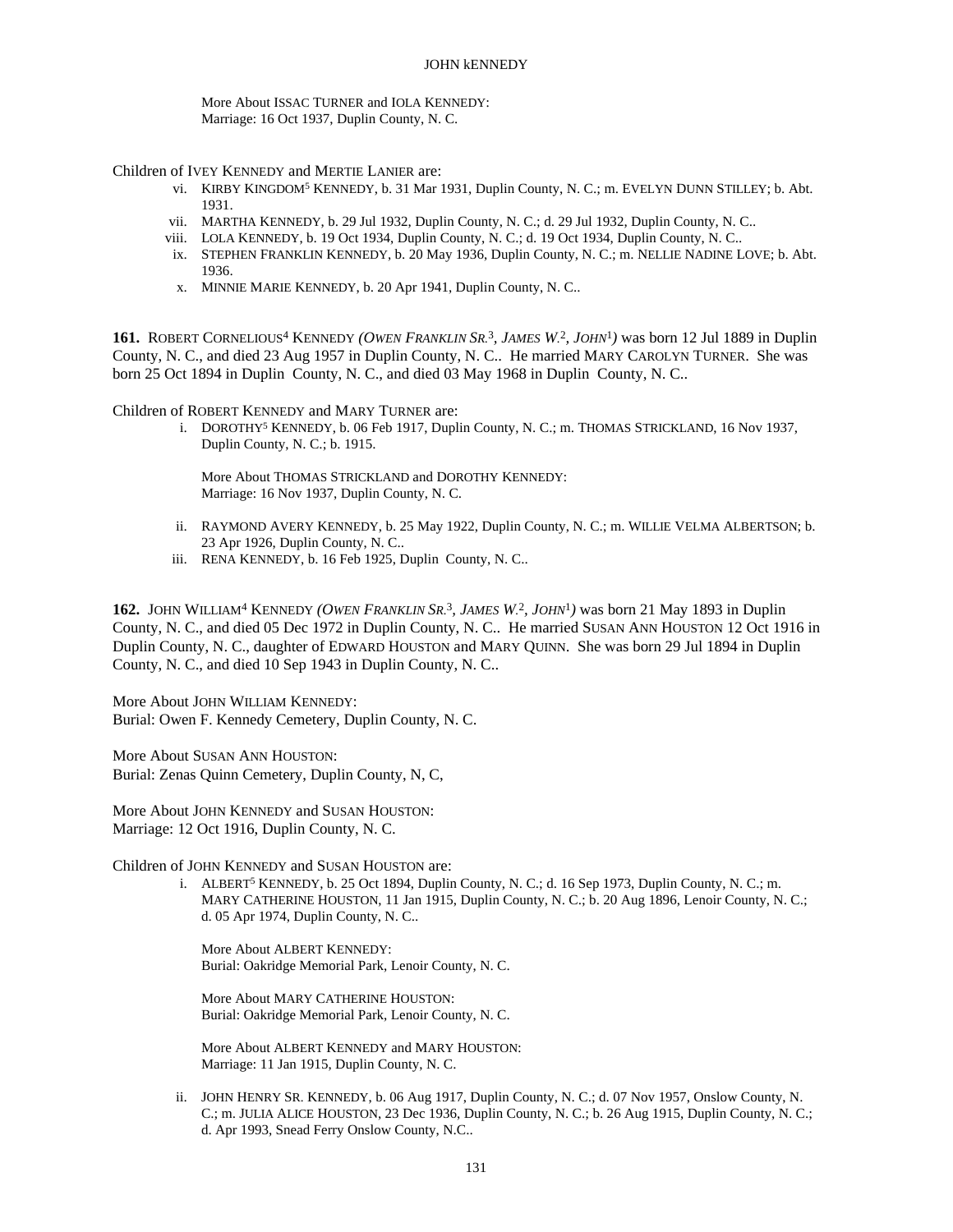More About JOHN HENRY SR. KENNEDY: Burial: Kennedy Cemetery, Duplin County, N. C.

More About JULIA ALICE HOUSTON: Burial: Kennedy Cemetery, Duplin County, N. C.

More About JOHN KENNEDY and JULIA HOUSTON: Marriage: 23 Dec 1936, Duplin County, N. C.

iii. GERTHIE EDWARD KENNEDY, b. 02 Mar 1919, Duplin County, N. C.; d. 17 Sep 1974, Onslow County, N. C.; m. VERTIE MAE WILLIAMS; b. 17 Jul 1927, Duplin County, N. C..

More About GERTHIE EDWARD KENNEDY: Burial: Foster, Kennedy, Williams Cemetery, Duplin County, N. C.

- iv. LOU KENNEDY, b. 02 Mar 1919, Duplin County, N. C.; d. 29 May 1929, Duplin County, N. C..
- v. BRAXTON GEORGE KENNEDY, b. 19 Aug 1920, Duplin County, N. C.; d. 25 Jun 1995, Lenoir County, N.  $\mathcal{C}$

More About BRAXTON GEORGE KENNEDY: Burial: Pinelawn Cemetery, Lenoir County, N. C.

- vi. KATHLENE KENNEDY, b. 31 Oct 1921, Duplin County, N. C..
- vii. MARY ELIZA ELIZABETH KENNEDY, b. 04 Sep 1924, Duplin County, N. C.; d. 05 Jun 2005, Duplin County, N. C.; m. MURPHY CLIFTON FOUNTAIN; b. Abt. 1920.

More About MARY ELIZA ELIZABETH KENNEDY: Burial: Devotional Gardens, Duplin County, N. C.

viii. ARTHUR KENNEDY, b. 01 May 1927, Duplin County, N. C.; d. 09 Aug 1993, Duplin County, N. C.. ix. LOVIE KENNEDY, b. 14 Jan 1929, Duplin County, N. C.; d. 18 May 1929, Duplin County, N. C..

More About LOVIE KENNEDY: Burial: Zenas Quinn Cemetery, Duplin County, N, C,

x. RUBY ANN KENNEDY, b. 02 Mar 1932, Duplin County, N. C..

**163.** MATTIE S. 4 KENNEDY *(OWEN FRANKLIN SR.*<sup>3</sup> *, JAMES W.* 2 *, JOHN*<sup>1</sup> *)* was born 28 Jan 1895 in Duplin County, N. C., and died 04 Sep 1972 in Duplin County, N. C.. She married JOHN DAVID HORNE 28 Jun 1916 in Duplin County, N. C.. He was born 15 May 1896 in Duplin County, N. C., and died 17 Nov 1966 in Duplin County, N. C..

More About JOHN HORNE and MATTIE KENNEDY: Marriage: 28 Jun 1916, Duplin County, N. C.

Children of MATTIE KENNEDY and JOHN HORNE are:

i. VERDIA RACHEL<sup>5</sup> HORNE, b. 22 May 1917, Duplin County, N. C.; d. 09 Aug 1968, Duplin County, N. C.; m. WARREN AVERY THOMAS, 08 Dec 1935, Duplin County, N. C.; b. 27 Apr 1906, Duplin County, N. C..

More About VERDIA RACHEL HORNE: Burial: East Duplin Memorial Cemetery, Duplin County, N. C.

More About WARREN THOMAS and VERDIA HORNE: Marriage: 08 Dec 1935, Duplin County, N. C.

ii. EVELYN ENDORIS HORNE, b. 01 Oct 1919, Duplin County, N. C.; d. 27 Jan 1968, Duplin County, N. C.; m. JOHN THOMAS, 12 Aug 1944, Duplin County, N. C.; b. 11 Sep 1911, Duplin County, N. C.; d. 27 Jan 1968, Duplin County, N. C..

More About EVELYN ENDORIS HORNE: Burial: East Duplin Memorial Cemetery, Duplin County, N. C.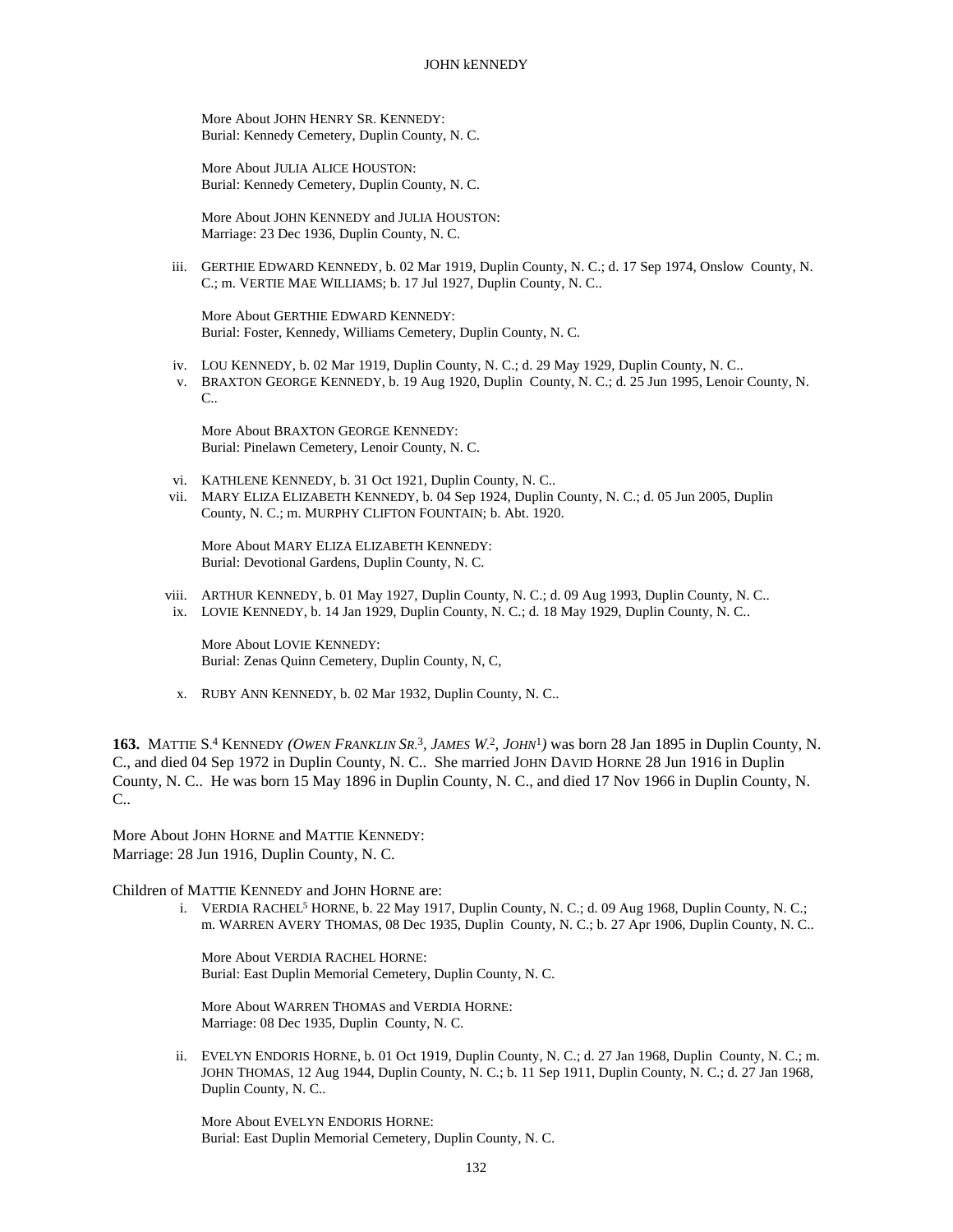More About JOHN THOMAS: Burial: East Duplin Memorial Cemetery, Duplin County, N. C.

More About JOHN THOMAS and EVELYN HORNE: Marriage: 12 Aug 1944, Duplin County, N. C.

iii. CARL STUNK HORNE, b. 28 Sep 1921, Duplin County, N. C.; d. 17 Jul 1973, Duplin County, N. C.; m. RUTH ADELINE JONES, 24 Aug 1957, Duplin County, N. C.; b. 01 Dec 1924, Duplin County, N. C..

More About CARL HORNE and RUTH JONES: Marriage: 24 Aug 1957, Duplin County, N. C.

- iv. MORRIS ALBERT HORNE, b. 24 Aug 1924, Duplin County, N. C.; d. 14 May 1982, Duplin County, N. C.. v. MYRTLE RAE HORNE, b. 17 Dec 1926, Duplin County, N. C.; m. GLENWOOD SR. THOMAS, 11 Mar 1949,
	- Duplin County, N. C.; b. 28 Nov 1926, Duplin County, N. C.; d. 21 Aug 1987, Duplin County, N. C..

More About GLENWOOD SR. THOMAS: Burial: East Duplin Memorial Cemetery, Duplin County, N. C.

More About GLENWOOD THOMAS and MYRTLE HORNE: Marriage: 11 Mar 1949, Duplin County, N. C.

vi. MARY LYNN HORNE, b. 17 Nov 1929, Duplin County, N. C.; m. JAMES ROLAND EDWARDS, 01 Jan 1949, Duplin County, N. C.; b. 25 Aug 1927, Dupin County, N. C..

More About JAMES EDWARDS and MARY HORNE: Marriage: 01 Jan 1949, Duplin County, N. C.

vii. BETTY JOE HORNE, b. 22 Jan 1934, Duplin County, N. C.; m. GRAHAM BARRY SR. FRAZELLE, 05 Dec 1953, Duplin County, N. C.; b. Abt. 1934.

More About GRAHAM FRAZELLE and BETTY HORNE: Marriage: 05 Dec 1953, Duplin County, N. C.

**164.** ENOCH HAMPTON<sup>4</sup> KENNEDY *(OWEN FRANKLIN SR.*<sup>3</sup> *, JAMES W.* 2 *, JOHN*<sup>1</sup> *)* was born 26 May 1898 in Duplin County, N. C., and died 23 Jun 1988 in Duplin County, N. C.. He married SARAH ADDIE WHALEY 06 Jan 1919 in Duplin County, N. C., daughter of WILLIAM WHALEY and BELINDA HUFFMAN. She was born 13 Feb 1902 in Onslow County, N. C., and died 10 Oct 1979 in Duplin County, N. C..

More About ENOCH HAMPTON KENNEDY: Burial: East Duplin Memorial Cemetery, Duplin County, N. C.

More About SARAH ADDIE WHALEY: Burial: East Duplin Memorial Cemetery, Duplin County, N. C.

More About ENOCH KENNEDY and SARAH WHALEY: Marriage: 06 Jan 1919, Duplin County, N. C.

Children of ENOCH KENNEDY and SARAH WHALEY are:

i. ANDREW RODOLPH<sup>5</sup> KENNEDY, b. 31 Dec 1920, Duplin County, N. C.; d. 22 Jul 2000, Duplin County, N. C.; m. FRANCES EULA TAYLOR, 12 Apr 1942, Onslow County, N. C.; b. 26 Nov 1924, Onslow County, N.  $\mathcal{C}$ 

More About ANDREW KENNEDY and FRANCES TAYLOR: Marriage: 12 Apr 1942, Onslow County, N. C.

ii. ALLEN VERNON KENNEDY, b. 04 Feb 1922, Duplin County, N. C.; m. LOU CRESIE WILLIAMS, 01 Feb 1940, Duplin County, N. C.; b. 30 Nov 1921, Duplin County, N. C.; d. 21 Jan 1984, Duplin County, N. C..

More About LOU CRESIE WILLIAMS: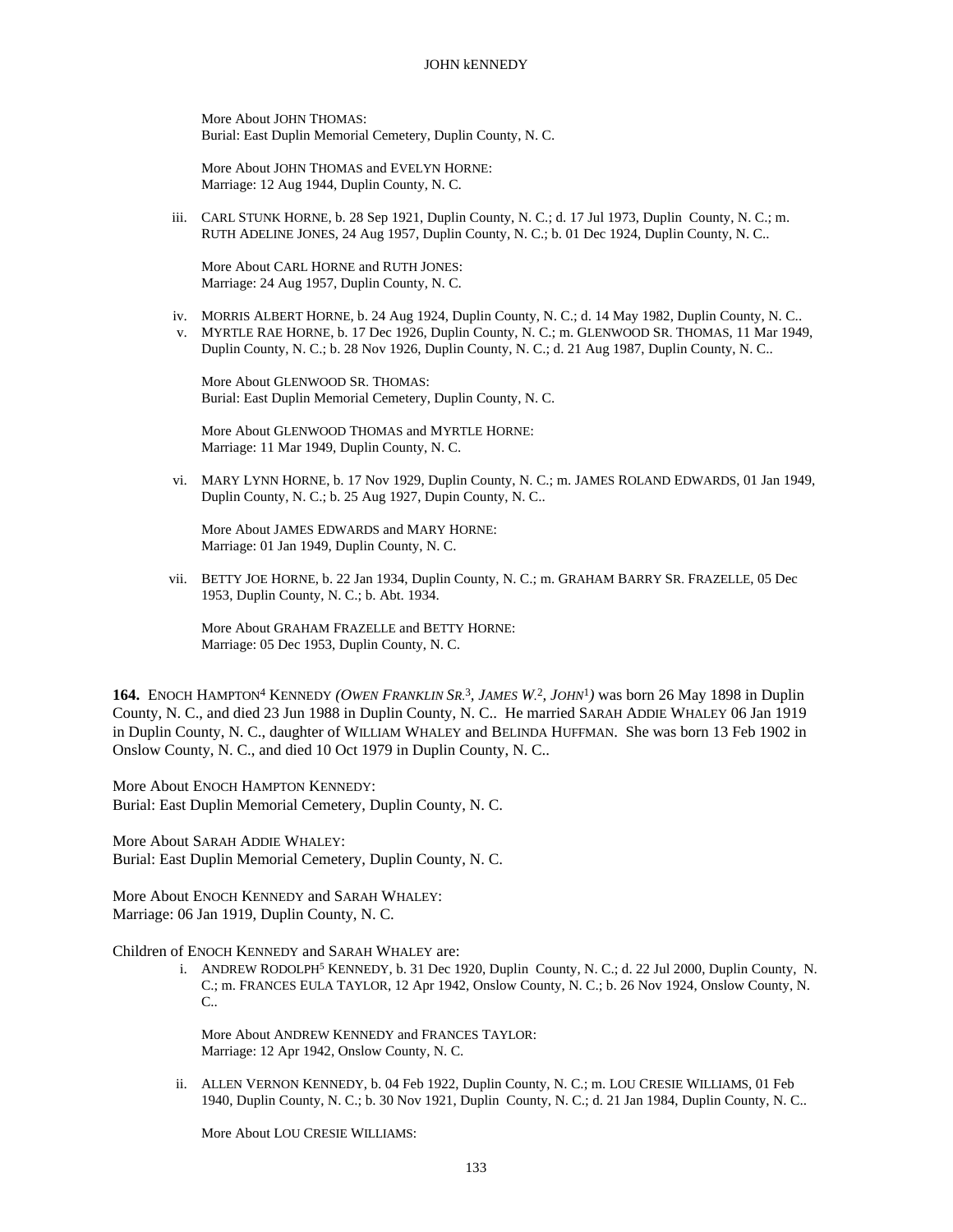Burial: Foster, Kennedy, Williams Cemetery, Duplin County, N. C.

More About ALLEN KENNEDY and LOU WILLIAMS: Marriage: 01 Feb 1940, Duplin County, N. C.

iii. FLORENCE MAE KENNEDY, b. 31 Jan 1924, Onslow County, N. C.; m. WILLIE FLOYD MARSHALL, 05 Apr 1947, Durham N.C.; b. 02 Feb 1924, Onslow County, N. C..

More About WILLIE MARSHALL and FLORENCE KENNEDY: Marriage: 05 Apr 1947, Durham N.C.

iv. LLOYD HAMPTON KENNEDY, b. 09 Nov 1931, Duplin County, N. C.; m. (1) ELEANOR GRACE FUTRELL, 20 Mar 1953, Duplin County, N. C.; b. 01 Jan 1924, Duplin County, N. C.; m. (2) DOROTHY JANE MOORE BROWN, 20 Oct 1980, Duplin County, N. C.; b. 30 Jan 1940, Duplin County, N. C..

More About LLOYD KENNEDY and ELEANOR FUTRELL: Marriage: 20 Mar 1953, Duplin County, N. C.

More About LLOYD KENNEDY and DOROTHY BROWN: Marriage: 20 Oct 1980, Duplin County, N. C.

v. HELEN MAVIS KENNEDY, b. 09 Sep 1933, Duplin County, N. C.; d. 18 May 1934, Duplin County, N. C..

More About HELEN MAVIS KENNEDY: Burial: Owen F. Kennedy Cemetery, Duplin County, N. C.

vi. HAROLD KENDALL KENNEDY, b. 21 Aug 1936, Duplin County, N. C.; d. 30 Dec 1937, Duplin County, N.  $C_{\cdot}$ 

More About HAROLD KENDALL KENNEDY: Burial: Owen F. Kennedy Cemetery, Duplin County, N. C.

vii. IRIS AZALINE KENNEDY, b. 31 Oct 1937, Duplin County, N. C.; m. CLIFFORD O'NEAL MAREADY, 16 Jan 1960, Beulaville N. C. Duplin County, N. C.; b. 27 Sep 1932, Duplin County, N. C..

More About CLIFFORD MAREADY and IRIS KENNEDY: Marriage: 16 Jan 1960, Beulaville N. C. Duplin County, N. C.

**165.** BETSIE<sup>4</sup> KENNEDY *(OWEN FRANKLIN SR.*<sup>3</sup> *, JAMES W.* 2 *, JOHN*<sup>1</sup> *)* was born 20 Sep 1900 in Duplin County, N. C., and died 27 Oct 1991 in Frankllin, N.C.. She married JACOB C. CRAFT 04 Jun 1916 in Duplin County, N. C.. He was born Abt. 1900.

More About JACOB CRAFT and BETSIE KENNEDY: Marriage: 04 Jun 1916, Duplin County, N. C.

Children of BETSIE KENNEDY and JACOB CRAFT are:

- i. BERTHA<sup>5</sup> CRAFT, b. 15 Apr 1918, Duplin County, N. C..
- ii. MILDRED CRAFT, b. 31 Oct 1920, Duplin County, N. C..
- iii. ELIZABETH CRAFT, b. Abt. 1925.

**166.** LAURA AGNES<sup>4</sup> KENNEDY *(OWEN FRANKLIN SR.*<sup>3</sup> *, JAMES W.* 2 *, JOHN*<sup>1</sup> *)* was born 18 Apr 1904 in Duplin County, N. C., and died 18 Jul 1997 in Duplin County, N. C.. She married ROBERT BRYANT EDWARDS 22 Feb 1920 in Duplin County, N. C., son of EVERETT EDWARDS and CELIA ALBERTSON. He was born 27 Jul 1895 in Duplin County, N. C., and died 15 Mar 1980 in Duplin County, N. C..

More About LAURA AGNES KENNEDY: Burial: Gresham Family Cemetery, Duplin County, N. C.

More About ROBERT BRYANT EDWARDS: Burial: Gresham Family Cemetery, Duplin County, N. C.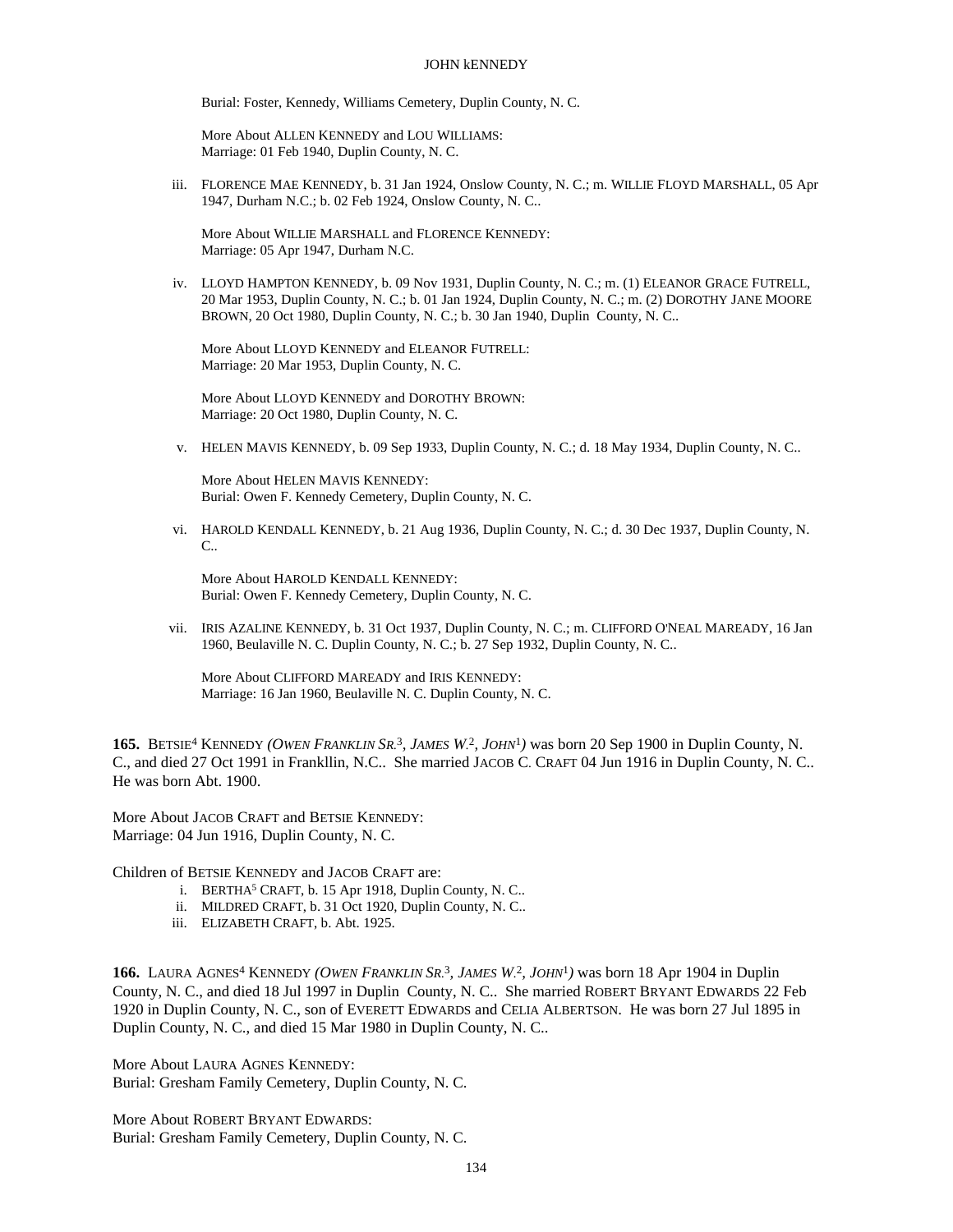More About ROBERT EDWARDS and LAURA KENNEDY: Marriage: 22 Feb 1920, Duplin County, N. C.

Children of LAURA KENNEDY and ROBERT EDWARDS are:

i. MILTON ODELL<sup>5</sup> EDWARDS, b. 28 Jul 1921, Duplin County, N. C.; d. 20 Mar 2003, New Hanover County, N. C.; m. FRANKIE MADONNA LANIER, 15 Nov 1942, Dillion S. C.; b. 01 Jul 1925, Duplin County, N. C..

More About MILTON ODELL EDWARDS: Burial: East Duplin Devotional Garden, Duplin County, N. C.

More About MILTON EDWARDS and FRANKIE LANIER: Marriage: 15 Nov 1942, Dillion S. C.

ii. ROBERT LINWOOD EDWARDS, b. 23 Nov 1925, Duplin County, N. C.; m. ORPHA NAOMI WHALEY, 16 Oct 1946, Duplin County, N. C.; b. 03 Oct 1926, Duplin County, N. C; d. 25 Jul 2005, Duplin County, N. C..

More About ORPHA NAOMI WHALEY: Burial: Devotional Garden, Duplin County, N. C.

More About ROBERT EDWARDS and ORPHA WHALEY: Marriage: 16 Oct 1946, Duplin County, N. C.

iii. JAMES EDWARDS, b. 13 Dec 1934, Duplin County, N. C..

167. CHANCEY<sup>4</sup> KENNEDY (OWEN FRANKLIN SR.<sup>3</sup>, JAMES W.<sup>2</sup>, JOHN<sup>1</sup>) was born 03 Oct 1911 in Duplin County, N. C., and died 20 May 1972 in Wake County, N. C.. He married (1) FRANCES ADELLE TYNDALL Abt. 1925. She was born Abt. 1915 in Duplin County, N. C.. He married (2) MARGIE HALL 1946. She was born 17 Aug 1911 in Sampson County, N.C., and died Sep 1987 in Wake County, N. C..

More About CHANCEY KENNEDY: Burial: Lafayette Memorial Park, Cumberland County, N. C.

More About CHANCEY KENNEDY and FRANCES TYNDALL: Marriage: Abt. 1925

More About MARGIE HALL: Burial: Lafayette Memorial Park, Cumberland County, N. C.

More About CHANCEY KENNEDY and MARGIE HALL: Marriage: 1946

Children of CHANCEY KENNEDY and FRANCES TYNDALL are:

- i. ESSIE RUTH<sup>5</sup> KENNEDY, b. 26 Mar 1927, Duplin County, N. C.; d. 13 Apr 1992, Chicago, Illiness.
- ii. CARL FRANKLIN KENNEDY, b. 28 May 1928, Duplin County, N. C.; d. 08 Mar 1982, Duplin County, N. C.; m. (1) BERNICE COLE, 19 Mar 1949, Duplin County, N. C.; b. Abt. 1930; m. (2) LAURA BELLE WHALEY, 16 Sep 1962, Duplin County, N. C.; b. 11 May 1944, Duplin County, N. C..

More About CARL FRANKLIN KENNEDY: Burial: Owen F. Kennedy Cemetery, Duplin County, N. C.

More About CARL KENNEDY and BERNICE COLE: Marriage: 19 Mar 1949, Duplin County, N. C.

More About CARL KENNEDY and LAURA WHALEY: Marriage: 16 Sep 1962, Duplin County, N. C.

Children of CHANCEY KENNEDY and MARGIE HALL are: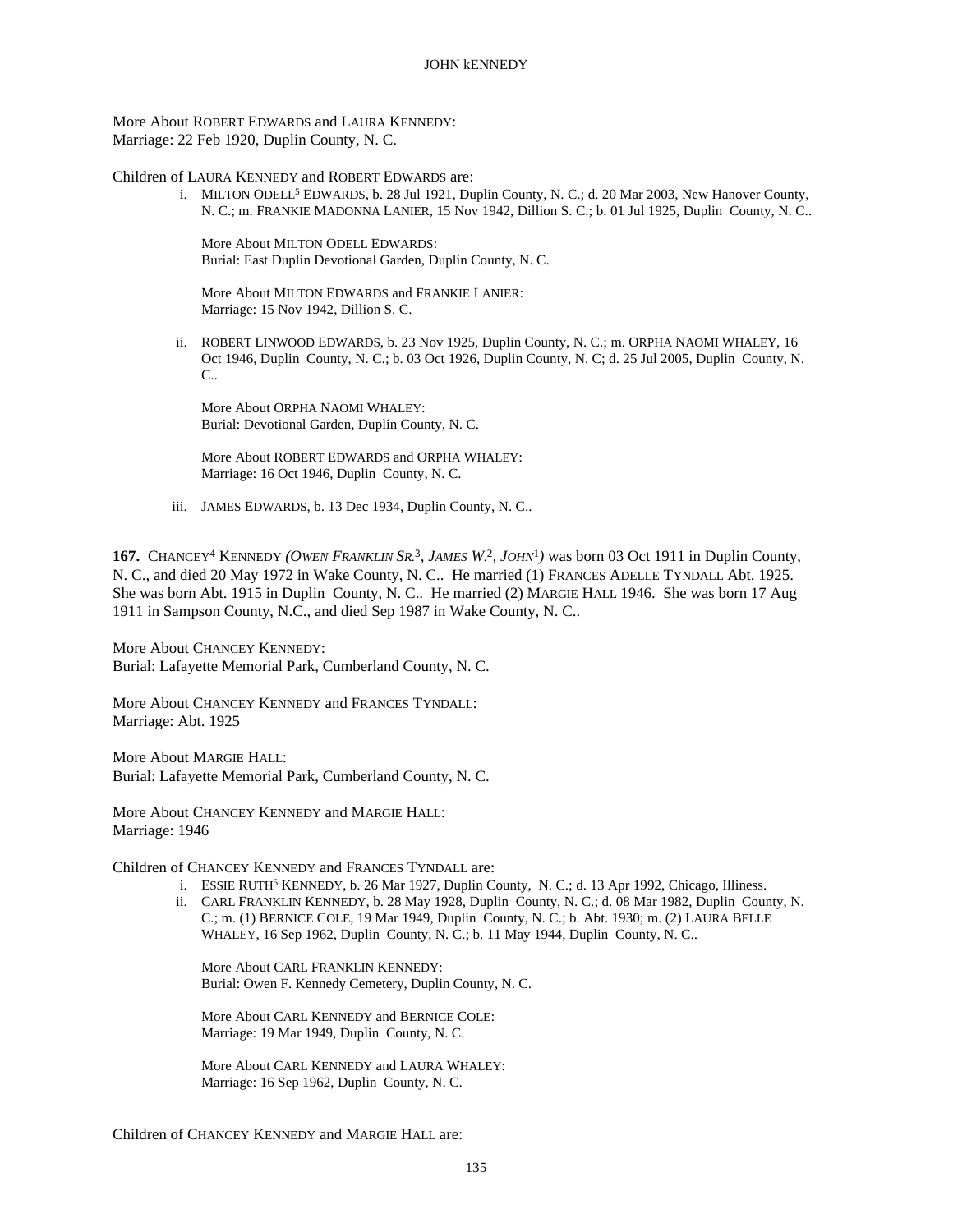iii. DELOIS ANN<sup>5</sup> KENNEDY, b. 21 Jan 1947, Duplin County, N. C.; m. BILLY ERVIN MERCER, 10 Jul 1965; b. 08 Apr 1944, Cumberland County; d. 26 Jan 1993, Wake County, N. C..

More About BILLY MERCER and DELOIS KENNEDY: Marriage: 10 Jul 1965

iv. CHARLES ROSS KENNEDY, b. 13 Jan 1948, Duplin County, N. C.; m. LINDA ADELLE HARRELSON, 26 Oct 1974; b. 30 Apr 1954, Hahira, Georgia.

More About CHARLES KENNEDY and LINDA HARRELSON: Marriage: 26 Oct 1974

168. LAMON HENRY<sup>4</sup> KENNEDY (SALLIE ANN<sup>3</sup>, JAMES W.<sup>2</sup>, JOHN<sup>1</sup>) was born 05 Aug 1902 in Duplin County, N. C., and died 11 Mar 1956 in Duplin County, N. C.. He married MARY TAYLOR 22 Nov 1924 in Duplin County, N. C., daughter of JESSE TAYLOR and MATTIE WHALEY. She was born 13 Jul 1902 in Duplin County, N. C., and died 23 Dec 1977 in Duplin County, N. C..

More About LAMON KENNEDY and MARY TAYLOR: Marriage: 22 Nov 1924, Duplin County, N. C.

Children of LAMON KENNEDY and MARY TAYLOR are:

i. VIRGINIA LOUISE<sup>5</sup> KENNEDY, b. 04 Sep 1925, Lenoir County, N. C.; d. 17 Jan 1926, Lenoir County, N. C..

More About VIRGINIA LOUISE KENNEDY: Burial: Harper Cemetery, Lenoir County, N. C.

- ii. EDNA IRIS KENNEDY, b. 13 May 1927, Lenoir County, N. C.; m. CARL W. POWELL; b. 06 Jan 1924, Lenior County, N. C..
- iii. JESSE JAMES KENNEDY, b. 29 Jan 1929, Duplin County, N. C.; d. 25 Jan 1930, Onslow County, N. C..

More About JESSE JAMES KENNEDY: Burial: Harper Cemetery, Lenoir County, N. C.

iv. MILDRED VIOLET KENNEDY, b. 18 Jun 1930, Lenior County, N. C.; d. 03 Aug 1930, Lenior County, N. C..

More About MILDRED VIOLET KENNEDY: Burial: Harper Cemetery, Lenoir County, N. C.

- v. WOODLEY BAYARD KENNEDY, b. 27 Oct 1931, Lenior County, N. C..
- vi. MARY NELL KENNEDY, b. 14 Oct 1932, Lenior County, N. C..
- vii. WAVERLY LAMON KENNEDY, b. 11 Jan 1934, Duplin County, N. C.; d. 28 Jan 1935, Duplin County, N.  $\mathcal{C}$

More About WAVERLY LAMON KENNEDY: Burial: Harper Cemetery, Lenoir County, N. C.

viii. HILDA GRACE KENNEDY, b. 09 Feb 1935, Lenoir County, N. C.; d. 07 May 1935, Lenior County, N. C..

More About HILDA GRACE KENNEDY: Burial: Parker Cemetery, Lenoir County, N. C.

ix. WAYNE VERLON KENNEDY, b. 20 Apr 1936, Lenoir County, N. C.; m. GEORGIA ANN TORRANS, 25 May 1957, Duplin County, N. C.; b. 1936.

More About WAYNE KENNEDY and GEORGIA TORRANS: Marriage: 25 May 1957, Duplin County, N. C.

x. PATSY JOYCE KENNEDY, b. 07 Apr 1937, Lenior County, N. C.; d. 03 Aug 1937, Lenior County, N. C..

More About PATSY JOYCE KENNEDY: Burial: Harper Cemetery, Lenoir County, N. C.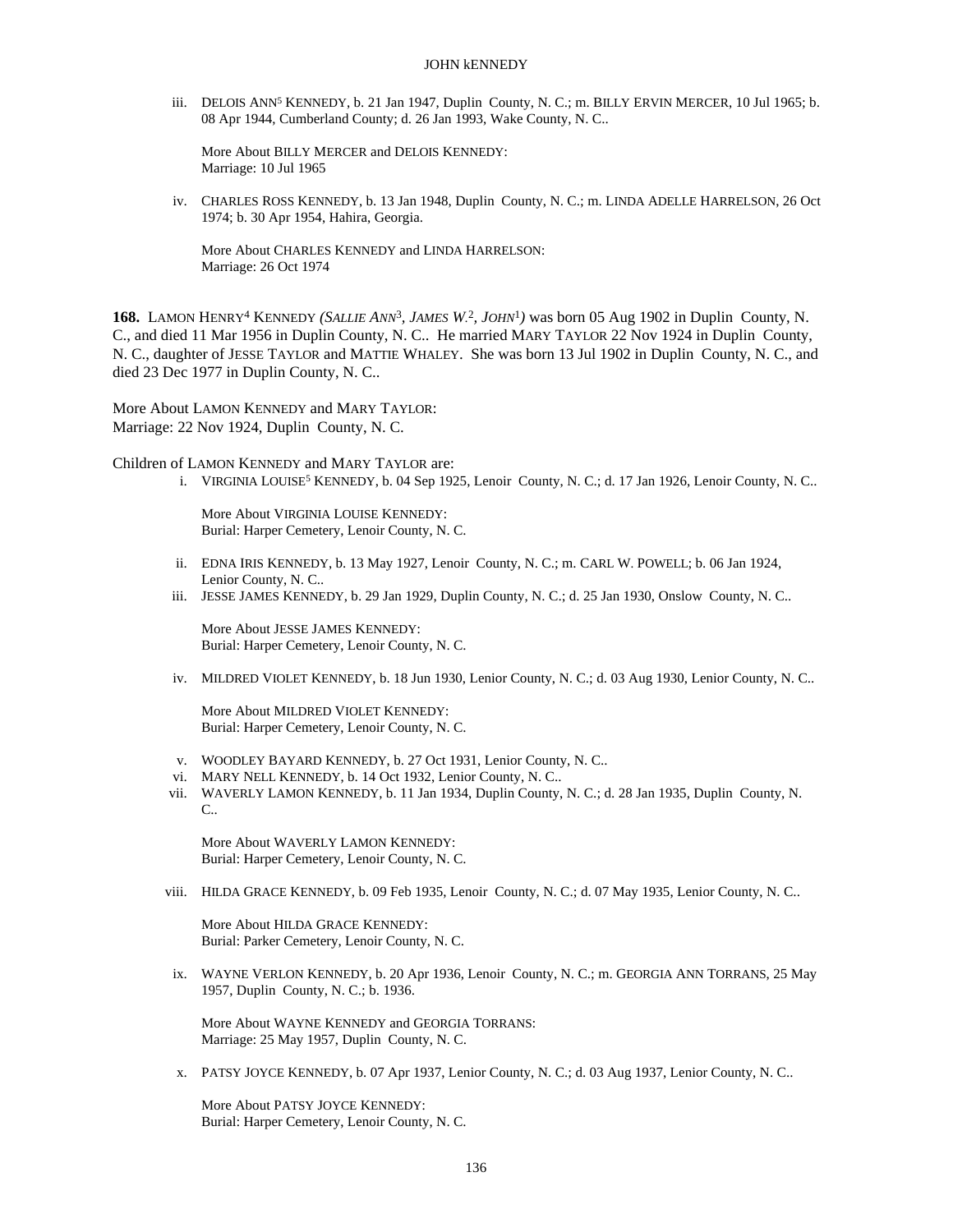xi. WARREN FREDERICK SR. KENNEDY, b. 27 Nov 1939, Lenoir County, N. C.; m. JOSEPH GERLENE HOLMES, 14 Apr 1961, Duplin County, N. C.; b. 1938.

More About WARREN KENNEDY and JOSEPH HOLMES: Marriage: 14 Apr 1961, Duplin County, N. C.

- xii. JACK MURRIELL KENNEDY, b. 10 Dec 1939, Duplin County, N. C..
- xiii. MYRTLE BELL KENNEDY, b. 21 Jul 1942, Lenoir County, N. C.; d. 22 Jul 1942, Lenoir County, N. C..

More About MYRTLE BELL KENNEDY: Burial: Harper Cemetery, Lenoir County, N. C.

- xiv. WILLARD KEITH KENNEDY, b. 05 Feb 1944, Lenoir County, N. C.; m. MARGARET ADRENIA COOMBS; b. 1945.
- xv. KIRBY DANIEL KENNEDY, b. 06 Mar 1945, Lenior County, N. C..

**169.** LUTHER ERIC<sup>4</sup> KENNEDY (SALLIE ANN<sup>3</sup>, JAMES W.<sup>2</sup>, JOHN<sup>1</sup>) was born 09 Dec 1899 in Duplin County, N. C., and died 29 Oct 1987 in Duplin County, N. C.. He married LONA MAE BYRD 13 Sep 1923 in Duplin County, N. C., daughter of ROBERT BYRD and SALLIE THIGPEN. She was born 17 May 1904 in Duplin County, N. C., and died 14 Nov 1990 in Duplin County, N. C..

More About LUTHER ERIC KENNEDY: Burial: James Batchlor's Field , Duplin County, N. C.

More About LONA MAE BYRD: Burial: 16 Nov 1990, East Duplin Memorial Garden, Duplin County, N. C.

More About LUTHER KENNEDY and LONA BYRD: Marriage: 13 Sep 1923, Duplin County, N. C.

Children of LUTHER KENNEDY and LONA BYRD are:

- i. LILLY BEATRICE<sup>5</sup> KENNEDY, b. 14 Aug 1924, Duplin County, N. C.; m. BEN WHALEY; b. 27 Aug 1928, Duplin County, N. C..
- ii. ARNOLD GORDEN KENNEDY, b. 17 Jan 1927, Duplin County, N. C.; d. 09 May 1992, Duplin County, N. C.; m. MARY GRACE COLE; b. 15 May 1935, Duplin County, N. C.; d. 03 Feb 1996, Duplin County, N. C..

More About ARNOLD GORDEN KENNEDY: Burial: East Duplin Devotional Garden, Duplin County, N. C.

More About MARY GRACE COLE: Burial: East Duplin Devotional Garden, Duplin County, N. C.

iii. ALLEN YORK KENNEDY, b. 19 Jan 1929, Duplin County, N. C.; d. 13 Dec 1999, Duplin County, N. C.; m. DELSEY VERONA EDWARDS; b. 04 Dec 1929, Duplin County, N. C..

More About ALLEN YORK KENNEDY: Burial: Edwards Cemetery, Duplin County, N. C.

- iv. MARIE KENNEDY, b. 26 Mar 1931, Duplin County, N. C..
- v. NORMAN CURTIS KENNEDY, b. 05 Sep 1933, Duplin County, N. C.; m. DONNA FAYE LANIER, 15 May 1962, Duplin County, N. C.; b. 1933.

More About NORMAN KENNEDY and DONNA LANIER: Marriage: 15 May 1962, Duplin County, N. C.

vi. ERNEST KENNEDY, b. 18 Jan 1939, Onslow County, N. C.; d. 03 Feb 1999, Lenoir County, N. C.; m. JENNIFER KAY BAKER, 22 Dec 1962, Duplin County, N. C.; b. 22 Dec 1944, Lenoir County, N. C..

More About ERNEST KENNEDY: Burial: Cabin FWB Church Cemetery, Duplin County, N. C.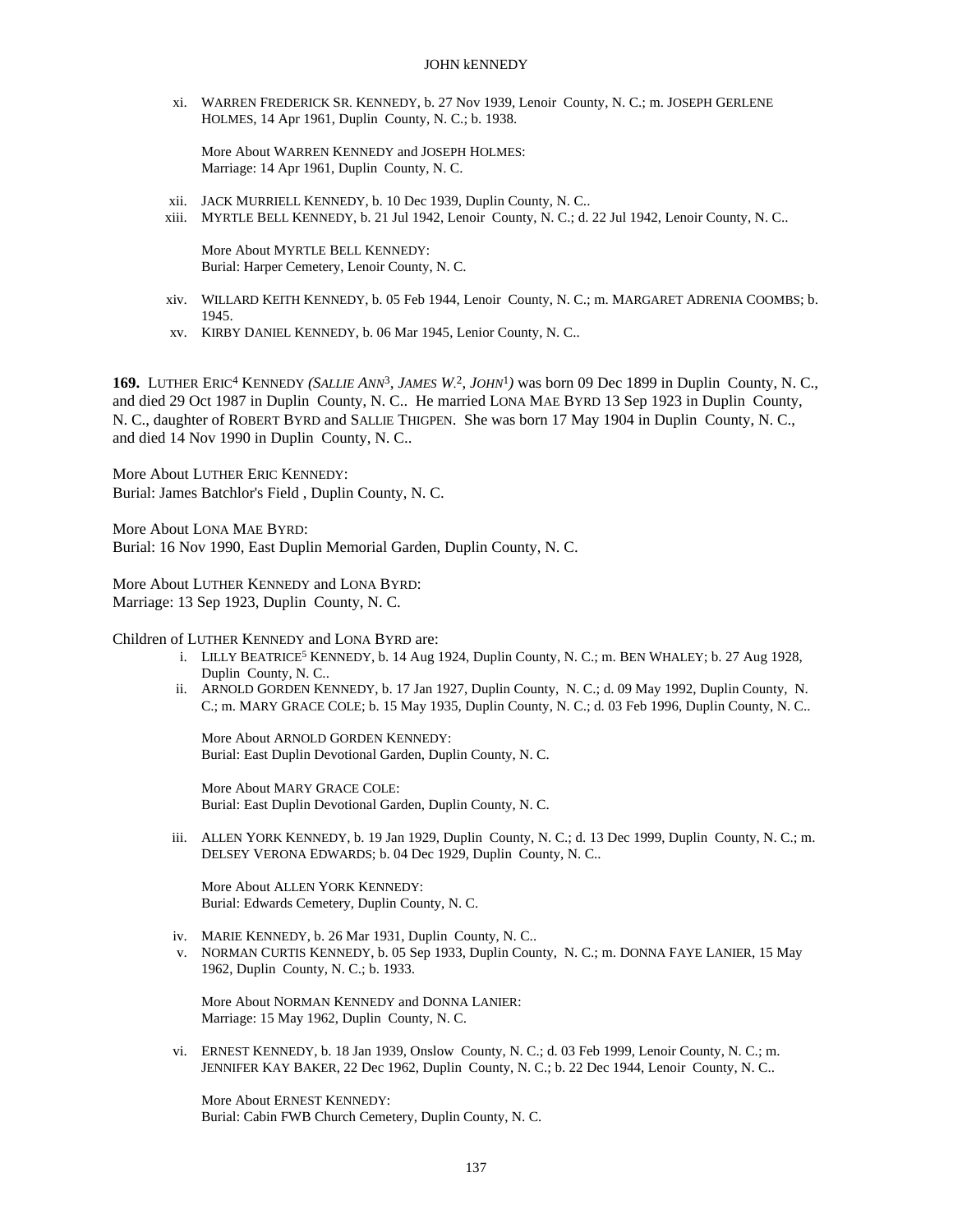More About ERNEST KENNEDY and JENNIFER BAKER: Marriage: 22 Dec 1962, Duplin County, N. C.

vii. RAYFORD KENNEDY, b. 12 Jan 1943; m. RACHEL ANN CRUISE; b. 09 Dec 1943.

**170.** EULA JANE<sup>4</sup> WHALEY *(SALLIE ANN*<sup>3</sup>  *KENNEDY, JAMES W.* 2 *, JOHN*<sup>1</sup> *)* was born 08 Aug 1905 in Duplin County, N. C, and died 05 May 1967 in Duplin County, N. C. She married JOHN MAYNOR NORRIS 10 Jan 1923 in Duplin County, N. C., son of CLAUDIE NORRIS and MARY JONES. He was born 21 Jan 1884 in Onslow County, N. C., and died 09 May 1959 in Onslow County, N. C..

More About EULA JANE WHALEY: Burial: Sharon Baptist Church, Chinquapen, Duplin County, N. C.

More About JOHN MAYNOR NORRIS: Burial: Sharon Baptist Church, Chinquapen, Duplin County, N. C.

More About JOHN NORRIS and EULA WHALEY: Marriage: 10 Jan 1923, Duplin County, N. C.

Children of EULA WHALEY and JOHN NORRIS are:

i. IVY COLUMBUS<sup>5</sup> NORRIS, b. 23 Sep 1907, Duplin County, N. C.; d. 04 Jul 1983, Duplin County, N. C.; m. ETHEL SMALL, 26 Sep 1931, Duplin County, N. C.; b. 19 Sep 1910, Duplin County, N. C.; d. May 1975, Duplin County, N. C..

More About IVY NORRIS and ETHEL SMALL: Marriage: 26 Sep 1931, Duplin County, N. C.

ii. J. C. NORRIS, b. 04 Mar 1925, Duplin County, N. C.; m. MARY FRANCES WALL, 10 Jul 1943, Duplin County, N. C.; b. 09 Feb 1921, Duplin County, N. C.; d. 22 Jul 2001, Columbus County, N. C..

More About J. NORRIS and MARY WALL: Marriage: 10 Jul 1943, Duplin County, N. C.

iii. GURMAN NORRIS, b. 19 May 1928, Duplin County, N. C.; m. MADELYN RAYNOR, 16 Jul 1951, Duplin County, N. C.; b. 15 Apr 1932, Duplin County, N. C..

More About GURMAN NORRIS and MADELYN RAYNOR: Marriage: 16 Jul 1951, Duplin County, N. C.

- iv. JAMES MCDONALD NORRIS, b. 23 Jul 1930, Duplin County, N. C..
- v. WILBUR LEE NORRIS, b. 06 Feb 1933, Duplin County, N. C.; m. HENRIETTA REGISTER, 06 Oct 1956, Duplin County, N. C.; b. Abt. 1933.

More About WILBUR NORRIS and HENRIETTA REGISTER: Marriage: 06 Oct 1956, Duplin County, N. C.

- vi. JOAN CATHERINE NORRIS, b. 12 Nov 1935, Duplin County, N. C..
- vii. ROY CAVENAUGH NORRIS, b. 12 Jul 1937, Duplin County, N. C..
- viii. LESLIE NORRIS, b. Abt. 1940.
- ix. ROLAND NORRIS, b. Abt. 1940.
- x. ALVIN NORRIS, b. Abt. 1940.

**171.** MELVIN<sup>4</sup> WHALEY *(SALLIE ANN*<sup>3</sup>  *KENNEDY, JAMES W.* 2 *, JOHN*<sup>1</sup> *)* was born 27 Sep 1910 in Duplin County, N. C, and died 16 Jun 1995 in Onslow County, N. C.. He married ELIZA JANE WILLIAMS 30 May 1927 in Duplin County, N. C., daughter of JOHNSON WILLIAMS and DELIA WILEY. She was born 07 Sep 1908 in Duplin County, N. C, and died 02 Oct 1976 in Onslow County, N. C..

More About MELVIN WHALEY: Burial: Onslow Memorial Park, Onslow, N. C.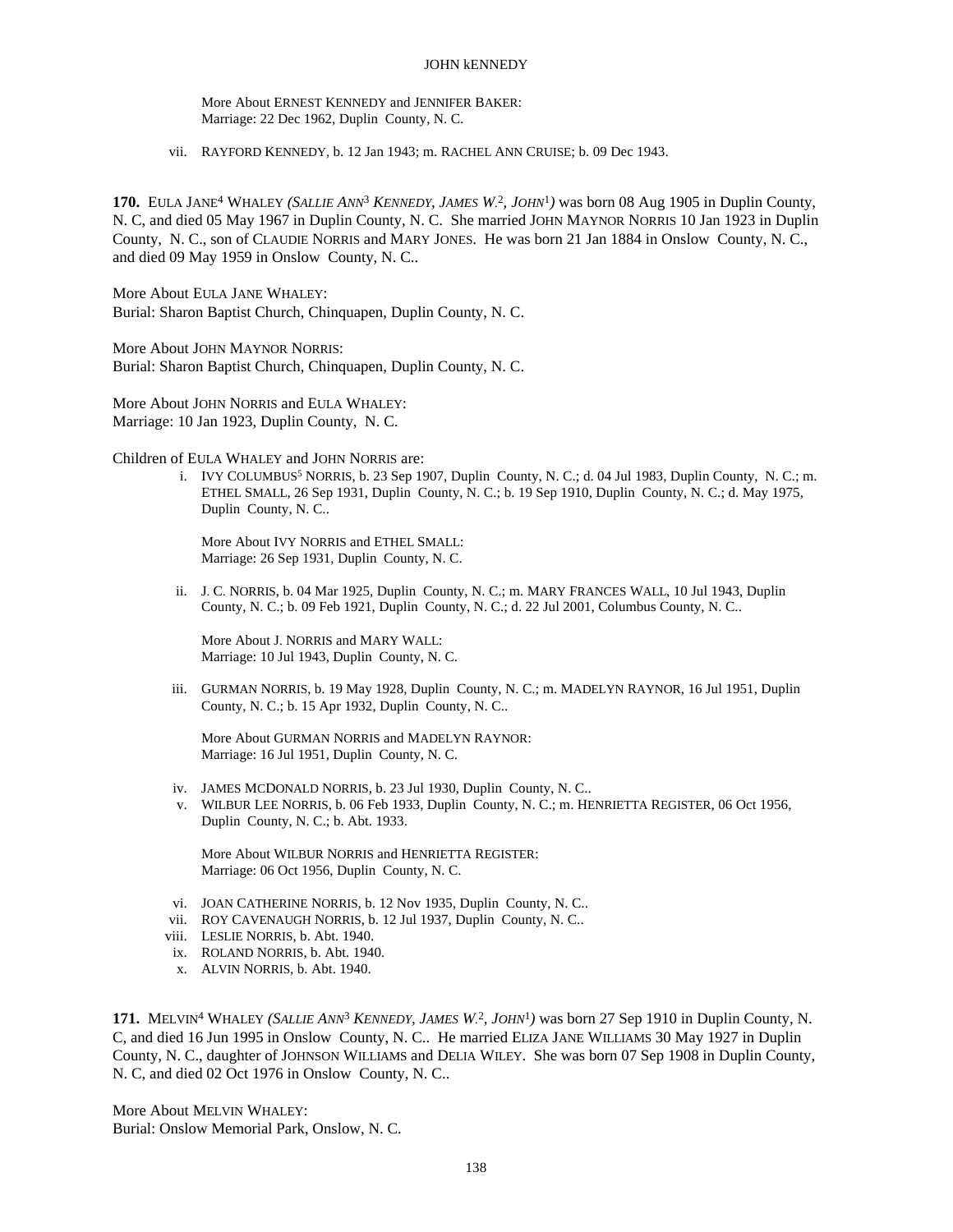More About ELIZA JANE WILLIAMS: Burial: Onslow Memorial Park, Onslow, N. C.

More About MELVIN WHALEY and ELIZA WILLIAMS: Marriage: 30 May 1927, Duplin County, N. C.

Children of MELVIN WHALEY and ELIZA WILLIAMS are:

i. NORWOOD<sup>5</sup> WHALEY, b. 11 Mar 1928, Lenior County, N. C.; d. 27 Oct 1996, Onslow Memorial Hospital Onslow, N. C..

More About NORWOOD WHALEY: Burial: 30 Oct 1996, Whaley Family Cemetery

ii. ALMA MARIE WHALEY, b. 16 Jun 1929, Duplin County, N. C.; m. KENNETH B. DIXON, 19 May 1951, Greenville, N. C.; b. 14 Jul 1931, Duplin County, N. C.; d. 11 Apr 2000, Johnston County, N. C..

More About KENNETH DIXON and ALMA WHALEY: Marriage: 19 May 1951, Greenville, N. C.

iii. J. W. WHALEY, b. 09 Mar 1931, Onslow County, N. C.; d. 17 Sep 1999, North Augusta, S. C.; m. AILEEN TAYLOR; b. Abt. 1935.

More About J. W. WHALEY: Burial: Sand Hill Primitive Baptist Church Cemetry Duplin County, N. C.

iv. ELMORE WHALEY, b. 04 May 1933, Duplin County, N. C.; d. May 1987, Duplin County, N. C.; m. CAROLYN JOYCE MANNING, 27 Jan 1959, Duplin County, N. C.; b. 16 Jan 1943, Duplin County, N. C..

More About ELMORE WHALEY and CAROLYN MANNING: Marriage: 27 Jan 1959, Duplin County, N. C.

- v. MARY SHIRLEY WHALEY, b. 13 May 1936, Lenior County, N. C..
- vi. MAVIS CLARA WHALEY, b. 04 Mar 1938, Onslow County, N. C..
- vii. MAXFUL BUSTER WHALEY, b. 31 Jan 1941, Onslow County, N. C.; m. VIVIAN LINDA LEE; b. 1941.
- viii. JAMES MASON WHALEY, b. 26 Dec 1942, Duplin County , N. C.; m. MARIA ANN GARCIA; b. 1942.
- ix. PATSY JANE WHALEY, b. 20 Sep 1945, Onslow County, N. C..
- x. MELVIN DANIEL WHALEY, b. 04 Oct 1948, Onslow County, N. C..
- xi. ELMER WHALEY, b. 27 Oct 1950, Onslow County, N. C..
- xii. EARL WHALEY, b. 18 Dec 1951, Onslow County, N. C..

**172.** GEORGE WASHINGTON<sup>4</sup> WHALEY *(SALLIE ANN*<sup>3</sup>  *KENNEDY, JAMES W.* 2 *, JOHN*<sup>1</sup> *)* was born 22 Jun 1912 in Duplin County, N. C, and died 11 May 1994 in VA Hospital, Durham, N. C.. He married VIVIAN PEARL SMITH 01 Oct 1944 in Jefferon County, Ga.. She was born 09 May 1915 in McRae, Telfair County, Georgia, and died 07 Feb 2001 in UNC Hospital, Chapel Hill, N. C. Orange County, N. C..

More About GEORGE WASHINGTON WHALEY: Burial: 14 May 1994, East Duplin Memorial Garden Duplin County, N.C.

More About VIVIAN PEARL SMITH: Burial: 10 Feb 2001, East Duplin Memorial Garden, Duplin County, N. C.

More About GEORGE WHALEY and VIVIAN SMITH: Marriage: 01 Oct 1944, Jefferon County, Ga.

Children of GEORGE WHALEY and VIVIAN SMITH are:

- i. CHARLOTTE VIVIAN<sup>5</sup> WHALEY, b. 18 Apr 1946, Duplin County, N. C; d. 24 May 1975, Atlanta, Georgia.
- ii. MYRA JEAN WHALEY, b. 03 Sep 1950, Duplin County, N. C.; m. ARNOLD QUILLEN, 01 Oct 1990, Winston Salem, N. C.; b. Abt. 1950.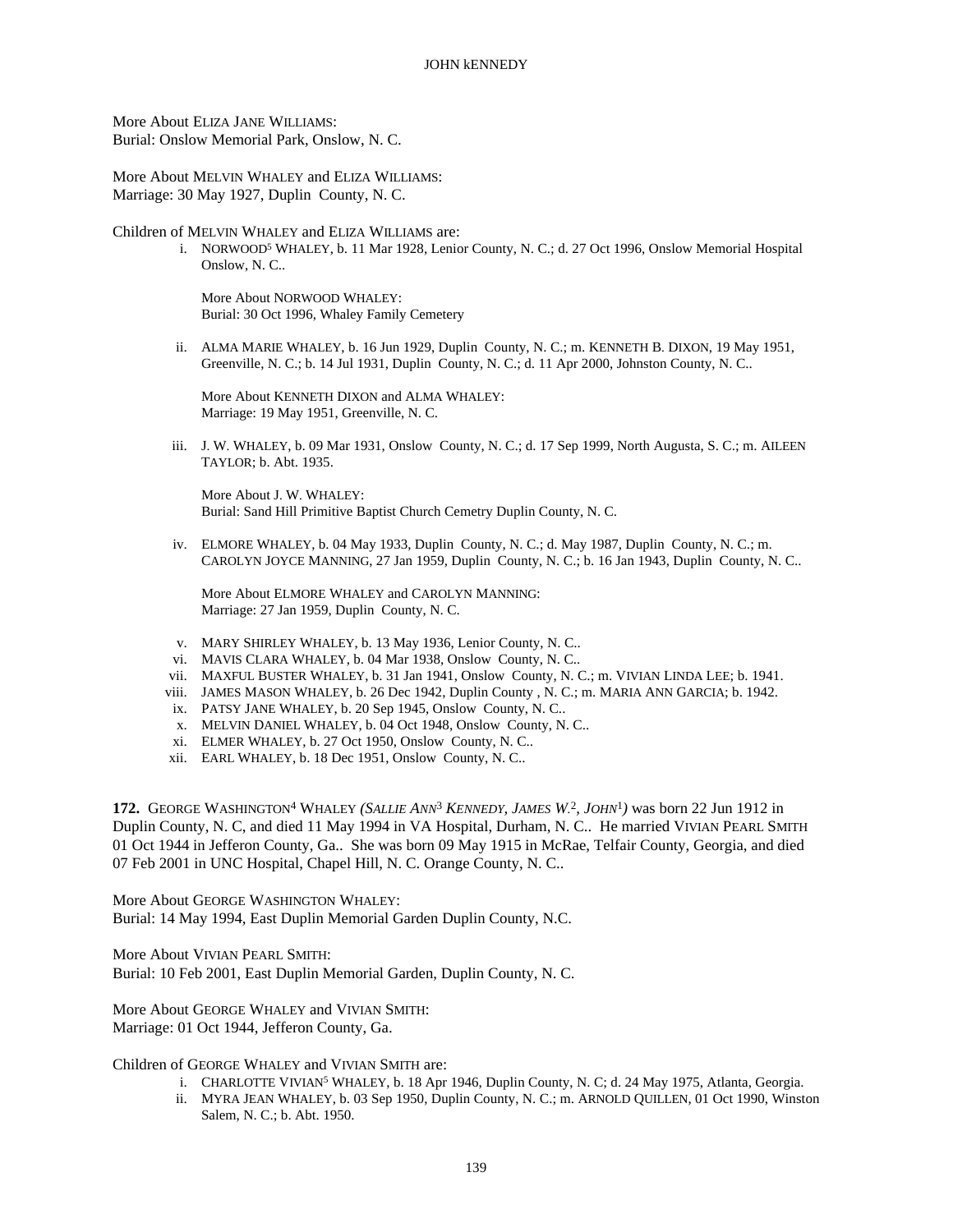More About ARNOLD QUILLEN and MYRA WHALEY: Marriage: 01 Oct 1990, Winston Salem, N. C.

iii. VYRA GEORGENE WHALEY, b. 03 Sep 1950, Duplin County, N. C.; m. JERRY ALLEN TYNDALL, 04 Jul 1968, Lenoir County, N. C.; b. Abt. 1950.

More About JERRY TYNDALL and VYRA WHALEY: Marriage: 04 Jul 1968, Lenoir County, N. C.

iv. GEORGE WENDALL WHALEY, b. 01 Apr 1952, Duplin County, N. C.; m. MARILYN BAYSDEN, 17 Aug 1973, Duplin County, N. C.; b. 13 Apr 1948, Onslow County, N. C..

More About GEORGE WHALEY and MARILYN BAYSDEN: Marriage: 17 Aug 1973, Duplin County, N. C.

**173.** MARY ELIZABETH<sup>4</sup> WHALEY *(SALLIE ANN*<sup>3</sup>  *KENNEDY, JAMES W.* 2 *, JOHN*<sup>1</sup> *)* was born 28 Dec 1915 in Duplin County, N. C., and died 12 Sep 1983 in Onslow County, N. C. She married THOMAS ELTON INGRAM 26 Oct 1945 in Onslow County, N. C.. He was born 21 Jun 1913 in Duplin County, N. C., and died 01 Mar 1984 in Onslow County, N. C..

More About MARY ELIZABETH WHALEY: Burial: James Batchlor's Field , Duplin County, N. C.

More About THOMAS ELTON INGRAM: Burial: James Batchelor's Field, Duplin County, N. C.

More About THOMAS INGRAM and MARY WHALEY: Marriage: 26 Oct 1945, Onslow County, N. C.

Children of MARY WHALEY and THOMAS INGRAM are:

- i. SUSAN<sup>5</sup> INGRAM, b. Dec 1946, Duplin County, N. C.; d. Dec 1946, Duplin County, N. C..
- ii. MARY ELAINE INGRAM, b. 08 Dec 1948, Onslow County, N. C.; m. (1) ROBERT ANDREW EVAKICH; b. Abt. 1948; m. (2) PAUL BYNUM, 31 Aug 1964; b. Abt. 1948.

More About PAUL BYNUM and MARY INGRAM: Marriage: 31 Aug 1964

iii. JERRY LEE INGRAM, b. 16 Oct 1949, Onslow County, N. C.; m. DONNA FAULCONER, 04 Jan 1970; b. Abt. 1950.

More About JERRY INGRAM and DONNA FAULCONER: Marriage: 04 Jan 1970

- iv. CAROLYN ALISH INGRAM, b. 02 May 1951, Lenior County, N. C..
- v. ARTIE ANN INGRAM, b. 27 Sep 1952, Lenior County, N. C..
- vi. THOMAS GAYNOR INGRAM, b. 17 Jun 1954, Dunklin County, Mo..
- vii. GARY GENE INGRAM, b. 17 Jun 1954, Dunkin County, Mo.; d. Oct 1955, Dunkin County, Mo..
- viii. GERALDINE INGRAM, b. 08 May 1957, Dunkin County, Mo..
- ix. EARLENE INGRAM, b. 08 May 1957, Dunkin County, Mo..
- x. MICHAEL ANTHONY INGRAM, b. 08 Sep 1959, Dunkin County, Mo..

**174.** SARAH GENEVIEVE<sup>4</sup> WHALEY *(SALLIE ANN*<sup>3</sup>  *KENNEDY, JAMES W.* 2 *, JOHN*<sup>1</sup> *)* was born 11 Sep 1917 in Duplin County, N. C., and died 12 Nov 2000 in Duplin County, N. C.. She married LONNIE MARSHBURN 07 May 1946 in Onslow County, N. C.. He was born 05 Jun 1901 in Onslow County, N. C., and died 13 Oct 1963 in Onslow County, N. C..

More About SARAH GENEVIEVE WHALEY:

Burial: 15 Nov 2000, East Duplin Memorial Garden, Duplin County, N. C.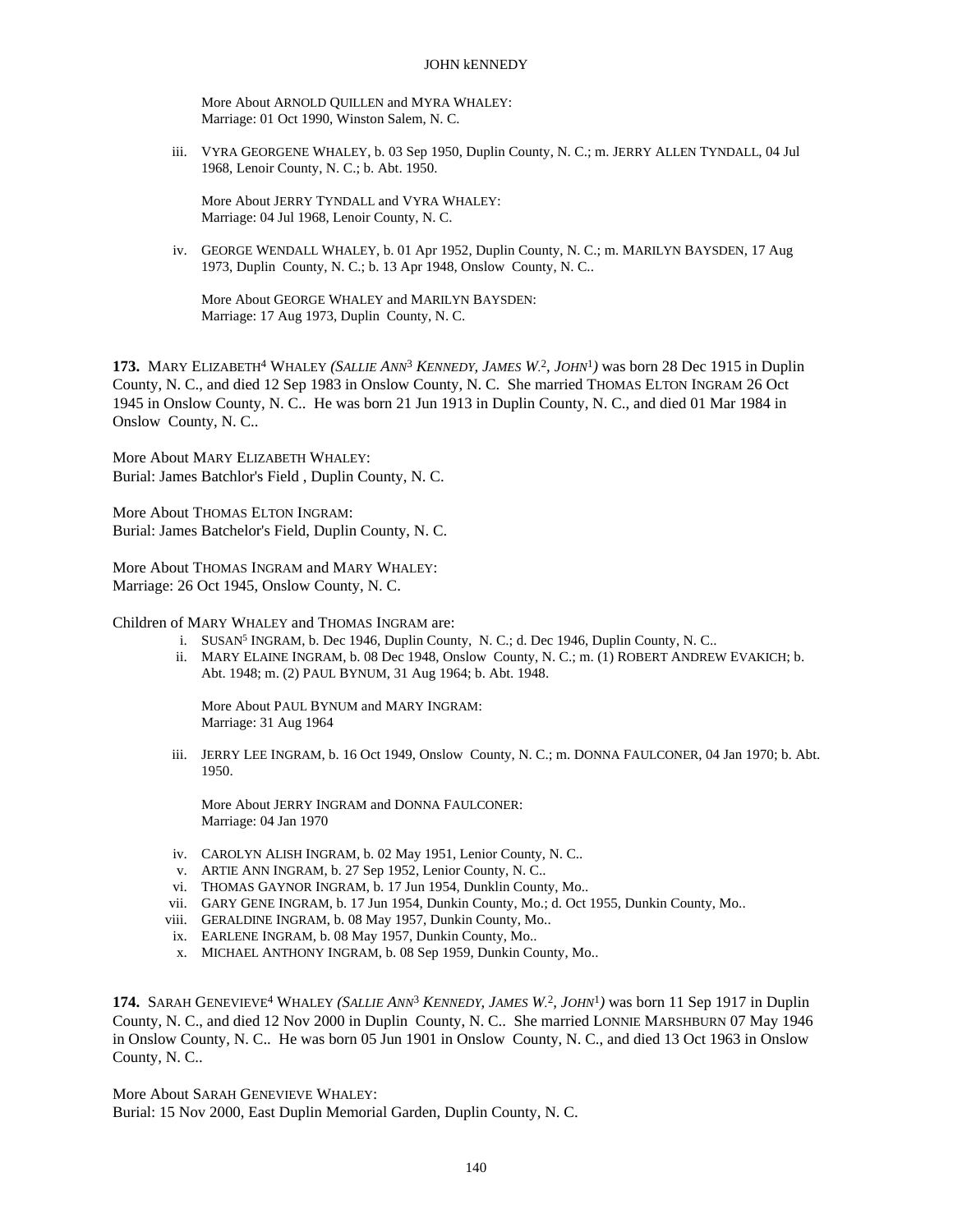More About LONNIE MARSHBURN and SARAH WHALEY: Marriage: 07 May 1946, Onslow County, N. C.

Children of SARAH WHALEY and LONNIE MARSHBURN are:

i. ANNIE MAE<sup>5</sup> MARSHBURN, b. 27 Nov 1943, Onslow County, N. C.; m. (1) RODOLPH TAYLOR, 13 Jun 1971, Onslow County, N. C.; b. Abt. 1940, Onslow County, N. C.; m. (2) BILLIE MCCOY BYRD, Jul 1973, Onslow County, N. C.; b. Abt. 1940.

More About RODOLPH TAYLOR and ANNIE MARSHBURN: Marriage: 13 Jun 1971, Onslow County, N. C.

More About BILLIE BYRD and ANNIE MARSHBURN: Marriage: Jul 1973, Onslow County, N. C.

- ii. NANNIE MARIE MARSHBURN, b. 14 Jul 1947.
- iii. NANCY LEE MARSHBURN, b. 19 Oct 1949; m. WILLIS MELVIN WOODMEN, 24 Mar 1964; b. Abt. 1949.

More About WILLIS WOODMEN and NANCY MARSHBURN: Marriage: 24 Mar 1964

**175.** JOHN THURMAN<sup>4</sup> WHALEY *(SALLIE ANN*<sup>3</sup>  *KENNEDY, JAMES W.* 2 *, JOHN*<sup>1</sup> *)* was born 21 Nov 1923 in Duplin County, N. C., and died 18 Sep 1979 in Onslow County, N. C.. He married MARIE FRAZELLE. She was born 05 May 1912 in Onslow County, N. C., and died 21 Apr 1998 in Onslow County, N. C..

More About JOHN THURMAN WHALEY: Burial: Frazelle Family Cemetery, Onslow County, N. C.

More About MARIE FRAZELLE: Burial: Frazelle Family Cemetery, Onslow County, N. C.

Children of JOHN WHALEY and MARIE FRAZELLE are:

- i. WILLIAM ALBERT<sup>5</sup> WHALEY, b. Abt. 1950.
- ii. JAMES EARL WHALEY, b. 05 Oct 1953.

**176.** LOUIS ALLEN<sup>4</sup> KENNEDY (ROBERT W.<sup>3</sup>, JAMES W.<sup>2</sup>, JOHN<sup>1</sup>) was born 15 Dec 1915 in Duplin County, N. C., and died 27 Jul 1989 in Duplin County, N. C.. He married BEULAH EDWARDS 24 Dec 1935 in Duplin County, N. C., daughter of DOT EDWARDS and NANCY THOMAS. She was born 06 Jun 1917 in Duplin County, N. C., and died 23 Jan 1989 in Duplin County, N. C..

More About LOUIS KENNEDY and BEULAH EDWARDS: Marriage: 24 Dec 1935, Duplin County, N. C.

Children of LOUIS KENNEDY and BEULAH EDWARDS are:

- i. RALPH JAMES<sup>5</sup> KENNEDY, b. 19 Sep 1936, Duplin County, N. C.; d. 27 Jan 1998, Duplin County, N. C.; m. LOIS EDWARDS; b. 27 Jan 1938, Dupin County, N. C..
- ii. RAEFORD LEWIS KENNEDY, b. 05 Mar 1940, Duplin County, N. C..
- iii. ALICE FAYE KENNEDY, b. 25 Jun 1943, Duplin County, N. C.; m. WOODLEY B. KENNEDY, 06 Jan 1956, Duplin County, N. C.; b. 1943.

More About WOODLEY KENNEDY and ALICE KENNEDY: Marriage: 06 Jan 1956, Duplin County, N. C.

iv. CECIL WARD KENNEDY, b. 12 Dec 1944, Duplin County, N. C.; d. 07 Dec 1965, Duplin County, N. C..

More About CECIL WARD KENNEDY: Burial: Edwards Cemetery, Duplin County, N. C.

v. JIMMIE DEAN KENNEDY, b. 08 Apr 1955, Lenoir County, N. C.; m. SANDRA LUELL DAVIS; b. Abt. 1955.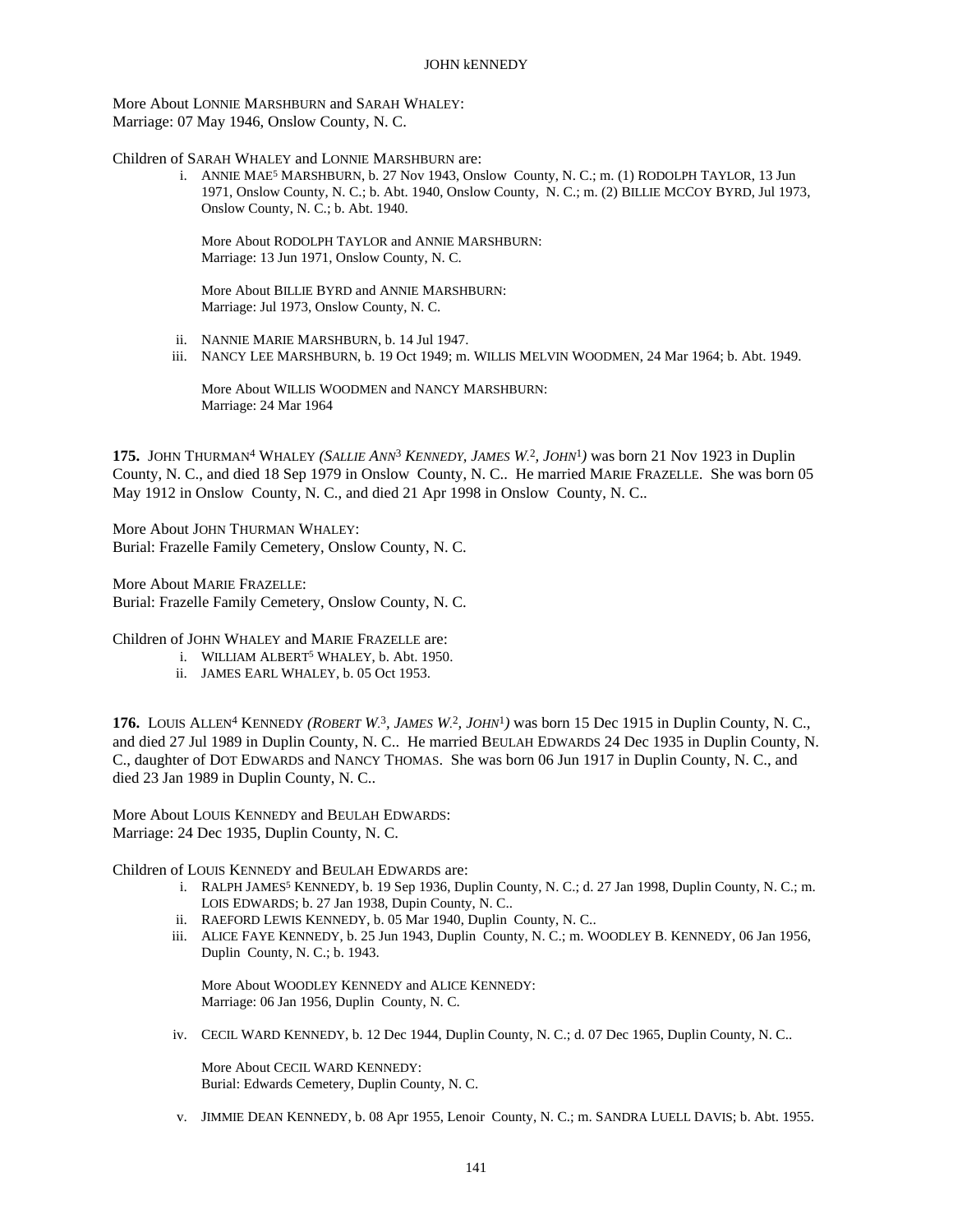**177.** ADELL<sup>4</sup> KENNEDY *(ROBERT W.* 3 *, JAMES W.* 2 *, JOHN*<sup>1</sup> *)* was born 05 Nov 1919 in Duplin County, N. C., and died 28 Jan 2004 in Onslow County, N. C.. She married (1) DURWOOD KENNEDY, son of JAMES KENNEDY and BERTHA BAKER. He was born 13 May 1917 in Duplin County, N. C., and died 15 Jun 1973 in Duplin County, N. C.. She married (2) ARNOLD JENKINS. He was born Abt. 1919.

More About ADELL KENNEDY: Burial: East Duplin Memorial Garden, Duplin County, N. C.

More About DURWOOD KENNEDY: Burial: James R. Kennedy Cemetery, Duplin, N. C.

Child of ADELL KENNEDY and DURWOOD KENNEDY is:

i. BOBBY<sup>5</sup> KENNEDY, b. 12 Jun 1945, Lenoir County, N. C.; d. 05 Dec 1997, Duplin County, N. C..

More About BOBBY KENNEDY: Burial: Whaley Cemetery, Duplin County, N. C.

**178.** ROBERT W. JR<sup>4</sup> KENNEDY (ROBERT W.<sup>3</sup>, JAMES W.<sup>2</sup>, JOHN<sup>1</sup>) was born 22 May 1930 in Duplin County, N. C., and died 15 Jul 2002 in Duplin County, N. C.. He married BEATRICE ELIZABETH WILLIAMS, daughter of WESLEY WILLIAMS and MAGGIE THOMAS. She was born 15 May 1934 in Duplin County, N. C..

More About ROBERT W. JR KENNEDY: Burial: East Duplin Memorial Cemetery, Duplin County, N. C.

Children of ROBERT KENNEDY and BEATRICE WILLIAMS are:

- i. DANNY EARL<sup>5</sup> KENNEDY, b. 12 Sep 1951, Lenoir County, N. C.; m. EFFIE FRANCES ADAMS; b. 04 Jun 1947, Lenoir County, N. C..
- ii. BABY BOY KENNEDY, b. 15 Aug 1953, Duplin County, N. C.; d. 15 Aug 1963, Duplin County, N. C..
- iii. BABY BOY KENNEDY, b. 15 Aug 1953, Duplin County, N. C.; d. 15 Aug 1953, Duplin County, N. C..
- iv. CHARLES LESLIE KENNEDY, b. 12 Apr 1955, Lenoir County, N. C.; m. WILLANN PENNY, 01 Jun 1974, Duplin County, N. C.; b. 1955.

More About CHARLES KENNEDY and WILLANN PENNY: Marriage: 01 Jun 1974, Duplin County, N. C.

v. MARTY DALE KENNEDY, b. 13 Apr 1966, Duplin County, N. C.; m. LINDA MARIE BAYSDEN, 16 Jun 1985, Duplin County, N. C.; b. 1966.

More About MARTY KENNEDY and LINDA BAYSDEN: Marriage: 16 Jun 1985, Duplin County, N. C.

**179.** O. V. 4 HALL *(MARTHA ELLEN*<sup>3</sup>  *KENNEDY, JAMES W.* 2 *, JOHN*<sup>1</sup> *)* was born 21 Dec 1922 in Duplin County, N. C., and died 04 Dec 1993 in Duplin County, N. C.. He married RANNIE LUCIELLE MILLER, daughter of LAWTON MILLER and NELLIE COOMBS. She was born 22 Apr 1927 in Duplin County, N. C., and died 29 Jan 1989 in Duplin County, N. C..

More About O. V. HALL: Burial: Duplin Memorial Garden, Duplin County, N. C.

More About RANNIE LUCIELLE MILLER: Burial: Duplin Memorial Garden, Duplin County, N. C.

Children of O. HALL and RANNIE MILLER are:

i. CARLTON RAY<sup>5</sup> HALL, b. 20 Apr 1943, Duplin County, N. C.; d. 13 Feb 1994, Lenoir County, N. C.; m. (1) MARY LOU SMITH, 02 Jan 1964, Duplin County, N. C.; b. 1943; m. (2) CONNIE SUE CARTER, 29 Jun 1986, Duplin County, N. C.; b. 01 Sep 1955, Lenoir County, N. C..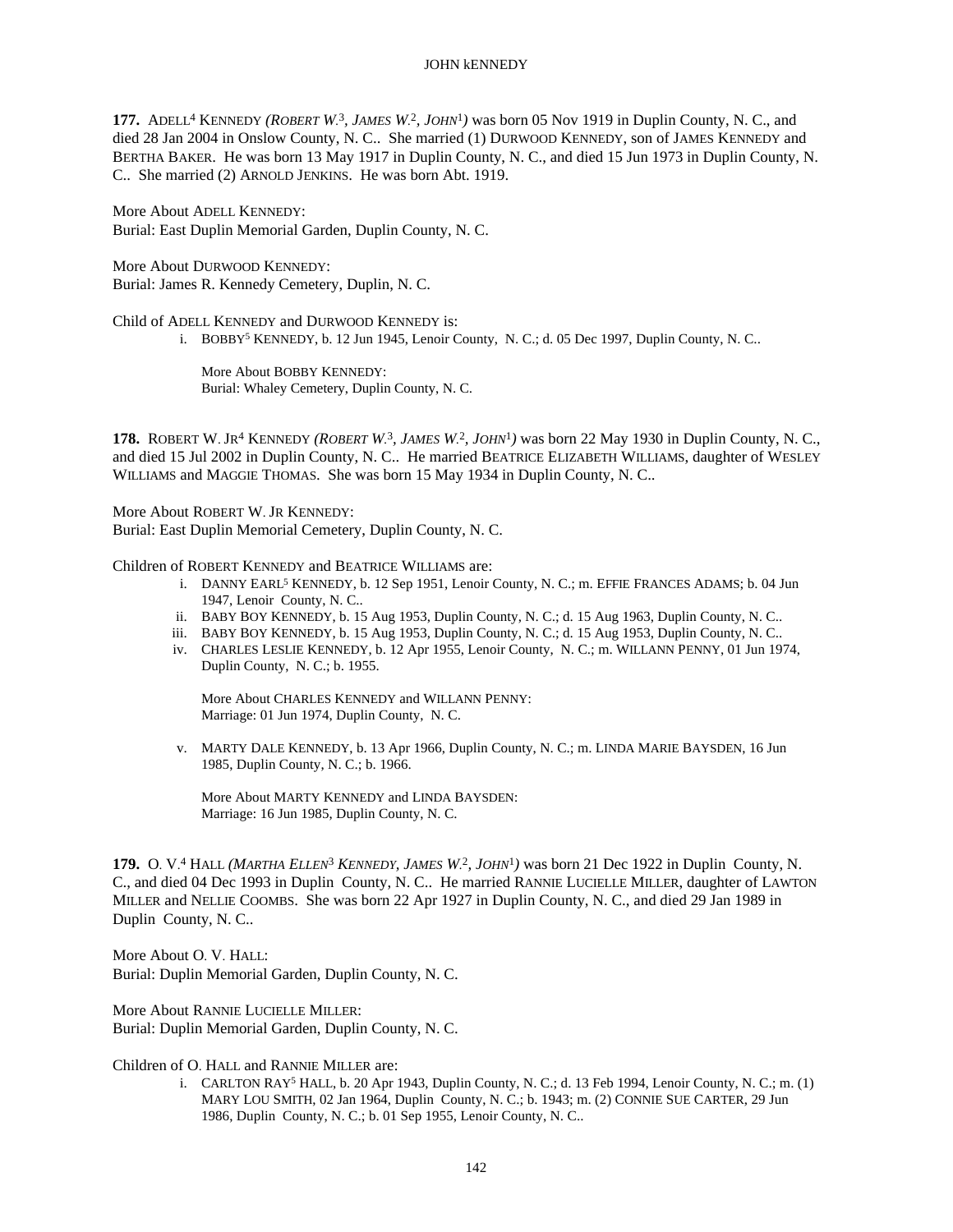More About CARLTON RAY HALL: Burial: Duplin Memorial Garden, Duplin County, N. C.

More About CARLTON HALL and MARY SMITH: Marriage: 02 Jan 1964, Duplin County, N. C.

More About CARLTON HALL and CONNIE CARTER: Marriage: 29 Jun 1986, Duplin County, N. C.

ii. NORMA FAYE HALL, b. 02 Oct 1944, Duplin County, N. C.; m. ROGER VERNON MILLER, 22 Feb 1964, Duplin County, N. C.; b. 1944.

More About ROGER MILLER and NORMA HALL: Marriage: 22 Feb 1964, Duplin County, N. C.

iii. RAYBURN EARL HALL, b. 15 Jun 1946, Duplin County, N. C.; d. 23 Nov 1996, Duplin County, N. C.; m. (1) DOROTHY MARIE MILLER, 05 Jan 1966, Duplin County, N. C.; b. 10 May 1948, Duplin County, N. C.; m. (2) ANNIE RUTH KORNEGAY, 17 Oct 1971, Duplin County, N. C.; b. 1946.

More About RAYBURN EARL HALL: Burial: Duplin Memorial Garden, Duplin County, N. C.

More About RAYBURN HALL and DOROTHY MILLER: Marriage: 05 Jan 1966, Duplin County, N. C.

More About RAYBURN HALL and ANNIE KORNEGAY: Marriage: 17 Oct 1971, Duplin County, N. C.

iv. LINWOOD EARL HALL, b. 12 Dec 1948, Duplin County, N. C.; d. 03 Nov 1996, Duplin County, N. C.; m. PANSY LEE RAYNOR, 27 Oct 1967, Duplin County, N. C.; b. 1948, Duplin County, N. C..

More About LINWOOD HALL and PANSY RAYNOR: Marriage: 27 Oct 1967, Duplin County, N. C.

**180.** NANCY ELLA<sup>4</sup> LAWHORNE *(JOHN BRYANT*<sup>3</sup> *, NANCY*<sup>2</sup>  *KENNEDY, JOHN*<sup>1</sup> *)* was born 24 Sep 1886 in Duplin County, N. C., and died 21 Apr 1967 in Lenoir County, N. C.. She married HENRY CLAY TURNER 09 Apr 1913 in Lenior County, N. C.. He was born 16 May 1873 in Lenoir County, N. C., and died 16 Jan 1942 in Lenoir County, N. C..

More About NANCY ELLA LAWHORNE: Burial: Maplewood Cemetery, Lenoir County, N. C.

More About HENRY CLAY TURNER: Burial: Maplewood Cemetery, Lenoir County, N. C.

More About HENRY TURNER and NANCY LAWHORNE: Marriage: 09 Apr 1913, Lenior County, N. C.

Children of NANCY LAWHORNE and HENRY TURNER are:

- i. JESSIE ELIZABETH<sup>5</sup> TURNER, b. 05 Nov 1914, Lenoir County, N. C.; d. 23 Feb 1982, Lenoir County, N. C..
- ii. LOTTIE MAE TURNER, b. 16 Apr 1919, Wayne County, N. C.; d. 11 Jun 1995, Lenoir County, N. C.; m. ALBERT MANLEY ROUSE, 05 Oct 1937, Lenior County, N. C.; b. 04 Mar 1918, Lenoir County, N. C.; d. 16 Jul 1984, Lenoir County, N. C..

More About ALBERT ROUSE and LOTTIE TURNER: Marriage: 05 Oct 1937, Lenior County, N. C.

iii. DORIS MARGARET TURNER, b. 22 Sep 1920, Lenoir County, N. C.; d. 23 Apr 1921, Lenoir County, N. C..

More About DORIS MARGARET TURNER: Burial: Maplewood Cemetery, Lenoir County, N. C.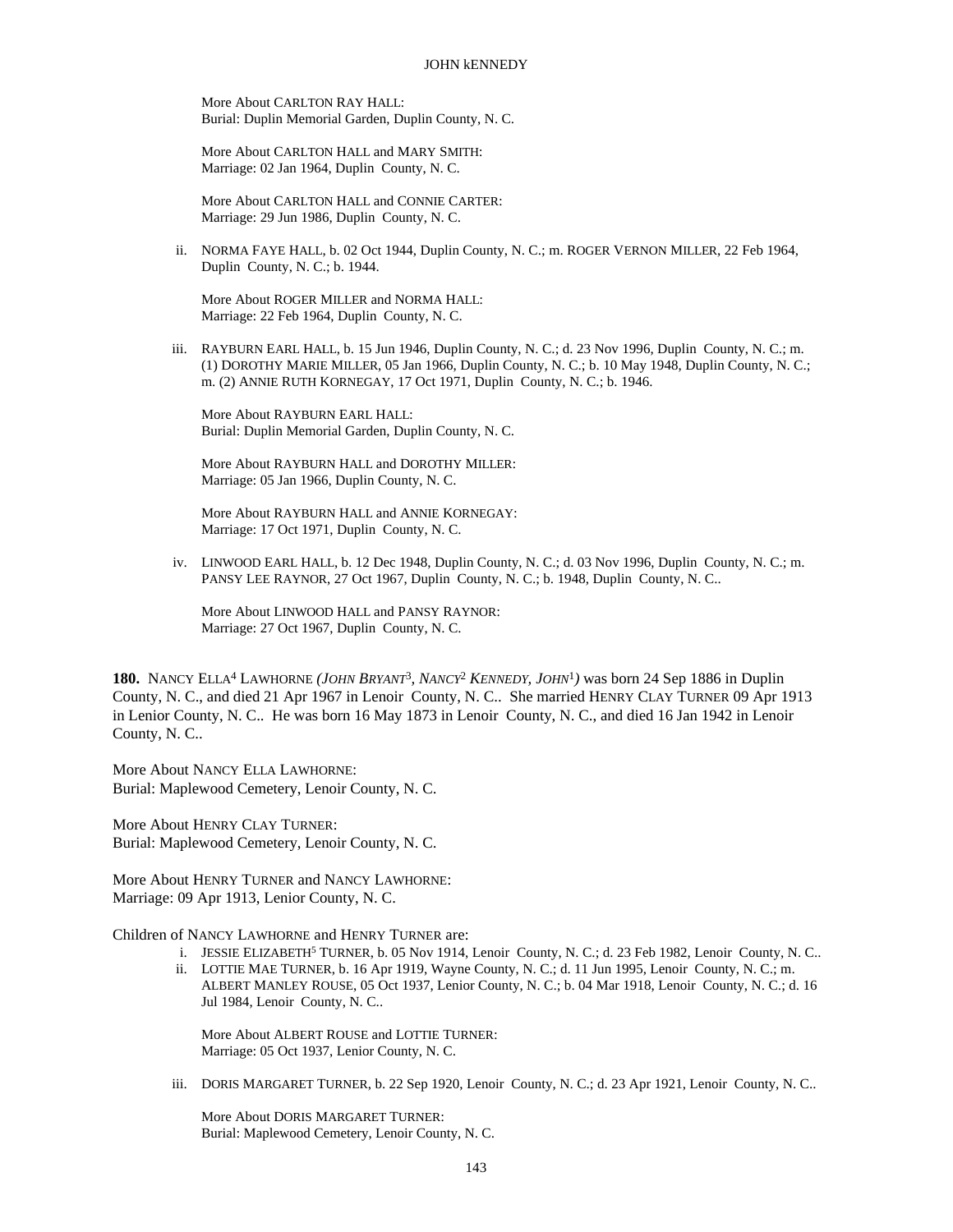iv. THEODORE TURNER, b. 02 Jun 1925, Wayne County, N. C.; d. 21 Aug 1925, Wayne County, N. C..

More About THEODORE TURNER: Burial: Maplewood Cemetery, Lenoir County, N. C.

**181.** BERTIE ELIZA<sup>4</sup> LAWHORNE *(JOHN BRYANT*<sup>3</sup> *, NANCY*<sup>2</sup>  *KENNEDY, JOHN*<sup>1</sup> *)* was born 22 May 1890 in Duplin County, N. C., and died 12 Jul 1955 in Lenoir County, N. C.. She married (1) ARTHUR HILL. He was born 09 Sep 1893 in Duplin County, N. C., and died 10 Feb 1960 in Lenoir County, N. C.. She married (2) EDDIE SMITH 25 Jun 1910 in Lenior County, N. C., son of JOBE SMITH and SAMANTHA HEATH. He was born 20 Oct 1887 in Lenoir County, N. C., and died 08 May 1916 in Lenoir County, N. C..

More About BERTIE ELIZA LAWHORNE: Burial: Latter Day Saints Cemetery, Lenoir County, N. C.

More About ARTHUR HILL: Burial: Latter Day Saints Cemetery, Lenoir County, N. C.

More About EDDIE SMITH: Burial: Latter Day Saints Cemetery, Lenoir County, N. C.

More About EDDIE SMITH and BERTIE LAWHORNE: Marriage: 25 Jun 1910, Lenior County, N. C.

Children of BERTIE LAWHORNE and ARTHUR HILL are:

i. RALPH<sup>5</sup> HILL, b. 20 May 1920, Lenoir County, N. C.; d. 19 Jul 1920, Lenoir County, N. C..

More About RALPH HILL: Burial: Mark Smith Cemetery, Lenoir County, N. C.

ii. FANNIE MAE HILL, b. 14 Jan 1924, Lenoir County, N. C.; d. 27 Apr 1998, Lenoir County, N. C..

Children of BERTIE LAWHORNE and EDDIE SMITH are:

- iii. MAGGIE ELIZA<sup>5</sup> SMITH, b. 16 May 1911, Lenoir County, N. C.; d. 17 Dec 1912, Lenoir County, N. C..
- iv. NELLIE RAE SMITH, b. 13 Apr 1913, Lenoir County, N. C.; d. 13 Aug 1913, Lenoir County, N. C..

**182.** JOHN DAVID<sup>4</sup> BROWN *(MARTHA JANE*<sup>3</sup>  *HOUSTON, MARY ANN*<sup>2</sup>  *KENNEDY, JOHN*<sup>1</sup> *)* was born 07 Aug 1872 in Duplin County, N. C, and died 26 Nov 1936 in Duplin County, N. C. He married CORRILLA HALL 28 Mar 1890 in Duplin County, N. C., daughter of FRANK HALL and ELIZABETH SUMNER. She was born 27 Aug 1874 in Duplin County, N. C, and died 13 Nov 1966 in Duplin County, N. C.

More About JOHN BROWN and CORRILLA HALL: Marriage: 28 Mar 1890, Duplin County, N. C.

Children of JOHN BROWN and CORRILLA HALL are:

i. IVEY JACKSON<sup>5</sup> BROWN, b. Jun 1893, Duplin County, N. C.; d. 22 Nov 1974, Duplin County, N. C.; m. MINNIE BISHOP, 09 Mar 1912, Duplin County, N. C.; b. 04 Jun 1896, Duplin County, N. C.; d. 10 Feb 1978, Lenoir County, N. C..

More About IVEY BROWN and MINNIE BISHOP: Marriage: 09 Mar 1912, Duplin County, N. C.

ii. DELLA BROWN, b. 22 Jun 1898, Duplin County, N. C.; d. 30 Aug 1930, Duplin County, N. C.; m. SHOCK H. QUINN, 10 Jan 1915, Duplin County, N. C.; b. 10 Oct 1890, Duplin County, N. C.; d. 27 Jul 1960, Duplin County, N. C..

More About SHOCK QUINN and DELLA BROWN: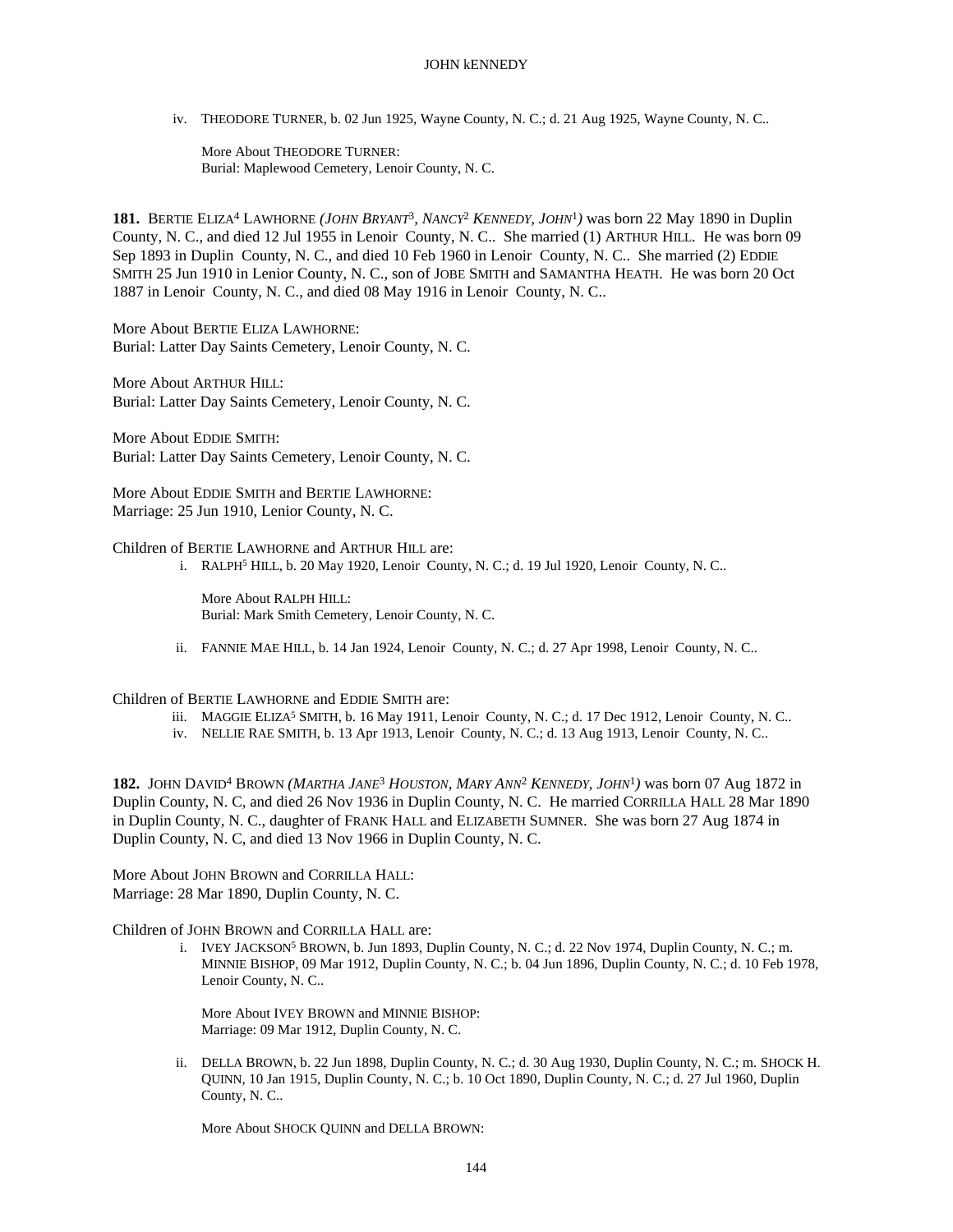Marriage: 10 Jan 1915, Duplin County, N. C.

iii. NED BROWN, b. 08 Nov 1900, Duplin County, N. C.; d. 01 Aug 1965, Duplin County, N. C.; m. (1) DEALIE MAE JONES, Abt. 1920; b. 21 Aug 1903, Duplin County, N. C.; d. 31 Mar 1967, Duplin County, N. C.; m. (2) HATTIE TURNER, 02 Jun 1929, Duplin County, N. C.; b. 26 Dec 1910, Duplin County, N. C.; d. 26 Nov 2000, Duplin County, N. C..

More About NED BROWN: Burial: Brown Family Cemetery, Duplin County, n. C.

More About NED BROWN and DEALIE JONES: Marriage: Abt. 1920

More About HATTIE TURNER: Burial: Brown Family Cemetery, Duplin County, n. C.

More About NED BROWN and HATTIE TURNER: Marriage: 02 Jun 1929, Duplin County, N. C.

**183.** MARY ELLEN<sup>4</sup> BROWN (MARTHA JANE<sup>3</sup> HOUSTON, MARY ANN<sup>2</sup> KENNEDY, JOHN<sup>1</sup>) was born 01 Sep 1874 in Duplin County, N. C., and died 14 Jun 1911 in Duplin County, N. C.. She married JOHN RICHARD WESTON 24 Nov 1895 in Duplin County, N. C., son of JOHN WESTON and DELIA WESTON. He was born 17 Jun 1873 in Duplin County, N. C., and died 07 Apr 1945 in Duplin County, N. C..

More About MARY ELLEN BROWN: Burial: Sand Hill Cemetery, Duplin County, N. C.

More About JOHN RICHARD WESTON: Burial: Sand Hill Church Cemetery Duplin County, N. C.

More About JOHN WESTON and MARY BROWN: Marriage: 24 Nov 1895, Duplin County, N. C.

Children of MARY BROWN and JOHN WESTON are:

- i. MARY A. 5 WESTON, b. Abt. 1896, Duplin County, N. C.; d. 1900, Duplin County, N. C..
- ii. BESSIE WESTON, b. Abt. 1896, Duplin County, N. C.; d. 1903, Duplin County, N. C..
- iii. ELIZA JANE WESTON, b. Abt. 1896; d. 28 Jun 1956, Duplin County, N. C..

**184.** SARA JANE<sup>4</sup> BROWN *(MARTHA JANE*<sup>3</sup>  *HOUSTON, MARY ANN*<sup>2</sup>  *KENNEDY, JOHN*<sup>1</sup> *)* was born 24 Feb 1876 in Duplin County, N. C, and died 18 Sep 1918 in Duplin County, N. C. She married DAVID BECTON RHODES 24 Dec 1890 in Duplin County, N. C., son of IVEY RHODES and DEALIE HEATH. He was born 23 Sep 1872 in Duplin County, N. C, and died 16 Jan 1974 in Duplin County, N. C.

More About DAVID RHODES and SARA BROWN: Marriage: 24 Dec 1890, Duplin County, N. C.

Children of SARA BROWN and DAVID RHODES are:

i. EDDIE<sup>5</sup> RHODES, b. 08 Oct 1895, Duplin County, N. C; d. 11 Jul 1979, Duplin County, N. C; m. BESSIE WILLIAMS, 30 Mar 1919, Duplin County, N. C.; b. 18 Jul 1908, Duplin County, N. C; d. 28 Jan 1983, Duplin County, N. C.

More About EDDIE RHODES: Burial: East Duplin Devotional Garden, Duplin County, N. C.

More About BESSIE WILLIAMS: Burial: East Duplin Devotional Garden, Duplin County, N. C.

More About EDDIE RHODES and BESSIE WILLIAMS: Marriage: 30 Mar 1919, Duplin County, N. C.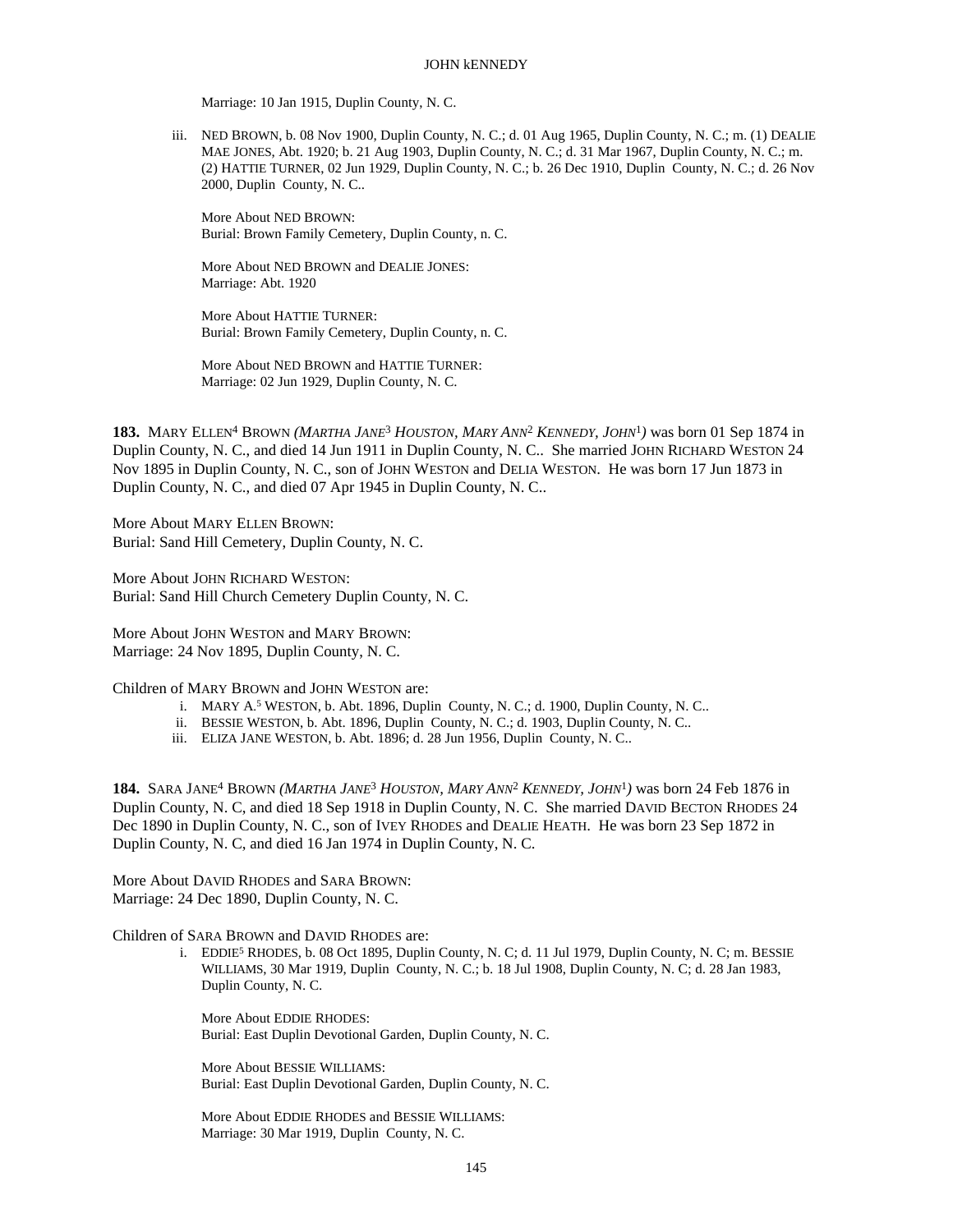- ii. DOCKIE RHODES, b. 11 Dec 1897, Duplin County, N. C; d. 05 Mar 1970, Duplin County, N. C.
- iii. WALTER RHODES, b. 1900.
- iv. IVEY RHODES, b. 03 Apr 1902, Duplin County, N. C.; d. Dec 1980, Wayne County, N. C.; m. ROVINE KORNEGAY, 23 Jan 1932, Duplin County, N. C.; b. 18 Dec 1913, Duplin County, N. C.; d. 08 Oct 1992, Wayne County, N. C..

More About IVEY RHODES and ROVINE KORNEGAY: Marriage: 23 Jan 1932, Duplin County, N. C.

- v. PAUL RHODES, b. 20 Jan 1906, Duplin County, N. C; d. 17 Mar 1936, Duplin County, N. C.
- vi. CARRIE JANE RHODES, b. 25 Jul 1913, Duplin County, N. C.; d. Jul 1989, Lenoir County, N.C.; m. SAM KING, 26 Oct 1930, Duplin County, N. C.; b. 10 Dec 1910, Duplin County, N. C.; d. Jun 1985, Lenoir County, N.C..

More About CARRIE JANE RHODES: Burial: Oakridge Memorial Park, Lenoir County, N. C.

More About SAM KING: Burial: Oakridge Memorial Park, Lenoir County, N. C.

More About SAM KING and CARRIE RHODES: Marriage: 26 Oct 1930, Duplin County, N. C.

- vii. TOMMIE RHODES, b. 02 Nov 1917, Duplin County, N. C.; d. 02 Nov 1917, Duplin County, N. C..
- viii. JOHN RHODES, b. 18 Sep 1918, Duplin County, N. C; d. 13 Jun 1996, Lenoir County, N. C.; m. MARY GERTRUDE THOMPSON; b. 28 Aug 1923, Duplin County, N. C.; d. 05 Nov 2000, Lenior County, N. C..

More About JOHN RHODES: Burial: East Duplin Devotional Garden, Duplin County, N. C.

More About MARY GERTRUDE THOMPSON: Burial: East Duplin Devotional Garden, Duplin County, N. C.

185. WALTER CORNELIUS<sup>4</sup> BROWN (MARTHA JANE<sup>3</sup> HOUSTON, MARY ANN<sup>2</sup> KENNEDY, JOHN<sup>1</sup>) was born 18 Jan 1880 in Duplin County, N. C., and died 20 Jan 1946 in Duplin County, N. C.. He married LELA BRINSON 23 Dec 1900 in Duplin County, N. C., daughter of LOTT BRINSON and ROSA HUNTER. She was born 05 Aug 1881 in Duplin County, N. C., and died 12 Oct 1952 in Duplin County, N. C..

More About WALTER CORNELIUS BROWN: Burial: Lanier-Thigpen Cemetery, Duplin County, N. C.

More About LELA BRINSON: Burial: Lanier-Thigpen Cemetery, Duplin County, N. C.

More About WALTER BROWN and LELA BRINSON: Marriage: 23 Dec 1900, Duplin County, N. C.

Children of WALTER BROWN and LELA BRINSON are:

i. ARCHIE<sup>5</sup> BROWN, b. 17 Jul 1902, Duplin County, N. C.; d. 22 Jul 1987, Duplin County, N. C.; m. (1) NEALIEMAY LANIER, 20 Dec 1922, Duplin County, N. C.; b. 1906, Duplin County, N. C.; d. 1990, Duplin County, N. C.; m. (2) BEATREAS GAYNELL EDWARDS, 04 Mar 1936, Duplin County, N. C.; b. 12 Jul 1905, Duplin County, N. C..

More About ARCHIE BROWN and NEALIEMAY LANIER: Marriage: 20 Dec 1922, Duplin County, N. C.

More About ARCHIE BROWN and BEATREAS EDWARDS: Marriage: 04 Mar 1936, Duplin County, N. C.

ii. LARRY BROWN, b. 03 Jul 1904, Duplin County, N. C.; d. 31 Mar 1980, Duplin County, N. C.; m. ROXIE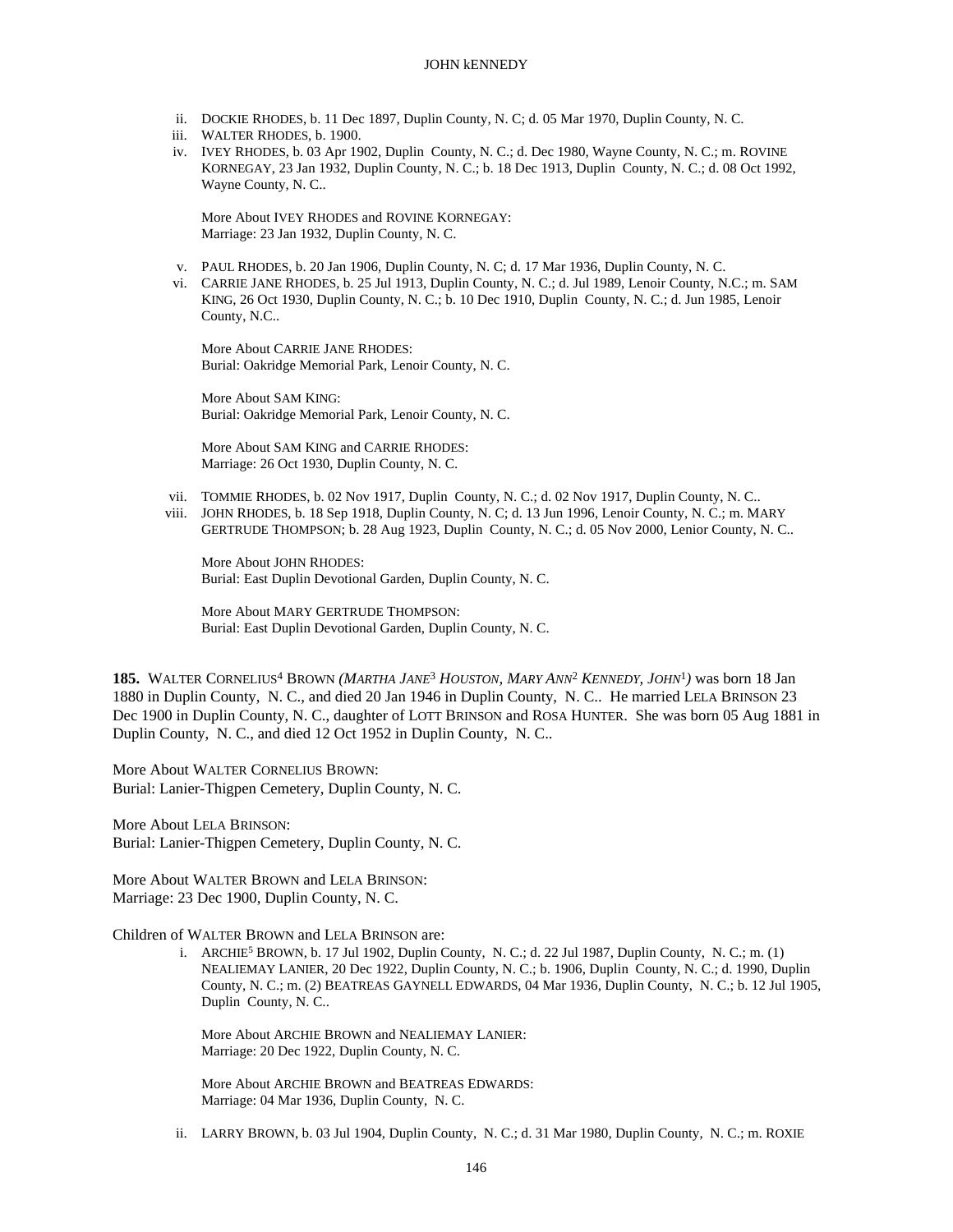VIRGINA RAYNOR, 23 Jan 1926, Duplin County, N. C.; b. 02 May 1909, Dupin County, N. C.; d. 04 Jan 1974, Duplin County, N. C..

More About LARRY BROWN and ROXIE RAYNOR: Marriage: 23 Jan 1926, Duplin County, N. C.

iii. ALMA BROWN, b. 13 Sep 1906, Duplin County, N. C.; d. 29 Apr 1992, Duplin County, N. C.; m. MARION QUINN, 16 Feb 1924, Duplin County, N. C.; b. 29 Jul 1893, Duplin County, N. C.; d. 15 Nov 1969, Duplin County, N. C..

More About ALMA BROWN: Burial: Lanier-Thigpen Cemetery, Duplin County, N. C.

More About MARION QUINN: Burial: Lanier-Thigpen Cemetery, Duplin County, N. C.

More About MARION QUINN and ALMA BROWN: Marriage: 16 Feb 1924, Duplin County, N. C.

iv. EDGAR VANN BROWN, b. 24 Dec 1908, Duplin County, N. C.; d. 04 Aug 1944, Duplin County, N. C.; m. SUSAN OZELL POWELL; b. 21 Sep 1919, Duplin County, N. C.; d. 06 Feb 2000, Duplin County, N. C..

More About EDGAR VANN BROWN: Burial: Lanier-Thigpen Cemetery, Duplin County, N. C.

More About SUSAN OZELL POWELL: Burial: Lanier-Thigpen Cemetery, Duplin County, N. C.

v. PAYTON BROWN, b. 24 Apr 1911, Duplin County, N. C.; d. 05 Sep 1973, Duplin County, N. C.; m. ANNIE RIVERS FINDEISEN, 24 Oct 1931, Duplin County, N. C.; b. 18 Apr 1911, Duplin County, N. C..

More About PAYTON BROWN and ANNIE FINDEISEN: Marriage: 24 Oct 1931, Duplin County, N. C.

vi. MOZELLA BROWN, b. 28 Mar 1914, Duplin County, N. C.; d. 18 Sep 1980, Duplin County, N. C.; m. (1) JAMES CLAYTON BROWN, 05 Apr 1937, Duplin County, N. C.; b. 15 Mar 1912, Duplin County, N. C.; d. 01 Feb 1983, Duplin County, N. C.; m. (2) NORMAN EDWARDS, 14 Oct 1933, Duplin County, N. C.; b. 12 Aug 1914, Duplin County, N. C.; d. 25 Dec 1952, Duplin County, N. C..

More About JAMES BROWN and MOZELLA BROWN: Marriage: 05 Apr 1937, Duplin County, N. C.

More About NORMAN EDWARDS and MOZELLA BROWN: Marriage: 14 Oct 1933, Duplin County, N. C.

vii. WILLARD BROWN, b. 21 May 1917, Duplin County, N. C.; d. 06 Jun 1980, Duplin County, N.C.; m. HATTIE BELL DUNN, 14 Jul 1945, Duplin County, N. C.; b. 19 Sep 1921, Duplin County, N. C.; d. 02 Jun 1997, Duplin County, N. C..

More About WILLARD BROWN and HATTIE DUNN: Marriage: 14 Jul 1945, Duplin County, N. C.

viii. MAVIS GREY BROWN, b. 13 Apr 1920, Duplin County, N. C.; m. (1) GORDON MILLER; b. Abt. 1920, Duplin County, N. C.; m. (2) NORMAN HANK SMITH, 20 Sep 1936, Duplin County, N. C.; b. 04 Mar 1915, Duplin County, N. C.; d. 26 Feb 1938, Duplin County, N. C.; m. (3) JAMES SUTTON BAYSDEN, 27 Dec 1944, Duplin County, N. C.; b. 20 Apr 1917, Onslow County, N. C.; d. 26 Sep 1988, Onslow County, N. C..

More About NORMAN SMITH and MAVIS BROWN: Marriage: 20 Sep 1936, Duplin County, N. C.

More About JAMES BAYSDEN and MAVIS BROWN: Marriage: 27 Dec 1944, Duplin County, N. C.

ix. DOSHIE BROWN, b. 22 Sep 1923, Duplin County, N. C.; m. VONNIE SHERMAN FOUNTAIN, 18 Mar 1950,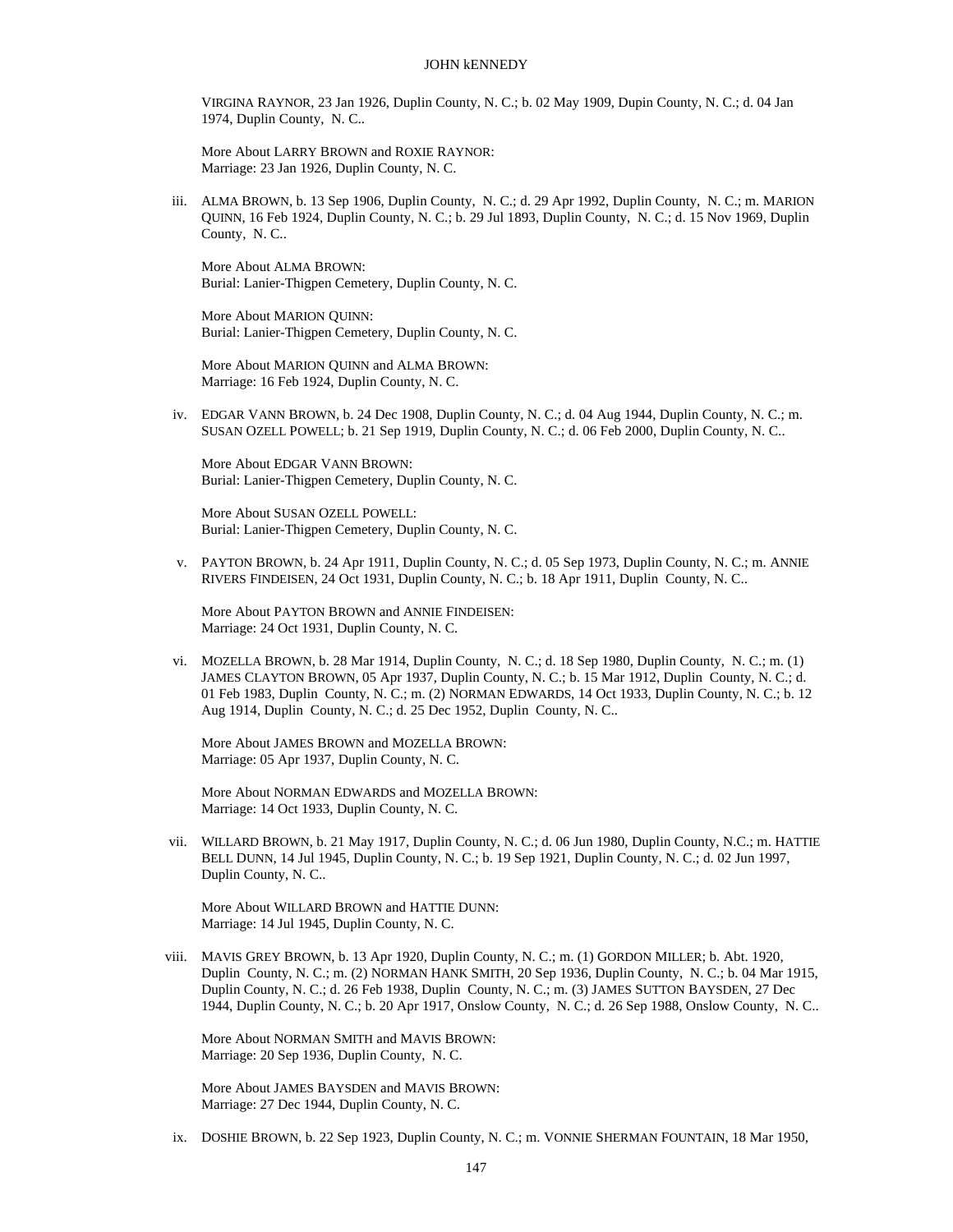Duplin County, N. C.; b. 30 Oct 1914, Duplin County, N. C.; d. 06 Feb 1998, Duplin County, N. C..

More About VONNIE FOUNTAIN and DOSHIE BROWN: Marriage: 18 Mar 1950, Duplin County, N. C.

**186.** ARTHUR<sup>4</sup> BROWN *(MARTHA JANE*<sup>3</sup>  *HOUSTON, MARY ANN*<sup>2</sup>  *KENNEDY, JOHN*<sup>1</sup> *)* was born 31 Oct 1889 in Duplin County, N. C., and died 15 Feb 1968 in Lenoir County, N. C.. He married NORA LEE THIGPEN 05 Oct 1908 in Duplin County, N. C., daughter of JOS. THIGPEN and DORA THIGPEN. She was born 26 Oct 1890 in Duplin County, N. C., and died 14 Nov 1962 in Lenoir County, N. C..

More About ARTHUR BROWN: Burial: Brown Cemetery, Duplin County, N. C.

More About NORA LEE THIGPEN: Burial: Brown Cemetery, Duplin County, N. C.

More About ARTHUR BROWN and NORA THIGPEN: Marriage: 05 Oct 1908, Duplin County, N. C.

Children of ARTHUR BROWN and NORA THIGPEN are:

i. LEONA<sup>5</sup> BROWN, b. 23 Sep 1910, Duplin County, N. C.; d. 04 Jul 1912, Duplin County, N. C..

More About LEONA BROWN: Burial: Brown Cemetery, Duplin County, N. C.

ii. SUDIE BROWN, b. 25 Jul 1913, Duplin County, N. C.; d. 24 Oct 1988, Duplin County, N. C.; m. JOHN LINDER HOUSTON, 21 Dec 1930, Duplin County, N. C.; b. 27 Jun 1909, Duplin County, N. C.; d. 17 Feb 1984, Duplin County, N. C..

More About SUDIE BROWN: Burial: Sand Hill Primitive Baptist Church Cemetery, Duplin County, N. C.

More About JOHN LINDER HOUSTON: Burial: Sand Hill Primitive Baptist Church Cemetery, Duplin County, N. C.

More About JOHN HOUSTON and SUDIE BROWN: Marriage: 21 Dec 1930, Duplin County, N. C.

iii. EDMOND BROWN, b. 12 Jun 1915, Duplin County, N. C.; d. 29 Jun 1999, Lenoir County, N. C.; m. RHODA QUINN, 22 Dec 1933, Duplin County, N. C.; b. 28 Jul 1917, Duplin County, N. C.; d. 28 Dec 1993, Lenior County, N. C..

More About EDMOND BROWN: Burial: Oakridge Memorial Park, Lenoir County, N. C.

More About RHODA QUINN: Burial: Oakridge Memorial Park, Lenoir County, N. C.

More About EDMOND BROWN and RHODA QUINN: Marriage: 22 Dec 1933, Duplin County, N. C.

iv. OZELL BROWN, b. 24 Sep 1918, Duplin County, N. C.; d. 19 May 1922, Duplin County, N. C..

More About OZELL BROWN: Burial: Brown Cemetery, Duplin County, N. C.

v. WARREN BROWN, b. 04 Oct 1920, Duplin County, N. C.; d. 21 Apr 1997, Lenoir County, N. C.; m. MARY ELIZABETH JONES, 01 Feb 1938, Dillion S. C.; b. 21 May 1921, Duplin County, N. C.; d. 22 Jan 2004, Duplin County, N. C..

More About WARREN BROWN: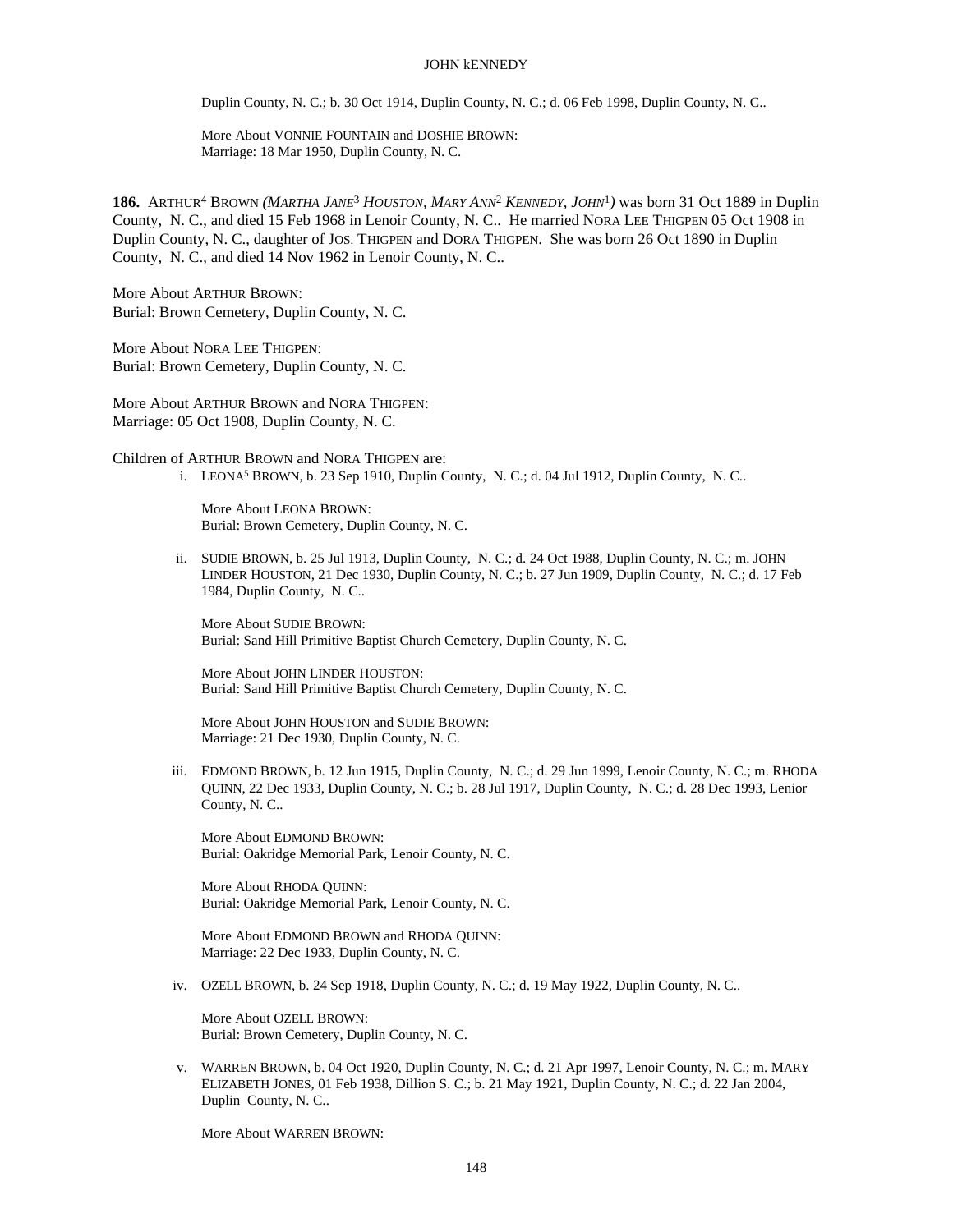Burial: Amos Jones Cemetery, Duplin County, N. C.

More About MARY ELIZABETH JONES: Burial: Amos Jones Cemetery, Duplin County, N. C.

More About WARREN BROWN and MARY JONES: Marriage: 01 Feb 1938, Dillion S. C.

vi. LILLIE BROWN, b. 05 Nov 1922, Duplin County, N. C.; m. ROY JAMES HOUSTON, 27 Nov 1940, Dillion S. C.; b. 04 May 1920, Duplin County, N. C.; d. 18 Jan 2005, Duplin County, N. C..

More About ROY JAMES HOUSTON: Burial: Brown Cemetery, Duplin County, N. C.

More About ROY HOUSTON and LILLIE BROWN: Marriage: 27 Nov 1940, Dillion S. C.

**187.** MARY FRANCES<sup>4</sup> HOUSTON *(JOESPH THOMAS*<sup>3</sup> *, MARY ANN*<sup>2</sup>  *KENNEDY, JOHN*<sup>1</sup> *)* was born 04 Jun 1872 in Duplin County, N. C., and died 22 May 1935 in Duplin County, N. C.. She married DAVID A. KENNEDY 20 Oct 1891 in Duplin County, N. C.. He was born 19 Oct 1871 in Duplin County, N. C., and died 17 Dec 1929 in Duplin County, N. C..

More About DAVID KENNEDY and MARY HOUSTON: Marriage: 20 Oct 1891, Duplin County, N. C.

Children of MARY HOUSTON and DAVID KENNEDY are:

i. LULA  $K$ <sup>5</sup> KENNEDY, b. 29 Dec 1894, Duplin County, N. C.; d. 10 Sep 1971, Wayne County, N. C. Westview Cemetery; m. WILLIAN RANSOM KENNEDY, 04 Sep 1914, Duplin County, N. C.; b. 16 Oct 1895, Duplin County, N. C.; d. 12 Aug 1960, Duplin County, N. C..

More About WILLIAN KENNEDY and LULA KENNEDY: Marriage: 04 Sep 1914, Duplin County, N. C.

- ii. LOLAR KENNEDY, b. 24 Jun 1896, Duplin County, N. C.; d. 25 Nov 1918, Duplin County, N. C..
- iii. FLORENCE KENNEDY, b. 01 Aug 1898, Duplin County, N. C.; d. 24 Sep 1918, Duplin County, N. C.; m. JOHNNIE J. HERRING, 30 Jul 1911, Duplin County, N. C.; b. 11 Nov 1899, Watha, N. C.; d. Jul 1976, Wartha, N. C..

More About JOHNNIE HERRING and FLORENCE KENNEDY: Marriage: 30 Jul 1911, Duplin County, N. C.

- iv. RASHIE KENNEDY, b. 10 Jan 1900, Duplin County, N. C.; d. 28 Nov 1910, Duplin County, N. C..
- v. MARY KENNEDY, b. 18 Mar 1908, Duplin County, N. C.; d. 04 Nov 1918, Duplin County, N. C..
- vi. THOMAS KENNEDY, b. 22 Oct 1909, Duplin County, N. C.; d. 25 Dec 1972, Duplin County, N. C.; m. BESSIE VIVA HORNE, 08 Jul 1931, Duplin County, N. C.; b. 11 Jan 1914, Duplin County, N. C.; d. 21 Nov 1987, Duplin County, N. C..

More About THOMAS KENNEDY: Burial: East Duplin Devotional Garden, Duplin County, N. C.

More About BESSIE VIVA HORNE: Burial: East Duplin Devotional Garden, Duplin County, N. C.

More About THOMAS KENNEDY and BESSIE HORNE: Marriage: 08 Jul 1931, Duplin County, N. C.

**188.** CELIA ELIZABETH<sup>4</sup> HOUSTON *(JOESPH THOMAS*<sup>3</sup> *, MARY ANN*<sup>2</sup>  *KENNEDY, JOHN*<sup>1</sup> *)* was born 21 Oct 1873 in Duplin County, N. C., and died 19 Dec 1943 in Duplin County, N. C.. She married JOHN WILLIAMS HILL 31 Oct 1909 in Duplin County, N. C.. He was born 16 Oct 1874 in Duplin County, N. C., and died 30 Nov 1941 in Duplin County, N. C..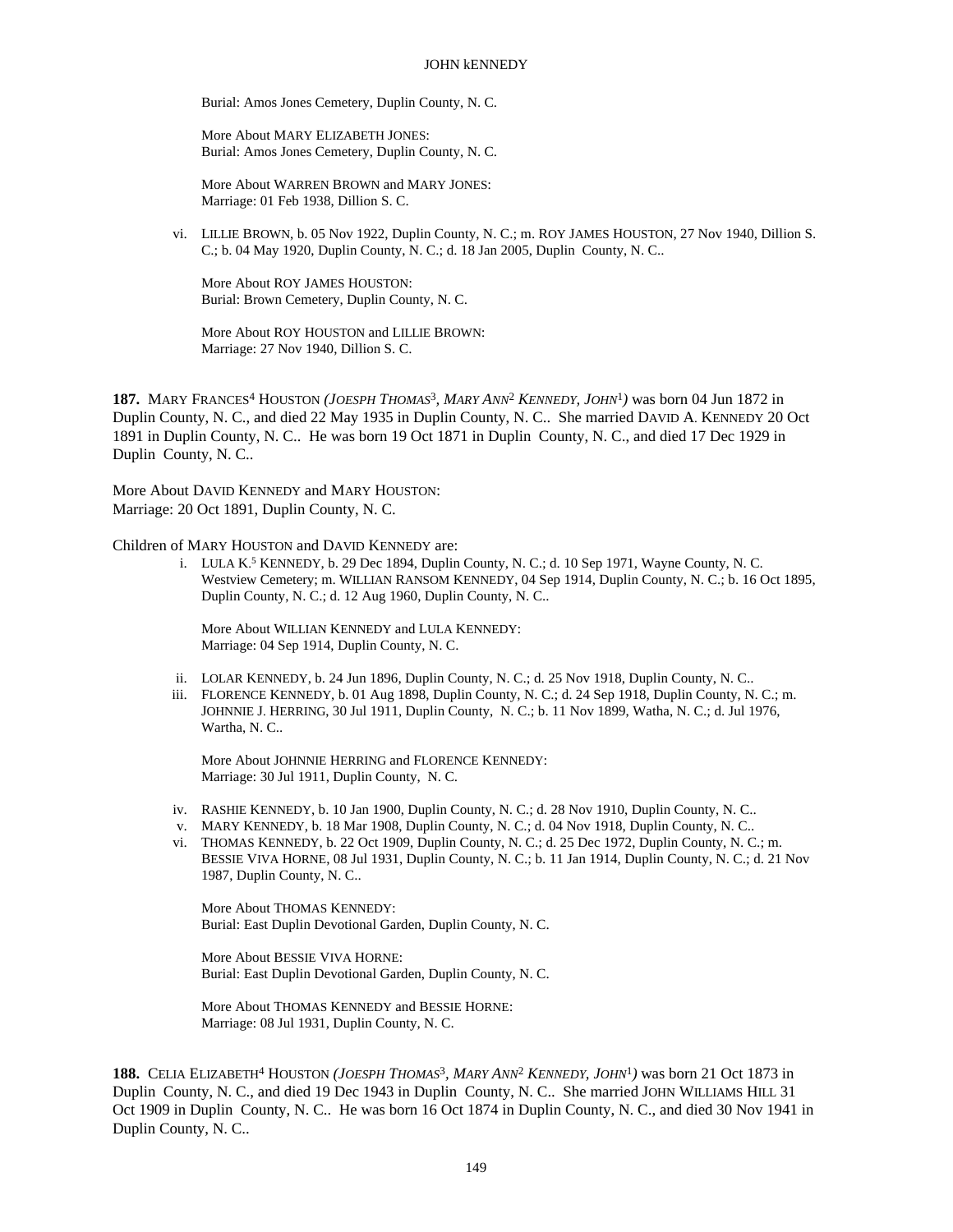More About CELIA ELIZABETH HOUSTON: Burial: Mercer Cemetery, Duplin County, N. C.

More About JOHN WILLIAMS HILL: Burial: Mercer Cemetery, Duplin County, N. C.

More About JOHN HILL and CELIA HOUSTON: Marriage: 31 Oct 1909, Duplin County, N. C.

Children of CELIA HOUSTON and JOHN HILL are:

- i. WILLIAM W. 5 HALL, b. 1900, Duplin County, N. C..
- ii. ZELDIC HALL, b. 1902, Duplin County, N. C..
- iii. BENAGIE HALL, b. 1907, Duplin County, N. C..
- iv. SUSAN ANN HILL, b. 16 Jul 1909, Duplin County, N. C.; d. 07 Apr 1960, Duplin County, N. C.; m. ALBERT SR. BATCHELOR, 29 Jan 1927, Duplin County, N. C.; b. 21 Nov 1904, Duplin County, N. C.; d. 09 May 1995, Duplin County, N. C..

More About SUSAN ANN HILL: Burial: Oak Ridge Memorial Park, Duplin County, N. C.

More About ALBERT SR. BATCHELOR: Burial: Oak Ridge Memorial Park, Duplin County, N. C.

More About ALBERT BATCHELOR and SUSAN HILL: Marriage: 29 Jan 1927, Duplin County, N. C.

v. ERMA HILL, b. 1913, Duplin County, N. C.; m. EDWARD SPROUTS; b. 1910, Duplin County, N. C..

**189.** WILLIAM BRANTLY<sup>4</sup> HOUSTON *(JOESPH THOMAS*<sup>3</sup> *, MARY ANN*<sup>2</sup>  *KENNEDY, JOHN*<sup>1</sup> *)* was born 10 Sep 1875 in Duplin County, N. C., and died 25 Aug 1947 in Duplin County, N. C.. He married (1) OCTAVIOUS KENNEDY 1898 in Duplin County, N. C., daughter of JOHN KENNEDY and SARA MERCER. She was born 28 Oct 1882 in Duplin County, N. C., and died 25 Dec 1922 in Duplin County, N. C.. He married (2) MARY HOLLAND HEMBY Unknown. She was born 07 Oct 1881 in Unknown, and died 06 Jan 1953 in Duplin County, N. C..

More About WILLIAM BRANTLY HOUSTON: Burial: Sand Hill Church Cemetery, Duplin County, N. C.

More About OCTAVIOUS KENNEDY: Burial: Sand Hill Church Cemetery, Duplin County, N. C.

More About WILLIAM HOUSTON and OCTAVIOUS KENNEDY: Marriage: 1898, Duplin County, N. C.

More About MARY HOLLAND HEMBY: Burial: Sand Hill Church Cemetery, Duplin County, n. C.

More About WILLIAM HOUSTON and MARY HEMBY: Marriage: Unknown

Children are listed above under (72) Octavious Kennedy.

**190.** CHANCY GRAHAM<sup>4</sup> HOUSTON *(JOESPH THOMAS*<sup>3</sup> *, MARY ANN*<sup>2</sup>  *KENNEDY, JOHN*<sup>1</sup> *)* was born 19 Jun 1877 in Duplin County, N. C., and died 01 Dec 1953 in Duplin County, N. C.. He married (1) EMMA ELIZA JACKSON 09 Jan 1902 in Duplin county, N. C., daughter of JOHN JACKSON and JULIA KENNEDY. She was born 16 Jun 1881 in Duplin County, N. C., and died 08 Jun 1954 in Duplin County , N. C..

More About CHANCY GRAHAM HOUSTON: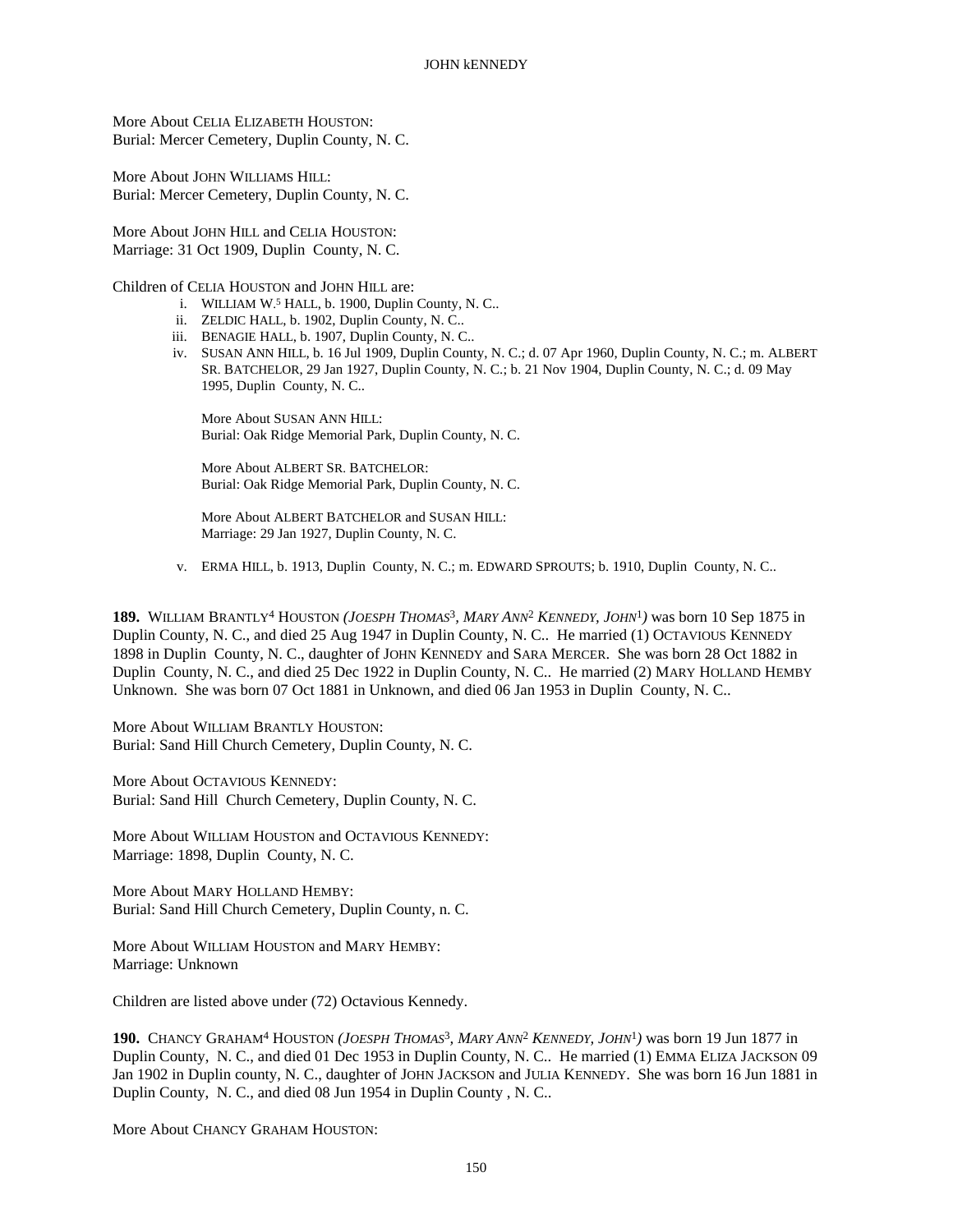Burial: Sand Hill Church Cemetery, Duplin County, N. C.

More About EMMA ELIZA JACKSON: Burial: Sand Hill Church Cemetery, Duplin County, N. C.

More About CHANCY HOUSTON and EMMA JACKSON: Marriage: 09 Jan 1902, Duplin county, N. C.

Children are listed above under (79) Emma Eliza Jackson.

**191.** GEORGANNA<sup>4</sup> HOUSTON *(JOESPH THOMAS*<sup>3</sup> *, MARY ANN*<sup>2</sup>  *KENNEDY, JOHN*<sup>1</sup> *)* was born 26 Aug 1884 in Duplin County, N. C., and died 13 Mar 1954 in Duplin County, N. C.. She married JOHN BRANTLY JR. KENNEDY 14 Jan 1903 in Duplin County, N. C., son of BRANTLY KENNEDY and SUSAN KENNEDY. He was born 04 Aug 1880 in Duplin County , N. C, and died 14 May 1963 in Duplin County, N. C..

More About GEORGANNA HOUSTON: Burial: Sand Hill Church Cemetery, Duplin County, N. C.

Notes for JOHN BRANTLY JR. KENNEDY: JOHN B. KENNEDY SELLS LAND TO GARDNER B. HOUSTON 32 ACRES

# STATE OF NORTH CAROLINA -----DUPLIN COUNTY

This deed made the 17th day of April AD, 1930 by JOHN B. KENNEDY and wife GEORGIANNA KENNEDY, Duplin County and State of North Carolina of the first part to GARDNER B. HOUSTON of Duplin County and State of North Carolina of the second part.

WITNESS : That said JOHN B. KENNEDY and GEORGIANNA KENNEDY in consideration of Twelve Hundred and no/100 Dollars, the receipt of which is herby acknowledged have bargarined and sold, and by these presents does grant bargain, see and convey to said GARDNER B. HOUSTON his heirs and assigns, a certain tract or parcel of land in Duplin County, State of North Carolina adjoining the lands of MARSHALL KENNEDY and ASHLEY KENNEDY and others and bounded as follows vig: Beginning at a yellow pine thence S 2and 1/2 W 34 poles to a stake ASHLEY KENNEDY corner thence N 87 and  $1/2$  W 138 poles to a stake in the JOHN B. KENNEDY old line, MARSHALL KENNEDY'S corner, thence with said JOHN B. KENNEDY'S line N 17 E 44 poles to a Pine MARSHALL KENNEDY'S corner thence N 83 and 1/4 E 128 poles to the beginning containing 32 acres.

To have and to hold the aforsaid tract or parcel of land and all privileges and apprentaneous there belonging to the said GARDNER B. HOUSTON and heirs and asigns to their only use and behoof forever.

And the said JOHN B. KENNEDY and GEORGIANNA KENNEDY for themselves and their heirs, execution and administration with said GARDNER B. HOUSTON and his heirs and assigns that they seize of said premises in fee and have right to convey in fee simple, that the same are free and clear from all encumbarances and that they do hereby forever warrant and will forever defend the said title to tthe same against the claims of all persons whomsoever.

In testimony Whereof the said JOHN B. KENNEDY and GEORGIANNA KENNEDY have hereunto set their hands and seals the day and year first above written.

JOHN B. KENNEDY (Seal)

GEORGIANNA KENNEDY (Seal)

STATE OF NORTH CAROLINA DUPLIN COUNTY:

I, A. D. GRADY a JP do hereby certify that JOHN B. KENNEDY and GEORGIANNA KENNEDY his wife, personally appeared before me this day and acknowledged the due execention of the annexed Deed of Conveyance; and the said GEORGIANNA KENNEDY being by me privately examined, separate and a part from her said husband, touching her voluntarily execution of the same doth state that she signed the same freely and voluntarily without fear or compulsion of her said husband or any other person, that she doth asscent thereto.

Witness my hand and private seal the 17th day of April AD, 1930.

A. D. GRADY,JP (Seal) STATE OF NORTH CAROLINA--DUPLIN COUNTY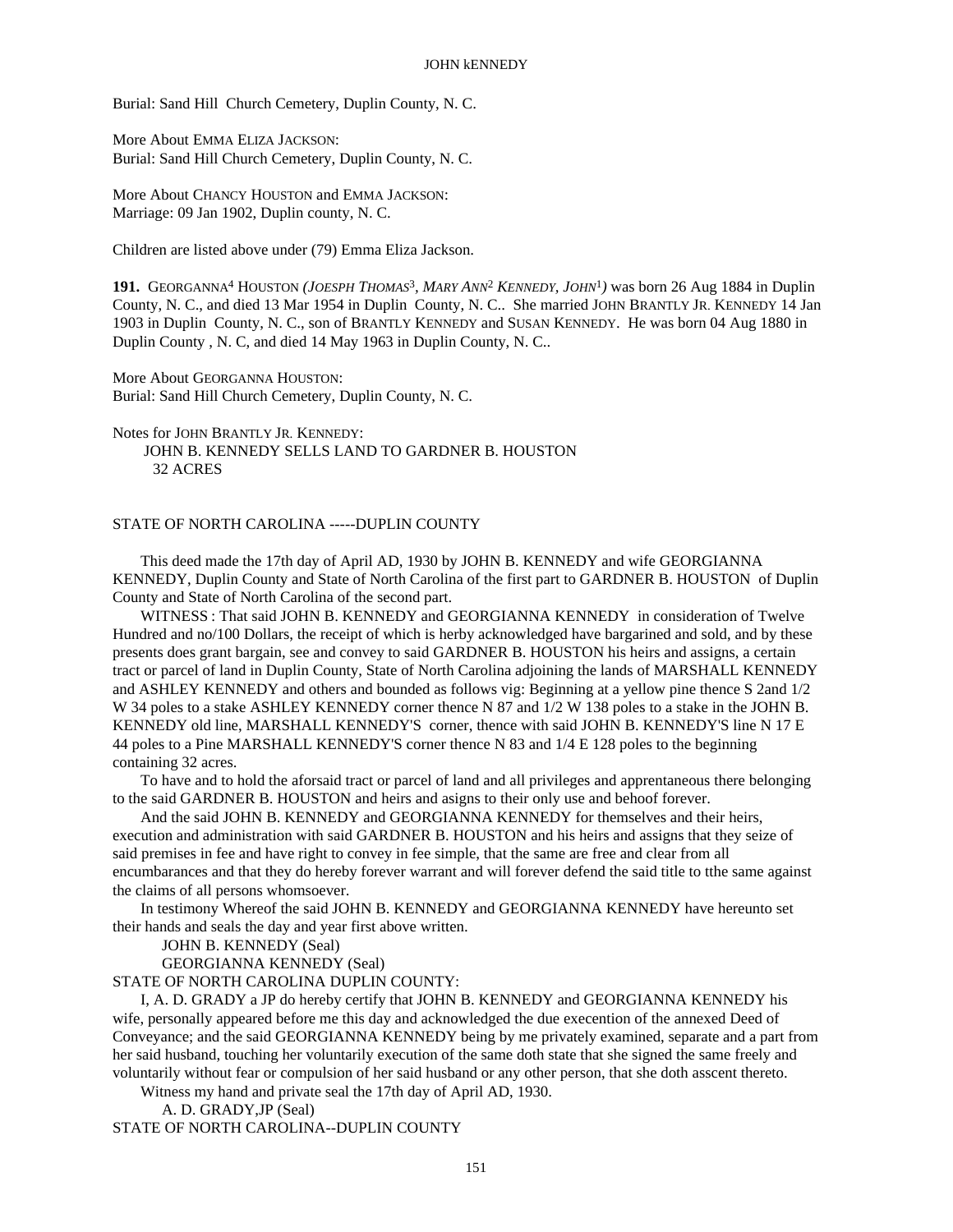The foregoing certificate of A. D. GRADY, a J.P. of Duplin County, State of North Carolina is adjuded to be correct. Let the instrument, with the certificate be registered.

Witness my hand this 11 day of September, 1933

ANNA A CARR, DEPUTY Clerk Superior Court

Filed and registeration on the 11th day of September 1933 at 5:00 PM aand registered on the 12th day of September 1933

A. T. OUTLAW Register of Deeds

RE; DUPLIN COUNTY DEED BOOK 316 PAGE 636

JOHN B. KENNEDY SOLD LAND TO GARDNER B. HOUSTON 9 AND 1/2 ACRES NORTH CAROLINA DUPLIN COUNTY

This deed made this 22 day of January, AD 1934, by J. B. KENNEDY and wife GEORGE ANNA KENNEDY of Duplin County and State of North Carolina, of the first part, to GARDNER B. HOUSTON of Duplin County and State of North Carolina.

WITNESSETH; That said J. B. KENNEDY and wife GEORGE ANNA KENNEDY in consideration of Thirty Eight Dollars, to them paid by GARDNER B. HOUSDTON the receipt of which is herby acknowledged, have bargained and sold, and by these presents do grant, bargain, sell and convey to said GARDNER B. HOUSTON his heirs and assigns, a certain tract or parcel of land in Duplin County, State of North Carolina, adjoining the lands of ASHLEY KENNEDY and others, bounded as follows vig"

Beginnning at a stake J. B. KENNEDY'S and ASHLEY KENNEDY corner and runs with ASHLEY KENNEDY'S line N 9 and 1/2 W. 14 poles to a stake thence N 83 and 1/2 W. 86 poles to a stake in MARSHALL'S KENNEDY 'S LINE 46 links from his corner, thence with his line to the corner of GARDNER B. HOUSTON'S other tract, thence with the line of this tract S. 83 and 1/2 E. 128 poles to the beginning containing 9 and 1/2 acres more or less.

To Have and to Hold the aforesaid tract or parcel of land, and all privileges and apurtenances thereto belonging, to the said GARDNER B. HOUSTON and his heirs and assigns, to their only use and behoof forever.

And the said J. B. KENNEDY and wife GEORGE ANNA KENNEDY for themselves and theri heirs executors, and adminstrators, covenant with said GARDNER B. HOUSTON his heirs and assigns, that they are seized of said premises in free, and have a right to convey in fee simple' that the saame are free and clear from all encumbrances, and that do hereby forever warrant and will forever defend the said title to the same against the claims of all person whomsoever.

In Testimony whereof, the said J. B. KENNEDY and his wife GEORGE ANNA KENNEDY have hereunto set their hands and seal, the day and year first above written.

J. B. KENNEDY (seal)

GEORGIANNA KENNEDY (seal)

## ATTEST; R. W. CRAFT STATE OF NORTH CAROLINA DUPLIN COUNTY

I, R. W. CRAFT, a Nottary Public, do hereby cerify that J. B. KENNEDY and GEORGE ANNA KENNEDY his wife, personally appeared before me this day and acknowledged the due execution of the annexed Deed of Conveyance; and the said GEORGE ANNA KENNEDY being by me privately examined, separate and apart from her said husband, touching her voluntary execution of the same doth state that she signed the same freely and voluntarily, without fear or compulsion of her said husband or any other personm and that she doth still voluntatily assent thereto.

Witness my hand and notarial seal this 22 day of January A. D. 1934 My com exp. 12/6/34 R. W. CRAFT, N. P. (seal)

# STATE OF NORTH CAROLINA

#### DUPLIN COUNTY

The foregoing certificate of R> W. Craft, a Notary Public of Duplin County, State of North Carolina, is adjudged to be correct. Let the instrument, with the certificate, be registered.

Witness my hand and official seal, this 18 day of August A. D. 1934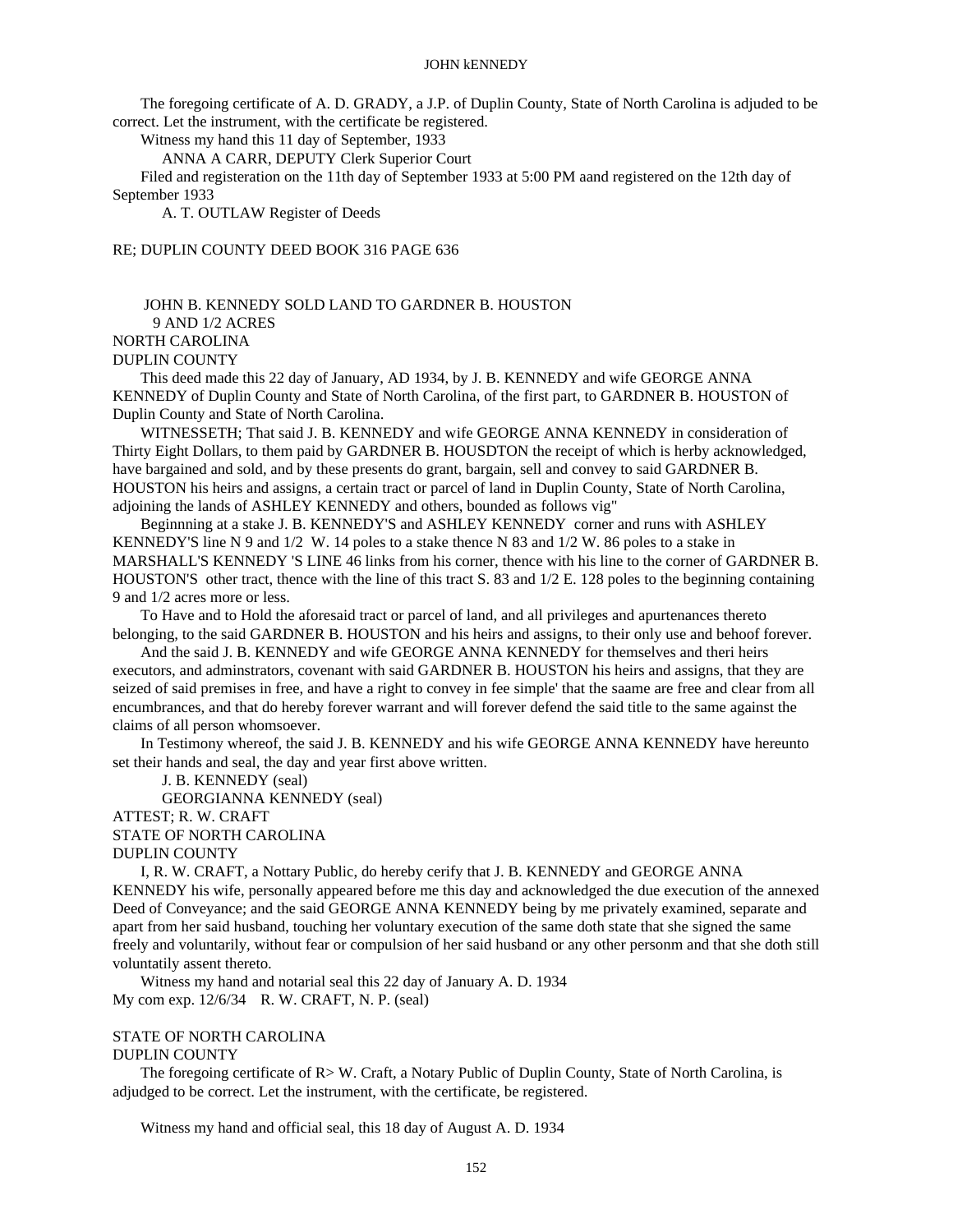R. W. Wells, Clerk Superior Court Filed 9 A. M. august 20, 1934 Registered August 21, 1934 A. T. OUTLAW, Register of Deeds

RE; DUPLIN COUNTY DEED BOOK 362, PAGE 543

More About JOHN BRANTLY JR. KENNEDY: Burial: Sand Hill Church Cemetery, Duplin County, N. C.

More About JOHN KENNEDY and GEORGANNA HOUSTON: Marriage: 14 Jan 1903, Duplin County, N. C.

Children are listed above under (91) John Brantly Jr. Kennedy.

**192.** BARBARA CATHERINE<sup>4</sup> HOUSTON *(JOESPH THOMAS*<sup>3</sup> *, MARY ANN*<sup>2</sup>  *KENNEDY, JOHN*<sup>1</sup> *)* was born 17 Dec 1887 in Duplin County, N. C., and died 13 Nov 1963 in Duplin County, N. C.. She married JAMES MATTHEWS SUMNER 23 Jan 1907 in Duplin County, N. C., son of ASA SUMNER and BARBARA HALL. He was born 15 May 1877 in Duplin County, N. C., and died 14 Dec 1945 in Duplin County, N. C..

More About JAMES SUMNER and BARBARA HOUSTON: Marriage: 23 Jan 1907, Duplin County, N. C.

Children of BARBARA HOUSTON and JAMES SUMNER are:

i. JONAH<sup>5</sup> SUMNER, b. 25 Dec 1909, Duplin County, N. C.; d. 14 Aug 1986, Lenior County, N. C.; m. LUDIE WILSON, 18 Jan 1930, Duplin County, N. C.; b. 23 Jul 1907, Duplin County, N. C.; d. 10 Mar 1993, Duplin County, N. C..

More About JONAH SUMNER and LUDIE WILSON: Marriage: 18 Jan 1930, Duplin County, N. C.

- ii. CARRIE SUMNER, b. 05 Dec 1916, Duplin County, N. C.; d. 15 May 1979, Duplin County, N. C.; m. ROSCOE BATCHELOR; b. 12 Oct 1912, Duplin County, N. C.; d. 19 Oct 1996, Duplin County, N. C..
- iii. ASA SUMNER, b. 19 Jan 1920, Duplin County, N. C; d. 17 Apr 1996, Duplin County, N. C; m. ELSIE DORIS HOUSTON; b. 03 Jul 1924, Duplin County, N. C.

More About ASA SUMNER: Burial: East Duplin Devotional Garden, Duplin County, N. C.

iv. GERTIE SUMNER, b. 05 Dec 1924, Duplin County, N. C.; d. 17 Jul 2003, Craven County, N. C.; m. GRADY PITTMAN WILSON; b. 24 Aug 1916, Craven County, N. C.; d. 12 Jun 2000, Craven County, N. C..

More About GERTIE SUMNER: Burial: Whaley Cemetery, Duplin county, N. c.

More About GRADY PITTMAN WILSON: Burial: Whaley Cemetery, Duplin county, N. c.

v. CALVIN SUMNER, b. 26 Sep 1927, Duplin County, N. C.; d. 29 May 1928, Duplin County, N. C..

**193.** ELLA VIOLA<sup>4</sup> HOUSTON *(JOESPH THOMAS*<sup>3</sup> *, MARY ANN*<sup>2</sup>  *KENNEDY, JOHN*<sup>1</sup> *)* was born 12 Sep 1889 in Duplin County, N. C., and died 21 Feb 1944 in Duplin County, N. C.. She married SAMUEL EVERETT SUMNER 31 Jan 1915 in Duplin County, N. C., son of ASA SUMNER and BARBARA HALL. He was born 15 Sep 1884 in Duplin County, N. C., and died 21 Jan 1945 in Duplin County, N. C..

More About ELLA VIOLA HOUSTON: Burial: Sand Hill Church Cemetery, Duplin County, N. C.

More About SAMUEL EVERETT SUMNER: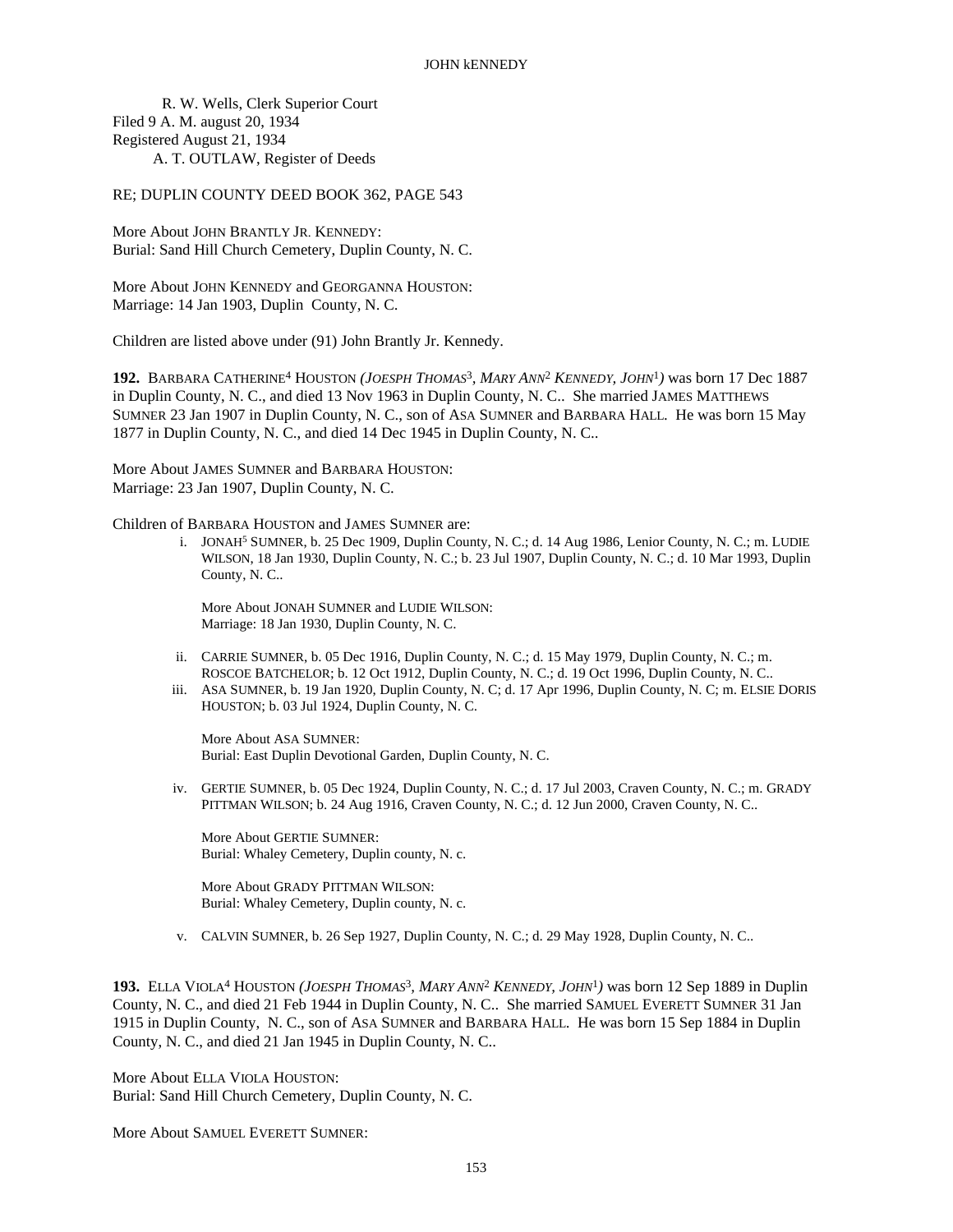Burial: Sand Hill Church Cemetery, Duplin County, N. C.

More About SAMUEL SUMNER and ELLA HOUSTON: Marriage: 31 Jan 1915, Duplin County, N. C.

Children of ELLA HOUSTON and SAMUEL SUMNER are:

i. DESSIE<sup>5</sup> SUMNER, b. 12 Nov 1915, Duplin County, N. C.; d. 01 Nov 1995, Duplin County, N. C.; m. GROVER ROBERT DUFF, 09 Jan 1938, Duplin County,; b. 17 Nov 1913, Duplin County, N. C.; d. 19 May 1979, Duplin County, N. C..

More About GROVER DUFF and DESSIE SUMNER: Marriage: 09 Jan 1938, Duplin County,

ii. COY SUMNER, b. 07 May 1917, Duplin County, N. C.; d. 23 Nov 1972, Duplin County, N. C.; m. EFFIE LEE HALL, 23 Oct 1937, Duplin County, N. C.; b. 15 Jan 1913, Duplin County, N. C..

More About COY SUMNER: Burial: Sandy Plain FWB Church Cemetery, Duplin County, N. C.

More About COY SUMNER and EFFIE HALL: Marriage: 23 Oct 1937, Duplin County, N. C.

iii. CLAUDIE SUMNER, b. 05 Jun 1919, Duplin County, N. C.; d. 18 Apr 1965, Duplin County, N. C.; m. GRACE MAUD BAKER, 25 Dec 1936, Duplin County, N. C.; b. 09 Nov 1916, Duplin County, N. C.; d. 16 Jul 1985, Duplin County, N. C..

More About CLAUDIE SUMNER: Burial: Sandy Plain FWB Church Cemetery, Duplin County, N. C.

More About GRACE MAUD BAKER: Burial: Sandy Plain FWB Church Cemetery, Duplin County, N. C.

More About CLAUDIE SUMNER and GRACE BAKER: Marriage: 25 Dec 1936, Duplin County, N. C.

iv. CALLIE SUMNER, b. 12 Dec 1920, Duplin County, N. C.; m. FRANK JAMES BAKER, 23 Sep 1939, Duplin County, N. C.; b. 23 Sep 1909, Duplin County, N. C.; d. 02 Apr 1966, Duplin County, N. C..

More About FRANK JAMES BAKER: Burial: Sandy Plain FWB Church Cemetery, Duplin County, N. C.

More About FRANK BAKER and CALLIE SUMNER: Marriage: 23 Sep 1939, Duplin County, N. C.

v. WILLARD SUMNER, b. 09 Dec 1922, Duplin County, N. C.; d. 02 Jan 1981, Duplin County, N. C.; m. MABEL NORMA KENNEDY, 26 Dec 1947, Duplin County, N. C.; b. 05 May 1930, Duplin County, N. C.; d. 11 Mar 2006, Lenoir County, N. C..

More About WILLARD SUMNER: Burial: Sandy Plain FWB Church Cemetery, Duplin County, N. C.

More About MABEL NORMA KENNEDY: Burial: Sandy Plain FWB Church Cemetery, Duplin County, N. C.

More About WILLARD SUMNER and MABEL KENNEDY: Marriage: 26 Dec 1947, Duplin County, N. C.

- vi. BABY BOY SUMNER, b. 02 Jan 1925, Duplin County, N. C.; d. 02 Jan 1925, Duplin County, N. C..
- vii. RALPH SUMNER, b. 28 Sep 1926, Duplin County, N. C.; d. 13 Jun 2001, Lenoir County, N. C.; m. JEANIE SUMNER, 17 Jan 1947, Duplin County, N. C.; b. 23 Dec 1923, Duplin County, N. C.; d. 22 Jan 2002, Duplin County, N. C..

More About RALPH SUMNER: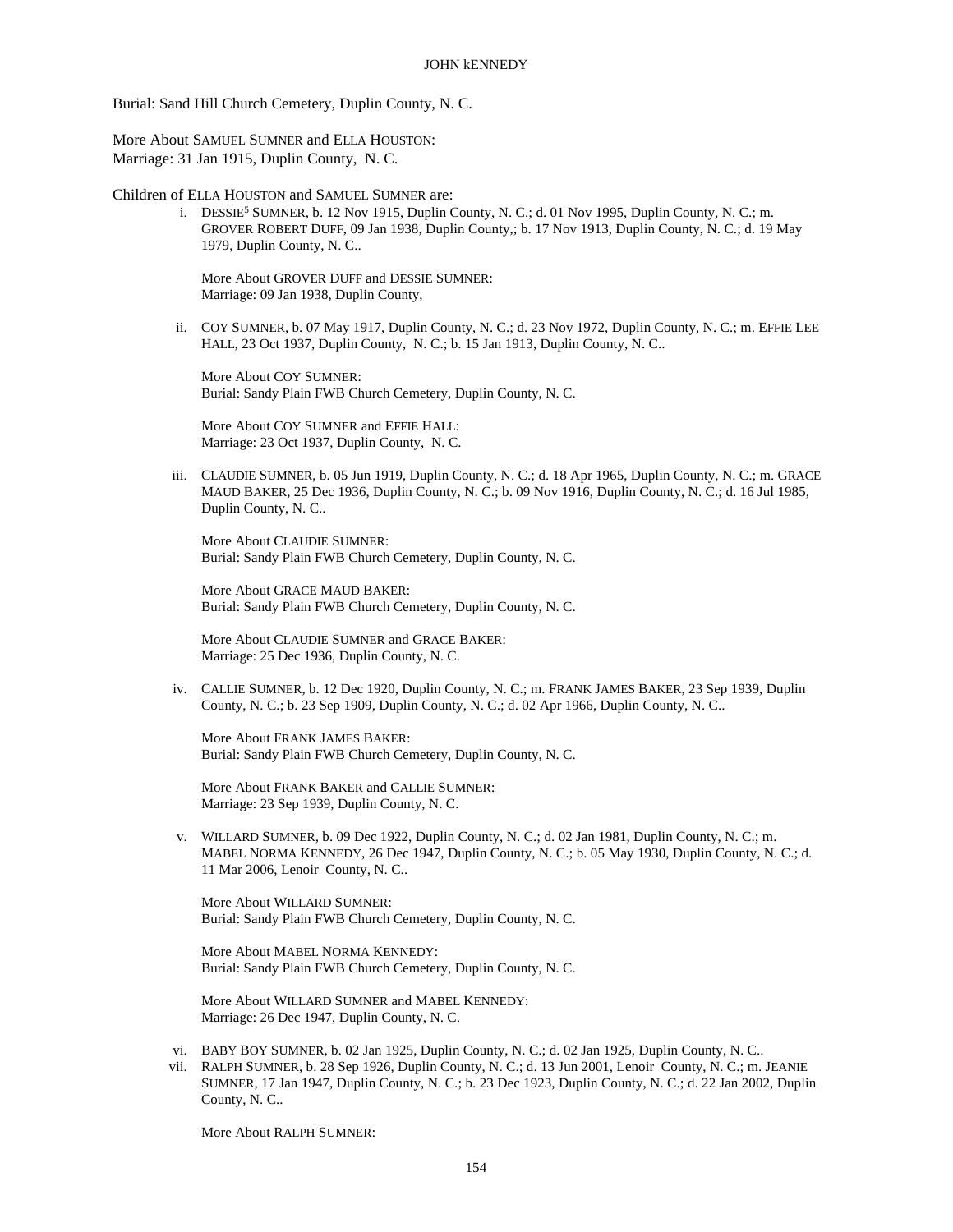Burial: 15 Jun 2001, Sandy Plain Church Cemetery, Duplin County, N. C.

More About JEANIE SUMNER: Burial: 24 Jan 2002, Sandy Plain Church Cemetery, Duplin County, N. C.

More About RALPH SUMNER and JEANIE SUMNER: Marriage: 17 Jan 1947, Duplin County, N. C.

viii. HAZEL SUMNER, b. 19 Jan 1928, Duplin County, N. C.; d. 10 Jun 1997, Lenoir County, N. C.; m. NORWOOD MERCER, 21 Sep 1945, Duplin County, N. C.; b. 18 Feb 1924, Duplin County, N. C..

More About HAZEL SUMNER: Burial: Cabin FWB Church Cemetery, Duplin County, N. C.

More About NORWOOD MERCER and HAZEL SUMNER: Marriage: 21 Sep 1945, Duplin County, N. C.

ix. MILDRED SUMNER, b. 17 May 1930, Duplin County, N. C.; d. 23 Mar 2006, Duplin County, N. C.; m. ALLEN KENNEDY, 1947, South Carolina; b. 11 Dec 1923, Duplin County, N. C.; d. 22 Feb 1982, Duplin County, N. C..

More About MILDRED SUMNER: Burial: Sand Hill Church Cemetery, Duplin County, N. C.

More About ALLEN KENNEDY: Burial: Sand Hill Church Cemetery, Duplin County, N. C.

More About ALLEN KENNEDY and MILDRED SUMNER: Marriage: 1947, South Carolina

**194.** LAURA ALMA<sup>4</sup> HOUSTON *(JOESPH THOMAS*<sup>3</sup> *, MARY ANN*<sup>2</sup>  *KENNEDY, JOHN*<sup>1</sup> *)* was born 12 Nov 1893 in Duplin County, N. C., and died 08 Dec 1968 in Duplin County, N. C.. She married ASHLEY KENNEDY 01 Feb 1914 in Duplin County, N. C., son of BRANTLY KENNEDY and SUSAN KENNEDY. He was born 20 Apr 1893 in Duplin County, N. C., and died 06 Jan 1958 in Duplin County, N. C..

More About LAURA ALMA HOUSTON: Burial: Sand Hill Church Cemetery, Duplin County, N. C.

More About ASHLEY KENNEDY: Burial: Sand Hill Church Cemetery, Duplin County, N. C.

More About ASHLEY KENNEDY and LAURA HOUSTON: Marriage: 01 Feb 1914, Duplin County, N. C.

Children are listed above under (96) Ashley Kennedy.

**195.** CHESTER<sup>4</sup> HOUSTON *(JAMES ROBERT*<sup>3</sup> *, MARY ANN*<sup>2</sup>  *KENNEDY, JOHN*<sup>1</sup> *)* was born 18 Oct 1879 in Duplin County, N. C., and died 24 Feb 1957 in Lenoir County, N. C.. He married ANNIE DAVIS BONEY 19 Dec 1906 in Duplin County, N. C.. She was born 11 Nov 1888 in Duplin County, N. C., and died 11 Apr 1933 in Lenoir County, N. C..

More About CHESTER HOUSTON and ANNIE BONEY: Marriage: 19 Dec 1906, Duplin County, N. C.

Children of CHESTER HOUSTON and ANNIE BONEY are:

i. HERMAN DAVID SR.<sup>5</sup> HOUSTON, b. 05 Oct 1910, Duplin County, N. C.; d. 01 Jan 1979, Duplin County, N. C.; m. THELMA LOUISE MILLER, 11 Nov 1930, Duplin County, N. C.; b. 07 Aug 1914, Duplin County, N. C..

More About HERMAN HOUSTON and THELMA MILLER: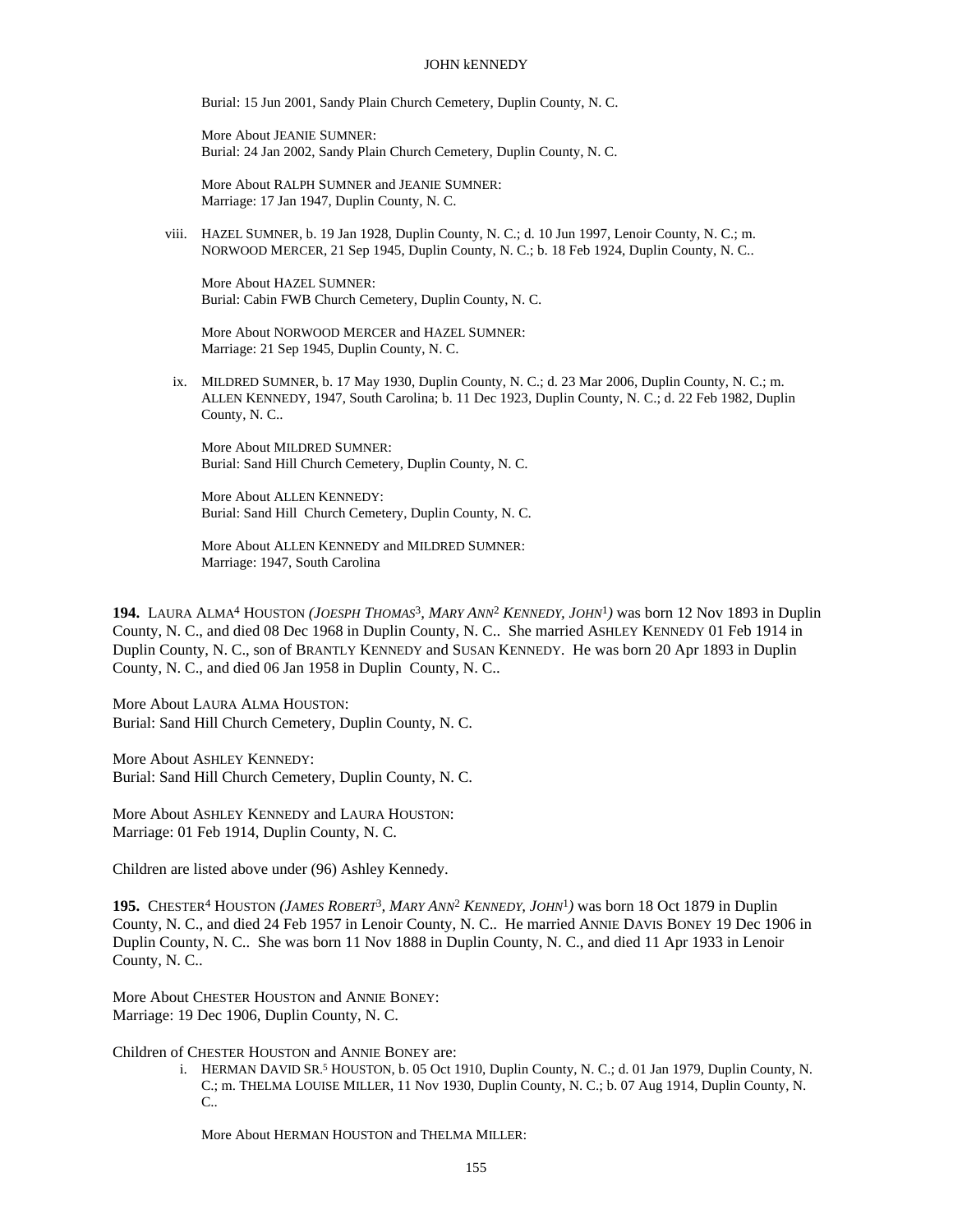Marriage: 11 Nov 1930, Duplin County, N. C.

ii. EDITH CATHERINE HOUSTON, b. 12 Oct 1912, Duplin County, N. C.; m. PEYTON WHALEY, 16 Feb 1933, Duplin County, N. C.; b. 1912, Duplin County, N. C..

More About PEYTON WHALEY and EDITH HOUSTON: Marriage: 16 Feb 1933, Duplin County, N. C.

- iii. AARON JAMES HOUSTON, b. 05 Oct 1914, Duplin County, N. C.; d. 08 Jun 1917, Duplin County, N. C..
- iv. DELMAR ELMORE HOUSTON, b. 19 Jun 1917, Duplin County, N. C.; d. 29 Sep 1972, Duplin County, N. C.; m. IDA OAKLAN MORGAN, 29 Jun 1935, Marion, S. C.; b. 19 May 1917, Duplin County, N. C.; d. 17 Feb 1991, Duplin County, N. C..

More About DELMAR ELMORE HOUSTON: Burial: East Duplin Devotional Garden, Duplin County, N. C.

More About IDA OAKLAN MORGAN: Burial: East Duplin Devotional Garden, Duplin County, N. C.

More About DELMAR HOUSTON and IDA MORGAN: Marriage: 29 Jun 1935, Marion, S. C.

v. ANNIE MAE HOUSTON, b. 08 Aug 1920, Duplin County, N. C.; d. 11 May 1994, Duplin County, N. C.; m. WILBERT LEE CAVENAUGH, 11 Nov 1938, Duplin County, N. C.; b. 27 Apr 1920, Duplin County, N. C..

More About WILBERT CAVENAUGH and ANNIE HOUSTON: Marriage: 11 Nov 1938, Duplin County, N. C.

vi. CHESTER J. HOUSTON, b. 07 May 1925, Duplin County, N. C.; d. 24 Jan 1996, Duplin County, N. C.; m. GLADYS MARIE WILLIAMS, 18 Oct 1954, Duplin County, N. C.; b. 01 Oct 1932, Duplin County, N. C.; d. 22 Mar 1997, Duplin County, N. C..

More About CHESTER HOUSTON and GLADYS WILLIAMS: Marriage: 18 Oct 1954, Duplin County, N. C.

- vii. BOY HOUSTON, b. 13 May 1926, Duplin County, N. C.; d. 13 May 1926, Duplin County, N. C..
- viii. DONALD MCCLURE HOUSTON, b. 14 Jul 1927, Duplin County, N. C.; d. 29 Dec 2001, Duplin County, N. C.; m. MARY LILLIE TUCKER; b. 06 Aug 1940, Duplin County, N. C..
- ix. LOUINE DAVIS HOUSTON, b. 26 Mar 1930, Duplin County, N. C.; d. 03 Sep 1932, Duplin County, N. C..

**196.** JAMES<sup>4</sup> WHITFIELD *(SYLVIA CAROLINA*<sup>3</sup>  *HOUSTON, MARY ANN*<sup>2</sup>  *KENNEDY, JOHN*<sup>1</sup> *)* was born 22 May 1896 in Duplin County, N. C., and died 27 May 1969 in Cumberland County, N. C.. He married (1) MATTIE GERTRUDE SMITH. She was born 05 Nov 1919 in Duplin County, N. C.. He married (2) DOLLIE WILLIAMS 14 Dec 1924 in Duplin County, N. C.. She was born 12 Apr 1904 in Duplin County, N. C., and died 28 Aug 1925 in Duplin County, N. C..

More About JAMES WHITFIELD and DOLLIE WILLIAMS: Marriage: 14 Dec 1924, Duplin County, N. C.

Children of JAMES WHITFIELD and MATTIE SMITH are:

- i. PHYLISS JEANNE<sup>5</sup> WHITFIELD, b. 27 Jun 1931, Duplin County, N. C..
- ii. JAMES ARTHUR WHITFIELD, b. 05 Aug 1933, Duplin County, N. C..
- iii. DONALD HUGH WHITFIELD, b. 12 Jun 1935, Duplin County, N. C.; d. 22 Jun 2003, Duplin County, N. C.; m. MARTHA CARTER; b. Abt. 1935.

More About DONALD HUGH WHITFIELD: Burial: Devotiona Garden, Duplin County, N. c.

**197.** LUTHER<sup>4</sup> MILLER *(CLARA LILLIE*<sup>3</sup>  *HOUSTON, MARY ANN*<sup>2</sup>  *KENNEDY, JOHN*<sup>1</sup> *)* was born 05 Aug 1888 in Duplin County, N. C., and died 01 Oct 1961 in Duplin County, N. C.. He married NORA LEONA SMITH 03 Jan 1912 in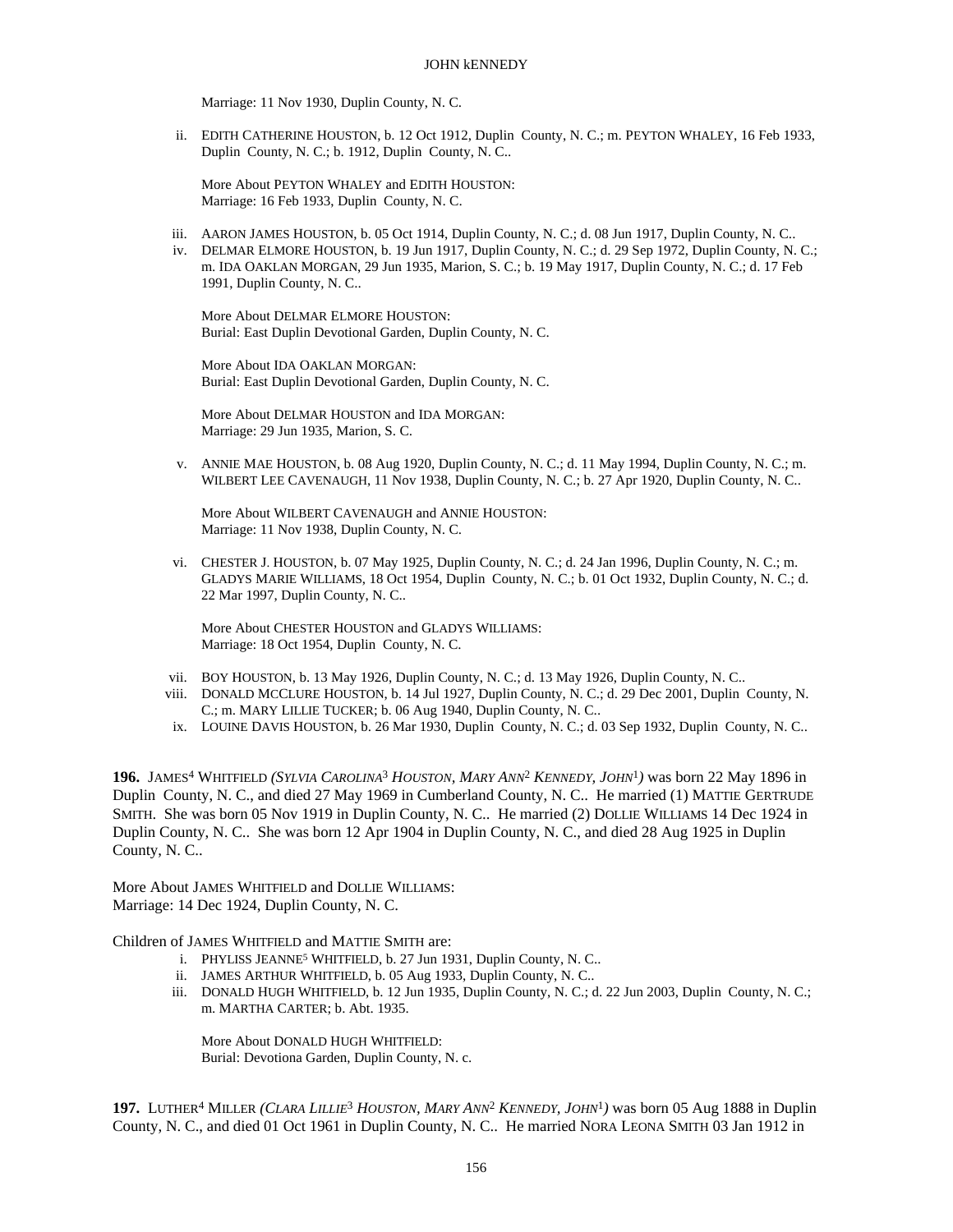Duplin County, N. C.. She was born 14 Jan 1898 in Duplin County, N. C., and died 29 Jan 1958 in Duplin County, N. C..

More About LUTHER MILLER: Burial: Hallsville Baptist Church Cemetery, Duplin County, N. C.

More About NORA LEONA SMITH: Burial: Hallsville Baptist Church Cemetery, Duplin County, N. C.

More About LUTHER MILLER and NORA SMITH: Marriage: 03 Jan 1912, Duplin County, N. C.

### Children of LUTHER MILLER and NORA SMITH are:

i. RICHARD HAYWOOD<sup>5</sup> MILLER, b. 21 Nov 1919, Duplin County, N. C.; d. Oct 1984, Duplin County, N. C.; m. MINNIE CAROLYN WADE, 15 Nov 1937, Duplin County, N. C.; b. 27 Nov 1921, Duplin County, N. C.; d. 16 Jan 1996, Duplin County, N. C..

More About RICHARD HAYWOOD MILLER: Burial: Hallsville Baptist Church Cemetery, Duplin County, N. C.

More About MINNIE CAROLYN WADE: Burial: Hallsville Baptist Church Cemetery, Duplin County, N. C.

More About RICHARD MILLER and MINNIE WADE: Marriage: 15 Nov 1937, Duplin County, N. C.

ii. VIVIAN WELLS MILLER, b. 26 Jan 1927, Duplin County, N. C.; d. 04 Oct 2004, Duplin County, N. C.; m. LILLIE FRANCES SANDERSON, 14 Feb 1947, Duplin County, N. C.; b. 09 Nov 1929, Duplin County, N. C..

More About VIVIAN WELLS MILLER: Burial: East Duplin Memorial Garden, Duplin County, N. C.

More About VIVIAN MILLER and LILLIE SANDERSON: Marriage: 14 Feb 1947, Duplin County, N. C.

iii. MARY EDNA MILLER, b. 19 Mar 1929, Duplin County, N. C.; d. 06 Oct 1957, Duplin County, N. C.; m. DELBERT FUTRELL, 04 Jun 1947, Duplin County, N. C.; b. 12 Aug 1925, Duplin County, N. C.; d. 04 Aug 2001, VA Hospital in Fayetteville, N. C. Cumberland County, N. C..

More About DELBERT FUTRELL and MARY MILLER: Marriage: 04 Jun 1947, Duplin County, N. C.

iv. LUTHOR ADRON MILLER, b. 12 Feb 1923, Duplin County, N. C.; d. 27 Mar 1990, Duplin County, N. C.; m. MARTHA GREY TURNER; b. 25 Feb 1927, Duplin County, N. C..

More About LUTHOR ADRON MILLER: Burial: East Duplin Memorial Garden, Duplin County, N. C.

v. SHIRLEY ANN MILLER, b. 18 Jul 1935, Duplin County, N. C.; m. RAYMOND WILLIAM BRADSHAW; b. 13 Jan 1925, Duplin County, N. C.; d. Mar 1984, Duplin County, N. C..

**198.** WILLIE<sup>4</sup> MILLER *(CLARA LILLIE*<sup>3</sup>  *HOUSTON, MARY ANN*<sup>2</sup>  *KENNEDY, JOHN*<sup>1</sup> *)* was born 03 Dec 1891 in Duplin County, N. C., and died 04 Nov 1938 in Duplin County, N. C.. He married DAISY BELL SMITH 24 Jan 1917 in Duplin County, N. C., daughter of THOMAS SMITH and CALLIE ROUSE. She was born 30 Jan 1896 in Duplin County, N. C., and died 03 Mar 1945 in Duplin County, N. C..

More About WILLIE MILLER: Burial: Hallsville Baptist Church Cemetery, Duplin County, N. C.

More About DAISY BELL SMITH: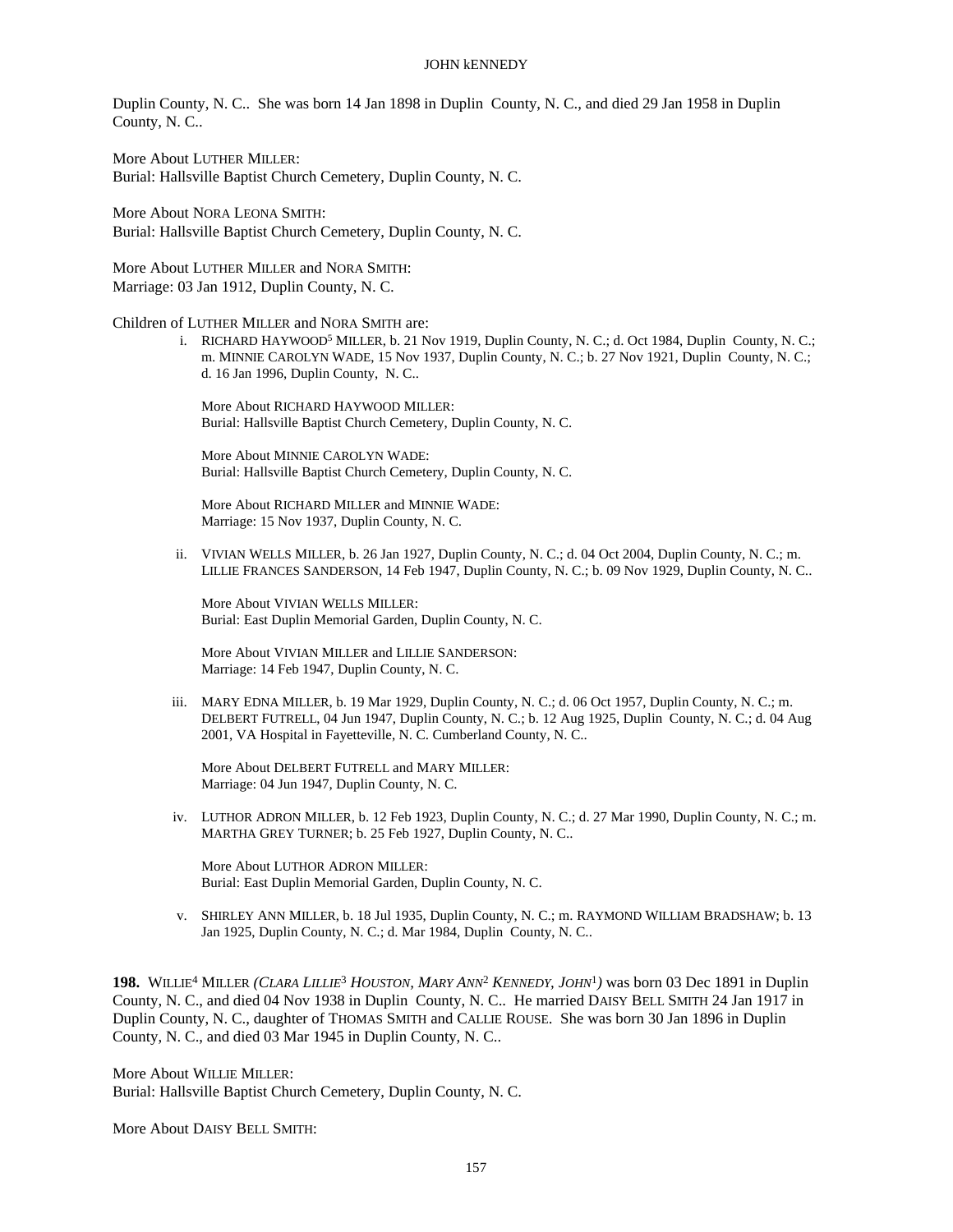Burial: Hallsville Baptist Church Cemetery, Duplin County, N. C.

More About WILLIE MILLER and DAISY SMITH: Marriage: 24 Jan 1917, Duplin County, N. C.

Children of WILLIE MILLER and DAISY SMITH are:

- i. VERA EVELYN<sup>5</sup> MILLER, b. 02 Jun 1918.
- ii. LILLIAN DORIS MILLER, b. 02 Sep 1921, Duplin County, N. C.; d. 06 Sep 1979, Duplin County, N. C.; m. THOMAS WAYNE SUMNER; b. 05 May 1922, Duplin County, N. C..

More About LILLIAN DORIS MILLER: Burial: Hallsville Presbyterian Church Cemetery, Duplin County, N. C.

iii. NORMA GREY MILLER, b. 27 Apr 1929, Duplin County, N. C.; d. 29 Nov 2000, Duplin County, N. C.; m. OLIVER ALLEN SMITH; b. 27 Mar 1920, Duplin County, N. C..

More About NORMA GREY MILLER: Burial: East Duplin Memorial Gardens, Duplin County, N. C.

**199.** ADDIE<sup>4</sup> MILLER *(CLARA LILLIE*<sup>3</sup>  *HOUSTON, MARY ANN*<sup>2</sup>  *KENNEDY, JOHN*<sup>1</sup> *)* was born 20 Apr 1894 in Duplin County, N. C., and died 10 Feb 1987 in Duplin County, N. C.. She married WILLIE JAMES SMITH 11 Jan 1914 in Duplin County, N. C., son of ENOCH SMITH and ELIZABETH SMITH. He was born 22 Feb 1892 in Duplin County, N. C., and died 06 Jun 1946 in Duplin County, N. C..

More About ADDIE MILLER: Burial: Oak Ridge Memorial Park Cemetery, Duplin County, N. C.

More About WILLIE JAMES SMITH: Burial: Oak Ridge Memorial Park Cemetery, Duplin County, N. C.

More About WILLIE SMITH and ADDIE MILLER: Marriage: 11 Jan 1914, Duplin County, N. C.

Children of ADDIE MILLER and WILLIE SMITH are:

- i. RUBY INEZ<sup>5</sup> SMITH, b. 02 Aug 1915, Duplin County, N. C..
- ii. HAROLD JAMES SMITH, b. 01 Nov 1917, Duplin County, N. C..
- iii. MELBA ELIZABETH SMITH, b. 10 Oct 1919, Duplin County, N. C..
- iv. RICHARD ENOCH SMITH, b. 25 Mar 1926, Duplin County, N. C..

**200.** WALTER<sup>4</sup> MILLER *(CLARA LILLIE*<sup>3</sup>  *HOUSTON, MARY ANN*<sup>2</sup>  *KENNEDY, JOHN*<sup>1</sup> *)* was born 02 Oct 1896 in Duplin County, N. C., and died 13 Apr 1987 in Duplin County, N. C.. He married CALLIE SMITH 23 Dec 1922 in Duplin County, N. C., daughter of THOMAS SMITH and CALLIE ROUSE. She was born 05 Jul 1899 in Duplin County, N. C., and died 15 Dec 1985 in Duplin County, N. C..

More About WALTER MILLER: Burial: Hallsville Baptist Church Cemetery, Duplin County, N. C.

More About CALLIE SMITH: Burial: Hallsville Baptist Church Cemetery, Duplin County, N. C.

More About WALTER MILLER and CALLIE SMITH: Marriage: 23 Dec 1922, Duplin County, N. C.

Children of WALTER MILLER and CALLIE SMITH are:

i. INFANT<sup>5</sup> MILLER, b. 26 Oct 1920, Duplin County, N. C.; d. 26 Oct 1920, Duplin County, N. C..

More About INFANT MILLER: Burial: Hallsville Baptist Church Cemetery, Duplin County, N. C.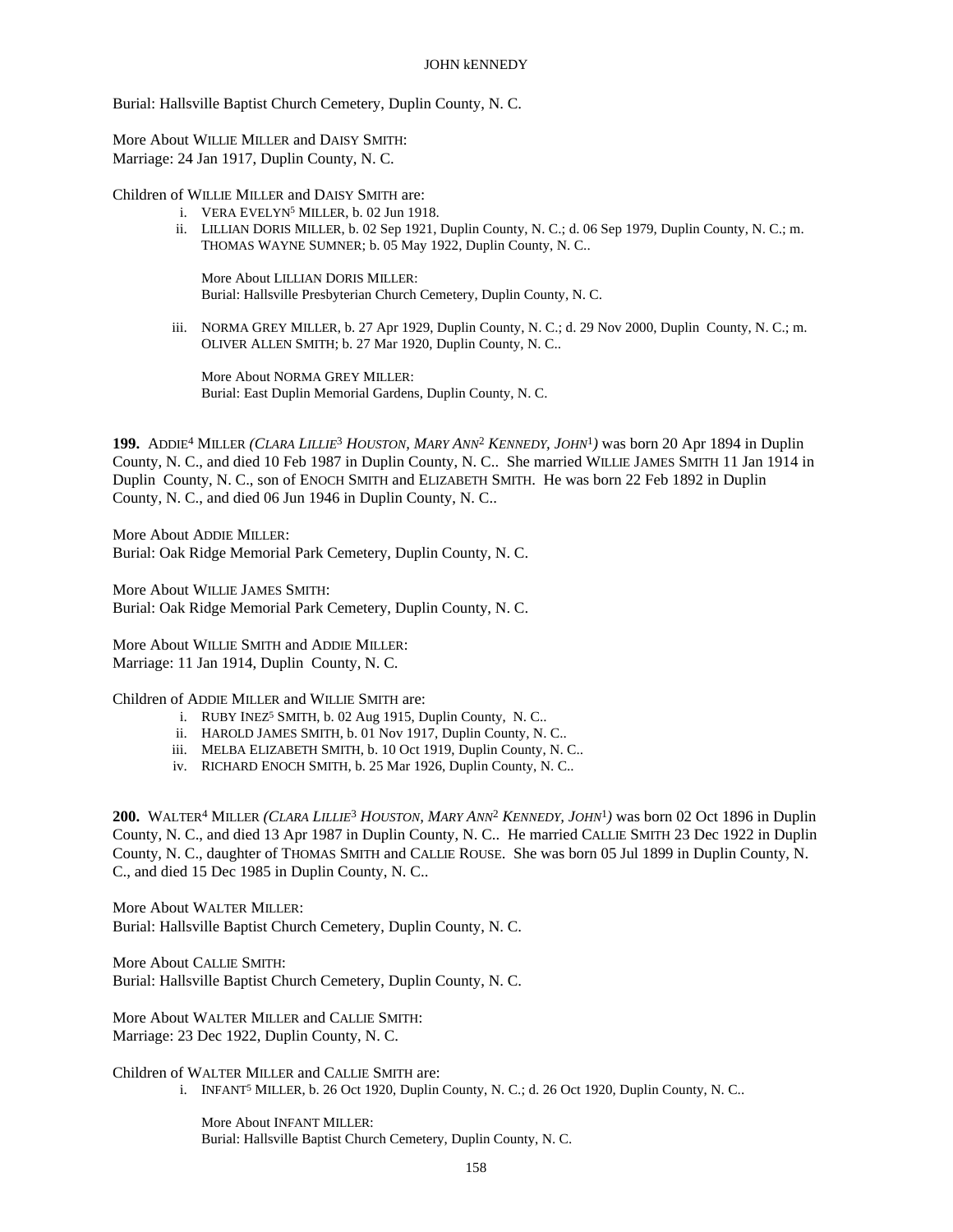ii. EVERETT LAFA MILLER, b. 09 Nov 1924, Duplin County, N. C.; d. 09 Sep 1994, Duplin County, N. C.; m. MAGGIE BRINSON; b. 1925, Duplin County, N. C..

More About EVERETT LAFA MILLER: Burial: East Duplin Memorial Gardens, Duplin County, N. C.

iii. BABY MILLER, b. 06 Oct 1926, Duplin County, N. C.; d. 06 Oct 1926, Duplin County, N. C..

More About BABY MILLER: Burial: Hallsville Baptist Church Cemetery, Duplin County, N. C.

- iv. MILTON SMITH MILLER, b. 03 Oct 1928, Duplin County, N. C.; d. Mar 1977, Duplin County, N. C..
- v. GUY VERNON MILLER, b. 01 Jan 1932, Duplin County, N. C.; d. 15 Jan 2002, Duplin County, N. C.; m. LILLIE RUTH WILLIAMS, 27 May 1961, Duplin County, N. C.; b. 31 Mar 1934, Duplin County, N. C.; d. 20 Nov 2005, Duplin County, N. C..

More About GUY VERNON MILLER: Burial: Hallsville Presbyertian Church Cemetery, Duplin County, N. C.

More About LILLIE RUTH WILLIAMS: Burial: Hallsville Presbyertian Church Cemetery, Duplin County, N. C.

More About GUY MILLER and LILLIE WILLIAMS: Marriage: 27 May 1961, Duplin County, N. C.

vi. PATSY THERESA MILLER, b. 14 Jan 1934, Duplin County, N. C.; m. MANLY WILBUR JR. HUSSEY, 13 May 1957, Duplin County, N. C.; b. 07 Jul 1933, Lenoir County, N. C.; d. 13 Nov 2005, Duplin County, N. C..

More About MANLY WILBUR JR. HUSSEY: Burial: East Duplin Memorial Garden, Duplin County, N. C.

More About MANLY HUSSEY and PATSY MILLER: Marriage: 13 May 1957, Duplin County, N. C.

- vii. BABY MILLER, b. 17 Oct 1936, Duplin County, N. C.; d. 17 Oct 1936, Duplin County, N. C..
- viii. NANCY ANN MILLER, b. 31 Oct 1938, Duplin County, N. C..
- ix. GERALDEAN MILLER, b. 16 Apr 1940, ,; m. ROBERT LEE JR. MURRAY, 30 Jul 1965, Duplin County, N. C.; b. 1940.

More About ROBERT MURRAY and GERALDEAN MILLER: Marriage: 30 Jul 1965, Duplin County, N. C.

**201.** JOHN BRANTLY<sup>4</sup> HOUSTON *(JESS EDWARD*<sup>3</sup> *, MARY ANN*<sup>2</sup>  *KENNEDY, JOHN*<sup>1</sup> *)* was born 20 Sep 1893 in Duplin County, N. C, and died 09 Sep 1961 in Duplin County, N. C. He married ETTA FRANCIS BENSON 09 Sep 1914 in Duplin County, N. C., daughter of JOEL BENSON and ALICE JONES. She was born 09 Apr 1896 in Duplin County, N. C, and died 20 Jan 1933 in Duplin County, N. C.

More About JOHN BRANTLY HOUSTON: Burial: Brock Cemetery, Duplin County, N. C.

More About ETTA FRANCIS BENSON: Burial: Brock Cemetery, Duplin County, N. C.

More About JOHN HOUSTON and ETTA BENSON: Marriage: 09 Sep 1914, Duplin County, N. C.

Children of JOHN HOUSTON and ETTA BENSON are:

i. JULIA ALICE<sup>5</sup> HOUSTON, b. 26 Aug 1915, Duplin County, N. C.; d. Apr 1993, Snead Ferry Onslow County, N.C.; m. JOHN HENRY SR. KENNEDY, 23 Dec 1936, Duplin County, N. C.; b. 06 Aug 1917, Duplin County, N. C.; d. 07 Nov 1957, Onslow County, N. C..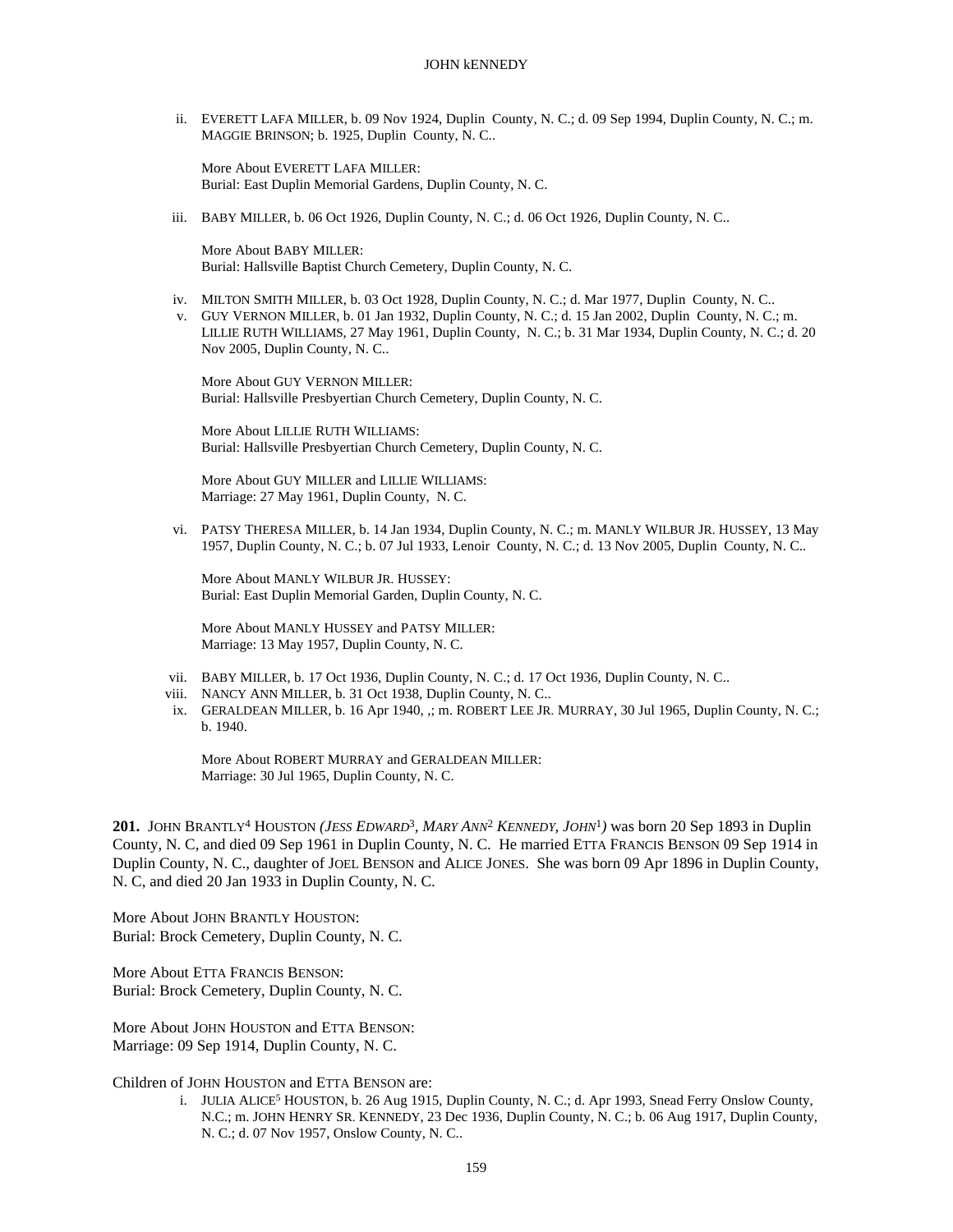More About JULIA ALICE HOUSTON: Burial: Kennedy Cemetery, Duplin County, N. C.

More About JOHN HENRY SR. KENNEDY: Burial: Kennedy Cemetery, Duplin County, N. C.

More About JOHN KENNEDY and JULIA HOUSTON: Marriage: 23 Dec 1936, Duplin County, N. C.

- ii. LILLIAN HOUSTON, b. 18 Sep 1916, Duplin County, N. C.; m. JOESPH EDWARD EDWARDS; b. 02 Feb 1879, Duplin County, N. C.; d. Feb 1964, Duplin County, N. C..
- iii. THELMA HOUSTON, b. 12 Jul 1917, Duplin County, N. C.; m. HENRY SUTTON; b. 08 Aug 1911, Duplin County, N. C.; d. Apr 1985, Wayne County, N. C..
- iv. DOLLIE MAE HOUSTON, b. 07 Aug 1919, Duplin County, N. C.; d. Sep 1992, Holly Ridge, N. C.; m. MAC DONALD DAVIS; b. 1919.
- v. ELLA LEE HOUSTON, b. 30 Jan 1923, Duplin County, N. C.; d. 05 Nov 2004, Holy Ridge, N. C.; m. DAVID TOWNSEND; b. 19 Sep 1892, Duplin County, N. C..

More About ELLA LEE HOUSTON: Burial: Providence Baptist Church Cemetery, Holly Ridge, N. C.

- vi. LUE ETTA HOUSTON, b. 19 Oct 1925, Duplin County, N. C.; m. W. J. WILKENS; b. Abt. 1925.
- vii. PAUL HOUSTON, b. 06 Apr 1928, Duplin County, N. C.; m. LILLIAN MILLER; b. 14 Apr 1927, Duplin County, N. C..
- viii. JOHN PINKEY HOUSTON, b. 23 Oct 1930, Duplin County, N. C.; d. 07 Nov 1973, Duplin County, N. C..
- ix. JAMES FRANKLIN HOUSTON, b. 14 Dec 1932, Duplin County, N. C.; d. 17 Jul 1933, Duplin County, N. C..

More About JAMES FRANKLIN HOUSTON: Burial: Brock Cemetery, Duplin County, N. C.

**202.** MARY CATHERINE<sup>4</sup> HOUSTON *(JESS EDWARD*<sup>3</sup> *, MARY ANN*<sup>2</sup>  *KENNEDY, JOHN*<sup>1</sup> *)* was born 20 Aug 1896 in Lenoir County, N. C., and died 05 Apr 1974 in Duplin County, N. C.. She married ALBERT KENNEDY 11 Jan 1915 in Duplin County, N. C., son of JOHN KENNEDY and SUSAN HOUSTON. He was born 25 Oct 1894 in Duplin County, N. C., and died 16 Sep 1973 in Duplin County, N. C..

More About MARY CATHERINE HOUSTON: Burial: Oakridge Memorial Park, Lenoir County, N. C.

More About ALBERT KENNEDY: Burial: Oakridge Memorial Park, Lenoir County, N. C.

More About ALBERT KENNEDY and MARY HOUSTON: Marriage: 11 Jan 1915, Duplin County, N. C.

Children of MARY HOUSTON and ALBERT KENNEDY are:

i. JAMES ALBERT<sup>5</sup> KENNEDY, b. 28 Oct 1915, Duplin County, N. C.; d. 06 Nov 1989, Duplin County, N. C.; m. ADDIE KENNEDY, 06 Nov 1936, Duplin County, N. C.; b. 08 Sep 1918, Duplin County, N. C.; d. 02 Aug 1983, Duplin County, N. C..

More About JAMES ALBERT KENNEDY: Burial: Oakridge Memorial Park, Lenoir County, N. C.

More About ADDIE KENNEDY: Burial: Oakridge Memorial Park, Lenoir County, N. C.

More About JAMES KENNEDY and ADDIE KENNEDY: Marriage: 06 Nov 1936, Duplin County, N. C.

ii. JULIA CATHERINE KENNEDY, b. 05 May 1917, Duplin County, N. C.; d. 24 Oct 1918, Duplin County, N. C..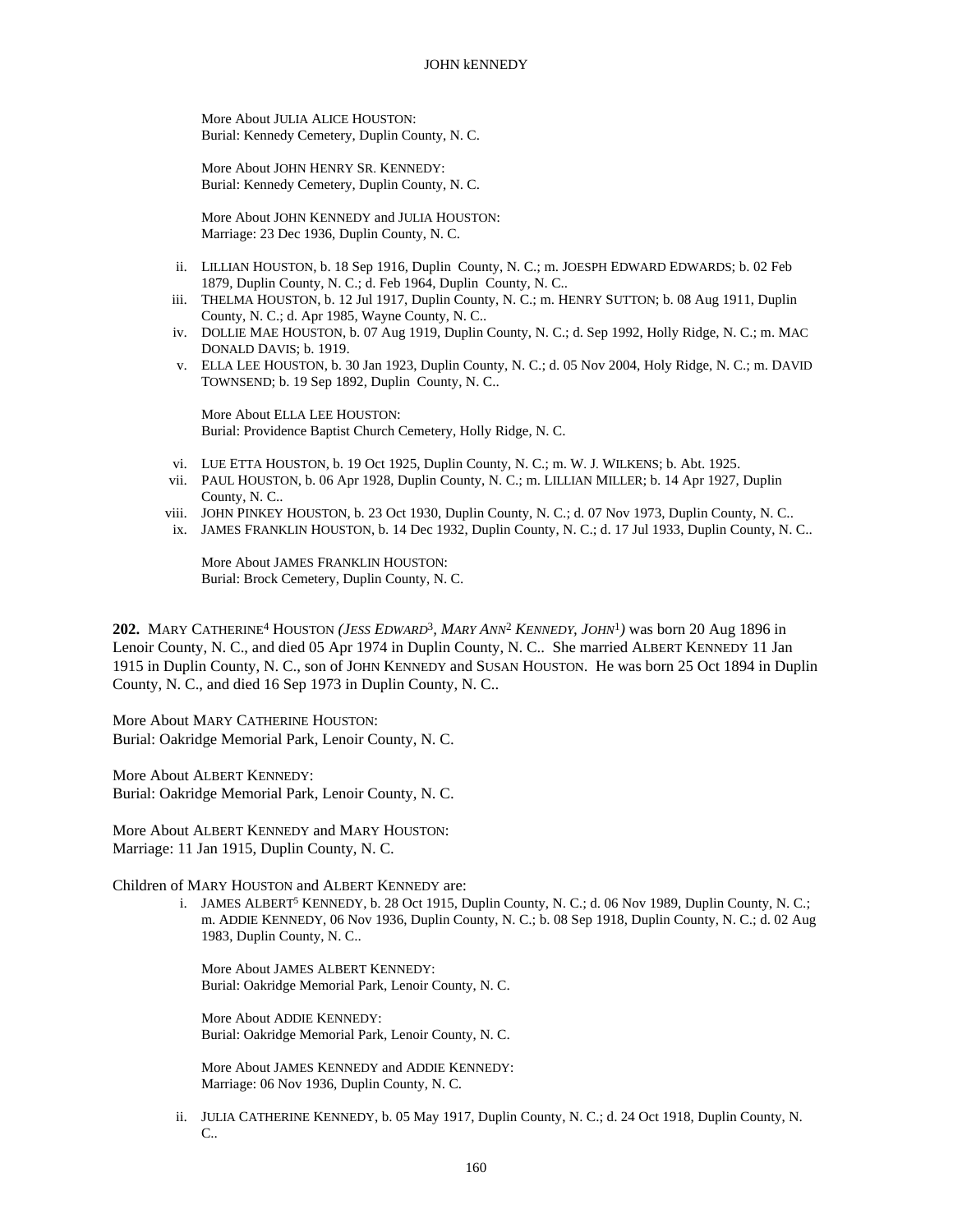iii. NANNIE MAE KENNEDY, b. 13 May 1919, Duplin County, N. C.; m. BRUCE HERBERT DUFF, 09 Sep 1939, Duplin County, N. C.; b. 19 Sep 1917, Duplin County, N. C.; d. 09 Jan 1981, Duplin County, N. C. World War 11 Veteran.

More About BRUCE HERBERT DUFF: Burial: East Duplin Devotional Garden, Duplin County, N. C.

More About BRUCE DUFF and NANNIE KENNEDY: Marriage: 09 Sep 1939, Duplin County, N. C.

iv. RESSIE ALLEN KENNEDY, b. 14 Jun 1921, Duplin County, N. C.; m. MARY RUTH RHODES, 11 May 1946, Duplin County, N. C.; b. 02 Mar 1924, Duplin County, N. C..

More About RESSIE KENNEDY and MARY RHODES: Marriage: 11 May 1946, Duplin County, N. C.

v. ELBERT GRACE KENNEDY, b. 25 May 1927, Duplin County, N. C.; m. LONA KENNEDY, 15 Feb 1947, Duplin County, N. C.; b. 19 May 1929, Duplin County, N. C..

More About ELBERT KENNEDY and LONA KENNEDY: Marriage: 15 Feb 1947, Duplin County, N. C.

vi. ARCHIE KENNEDY, b. 11 May 1931, Duplin County, N. C.; m. AGNES JENEANE MERCER, 1956, South Carolina; b. 24 Mar 1935, Duplin County, N. C..

More About ARCHIE KENNEDY and AGNES MERCER: Marriage: 1956, South Carolina

vii. MAE BELLE KENNEDY, b. 10 Mar 1938, Duplin County, N. C..

**203.** JOE<sup>4</sup> HOUSTON *(JESS EDWARD*<sup>3</sup> *, MARY ANN*<sup>2</sup>  *KENNEDY, JOHN*<sup>1</sup> *)* was born 07 Oct 1899 in Duplin County, N. C, and died 01 Aug 1948 in Duplin County, N. C. He married (1) CARRIE MAE MERCER 24 Dec 1922 in Duplin County, N. C., daughter of JOHN MERCER and JULIA KENNEDY. She was born 26 Dec 1906 in Duplin County, N. C., and died 01 Jul 1936 in Duplin County, N. C.. He married (2) LOLA JONES 19 Nov 1945 in Duplin County, N. C., daughter of ENOS JONES and HADDIE GOODMAN. She was born 21 Nov 1916 in Duplin County, N. C.

More About JOE HOUSTON: Burial: Cabin FWB Church Cemetery, Duplin Conty, N. C.

More About CARRIE MAE MERCER: Burial: Cabin FWB Church Cemetery, Duplin Conty, N. C.

More About JOE HOUSTON and CARRIE MERCER: Marriage: 24 Dec 1922, Duplin County, N. C.

More About JOE HOUSTON and LOLA JONES: Marriage: 19 Nov 1945, Duplin County, N. C.

Children of JOE HOUSTON and CARRIE MERCER are:

- i. RAYMOND<sup>5</sup> HOUSTON, b. 19 Oct 1923; m. MARLENE PARKER; b. Abt. 1925.
- ii. LEAMON HOUSTON, b. 07 Feb 1926, Duplin County, N. C.; d. Feb 1970, Duplin County, N. C.; m. JULIE GRACE MILTON; b. Abt. 1926.
- iii. JULIA HOUSTON, b. 03 Nov 1928, Duplin County, N. C.; d. 17 Oct 1994, Duplin County, N. C.; m. ALLEN RALPH MERCER, 17 Sep 1946, Duplin County, N. C.; b. 04 Aug 1918, Duplin County, N. C.; d. 02 Sep 1974, Duplin County, N. C..

More About JULIA HOUSTON: Burial: Cabin FWB Church Cemetery, Duplin Conty, N. C.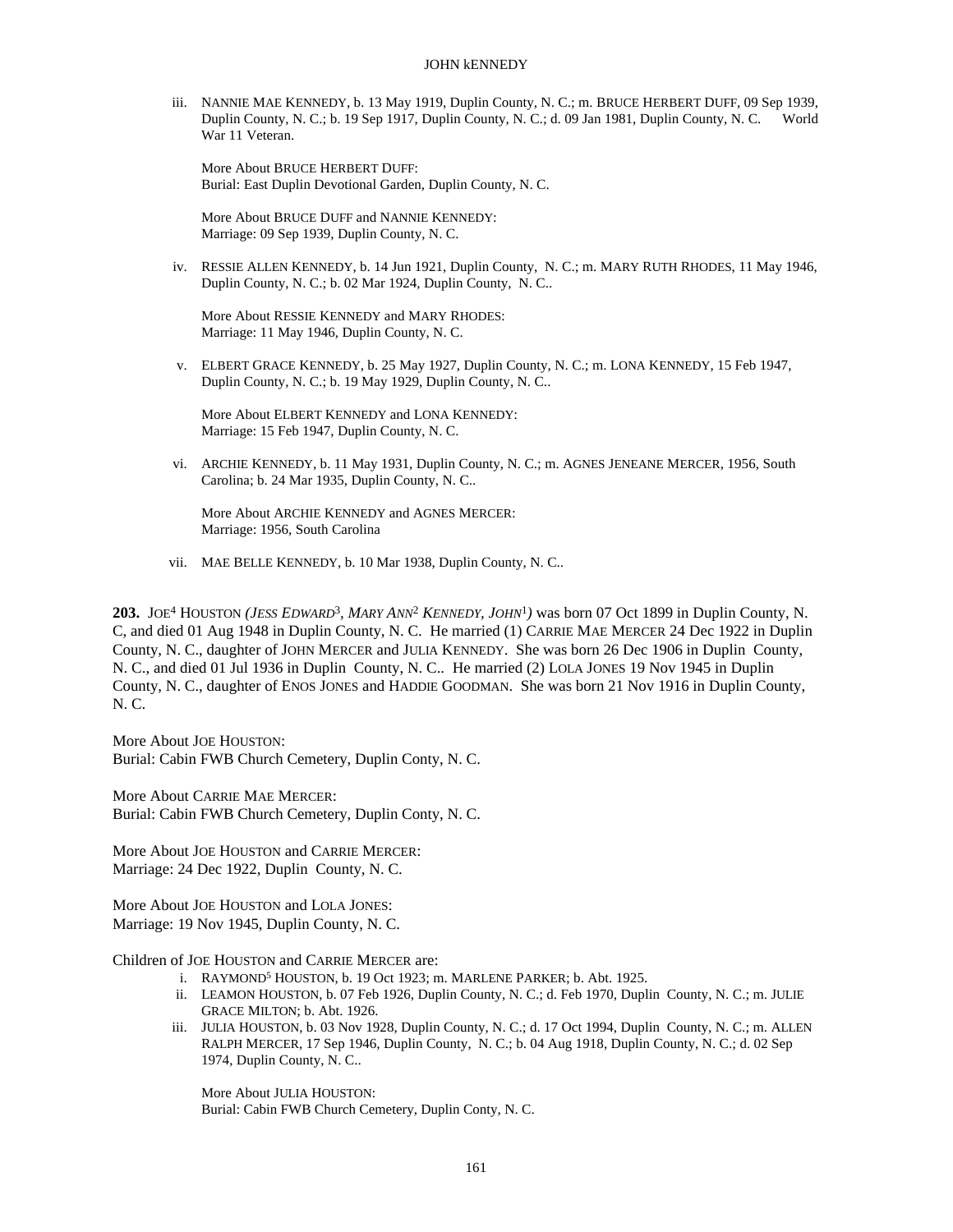More About ALLEN RALPH MERCER: Burial: Cabin FWB Church Cemetery, Duplin Conty, N. C.

More About ALLEN MERCER and JULIA HOUSTON: Marriage: 17 Sep 1946, Duplin County, N. C.

iv. EDWARD JOHN HOUSTON, b. 25 Sep 1930, Duplin County, N. C.; d. 22 Apr 1965, Duplin County, N. C.; m. SARAH THOMPSON; b. Abt. 1930.

More About EDWARD JOHN HOUSTON: Burial: Cabin FWB Church Cemetery, Duplin Conty, N. C.

**204.** THOMAS EDWARD<sup>4</sup> HOUSTON *(JESS EDWARD*<sup>3</sup> *, MARY ANN*<sup>2</sup>  *KENNEDY, JOHN*<sup>1</sup> *)* was born 10 Mar 1900 in Duplin County, N. C., and died Oct 1974 in Buncombs County, N. C.. He married BERTIE MARIE BLALOCK 21 Dec 1922 in Duplin County, daughter of JOHN BLALOCK and ADDIE KENNEDY. She was born 14 Apr 1912 in Duplin County, N. C., and died 28 Dec 1972 in Duplin County, N. C..

More About THOMAS HOUSTON and BERTIE BLALOCK: Marriage: 21 Dec 1922, Duplin County

Children of THOMAS HOUSTON and BERTIE BLALOCK are:

- i. RANDOLPH<sup>5</sup> HOUSTON, b. 30 Sep 1933, Duplin County, N. C.; d. 06 Mar 1998, Goldsbore, N. C. Wayne County, N. C..
- ii. DOROTHY LOUISE KENNEDY, b. 24 Feb 1935, Duplin County, N. C; m. LINWOOD SKEENS, 09 Jan 1953, Duplin County, N. C.; b. 1935.

More About LINWOOD SKEENS and DOROTHY KENNEDY: Marriage: 09 Jan 1953, Duplin County, N. C.

iii. DOANE EDWARD HOUSTON, b. 21 Aug 1938, Duplin County, N. C; d. 10 Nov 1974, Duplin County, N. C; m. BRENDA KAY LEARY; b. 12 Feb 1952, Duplin County, N. C..

More About DOANE EDWARD HOUSTON: Burial: Hallsville Baptist Church Cemetery, Duplin County, N. C.

**205.** JASPER<sup>4</sup> HOUSTON *(JESS EDWARD*<sup>3</sup> *, MARY ANN*<sup>2</sup>  *KENNEDY, JOHN*<sup>1</sup> *)* was born 18 Aug 1902 in Duplin County, N. C, and died 17 Oct 1965 in New Hanover County, N.C.. He married ANNA KENNEDY 12 Nov 1920 in Duplin County, N. C., daughter of BRANTLY KENNEDY and SUSAN KENNEDY. She was born 07 Sep 1897 in Duplin County, N. C, and died 19 May 1990 in Duplin County, N. C.

More About JASPER HOUSTON: Burial: East Duplin Devotional Garden, Duplin County, N. C.

More About ANNA KENNEDY: Burial: East Duplin Devotional Garden, Duplin County, N. C.

More About JASPER HOUSTON and ANNA KENNEDY: Marriage: 12 Nov 1920, Duplin County, N. C.

Children are listed above under (97) Anna Kennedy.

**206.** NEDHAM ANN<sup>4</sup> HOUSTON *(JESS EDWARD*<sup>3</sup> *, MARY ANN*<sup>2</sup>  *KENNEDY, JOHN*<sup>1</sup> *)* was born 12 Aug 1907 in Duplin County, N. C, and died 13 Mar 1968 in Duplin County, N. C. He married ETHEL NAOMI JACKSON 15 Aug 1931 in Duplin County, N. C., daughter of WILLIE JACKSON and ETHEL COBB. She was born 17 Feb 1910 in Johnson County, N. C., and died 07 Oct 1948 in Duplin County, N. C.

More About NEDHAM ANN HOUSTON: Burial: Hallsville Baptist Church Cemetery, Duplin County, N. C.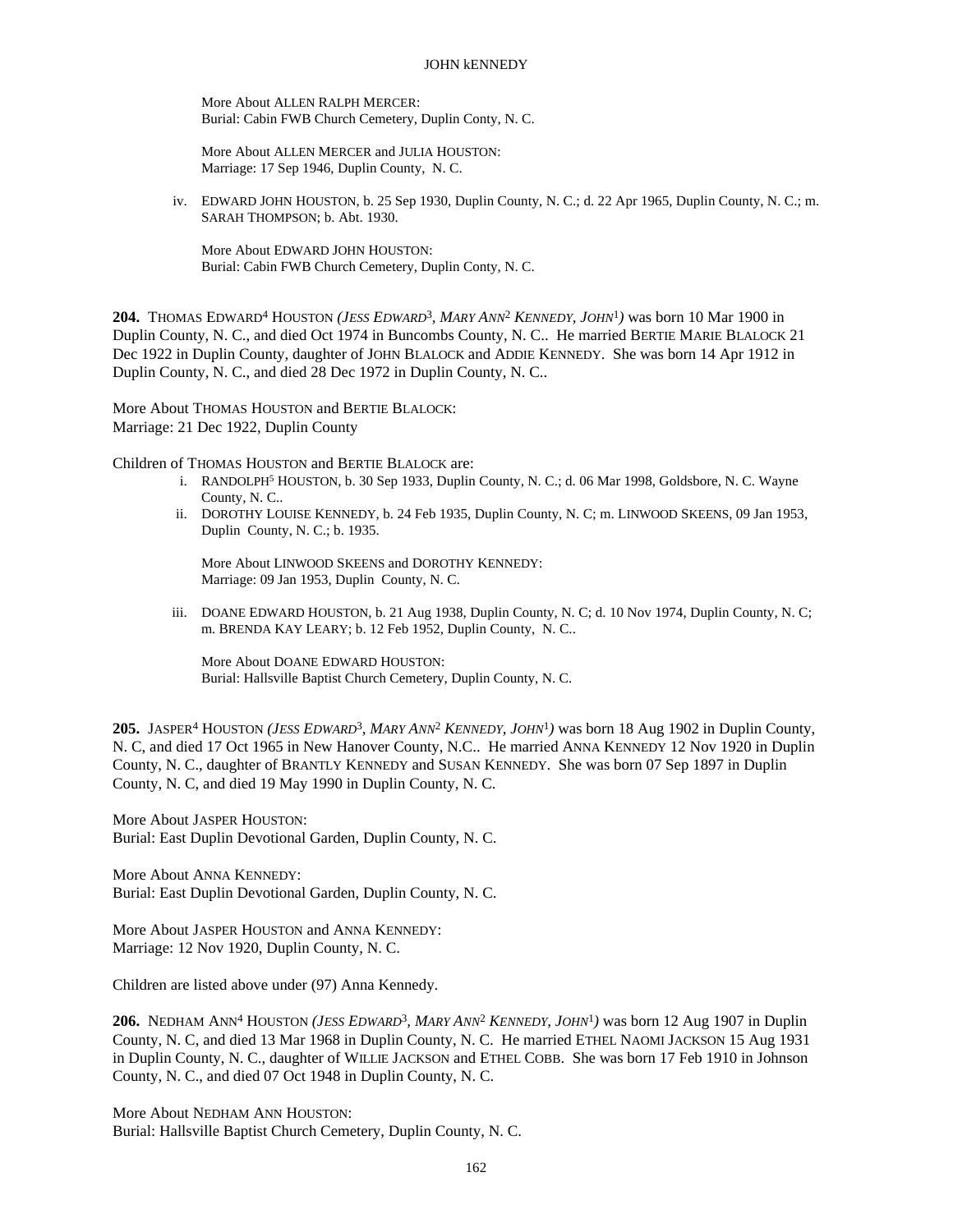More About ETHEL NAOMI JACKSON: Burial: Hallsville Baptist Church Cemetery, Duplin County, N. C.

More About NEDHAM HOUSTON and ETHEL JACKSON: Marriage: 15 Aug 1931, Duplin County, N. C.

Children of NEDHAM HOUSTON and ETHEL JACKSON are:

i. ALLEN<sup>5</sup> HOUSTON, b. 11 Jul 1933, Duplin County, N. C; m. HELEN LYNETTE BOSTIC, 13 Feb 1957, Duplin County, N. C.; b. 11 Feb 1939, Duplin County, N. C.

More About ALLEN HOUSTON and HELEN BOSTIC: Marriage: 13 Feb 1957, Duplin County, N. C.

ii. HOUSTON, b. 24 Feb 1935, Duplin County, N. C; d. 24 Feb 1935, Duplin County, N. C.

**207.** THOMAS FITSHUGH<sup>4</sup> SANDERSON *(WILLIAM ALBERT*<sup>3</sup> *, SYLVIA A.* 2  *KENNEDY, JOHN*<sup>1</sup> *)* was born 01 Jul 1892 in Duplin County, N. C., and died 05 Nov 1966 in Duplin County, N. C.. He married ETHEL BATTS 23 Dec 1931 in Dupin County, N. C.. She was born 15 Feb 1909 in Duplin County, N. C., and died 23 Mar 1983 in Duplin County, N. C..

More About THOMAS SANDERSON and ETHEL BATTS: Marriage: 23 Dec 1931, Dupin County, N. C.

Children of THOMAS SANDERSON and ETHEL BATTS are:

- i. KAY<sup>5</sup> SANDERSON, b. Abt. 1930.
- ii. NELLIE SANDERSON, b. Abt. 1935; d. 30 Jul 2003, Marion, N. C.; m. DEAN HEMLINE; b. Abt. 1935.

More About NELLIE SANDERSON: Burial: MacDowell Memorial Park, Marion, N. C.

iii. GENE SANDERSON, b. Abt. 1940; m. PATRICIA GORDON MANNING, 01 Feb 1959, Duplin County, N. C.; b. Abt. 1940.

More About GENE SANDERSON and PATRICIA MANNING: Marriage: 01 Feb 1959, Duplin County, N. C.

iv. THOMASINE SANDERSON, b. 03 Dec 1947, Duplin County, N. C.; m. KENNETH DOUGLAS KENNEDY, 24 Dec 1968, Duplin County, N. C.; b. 18 Aug 1945, Lenior County, N. C..

More About KENNETH KENNEDY and THOMASINE SANDERSON: Marriage: 24 Dec 1968, Duplin County, N. C.

**208.** ROSMOND LEE<sup>4</sup> SANDERSON *(WILLIAM ALBERT*<sup>3</sup> *, SYLVIA A.* 2  *KENNEDY, JOHN*<sup>1</sup> *)* was born 24 Mar 1894 in Duplin County, N. C., and died 12 Jun 1977 in Onslow County, N. C.. She married ROBERT GUY RHODES. He was born 11 Nov 1890 in Onslow County, N. C., and died 10 Sep 1951 in Onslow County, N. C..

Child of ROSMOND SANDERSON and ROBERT RHODES is:

i. AVIS LEE<sup>5</sup> RHODES, b. 24 Jun 1925, Onslow County, N. C.; m. HAYWOOD HALL, 22 Feb 1945; b. 06 Nov 1924, Onslow County, N. C.; d. 28 Dec 1999, Harnett County, N. C..

More About HAYWOOD HALL and AVIS RHODES: Marriage: 22 Feb 1945

**209.** KATE DAVIS<sup>4</sup> SANDERSON *(WILLIAM ALBERT*<sup>3</sup> *, SYLVIA A.* 2  *KENNEDY, JOHN*<sup>1</sup> *)* was born 10 Jan 1898 in Duplin County, N. C., and died 27 Apr 1992 in Duplin County, N. C.. She married RODOLPH FUTRELL 20 Mar 1920 in Duplin County, N. C., son of WILLIAM FUTRELL and SALLIE PICKETT. He was born 07 Jun 1900 in Duplin County, N. C., and died 05 May 1967 in Duplin County, N. C..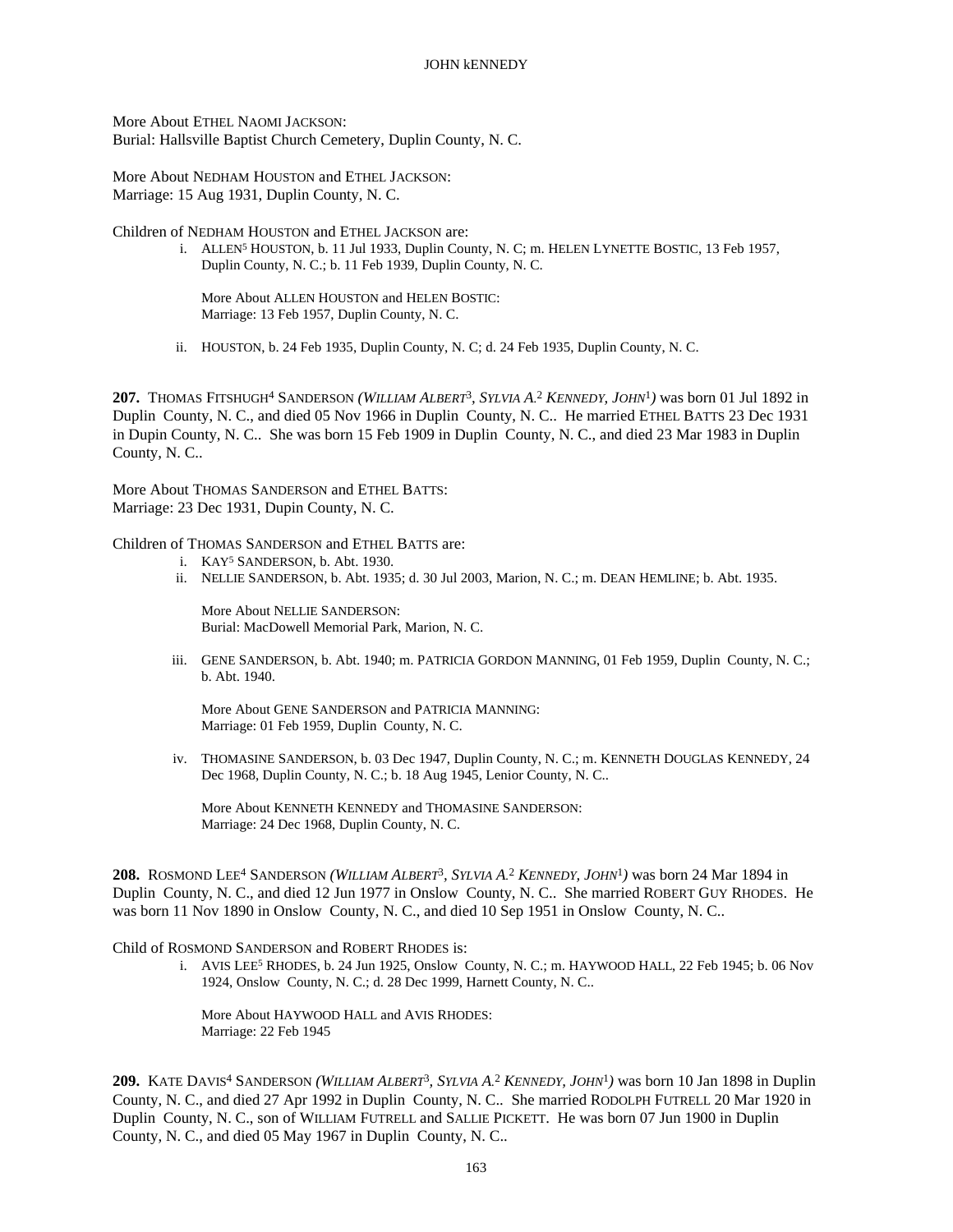More About KATE DAVIS SANDERSON: Burial: East Duplin Devotional Garden, Duplin County, N. C.

More About RODOLPH FUTRELL: Burial: East Duplin Devotional Garden, Duplin County, N. C.

More About RODOLPH FUTRELL and KATE SANDERSON: Marriage: 20 Mar 1920, Duplin County, N. C.

Children of KATE SANDERSON and RODOLPH FUTRELL are:

i. EDWIN HAROLD<sup>5</sup> FUTRELL, b. 06 Aug 1924, Duplin County, N. C.; d. 13 Nov 2000, Duplin County, N. C.; m. MARGARET ARLENE LANIER, 16 Dec 1945, Duplin County, N. C.; b. 25 Sep 1926, Duplin County, N. C.; d. 06 May 1999, Duplin County, N. C..

More About EDWIN HAROLD FUTRELL: Burial: Riverview Memorial Cemetery, Duplin County, N. C.

More About MARGARET ARLENE LANIER: Burial: Riverview Memorial Cemetery, Duplin County, N. C.

More About EDWIN FUTRELL and MARGARET LANIER: Marriage: 16 Dec 1945, Duplin County, N. C.

ii. DURWOOD CLIFTON FUTRELL, b. 26 Jan 1925, Duplin County, N. C.; d. 06 Jul 2002, Duplin County, N. C.; m. MACY EVELYN JENKINS, 15 Apr 1967, Marion, S. C.; b. 04 Oct 1923, Duplin County, N. C..

More About DURWOOD FUTRELL and MACY JENKINS: Marriage: 15 Apr 1967, Marion, S. C.

iii. SALLIE MARIE FUTRELL, b. 31 Mar 1931, Duplin County, N. C.; d. 1989, Duplin County, N. C.; m. RAYMOND ARDELL BROWN, 17 Mar 1949, Duplin County, N. C.; b. 09 Sep 1929, Duplin County, N. C..

More About SALLIE MARIE FUTRELL: Burial: Amos Lanier Cemetery, Duplin County, N. C.

More About RAYMOND BROWN and SALLIE FUTRELL: Marriage: 17 Mar 1949, Duplin County, N. C.

iv. FREDDIE DELONO FUTRELL, b. 06 Sep 1933, Duplin County, N. C.; d. 12 Oct 1981, Wayne County, N. C.; m. MARILYN JOAN SANDERSON, 17 Nov 1957, Duplin County, N. C.; b. 03 Aug 1939, Duplin County, N. C..

More About FREDDIE DELONO FUTRELL: Burial: H. M. Sanderson Cemetery, Duplin County, N. C.

More About FREDDIE FUTRELL and MARILYN SANDERSON: Marriage: 17 Nov 1957, Duplin County, N. C.

v. MARY ESTER FUTRELL, b. 13 Apr 1936, Duplin County, N. C.; m. CARL RAY HARPER; b. Abt. 1937.

**210.** LISTON EDWARD<sup>4</sup> HUNTER *(ORPHA*<sup>3</sup>  *SANDERSON, SYLVIA A.* 2  *KENNEDY, JOHN*<sup>1</sup> *)* was born 22 Oct 1888 in Duplin County, N. C., and died 14 Feb 1951 in Duplin County, N. C. He married (1) LUCINDA BRINSON, daughter of JOHN BRINSON and SERENA PADRICK. She was born Dec 1898 in Onslow County, N. C.. He married (2) CHARITY LOU AYCOCK 27 Feb 1913 in Duplin County, N. C.. She was born 30 May 1890 in Duplin County, N. C., and died 02 Oct 1972 in Duplin County, N. C.

More About LISTON HUNTER and CHARITY AYCOCK: Marriage: 27 Feb 1913, Duplin County, N. C.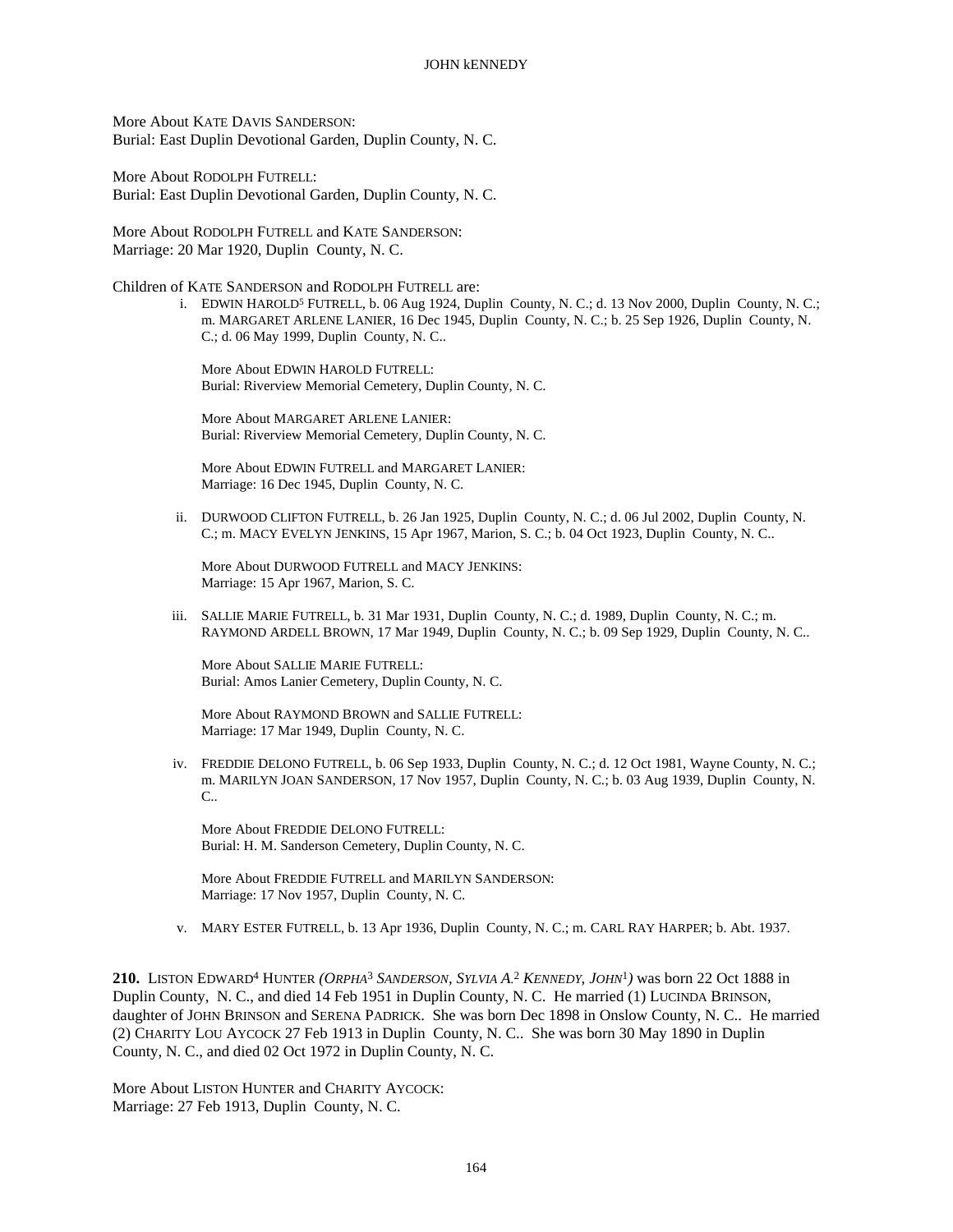Child of LISTON HUNTER and LUCINDA BRINSON is:

i. STEPHEN ASKEW<sup>5</sup> HUNTER, b. 02 Sep 1914, Duplin County, N. C.

Children of LISTON HUNTER and CHARITY AYCOCK are:

ii. BERTA ELNORA QUEEN<sup>5</sup> HUNTER, b. 29 Mar 1914, Duplin County, N. C; m. DERVY WILLIAM RAYNOR; b. 29 Oct 1911, Duplin County, N. C.; d. 26 Mar 1988, Duplin County, N. C..

More About DERVY WILLIAM RAYNOR: Burial: Amos Lanier Cemetery, Duplin County, N. C.

- iii. HUNTER, b. 30 Jan 1917, Duplin County, N. C; d. 30 Jan 1917, Duplin County, N. C.
- iv. ELTON FRENCH HUNTER, b. 26 Jan 1920, Duplin County, N. C; d. 10 Dec 1988, Duplin County, N. C; m. FRANCES VIRGINIA FLOYD; b. 10 Dec 1920, Duplin County, N. C.; d. 05 Dec 2001, Duplin County, N. C..
- v. HUNTER, b. 22 Jun 1923, Duplin County, N. C; d. 22 Jun 1923, Duplin County, N. C.
- vi. BERTHA ESTELLE HUNTER, b. 28 Jun 1926, Duplin County, N. C.
- vii. EDNA MYRTLE HUNTER, b. 06 Jul 1929, Duplin County, N. C.

**211.** ISSAC STATEN<sup>4</sup> HUNTER *(ORPHA*<sup>3</sup>  *SANDERSON, SYLVIA A.* 2  *KENNEDY, JOHN*<sup>1</sup> *)* was born 20 Oct 1892 in Onslow County, N. C., and died 10 Mar 1966 in Duplin County, N. C. He married MINNIE WILSON 22 Mar 1903 in Duplin County, N. C.. She was born 15 Oct 1884 in Mecklenburg County, N. C., and died Aug 1979 in Mecklenburg County, N. C..

More About ISSAC HUNTER and MINNIE WILSON: Marriage: 22 Mar 1903, Duplin County, N. C.

Children of ISSAC HUNTER and MINNIE WILSON are:

i. SIDNEY<sup>5</sup> HUNTER, b. 22 May 1904, Duplin County, N. C; d. Jan 1973, New Hanover County, N. C.; m. MALCY BLIZZARD, 25 Dec 1926, Duplin County, N. C.; b. 1904.

More About SIDNEY HUNTER and MALCY BLIZZARD: Marriage: 25 Dec 1926, Duplin County, N. C.

ii. LILLIE MAE HUNTER, b. 15 Jun 1906, Duplin County, N. C.; d. 05 Dec 1993, Duplin County, N. C.; m. FRANK HENDERSON, 31 Jan 1927, Duplin County, N. C.; b. 1905.

More About FRANK HENDERSON and LILLIE HUNTER: Marriage: 31 Jan 1927, Duplin County, N. C.

iii. LACY LEE HUNTER, b. 27 Jul 1909, Duplin County, N. C.; m. DAVID HUGH LANIER, 08 Oct 1927, Duplin County, N. C.; b. 24 Sep 1916, Duplin County, N. C.; d. Aug 1986, Duplin County, N. C..

More About DAVID LANIER and LACY HUNTER: Marriage: 08 Oct 1927, Duplin County, N. C.

- iv. LENA EDNA HUNTER, b. 23 Jun 1915, Duplin County, N. C.
- v. ROVENA L. HUNTER, b. 30 Mar 1917, Duplin County, N. C.
- vi. ELLA ARLENE HUNTER, b. 18 Jul 1918, Duplin County, N. C..
- vii. HERMAN MILLARD HUNTER, b. 25 Aug 1921, Duplin County, N. C.

212. WILLIAM BARTLEY<sup>4</sup> HUNTER (ORPHA<sup>3</sup> SANDERSON, SYLVIA A.<sup>2</sup> KENNEDY, JOHN<sup>1</sup>) was born 19 Feb 1897 in Duplin County, N. C., and died 20 Mar 1993 in Duplin County, N. C. He married (1) LOLA MILLER 04 Oct 1916 in Dupin County, N. C.. She was born 26 Jun 1896 in Duplin County, N. C., and died 25 Mar 1962 in Duplin County, N. C.. He married (2) CLAUDIE VERA CANADY 04 Sep 1962 in Onslow County, N. C., daughter of GEORGE CANADY and ANNIE BRITTAIN. She was born 22 Aug 1901 in Duplin County, N. C., and died 04 Oct 1993 in Duplin County, N. C..

Notes for WILLIAM BARTLEY HUNTER:

John and Claudia did not have any children. He loved the word of God and is buried in the Primitive Baptist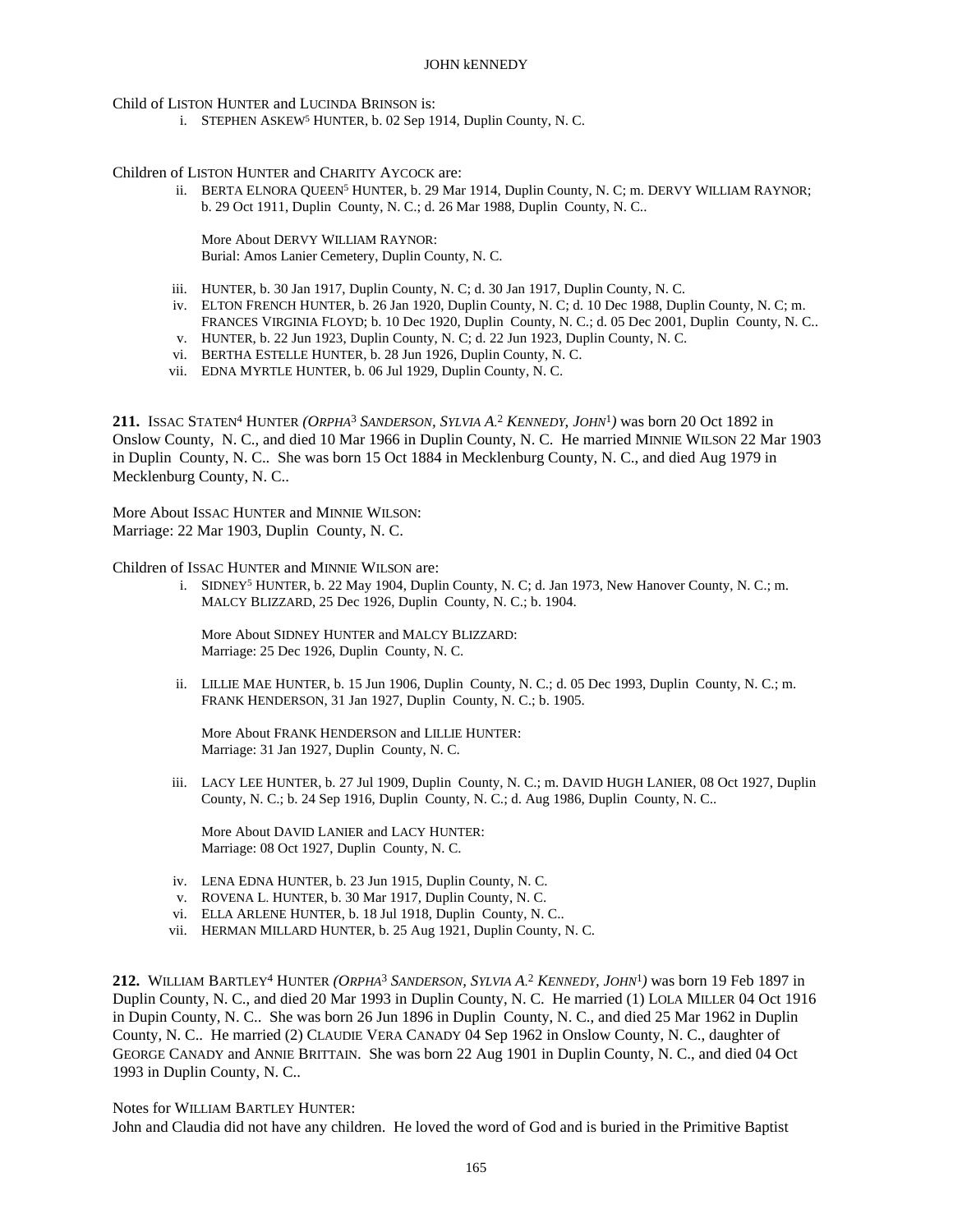Church Cemetery near beulaville, N. C.

More About WILLIAM BARTLEY HUNTER: Burial: Sand Hill Church Cemetery, Duplin County, N. C.

More About LOLA MILLER: Burial: Sand Hill Cemetery, Duplin County, N. C.

More About WILLIAM HUNTER and LOLA MILLER: Marriage: 04 Oct 1916, Dupin County, N. C.

More About CLAUDIE VERA CANADY: Burial: Sand Hill Church Cemetery, Duplin County, N. C.

More About WILLIAM HUNTER and CLAUDIE CANADY: Marriage: 04 Sep 1962, Onslow County, N. C.

Child of WILLIAM HUNTER and LOLA MILLER is: i. JAMES PAUL<sup>5</sup> HUNTER, b. 1920; d. 20 May 1980, Duplin County, N. C.

213. JOHN HARRY<sup>4</sup> HUNTER *(ORPHA<sup>3</sup> SANDERSON, SYLVIA A.<sup>2</sup> KENNEDY, JOHN<sup>1</sup>) was born 21 Feb 1901 in Onslow* County, N. C., and died 23 Sep 1967 in Duplin County, N. C.. He married LULA ELIZABETH WHALEY 29 Sep 1924 in Duplin County, N. C., daughter of HENRY WHALEY and BARBARA SUMNER. She was born 31 Aug 1906 in Duplin County, N. C., and died 11 Aug 1975 in Duplin County, N. C..

More About JOHN HARRY HUNTER: Burial: Sand Hill Church Cemetery, Duplin County, N. C.

More About LULA ELIZABETH WHALEY: Burial: Sand Hill Church Cemetery, Duplin County, N. C.

More About JOHN HUNTER and LULA WHALEY: Marriage: 29 Sep 1924, Duplin County, N. C.

Child of JOHN HUNTER and LULA WHALEY is:

i. HUNTER<sup>5</sup>, b. 03 Oct 1926, Duplin County, N. C; d. 03 Oct 1926, Duplin County, N. C.

**214.** ALMA LILLIAN<sup>4</sup> HUNTER *(ORPHA*<sup>3</sup>  *SANDERSON, SYLVIA A.* 2  *KENNEDY, JOHN*<sup>1</sup> *)* was born 06 Sep 1904 in Onslow County, N. C., and died 24 Mar 1972 in Duplin County, N. C.. She married JOHN HENRY WHALEY, son of HENRY WHALEY and BARBARA SUMNER. He was born 13 Feb 1904 in Duplin County, N. C., and died 30 Jun 1974 in Duplin County, N. C..

# Children of ALMA HUNTER and JOHN WHALEY are:

i. ORPHA NAOMI<sup>5</sup> WHALEY, b. 03 Oct 1926, Duplin County, N. C; d. 25 Jul 2005, Duplin County, N. C.; m. ROBERT LINWOOD EDWARDS, 16 Oct 1946, Duplin County, N. C.; b. 23 Nov 1925, Duplin County, N. C..

More About ORPHA NAOMI WHALEY: Burial: Devotional Garden, Duplin County, N. C.

More About ROBERT EDWARDS and ORPHA WHALEY: Marriage: 16 Oct 1946, Duplin County, N. C.

ii. ROSA LEE WHALEY, b. 23 Feb 1930, Duplin County, N. C.; m. MACK RHODES, 06 Jun 1948, Duplin County, N. C.; b. 10 May 1929, Duplin County, N. C..

More About MACK RHODES and ROSA WHALEY: Marriage: 06 Jun 1948, Duplin County, N. C.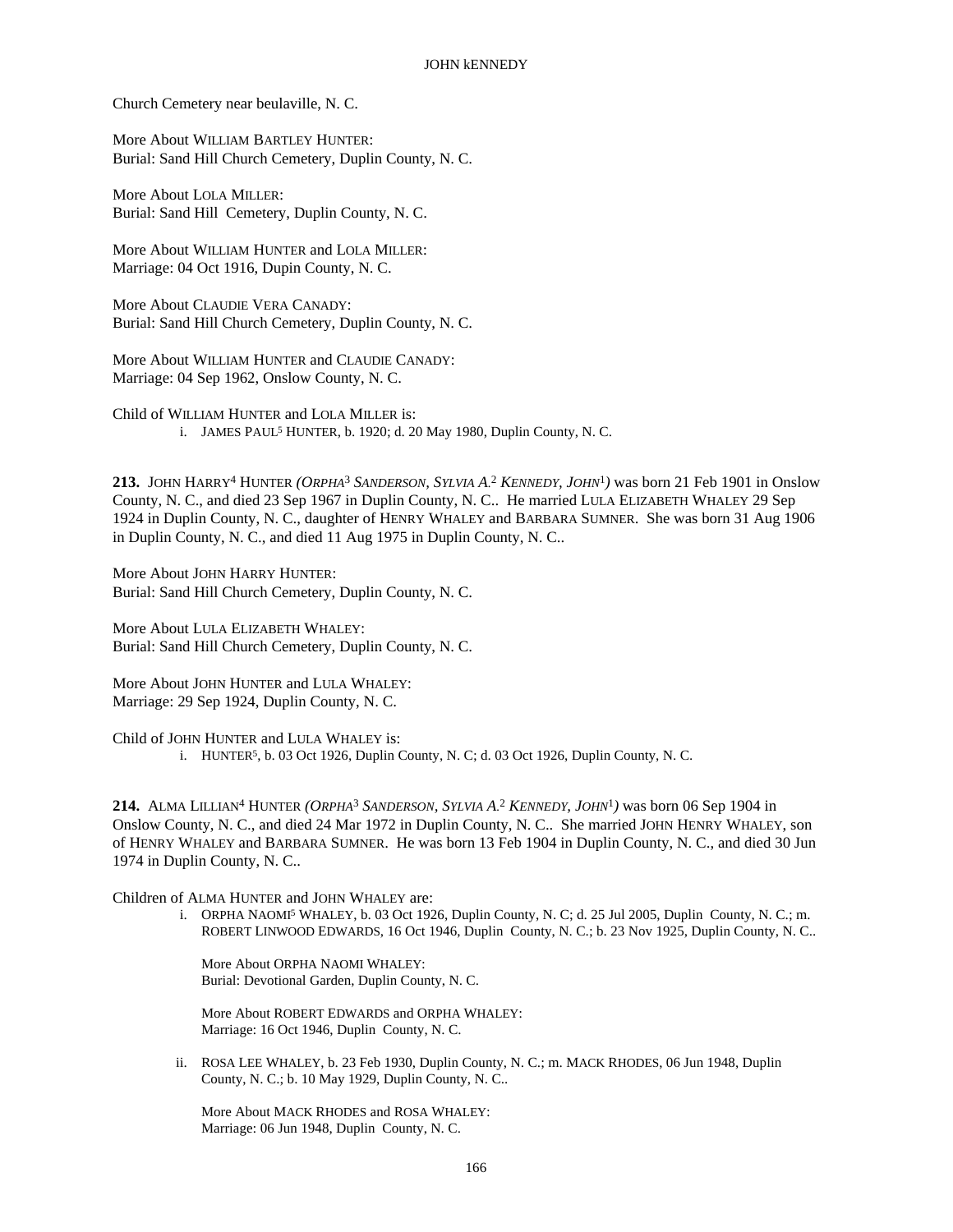- iii. COLON LEVERN WHALEY, b. 07 Feb 1932, Duplin County, N. C.; m. JOYCE LEE WHALEY; b. 16 Sep 1938, Duplin County, N. C..
- iv. MERVIN RAY WHALEY, b. 01 Feb 1935, Duplin County, N. C..

215. HARRY LEE<sup>4</sup> SANDERSON (THADIUS HORRY<sup>3</sup>, SYLVIA A.<sup>2</sup> KENNEDY, JOHN<sup>1</sup>) was born 17 Nov 1891 in Baxley, Georgia, and died 14 Oct 1971 in New Hanover County, N. C.. He married LUCIELLE LEE BATTS 15 Jan 1921 in Dupin County, N. C.. She was born 21 Sep 1901 in Duplin County, N. C., and died 02 Jul 1979 in Duplin County, N. C..

More About HARRY SANDERSON and LUCIELLE BATTS: Marriage: 15 Jan 1921, Dupin County, N. C.

Children of HARRY SANDERSON and LUCIELLE BATTS are:

i. LOIS ELIZABETH<sup>5</sup> SANDERSON, b. 13 Oct 1921, Duplin County, N. C.; d. 12 Dec 1998, New Hanover County, N. C.; m. LACY MOORE, 1938; b. 16 Oct 1915, Duplin County, N. C.; d. 18 May 1999, Kernersville, N. C..

More About LACY MOORE and LOIS SANDERSON: Marriage: 1938

ii. HOMER THADEUS SANDERSON, b. 05 Aug 1923, Duplin County, N. C.; d. 10 Dec 1998, Duplin County, N. C..

More About HOMER THADEUS SANDERSON: Burial: Oleander Memorial Gardens

iii. BRADLEY SANDERSON, b. Abt. 1925; m. MARY SUE GURGANUS, 30 Jun 1957, Duplin County, N. C.; b. Abt. 1930.

More About BRADLEY SANDERSON and MARY GURGANUS: Marriage: 30 Jun 1957, Duplin County, N. C.

- iv. HAZEL LEE SANDERSON, b. Abt. 1925.
- v. JAMES BUREN SANDERSON, b. Abt. 1925; m. GRACE WILLIAMS, 14 Feb 1949, Duplin County, N. C.; b. Abt. 1930.

More About JAMES SANDERSON and GRACE WILLIAMS: Marriage: 14 Feb 1949, Duplin County, N. C.

vi. JOHNNY ALLEN SANDERSON, b. Abt. 1925; m. LINDA KAY ALBERTSON, 17 Dec 1966, Duplin County, N. C.; b. Abt. 1930.

More About JOHNNY SANDERSON and LINDA ALBERTSON: Marriage: 17 Dec 1966, Duplin County, N. C.

vii. LOUISE REX SANDERSON, b. Abt. 1925; m. THOMAS RAEFORD ENGLISH, 23 Nov 1957, Duplin County, N. C.; b. Abt. 1925.

More About THOMAS ENGLISH and LOUISE SANDERSON: Marriage: 23 Nov 1957, Duplin County, N. C.

- viii. PEGGY JOYCE SANDERSON, b. Abt. 1925.
- ix. ROY CAVENAUGH SANDERSON, b. Abt. 1925.
- x. DAN COMPTON SANDERSON, b. 28 Aug 1927, Duplin County, N. C.; d. 17 Feb 1994, Charleston, S.C..

**216.** MAMIE<sup>4</sup> SLOAN *(MARTHA ANN*<sup>3</sup>  *SANDERSON, SYLVIA A.* 2  *KENNEDY, JOHN*<sup>1</sup> *)* was born 14 Nov 1904 in Duplin County, N. C., and died 17 Jun 2003 in Duplin County, N. C.. She married ROLAND JAMES COTTLE 23 Nov 1923 in Dupin County, N. C., son of JASPER COTTLE and LULA THOMAS. He was born 23 Nov 1901 in Duplin County, N. C., and died 23 Apr 1953 in Duplin County, N. C..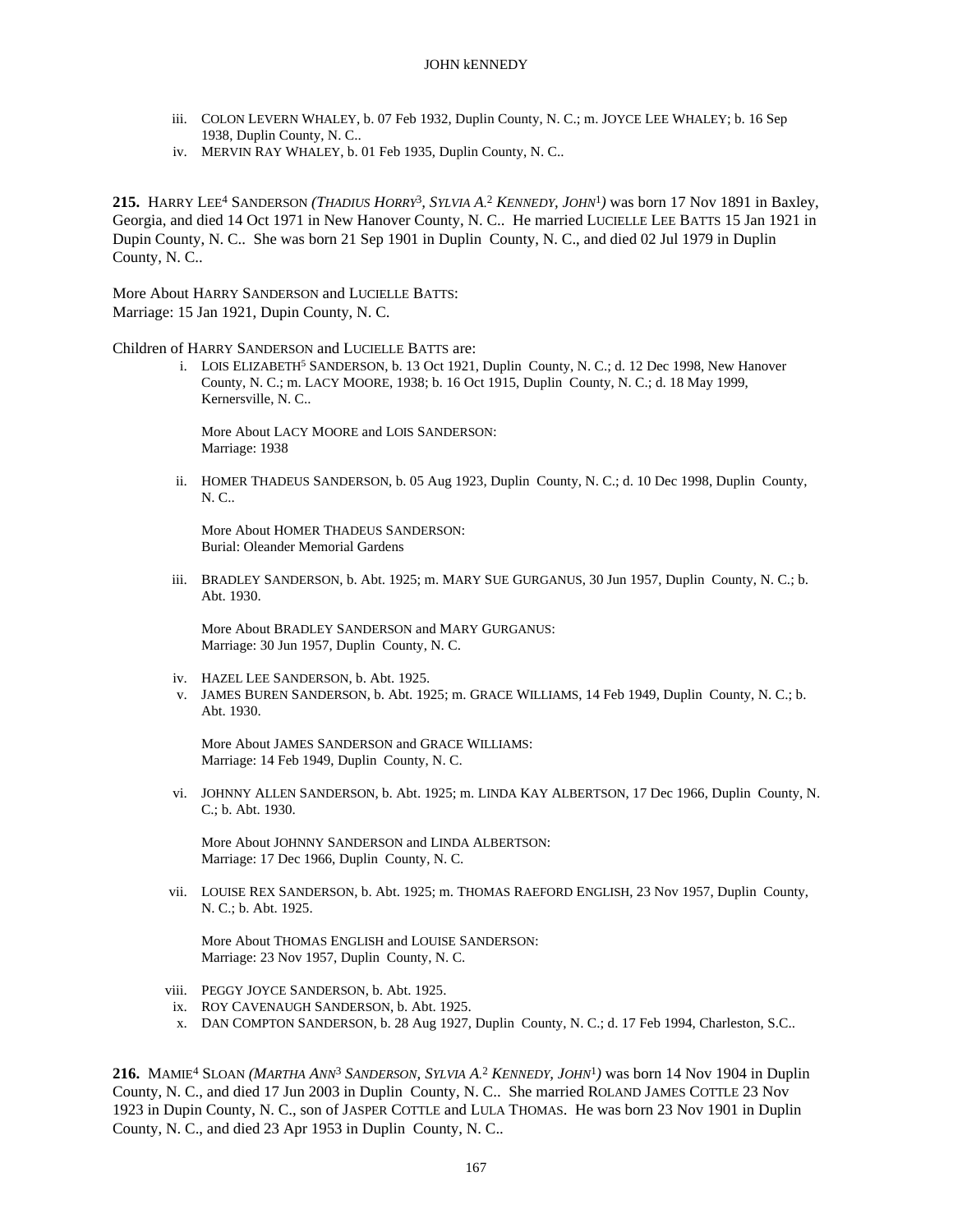More About MAMIE SLOAN: Burial: East Duplin Memorial Gardens Duplin County, N. C.

More About ROLAND JAMES COTTLE: Burial: East Duplin Memorial Gardens Duplin County, N. C.

More About ROLAND COTTLE and MAMIE SLOAN: Marriage: 23 Nov 1923, Dupin County, N. C.

Children of MAMIE SLOAN and ROLAND COTTLE are:

i. JAMES SLOAN<sup>5</sup> COTTLE, b. 24 Oct 1924, Duplin County, N. C..

ii. KATHLEEN NAOMI COTTLE, b. 27 Dec 1926, Duplin County, N. C.; m. LEON JAMES MOBLEY, 07 Apr 1947, Duplin County, N. C.; b. 15 Nov 1924, Duplin County, N. C..

More About LEON MOBLEY and KATHLEEN COTTLE: Marriage: 07 Apr 1947, Duplin County, N. C.

iii. STANLEY EARL COTTLE, b. 25 Mar 1930, Duplin County, N. C.; m. NIINA ELIZABETH SAUNDERS, 12 May 1956, Washington, D. C.; b. 11 Feb 1933, Rexville, NY.

More About STANLEY COTTLE and NIINA SAUNDERS: Marriage: 12 May 1956, Washington, D. C.

iv. HAROLD LEE COTTLE, b. 14 Sep 1934, Duplin County, N. C.; m. SYLVIA SCHNELL, 03 Nov 1956, Indinia; b. 04 Apr 1933, Duplin County, N. C..

More About HAROLD COTTLE and SYLVIA SCHNELL: Marriage: 03 Nov 1956, Indinia

v. JOSEPHINE MARIE COTTLE, b. 28 Nov 1934, Fair Bluff, N. C.; m. EMMETT EUGENE WICKLINE, 02 Sep 1956, Dillion S. C.; b. 12 Mar 1936, Charleston, WV..

More About EMMETT WICKLINE and JOSEPHINE COTTLE: Marriage: 02 Sep 1956, Dillion S. C.

vi. JESSE MAXINE COTTLE, b. 25 Jan 1936, Duplin County, N. C.; m. EARL HOLMES MURPHY, 04 Jul 1953, Dillion S. C.; b. 15 Sep 1931, Holly Ridge, N. C..

More About EARL MURPHY and JESSE COTTLE: Marriage: 04 Jul 1953, Dillion S. C.

vii. RAYBURN WARD COTTLE, b. 21 Jan 1938, Duplin County, N. C.; m. WINNIE NELL HOWARD, 04 Feb 1962, Lenoir County, N. C.; b. 21 Nov 1942, Lenior County, N. C..

More About RAYBURN COTTLE and WINNIE HOWARD: Marriage: 04 Feb 1962, Lenoir County, N. C.

viii. DAVID HOWARD SR. COTTLE, b. 07 Sep 1943, Duplin County, N. C.; m. JEANNE GAIL PICKET, 17 Apr 1965, Dupin County, N. C.; b. 22 Aug 1945, Duplin County, N. C..

More About DAVID COTTLE and JEANNE PICKET: Marriage: 17 Apr 1965, Dupin County, N. C.

**217.** LILA M. 4 SLOAN *(MARTHA ANN*<sup>3</sup>  *SANDERSON, SYLVIA A.* 2  *KENNEDY, JOHN*<sup>1</sup> *)* was born 07 Dec 1912 in Duplin County, N. C., and died 07 Feb 2002 in Lenior County, N. C.. She married JAMES JEFFERSON ALBERTSON 12 Nov 1932 in Dupin County, N. C., son of LEWIS ALBERTSON and NANCY LANIER. He was born 23 Jul 1910 in Duplin County, N. C., and died 16 Mar 1966 in Duplin County, N. C..

More About LILA M. SLOAN: Burial: 10 Feb 2002, Nethercutt Cemetery, Duplin County, N. C.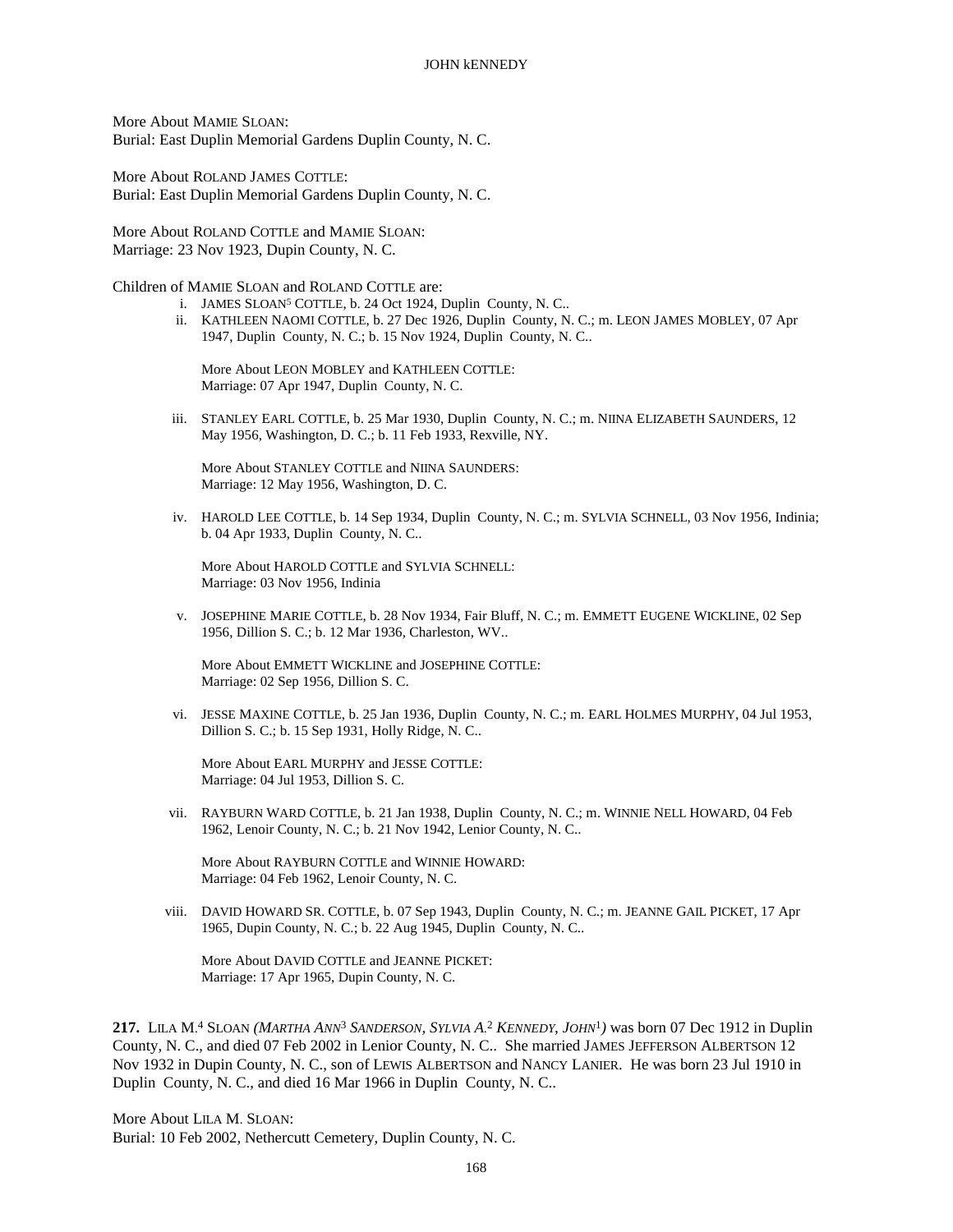More About JAMES JEFFERSON ALBERTSON: Burial: Nethercutt Cemetery, Duplin County, N. C.

More About JAMES ALBERTSON and LILA SLOAN: Marriage: 12 Nov 1932, Dupin County, N. C.

Children of LILA SLOAN and JAMES ALBERTSON are:

i. JANICE NELL<sup>5</sup> ALBERTSON, b. Abt. 1935; m. WILLIAM GEORGE SHERK, 27 Nov 1958, Dupin County, N. C.; b. Abt. 1935.

More About WILLIAM SHERK and JANICE ALBERTSON: Marriage: 27 Nov 1958, Dupin County, N. C.

ii. JAMES FREDERICK ALBERTSON, b. 30 Oct 1933, Duplin County, N. C.; d. 07 May 2004, Pitt County, N. C.; m. (1) DELMAPHINE BROWN, 19 Jun 1956, Duplin County, N. C.; b. 23 Nov 1936, Duplin County, N. C.; d. 19 Jun 1956, Duplin County, N. C.; m. (2) ANGELICA FAYE LANIER, 16 Mar 1962, Duplin County, N. C.; b. Abt. 1933.

More About JAMES FREDERICK ALBERTSON: Burial: East Duplin Memorial Garden, Duplin County, N. C.

More About DELMAPHINE BROWN: Burial: Old Alberston Cemetery, Duplin County, N. C.

More About JAMES ALBERTSON and DELMAPHINE BROWN: Marriage: 19 Jun 1956, Duplin County, N. C.

More About JAMES ALBERTSON and ANGELICA LANIER: Marriage: 16 Mar 1962, Duplin County, N. C.

**218.** VICTORIA<sup>4</sup> MERCER *(SARAH VIRGINIA*<sup>3</sup>  *CANADY, JESSE THOMAS*<sup>2</sup>  *KENNEDY, JOHN*<sup>1</sup> *)* was born 28 Jan 1890 in Duplin County, N. C., and died 22 Feb 1952 in Duplin County, N. C.. She married (1) AMOS HEATH 16 Jun 1915 in Duplin County, N. C., son of WILLIAM HEATH and SEANY SMITH. He was born 13 Jun 1861 in Lenoir County, N. C., and died 21 Jun 1924 in Duplin County, N. C.. She married (2) WILLIAM JONES 30 Dec 1937 in Duplin County, N. C.. He was born Abt. 1900.

More About AMOS HEATH and VICTORIA MERCER: Marriage: 16 Jun 1915, Duplin County, N. C.

More About WILLIAM JONES and VICTORIA MERCER: Marriage: 30 Dec 1937, Duplin County, N. C.

Children of VICTORIA MERCER and AMOS HEATH are:

i. FELIX HARDY<sup>5</sup> HEATH, b. 21 Nov 1916, Duplin County, N. C.; d. 22 Jan 1973, Duplin County, N. C.; m. VIRGINIA WHALEY, 20 Oct 1946, Duplin County, N. C.; b. 01 Aug 1925, Duplin County, N. C.; d. 13 Dec 1992, Duplin County, N. C..

More About FELIX HARDY HEATH: Burial: East Duplin Devotional Garden, Duplin County, N. C.

More About VIRGINIA WHALEY: Burial: East Duplin Devotional Garden, Duplin County, N. C.

More About FELIX HEATH and VIRGINIA WHALEY: Marriage: 20 Oct 1946, Duplin County, N. C.

- ii. LENA JANE HEATH, b. 08 Mar 1919, Duplin County, N. C.; d. 26 Feb 1936, Duplin County, N. C..
- iii. LEON CLEO HEATH, b. 29 Dec 1920, Duplin County, N. C.; d. 01 Sep 1989, Duplin County, N. C.; m. MARY LEE TURNER, 09 Mar 1941, Duplin County, N. C.; b. 07 May 1921, Duplin County, N. C.; d. 12 Jan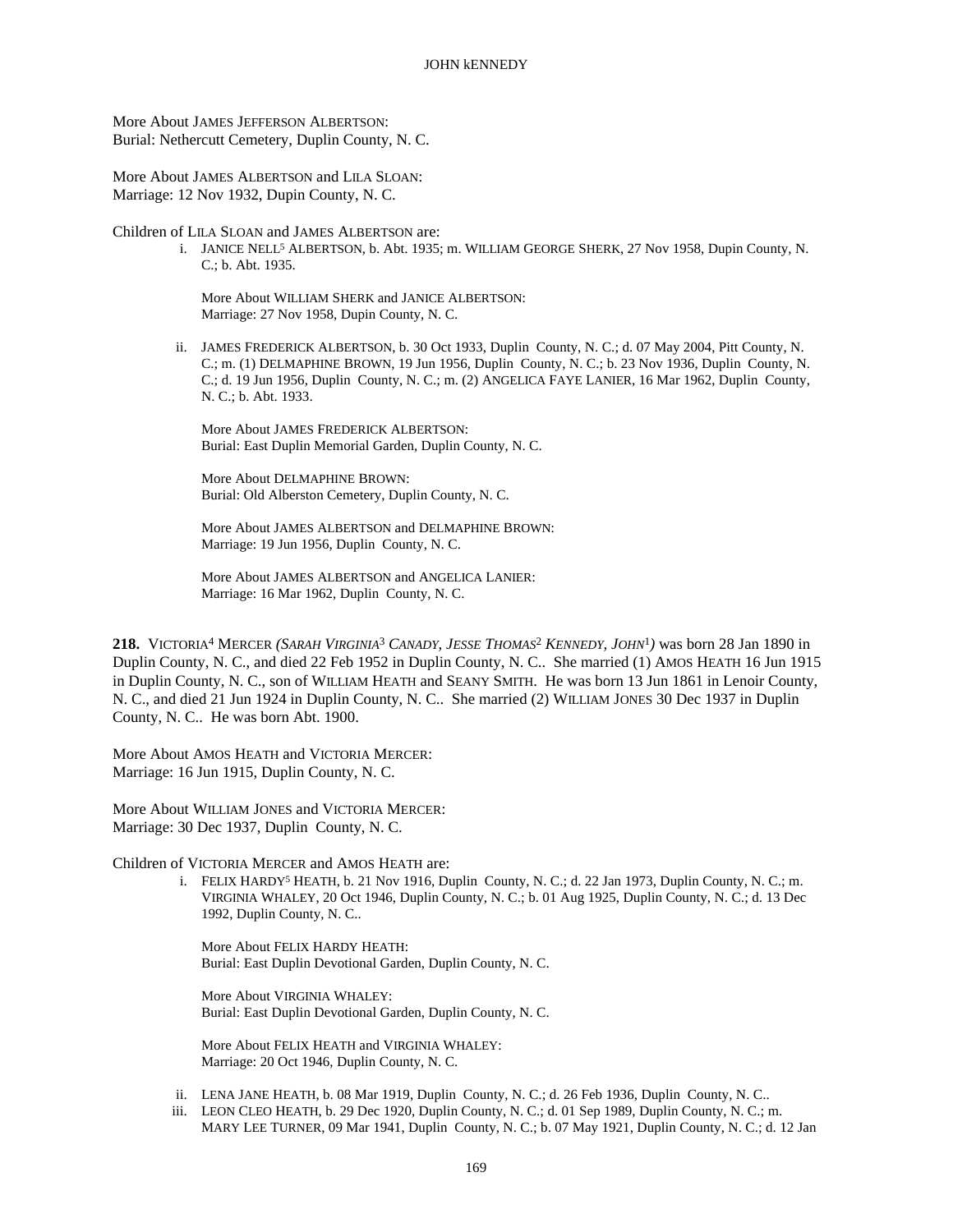1987, Duplin County, N. C..

More About LEON CLEO HEATH: Burial: Cabin FWB Church Cemetery, Duplin Conty, N. C.

More About MARY LEE TURNER: Burial: Cabin FWB Church Cemetery, Duplin Conty, N. C.

More About LEON HEATH and MARY TURNER: Marriage: 09 Mar 1941, Duplin County, N. C.

iv. SARAH HEATH, b. 14 Sep 1925, Duplin County, N. C..

**219.** KIRBY JAMES<sup>4</sup> MERCER *(SARAH VIRGINIA*<sup>3</sup>  *CANADY, JESSE THOMAS*<sup>2</sup>  *KENNEDY, JOHN*<sup>1</sup> *)* was born 06 May 1894 in Duplin County, N. C., and died 30 Oct 1918 in Duplin County, N. C.. He married MARY CLAYTON KENNEDY 23 Jan 1915 in Duplin County, N. C., daughter of JACOB KENNEDY and WILLIE SUMNER. She was born 26 Jan 1896 in Duplin County, N. C., and died 05 Jan 1990 in Lenoir County, N. C..

More About KIRBY MERCER and MARY KENNEDY: Marriage: 23 Jan 1915, Duplin County, N. C.

Child is listed above under (101) Mary Clayton Kennedy.

**220.** ROLAND JASPER<sup>4</sup> MERCER *(SARAH VIRGINIA*<sup>3</sup>  *CANADY, JESSE THOMAS*<sup>2</sup>  *KENNEDY, JOHN*<sup>1</sup> *)* was born 03 Mar 1908 in Duplin County, N. C., and died 10 Aug 1985 in Maryland. He married EDITH MAE JONES. She was born 28 Sep 1909 in Duplin County, N. C., and died 23 May 1994 in Lenoir County, N. C..

Children of ROLAND MERCER and EDITH JONES are:

i. LLOYD JASPER<sup>5</sup> MERCER, b. 26 Jun 1927, Duplin County, N. C.; d. 23 Feb 1999, Resident in Hanover York County, Pa. Died in N. C.; m. EULA MAE BROCK, 21 Jun 1947, Duplin County, N. C.; b. 18 May 1928, Duplin County, N. C.; d. 09 Jan 2006, Lenoir County, N. C..

More About EULA MAE BROCK: Burial: Oak Ridge Memorial Park Cemetery, Duplin County, N. C.

More About LLOYD MERCER and EULA BROCK: Marriage: 21 Jun 1947, Duplin County, N. C.

- ii. SHIRLEY MAE MERCER, b. 22 Sep 1929, Duplin County, N. C..
- iii. ANGIE EMELINE MERCER, b. 24 Apr 1932, Duplin County, N. C.; m. JOHN W. LEWIS, 27 Dec 1949, Duplin County, N. C.; b. 03 Jun 1934, Duplin County, N. C.; d. 15 May 1996, Wayne County, N. C..

More About JOHN LEWIS and ANGIE MERCER: Marriage: 27 Dec 1949, Duplin County, N. C.

iv. NORWOOD OSCAR MERCER, b. 15 Dec 1934, Duplin County, N. C.; m. JESSIE LEONA MILLER, 25 Dec 1956; b. 23 Nov 1941, Duplin County, N. C..

More About NORWOOD MERCER and JESSIE MILLER: Marriage: 25 Dec 1956

- v. MORRIS AARON MERCER, b. 15 May 1937, Duplin County, N. C..
- vi. NORRIS LEE MERCER, b. 24 May 1940, Duplin County, N. C.; m. GRACE EVELYN SADOWSKI; b. 1940.
- vii. NELSON PATRICK MERCER, b. 02 May 1944, Duplin County, N. C.; m. CHARLENE ANN BOYER FIELD, 08 Aug 1991, Duplin County, N. C.; b. 1944.

More About NELSON MERCER and CHARLENE FIELD: Marriage: 08 Aug 1991, Duplin County, N. C.

**221.** PAUL WILLIAM<sup>4</sup> MERCER *(SARAH VIRGINIA*<sup>3</sup>  *CANADY, JESSE THOMAS*<sup>2</sup>  *KENNEDY, JOHN*<sup>1</sup> *)* was born 27 Feb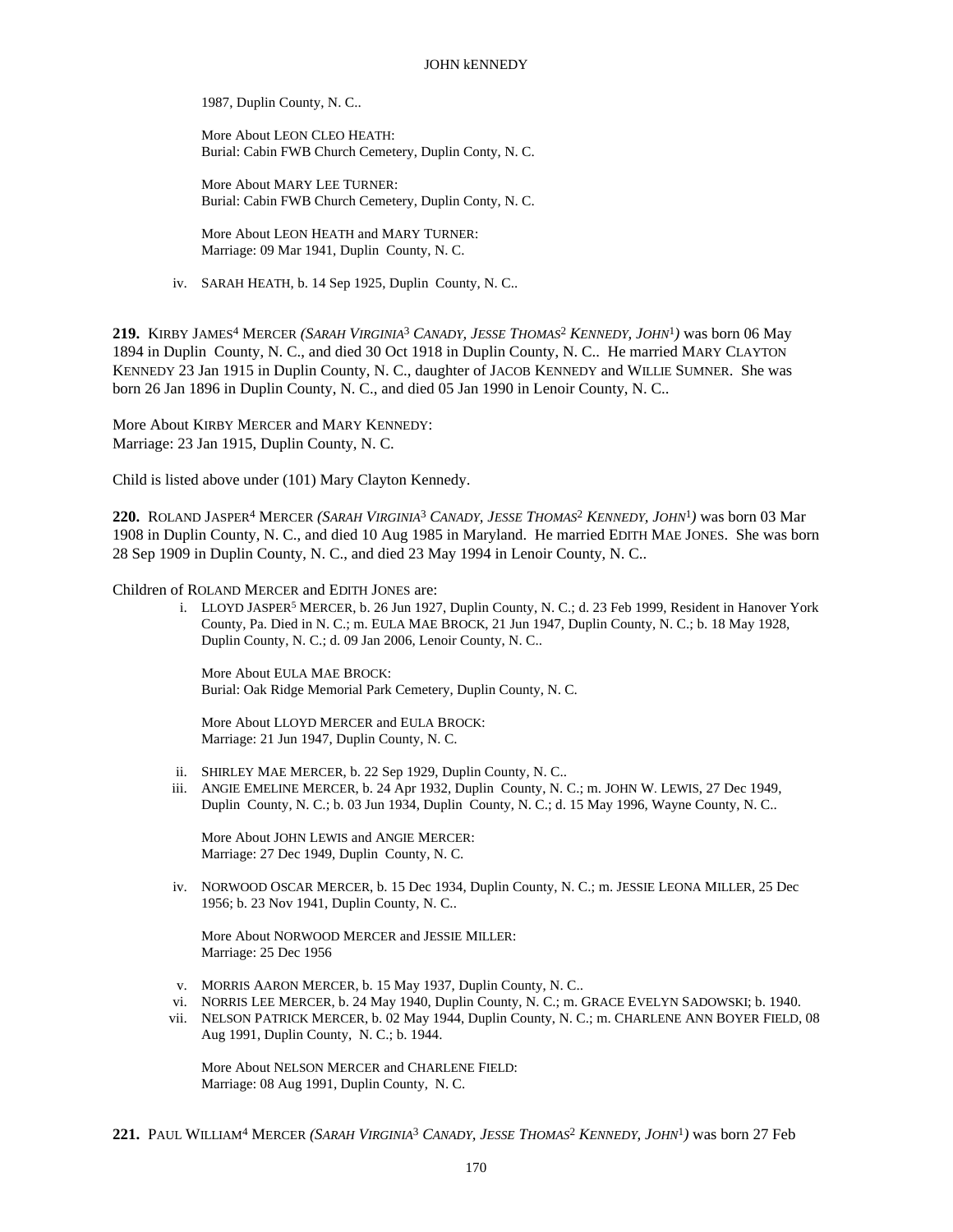1914 in Duplin County, N. C., and died 06 Jun 1971 in Durham County, N. C.. He married FANNIE MAE JONES 01 Jun 1950 in Duplin County, N. C., daughter of DAVID JONES and CLARISA BROCK. She was born 18 Aug 1932 in Duplin County, N. C..

More About PAUL MERCER and FANNIE JONES: Marriage: 01 Jun 1950, Duplin County, N. C.

Child of PAUL MERCER and FANNIE JONES is: i. VICKIE SUE<sup>5</sup> MERCER, b. 15 Dec 1955, Duplin County, N. C..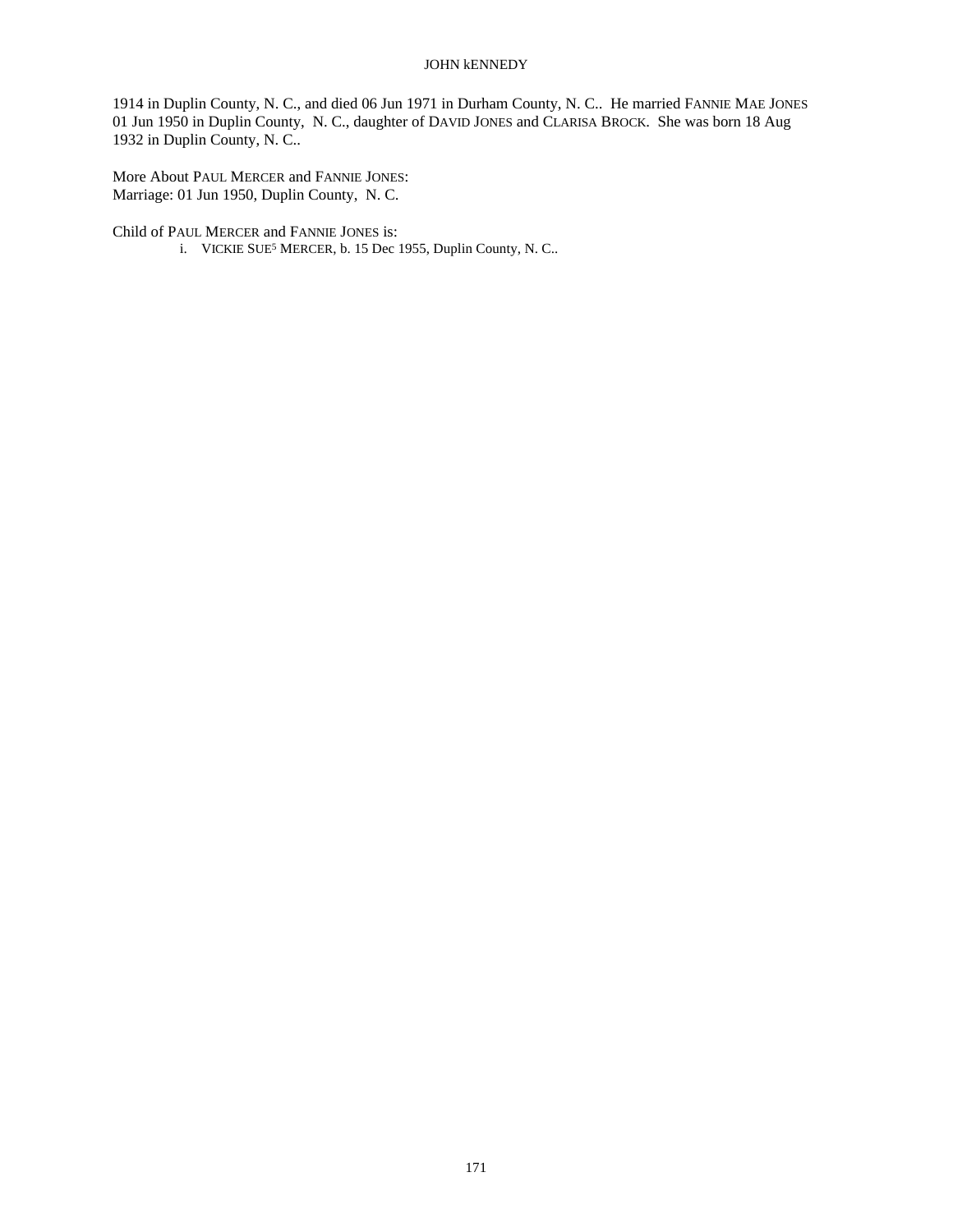# *Index of Individuals*

*Abernathy -* Harold: 128 June: 128 William: 128 *Adams -* Effie Frances: 142 Gladys: 46 *Albertson -* Celia Gresham: 134 James Frederick: 169 James Jefferson: 168, 169 Janice Nell: 169 Lewis Jacob: 168 Linda Kay: 167 Warren Orlando: 68 Willie Velma: 131 *Alphin -* Rommie: 95 *Anderson -* Annie May: 71 Lloyd Lester: 61 *Arndt -* Dorothy: 69 *Atkinson -* Herman Edward: 61 Mary: 67 Thomas Elton: 89 Willalean: 95 *Austin -* Margaret Regan: 85 *Aycock -* Charity Lou: 164, 165 *Baker -* Albert Earl: 94 Bertha Irene: 90, 142 Brantly Franklin: 25, 103 Charles Eric: 51 Claudie B.: 95 Ella Frances: 102 Ellis Maye: 44 Fletah Agnes: 95 Fletcher Brent: 95 Frank James: 154 George Dewey: 102 George Jr.: 25, 102 George M.: 25 Grace Maud: 154 Harvey Jackson: 103 Haywood Frank: 103 Hazel Virginia: 103 Helen Grace: 103 James: 25 James Henry Jr: 90, 95 Jennifer Kay: 137, 138 Laster Tue: 95 Lawton: 91 Lura Nye , Alphin, Shipp: 95 Margaret: 102 Margie Lee: 71 Tunk: 91 *Ball -* Elbert: 89

Gladys Lee: 102 John William: 102 *Banks -* Rosa: 69 *Barnes -* Henry C.: 48 *Bass -* Bernice Cleveland: 55, 56 *Batchelor -* Albert Sr.: 150 Roscoe: 153 *Batson -* Martha: 93 *Batts -* Ethel: 163 Eva Eula: 36 Lucielle Lee: 167 Susan M.: 40 *Baysden -* Della C.: 122 Eliza Ann: 28 Elizabeth: 88 Eunice Mildred: 122 James Sutton: 147 Linda Marie: 142 Marilyn: 140 Nannie Mae: 122 Penie: 89 W.B.: 122 *Beatty -* Hayes: 67 *Bell -* Amos Ray: 84 Mary Frances: 94 *Benson -* Etta Francis: 159 Joel Pinkey: 103, 159 Katie Adeline: 103 *Best -* Linster Franklin: 46 *Bishop -* Aaron Glenn: 40 Annie M.: 39 Chancey: 17, 39 Cordella: 17 Dorah A.: 18 Eliza Bryant: 17, 18 Ellis: 39 Emma: 17, 39 Gaston: 36, 38 Gorden Eurbern: 40 Herman: 39 Infant: 40 Issac Thomas Jr.: 18, 39, 40 Issac Thomas Sr.: 17, 30 Mamie Verenda: 40 Mary Susan: 15, 16 Minnie: 38, 39, 144 Paul: 40 Robert H.: 17, 38 Rubin: 40 Sara Elizabeth: 17, 30, 38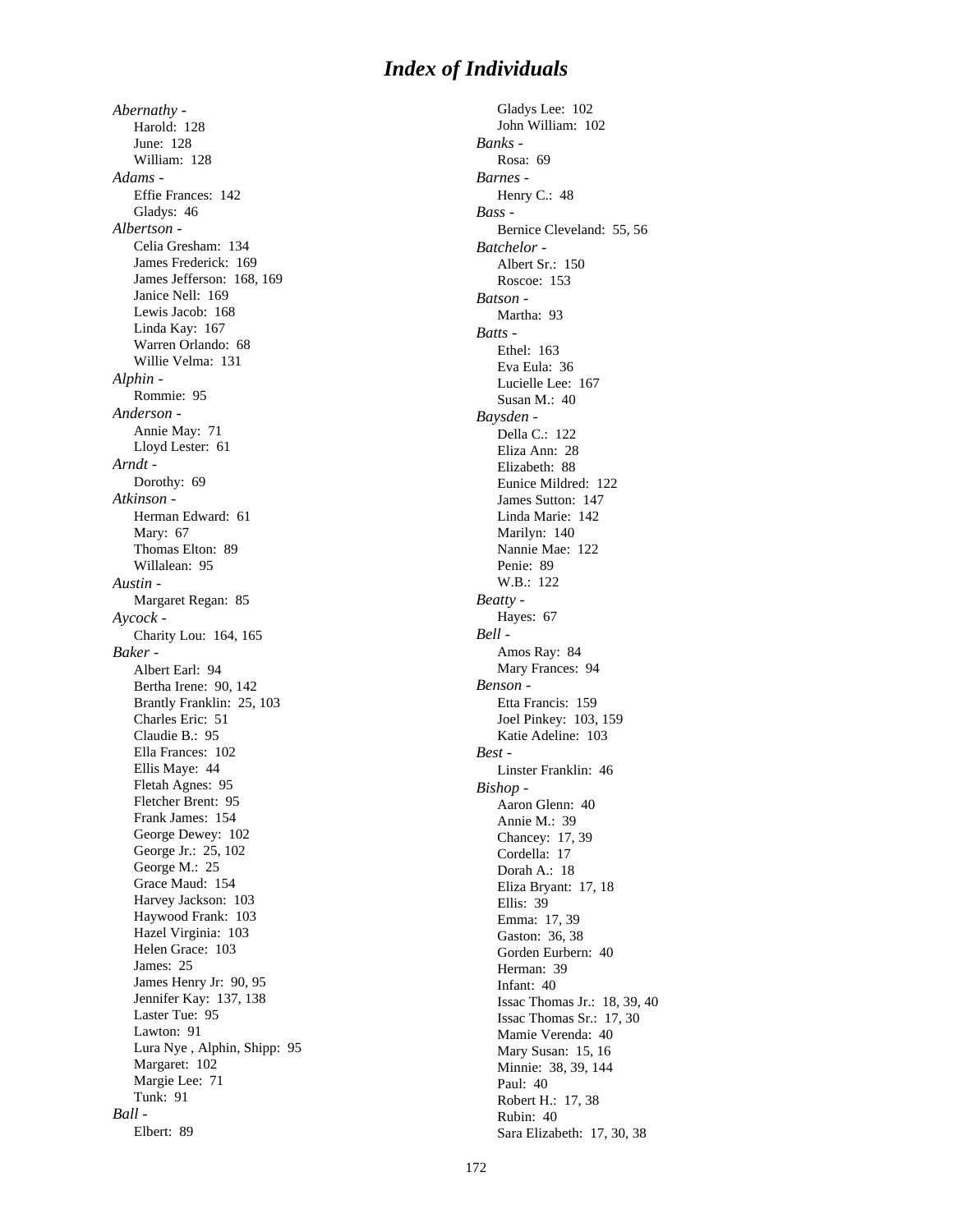Susan Ann: 17 Willis: 15, 17 *Blalock -* Annie E.: 113 Bertie Marie: 113, 162 Davis: 74 Eliza Jane: 113 Fred King: 113 Henry Ransom: 113 John Henry: 112, 162 John William Jr.: 113 Lina Kathleen , Cooper: 113 Lola Lee: 113 Mattie Elizabeth , Winner: 113 Ruby Estelle: 113 Thomas Jefferson: 113, 115, 116 *Blizzard -* Lola: 87 Malcy: 165 *Blount -* Larry Gorden: 69 *Boney -* Annie Davis: 155 *Bostic -* Helen Lynette: 163 Lauther Malton: 64, 65 *Bradshaw -* Raymond William: 157 *Brinson -* Bobbie Monroe: 87 Joesph Sandlin: 59, 60 John Monroe: 89 John William: 164 Lela: 146 Lott Washington: 146 Lucinda: 164, 165 Maggie: 159 Nornia May: 84 Vera Pena: 89 *Britt -* Clarence Hooks: 48 *Brittain -* Annie Addie: 117, 165 Arthur A.: 119 Joseph W.: 119 *Broadway -* Lela Diane: 61 William: 70 *Brock -* Celia: 24, 27, 33, 38 Clarisa Ann: 171 Essie Frances: 129 Eula Mae: 170 George Ivey Sr.: 103 Sudie: 103 Winnie , Jones, Baker: 103 *Brown -* Alma: 147 Archie: 146 Arthur: 33, 148 Carolyn Jane: 92 Cora Jean: 15 Della: 144

Delmaphine: 169 Dorothy Jane Moore: 134 Doshie: 147, 148 Edgar Vann: 147 Edmond: 148 Hannah Mae: 43 Hazel: 114 Hazel Catherine: 56 Ida Mae: 114 Ivey Jackson: 38, 39, 144 Jacob: 33 James Clayton: 114, 147 John David: 33, 144 John Kempster: 114 Jonas H.: 113 Larry: 146, 147 Lelar Estelle: 113, 114 Leo: 114 Leona: 114 Leona: 148 Lillie: 149 Lou Ella: 114 Mary Ellen: 33, 145 Mavis Grey: 147 Mozella: 114, 147 Ned: 145 Ozell: 148 Payton: 147 Ray: 114 Raymond Ardell: 164 Raymond Burch: 125 Sara Jane: 33, 145 Sudie: 65, 66, 148 Sudie Gladys: 114 Thomas Edward: 33 Virginia: 114 Walter Clark: 124 Walter Cornelius: 33, 146 Warren: 148, 149 Willard: 147 *Brownfield -* Dale: 88 *Bryan -* Elsie: 116 Vernie G.: 124 *Bryant -* Sara: 60 *Butler -* Milford B Sr: 68 *Bynum -* Paul: 140 *Byrd -* Billie McCoy: 141 Lona Mae: 137 Mary Lou: 43 Robert: 137 *Campano -* Andy: 68 *Canady -* Unnamed: 122 Berta Mae: 118 Burew Thomas: 118 Cinda Nathashie: 118 Claudie Vera: 117, 118, 165, 166 Effie Louise: 122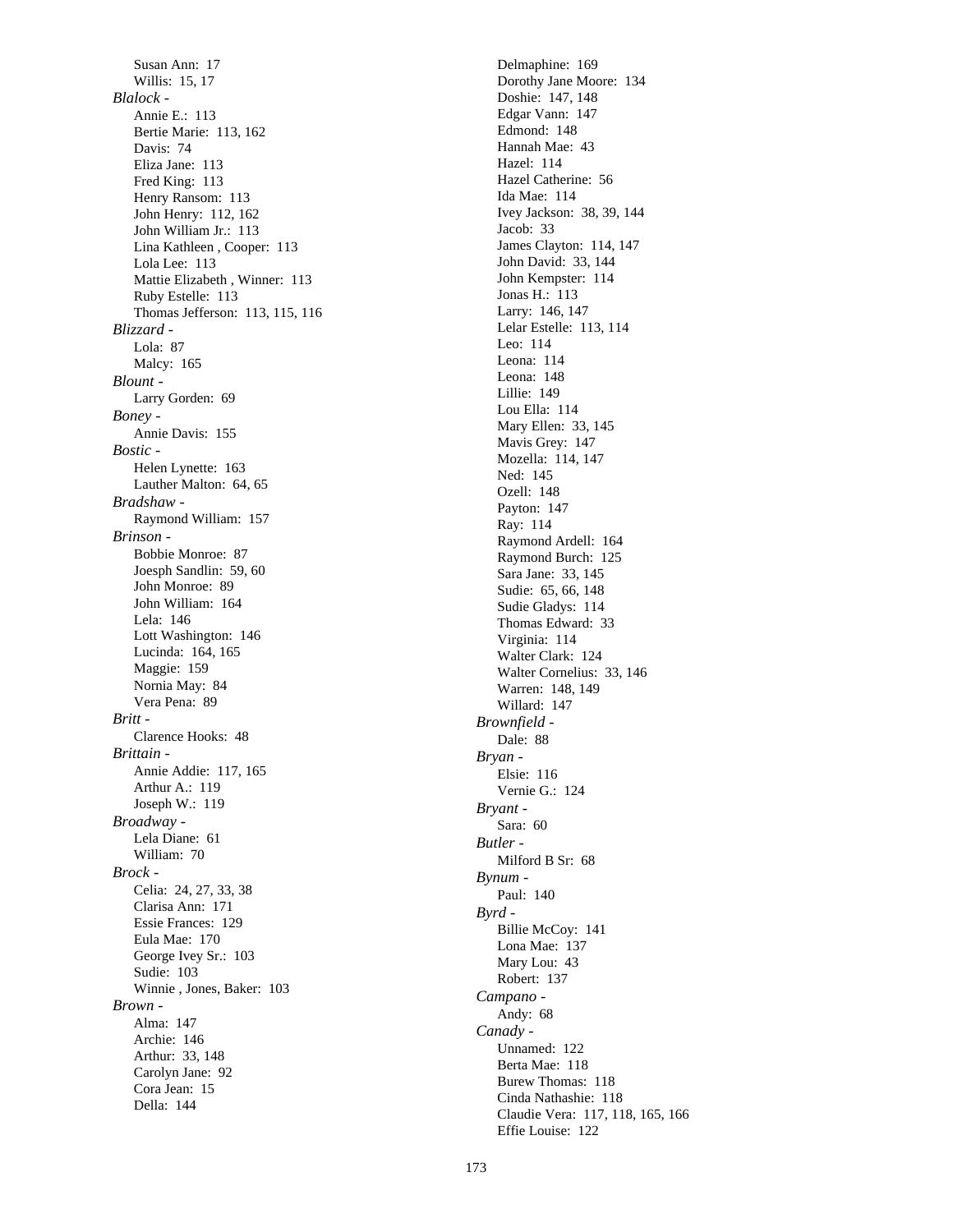Elbert Gainy Sr.: 118 Eunice Irene: 122 Eureka: 118 Frank F.: 29, 118 George T. Jr.: 118 George Thomas: 29, 117, 165 Jesse E.: 16 Lucy Jane: 29, 119 Male: 122 Male: 122 Marvin: 77, 118 Mary: 29 Mary Evelyn: 122 Owen: 29, 121, 122 Owen Marshall: 122 Rovine: 121 Sara Elaine: 122 Sarah Virginia: 16, 37, 38, 87, 169, 170 Thelma T.: 122 *Carmichael -* Carroll Douglas: 44 *Carter -* Connie Sue: 142, 143 Martha: 156 Mildred Mae: 78 *Casey -* Henry Clay: 70 *Casteen -* Floyd: 78 *Caston -* Delphia Isabell: 96 *Cavenaugh -* Wilbert Lee: 156 *Chamblers -* Sarah Oliver Bryan: 100 *Chambley -* Edward Chester: 85 *Chesmore -* Phil: 104, 105 Russell Vernon: 105 *Christian -* Frances Erlene: 70 *Cobb -* Ethel: 162 *Coble -* Selma Luke: 69 *Cole -* Bernice: 135 James Lloyd: 90 Mary Grace: 137 Noah Mack: 90, 91 *Coombs -* Margaret Adrenia: 137 Nellie Lee: 142 *Corey -* Myrtle Glenda: 127 *Cottle -* Barbara Adeline: 28 Clara Day: 113, 115, 116 David Howard Sr.: 168 Eliza Jane: 28 Geneva Mae: 116 Gordon Lee: 116 Harold Lee: 168

James David: 28 James Davis: 116 James Sloan: 168 Jasper James: 28, 114, 115, 167 Jesse Maxine: 168 John William: 28, 116 Josephine Marie: 168 Kathleen Naomi: 168 Lula Ethel: 115 Mary Lois: 117 McMillian: 116 Milton Grey: 116 Molsey Elizabeth: 28, 113 Nora Belle: 115 Phillip Ray: 117 Rayburn Ward: 168 Roland James: 115, 167, 168 Stanley Earl: 168 Sudie E.: 115 William: 28 William Horace: 116 William Shelton: 115 *Cox -* Annie Mae: 118 Arthur: 29 James Felix: 120 *Craft -* Bertha: 134 Elizabeth: 134 Gardner: 121 Jacob C.: 134 Mildred: 134 Norman: 67 *Crawford -* Violet: 43 *Creel -* Theodore Roosevelt: 45 *Cruise -* Rachel Ann: 138 *Cummings -* Ava Louise: 70 Hopkins Bryant: 71 Lanie Rebecca: 69 Mabel: 70 Marshall Marion: 70 Nathan Jordon: 59, 70 Norwood Milton: 70 Stanley Carroll: 71 *Currin -* Aubery Mae: 63 *Dail -* Able Fletcher: 43 Alice: 39 Anna Lula: 43 Daniel Walter: 42 Daniel Worth: 43 Elmer Ward: 42 Jennie Mae: 43 Lloyd: 42, 43 Mary Lee: 43 Nora Louise Jones: 120 Preston Lee: 43 Ruth: 68, 69 Sarah Alice: 43 Troy Allen: 43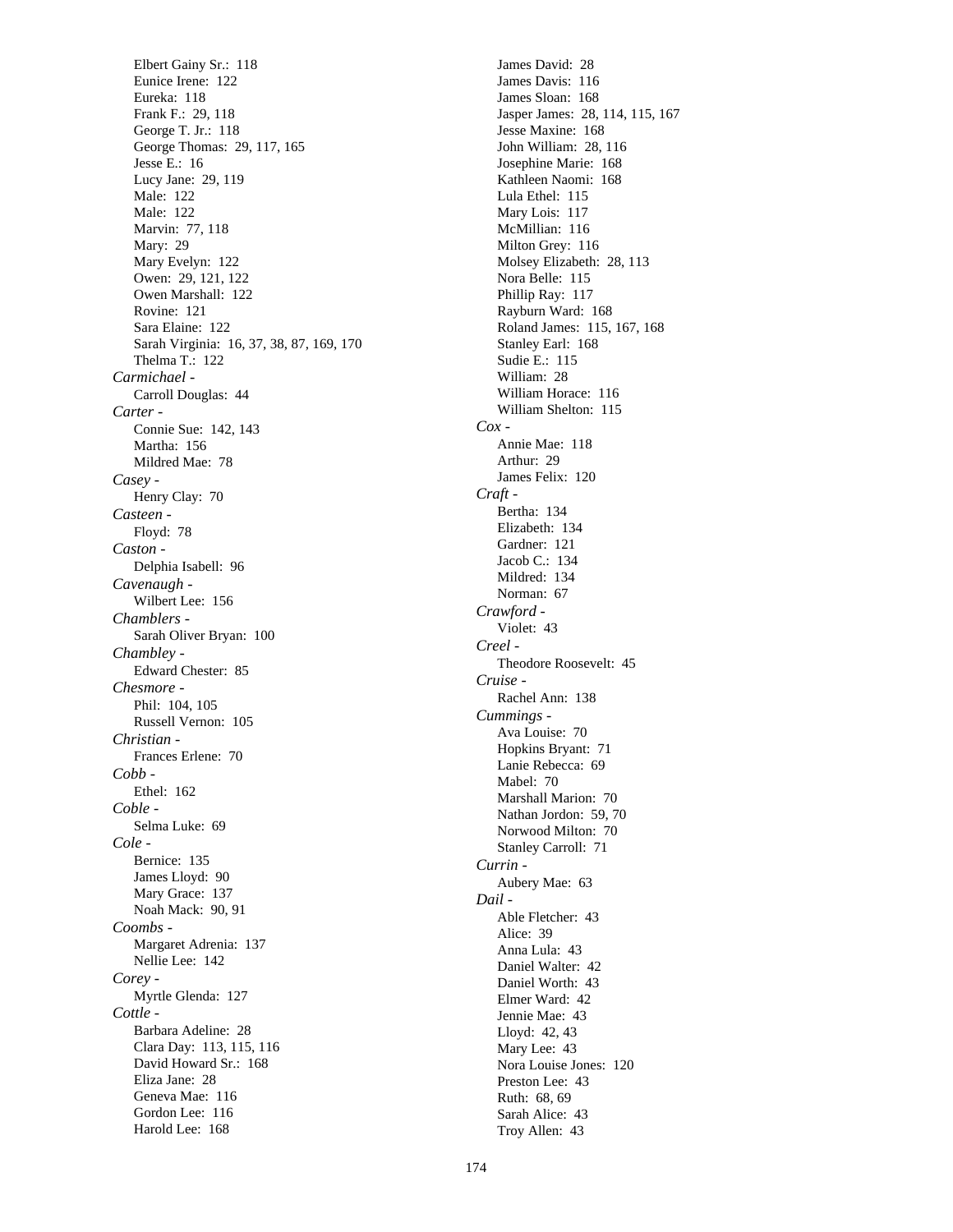William Wright: 42 *Daniels -* Eva Mae: 48 *Davenport -* Bessie: 86 *Davis -* Beatrice: 128 Bernice: 128 Bland: 128 Cecil: 128 Dorothy: 45 Horace: 128 Ivey: 127, 128 Joseph: 128 Mac Donald: 160 Orville: 128 Sandra Luell: 141 *Deaver -* Estelle: 122 Nancy Katherine: 60 *Dixon -* Kenneth B.: 139 *Duff -* Alda Grace: 91 Bruce Herbert: 161 Grover Robert: 154 *Dunn -* Hattie Bell: 147 *Edwards -* Beatreas Gaynell: 146 Beulah: 141 Claudie: 121 Corrina: 102 Delphie: 89 Delsey Verona: 137 Dot: 141 Everett Gooding: 134 James: 135 James Roland: 133 Jesse W.: 14 Joesph Edward: 160 Joseph Franklin: 114 Lois: 141 Marion: 117 Mary I.: 26, 27 Milton Odell: 135 Norman: 147 Robert Bryant: 134, 135 Robert Linwood: 135, 166 Sarah Ellen: 123 *Emory -* Charlie F.: 70 W: 70 *English -* Stephen: 70 Thomas Raeford: 167 *Evakich -* Robert Andrew: 140 *Evans -* Lillian Lois: 102 *Faircloth -* Francis Laprelle: 69 *Farmer -* Christine: 49

*Faulconer -* Donna: 140 *Field -* Charlene Ann Boyer: 170 *Findeisen -* Annie Rivers: 147 *Floyd -* Frances Virginia: 165 *Fountain -* Murphy Clifton: 132 Vonnie Sherman: 147, 148 *Foy -* Adrian Lee: 85 *Frazelle -* Graham Barry Sr.: 133 Marie: 141 *Freeman -* John: 34 *Fronteria -* Jasie: 69 *Futrell -* Albert: 50 Delbert: 157 Durwood Clifton: 164 Edwin Harold: 164 Eleanor Grace: 134 Freddie Delono: 164 Glennie Mae: 66 Horace Hill: 61 John Gardner: 106 Joshua: 63 Lauty J.: 58, 59 Linda Faye: 83 Marion: 77 Mary Ester: 164 Rodolph: 163, 164 Sallie Marie: 164 Shelvia Jean: 57 Troy Hill: 65 William Gordon: 104 William James: 163 *Garcia -* Maria Ann: 139 *Garvey -* Dora Mae: 107 *Gernigan -* Jennings: 47 *Gieck -* Edward Otto: 45 *Godley -* Robert Leonwood Sr.: 45 *Goodman -* Haddie: 161 *Grady -* Graham Montrose: 101 John Jackson: 11 Marion: 101 Susan: 12 *Gresham -* Annie Elmer: 73 Edna Elizabeth: 82 Josephine: 88 Margaret Adeline: 101 Margaret Ann: 39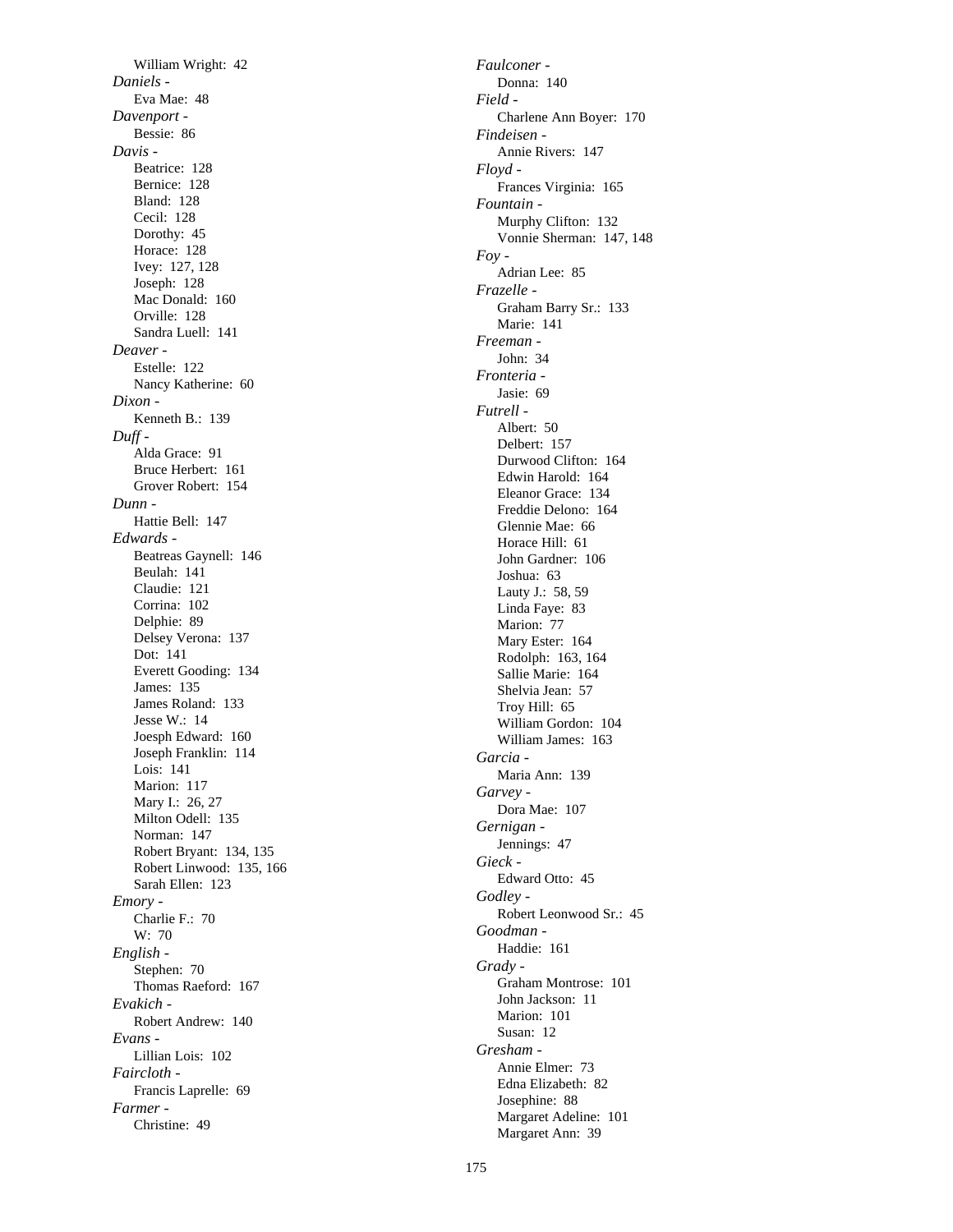*Griffin -* Alena: 73 Arline: 73 Effie: 91 George Lee: 91 George Tammie: 82 George Washington: 61, 73, 91 Gladys: 91, 92 Henry Lee: 73 James Hamilton: 73 Joe Lillian: 73 Julia Catherine: 55 Leon Mae: 61, 62 Lizzie: 91 Millard: 91 *Gurganus -* Mary Sue: 167 *Hall -* Unnamed: 32 Unnamed: 72 Addie: 72 Alex Ray: 72 Amos James: 61 Barbara: 73, 78, 79, 153 Benagie: 150 Carlton Ray: 142, 143 Carrie Elizabeth: 61 Corrilla: 144 Eddie McCoy: 72 Effie Lee: 154 Enoch Ferrell: 98 Frank: 144 Haywood: 163 Isaac G.: 32 Jodder H.: 32 Lina: 51 Linwood Earl: 143 Margie: 135 Neffie Irene: 61, 62 Norma Faye: 143 O. V.: 32, 142 Ralph: 72 Rayburn Earl: 143 Tiffney: 32 Viola: 110, 111 Virginia Lois: 72 William: 72 William McCoy: 72 William W.: 150 Zeldic: 150 *Hardison -* Alvin Lawerance: 60 Walter Larry: 128 *Harper -* Carl Ray: 164 Ethie Edith: 71 Fannie: 118 Junie: 129, 130 Nora Ellen: 127 *Harrell -* James Waitus Sr.: 124 Sallie: 71 *Harrelson -* Linda Adelle: 136 *Harris -*

Margaret: 70 *Heath -* Amos: 169 Carl Edward: 107 Dealie: 145 Ernest: 77 Felix Hardy: 169 Hillie: 74 Lena Jane: 169 Leon Cleo: 169, 170 Ozell: 80 Samantha Winifred: 144 Sarah: 170 Walter Clarence: 64, 65 William M.: 169 *Hemby -* Mary Holland: 150 *Hemline -* Dean: 163 *Henderson -* Barbara Lee: 85 Flossie Mae: 42, 43 Frank: 165 Herman McCoy: 78, 79 *Herring -* Johnnie J.: 149 *Hicks -* Unnamed: 32 Alma Wayne: 32 Bennie Howard: 32 Charles Edward: 32 *Hill -* Adolph: 115 Arthur: 144 Erma: 150 Etta Mae: 95, 96 Fannie Mae: 144 Grover C.: 50 John Williams: 149, 150 Jonas: 29 Julia Bell: 29 Kitty J.: 39 Ralph: 144 Susan Ann: 150 William Jr.: 88 Zedick James: 109 *Hinson -* Betty: 48, 49 Delanie: 93 Larry Gordon: 93 Lewis Henry: 93 Lindell Lathan: 93 Mary Ruth: 46 Mattie Lou: 86, 93 Willie Franklin Jr.: 93 Willis Franklin Sr.: 92, 93 *Hobgood -* B. F. Jr.: 92 Benjamin Franklin , Sr.: 91, 92 Helen Grace: 92 Samuel: 92 *Holmes -* Arlie: 87 Joseph Gerlene: 137 Minnie: 71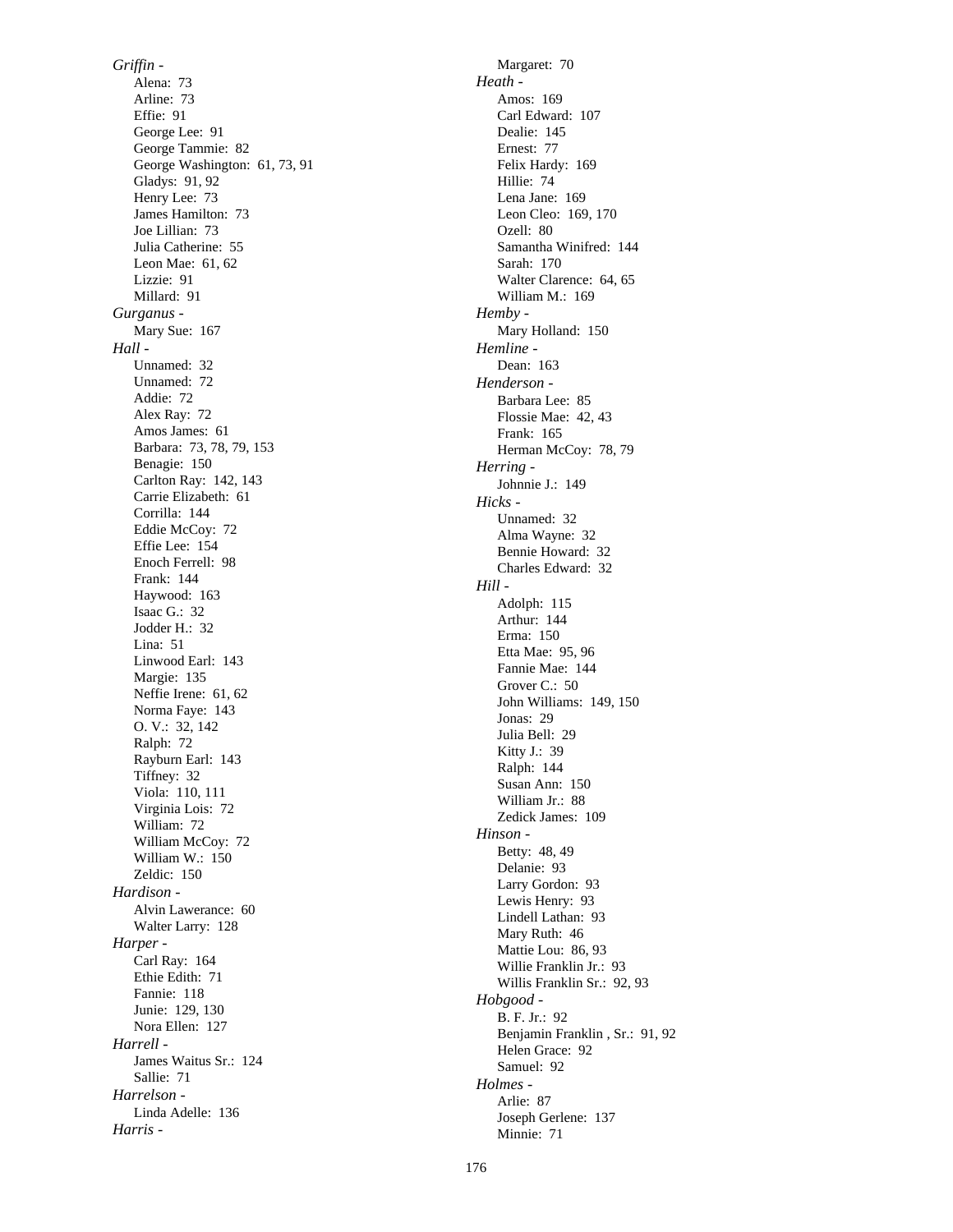Perry: 50 *Honeycutt -* Mary Elizabeth: 5 *Horne -* Bessie Viva: 149 Betty Joe: 133 Carl Stunk: 133 Evelyn Endoris: 132, 133 John David: 132 Leslie Thomas: 130 Mary Lynn: 133 Morris Albert: 133 Myrtle Rae: 133 Verdia Rachel: 132 *Houston -* Unnamed: 163 Aaron James: 156 Allen: 163 Allie Fair: 53 Annie: 82 Annie Mae: 156 Ardolia Estelle: 86 Ashley Alton: 54, 55, 82 Azalina Catherine: 55 Barbara Annie: 53 Barbara Catherine: 33, 153 Ben: 82 Boy: 156 Brantly: 14 Cagie Hampton: 66 Celia Elizabeth: 33, 149, 150 Chancy Graham: 33, 64, 150, 151 Charles: 51, 55 Chester: 34, 155 Chester J.: 156 Clara Lillie: 14, 35, 156-158 David Simon: 66 Delmar Elmore: 156 Doane Edward: 162 Dollie Mae: 160 Donald McClure: 156 Dunnie Lois: 81 Edith Catherine: 106, 156 Edward Ann: 9, 14 Edward James: 131 Edward John: 162 Elizabeth: 14 Ella Lee: 65 Ella Lee: 160 Ella Viola: 33, 153, 154 Elsie Doris: 153 Eula Elizabeth: 52 Eva Eliza: 65 Exavery: 34 Fernie Hubert: 54, 82 Gardner Bryant: 65, 78 Georganna: 33, 74, 76, 151, 153 George: 14 Herman David Sr.: 155 Ida: 34 Ida: 54, 82 Ina Catherine: 64, 65 Ingram Graham: 65 Issac (Ike): 53, 54 James: 81 James Franklin: 160

James Robert: 14, 33, 34, 155 Jasper: 35, 81, 162 Jess Edward: 14, 35, 81, 159-162 Joe: 35, 98, 161 Joesph Thomas: 14, 33, 52, 64, 74, 80, 149-151, 153, 155 John Brantly: 35, 159 John Linder: 65, 66, 148 John Pinkey: 160 John William: 14, 34 Joseph Oney: 66 Julia: 161, 162 Julia Alice: 131, 132, 159, 160 Julia Ardi: 93 Julia Catherine: 52, 83, 84 Kathleen: 55 Laura Alma: 33, 80, 155 Laura Lee: 65 Leamon: 161 Lillian: 160 Louine Davis: 156 Lue Etta: 160 Martha Jane: 14, 33, 144-146, 148 Mary Ann: 14 Mary C.: 34 Mary Catherine: 35, 131, 160 Mary Frances: 33, 149 Maxwell: 12 Mildred Rae: 94 Minnie Alberta: 66 Minnie Catherine: 106, 107 Nancy Elizabeth: 9, 11, 21 Nedham Ann: 35, 162, 163 Needham: 81 Paul: 160 Pozie Adams: 66, 67 Randolph: 162 Ransom: 81 Raymond: 161 Rena: 51 Roy James: 149 Sara Elizabeth: 51 Susan Ann: 131, 160 Susan Ellen: 55 Sylvia Carolina: 14, 34, 156 Temperance Winifred: 12 Temperence E.: 12, 13 Thelma: 160 Thomas Edward: 35, 113, 162 Tibbie Jean: 52, 53 Vira Hazel: 80, 81 William Brantly: 33, 52, 83, 150 William Dixon: 106 William Simpson: 53 *Howard -* Benjamin Elbert: 128 Blanche Lucille: 104 Doris Christine: 104 Enoch: 103, 104 Gertie Mae: 104 Jesse Sargett: 103 Linda Adelle , Kornegay: 104 Lizzie Elizabeth: 83, 84 Lloyd Ray: 104 Lucille: 116 Winnie Nell: 168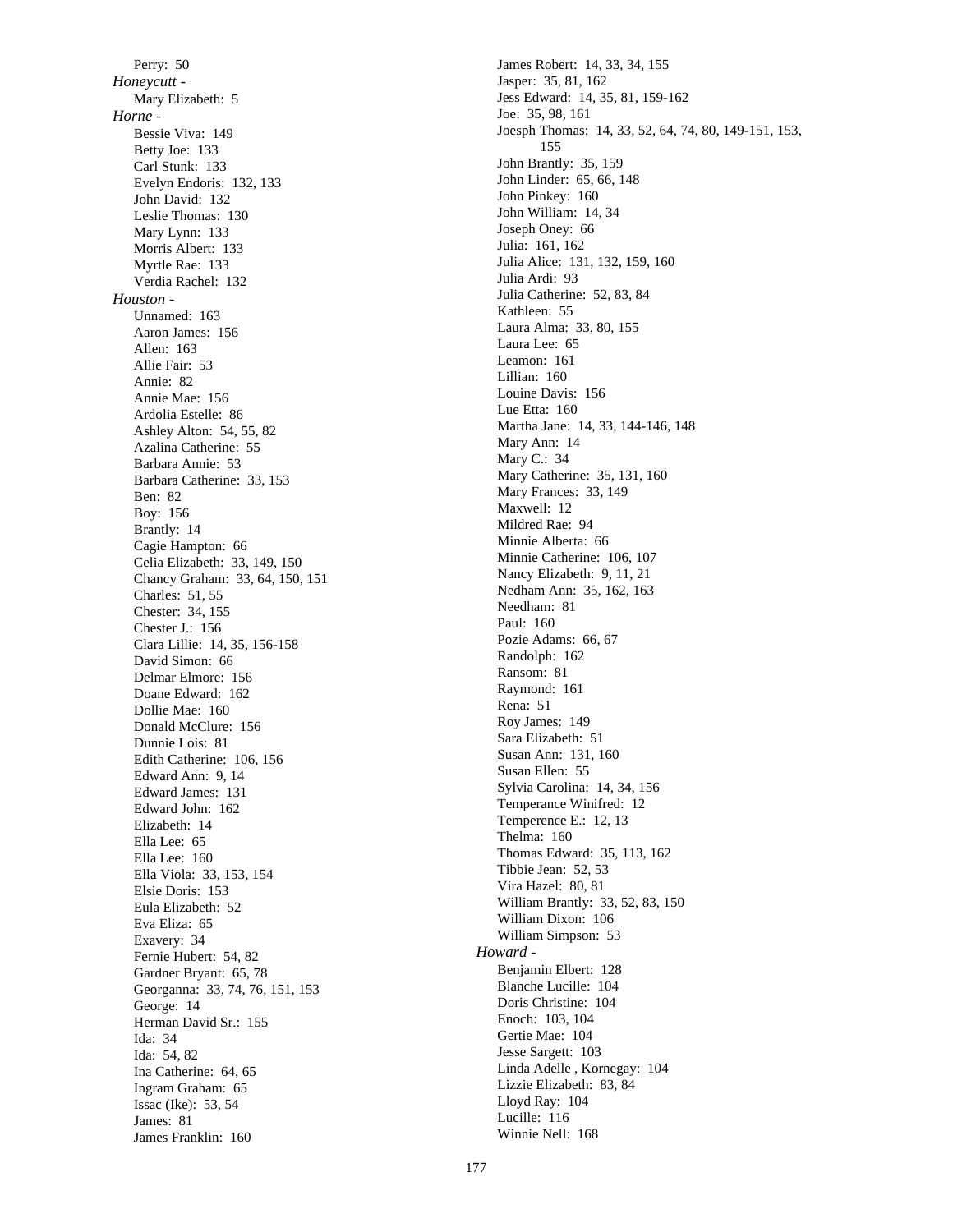Woodley Cecil: 104 *Howell -* Dorothy Rae: 93 *Hudson -* Mabel: 40 *Huffman -* Belinda Dora: 133 *Humphrey -* Hugh H.: 117, 118 Rebecca May: 69 *Hunter -* Unnamed: 165 Unnamed: 165 Unnamed: 166 Alma Lillian: 37, 106, 166 Berta Elnora Queen: 165 Bertha Estelle: 165 Edna Myrtle: 165 Ella Arlene: 165 Elton French: 165 Geneva: 60 Henry: 60 Herman Millard: 165 Hillery William: 36, 37 Hosea W.: 13, 14 Issac Staten: 37, 165 James Paul: 166 John Harry: 37, 106, 166 Lacy Lee: 165 Lena Edna: 165 Leonard Walter: 37 Lilla Mae: 37 Lillie Mae: 165 Liston Edward: 37, 164, 165 Lula Pearl: 37 Mollie: 37 Rosa Linda: 146 Rovena L.: 165 Sidney: 165 Stacy Lawson: 37 Stephen Askew: 165 William Bartley: 37, 117, 118, 165, 166 *Hussey -* Manly Wilbur Jr.: 159 *Ingram -* Artie Ann: 140 Carolyn Alish: 140 Earlene: 140 Fred Morris: 62 Gary Gene: 140 Geraldine: 140 Jerry Lee: 140 Mary Elaine: 140 Michael Anthony: 140 Susan: 140 Thomas Elton: 140 Thomas Gaynor: 140 *Ipock -* Melba Jean: 70 *Jackson -* Albert Green: 21, 69, 70, 72 Albert Green Jr.: 70 Albert Ray: 46 Andrew Brown: 67 Anne Mae: 45

Annie: 46 Annie Lou: 69 Arlean Mur: 67 Beaman C.: 69 Bessie: 46 Burl Franklin: 19, 48 Calvin Allen: 69 Charlie Alfred: 44 Clifton: 48 Curtis: 18, 92 Daisy Baker: 45 Don William: 70 Doris Lee: 70 Dorothy Margaret: 45 Earl Rufus: 85 Edna Earle: 69 Effie Lee: 47 Elbert Curtis: 69 Elnor Gray: 68 Emily Anna: 19 Emily Esther: 69 Emma Eliza: 21, 64, 150, 151 Emma Ruth: 69 Essie Olivia: 45 Ethel: 48 Ethel Naomi: 162, 163 Eugene Keith: 70 Evelyn C.: 70 Frances: 47 Furney: 47 Garland Melachi: 44 Gordon: 49 Gurman: 46 Harry McDonald: 67 Hazel Inez: 70 Helen: 69 Helen Adelle: 48 Henry Tull: 45 Horace Thomas: 69 Ida Mae: 21, 70 Irma Inez: 45 Ivey: 46 James: 49 James Edwin: 46 Jesse: 108 Jessie: 46 Joanne: 67 Job S.: 19 Joel Lane: 21, 68, 69 Joel Lane Jr: 69 John Bryant: 19, 47, 92 John Hopkins: 20, 21, 72, 100, 150 John William: 21, 67 Jonah: 19, 44 Jonah Theodore: 45 Jonas: 19, 45, 46 Jones Benjamin: 46 Joseph: 19 Joseph Earl: 69 Joyce Geraldine: 70 Julia Alene: 48 Kenneth Leroy: 70 L Alene: 70 Lee Troy: 48 Leo Napole: 67 Leonard Curtis: 47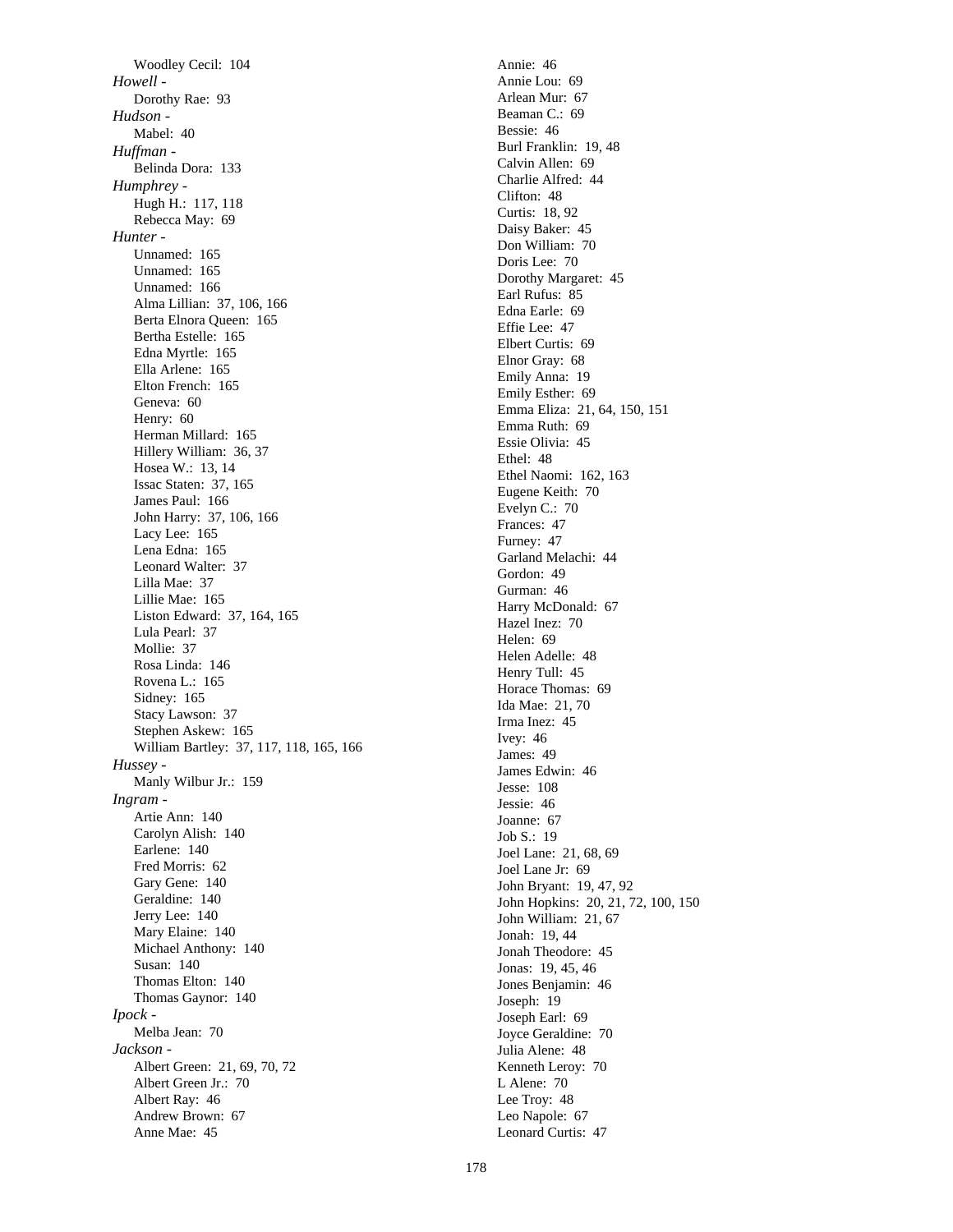Lewellyn: 44 Lila Mae: 69 Lorenza: 18, 20 Lorenzo B.: 21 Lucy W.: 25, 26 Lula: 47 Luthor Clayton: 21, 68 Lynn Randall: 69 Magalene: 48 Maggie Virginia: 46 Major Daniel: 48 Margaret: 48 Margaret Elaine: 69 Margarette: 47 Martha Ellen: 19 Marvin: 71 Mary Alice: 108 Mary Alice: 47 Maureen: 67 Maurice: 68 Mildred: 48 Minnie S.: 21 Myrtie: 47 Nancy Jane: 21, 63, 100 Nina Joyce: 68 Oscar: 48 Owen: 48 Owen H.: 18 Ralph Dean: 69 Rannie: 21 Raymond: 46 Reba: 68 Rena Ward: 67 Robert Bruce: 69 Robert Lawrence: 67 Sallie Aleene: 45 Samuel: 47 Sherman Dean: 21, 69 Stephen N.: 19, 46 Thurmond Durwood: 45 Vera Grace: 68 Virginia: 18, 44 Walter: 46 Willard Roscoe: 107 William Allen: 46 William Martin: 19, 48, 49 William Sandlin: 67 Willie: 162 Woodrow Clayton: 68 *Jarman -* Alice Susan: 31 Amanda: 25 John F.: 19 Julia Carolina: 28 Sally: 28, 117 Zackariah: 109 *Jenkins -* Arnold: 142 Macy Evelyn: 164 *Johnson -* Charles Willian: 55 *Jones -* Acra Elma: 124 Alda Madrian: 124 Alice Louvenia: 103, 159 Alton James: 86

Annie: 86 Annie Kate: 124 Barbara Elizabeth: 29, 94, 122 Bettie: 99 Dallas Emmett Sr.: 19 David Franklin Sr: 171 Dealie Mae: 145 Delma Linwood: 92 Edith Mae: 170 Enos David: 161 Fannie Mae: 171 Gurman James: 124 Gurvis O'Brien: 124 Haskill: 14 Ida Alda: 125 James Robert: 86 Janie Marie: 121 Joel Ivy: 29, 85, 86, 127 John Ivey: 29, 83, 85 Johnnie Murrill: 49, 86, 87 Johnnie Robert: 124 Joyce Ann: 93 Julia Jane: 29, 83, 126 Lillie Mae: 87 Lloyd Clifton: 124 Lola: 161 Luther Edd: 123, 124 Martha: 48 Mary: 138 Mary Elizabeth: 148, 149 Mavis Angeline: 124 Opal Phine: 125 Ressie Mae: 123, 124 Ruth Adeline: 133 Sam Murphy: 86, 93 Sarah Agnes: 29, 125 Sarah Elizabeth: 124 Sina Arline: 124 Thad Murphy: 86 Vallie Maxine: 124 Velma Rose: 93 William: 169 William Henry: 32 Zacharius: 29 Zachey James: 29, 123 Zoa Agnes: 124 *Jordon -* Van Fisher: 101 *Judge -* James Henry: 27, 28 William G.: 15 *Justice -* Dan L.: 69 *Kabrich -* Joy: 69 *Kaizer -* Betty: 63 Clint: 62 *Keel -* Norma Louise: 111 Ruby Christine: 44 *Kelly -* Hallie: 79 Rebecca Ann: 85 *Kenan -*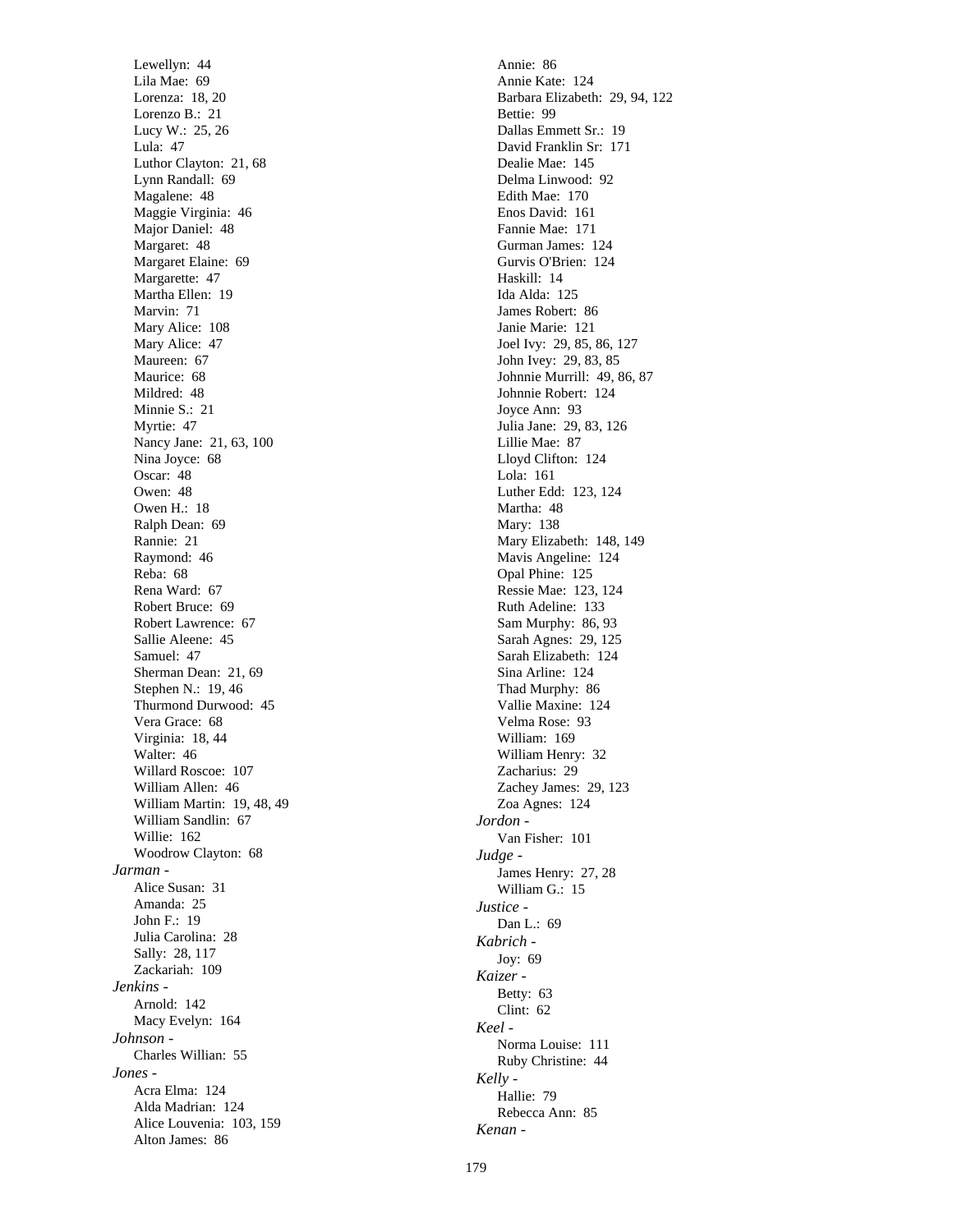Montgomery: 72 *Kennedy -* Unnamed: 130 Unnamed: 71 Unnamed: 130 Unnamed: 84 Unnamed: 71 Unnamed: 71 Unnamed: 71 Unnamed: 72 Unnamed: 83 Abraham: 14 Adam: 83, 84 Addie: 80, 160 Addie Mae: 128 Addie Viola: 27, 112, 162 Adell: 122 Adell: 32, 90, 142 Albert: 131, 160 Alean: 91 Alice Faye: 141 Allen: 82, 155 Allen James: 56 Allen Vernon: 133, 134 Allen York: 137 Almer: 51, 76 Alton: 130 Alvin: 55 Andrew Rodolph: 133 Anna: 22, 81, 162 Annie: 30, 129 Annie Belle: 72 Annie Elizabeth Thelma: 49, 60 Annie F.: 27, 28 Archie: 161 Arnold Gorden: 137 Arthur: 132 Arthur James: 64, 126 Ashley: 22, 80, 155 Avery Lois: 83 Baby: 26 Baby: 78 Baby Boy: 142 Baby Boy: 142 Baby Girl: 51 Beatrice Virginia: 84, 87, 88 Bernice: 127 Bernice Clayton: 88 Bessie: 51 Bessie: 77 Betsie: 30, 134 Beverly: 63 Billie: 78 Billy Frederick: 85 Blanchie: 25, 103, 104 Bland: 55 Bobby: 142 Brantly: 11, 21, 25, 73, 74, 77-82, 151, 155, 162 Brantly: 13, 29, 127-129 Brantly: 80, 81 Braxton George: 132 Bryant: 5, 8, 17-25, 30, 38-52, 55, 57, 60, 61, 63, 64, 67- 73, 83, 85, 87-96 Burrell: 71 Byre Thomas: 122 Carl Franklin: 135

Carrie: 26, 104, 105 Cebron: 14 Cecil Ward: 141 Celia Victoria: 112 Chancey: 11, 25, 100, 101 Chancey: 31, 135 Chancey Bryan Sr.: 20, 51 Chancey Bryant Jr.: 52 Chancey Leonard: 101 Charity: 22, 79, 80, 97 Charles Leslie: 142 Charles Ross: 136 Charlie Bryant: 55 Charlie Gurman Sr.: 30, 129 Charlie Jr.: 129 Clara Mae: 129 Clara Mavis: 59, 60 Clarence: 71 Clea: 91 Cleveland: 62 Clifton Grey: 129 Coy: 23, 88 Curtis Howard: 84, 85 Daisy: 71 Danny Earl: 142 David: 16 David A.: 149 Della: 24, 91, 92 Della: 84 Delois Ann: 136 Dola: 78 Dora: 51, 121 Dorothy: 64 Dorothy: 131 Dorothy: 129 Dorothy Chambers: 101 Dorothy Louise: 162 Durwood: 90, 142 Durwood Frank: 129 Earl: 71 Eddie: 128 Edna Iris: 136 Edna Jordon: 62 Edna Marie: 61 Edna Ruth: 126 Elbert Grace: 81, 161 Eleanor: 63 Eliza: 13, 21, 30, 69 Eliza Jean: 5 Elizabeth: 11, 25, 102, 103 Elizabeth: 22 Elizabeth: 129 Ella: 54, 55, 82 Ellen: 21, 78 Elvia Linda: 58, 76 Emily Carolina: 9, 24, 47, 92-95 Emily Irene: 61 Emmer Elizabeth: 20, 50, 106 Enoch Hampton: 30, 133 Ernest: 80 Ernest: 137, 138 Esley Vernon: 32 Essie Ruth: 135 Etha: 130 Ethel M.: 99 Etta: 63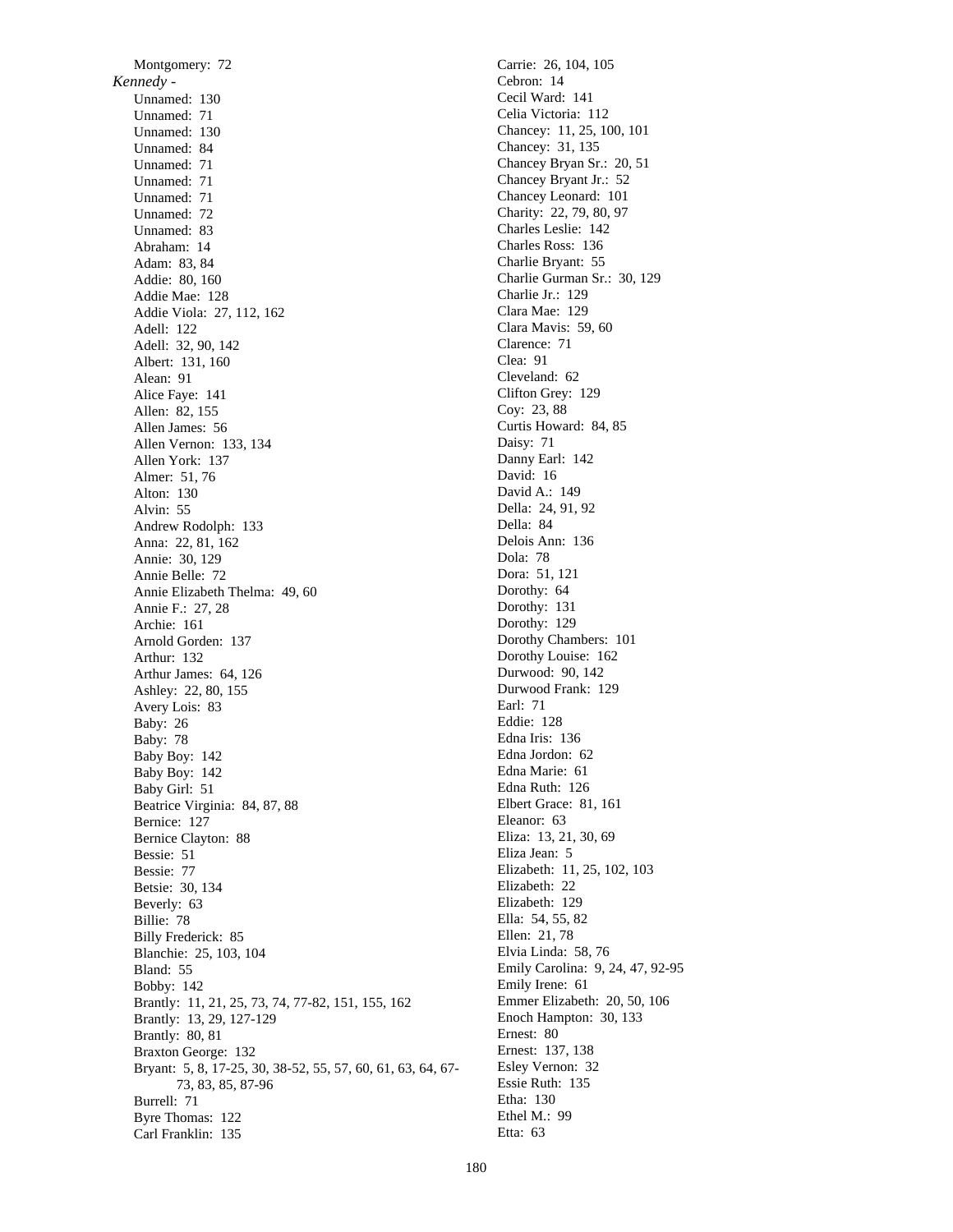Eunice: 64 Eva: 51 Eva: 82 Eva Ann: 49, 84 Evelyn: 128 Evelyn: 81 Evelyn: 89 Evelyn Grace: 61 Farrell James: 60 Flave: 58, 76 Florence: 149 Florence Mae: 134 Floyd David: 120 Frank: 76 Freddie: 78 Garland: 71 Gaynell: 62 George: 128 George Council: 100 George Enoch: 84 George Wasington: 25, 98, 99 Gerthie Edward: 132 Glennie: 60 Gordon: 25, 26 Gurman B.: 52 Gurthie Edward: 96 Harold Kendall: 134 Haywood Ray: 88 Hazel Lee: 61 Helen Jordon: 100 Helen Mavis: 134 Helen Virginia: 101 Henry Bryant: 60 Herbert: 121 Herman: 128 Herman: 72 Hilda Grace: 136 Hilder Joyce: 52 Hobart Amory: 114 Ida: 56, 57 Indiana: 21, 73 Infant: 77 Iola Jane: 130, 131 Irene: 90 Iris Azaline: 134 Issac Thomas: 8, 23, 24, 90, 91, 96 Ivey Franklin: 30, 41, 129-131 J. B.: 11 Jack Murriell: 137 Jacob Murrell: 8, 22, 23, 83, 85, 87-89, 126, 127, 170 James Albert: 80, 160 James C.: 122 James David: 11, 23, 24, 63, 95, 96, 98, 100 James E.: 99 James Edward: 24, 95, 96 James Edward: 60 James McKoy: 100 James Middleton: 13, 28, 29, 57, 117-119, 121, 122 James Monroe: 112 James Robert: 24, 90, 142 James W.: 5, 12, 13, 21, 27-32, 38, 111-114, 116-119, 121-123, 125-129, 131-142 Janet Aleen: 120 Jennie Rose: 49, 50, 57 Jesse James: 136 Jesse Thomas: 5, 15, 16, 37, 169, 170

Jesse W.: 19 Jimmie Dean: 141 Joe Ann: 61 Joel: 63 John: 1, 5, 9, 11, 12, 14, 15, 17-52, 55, 57, 60, 61, 63, 64, 67-74, 77-83, 85, 87-96, 98, 100-114, 116- 119, 121-123, 125-129, 131-146, 148-151, 153, 155-170 John Brantly Jr.: 21, 74, 76, 151, 153 John Brantly Sr.: 5, 9, 11, 21, 24, 25, 73, 74, 77-82, 95, 96, 98, 100-104 John Bryant: 8, 19, 20, 50-52, 55, 57, 60, 61, 104, 106, 119, 150 John Clarence: 27 John Edward: 11, 25, 60, 103, 104 John Edward: 25, 101 John Henry Sr.: 131, 132, 159, 160 John Ivey: 23, 87 John Matthew: 20, 60 John William: 13, 27, 111, 112 John William: 30, 131, 160 Johnnie Franklin: 99 Johnnie Ray: 78 Johnny Ray: 89, 90 Jonah Jackson: 23, 89 Jonas Claude: 30, 128 Joseph M.: 13 Joyce , Hall: 63 Julia Catherine: 8, 20, 21, 63, 64, 67-70, 72, 100, 150 Julia Catherine: 22, 79 Julia Catherine: 160 Julia Frances: 85 Julia Jane: 24, 79, 82, 96, 97, 161 Julias Liston: 84 Junie Elizabeth: 30 Kathlene: 132 Kenneth Douglas: 163 Kirby Daniel: 137 Kirby Kingdom: 131 Lamon Henry: 31, 136 Larry Gresham: 102 Larry McCollough: 63 Lauine: 127 Laura Agnes: 30, 134, 135 Lena Estelle: 102 Lena Jane: 112 Leo Randolph: 102 Leona: 55, 56 LeRoy James: 102 Leslie: 99 Leslie Keith: 62 Lester: 81 Lillian: 112 Lillie: 20, 57, 58, 119, 120 Lillie Mariah: 59 Lilly Beatrice: 137 Linda Thelma: 101, 102 Linwood: 51, 52, 121 Lizzie Mae: 121 Lloyd: 81 Lloyd Hampton: 134 Lloyd Milton: 102 Lola: 77 Lola: 131 Lolar: 149 Lona: 81, 161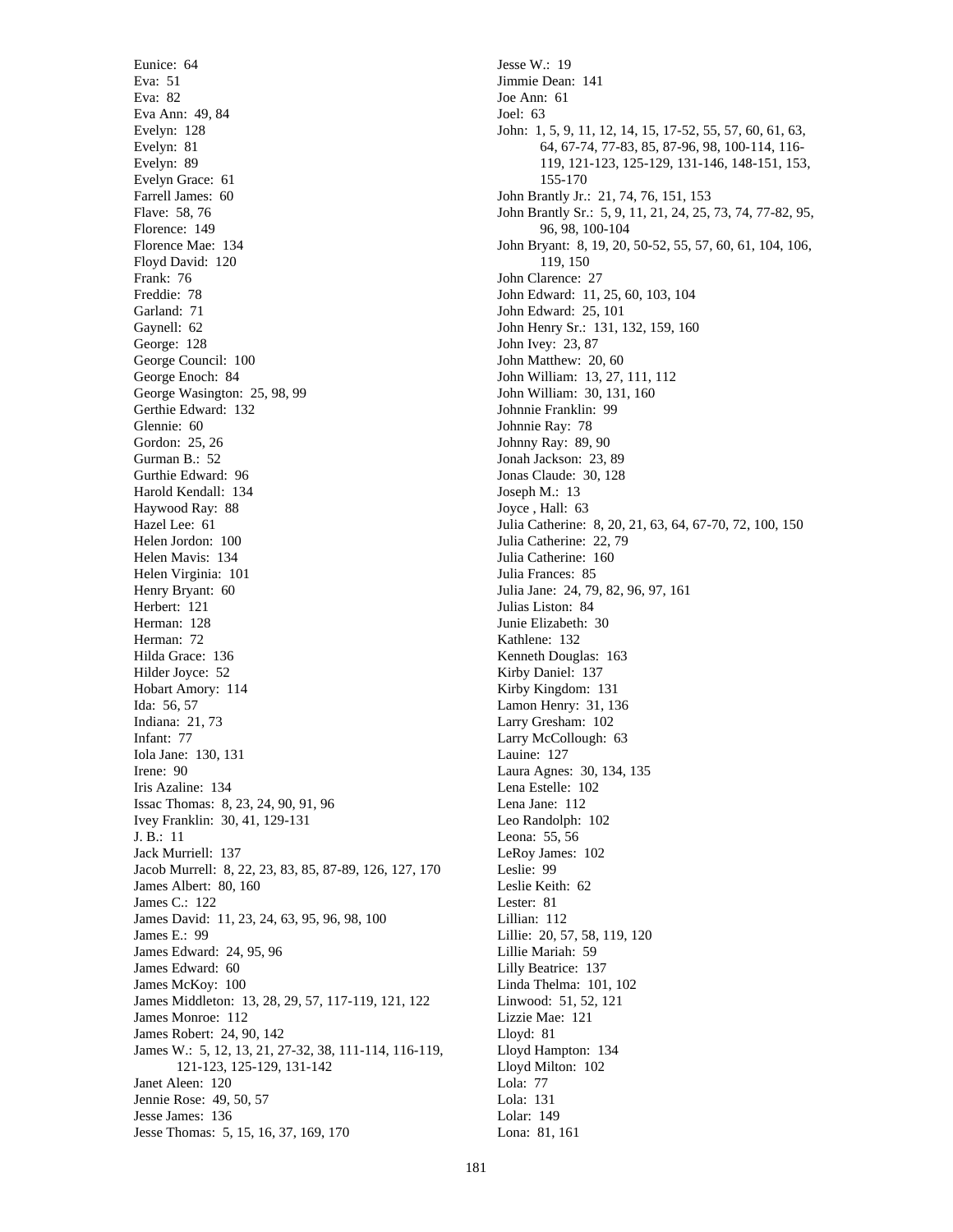Lonnie Jr.: 85 Lonnie Sr.: 23, 52, 83, 84, 126 Lou: 132 Lou: 62 Louis Allen: 32, 141 Lovie: 132 Lucinda: 59, 108 Lucinda Elizabeth: 21, 69, 70, 72 Lucy Beve: 13, 14 Lucy Jane Kornegay: 13, 29, 83, 85, 122, 123, 125-127 Lucy Jean: 21, 72 Lucy Marie: 30 Luella: 23, 88 Lula Allie: 29, 127, 128 Lula Jane: 21, 73 Lula K.: 95, 96, 149 Luther B.: 51 Luther Eric: 31, 137 Mabel Norma: 61, 154 Mae Belle: 161 Maggie: 128 Margaret: 78 Margaret Ann: 8, 18, 44-48, 92 Margaret Frances: 61 Marie: 137 Marlon: 83 Marshall: 21, 77, 105 Martha: 131 Martha Ellen: 14, 32, 142 Martha Jean: 8, 17, 30, 38, 39 Marty Dale: 142 Mary: 149 Mary Ann: 5, 14, 33-35, 144-146, 148-151, 153, 155- 162 Mary Clayton: 23, 87, 170 Mary Eliza: 23, 24, 96 Mary Eliza Elizabeth: 132 Mary Elizabeth: 11 Mary Elizabeth: 8, 18, 40-43 Mary Eloise: 101 Mary Nell: 136 Mary Susan: 13, 28, 113, 114, 116 Matilda: 30, 128 Mattie S.: 30, 132 McKoy: 25, 100 Mildred Lois: 61 Mildred Ruth: 88 Mildred Violet: 136 Millard Theodare: 63 Minnie Marie: 131 Mollie: 23, 85, 86, 127 Myrtie: 121 Myrtle Bell: 137 Myrtle Susan: 83 Nancy: 5, 14, 32, 143, 144 Nancy G.: 14 Nancy Jane: 11 Nannie Mae: 161 Naomi: 56 Naomi Catherine: 128 Nathaniel: 59 Ned: 24 Ned: 99 Noah Adams: 20, 55 Norman Curtis: 137 Norwood Clifton: 127

Novella: 84 O'Brien: 83 Octavious: 20, 52, 83, 150 Odessa: 112 Olivia: 128 Oscar: 96 Osco James: 112 Owen: 112 Owen: 22, 82, 97, 98 Owen Elwood: 84, 87, 88 Owen Franklin Jr.: 30 Owen Franklin Sr.: 13, 30, 38, 129, 131-135 Owen James: 83 Patsy Joyce: 136 Paul: 29, 57, 58, 119, 120 Paul: 63 Paul Ward: 120 Pauline: 127 Pauline: 62 Pearl: 71 Percy Clyde: 29, 127 Phoebe Gay: 127 Phoebe Gray: 85 Prandy Kathryn: 85 Pricilla Eliza: 8, 19, 49 Raeford Bruce: 88 Raeford Lewis: 141 Ralph: 57 Ralph James: 141 Ralph William: 85 Rannie: 59 Rashie: 149 Rashie: 63, 64, 123 Ray Adams: 57 Rayford: 138 Raymond: 121 Raymond Avery: 131 Rebecca: 33 Rena: 131 Rena Jane: 83 Rener: 77 Ressie Allen: 161 Reuban James: 88 Richard Harold: 61 Robert Chancey: 25, 63, 100 Robert Cornelious: 30, 131 Robert W.: 14, 31, 141, 142 Robert W. Jr: 32, 142 Roosvelt: 62 Rovine: 90, 91 Roy: 99 Roy Advant: 91, 92 Rozelle: 88 Ruby Ann: 132 Ruby Virginia: 60 Rueford Rossvelt: 88 Ruth Ellen: 129 Ruth Marie: 59, 70 Sadie: 77, 118 Sallie Ann: 14, 31, 136-141 Sallie Ann: 19, 49 Sam: 50, 56 Samuel Mack: 78 Samuel Robert: 100 Sara A.: 13 Sara C.: 11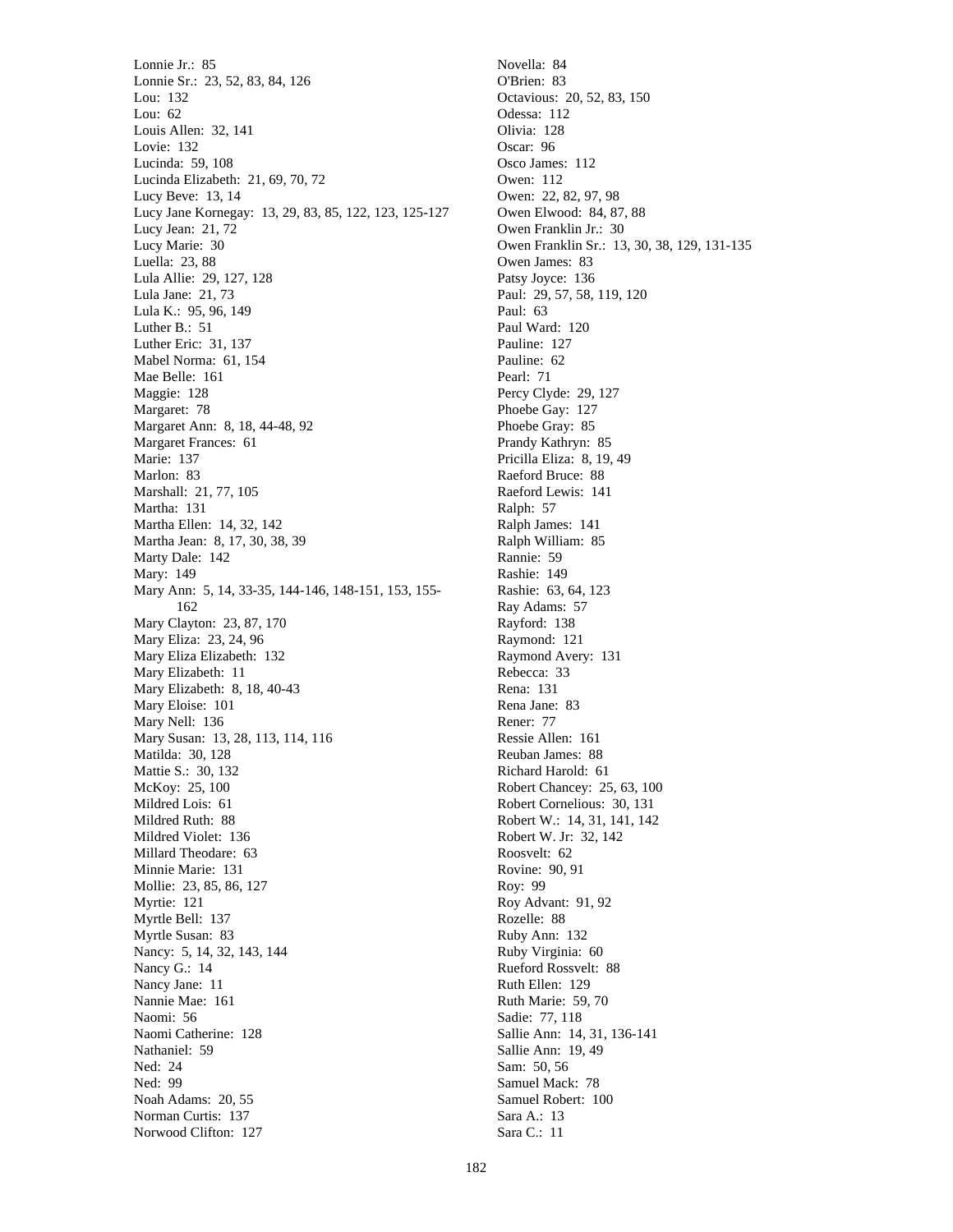Sara Catherine: 20, 60, 61, 104 Sara Elizabeth: 11, 12 Sara Jean: 5, 11, 26, 105-110 Sarah Caroline: 24, 98 Sherman: 72 Sidney James: 59 Stephen: 29, 122 Stephen: 20, 61, 62 Stephen Franklin: 131 Stephen Leroy: 62 Stephen Sidbury: 122 Sue Neil: 101 Susan Ellen: 8, 21, 25, 151, 155, 162 Sylvia A.: 5, 14, 15, 35-37, 163-168 Thomas: 149 Thomas Lee: 101 Thurman: 72 Thurman James: 51 Tiffany Roszell: 122 Tommie Everett: 83 Toney: 29, 121 Tony Ray: 121 Veona: 91 Vera Nell: 90 Vero Catherine: 58, 59 Veston: 25, 60, 61, 104 Virgil Ray: 122 Virginia: 72 Virginia Louise: 136 Vivian Estelle: 112 Walter: 127 Walter: 90 Walter Herbert Jr.: 129 Walter Herbert Sr.: 30, 129 Walter Raleigh: 61, 94 Warren Frederick Sr.: 137 Waverly Lamon: 136 Wayne Verlon: 136 Willard Keith: 137 William Cicero: 112 William Franklin: 21, 71 William James: 8, 21, 30, 69, 71-73 William James: 27, 111, 112 William Walter: 31, 32 Willian Ransom: 95, 96, 149 Woodley B.: 141 Woodley Bayard: 136 Zilphy: 5 *Kilpatrick -* Elizabeth: 5 *King -* Sam: 146 *Knowles -* Marion Jr.: 45 Nancy Jane: 35, 36 *Koonce -* Erma Heath: 86 Jolilla: 73, 91 *Kornegay -* Abraham: 12 Annie Ruth: 143 Bertie: 48, 49 Effie: 44 Elizabeth M.: 12, 13, 21, 38 Rachel Elizabeth: 48

Rovine: 146 Walter: 48 *Lambert -* Mary Grace: 49 *Lane -* Louis: 46 *Langston -* Christian Eleanor: 129 *Lanier -* Adella: 42 Admah: 40 Angelica Faye: 169 Anna: 18 Archie Roscue: 41 Arquilla: 42 Carr: 42 Clayton: 42 Daisy Bell: 107 Dallie: 42 Daughter: 41 David Hugh: 165 David Wright: 29 Donna Faye: 137 Frankie Madonna: 135 Georgia Anna: 121 Gladys Rebecca: 42 Hosea Bryant: 18, 41, 42 Hosea Goodman Sr.: 18 Hubert: 43 Ida Jane: 18, 40, 41, 129 Issac Laffyetle: 18, 40 Jacob: 18, 43 James: 42 James M.: 18 Leslie: 42 Lewis Wright: 18 Liner: 41 Lonnie T.: 42 Maggie Adell: 72 Margaret Arlene: 164 Mary: 42 Mary Catherine: 57 Mertie: 41, 129-131 Nancy Zodie: 168 Nealiemay: 146 Nernie Lou: 43 Silvery: 120 Stacy L.: 41 Stephen R.: 41 Stephen S.: 40, 41, 129 Susan: 18, 42 Zebulon: 40 *Lawhorne -* Bertie Eliza: 33, 144 James Christopher Jr.: 14 James Christopher Sr.: 14 John Bryant: 14, 32, 33, 143, 144 Mary Jane: 14 Mattie Eliz: 14 Nancy Ella: 33, 143 Rachel Catherine: 14 Stephroney Jane: 33 Susan Ann: 14 Zilpha Carolina: 14 *Leary -*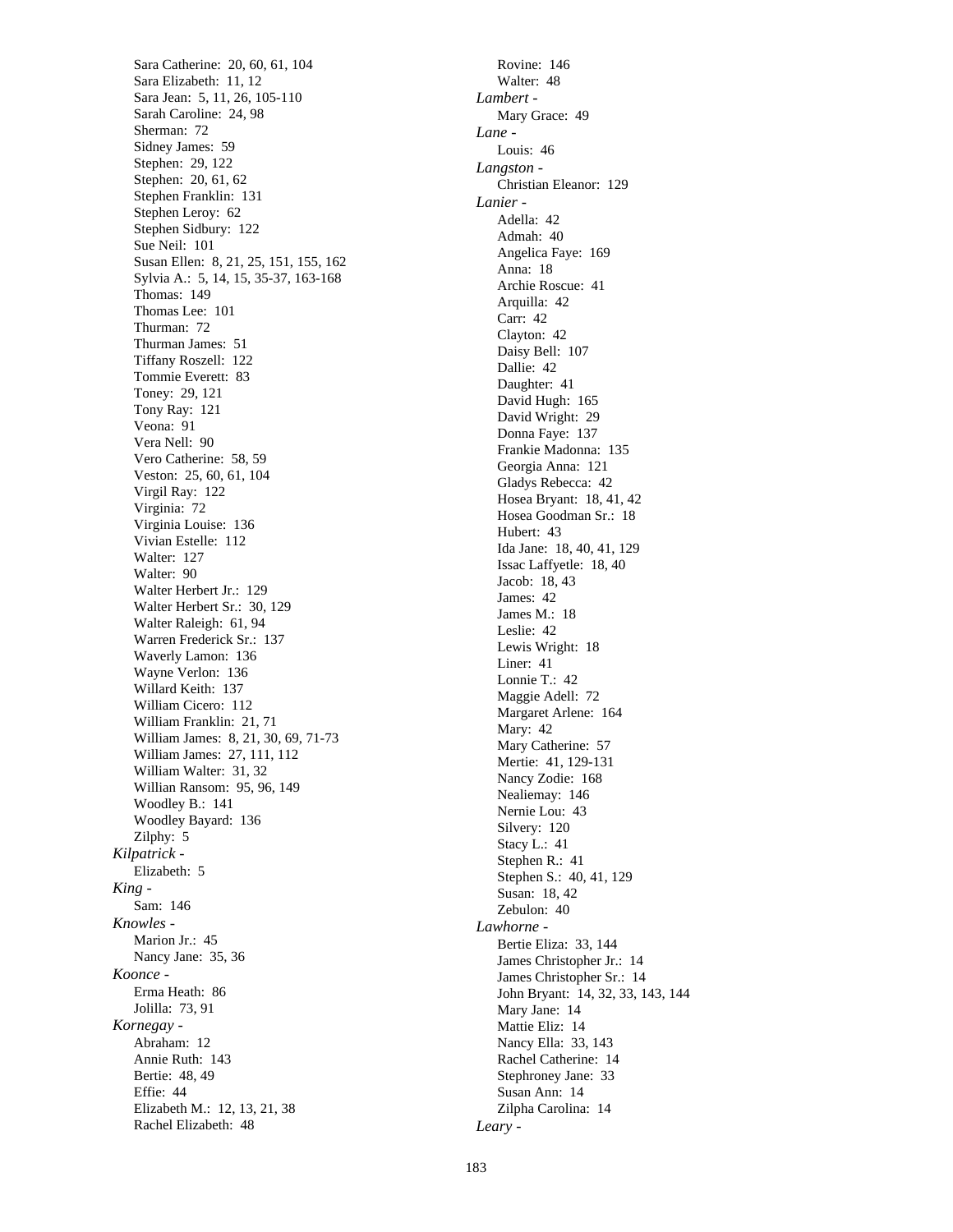Brenda Kay: 162 *Lee -* Janet: 70 Mamie Virginia: 59 Vivian Linda: 139 *Lewis -* Eugene: 36 John W.: 170 William E.: 103 *Lockhart -* Elizabeth: 11 *Lofquist -* George: 67 *Love -* Nellie Nadine: 131 *Malpass -* Alice: 46 *Manning -* Arthur Ray: 56 Carolyn Joyce: 139 Patricia Gordon: 163 *Maready -* Clifford O'Neal: 134 Doris Maxine: 111 Eunice: 89 James Allen: 124 Theresa Ann: 89, 90 Walter Lee: 118 *Marshall -* Willie Floyd: 134 *Marshburn -* Andrews Gibbons: 117 Annie Mae: 141 Leona Mae: 37 Lonnie: 140, 141 Nancy Lee: 141 Nannie Marie: 141 *Matthews -* Clifford Herbert: 101 Laura Jane: 47 *McDonald -* Charles Corbett Sr.: 69 *McGowan -* Mary Freeman: 34 *McIntosh -* Edward: 69 *McLawhorn -* Martha Eliza: 108 *McNamara -* Julia: 35, 81 *Mercer -* Acra Jane: 38 Agnes Caroline: 90, 95 Agnes Jeneane: 161 Alger Wallace: 83 Allen Ralph: 161, 162 Alma: 82, 97, 98 Angie Emeline: 94, 122 Angie Emeline: 170 Ashley: 112 Barbery Ellen: 27 Billy Ervin: 136 Brookie Dail: 89 Calvin Lampton: 125

Calvin Richard Sr.: 126 Carrie Mae: 98, 161 Celia Adline: 23, 24, 63 Celia Jane: 111, 112, 122 Chancey G.: 38, 87 Daisy Agnes: 125 Dave Lampton: 125 Della: 17, 18 Dollie: 123 Doris: 91 Edward: 43 Elaine: 89 Fred L.: 123 Herbert: 79, 80, 97 Ida: 112 Infant Daughter: 98 Infant Son: 126 Infant Son: 126 Infant Son: 126 John: 122 John Henry: 79, 82, 97, 161 John Rommie: 74, 123 Julia Frances: 33, 52, 64, 74, 80 Kirby James: 38, 87, 170 Kitsie Elizabeth: 123 Lewis Brock: 97, 98, 111, 125 Lewis Ivey: 125 Lina Anne: 79, 125, 126 Lloyd Jasper: 170 Lola Elizabeth: 98, 99 Lula: 112 Mildred Myra: 81 Morris Aaron: 170 Myrtle: 63, 64, 123 Nelson Patrick: 170 Noah James: 19 Nora: 123 Norris Lee: 170 Norwood: 80, 155 Norwood Oscar: 170 Paul William: 38, 170, 171 Roland Jasper: 38, 170 Sara Catherine: 19, 20, 104, 106, 119, 150 Sara Mamie: 64, 126 Shirley Mae: 170 Tiney: 97 Tobie: 97 Vavie: 97 Vertie Mae: 87 Vickie Sue: 171 Victoria: 38, 169 Willam James: 24, 27, 33, 38 Willie: 94, 122 Willie Flave: 123 Woodrow James: 123 *Merrill -* Pricilla: 1 *Miller -* Addie: 35, 158 Baby: 159 Baby: 159 Barbara Ann: 22, 24, 26 Bland Littleton: 55, 56 Brantly Row: 82 Dasie Mae: 101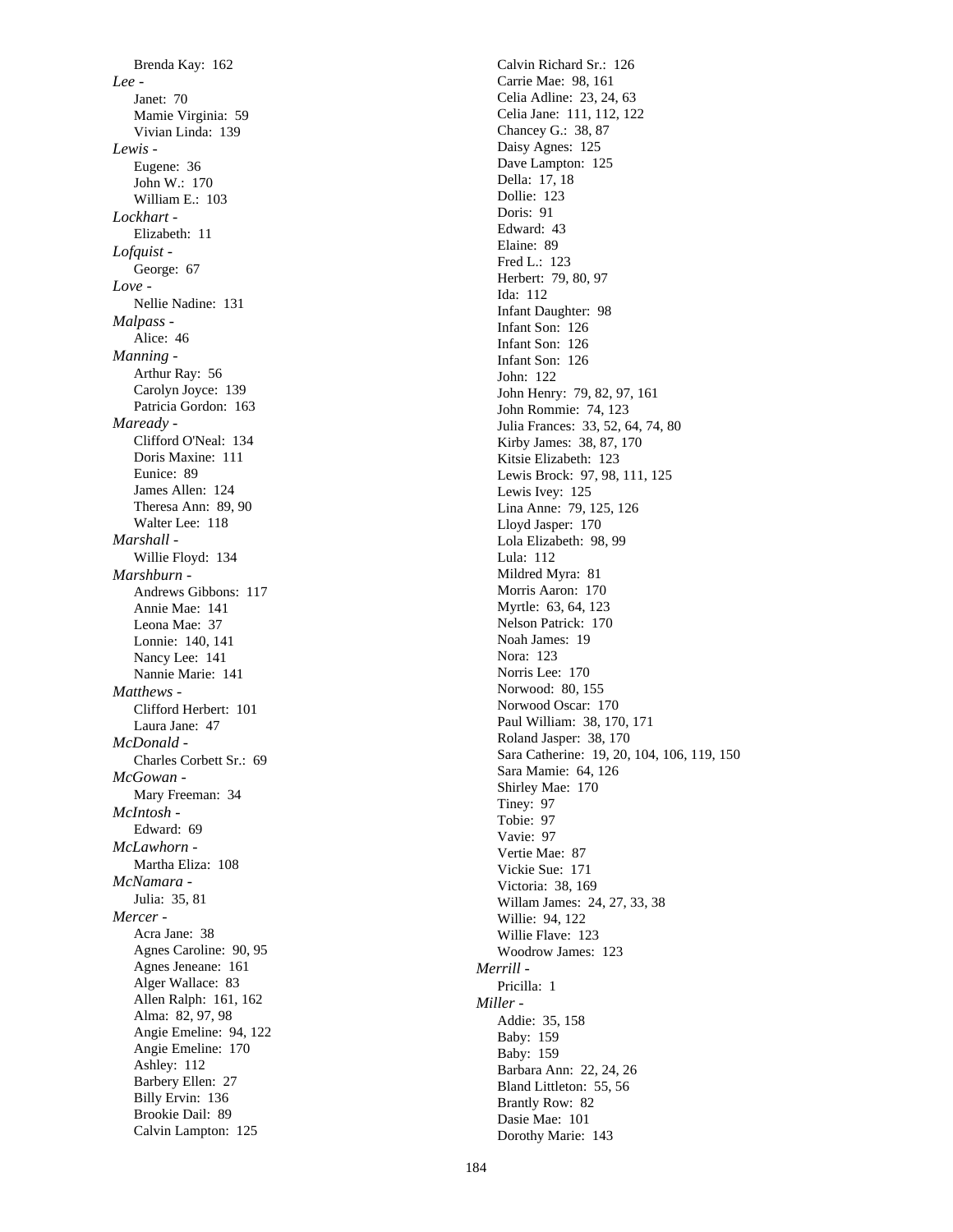Eleanor Jane: 25 Everett Lafa: 159 Geraldean: 159 Glennie: 35 Gordon: 147 Guy Vernon: 159 Hattie D.: 129, 130 Infant: 158 James Edward: 102 James Parrott: 115 Jessie: 5 Jessie Leona: 170 John Andrew: 52, 53 John Branch: 52 John Richard: 35 Lawton Jr.: 142 Lillian: 160 Lillian Doris: 158 Lola: 165, 166 Lottie Mae: 116 Luther: 35, 156, 157 Luthor Adron: 157 Martha Ellen: 51, 55 Mary Edna: 157 Mary Susan: 33 Merisco: 32 Milton Smith: 159 Nancy Ann: 159 Nancy Ida: 27 Nina Elizabeth: 110 Norma Grey: 158 Norwood George: 123 Ottis Jere Sr.: 123 Patsy Theresa: 159 Rannie Lucielle: 142 Richard Haywood: 157 Richard Ivey: 35 Roger Vernon: 143 Shirley Ann: 157 Thelma Louise: 155 Vera Evelyn: 158 Vivian Wells: 157 Walter: 35, 158 Willie: 35, 157, 158 *Milton -* Julie Grace: 161 *Mitchell -* Daniel: 43 Delilah Plummer: 44 *Mobley -* James Alexander: 41 Leon James: 168 Malissa F.: 129, 130 Rodney Ordell: 62 *Moore -* Faroah P.: 108, 109 Lacy: 167 *Morgan -* Ida Oaklan: 156 *Mozingo -* Rilla: 113 *Murphy -* Earl Holmes: 168 Thomas James: 95 *Murray -*

Robert Lee Jr.: 159 *Myers -* Anthelene: 45 *Noble -* Hugh: 44 *Norris -* Alvin: 138 Claudie Columbus: 138 Ethel: 130 Gurman: 138 Ivy Columbus: 138 J. C.: 138 James McDonald: 138 Joan Catherine: 138 John Maynor: 138 Leslie: 138 Roland: 138 Roy Cavenaugh: 138 Ruby Geraldine: 92 Wilbur Lee: 138 *Nunn -* Daisy: 46 *Outlaw -* Annie Winfred: 63 Ernest Lee: 45 Frances W.: 48 Lucy Geneva: 103 *Owens -* Bruce Roland: 45 Mike: 71 *Oxidene -* Cora Lee: 62 *Padgett -* Nellie Maydelle: 107 *Padrick -* Serena: 164 *Parker -* Ann Nell: 67 Harold Titus: 84 Marlene: 161 *Parks -* Henrietta: 37 *Pearsall -* Gladys: 69 *Penny -* Arthur Junior: 89 Herbert: 88 Johnnie: 88, 89 Ottis: 89 Robert Duvol: 88 Rommie: 89 Sadie: 89 Willann: 142 Zannie: 89 *Perkins -* Silas Leon: 47 *Perry -* Susan: 69 *Peyton -* William Madison: 103 *Phelps -* Anne Mae: 67 *Phillips -* Betty Wells: 94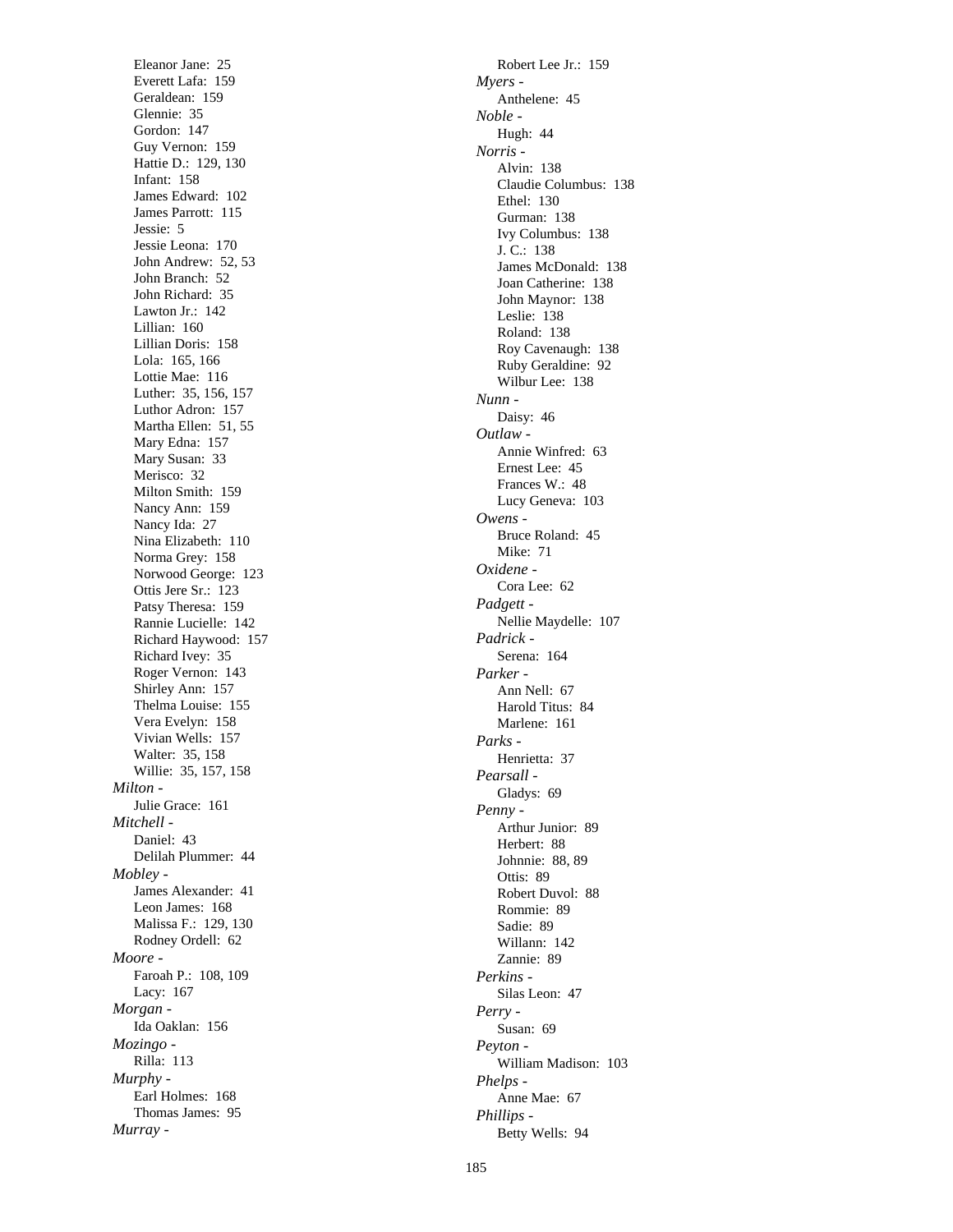*Picket -* Jeanne Gail: 168 *Pickett -* Reba Jean: 124 Sallie Ann: 163 *Pittman -* Piccola: 99 *Potter -* Annie Elizabeth: 98 Carrie Mae: 98 George Dixon: 98 James: 129 Jesse: 129 Lemuel Jared: 104 Walter: 129 *Powell -* Carl W.: 136 David Bertie: 39 Gurman P.: 39 Susan Ozell: 147 *Prevette -* Burma: 101 *Price -* Bessie: 46 Luther: 48 Olive: 72 *Pruitt -* Emma Jane: 102 *Pugh -* Mary Armeta: 49 *Quillen -* Arnold: 139, 140 *Quinn -* Annie Elizabeth: 38 Doris Inez: 66 Eliza Jane: 97, 98, 111, 125 Henry Bryant: 31 J. C.: 40 Marion: 147 Mary Elizabeth: 131 Mary Myrtie: 40 Norman Leonard: 59 Rhoda: 148 Rozella: 66 Sarah: 40 Shock H.: 144 Thomas Shirley: 81 Zenas: 31 Zennie: 53 *Ransom -* Virginia: 66 *Raynor -* Anne: 18 Cecil Carlisle: 124 Charles L.: 107 Dervy William: 165 Edward V.: 42 James Norwood: 69 Madelyn: 138 Pansy Lee: 143 Roxie Virgina: 146, 147 *Register -* Charlotte: 71 Henrietta: 138

*Revelle -* Elizabeth Pauline: 92 *Rhodes -* Unnamed: 94 Allen Murphy: 92 Avis Lee: 163 Barbara Jane: 24, 47, 92 Bettie: 24, 92, 93 Carrie Jane: 146 Cylde: 73, 74 David Becton: 145 Dockie: 146 Dorothy Lee: 92 Eddie: 145 Emily: 24, 95 Emily Carolyn: 61, 94 George: 24, 93, 94 Hazel: 94 Henry Franklin: 24, 94, 122 Henry Swinson: 24, 47 Hughie Maxwell: 94 Ivey: 146 Ivey Becton: 145 John: 146 John Bryant: 24, 92 John Farrior: 22, 24, 26 John Thomas: 92 Julia Ann: 39 Lela Mae: 59 Lula: 24 Mack: 94, 95, 166 Marvin Edson: 94 Mary Ruth: 161 Myrna Lou: 94 Paul: 146 Peggy Jo: 94 Prandy Jane: 22, 23, 126, 127 Robert Guy: 163 Sam Kreba: 95 Sarah Jean: 26, 50 Tommie: 146 Walter: 146 Wilbur Gray: 94 *Robbins -* Delta Frost: 26 *Robinson -* Lester Aubery Sr.: 53 *Rolison -* Edgar F.: 125 *Rouse -* Albert Manley: 143 Callie D.: 157, 158 Edna Louise: 100 Iredell: 44 Joesph Herrring: 59 *Ryder -* James Leon: 101 *Sadowski -* Grace Evelyn: 170 *Sanderson -* Albert Evens: 37 Albert Leon: 36 Alton May: 116 Bradley: 167 Dan Compton: 167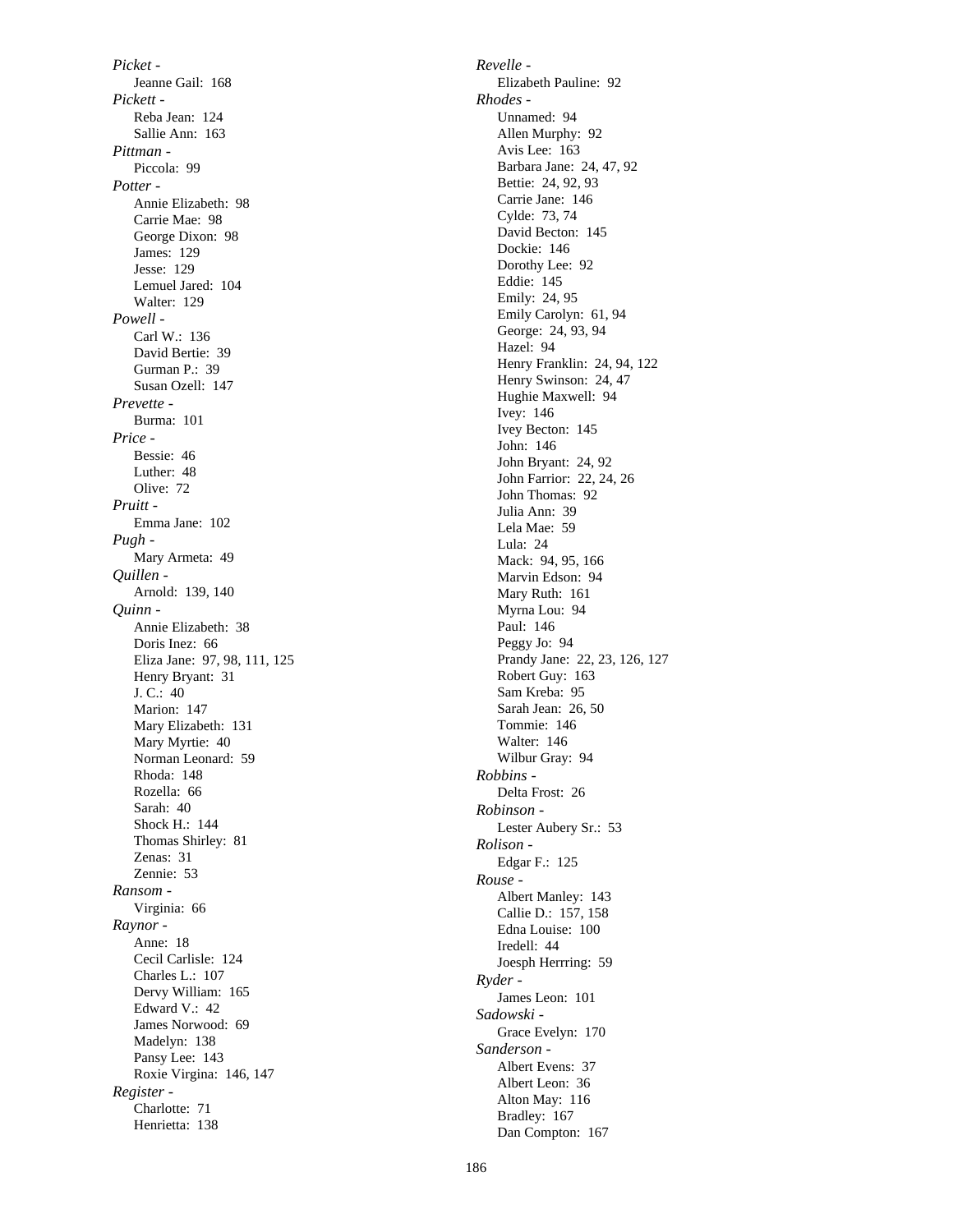Dorothy: 36 Earlie Clifford: 36 Gene: 163 Harry Lee: 37, 167 Hazel Lee: 167 Henry Lawrence 2nd: 36 Homer Jay: 36 Homer Thadeus: 167 Issac: 14, 15 Issac Libbans: 15 J. D.: 116 James Buren: 167 John Jackson: 37 Johnny Allen: 167 Kate Davis: 36, 163, 164 Kay: 163 Leana: 15 Levi Elma: 115 Lilla F.: 36 Lillie Frances: 157 Lois Elizabeth: 167 Louise Rex: 167 Lucy J.: 36 Luther Mayo: 114 Marilyn Joan: 164 Martha Ann: 15, 37, 167, 168 Mary Elizabeth: 15 Mattie: 36 Nancy Frances: 25, 60 Nellie: 163 Norman: 37 Octavia: 116 Orpha: 15, 36, 37, 164-166 Peggy Joyce: 167 Phillip Fay: 36 Rosmond Lee: 36, 163 Roy Cavenaugh: 167 Thadius Horry: 15, 37, 167 Thomas Fitshugh: 36, 163 Thomasine: 163 Vida May: 36, 38 William Albert: 15, 35, 36, 163 *Sandlin -* James Delacy Sr.: 68 Jerry Ann: 105 Lillian Elizabeth: 123 Rena Ward: 67 Seth: 12, 26 *Saunders -* Niina Elizabeth: 168 *Schnell -* Sylvia: 168 *Sellers -* Andrew J.: 36 *Shackelford -* Kathleen: 70 *Sherk -* William George: 169 *Shiver -* Sarah Catherine: 106 *Sholar -* Effie: 105 John David: 68 Lillian Geneva: 105 Vera Bertha: 105

*Silverton -* Harold Lindsey: 101 *Simmons -* Connie Carol: 69 *Simpson -* Sally Arlene: 115 *Skeens -* Linwood: 162 *Sloan -* David William: 37 Lila M.: 37, 168, 169 Mamie: 37, 115, 167, 168 Minnie Louise: 124 Vera Marshall: 68 *Small -* Ethel: 138 Mary: 60 *Smith -* Bertha Ray: 100 Callie: 158 Callie Jean: 40 Celia: 116 Clarissa Jane: 25 Daisy Bell: 157, 158 Eddie: 144 Elizabeth: 158 Enoch: 158 Harold James: 158 Herman: 66 Jacob James: 56, 57 Jobe: 144 Libby: 110 Lina Mae: 68 Maggie Eliza: 144 Mary Elizabeth: 37 Mary Lou: 142, 143 Mattie Gertrude: 156 Melba Elizabeth: 158 Nannie Mae: 86 Nellie Rae: 144 Nora Leona: 156, 157 Norman Hank: 147 Oliver Allen: 158 Rachel: 95 Rachel Isabell: 87 Richard Enoch: 158 Ruby Inez: 158 Seany Jean: 169 Sophronia: 103 Thomas Jefferson: 157, 158 Thurman Clayton: 104 Vivian Pearl: 139 William: 87 Willie Ivey: 64 Willie James: 158 *Snyder -* Melva Cox: 68, 69 *Southerland -* Ben Claude Sr.: 47 Milton Ray: 124 *Sprouts -* Edward: 150 *Stancil -* Beulah Lindolph: 123 *Stanley -*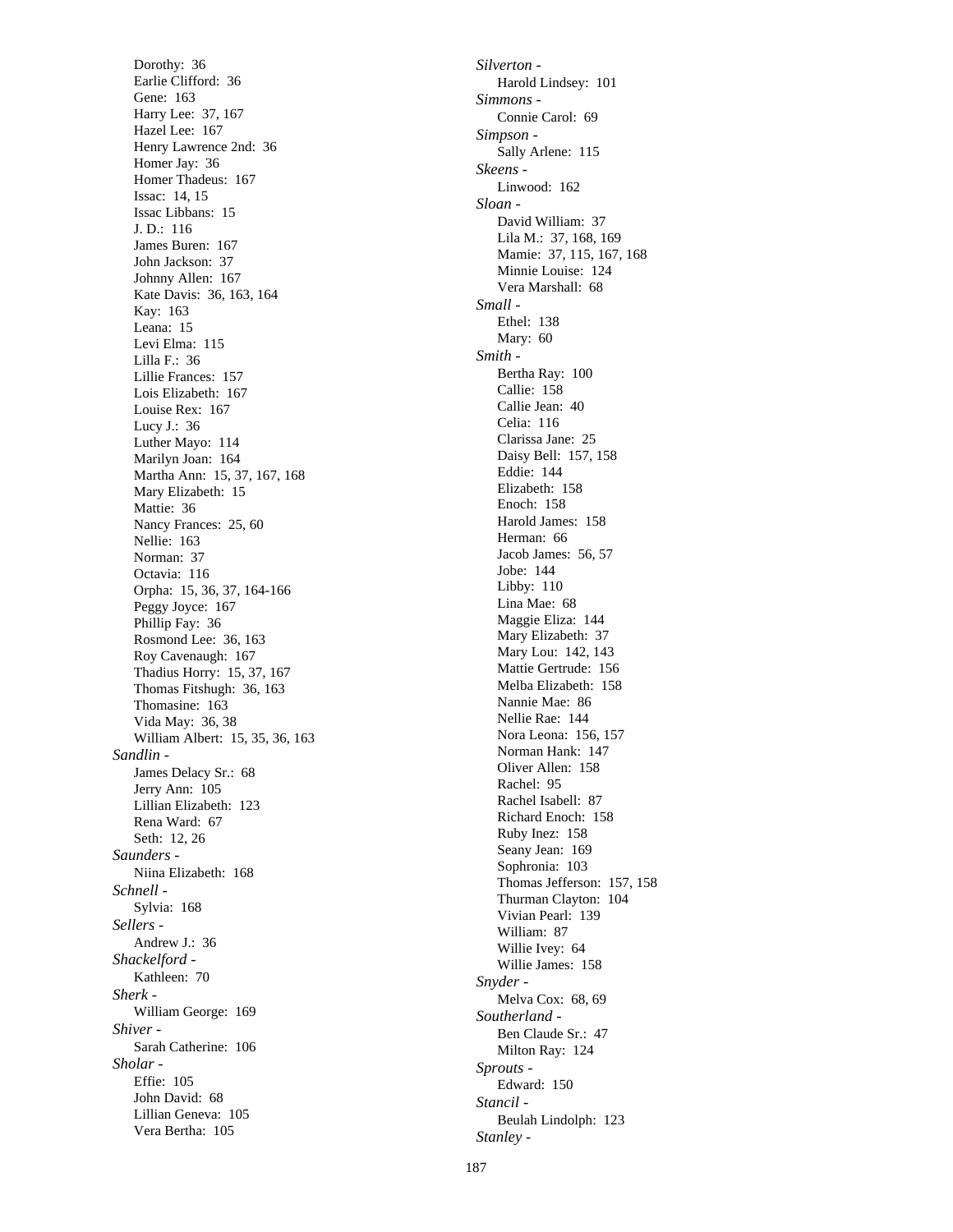Isabelle: 42 *Stilley -* Evelyn Dunn: 131 *Strickland -* Ella Lou: 90 Eunice Irene: 117 Thomas: 131 *Stroud -* Joan: 69 Maggie: 34 Pearl: 125 *Styron -* Denard: 56 *Summerlin -* Mollie: 48 Vera Lane: 62 *Sumner -* Ada Ella: 50, 56 Addie Lou: 30 Andrew Jackson: 22, 105 Asa: 73, 78, 79, 153 Asa: 153 Baby Boy: 154 Barbara Ann: 29 Barbara Elizabeth: 77, 105, 166 Bettie: 74 Callie: 154 Calvin: 153 Carrie: 153 Claudie: 154 Coy: 154 David Washington: 49 Dessie: 154 Dolly Etta: 73 Elizabeth: 144 Etta: 79 Gertie: 153 Hazel: 80, 155 Helen Beatrice: 50 James Matthews: 153 Jeanie: 154, 155 John Martin: 79, 125, 126 John Willian: 49, 50, 57, 84 Jonah: 153 Levi E.: 115 Louveane: 81 Ludie: 78, 79 Lula: 73, 74 Luttie: 49, 87 Margie: 74, 123 Mary Eliza: 50 Mildred: 82, 155 Nancy: 9, 14 Nancy Jean: 74 Nora: 65, 78 Perry Nelson: 78 Ralph: 154, 155 Robert Chancey Sr.: 73 Robert Lafayette: 73, 79 Samuel Everett: 153, 154 Tethrow: 49, 60 Thomas Wayne: 158 Willard: 61, 154 Willie Anne: 22, 23, 170 Willis Martin: 113

Wilma Ann: 105 *Sutton -* Dullon: 48 Henry: 160 Ina: 45, 46 Ronald: 47 *Suzuki -* Aiko: 84, 85 *Swindell -* Elwood: 40 *Taylor -* Aileen: 139 Bonnie: 46 Charles: 88 Earsie Susan: 109 Effie Mae: 97 Frances Eula: 133 James C.: 109 James Earl: 89 Jesse: 136 Mary: 136 Orpha Frances: 128 Rodolph: 141 *Teachey -* Ethel: 114 *Terry -* Ada Ruth: 129 *Thayer -* Virginia: 45 *Thigpen -* Dora Ann: 148 Gertrude: 114 Jesse Earl: 117 John: 108 Jos. H.: 148 Mary Eliza: 109 Nernia Odessa: 102 Nora Lee: 148 Sallie Ann: 137 Sudie Mae: 84 William F.: 64 *Thomas -* C. J.: 61 Calvin: 11, 12 Claudius: 34 Edith Elizabeth: 33, 34 Glenwood Sr.: 133 Irene: 125 John: 132, 133 John Ivey: 33 Kathleen: 118 Lula Adeline: 114, 115, 167 Maggie Catherine: 142 Mary Lee: 100 Mary Ruffin: 35 Nancy Carolina: 141 Nina Mary: 68 Sarah Ann: 12, 13 Sybil Bethel: 26 Warren Avery: 132 William: 12, 26 *Thompson -* Alvin: 67 Cecil: 63 Mary Gertrude: 146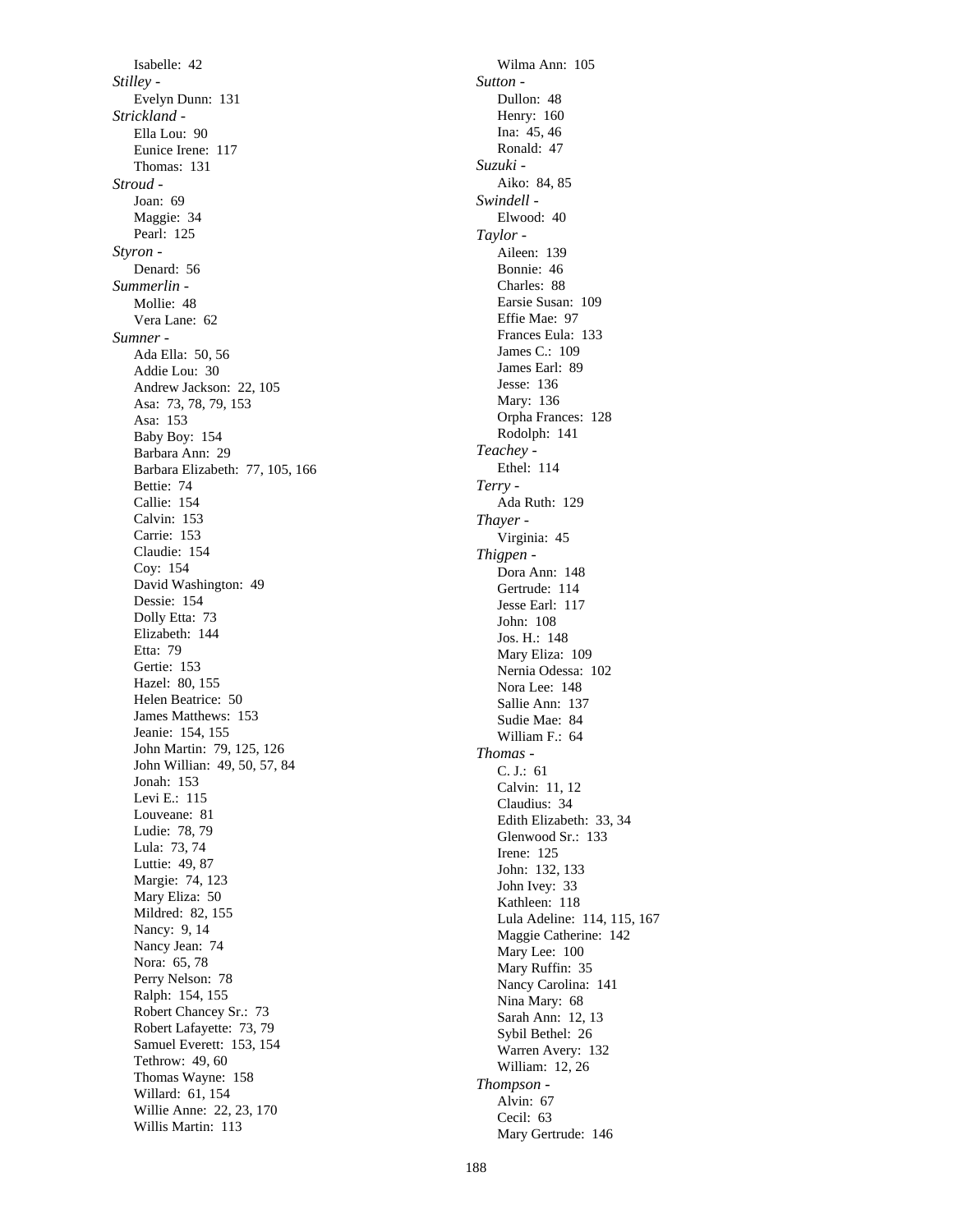Ora Lee: 66, 67 Sarah: 162 *Tilghman -* Caroline: 5 John B.: 5 Julia Ann: 5 Michael: 5 Ted: 61 Willian J.: 5 *Tilghnan -* Joseph W.: 5 *Torrans -* Georgia Ann: 136 *Townsend -* David: 160 *Trott -* Zannie Mae: 116 *Tucker -* Betty Lou: 72 Mary Lillie: 156 *Turnage -* Mary Catherine: 29 *Turner -* Doris Margaret: 143 Ernest Franklin: 71 Hattie: 145 Henry Clay: 143 Issac Bruce: 130, 131 Jessie Elizabeth: 143 Juanita: 62 Leslie Lawton Sr.: 97 Lillie Mae: 116 Lottie Mae: 143 Martha Grey: 157 Mary Carolyn: 131 Mary Lee: 169, 170 Mary Louise: 22, 105 Phillip David: 129 Theodore: 144 *Tyndall -* Frances Adelle: 135 Jerry Allen: 140 Olive K.: 99 Ora Belle: 88 Woodrow: 85 *Wade -* Minnie Carolyn: 157 *Wall -* Mary Frances: 138 *Walton -* Liston A.: 21 *Ward -* Reziah Frances: 119 *Watkins -* Effie Estelle: 71 *Wells -* Annie Lee Williams: 117 Carrie O.: 41, 42 John Bailey: 92 John Bailey Sr.: 92 William Jacob: 46 *Weston -* Bessie: 145 Delia A.: 145

Eliza Jane: 145 George Washington: 121 John Gordon: 145 John Richard: 145 Martha Marenda: 31 Mary A.: 145 Nancy Jackson: 32, 33 *Whaley -* Alma Marie: 139 Barbara Alice: 12 Barney Tom: 109 Ben: 137 Bertha: 102 Bertha Avery: 109 Bessie Mae: 109 Betty: 111 Beulah Estelle: 106 Bythale: 110 Carl E.: 59, 108 Carnie: 109 Carris Lee: 26, 106, 107 Charlotte Vivian: 139 Clarence Winfield: 109 Cleophas: 107 Colon Levern: 167 Dave Hugh: 26, 50, 106 David Jackson: 105 Della: 26, 107, 108 Deulin: 110 Earl: 139 Eddie Norman: 31 Eliza Jean: 31, 102 Elmer: 139 Elmore: 139 Essie Mae: 81 Etha Mae: 110 Eugene: 105 Eula: 109 Eula Jane: 31, 138 Eva: 108, 109 Felix Ivey: 44 Frederick Wheeler Jr.: 31 George J.: 105 George Washington: 26 George Washington: 31, 139 George Wendall: 140 George Wesley: 110 Glennie: 108 Harold Avon: 111 Henry A.: 118 Henry James: 11 Henry James: 26, 77, 105, 166 Hiram Stalling: 27 Ida Mae: 111 J. W.: 139 James David: 12, 26, 50, 105-107 James Donald: 111 James Earl: 141 James Lee: 107 James Mason: 139 Janice Faye: 111 Jason: 28 Jeptha Thomas: 26, 109 Joel Beaman: 51, 76 John Bryant: 17 John Henry: 106, 166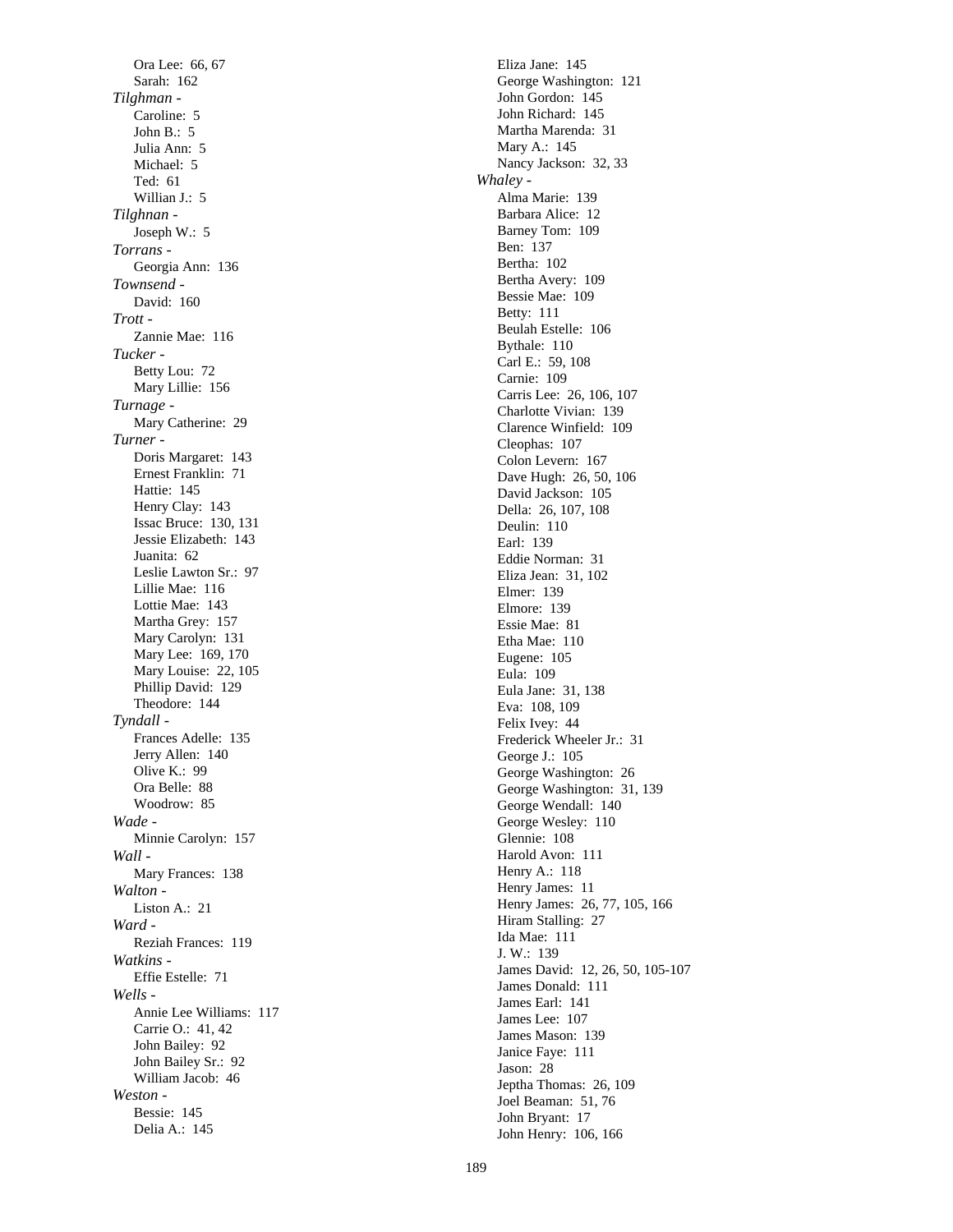John James: 39 John Thurman: 31, 141 Johnnie C.: 108 Jonah Alvin: 107 Joyce Lee: 167 Laura: 31 Laura Belle: 135 Lewis David: 27, 110 Lola: 44 Lossie Louise: 109 Lou Bell: 110 Loucinda Missouri Balzora Rebecca: 28, 29, 57 Louella: 39, 40 Lucy Jane: 107 Lula Elizabeth: 106, 166 Lyda: 109 Mary Edna: 56 Mary Elizabeth: 12 Mary Elizabeth: 31, 140 Mary Katie: 111 Mary Lacrease: 61 Mary Shirley: 139 Mattie Ann: 136 Mavis Clara: 139 Mavis Lee: 111 Maxful Buster: 139 Maxwell: 31, 102 Melvin: 31, 138, 139 Melvin Daniel: 139 Mervin: 111 Mervin Ray: 167 Minnie: 77, 105 Molsey Caroline: 28 Murphy: 111 Myra Jean: 139, 140 Nancy Hattie: 102 Norwood: 139 Onnie: 105 Orpha Naomi: 135, 166 Orvis Franklin: 61 Oscar: 109, 110 Owen Tucker Jr.: 111 Owen Tucker Sr.: 27, 110, 111 Patsy Jane: 139 Paul: 77, 121 Perlina Lovina A.: 44 Peyton: 106, 156 Ressie: 110 Rosa Lee: 94, 95, 166 Roy Lee: 111 Ruthie Mae: 107 Sadie C.: 107 Sam: 51 Sampson Democrat: 46 Samuel Jr.: 11 Sarah Addie: 133 Sarah Elizabeth: 50 Sarah Genevieve: 31, 140, 141 Shelby Jean: 111 Sybil B.: 108 Tharon: 111 Thelma Grace: 111 Thelma Mae: 110 Thomas Gregory: 12, 26, 27, 108-110 Vance: 106 Vera Diane: 83

Virginia: 169 Vyra Georgene: 140 William Albert: 141 William Amos: 44 William Henry: 26, 108 William Jason: 31 William Jasper: 133 William Kernis: 110 Zilpha A.: 12 *Whitfield -* Arthur: 34, 35 Donald Hugh: 156 James: 35, 156 James Arthur: 156 Jessie James: 34 Phyliss Jeanne: 156 Rachel Claudine: 78 *Whitley -* Raeford Lane Sr.: 63 *Wickline -* Emmett Eugene: 168 *Wiley -* Delia: 138 *Wilkens -* W. J.: 160 *Wilkins -* Ruth: 119, 120 William David: 119 *Williams -* Beatrice Elizabeth: 142 Bessie: 145 Blaine: 34 Cynthia Elaine: 72 Dollie: 156 Durwood McCoy: 124 Eliza Jane: 138, 139 Ellen: 88 Emily Jean: 5, 8, 25, 30, 96 Emma: 102 Ethel Marie: 93, 94 Georgianna: 34 Gladys Marie: 156 Grace: 167 Hazel: 72 Hiram Steven: 113 Hopkins 2nd: 5 James Sr.: 1 Jesse: 117 Johnson Junior: 138 Lillie Ruth: 159 Lou Cresie: 133, 134 Mary: 1, 4, 5 Nadine: 34, 35 Nancy Ann: 18, 20 Paul A.: 34 Ruby Lee: 47 Sarah: 15, 17 Vertie Mae: 132 Wesley: 142 *Williamson -* George Almon: 47 *Williford -* John Riley: 113, 114 *Wilson -* Arthur: 90